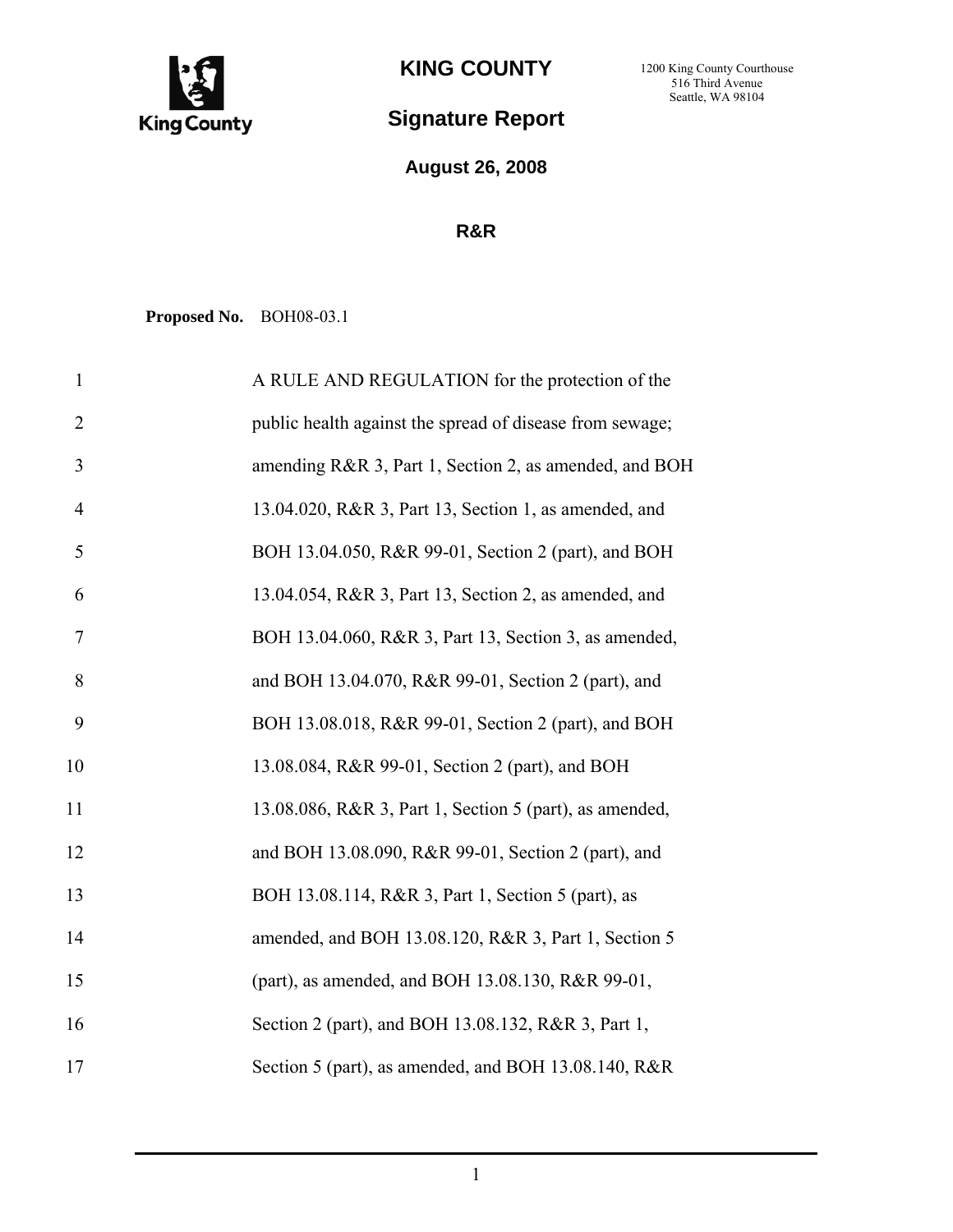| 18 | 99-01, Section 2 (part), and BOH 13.08.152, R&R 3, Part |
|----|---------------------------------------------------------|
| 19 | 1, Section 5 (part), as amended, and BOH 13.08.170, R&R |
| 20 | 3, Part 1, Section 5 (part), as amended, and BOH        |
| 21 | 13.08.180, R&R 99-01, Section 2 (part), and BOH         |
| 22 | 13.08.202, R&R 99-01, Section 2 (part), and BOH         |
| 23 | 13.08.214, R&R 99-01, Section 2 (part), and BOH         |
| 24 | 13.08.218, R&R 3, Part 1, Section 5 (part), as amended, |
| 25 | and BOH 13.08.220, R&R 3, Part 1, Section 5 (part), as  |
| 26 | amended, and BOH 13.08.280, R&R 99-01, Section 2        |
| 27 | (part), and BOH 13.08.284, R&R 99-01, Section 2 (part), |
| 28 | and BOH 13.08.322, R&R 99-01, Section 2 (part), and     |
| 29 | BOH 13.08.324, R&R 3, Part 1, Section 5 (part), as      |
| 30 | amended, and BOH 13.08.350, R&R 3, Part 1, Section 5    |
| 31 | (part), as amended, and BOH 13.08.360, R&R 3, Part 1,   |
| 32 | Section 5 (part), as amended, and BOH 13.08.370, R&R    |
| 33 | 99-01, Section 2 (part), and BOH 13.08.372, R&R 3, Part |
| 34 | 1, Section 5 (part), as amended, and BOH 13.08.400, R&R |
| 35 | 3, Part 1, Section 5 (part), as amended, and BOH        |
| 36 | 13.08.420, R&R 3, Part 1, Section 5 (part), as amended, |
| 37 | and BOH 13.08.470, R&R 99-01, Section 2 (part), and     |
| 38 | BOH 13.08.472, R&R 3, Part 1, Section 5 (part), as      |
| 39 | amended, and BOH 13.08.480, R&R 99-01, Section 2        |
| 40 | (part), and BOH 13.08.484, R&R 99-01, Section 2 (part), |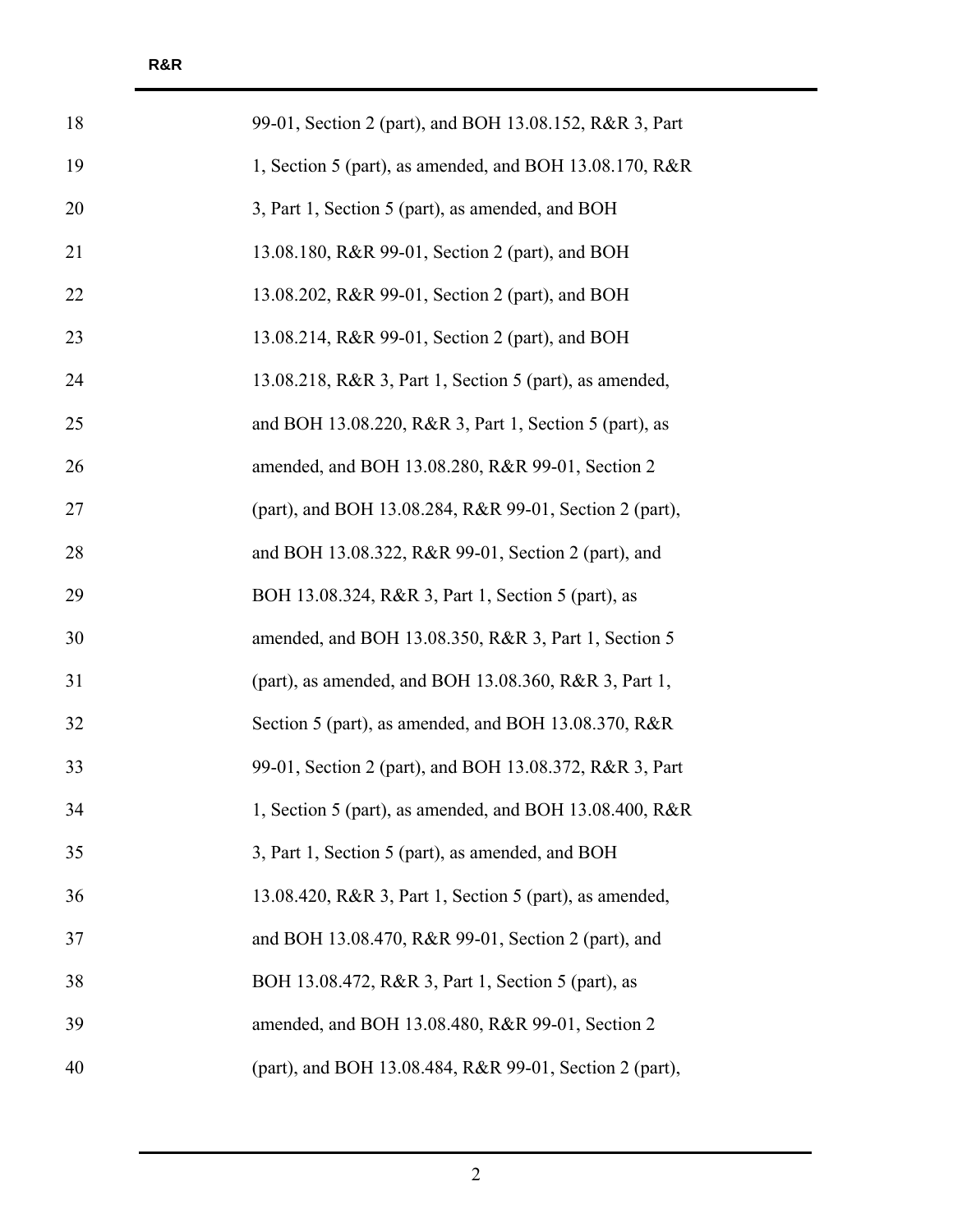| 41 | and BOH 13.08.496, R&R 3, Part 1, Section 5 (part), and   |
|----|-----------------------------------------------------------|
| 42 | BOH 13.08.500, R&R 3, Part 10, Section 3 (E), as          |
| 43 | amended, and BOH 13.12.090, R&R 3, Part 12, Section 1,    |
| 44 | as amended, and BOH 13.16.010, R&R 3, Part 2, Section 1,  |
| 45 | as amended, and BOH 13.20.010, R&R 3, Part 2, Section 2   |
| 46 | (A), as amended, and BOH 13.20.020, R&R 3, Part 2,        |
| 47 | Section 2 (B), as amended, and BOH 13.20.030, R&R 99-     |
| 48 | 01, Section 2 (part), and BOH 13.20.035, R&R 3, Part 2,   |
| 49 | Section 3, as amended, and BOH 13.20.040, R&R 3, Part 3,  |
| 50 | Section 1, as amended, and BOH 13.24.010, R&R 3, Part 3,  |
| 51 | Section 2, as amended, and BOH 13.24.020, R&R 3, Part 3,  |
| 52 | Section 3, as amended, and BOH 13.24.030, R&R 3, Part 3,  |
| 53 | Section 4, as amended, and BOH 13.24.040, R&R 3, Part 3,  |
| 54 | Sections 1 and 4, as amended, and BOH 13.28.010, R&R 3,   |
| 55 | Part 4, Section 2, as amended, and BOH 13.28.020, R&R 3,  |
| 56 | Part 4, Section 3, as amended, and BOH 13.28.030, R&R 3,  |
| 57 | Part 4, Section 4, as amended, and BOH 13.28.040, R&R 3,  |
| 58 | Part 4, Section 5, as amended, and BOH 13.28.050, R&R 3,  |
| 59 | Part 4, Section 6, as amended, and BOH 13.28.060, R&R 3,  |
| 60 | Part 4, Section 7, as amended, and BOH 13.28.070, R&R 3,  |
| 61 | Part 5, Section 1 (A) (4), as amended, and BOH 13.32.050, |
| 62 | R&R 3, Part 5, Section 1 (A) (5), as amended, and BOH     |
| 63 | 13.32.060, R&R 3, Part 5, Section 2 (A), as amended, and  |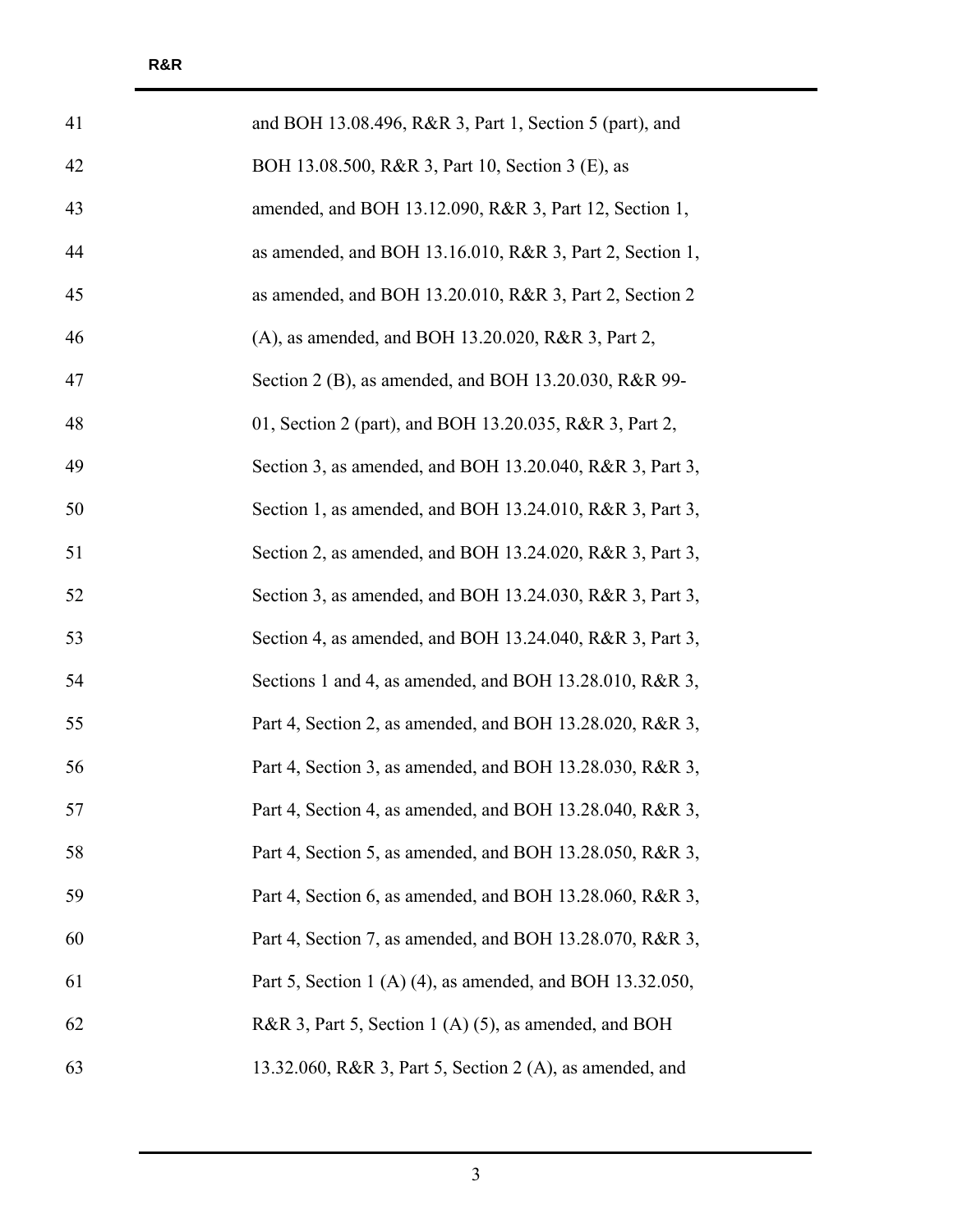| 64 | BOH 13.36.010, R&R 3, Part 5, section 2 (B), as amended, |
|----|----------------------------------------------------------|
| 65 | and BOH 13.36.020, R&R 3, Part 5, Section 2 (C), as      |
| 66 | amended, and BOH 13.36.030, R&R 99-01, Section 2         |
| 67 | (part), and BOH 13.40.001, R&R 99-01, Section 2 (part),  |
| 68 | and BOH 13.40.005, R&R 3, Part 5, Section 3 (A), as      |
| 69 | amended, and BOH 13.40.010, R&R 3, Part 5, Section 3     |
| 70 | (C), as amended, and BOH 13.40.030, R&R 3, Part 5,       |
| 71 | Section 3 (D), as amended, and BOH 13.40.040, R&R 3,     |
| 72 | Part 5, Section 3 (E), as amended, and BOH 13.40.050,    |
| 73 | R&R 3, Part 5, Section 4, as amended, and BOH 13.44.010, |
| 74 | R&R 3, Part 5, Section 6, as amended, and BOH 13.48.010, |
| 75 | R&R 3, Part 5, Section 6, as amended, and BOH 13.48.020, |
| 76 | R&R 3, Part 5, Section 7, as amended, and BOH 13.48.030, |
| 77 | R&R 99-01, Section 2 (part), and BOH 13.48.060, R&R 3,   |
| 78 | Part 6, Section 1, as amended, and BOH 13.52.010, R&R 3, |
| 79 | Part 6, Section 2, as amended, and BOH 13.52.020, R&R 3, |
| 80 | Part 6, Section 3, as amended, and BOH 13.52.030, R&R    |
| 81 | 99-01, Section 2 (part), and BOH 13.52.040, R&R 3, Part  |
| 82 | 6, Section 5, as amended, and BOH 13.52.050, R&R 99-01,  |
| 83 | Section 2 (part), and BOH 13.52.054, R&R 3, Part 6,      |
| 84 | Section 6, as amended, and BOH 13.52.060, R&R 3, Part 7, |
| 85 | Section 1, as amended, and BOH 13.56.010, R&R 3, Part 7, |
| 86 | Section 2, as amended, and BOH 13.56.020, R&R 3, Part 7, |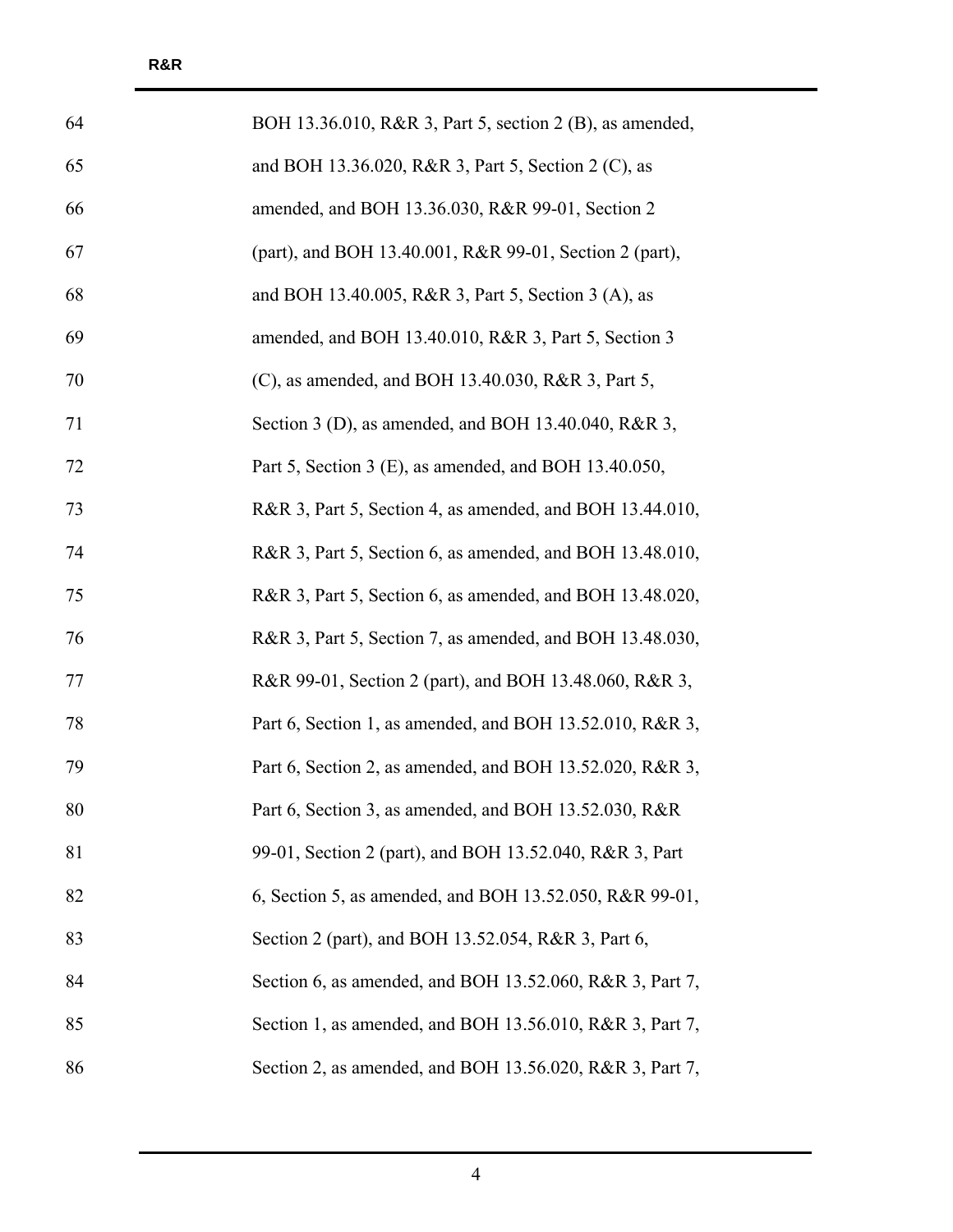| 87  | Section 3, as amended, and BOH 13.56.030, R&R 3, Part 7,   |
|-----|------------------------------------------------------------|
| 88  | Section 4, as amended, and BOH 13.56.040, R&R 3, Part 7,   |
| 89  | Section 5, as amended, and BOH 13.56.050, R&R 99-01,       |
| 90  | Section 2 (part), as amended, and BOH 13.56.054, R&R 3,    |
| 91  | Part 7, Section 6, as amended, and BOH 13.56.060, R&R      |
| 92  | 99-01, Section 2 (part), and BOH 13.60.005, R&R 3, Part    |
| 93  | 8, Section 1, as amended, and BOH 13.60.010, R&R 3, Part   |
| 94  | 8, Section 2, as amended, and BOH 13.60.020, R&R 3, Part   |
| 95  | 9, Section 1, as amended, and BOH 13.64.010, R&R 3, Part   |
| 96  | 9, Section 2, as amended, and BOH 13.64.020 R&R 3, Part    |
| 97  | 11, Section 1, as amended, and BOH 13.68.010, R&R 3,       |
| 98  | Part 11, Section 3, as amended, and BOH 13.68.030, R&R     |
| 99  | 99-01, Section 2 (part), and BOH 13.68.036 and R&R 99-     |
| 100 | 01, Section 2 (part), as amended, and BOH 2.18.020,        |
| 101 | adding a new section to BOH chapter 13.04, adding new      |
| 102 | sections to BOH chapter 13.08, adding a new section to     |
| 103 | BOH chapter 13.56, adding new sections to BOH chapter      |
| 104 | 13.52, adding a new section to BOH chapter 13.60;          |
| 105 | recodifying 13.08.086 and 13.20.050 and repealing R&R 3,   |
| 106 | Part 1 Section 5 (part) and BOH 13.08.030, R&R 99-01,      |
| 107 | Section 2 (part), and BOH 13.08.034, R&R 99-01, Section    |
| 108 | 2 (part), and BOH 13.08.046,. R&R 99-01, Section 2 (part), |
| 109 | and BOH 13.08.048, R&R 99-01, Section 2 (part) and         |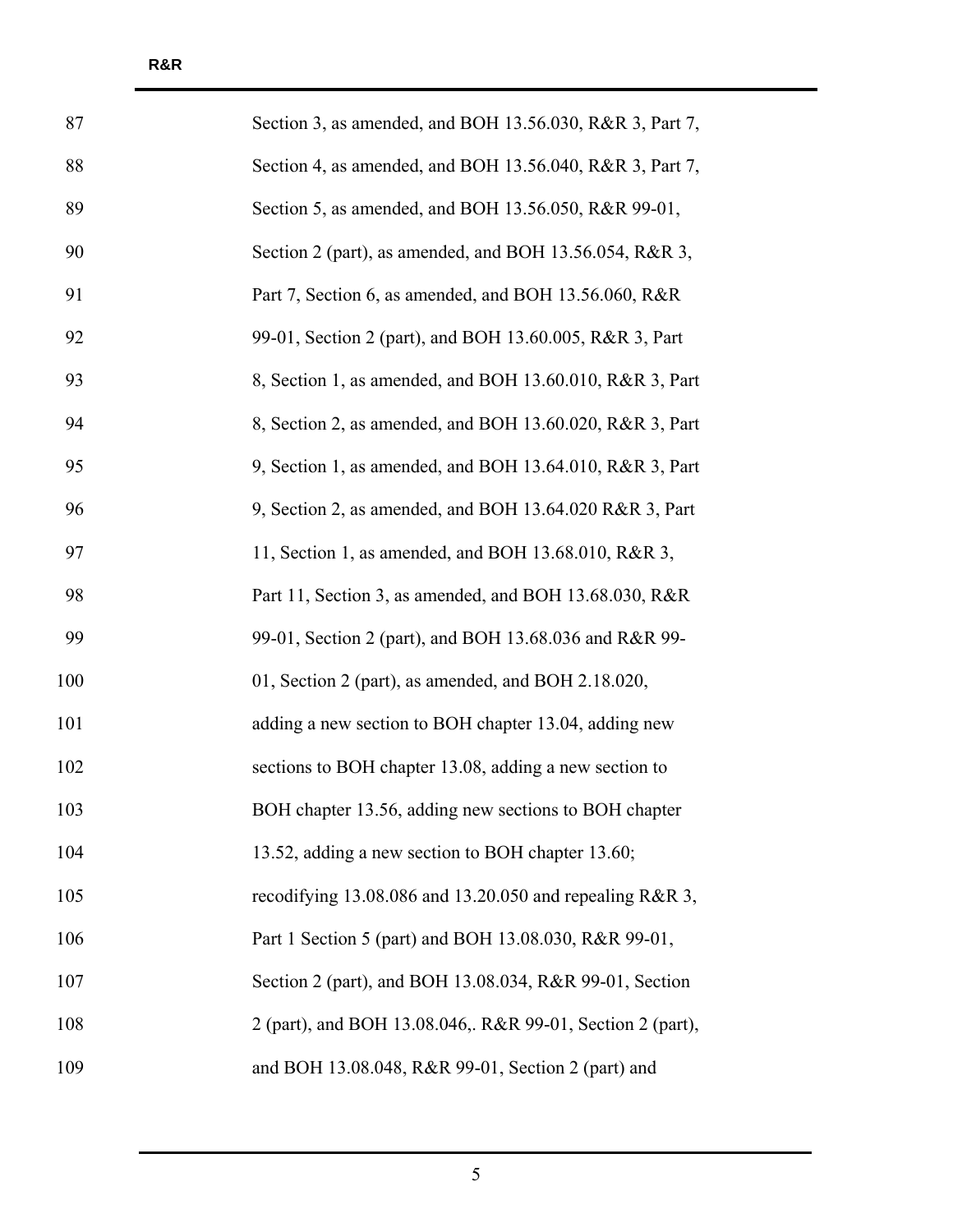| 110 | BOH 13.08.088, R&R 99-01, Section 2 (part), and BOH                                      |
|-----|------------------------------------------------------------------------------------------|
| 111 | 13.08.118, R&R 3, Part 1 Section 5 (part), and BOH                                       |
| 112 | 13.08.150, R&R 99-01, Section 2 (part), and BOH                                          |
| 113 | 13.08.262, R&R 99-01, Section 2 (part), and BOH                                          |
| 114 | 13.08.434, R&R 99-01, Section 2 (part), and BOH                                          |
| 115 | 13.08.492, R&R 99-01, Section 2 (part), and BOH                                          |
| 116 | 13.08.494 and R&R 99-01, Section 2 (part), and BOH                                       |
| 117 | 13.08.495; and making technical corrections; enacted                                     |
| 118 | pursuant to RCW 43.20.050 and 70.05.060, including the                                   |
| 119 | latest amendments or revisions thereto.                                                  |
| 120 |                                                                                          |
| 121 | BE IT ADOPTED BY THE KING COUNTY BOARD OF HEALTH:                                        |
| 122 | SECTION 1. R&R 3, Part 1, Section 2, as amended, and BOH 13.04.020 are each              |
| 123 | hereby amended to read as follows:                                                       |
| 124 | Declaration of purpose and policy.                                                       |
| 125 | A. In compliance with ((WAC 246-272)) chapter 246-272A WAC, this title is                |
| 126 | enacted as an exercise of the Board of Health power of King County to protect and        |
| 127 | preserve the public health. Its provisions shall be liberally construed for the          |
| 128 | accomplishment of this purpose.                                                          |
| 129 | B. It is expressly the purpose of this title to provide for and promote the health of    |
| 130 | the general public, and not to create or otherwise establish or designate any particular |
| 131 | class or group of persons who will or should be especially protected or benefited by the |
| 132 | terms of this title.                                                                     |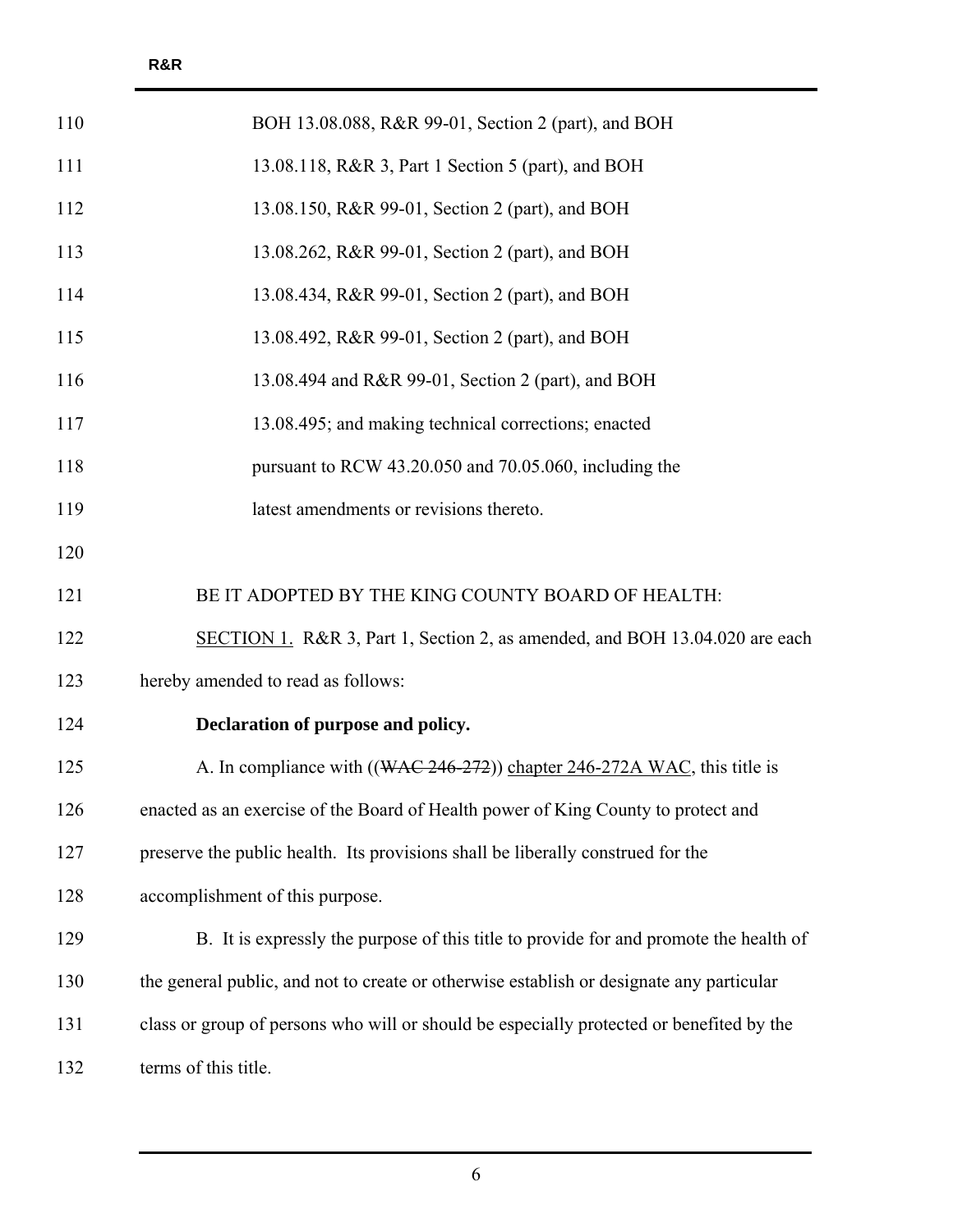| 133 | C. It is the specific intent of this title to place the obligation of complying with its                 |
|-----|----------------------------------------------------------------------------------------------------------|
| 134 | requirements upon the owner $((\text{and/}))$ or operator of premises and $((\text{let}))$ other persons |
| 135 | designated by this title within its scope, and no provision of $((nef))$ or term used in this            |
| 136 | title is intended to impose any duty whatsoever upon King County or any of its officers or               |
| 137 | employees, for whom the implementation or enforcement of this title shall be                             |
| 138 | discretionary and not mandatory.                                                                         |
| 139 | D. Nothing contained in this title is intended to be nor shall be construed to create                    |
| 140 | or form the basis for any liability on the part of King County, or its officers, employees or            |
| 141 | agents, for any injury or damage resulting from the failure of the owner ((and/)) or                     |
| 142 | operator of any premises to comply with the provisions of this title, or by reason or in                 |
| 143 | consequence of any act or omission in connection with the implementation or                              |
| 144 | enforcement of this title on the part of King County by its officers, employees or agents.               |
| 145 | SECTION 2. R&R 3, Part 13, Section 1, as amended, and BOH 13.04.050 are                                  |
| 146 | each hereby amended to read as follows:                                                                  |
| 147 | Connection to public sewer.                                                                              |
| 148 | A. The owner or occupant of lands or premises located within the Urban Growth                            |
| 149 | Area $((f))_2$ as defined in the King County Comprehensive Plan $((f))_2$ undertaking new                |
| 150 | residential or non((-))residential construction, short subdivision or subdivision from                   |
| 151 | which sewage will originate shall connect the construction to a public sewer( $($ , provided))           |
| 152 | if the sewer utility permits such connection. Within unincorporated King County such                     |
| 153 | connection shall be in accordance with King County Code Section 13.24.136. Within                        |
| 154 | incorporated cities such connection shall be in accordance with the policies of that city or             |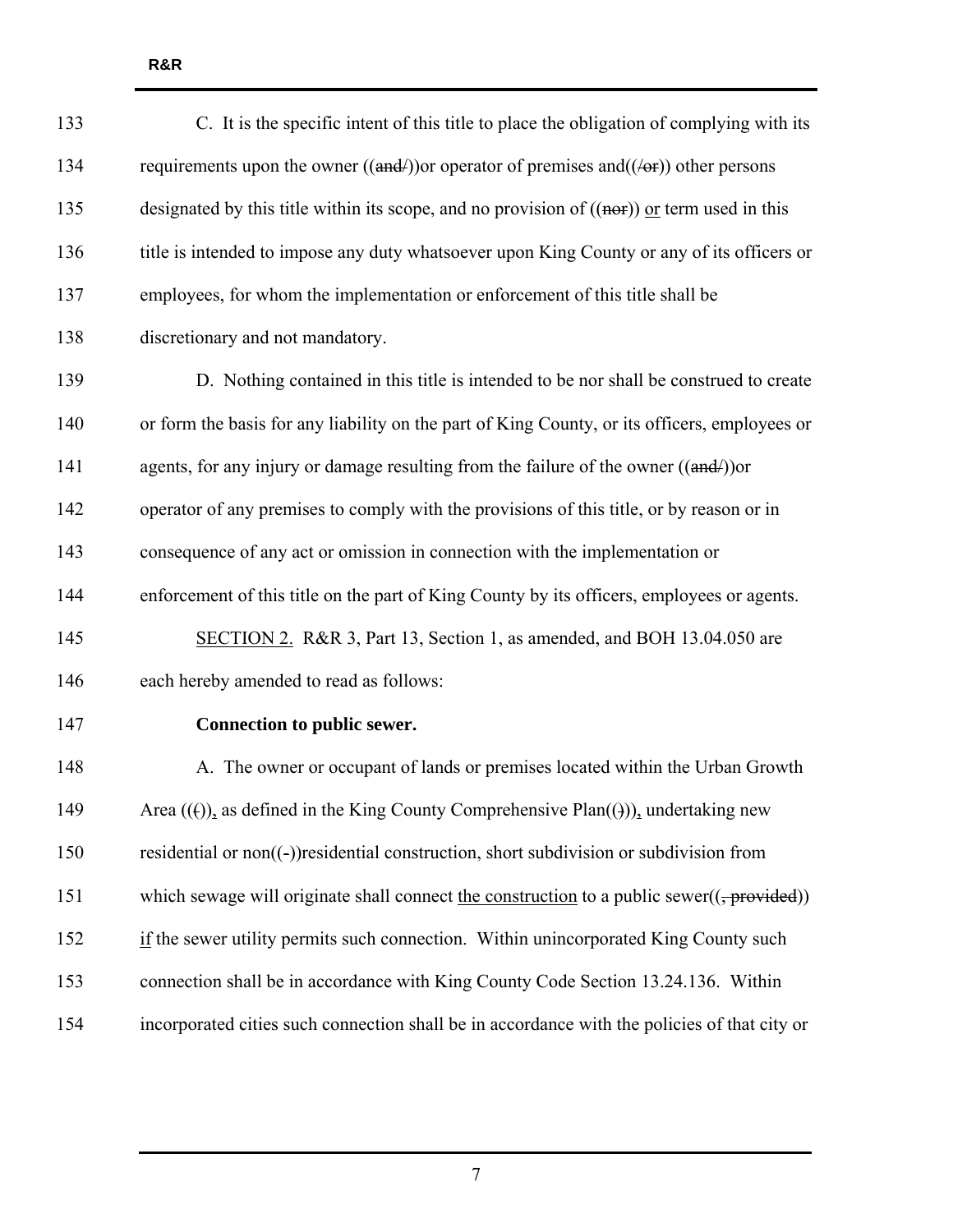| 155 | the local sewer utility. The connection shall be made by connecting the building drain     |
|-----|--------------------------------------------------------------------------------------------|
| 156 | with an approved side sewer, and the side sewer to the public sewer.                       |
| 157 | B. For existing development located within or outside the Urban Growth Area                |
| 158 | and which is within two hundred feet $((200u))$ of a public sewer, where an on-site        |
| 159 | sewage system is operating, ((connection to the public sewer is required)) the owner shall |
| 160 | abandon the on-site sewage system in accordance with WAC 246-272A-0300 and                 |
| 161 | connect the sanitary drainage system to the public sewer when the sewering authority       |
| 162 | permits such connection and when:                                                          |
| 163 | 1. Repair, modification or replacement of the on-site sewage system is                     |
| 164 | necessary, or the existing $((OSS))$ on-site sewage system has failed and an $((OSS))$ on- |
| 165 | site sewage system fully conforming to this title cannot be designed and installed, or     |
| 166 | 2. ((At such time that additional)) Additional construction which in any way               |
| 167 | affects the on-site sewage system is proposed.                                             |
| 168 | C. The distances set forth in subsection B. of this section shall be calculated            |
| 169 | along the shortest route in road rights-of-way and easements, consistent with the compre-  |
| 170 | hensive planning and sewer extension practices of the sewer utility involved, from the     |
| 171 | existing sewer to the nearest point of the lands or premises to be served.                 |
| 172 | D. Every plumbing fixture and every sanitary drainage system not connected to a            |
| 173 | public sewer, or not required by law to be connected to a public sewer, shall be connected |
| 174 | to an $((OSS))$ on-site sewage system.                                                     |
| 175 | SECTION 3. R&R 99-01, Section 2 (part), and BOH 13.04.054 are each hereby                  |
| 176 | amended to read as follows:                                                                |
| 177 | Abandonment.                                                                               |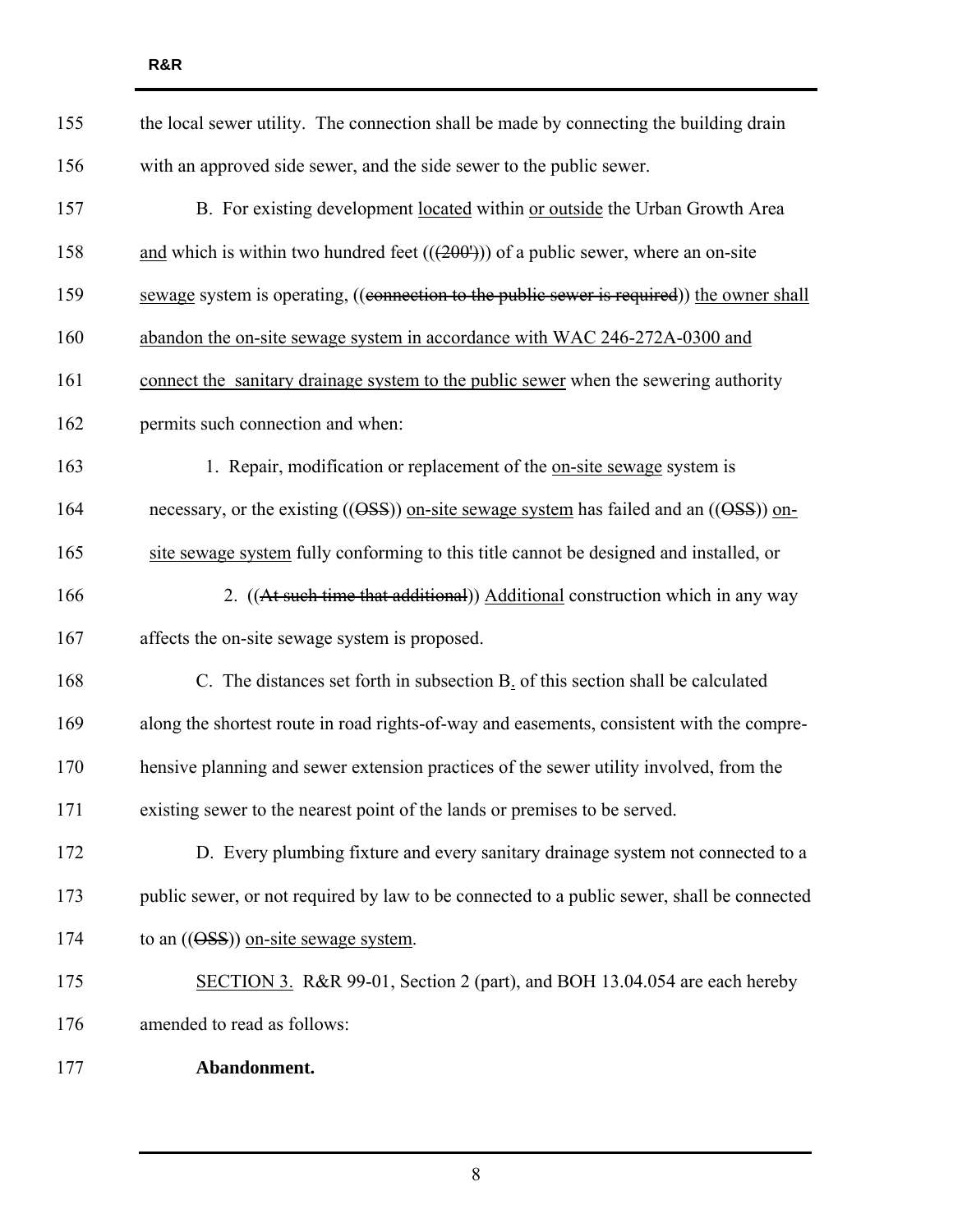| 178 | A. Persons permanently removing a septic tank, seepage pit, cesspool( $($ , $)$ ) or    |
|-----|-----------------------------------------------------------------------------------------|
| 179 | other OSS wastewater tanks from service shall within $((30))$ thirty days:              |
| 180 | 1. Have the septage removed by an approved pumper; and                                  |
| 181 | 2. Remove or destroy the lid; and                                                       |
| 182 | 3. Fill the void with compacted soil or gravel; and                                     |
| 183 | 4. Report the abandonment to the health officer on a form obtained from the             |
| 184 | health officer and accompanied by the fee specified in the fee schedule.                |
| 185 | B. Contaminated rock, sand and gravel material from repairs to failing OSS shall        |
| 186 | be properly disposed of by either burying at an appropriate location approved by the    |
| 187 | health officer or transported to an approved sanitary landfill. The process of disposal |
| 188 | shall be supervised by a licensed master installer.                                     |
| 189 | SECTION 4. R&R 3, Part 13, Section 2, as amended, and BOH 13.04.060 are                 |
| 190 | each hereby amended to read as follows:                                                 |
| 191 | ((Surface discharge prohibited. Sewage, including treated effluent from an OSS          |
| 192 | (or side sewer), including septic tank waste as per WAC 246-272-19501 (Septage          |
| 193 | Management), shall not be discharged to surface water or upon the surface of the        |
| 194 | ground)) Failure prohibited. An owner may not allow an on-site sewage system or         |
| 195 | component or side sewer to remain in a condition of failure as defined in BOH chapter   |
| 196 | 13.08. The owner must cause the system, component or side sewer to be repaired or       |
| 197 | replaced, or the property served by the system to be connected to public sewer, as      |
| 198 | applicable, in accordance with the requirements of this title.                          |
| 199 | SECTION 5. R&R 3, Part 13, Section 3, as amended, and BOH 13.04.070 are                 |
| 200 | each hereby amended to read as follows:                                                 |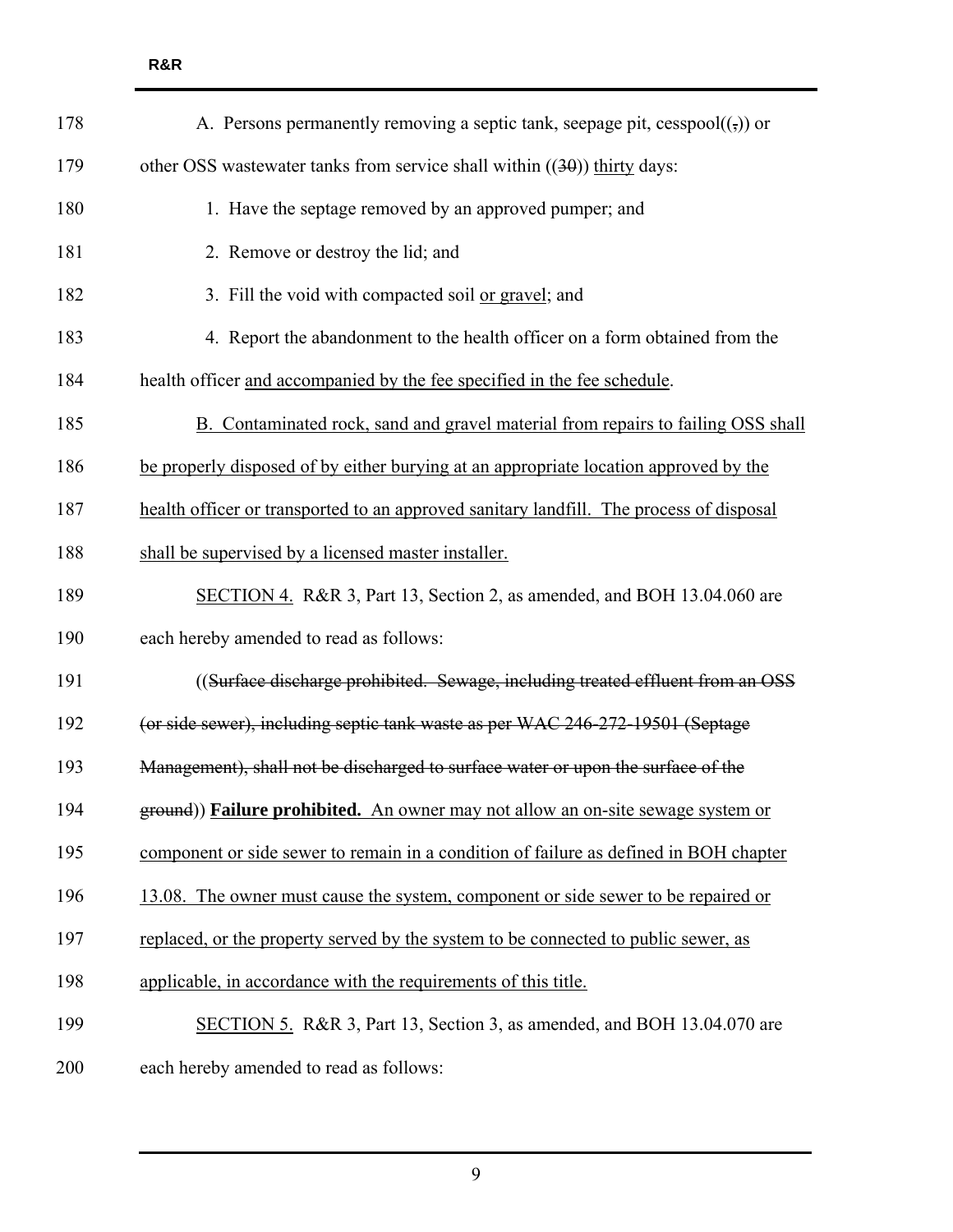| 201 | <b>Domestic water supply source.</b> No on-site sewage system ((shall)) may be                         |
|-----|--------------------------------------------------------------------------------------------------------|
| 202 | constructed $((, \text{maintained or used}))$ or expanded if the plumbing fixtures draining to the     |
| 203 | system are not supplied with water ((under pressure pursuant to KCC 13.24.138 or                       |
| 204 | 13.24.140 and)) from an approved source. An approved water source consists of one                      |
| 205 | $((\text{(+)}))$ of the following:                                                                     |
| 206 | A. Public $((\mathcal{W}))$ water $((S))$ source: A public water source currently in compliance        |
| 207 | with $((WAC))$ chapter 246-290 or $((WAC))$ 246-291 WAC and BOH Title 12 ((of this                     |
| 208 | $eode$ )).                                                                                             |
| 209 | B. Private $((1))$ individual $((\mathcal{W}))$ well $((S))$ source: A private well on a lot five (5)  |
| 210 | acres or greater in size( $\binom{+}{1}$ ) or a lot created prior to May 18, 1972, which complies with |
| 211 | all of the following conditions:                                                                       |
| 212 | 1. Source $((L))$ location $((A))$ approval: Any proposed new or replacement                           |
| 213 | individual private well location shall be submitted to the health officer and receive                  |
| 214 | approval prior to construction of the water source.                                                    |
| 215 | $((a))$ a. All private water system development in the Urban Growth Area or in                         |
| 216 | the Rural Area as defined by the King County Comprehensive Plan is subject to the                      |
| 217 | provisions of King County Code 13.24.140 and 13.24.138, respectively.                                  |
| 218 | $((a + b))$ b. Proposed new initial water source locations shall be accurately                         |
| 219 | specified upon an OSS site design application and shall be submitted for review by the                 |
| 220 | health officer in conjunction with evaluation of the proposed OSS design. If the                       |
|     | ((1. For new lots created after February 2, 1995 lot area placed into a separate sensitive             |

area protection tract in accordance with KCC 21A.24.180 may be included in the computation of the minimum five (5) acre lot size required by this section.))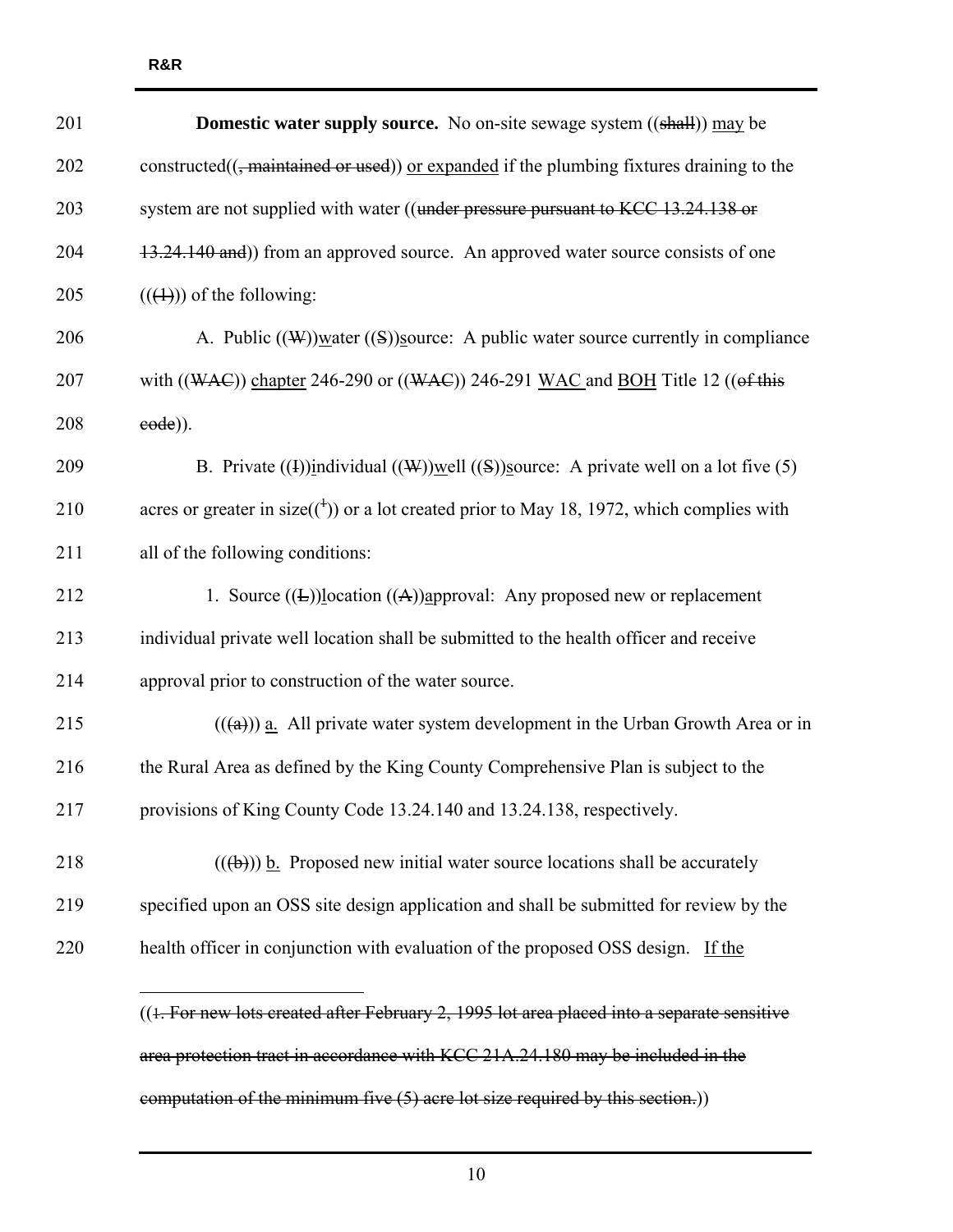| 221 | protective well radius is within ten feet of any lot line, easement line or any source of                        |
|-----|------------------------------------------------------------------------------------------------------------------|
| 222 | contamination, the health officer may require the well site to be surveyed.                                      |
| 223 | $((\epsilon))$ c. Application for replacement water source locations shall be made on                            |
| 224 | forms obtained from the health officer and shall be accompanied by a review fee as                               |
| 225 | specified in the fee $((\text{table}))$ schedule.                                                                |
| 226 | $((\text{d}))$ d. The new or replacement well location shall be clearly identified at the                        |
| 227 | site.                                                                                                            |
| 228 | e. Information shall be provided as part of the source location application to                                   |
| 229 | include, at minimum( $(\div A)$ ), a completely dimensioned plot plan, drawn to a scale not                      |
| 230 | smaller than one inch $((+^{\prime\prime})$ ) equals one-hundred feet $((+100^{\prime}))$ accurately showing the |
| 231 | location of the proposed water source relative to property boundary lines, existing and                          |
| 232 | proposed OSS components including OSS reserve area, existing and proposed structures,                            |
| 233 | roads and driveways, surface water, direction of surface drainage, a designated source                           |
| 234 | protection sanitary control area and any other features relevant to the siting of a water                        |
| 235 | source location.                                                                                                 |
| 236 | $((e)$ Within thirty (30) days of receiving a complete application the health                                    |
| 237 | officer shall approve or deny said application or notify the applicant that the application                      |
| 238 | is approved, denied or pending. Reasons for denial or pendency of the application will be                        |
| 239 | in writing.                                                                                                      |
| 240 | (f)) <u>f</u> . A well source site approval is valid for $((a period of))$ two $((2))$ years                     |
| 241 | from the date of approval or until the expiration of a building permit issued by the                             |
| 242 | building official for construction of the primary structure to be served by the new well,                        |
| 243 | whichever period is longer.                                                                                      |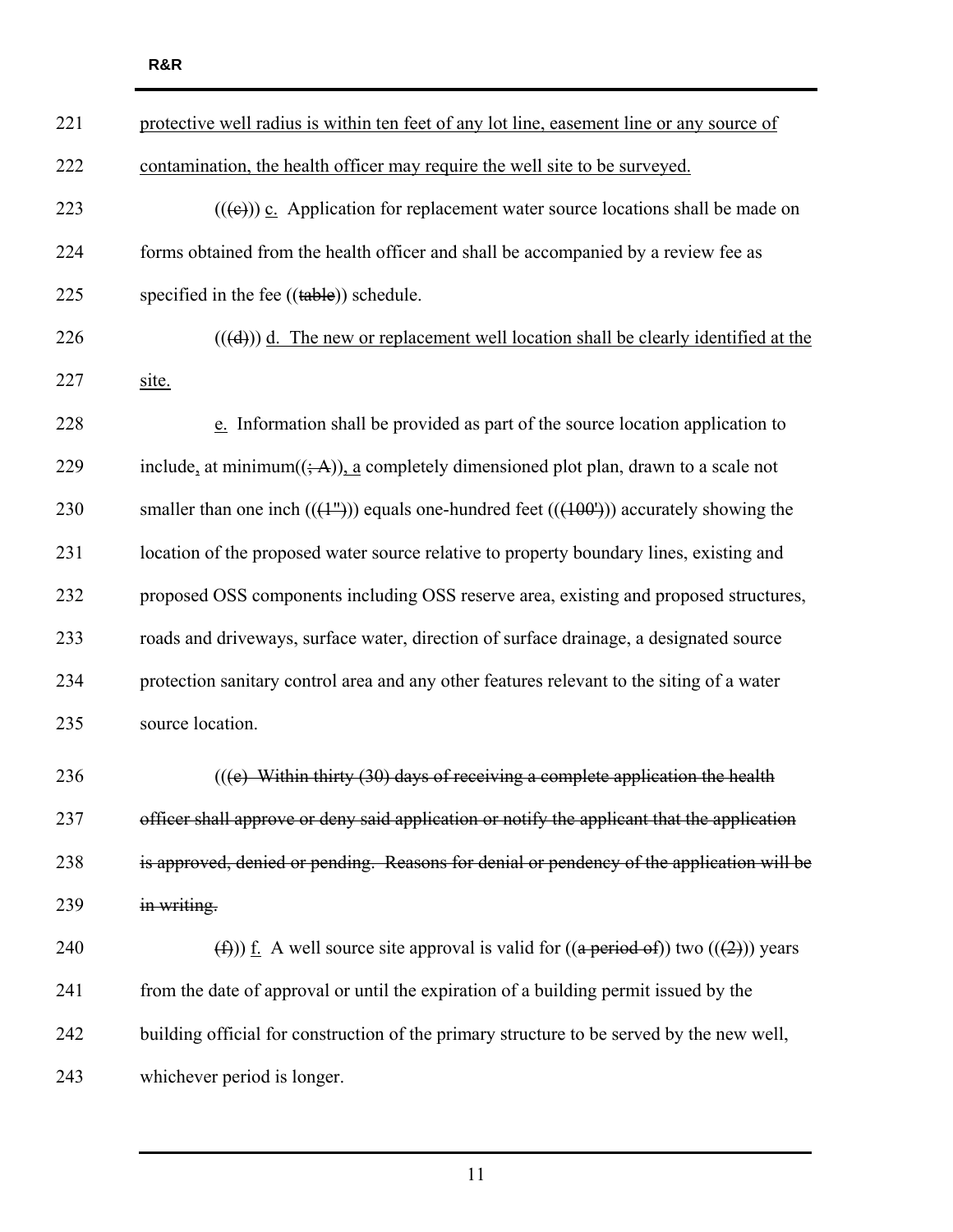| 244 | 2. Source $(\mathbf{P})$ ) protection $(\mathbf{C})$ ) covenant: The property owner shall establish a |
|-----|-------------------------------------------------------------------------------------------------------|
| 245 | source protection sanitary control area by providing a recorded protective covenant                   |
| 246 | prohibiting, within a horizontal distance of not less than one hundred feet $((400^{\circ}))$ of the  |
| 247 | well, potential sources of contamination as described in ((the Code of the King County                |
| 248 | Board of Health Title 12, Section)) BOH 12.24.010 and WAC ((sections 173-160-020                      |
| 249 | and 173-160-205)) 173-160-171.                                                                        |
| 250 | 3. Demonstrate adequate water quantity by ((either)):                                                 |
| 251 | $((a))$ a. Drilling, in known or suspected areas of low production, the well and                      |
| 252 | conducting a $((4))$ four hour pump test $((which))$ that demonstrates that the proposed              |
| 253 | source well is capable of providing water to a residential dwelling in the amount of not              |
| 254 | less than ((400)) four hundred gallons per day. (((Section 4, Individual Water Supply                 |
| 255 | Systems, Guidelines for Determining Water Availability for New Buildings, April, 1993,                |
| 256 | Ecology Publications $93-27$ ).) This pump test may be required to be performed during                |
| 257 | the months of August, September or October at the health officer's discretion; or                     |
| 258 | $((\theta))$ b. Providing, in all other areas, adequate information to the satisfaction               |
| 259 | of the health officer to demonstrate the aquifer's capability to provide four hundred                 |
| 260 | gallons per day. This information may include well logs or pumping reports from                       |
| 261 | neighboring wells utilizing the same aquifer. The neighboring well or wells shall be                  |
| 262 | shown on a map of the surrounding area identifying both the subject property and the                  |
| 263 | location of the well or wells identified as neighboring. The map shall be included with               |
| 264 | the OSS site design application submittal.                                                            |
| 265 | 4. Demonstrate adequate water quality by submitting results of all tests taken for                    |
| 266 | the following and showing:                                                                            |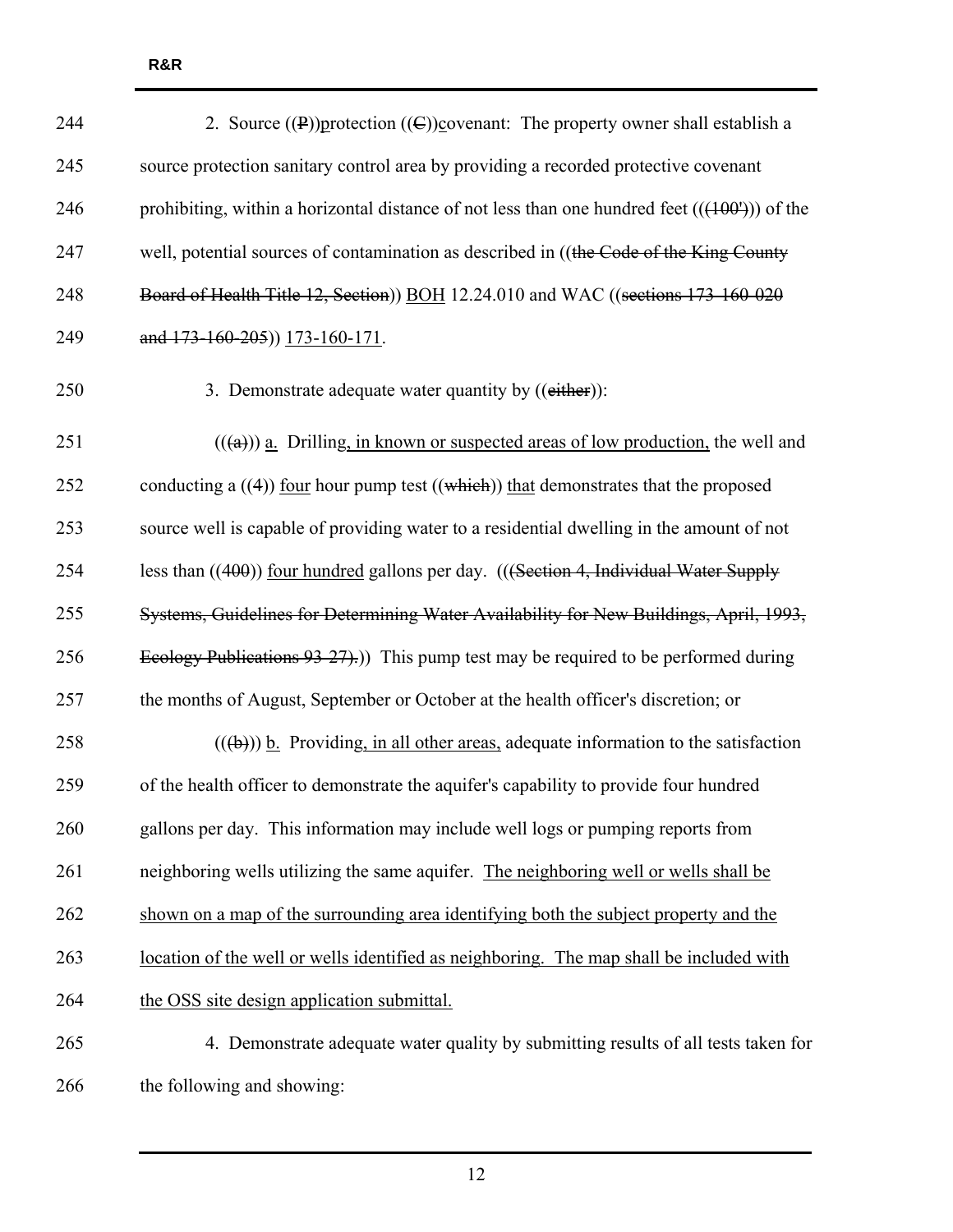| 267 | $((a))$ a. $((a))$ At least one $((+)$ ) bacteriological analysis from the source                             |
|-----|---------------------------------------------------------------------------------------------------------------|
| 268 | water which does not exceed the maximum contaminant level prescribed in WAC 246-                              |
| 269 | 291-320 $((.)$ ; and                                                                                          |
| 270 | $((a)(b))$ b. At least one $((4))$ chemical test for nitrate and arsenic from the                             |
| 271 | source water described in table 1, WAC 246-291-330 which does not exceed the max-                             |
| 272 | imum contaminant level per WAC 246-291-330.                                                                   |
| 273 | 5. Provide a copy of well driller's report per requirements of WAC 173-160-                                   |
| 274 | 050.                                                                                                          |
| 275 | 6. Construction of the well must meet Washington ((S))state Department of                                     |
| 276 | Ecology's construction standards as per requirements of WAC $((\in)$ ) $\in$ hapter 173-160.                  |
| 277 | C. A private spring on a lot five $((\frac{5}{2}))$ acres $((\frac{1}{2}))$ or greater or a lot created prior |
| 278 | to May 18, 1972, $((which))$ that complies with all of the following conditions prior to                      |
| 279 | application for OSS site design approval:                                                                     |
| 280 | 1. Application for an individual private spring water source shall be made on                                 |
| 281 | forms provided by the health officer and shall be accompanied by a fee as specified in the                    |
| 282 | fee ((table)) schedule.                                                                                       |
| 283 | 2. The application shall include: a recorded protective covenant of no less                                   |
| 284 | than two hundred feet $((200'))$ up slope and one hundred feet $((400'))$ down slope from                     |
| 285 | the spring prohibiting any potential sources of contamination as described in BOH                             |
| 286 | 13.04.070 B.2((-)), a spring location plot plan, a detailed spring construction plan((-)) and                 |
| 287 | information demonstrating acceptable water quality and quantity as specified ((by the                         |
| 288 | Code of the King County Board of Health) in ((section)) BOH 12.20.040 and ((WAC                               |
| 289 | C))chapter 246-291 WAC.                                                                                       |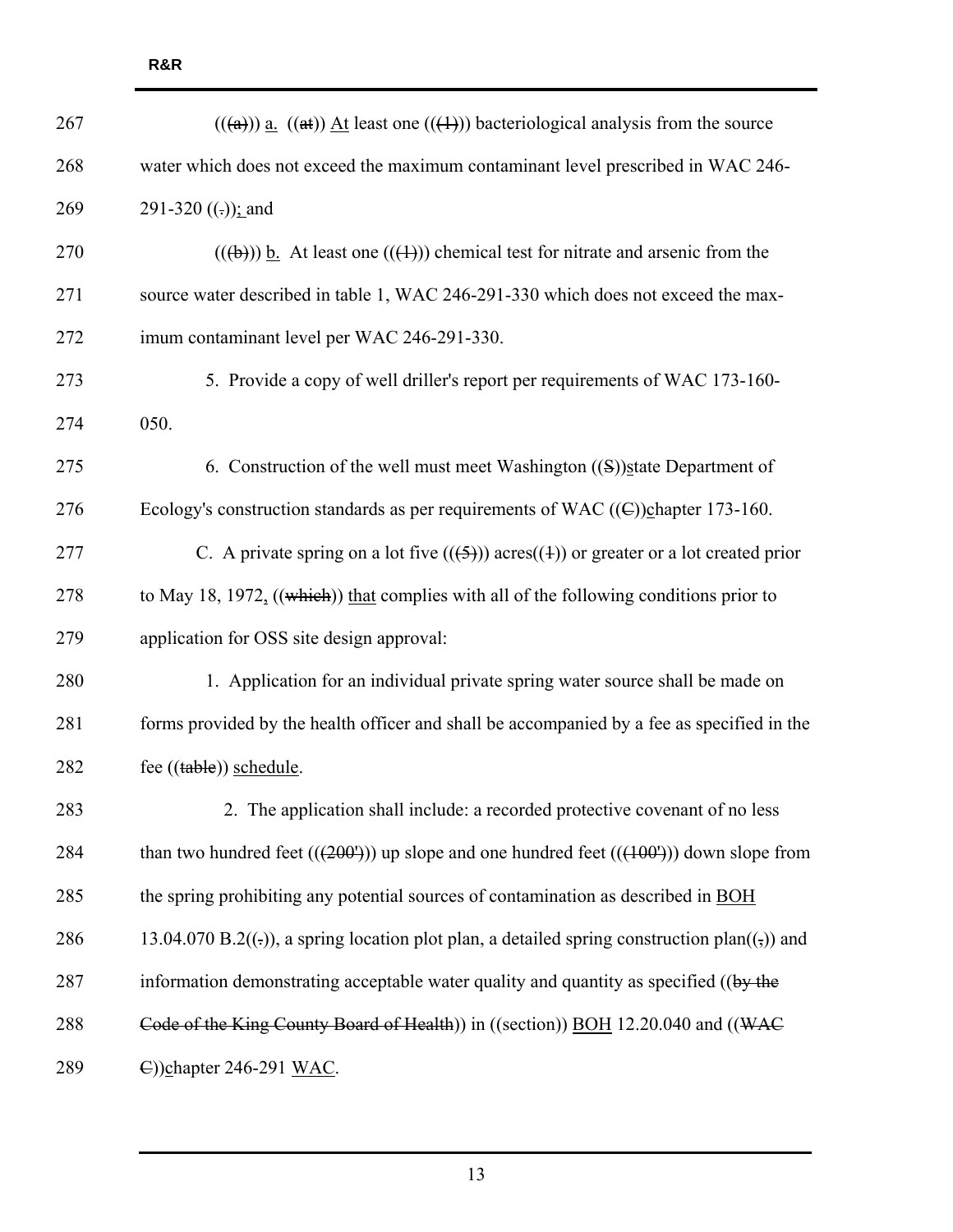| 290 |                                                                                               |
|-----|-----------------------------------------------------------------------------------------------|
| 291 | 1. For new lots created after February 2, 1995 lot area placed into a separate sensitive      |
| 292 | area protection tract in accordance with KCC 21A.24.180 may be included in the                |
| 293 | computation of the minimum five $(5)$ acre lot size required by this section.)                |
| 294 | 3. Within 30 days of receiving a complete application the health officer shall                |
| 295 | approve, deny or notify the applicant that the application is pending. Reasons for denial     |
| 296 | or pendency of the application shall be stated in writing.))                                  |
| 297 | D. Lot area designated in whole or in part as a critical area may be included in              |
| 298 | the computation of the minimum five-acre lot size required by this section.                   |
| 299 | NEW SECTION. SECTION 6. There is hereby added a new section to BOH                            |
| 300 | chapter 13.04 to read as follows:                                                             |
| 301 | <b>Enforcement and rulemaking authority.</b> Except as specifically otherwise                 |
| 302 | provided in this title, the health officer shall have the authority to enforce the provisions |
| 303 | of this title in accordance with BOH chapter 1.08. The health officer is also authorized to   |
| 304 | adopt rules consistent with this title for the purpose of enforcing and carrying out this     |
| 305 | title.                                                                                        |
| 306 | SECTION 7. R&R 99-01, Section 2 (part), and BOH 13.08.018 are each hereby                     |
| 307 | amended to read as follows:                                                                   |
| 308 | Abbreviations.                                                                                |
| 309 | A. "ASTM" means American Society of Testing Material.                                         |
| 310 | B. "ATU" means Aerobic Treatment Unit.                                                        |
| 311 | C. " $BOD_5$ " means biochemical oxygen demand, typically expressed in mg/L.                  |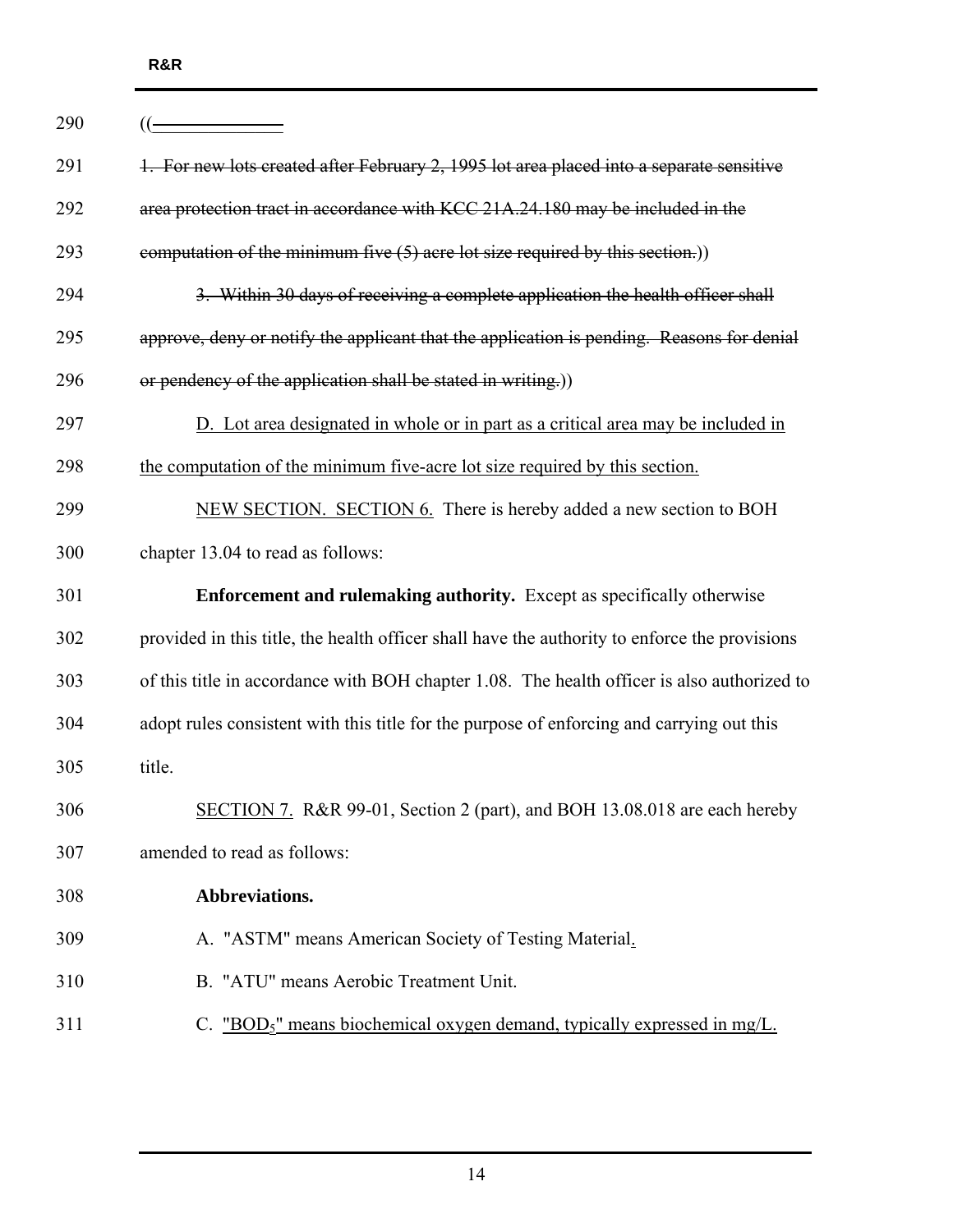| 312 | D. "CBOD <sub>5</sub> " means carbonaceous biochemical oxygen demand, typically          |
|-----|------------------------------------------------------------------------------------------|
| 313 | expressed in mg/L. For purposes of approximate conversion from $BOD5$ to $CBOD5$ .       |
| 314 | multiply the $BOD_5$ by 0.83.                                                            |
| 315 | E. "CEU" means continuing education unit.                                                |
| 316 | E. "DDES" means King County $((\theta))$ department of $((\theta))$ development and      |
| 317 | $((E))$ environmental $((S))$ services.                                                  |
| 318 | $(1)$ G. "DOH" means the Washington $(1)$ state Department of Health.                    |
| 319 | H. "FC" means fecal coliform, typically expressed in number of colonies/ml.              |
| 320 | ((E. "LOSS" means large on-site sewage system.))                                         |
| 321 | $((F))$ I. "mg/L" means milligrams per liter.                                            |
| 322 | J. "NSF" means National Sanitation Foundation International.                             |
| 323 | K. "O and G," means oil and grease, a component of sewage typically originating          |
| 324 | from foodstuffs, which are animal fats or vegetable oils, or consisting of compounds of  |
| 325 | alcohol or glycerol with fatty acids, which are soaps and lotions. The quantity of O and |
| 326 | G is typically expressed in mg/L.                                                        |
| 327 | ((G. "OSS" means on-site sewage system.                                                  |
| 328 | H. ">" means greater than.                                                               |
| 329 | I. "<" means less than.                                                                  |
| 330 | K. "SAS" means soil absorption system.                                                   |
| 331 | L "SSAS" means subsurface soil absorption system.))                                      |
| 332 | L. "TN" means total nitrogen, typically expressed in mg/L.                               |
| 333 | M. "TSS" means total suspended solids, a measure of all suspended solids in a            |
| 334 | liquid, typically expressed in mg/L.                                                     |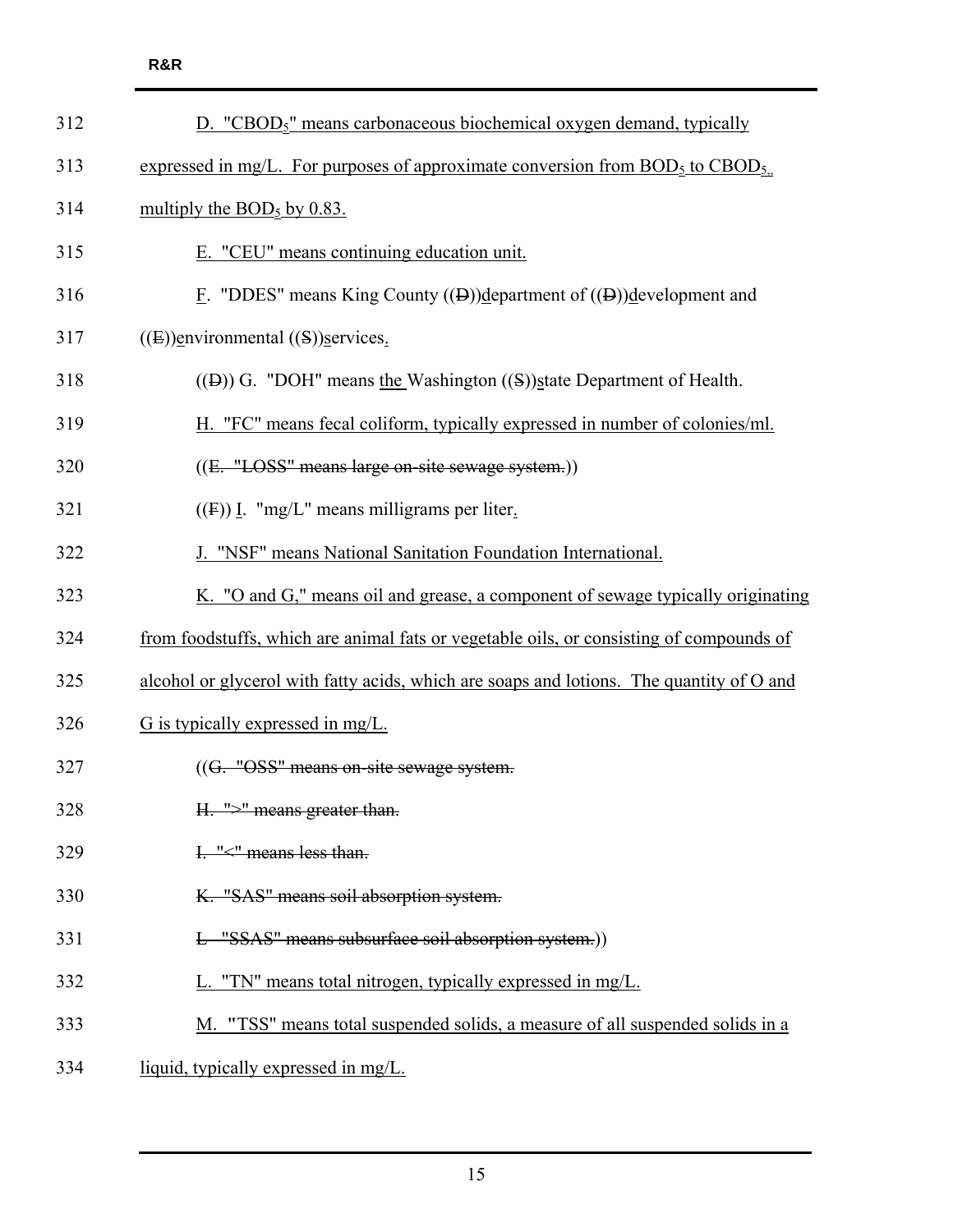| <b>R&amp;R</b>                                                                            |
|-------------------------------------------------------------------------------------------|
| N. ">" means greater than.                                                                |
| O. "<" means less than.                                                                   |
| SECTION 8. R&R 3, Part 1 Section 5 (part) and BOH 13.08.030 are each hereby               |
| repealed.                                                                                 |
| SECTION 9. R&R 99-01, Section 2 (part), and BOH 13.08.034 are each hereby                 |
| repealed.                                                                                 |
| SECTION 10. R&R 99-01, Section 2 (part), and BOH 13.08.046 are each hereby                |
| repealed.                                                                                 |
| SECTION 11. R&R 99-01, Section 2 (part), and BOH 13.08.048 are each hereby                |
| repealed.                                                                                 |
| NEW SECTION. SECTION 12. There is hereby added a new section to BOH                       |
| chapter 13.08 to read as follows:                                                         |
| "Bed" means a soil dispersal component consisting of an excavation with a width           |
| greater than three feet.                                                                  |
| SECTION 13. R&R 99-01, Section 2 (part), and BOH 13.08.084 are each hereby                |
| amended to read as follows:                                                               |
| "Conforming system" means any on-site sewage system(( <del>, except an experimental</del> |
| system,)) meeting any of the following criteria:                                          |
| A. Systems in full compliance with new construction requirements under this               |
| title; or                                                                                 |
| B. Systems approved, installed and operating in accordance with requirements of           |
| the previous edition of this title in force when the system was constructed or;           |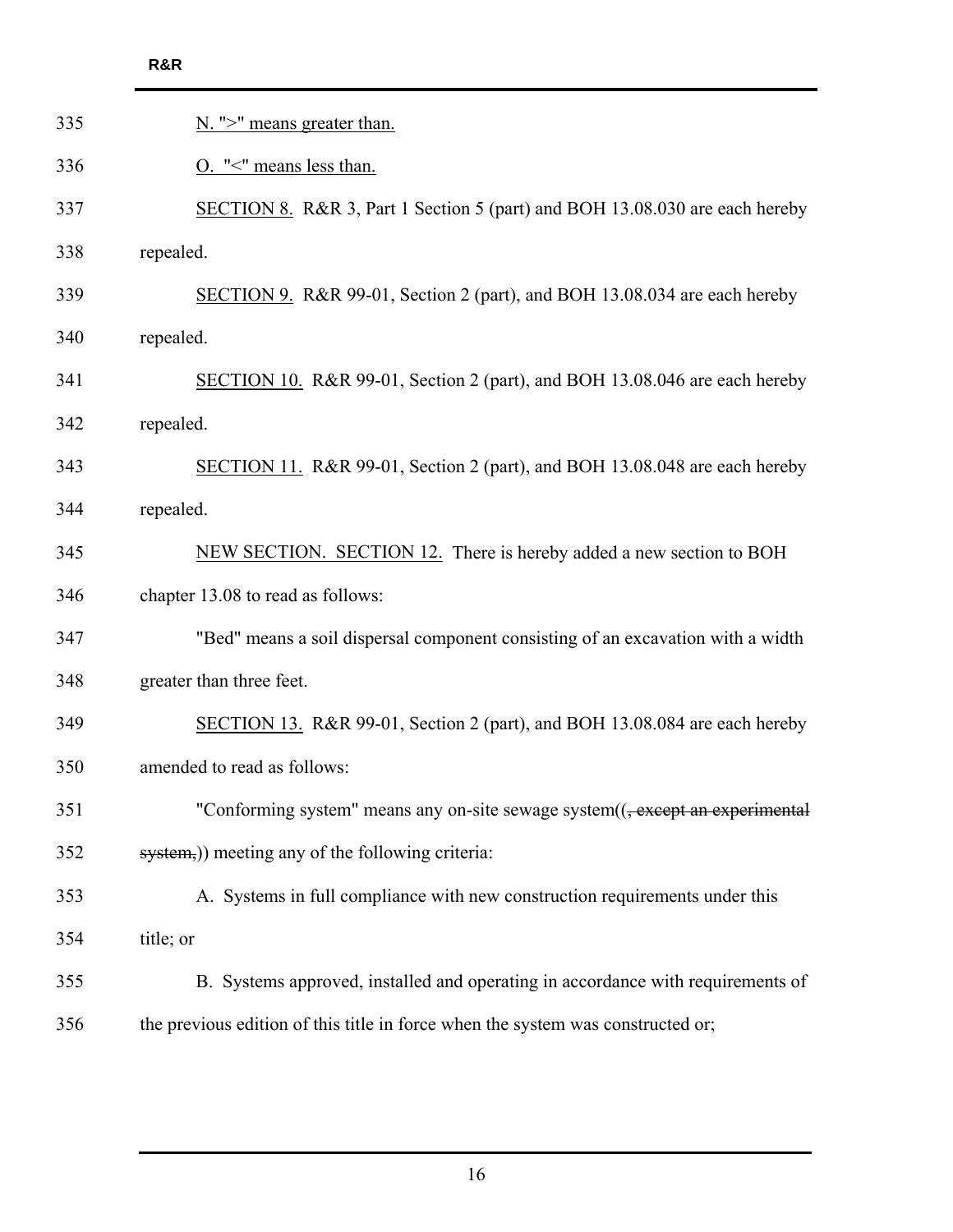| 357 | C. Systems or repairs permitted through the waiver process of WAC 246-272A-                                             |
|-----|-------------------------------------------------------------------------------------------------------------------------|
| 358 | $0.420$ or this title and ((which)) that assure public health protection by higher treatment                            |
| 359 | performance or other methods.                                                                                           |
| 360 | SECTION 14. BOH 13.08.086, as amended by this rule, is hereby recodified as a                                           |
| 361 | new section in BOH chapter 13.08.                                                                                       |
| 362 | SECTION 15. R&R 99-01, Section 2 (part), and BOH 13.08.086 are each hereby                                              |
| 363 | amended to read as follows:                                                                                             |
| 364 | $((\text{Conventional g})\text{)}\text{G}$ ravity system. $((\text{``Conventional g}))\text{G}$ ravity system" means an |
| 365 | on-site sewage system consisting of a septic tank and subsurface soil absorption system                                 |
| 366 | with gravity conveyance and distribution of the effluent and excluding any alternative                                  |
| 367 | system components.                                                                                                      |
| 368 | SECTION 16. R&R 99-01, Section 2 (part) and, BOH 13.08.088 are each hereby                                              |
| 369 | repealed.                                                                                                               |
| 370 | SECTION 17. R&R 3, Part 1, Section 5 (part), as amended, and BOH 13.08.090                                              |
| 371 | are each hereby amended to read as follows:                                                                             |
| 372 | "Cover" means soil material that is used to cover a subsurface soil absorption                                          |
| 373 | system area composed predominately of mineral material with no greater than ten percent                                 |
| 374 | organic content. "Cover" material may contain an organic surface layer for establishing a                               |
| 375 | vegetative landscape to reduce soil erosion.                                                                            |
| 376 | NEW SECTION. SECTION 18. There is hereby added a new section to BOH                                                     |
| 377 | chapter 13.08 to read as follows:                                                                                       |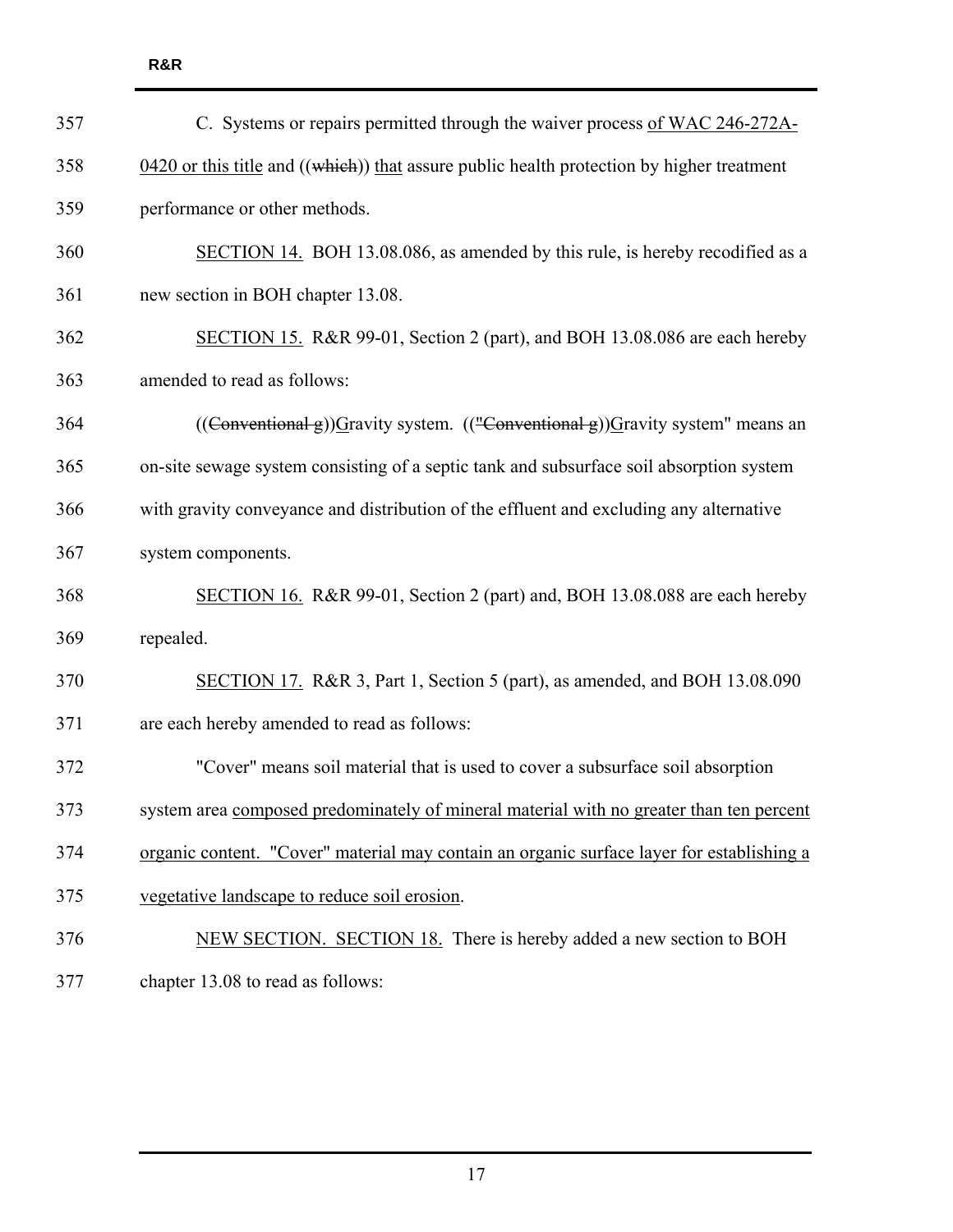| 378 | "Critical aquifer recharge area" means a critical area designated by the county or a       |
|-----|--------------------------------------------------------------------------------------------|
| 379 | city under the Washington state Growth Management Act, Chapter 36.70A RCW, as              |
| 380 | having a critical recharging effect on aquifers used for potable water                     |
| 381 | NEW SECTION. SECTION 19. There is hereby added a new section to BOH                        |
| 382 | chapter 13.08 to read as follows:                                                          |
| 383 | "Critical areas" means areas designated as critical areas under the Washington             |
| 384 | state Growth Management Act, Chapter 36.70A RCW, including the following areas and         |
| 385 | ecosystems: wetlands, areas with a critical recharging effect on aquifers used for potable |
| 386 | water, fish and wildlife habitat conservation areas, frequently flooded areas and          |
| 387 | geologically hazardous areas.                                                              |
| 388 | NEW SECTION. SECTION 20. There is hereby added a new section to BOH                        |
| 389 | chapter 13.08 to read as follows:                                                          |
| 390 | "Department of Ecology" means the Washington state Department of Ecology.                  |
| 391 | NEW SECTION. SECTION 21. There is hereby added a new section to BOH                        |
| 392 | chapter 13.08 to read as follows:                                                          |
| 393 | "Design flow" means the maximum volume of sewage a residence, structure, or                |
| 394 | other facility is estimated to generate in a twenty-four-hour period. It incorporates both |
| 395 | an operating capacity and a surge capacity for the system during periodic heavy use        |
| 396 | events. The sizing and design of the on-site sewage system components are based on the     |
| 397 | design flow. An OSS is not meant to operate continuously at this capacity.                 |
| 398 | SECTION 22. R&R 99-01, Section 2 (part), and BOH 13.08.114 are each hereby                 |
| 399 | amended to read as follows:                                                                |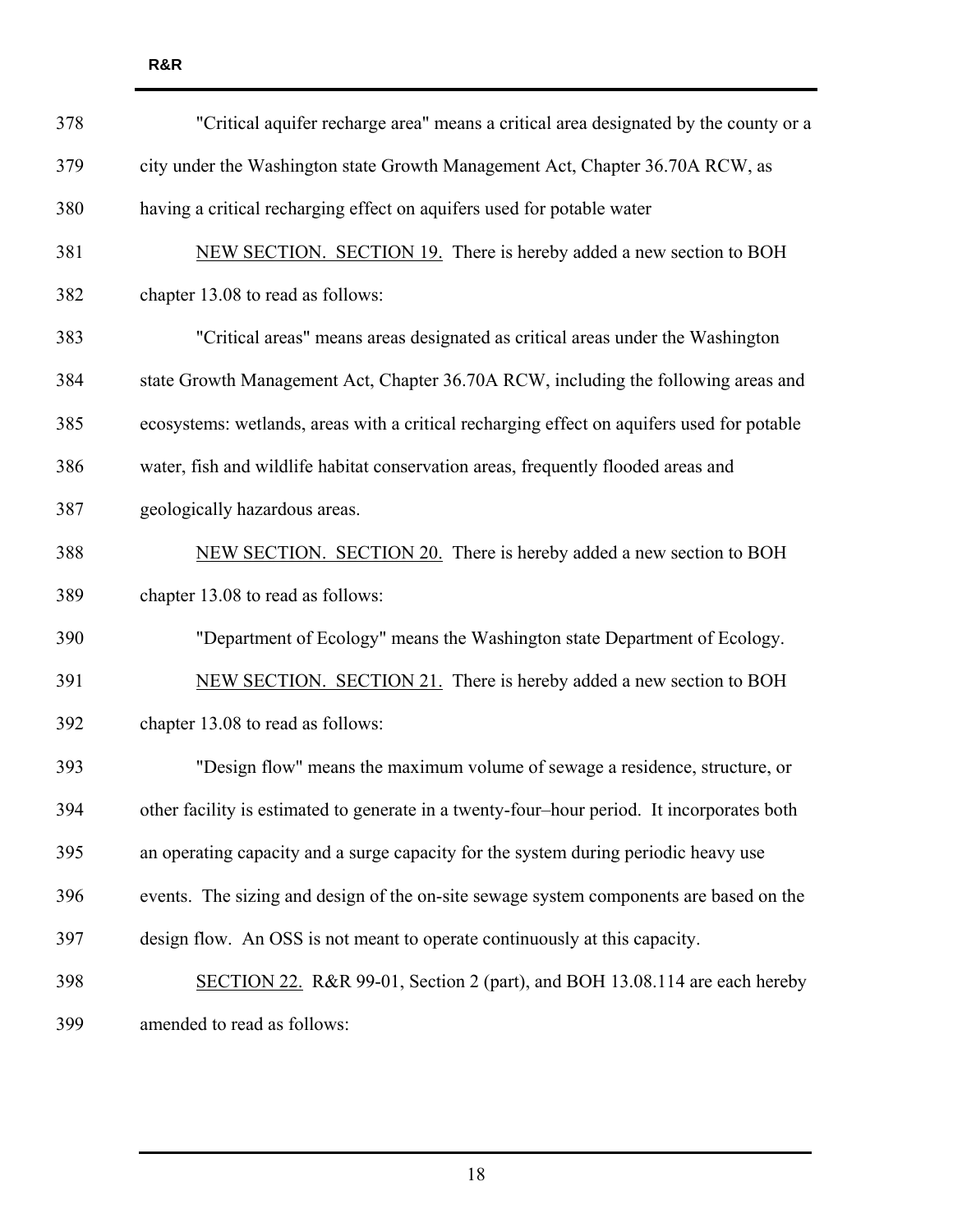| 400 | "Designer" means a person ((approved by the health officer, or an engineer)) who              |
|-----|-----------------------------------------------------------------------------------------------|
| 401 | matches site and soil characteristics with appropriate on-site sewage technology and who      |
| 402 | holds either an on-site sewage treatment system designers license under chapter 18.210        |
| 403 | RCW or is a professional engineer licensed under chapter 18.43 RCW.                           |
| 404 | NEW SECTION. SECTION 23. There is hereby added a new section to BOH                           |
| 405 | chapter 13.08 to read as follows:                                                             |
| 406 | "Disinfection" means the process of destroying pathogenic microorganisms in                   |
| 407 | sewage through the application of ultraviolet light, chlorination or ozonation.               |
| 408 | SECTION 24. R&R 99-01, Section 2 (part), and BOH 13.08.118 are each hereby                    |
| 409 | repealed.                                                                                     |
| 410 | SECTION 25. R&R 3, Part 1, Section 5 (part), as amended, and BOH 13.08.120                    |
| 411 | are each hereby amended to read as follows:                                                   |
| 412 | "Dosing systems" means on-site sewage systems using a pump or siphon to                       |
| 413 | transport, control flow and/or delivery volume of effluent to the final treatment and         |
| 414 | ((disposal)) soil dispersal component.                                                        |
| 415 | SECTION 26. R&R 3, Part 1, Section 5 (part), as amended, and BOH 13.08.130                    |
| 416 | are each hereby amended to read as follows:                                                   |
| 417 | "Drainfield" means a subsurface soil absorption system ((consisting of trenches,              |
| 418 | together with the piping and gravel,)) or other soil dispersal component designed and         |
| 419 | installed ((in original undisturbed soil for the purpose of receiving septic tank or other    |
| 420 | pre-treated effluent and transmitting it into the soil)) to release effluent from a treatment |
| 421 | component into the soil for dispersal, final treatment and recycling.                         |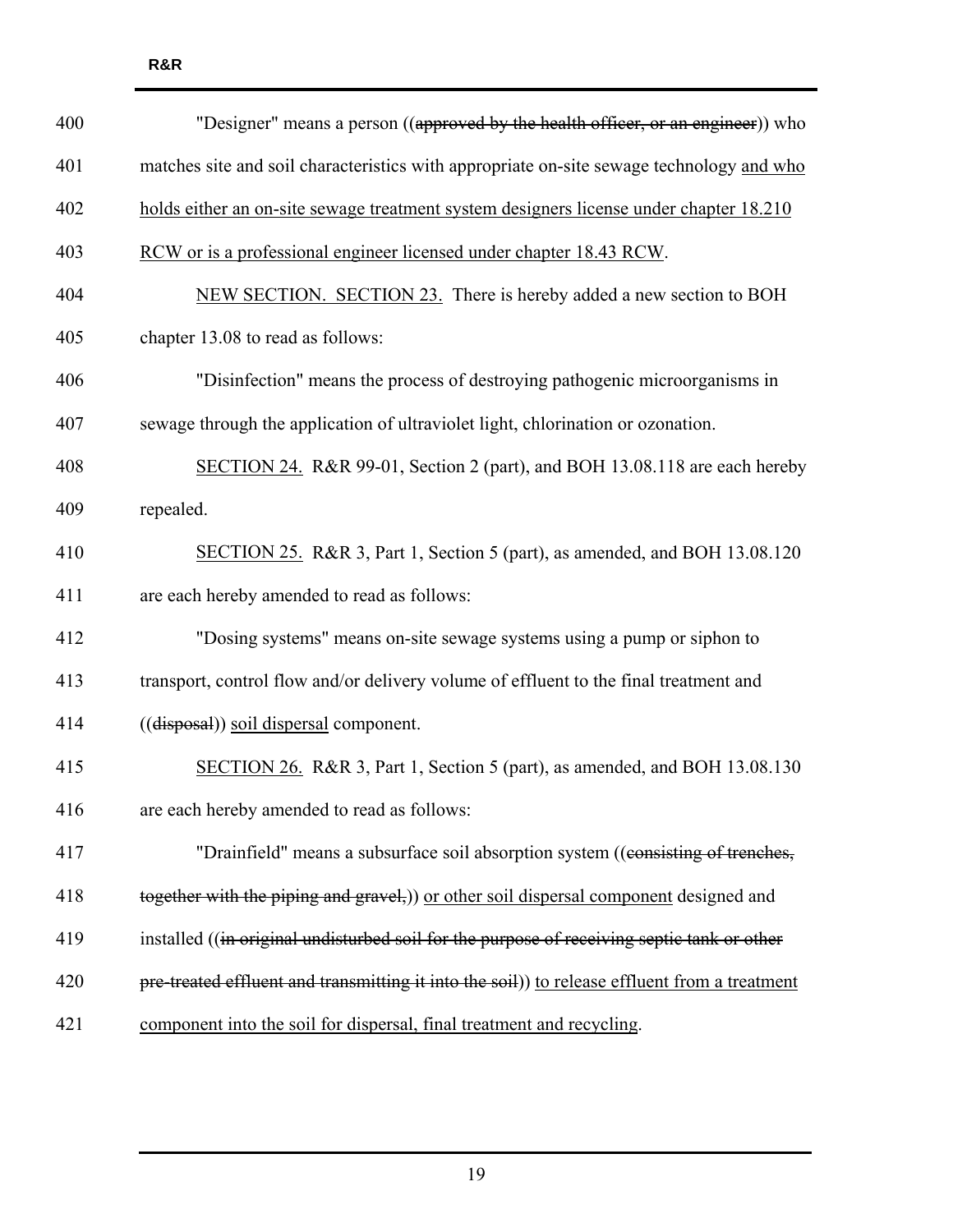| 422 | NEW SECTION. SECTION 27. There is hereby added a new section to BOH                       |
|-----|-------------------------------------------------------------------------------------------|
| 423 | chapter 13.08 to read as follows:                                                         |
| 424 | "Drainrock" means clean washed gravel ranging in size from three-quarters to two          |
| 425 | and one half inches, and containing no more than two percent by weight passing a US       |
| 426 | No. 8 sieve and no more than one percent by weight passing a US No. 200 sieve.            |
| 427 | SECTION 28. R&R 99-01, Section 2 (part), and BOH 13.08.132 are each hereby                |
| 428 | amended to read as follows:                                                               |
| 429 | "Effluent" means liquid discharged from a septic tank or other OSS component              |
| 430 | ((providing primary treatment. Also see "typical residential effluent")).                 |
| 431 | SECTION 29. R&R 3, Part 1, Section 5 (part), as amended, and BOH 13.08.140                |
| 432 | are each hereby amended to read as follows:                                               |
| 433 | "Excessively permeable soils" means soils with a soil texture type $1((A))$ or other      |
| 434 | textures as defined by the United States Department of Agriculture standards and where    |
| 435 | conditions are such that the treatment potential is ineffective in retaining $((and))$ or |
| 436 | removing substances of public health significance to underground sources of drinking      |
| 437 | water and soils with a percolation rate of one and one-half $((1.5))$ minutes per inch or |
| 438 | ((slower)) faster.                                                                        |
| 439 | NEW SECTION. SECTION 30. There is hereby added a new section to BOH                       |
| 440 | chapter 13.08 to read as follows:                                                         |
| 441 | "Expanding clay" means a clay soil with the mineralogy of clay particles, such as         |
| 442 | those found in the Montmorillonite/Smectite Group, that causes the clay particles to      |
| 443 | expand when they absorb water, closing the soil pores and contract when they dry out.     |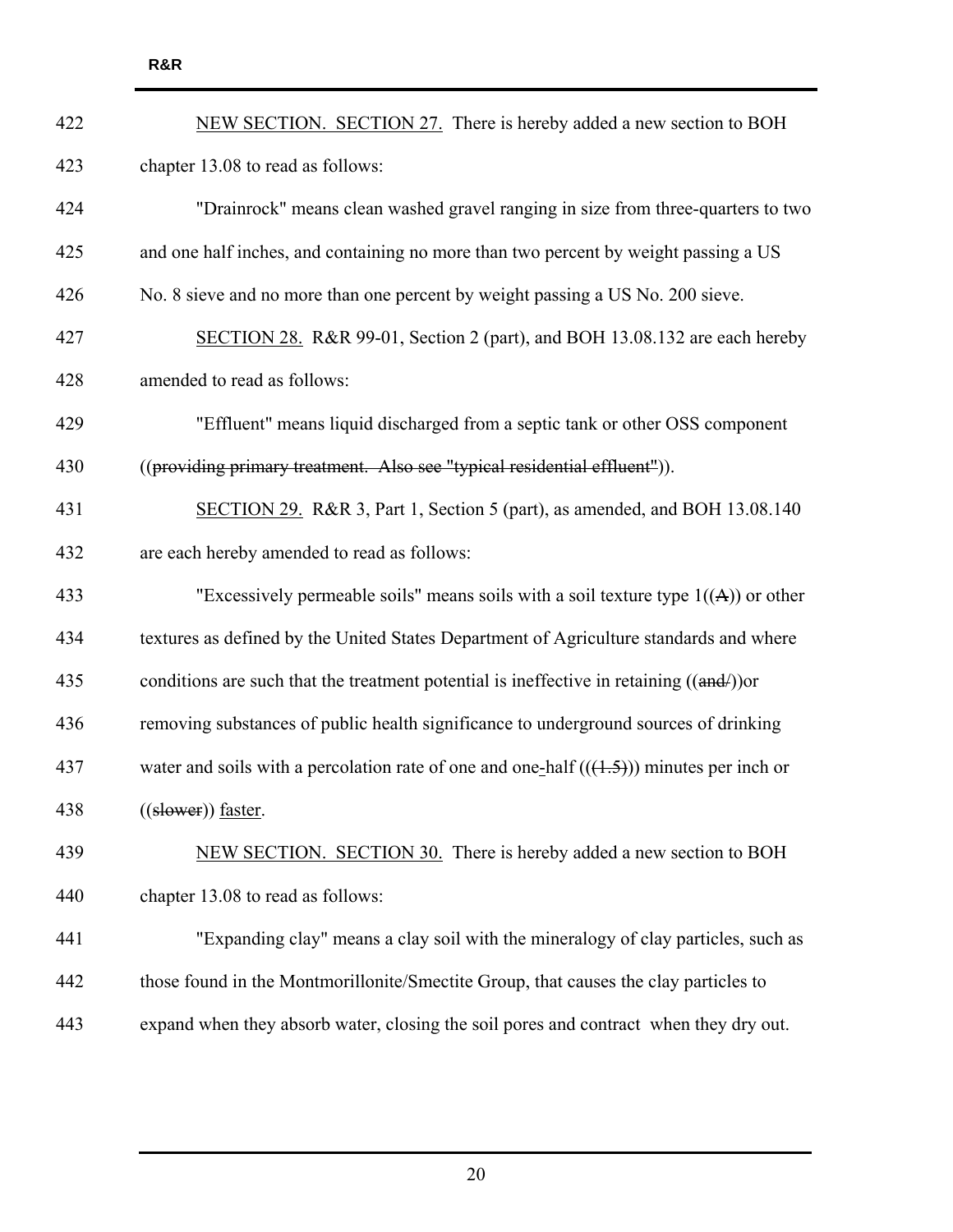| 444 | SECTION 31. R&R 3, Part 1 Section 5 (part), and BOH 13.08.150 are each                     |
|-----|--------------------------------------------------------------------------------------------|
| 445 | hereby repealed.                                                                           |
| 446 | NEW SECTION. SECTION 32. There is hereby added a new section to BOH                        |
| 447 | chapter 13.08 to read as follows:                                                          |
| 448 | "Extremely gravelly" means soil with sixty percent or more, but less than ninety           |
| 449 | percent, rock fragments by volume.                                                         |
| 450 | SECTION 33. R&R 99-01, Section 2 (part), and BOH 13.08.152 are each hereby                 |
| 451 | amended to read as follows:                                                                |
| 452 | "Failure" means a condition of an on-site sewage system or side sewer that                 |
| 453 | threatens the public health by inadequately treating sewage or by creating a potential for |
| 454 | direct or indirect human contact between sewage and the public. Examples of failure        |
| 455 | include:                                                                                   |
| 456 | A. Sewage, septage or effluent on the surface of the ground;                               |
| 457 | B. Sewage, septage or effluent backing up into a structure caused by slow soil             |
| 458 | absorption of septic tank effluent;                                                        |
| 459 | C. Sewage, septage or effluent leaking from a septic tank, pump chamber,                   |
| 460 | holding tank, conveyance or collection system;                                             |
| 461 | D. Cesspools, seepage pits and pit privies;                                                |
| 462 | E. Inadequately treated effluent contaminating ground water or surface water;              |
| 463 | <u>and</u>                                                                                 |
| 464 | F. Failure to meet conditions of a permit.                                                 |
| 465 | NEW SECTION. SECTION 34. There is hereby added a new section to BOH                        |
| 466 | chapter 13.08 to read as follows:                                                          |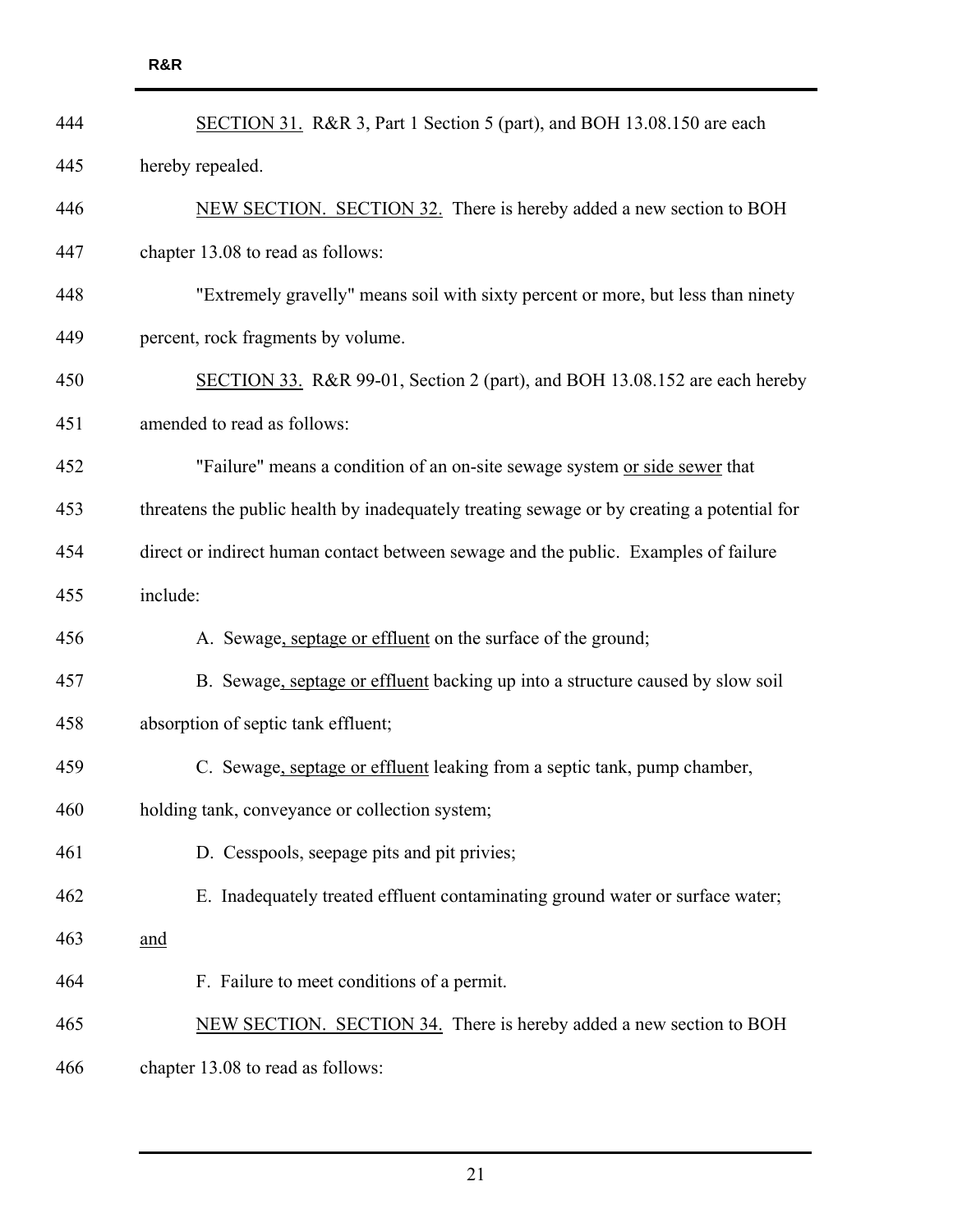| 467 | "Fecal coliform" means bacteria common to the digestive systems of warm-                  |
|-----|-------------------------------------------------------------------------------------------|
| 468 | blooded animals that are cultured in standard tests. Counts of these organisms are        |
| 469 | typically used to indicate potential contamination from sewage or to describe a level of  |
| 470 | needed disinfection, and are generally expressed as colonies per one hundred milliliters. |
| 471 | NEW SECTION. SECTION 35. There is hereby added a new section to BOH                       |
| 472 | chapter 13.08 to read as follows:                                                         |
| 473 | "Fee schedule" means the fee schedule in BOH chapter 2.18.                                |
| 474 | SECTION 36. R&R 3, Part 1, Section 5 (part), as amended, and BOH 13.08.170                |
| 475 | are each hereby amended to read as follows:                                               |
| 476 | "Food((-service)) establishment" means, for the purpose of this title, any                |
| 477 | commercial establishment in which food is processed or otherwise prepared, packaged, or   |
| 478 | repackaged into another container for consumption or for resale.                          |
| 479 | NEW SECTION. SECTION 37. There is hereby added a new section to BOH                       |
| 480 | chapter 13.08 to read as follows:                                                         |
| 481 | "Gravelly" means soil with fifteen percent or more, but less than thirty five             |
| 482 | percent rock fragments by volume.                                                         |
| 483 | SECTION 38. R&R 3, Part 1, Section 5 (part), as amended, and BOH 13.08.180                |
| 484 | are each hereby amended to read as follows:                                               |
| 485 | "Greywater" means sewage having the consistency and strength of residential               |
| 486 | domestic type wastewater. Greywater includes wastewater from sinks, showers,              |
| 487 | bathtubs, dishwashers and laundry fixtures, but does not include toilet or urinal waters. |
| 488 | SECTION 39. R&R 99-01, Section 2 (part), and BOH 13.08.202 are each hereby                |
| 489 | amended to read as follows:                                                               |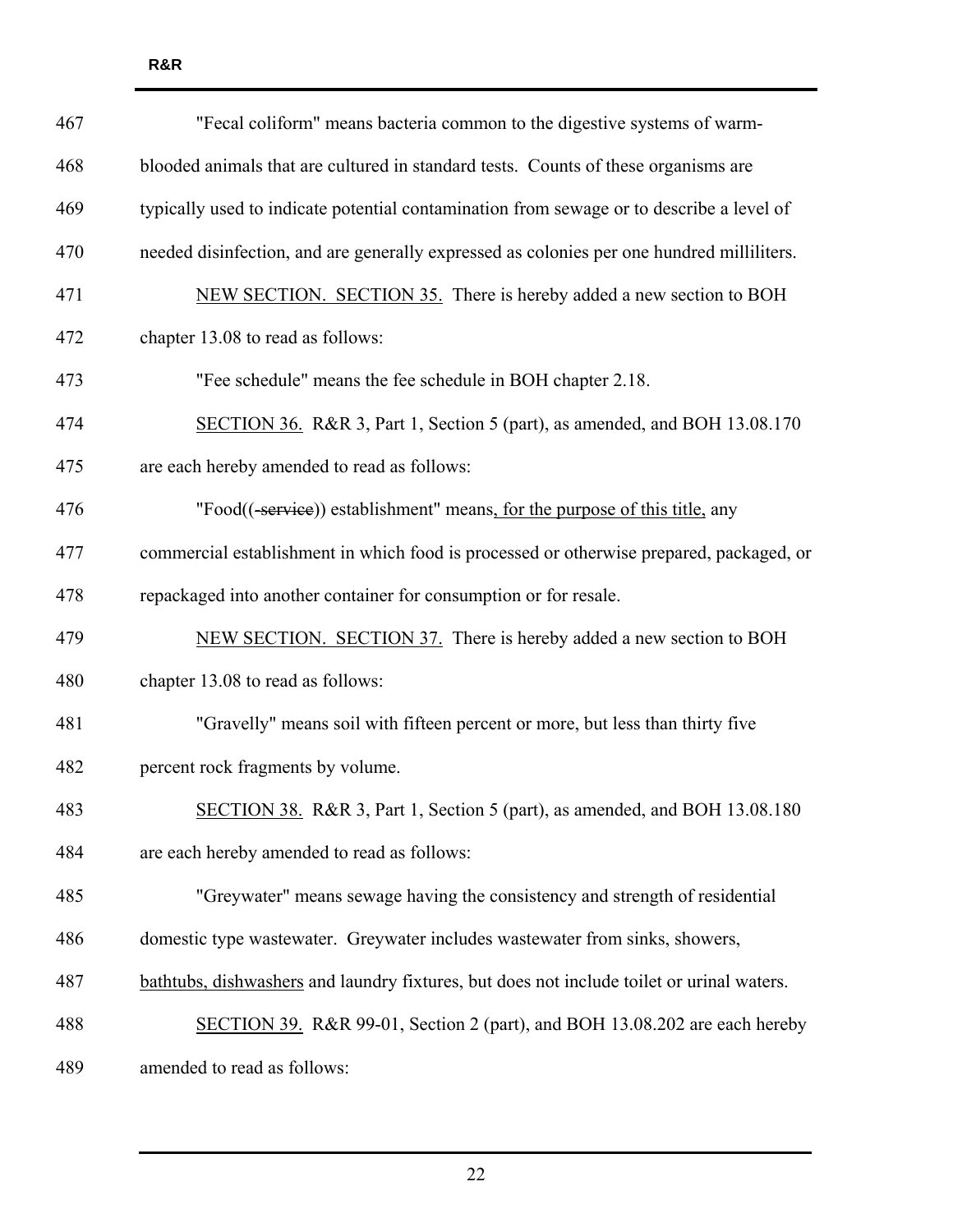| 490 | "Holding tank sewage system" means an on-site sewage system which                             |  |  |  |  |  |  |
|-----|-----------------------------------------------------------------------------------------------|--|--|--|--|--|--|
| 491 | incorporates a ((watertight holding tank)) sewage tank without a discharge outlet, the        |  |  |  |  |  |  |
| 492 | services of a sewage pumper $((f))$ or hauler, and the off-site treatment and disposal of the |  |  |  |  |  |  |
| 493 | sewage generated.                                                                             |  |  |  |  |  |  |
| 494 | NEW SECTION. SECTION 40. There is hereby added a new section to BOH                           |  |  |  |  |  |  |
| 495 | chapter 13.08 to read as follows:                                                             |  |  |  |  |  |  |
| 496 | "Hydraulic loading rate" means the amount of effluent applied to a given                      |  |  |  |  |  |  |
| 497 | treatment step, expressed as gallons per square foot per day.                                 |  |  |  |  |  |  |
| 498 | NEW SECTION. SECTION 41. There is hereby added a new section to BOH                           |  |  |  |  |  |  |
| 499 | chapter 13.08 to read as follows:                                                             |  |  |  |  |  |  |
| 500 | "Infiltrative surface" means the surface within a treatment component or soil                 |  |  |  |  |  |  |
| 501 | dispersal component to which effluent is applied and through which effluent moves into        |  |  |  |  |  |  |
| 502 | original, undisturbed soil or other porous treatment media.                                   |  |  |  |  |  |  |
| 503 | SECTION 42. R&R 99-01, Section 2 (part), and BOH 13.08.214 are each hereby                    |  |  |  |  |  |  |
| 504 | amended to read as follows:                                                                   |  |  |  |  |  |  |
| 505 | "Installer" means a qualified person approved by the health officer to install or             |  |  |  |  |  |  |
| 506 | repair on-site sewage systems or components. (((See Section 213.08.260, Master                |  |  |  |  |  |  |
| 507 | installer, and Section 13.08.050, Associate installer.))                                      |  |  |  |  |  |  |
| 508 | SECTION 43. R&R 99-01, Section 2 (part), and BOH 13.08.218 are each hereby                    |  |  |  |  |  |  |
| 509 | amended to read as follows:                                                                   |  |  |  |  |  |  |
| 510 | "Kitchen or kitchen facility" means an area within a building intended for the                |  |  |  |  |  |  |
| 511 | preparation and storage of food and containing( $($ :                                         |  |  |  |  |  |  |
| 512 | a. An appliance for the refrigeration of food or;                                             |  |  |  |  |  |  |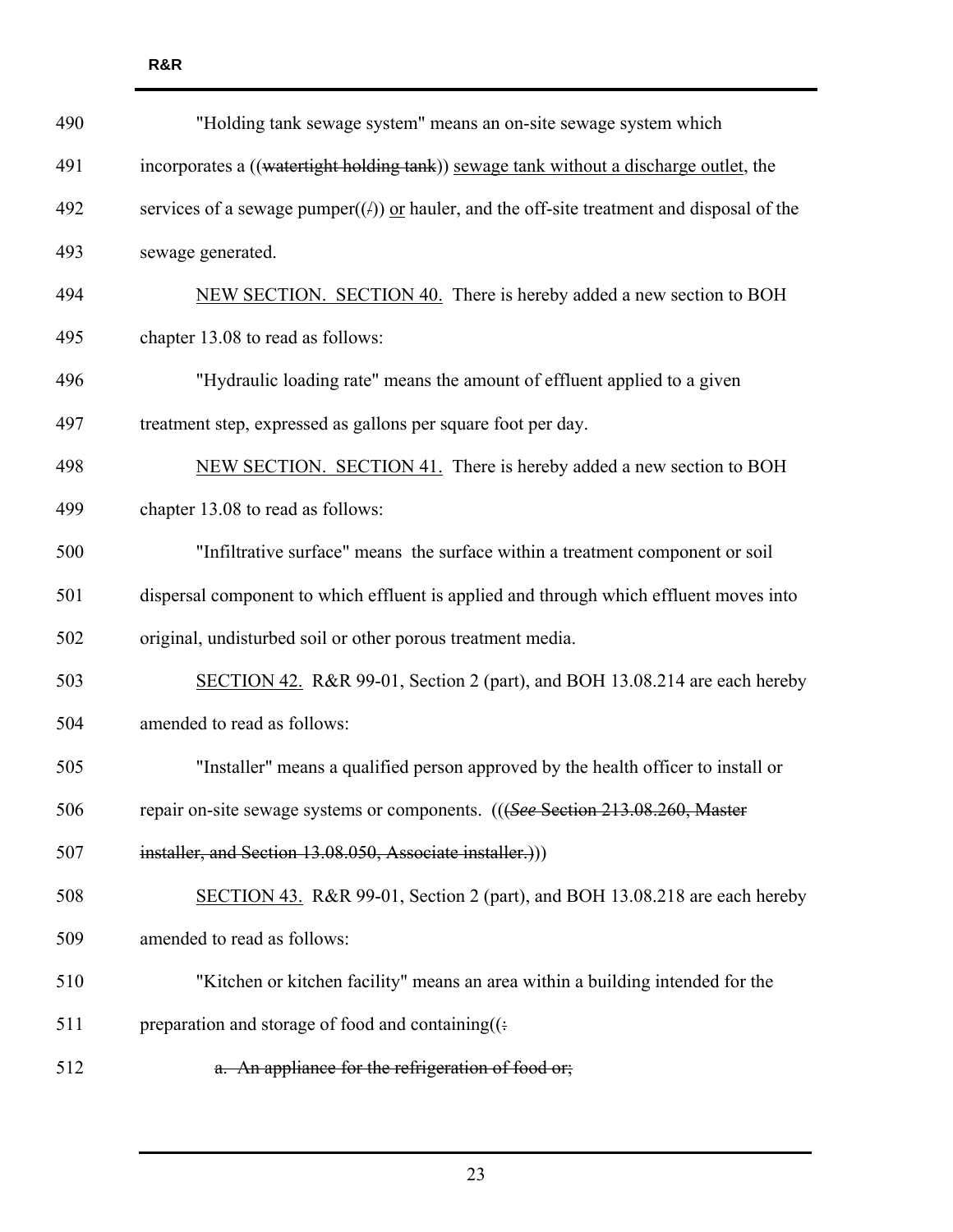| 513 | b. An appliance for the cooking or heating of food; and                                  |  |  |  |  |  |  |  |
|-----|------------------------------------------------------------------------------------------|--|--|--|--|--|--|--|
| 514 | $\epsilon$ . A)) <u>a</u> sink.                                                          |  |  |  |  |  |  |  |
| 515 | SECTION 44. R&R 3, Part 1, Section 5 (part), as amended, and BOH 13.08.220               |  |  |  |  |  |  |  |
| 516 | are each hereby amended to read as follows:                                              |  |  |  |  |  |  |  |
| 517 | "Large on-site system" (or "LOSS") means any on-site sewage system with design           |  |  |  |  |  |  |  |
| 518 | flows, at any common point, greater than three thousand five hundred $((3,500))$ gallons |  |  |  |  |  |  |  |
| 519 | per day.                                                                                 |  |  |  |  |  |  |  |
| 520 | NEW SECTION. SECTION 45. There is hereby added a new section to BOH                      |  |  |  |  |  |  |  |
| 521 | chapter 13.08 to read as follows:                                                        |  |  |  |  |  |  |  |
| 522 | "Maintenance" means the actions necessary to keep the on-site sewage system              |  |  |  |  |  |  |  |
| 523 | components functioning as designed and approved.                                         |  |  |  |  |  |  |  |
| 524 | NEW SECTION. SECTION 46. There is hereby added a new section to BOH                      |  |  |  |  |  |  |  |
| 525 | chapter 13.08 to read as follows:                                                        |  |  |  |  |  |  |  |
| 526 | "Marine recovery area" means an area of definite boundaries where, in                    |  |  |  |  |  |  |  |
| 527 | accordance with chapter 70.118A RCW, the health officer or the Washington state          |  |  |  |  |  |  |  |
| 528 | Department of Health in consultation with the health officer, determines that additional |  |  |  |  |  |  |  |
| 529 | requirements for existing on-site sewage disposal systems may be necessary to reduce     |  |  |  |  |  |  |  |
| 530 | potential failing systems or minimize negative impacts of on-site sewage disposal        |  |  |  |  |  |  |  |
| 531 | systems.                                                                                 |  |  |  |  |  |  |  |
| 532 | NEW SECTION. SECTION 47. There is hereby added a new section to BOH                      |  |  |  |  |  |  |  |
| 533 | chapter 13.08 to read as follows:                                                        |  |  |  |  |  |  |  |
| 534 | "Massive structure" means the condition of a soil layer in which the layer appears       |  |  |  |  |  |  |  |
| 535 | as a coherent or solid mass not separated into peds of any kind.                         |  |  |  |  |  |  |  |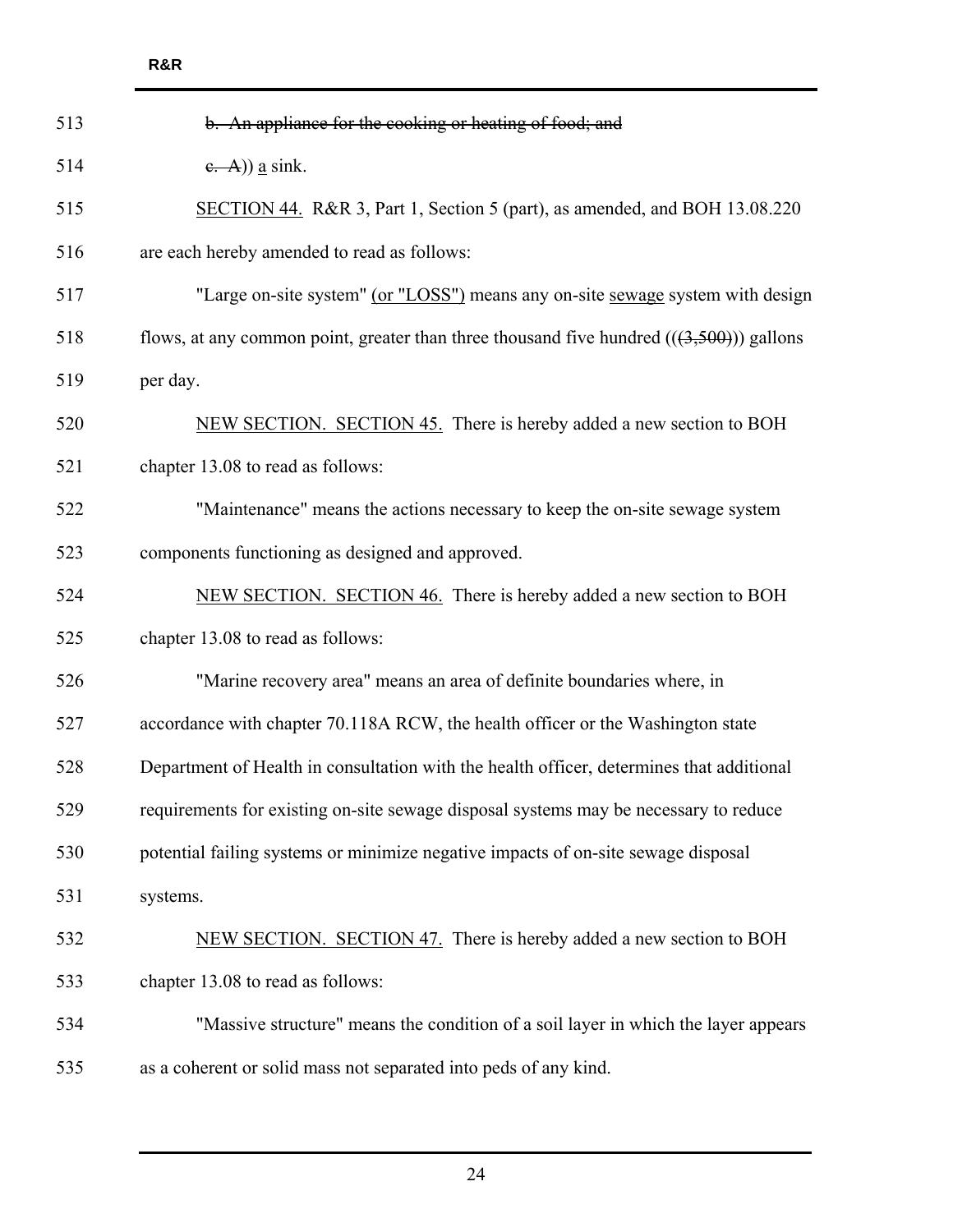| 536 | SECTION 48. R&R 99-01, Section 2 (part), and BOH 13.08.262 are each hereby                 |  |  |  |  |  |  |  |
|-----|--------------------------------------------------------------------------------------------|--|--|--|--|--|--|--|
| 537 | repealed.                                                                                  |  |  |  |  |  |  |  |
| 538 | NEW SECTION. SECTION 49. There is hereby added a new section to BOH                        |  |  |  |  |  |  |  |
| 539 | chapter 13.08 to read as follows:                                                          |  |  |  |  |  |  |  |
| 540 | "Moderate structure" means well-formed distinct peds evident in undisturbed soil.          |  |  |  |  |  |  |  |
| 541 | When disturbed, soil material parts into a mixture of whole peds, broken peds and          |  |  |  |  |  |  |  |
| 542 | material that is not in peds.                                                              |  |  |  |  |  |  |  |
| 543 | NEW SECTION. SECTION 50. There is hereby added a new section to BOH                        |  |  |  |  |  |  |  |
| 544 | chapter 13.08 to read as follows:                                                          |  |  |  |  |  |  |  |
| 545 | "Monitoring" means periodic or continuous checking of an on-site sewage                    |  |  |  |  |  |  |  |
| 546 | system, which is performed by observations and measurements, to determine if the           |  |  |  |  |  |  |  |
| 547 | system is functioning as intended and if system maintenance is needed. Monitoring also     |  |  |  |  |  |  |  |
| 548 | includes maintaining accurate records that document monitoring activities.                 |  |  |  |  |  |  |  |
| 549 | NEW SECTION. SECTION 51. There is hereby added a new section to BOH                        |  |  |  |  |  |  |  |
| 550 | chapter 13.08 to read as follows:                                                          |  |  |  |  |  |  |  |
| 551 | "Neighboring well" means an existing well on a parcel adjoining or within one-             |  |  |  |  |  |  |  |
| 552 | quarter mile of the boundary line of a separate parcel on which a new well is proposed for |  |  |  |  |  |  |  |
| 553 | construction.                                                                              |  |  |  |  |  |  |  |
| 554 | NEW SECTION. SECTION 52. There is hereby added a new section to BOH                        |  |  |  |  |  |  |  |
| 555 | chapter 13.08 to read as follows:                                                          |  |  |  |  |  |  |  |
| 556 | "Nonconforming" means an on-site sewage system that does not meet applicable               |  |  |  |  |  |  |  |
| 557 | standards for new construction of an on-site sewage system.                                |  |  |  |  |  |  |  |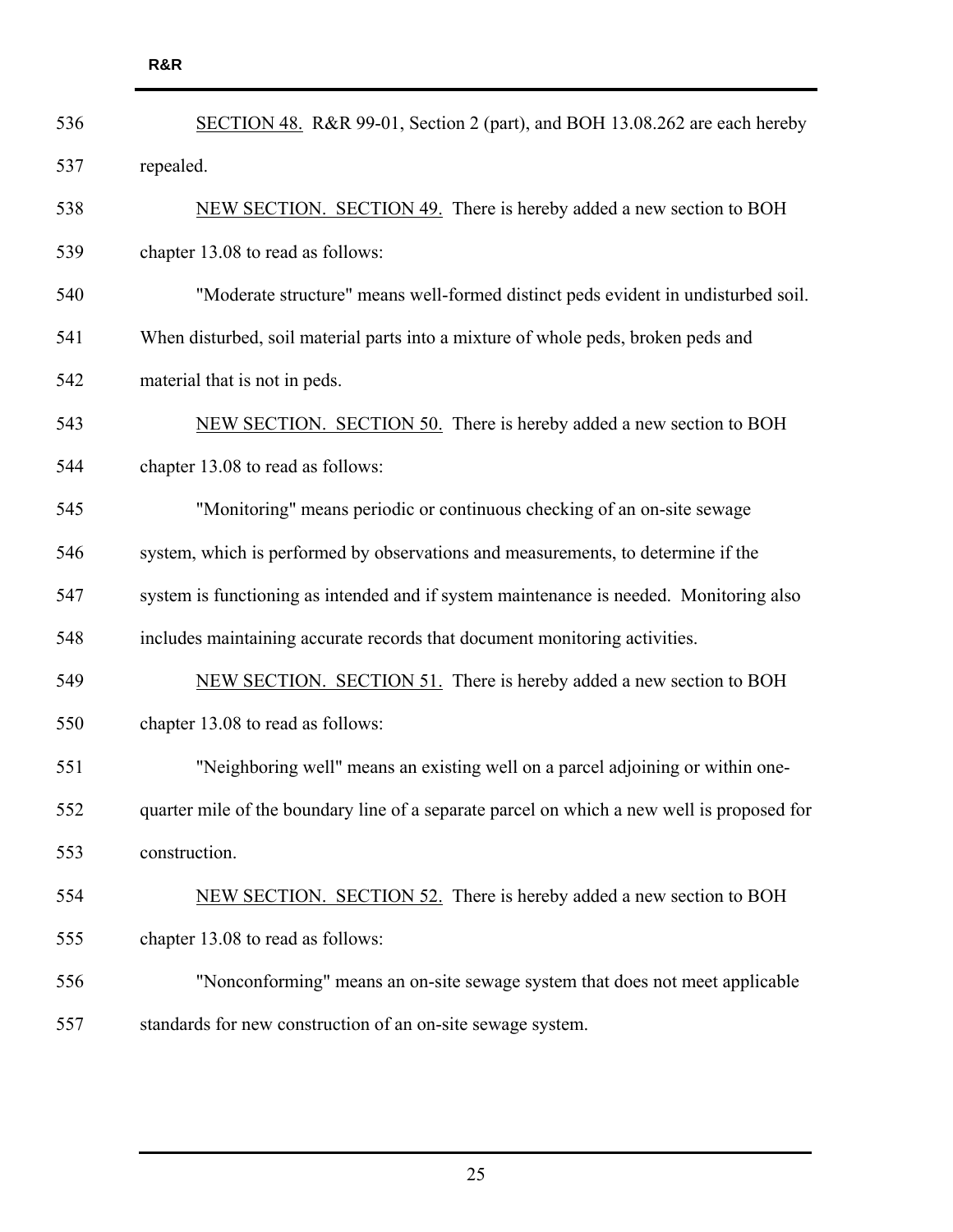| 558 | SECTION 53. R&R 3, Part 1, Section 5 (part), as amended, and BOH 13.08.280                                           |  |  |  |  |  |  |
|-----|----------------------------------------------------------------------------------------------------------------------|--|--|--|--|--|--|
| 559 | are each hereby amended to read as follows:                                                                          |  |  |  |  |  |  |
| 560 | "On-site sewage system" (or "OSS") means an integrated ((arrangement for                                             |  |  |  |  |  |  |
| 561 | premises not connected to a public sewer system which:                                                               |  |  |  |  |  |  |
| 562 | A. Conveys) system of components, located on or nearby the property it serves,                                       |  |  |  |  |  |  |
| 563 | that conveys, stores, treats( $\left($ , and $/$ )) or provides subsurface soil treatment and ( $\left($ disposal of |  |  |  |  |  |  |
| 564 | residential)) dispersal of sewage ((on the property where it originates; and                                         |  |  |  |  |  |  |
| 565 | B. Includes piping, treatment devices, other accessories, and soil underlying the                                    |  |  |  |  |  |  |
| 566 | disposal component of the initial and reserve areas. May also be referred to as an on-site                           |  |  |  |  |  |  |
| 567 | system or septic tank system)). It consists of a collection system, a treatment component                            |  |  |  |  |  |  |
| 568 | or treatment sequence, and a soil dispersal component. An on-site sewage system also                                 |  |  |  |  |  |  |
| 569 | refers to a holding tank sewage system or other system that does not have a soil dispersal                           |  |  |  |  |  |  |
| 570 | component.                                                                                                           |  |  |  |  |  |  |
| 571 | SECTION 54. R&R 99-01, Section 2 (part), and BOH 13.08.284 are hereby                                                |  |  |  |  |  |  |
| 572 | amended to read as follows:                                                                                          |  |  |  |  |  |  |
| 573 | "On-site system maintainer" (or "OSM") means a qualified person approved by                                          |  |  |  |  |  |  |
| 574 | the health officer to conduct performance monitoring inspections of, diagnose causes of                              |  |  |  |  |  |  |
| 575 | malfunction and failure of $((and))$ or perform preventive maintenance on and make                                   |  |  |  |  |  |  |
| 576 | limited repairs to on-site sewage systems.                                                                           |  |  |  |  |  |  |
| 577 | NEW SECTION. SECTION 55. There is hereby added a new section to BOH                                                  |  |  |  |  |  |  |
| 578 | chapter 13.08 to read as follows:                                                                                    |  |  |  |  |  |  |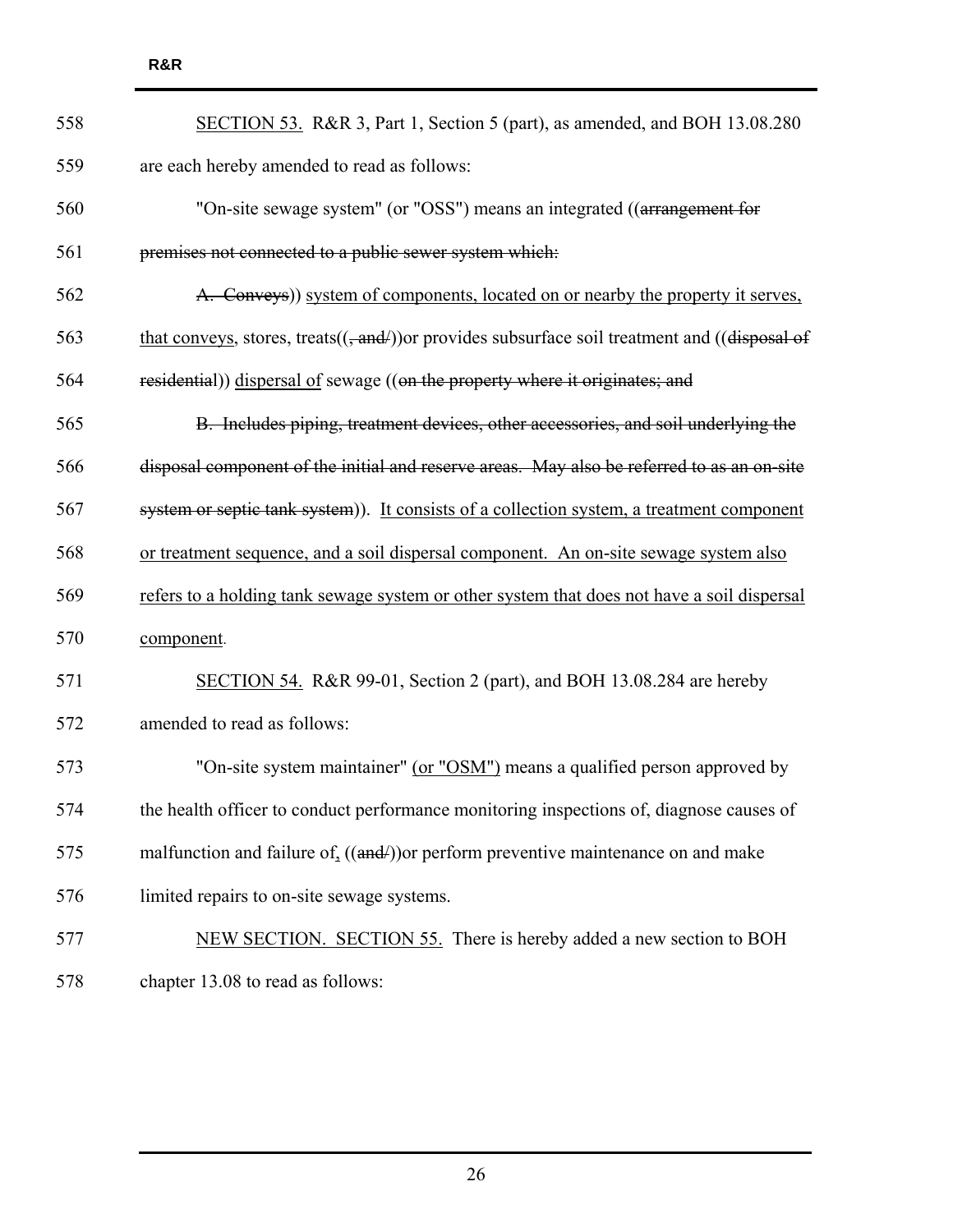| 579 | "Operating capacity" means the average daily volume of sewage an OSS can treat            |  |  |  |  |  |  |  |
|-----|-------------------------------------------------------------------------------------------|--|--|--|--|--|--|--|
| 580 | and disperse on a sustained basis. The operating capacity, which is lower than the design |  |  |  |  |  |  |  |
| 581 | flow, is an integral part of the design and is used as an index in OSS monitoring.        |  |  |  |  |  |  |  |
| 582 | NEW SECTION. SECTION 56. There is hereby added a new section to BOH                       |  |  |  |  |  |  |  |
| 583 | chapter 13.08 to read as follows:                                                         |  |  |  |  |  |  |  |
| 584 | "Ped" means: a unit of soil structure such as blocks, column, granule, plate or           |  |  |  |  |  |  |  |
| 585 | prism formed by natural processes.                                                        |  |  |  |  |  |  |  |
| 586 | NEW SECTION. SECTION 57. There is hereby added a new section to BOH                       |  |  |  |  |  |  |  |
| 587 | chapter 13.08 to read as follows:                                                         |  |  |  |  |  |  |  |
| 588 | "Platy structure" means: soil that contains flat peds that lie horizontally and often     |  |  |  |  |  |  |  |
| 589 | overlap. This type of structure will impede the vertical movement of water.               |  |  |  |  |  |  |  |
| 590 | SECTION 58. R&R 99-01, Section 2 (part), and BOH 13.08.322 are each hereby                |  |  |  |  |  |  |  |
| 591 | amended to read as follows:                                                               |  |  |  |  |  |  |  |
| 592 | "Pressure distribution" means: a system of small diameter pipes equally                   |  |  |  |  |  |  |  |
| 593 | distributing effluent throughout a ((trench or bed, as described in the Guidelines for    |  |  |  |  |  |  |  |
| 594 | Pressure Distribution Systems issued by DOH. (See also Section 13.08.088,                 |  |  |  |  |  |  |  |
| 595 | Conventional pressure distribution system.))) subsurface soil absorption system, as       |  |  |  |  |  |  |  |
| 596 | described in the Department of Health's Recommended Standards and Guidelines for          |  |  |  |  |  |  |  |
| 597 | Pressure Distribution Systems, 2001. A subsurface drip system may be used wherever        |  |  |  |  |  |  |  |
| 598 | this title requires pressure distribution.                                                |  |  |  |  |  |  |  |
| 599 | SECTION 59. R&R 99-01, Section 2 (part), and BOH 13.08.324 are each hereby                |  |  |  |  |  |  |  |
| 600 | amended to read as follows:                                                               |  |  |  |  |  |  |  |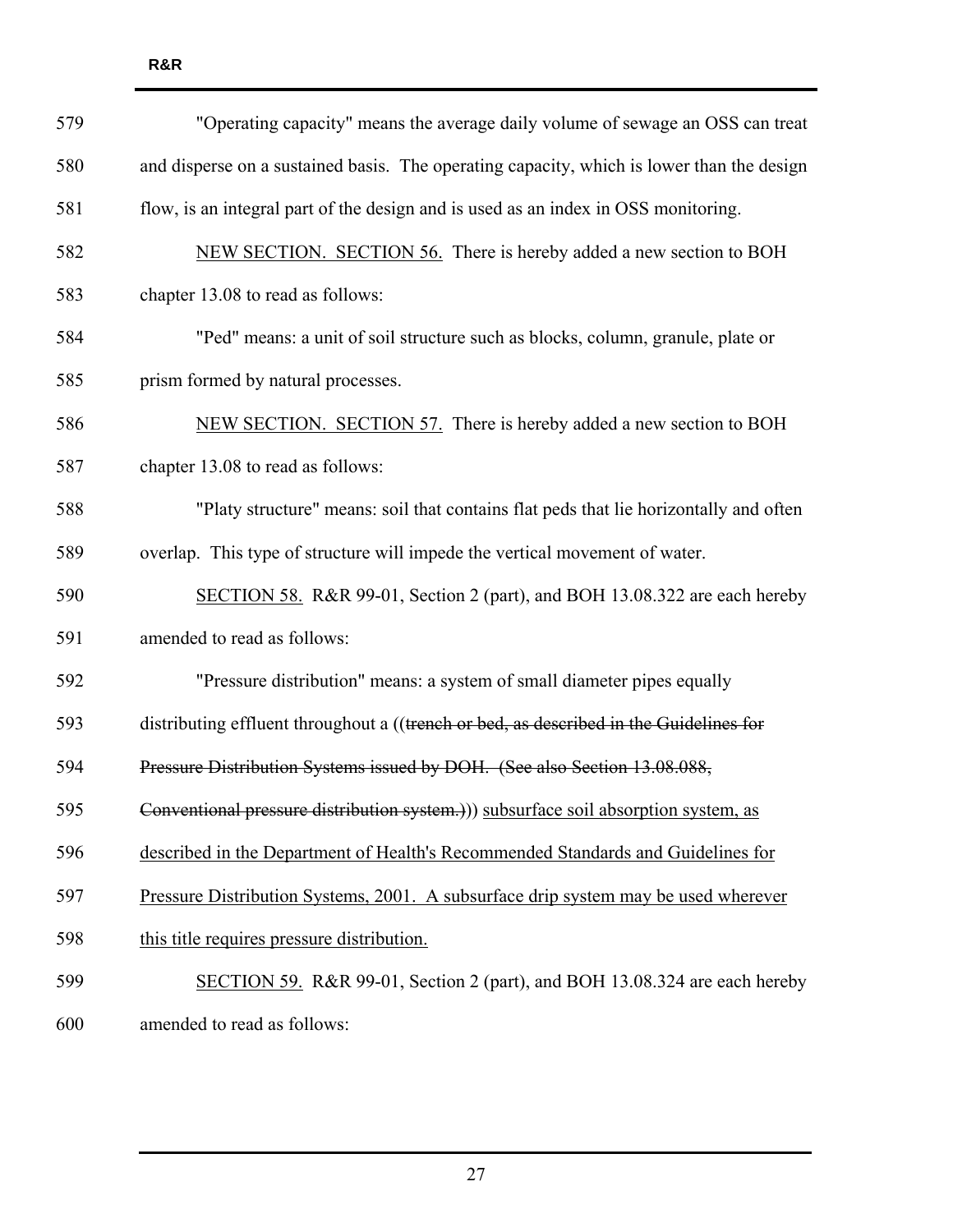| 601 | "Proprietary ((device or method)) product" means a ((device or method classified          |  |  |  |  |  |  |  |
|-----|-------------------------------------------------------------------------------------------|--|--|--|--|--|--|--|
| 602 | as an alternative system, or a component thereof, held under a patent, trademark or       |  |  |  |  |  |  |  |
| 603 | eopyright)) sewage treatment and distribution technology, method or material subject to a |  |  |  |  |  |  |  |
| 604 | patent or trademark.                                                                      |  |  |  |  |  |  |  |
| 605 | NEW SECTION. SECTION 60. There is hereby added a new section to BOH                       |  |  |  |  |  |  |  |
| 606 | chapter 13.08 to read as follows:                                                         |  |  |  |  |  |  |  |
| 607 | "Public domain technology" means: a sewage treatment and distribution                     |  |  |  |  |  |  |  |
| 608 | technology, method, or material not subject to patent or trademark.                       |  |  |  |  |  |  |  |
| 609 | NEW SECTION. SECTION 61. There is hereby added a new section to BOH                       |  |  |  |  |  |  |  |
| 610 | chapter 13.08 to read as follows:                                                         |  |  |  |  |  |  |  |
| 611 | "Record drawing" means an accurate graphic and written record of the location             |  |  |  |  |  |  |  |
| 612 | and features of the OSS that are needed to properly monitor, operate and maintain that    |  |  |  |  |  |  |  |
| 613 | system.                                                                                   |  |  |  |  |  |  |  |
| 614 | NEW SECTION. SECTION 62. There is hereby added a new section to BOH                       |  |  |  |  |  |  |  |
| 615 | chapter 13.08 to read as follows:                                                         |  |  |  |  |  |  |  |
| 616 | "Registered list" means the list of registered on-site treatment and distribution         |  |  |  |  |  |  |  |
| 617 | products as established in Chapter 246-272A WAC On-site Sewage Systems, updated           |  |  |  |  |  |  |  |
| 618 | periodically and maintained by the Washington state Department of Health and              |  |  |  |  |  |  |  |
| 619 | containing the following:                                                                 |  |  |  |  |  |  |  |
| 620 | A. Categories of treatment product and treatment levels;                                  |  |  |  |  |  |  |  |
| 621 | B. List of manufacturers of registered proprietary on-site products;                      |  |  |  |  |  |  |  |
| 622 | C. List of registered on-site treatment and distribution products;                        |  |  |  |  |  |  |  |
| 623 | D. List of specific systems meeting treatment levels A, B, C, D, E and N;                 |  |  |  |  |  |  |  |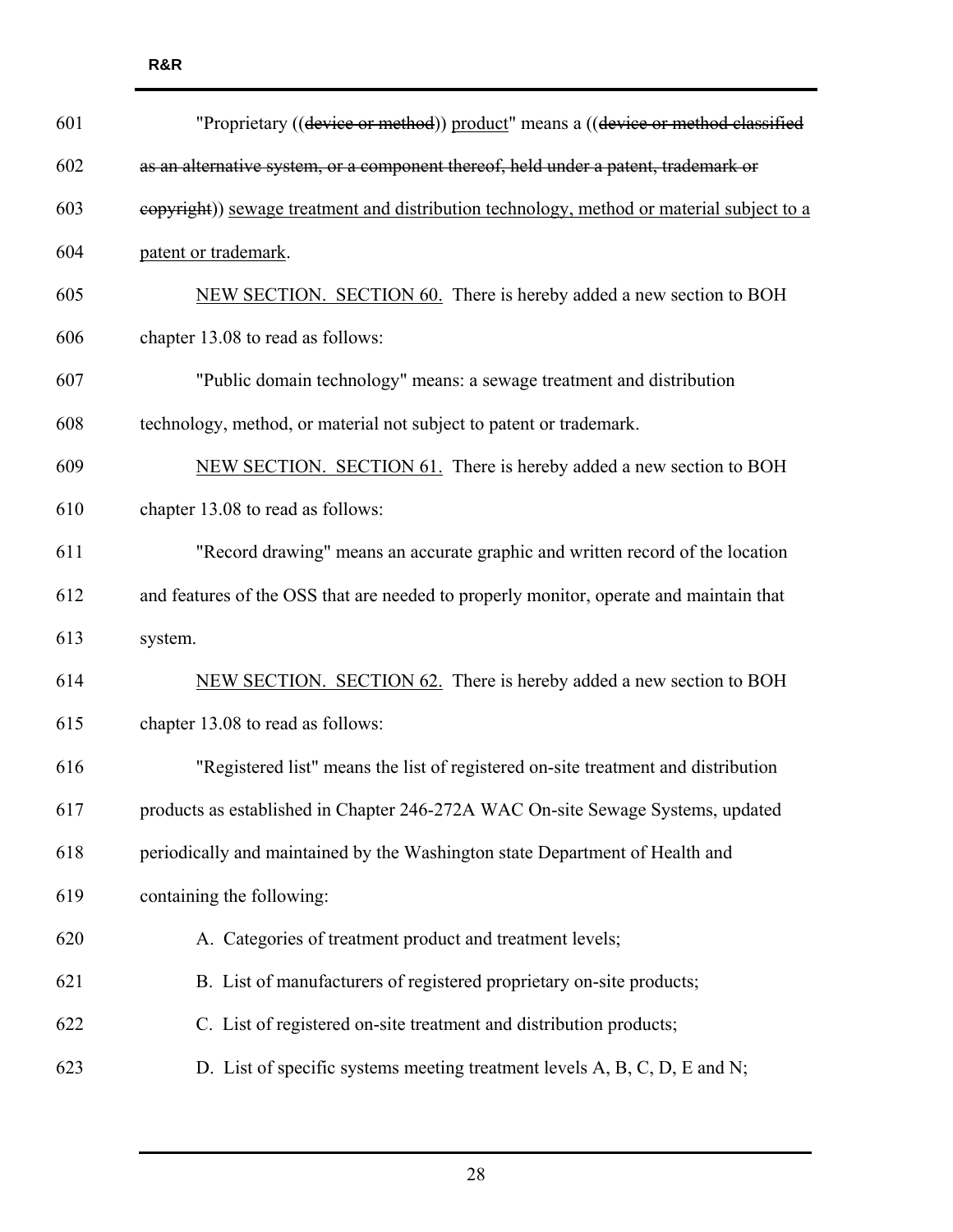| 624 | E. List of septic tanks, pump chambers, and holding tanks approved by the                     |  |  |  |  |  |  |
|-----|-----------------------------------------------------------------------------------------------|--|--|--|--|--|--|
| 625 | Washington state Department of Health; and                                                    |  |  |  |  |  |  |
| 626 | F. List of Approved On-site Sewage Tanks.                                                     |  |  |  |  |  |  |
| 627 | SECTION 63. R&R 3, Part 1, Section 5 (part), as amended, and BOH 13.08.350                    |  |  |  |  |  |  |
| 628 | are each hereby amended to read as follows:                                                   |  |  |  |  |  |  |
| 629 | "Repair" means the replacement, ((addition)) reconstruction or relocation of, or              |  |  |  |  |  |  |
| 630 | ((alternation of)) addition or alteration to, a sewage tank, distribution box, tight line, or |  |  |  |  |  |  |
| 631 | other appurtenances of an existing OSS, and including any replacement, ((addition))           |  |  |  |  |  |  |
| 632 | reconstruction or relocation of, or addition or alteration to a soil absorption system.       |  |  |  |  |  |  |
| 633 | SECTION 64. R&R 3, Part 1, Section 5 (part), as amended, and BOH 13.08.360                    |  |  |  |  |  |  |
| 634 | are each hereby amended to read as follows:                                                   |  |  |  |  |  |  |
| 635 | "Reserve area" means an area of land approved for the installation of a                       |  |  |  |  |  |  |
| 636 | conforming OSS ((and dedicated)) that is protected and maintained for replacement of the      |  |  |  |  |  |  |
| 637 | OSS upon its failure.                                                                         |  |  |  |  |  |  |
| 638 | SECTION 65. R&R 3, Part 1, Section 5 (part), as amended, and BOH 13.08.370                    |  |  |  |  |  |  |
| 639 | are each hereby amended to read as follows:                                                   |  |  |  |  |  |  |
| 640 | "Resident owner" means a person who ((designs, repairs, monitors and/or installs              |  |  |  |  |  |  |
| 641 | an OSS for)) owns and occupies a single-family dwelling ((which is owned and occupied         |  |  |  |  |  |  |
| 642 | by that person).                                                                              |  |  |  |  |  |  |
| 643 | SECTION 66. R&R 99-01, Section 2 (part), and BOH 13.08.372 are each hereby                    |  |  |  |  |  |  |
| 644 | amended to read as follows:                                                                   |  |  |  |  |  |  |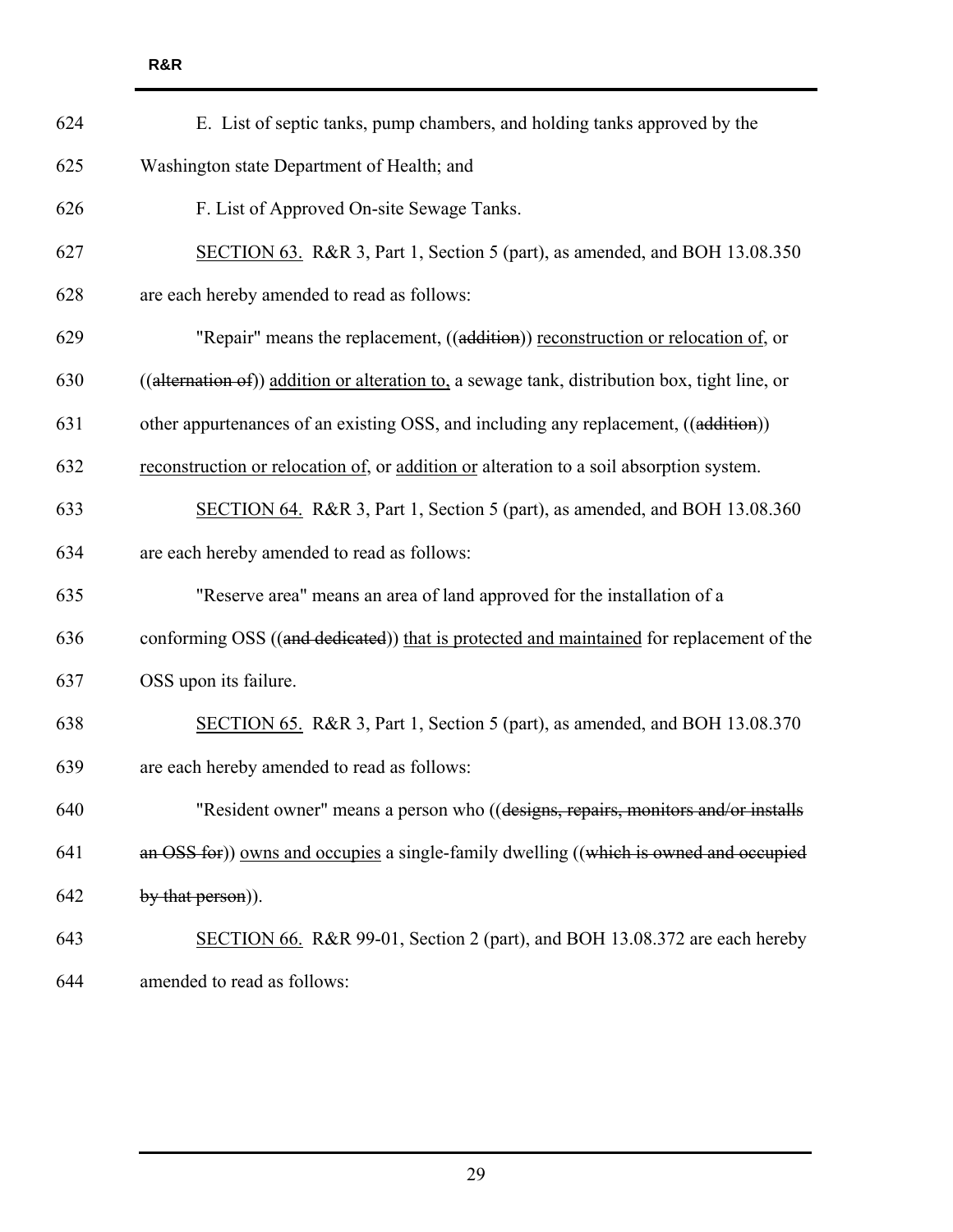| 645 | "Residential sewage" means sewage having the consistency and strength typical               |                                                                                 |  |  |  |  |
|-----|---------------------------------------------------------------------------------------------|---------------------------------------------------------------------------------|--|--|--|--|
| 646 | of wastewater from domestic households. See Table 13.08-1 for residential sewage            |                                                                                 |  |  |  |  |
| 647 | strength parameters.                                                                        |                                                                                 |  |  |  |  |
| 648 | <b>Table 13.08-1</b>                                                                        |                                                                                 |  |  |  |  |
| 649 | <b>Residential Sewage Strength Parameters</b>                                               |                                                                                 |  |  |  |  |
|     | Parameter                                                                                   | Septic Tank Effluent Range(mg/L)                                                |  |  |  |  |
|     | BOD <sub>5</sub>                                                                            | 130-230                                                                         |  |  |  |  |
|     | CBOD <sub>5</sub>                                                                           | Approximately 108-191                                                           |  |  |  |  |
|     | <b>TSS</b>                                                                                  | 49-150                                                                          |  |  |  |  |
|     | $O$ and $G$                                                                                 | $10-25$                                                                         |  |  |  |  |
| 650 | SECTION 67. R&R 3, Part 1, Section 5 (part), as amended, and BOH 13.08.400                  |                                                                                 |  |  |  |  |
| 651 | are each hereby amended to read as follows:                                                 |                                                                                 |  |  |  |  |
| 652 |                                                                                             | "Secretary" means the Secretary of the Washington $((S))$ tate Department of    |  |  |  |  |
| 653 |                                                                                             | Health or $((a n))$ the secretary's authorized representative.                  |  |  |  |  |
| 654 | SECTION 68. R&R 3, Part 1, Section 5 (part), as amended, and BOH 13.08.420                  |                                                                                 |  |  |  |  |
| 655 | are each hereby amended to read as follows:                                                 |                                                                                 |  |  |  |  |
| 656 | "Sewage" means any liquid or liquid-borne waste from the ordinary living                    |                                                                                 |  |  |  |  |
| 657 | processes, and includes any urine, feces, and the water carrying human wastes, including    |                                                                                 |  |  |  |  |
| 658 | kitchen, bath, and laundry wastes from residences, buildings, industrial establishments, or |                                                                                 |  |  |  |  |
| 659 | other places. For the purposes of these regulations, "sewage" is generally synonymous       |                                                                                 |  |  |  |  |
| 660 |                                                                                             | with domestic wastewater. (((See also Section 13.08.372, Residential sewage.))) |  |  |  |  |
| 661 |                                                                                             | NEW SECTION. SECTION 69. There is hereby added a new section to BOH             |  |  |  |  |
| 662 | chapter 13.08 to read as follows:                                                           |                                                                                 |  |  |  |  |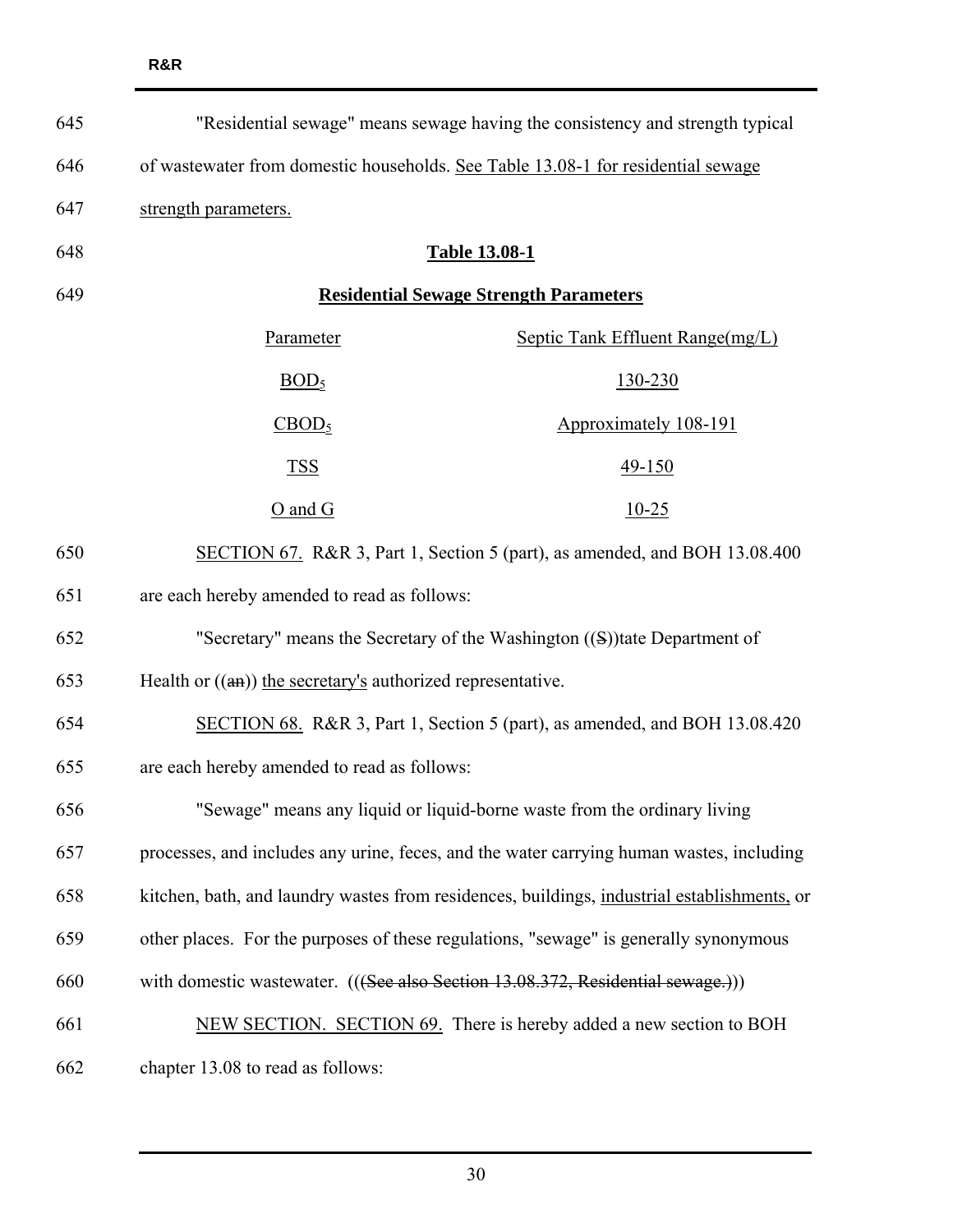| 663 | "Sewage quality" means contents in sewage that include:                                       |  |  |  |  |  |  |
|-----|-----------------------------------------------------------------------------------------------|--|--|--|--|--|--|
| 664 | A. CBOD <sub>5</sub> , TSS and O and G;                                                       |  |  |  |  |  |  |
| 665 | B. Other parameters that can adversely affect treatment, including but not limited            |  |  |  |  |  |  |
| 666 | to pH, temperature and dissolved oxygen; and                                                  |  |  |  |  |  |  |
| 667 | C. Other constituents that create concerns due to specific site sensitivity.                  |  |  |  |  |  |  |
| 668 | Examples include fecal coliform and nitrogen.                                                 |  |  |  |  |  |  |
| 669 | SECTION 70. R&R 99-01, Section 2 (part), and BOH 13.08.434 are each hereby                    |  |  |  |  |  |  |
| 670 | repealed.                                                                                     |  |  |  |  |  |  |
| 671 | SECTION 71. R&R 3, Part 1, Section 5 (part), as amended, and BOH 13.08.470                    |  |  |  |  |  |  |
| 672 | are each hereby amended to read as follows:                                                   |  |  |  |  |  |  |
| 673 | "Soil log" means ((an excavation in soil of sufficient size and depth made to                 |  |  |  |  |  |  |
| 674 | adequately determine the soil's characteristics together with the)) a detailed description of |  |  |  |  |  |  |
| 675 | the soil's texture, structure, color, bulk density or compaction, water absorption            |  |  |  |  |  |  |
| 676 | capabilities or permeability, extent of disturbance $((and))$ or any other characteristics    |  |  |  |  |  |  |
| 677 | providing information as to the soil's capacity to act as an acceptable treatment and         |  |  |  |  |  |  |
| 678 | disposal medium for sewage.                                                                   |  |  |  |  |  |  |
| 679 | NEW SECTION. SECTION 72. There is hereby added a new section to BOH                           |  |  |  |  |  |  |
| 680 | chapter 13.08 to read as follows:                                                             |  |  |  |  |  |  |
| 681 | "Soil dispersal component" means a technology that releases effluent from a                   |  |  |  |  |  |  |
| 682 | treatment component into the soil for dispersal, final treatment and recycling.               |  |  |  |  |  |  |
| 683 | SECTION 73. R&R 99-01, Section 2 (part), and BOH 13.08.472 are each hereby                    |  |  |  |  |  |  |
| 684 | amended to read as follows:                                                                   |  |  |  |  |  |  |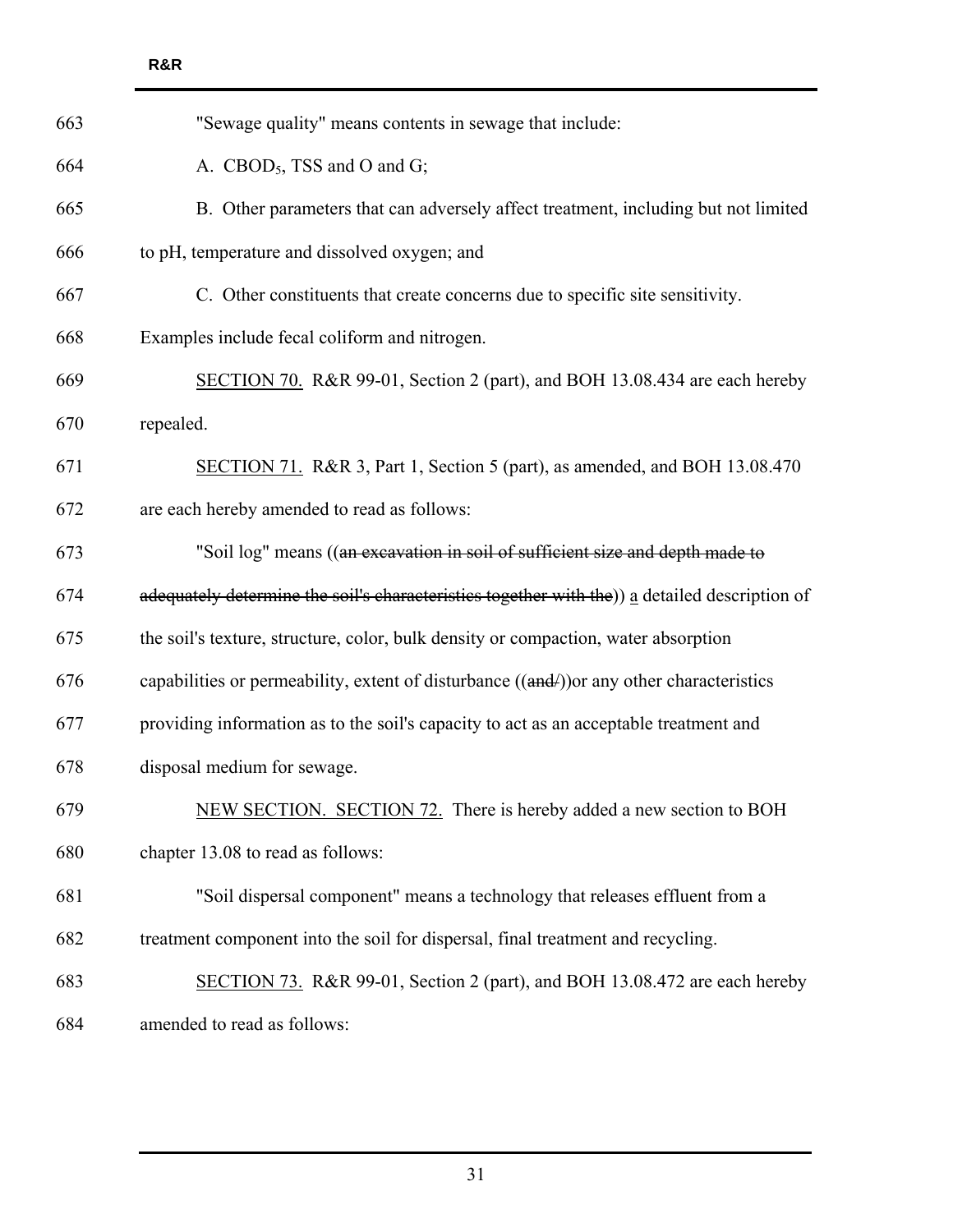| 685 | "Soil type" means ((a numerical classification)) one of seven numerical                        |  |  |  |  |  |  |
|-----|------------------------------------------------------------------------------------------------|--|--|--|--|--|--|
| 686 | classifications of fine earth particles and coarse fragments as described in WAC ((246-        |  |  |  |  |  |  |
| 687 | $272 - 11001(2)(e))$ 246-272A-0220(2)(e).                                                      |  |  |  |  |  |  |
| 688 | NEW SECTION. SECTION 74. There is hereby added a new section to BOH                            |  |  |  |  |  |  |
| 689 | chapter 13.08 to read as follows:                                                              |  |  |  |  |  |  |
| 690 | "Strong structure" means peds that are distinct in undisturbed soil, having the                |  |  |  |  |  |  |
| 691 | characteristic of separating cleanly when soil is disturbed, resulting in soil material        |  |  |  |  |  |  |
| 692 | separating mainly into whole peds when removed.                                                |  |  |  |  |  |  |
| 693 | SECTION 75. R&R 3, Part 1, Section 5 (part), as amended, and BOH 13.08.480                     |  |  |  |  |  |  |
| 694 | are each hereby amended to read as follows:                                                    |  |  |  |  |  |  |
| 695 | "Subdivision" means a division of land ((into lots, tracts, parcels, sites, or                 |  |  |  |  |  |  |
| 696 | divisions)) or creation of lots or parcels, described under $((\in)$ )hapter 58.17 RCW, now or |  |  |  |  |  |  |
| 697 | as hereafter amended, including both long and short subdivisions, planned unit                 |  |  |  |  |  |  |
| 698 | developments $((,))$ and mobile home parks.                                                    |  |  |  |  |  |  |
| 699 | NEW SECTION. SECTION 76. There is hereby added a new section to BOH                            |  |  |  |  |  |  |
| 700 | chapter 13.08 to read as follows:                                                              |  |  |  |  |  |  |
| 701 | "Subsurface drip system" (or "SDS") means an efficient high pressurized                        |  |  |  |  |  |  |
| 702 | wastewater distribution system that can deliver small, precise doses of effluent to soil       |  |  |  |  |  |  |
| 703 | surrounding the drip distribution piping (called "dripline") as described in DOH's             |  |  |  |  |  |  |
| 704 | "Recommended Standards and Guidance for Subsurface Drip Systems."                              |  |  |  |  |  |  |
| 705 | SECTION 77. R&R 99-01, Section 2 (part), and BOH 13.08.484 are each hereby                     |  |  |  |  |  |  |
| 706 | amended to read as follows:                                                                    |  |  |  |  |  |  |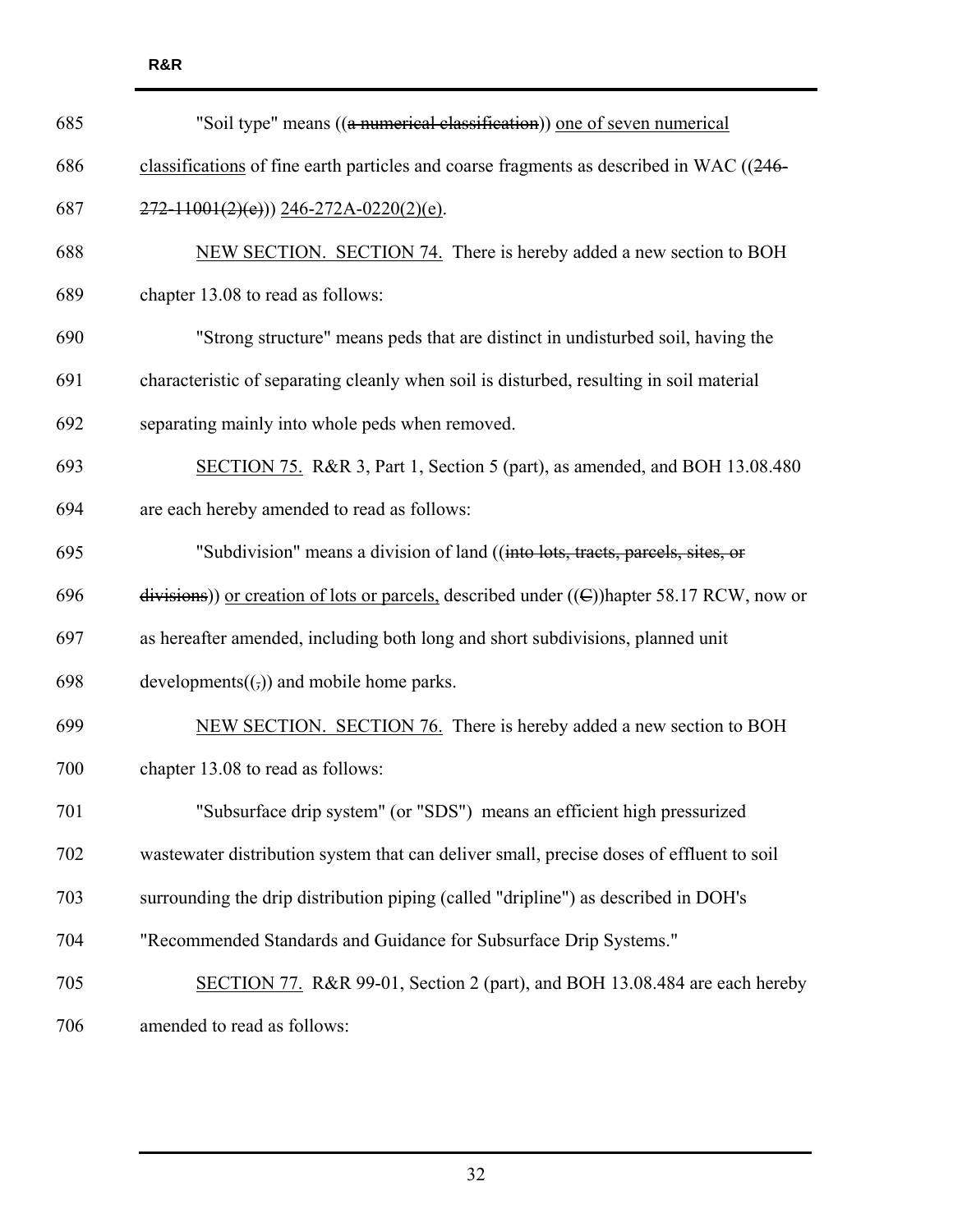| 707 | "Subsurface soil absorption system" (or "SSAS") means a ((system of trenches                           |
|-----|--------------------------------------------------------------------------------------------------------|
| 708 | three feet $(3')$ or less in width, or beds between three feet $(3')$ and ten feet $(10')$ in width,)) |
| 709 | soil dispersal component of trenches or beds containing either a distribution pipe within a            |
| 710 | layer of ((clean gravel or other approved material)) drainrock covered with a geotextile,              |
| 711 | or an approved gravelless distribution technology, designed and installed in original,                 |
| 712 | undisturbed, unsaturated soil ((for the purpose of receiving effluent and transmitting it              |
| 713 | into the soil)) providing at least minimal vertical separation as established in this title,           |
| 714 | with either gravity or pressure distribution of the treatment component effluent.                      |
| 715 | NEW SECTION. SECTION 78. There is hereby added a new section to BOH                                    |
| 716 | chapter 13.08 to read as follows:                                                                      |
| 717 | "Timed dosing" means the delivery of discrete volumes of sewage at prescribed                          |
| 718 | time intervals controlled by a timer device specifically designed for wastewater systems.              |
| 719 | NEW SECTION. SECTION 79 There is hereby added a new section to BOH                                     |
| 720 | chapter 13.08 to read as follows:                                                                      |
| 721 | "Treatment component" means a technology that treats sewage in preparation for                         |
| 722 | further treatment or dispersal, or both, into the soil environment. Some treatment                     |
| 723 | components, such as mound systems, incorporate a soil dispersal component in lieu of                   |
| 724 | separate treatment and soil dispersal components.                                                      |
| 725 | NEW SECTION. SECTION 80. There is hereby added a new section to BOH                                    |
| 726 | chapter 13.08 to read as follows:                                                                      |
| 727 | "Treatment level" means one of six levels, which are $A, B, C, D, E$ and $N$ , used to                 |
| 728 | match site conditions of vertical separation and soil type with treatment components.                  |
| 729 | They are not intended to be applied as field compliance standards. The following chart                 |

**R&R**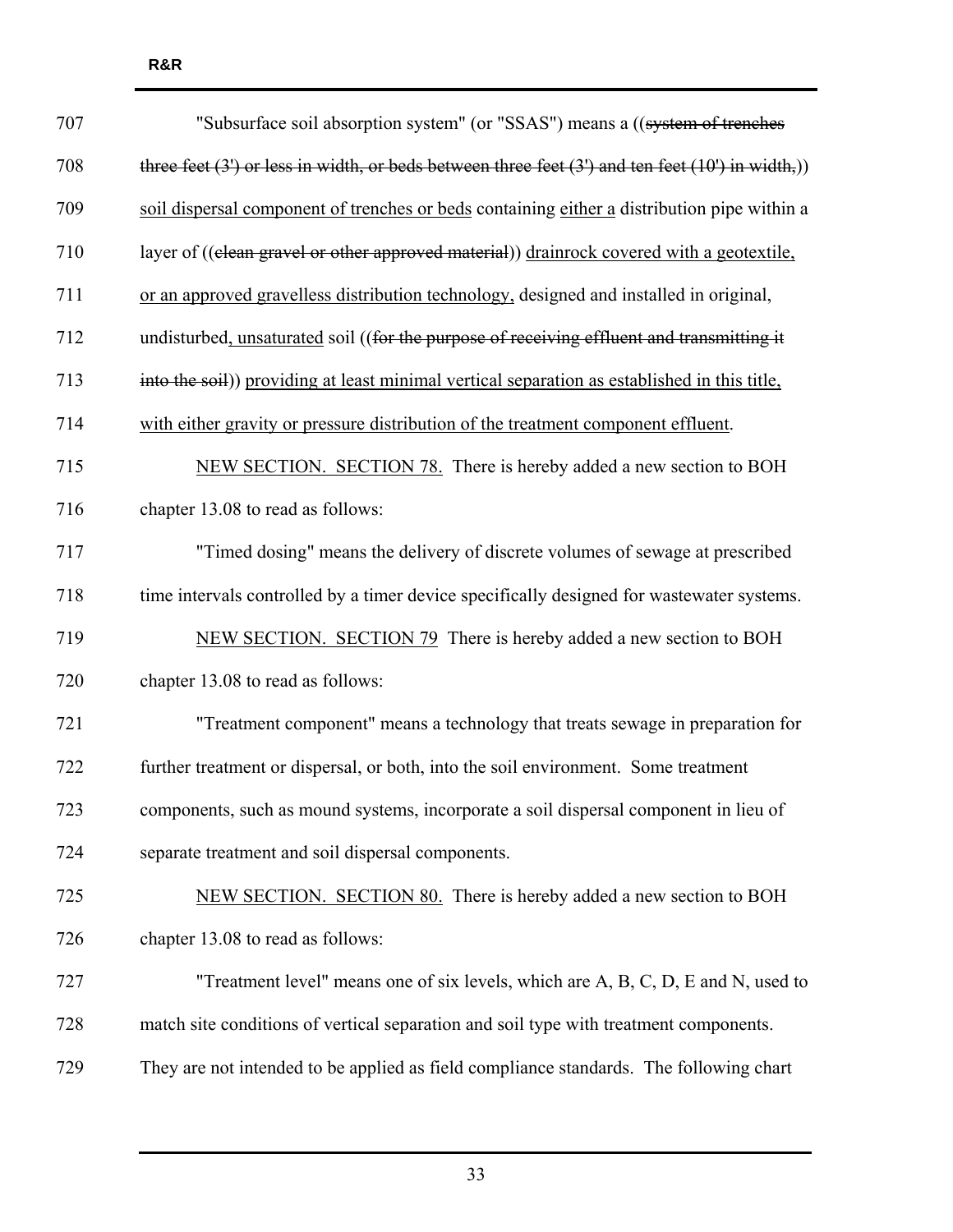| 730                 | provides values for each treatment level so that the relationship between the different |                                                 |            |         |                                                                               |        |  |  |
|---------------------|-----------------------------------------------------------------------------------------|-------------------------------------------------|------------|---------|-------------------------------------------------------------------------------|--------|--|--|
| 731                 |                                                                                         | levels can be understood.                       |            |         |                                                                               |        |  |  |
| Level<br>Parameters |                                                                                         |                                                 |            |         |                                                                               |        |  |  |
|                     |                                                                                         | CBOD <sup>5</sup>                               | <b>TSS</b> | O and G | FC                                                                            | TN     |  |  |
|                     |                                                                                         | (mg/L)                                          | (mg/L)     | (mg/L)  | $(\#/100 \text{ ml})$                                                         | (mg/L) |  |  |
|                     | $\mathbf{A}$                                                                            | 10                                              | 10         |         | 200                                                                           |        |  |  |
|                     | B                                                                                       | 15                                              | 15         |         | 1,000                                                                         |        |  |  |
|                     | $\mathcal{C}$                                                                           | 25                                              | 30         |         | 50,000                                                                        |        |  |  |
|                     | D                                                                                       | 25                                              | 30         |         |                                                                               |        |  |  |
|                     | E                                                                                       | 125                                             | 80         | 20      |                                                                               |        |  |  |
|                     | N                                                                                       |                                                 |            |         |                                                                               | 20     |  |  |
| 732                 |                                                                                         |                                                 |            |         | NEW SECTION. SECTION 81. There is hereby added a new section to BOH           |        |  |  |
| 733                 |                                                                                         | chapter 13.08 to read as follows:               |            |         |                                                                               |        |  |  |
| 734                 |                                                                                         |                                                 |            |         | "Treatment sequence" means any series of treatment components that discharges |        |  |  |
| 735                 |                                                                                         | treated sewage to the soil dispersal component. |            |         |                                                                               |        |  |  |
| 736                 | SECTION 82. R&R 99-01, Section 2 (part), and BOH 13.08.492 are each hereby              |                                                 |            |         |                                                                               |        |  |  |
| 737                 | repealed.                                                                               |                                                 |            |         |                                                                               |        |  |  |
| 738                 | SECTION 83. R&R 99-01, Section 2 (part), and BOH 13.08.494 are each hereby              |                                                 |            |         |                                                                               |        |  |  |
| 739                 | repealed.                                                                               |                                                 |            |         |                                                                               |        |  |  |
| 740                 | SECTION 84. R&R 99-01, Section 2 (part), and BOH 13.08.495 are each hereby              |                                                 |            |         |                                                                               |        |  |  |
| 741                 | repealed.                                                                               |                                                 |            |         |                                                                               |        |  |  |
| 742                 | SECTION 85. R&R 99-01, Section 2 (part), and BOH 13.08.496 are each hereby              |                                                 |            |         |                                                                               |        |  |  |
| 743                 | amended to read as follows:                                                             |                                                 |            |         |                                                                               |        |  |  |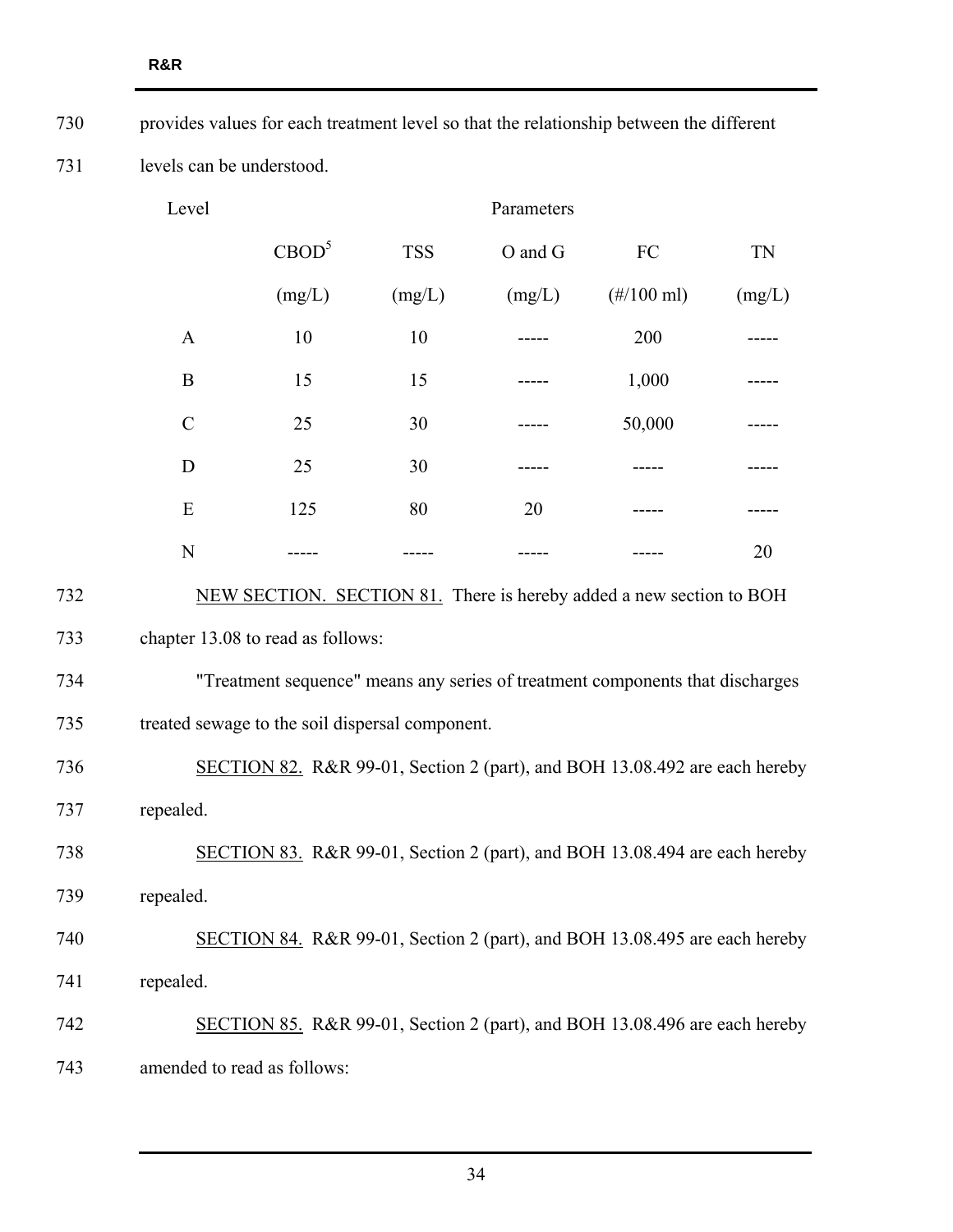| 744 | "Unit volume of sewage" means:                                                                    |
|-----|---------------------------------------------------------------------------------------------------|
| 745 | A. $((A))$ Flow from a single-family residence with not more than three $((3))$                   |
| 746 | bedrooms;                                                                                         |
| 747 | B. $((A))$ Flow from a mobile home site in a mobile home park; or                                 |
| 748 | C. $((450))$ Four hundred fifty gallons of sewage per day where the proposed                      |
| 749 | development is not single-family residences or a mobile home park.                                |
| 750 | SECTION 86. R&R 3, Part 1, Section 5 (part), and BOH 13.08.500 are each                           |
| 751 | hereby amended to read as follows:                                                                |
| 752 | "Vertical separation" means the depth of unsaturated original, undisturbed soil of                |
| 753 | Soil Types $((1B-5))$ 1 through 6 that exists between the bottom infiltrative surface of a        |
| 754 | soil ((absorption)) dispersal component and a restrictive layer $((\theta F)$ ), highest seasonal |
| 755 | water table or soil type $\underline{7}$ ((1A, as illustrated in Figure 13.08-2)).                |
| 756 | NEW SECTION. SECTION 87. There is hereby added a new section to BOH                               |
| 757 | chapter 13.08 to read as follows:                                                                 |
| 758 | "Very gravelly" means soil containing thirty five percent or more, but less than                  |
| 759 | sixty percent rock fragments by volume.                                                           |
| 760 | NEW SECTION. SECTION 88. There is hereby added a new section to BOH                               |
| 761 | chapter 13.08 to read as follows:                                                                 |
| 762 | "Well" means an excavation that is constructed when the intended use of the well                  |
| 763 | is for the location, diversion, artificial recharge, observation, monitoring, dewatering or       |
| 764 | withdrawal of ground water for agricultural, municipal, industrial, domestic( $($ , $)$ ) or      |
| 765 | commercial use. Excluded are:                                                                     |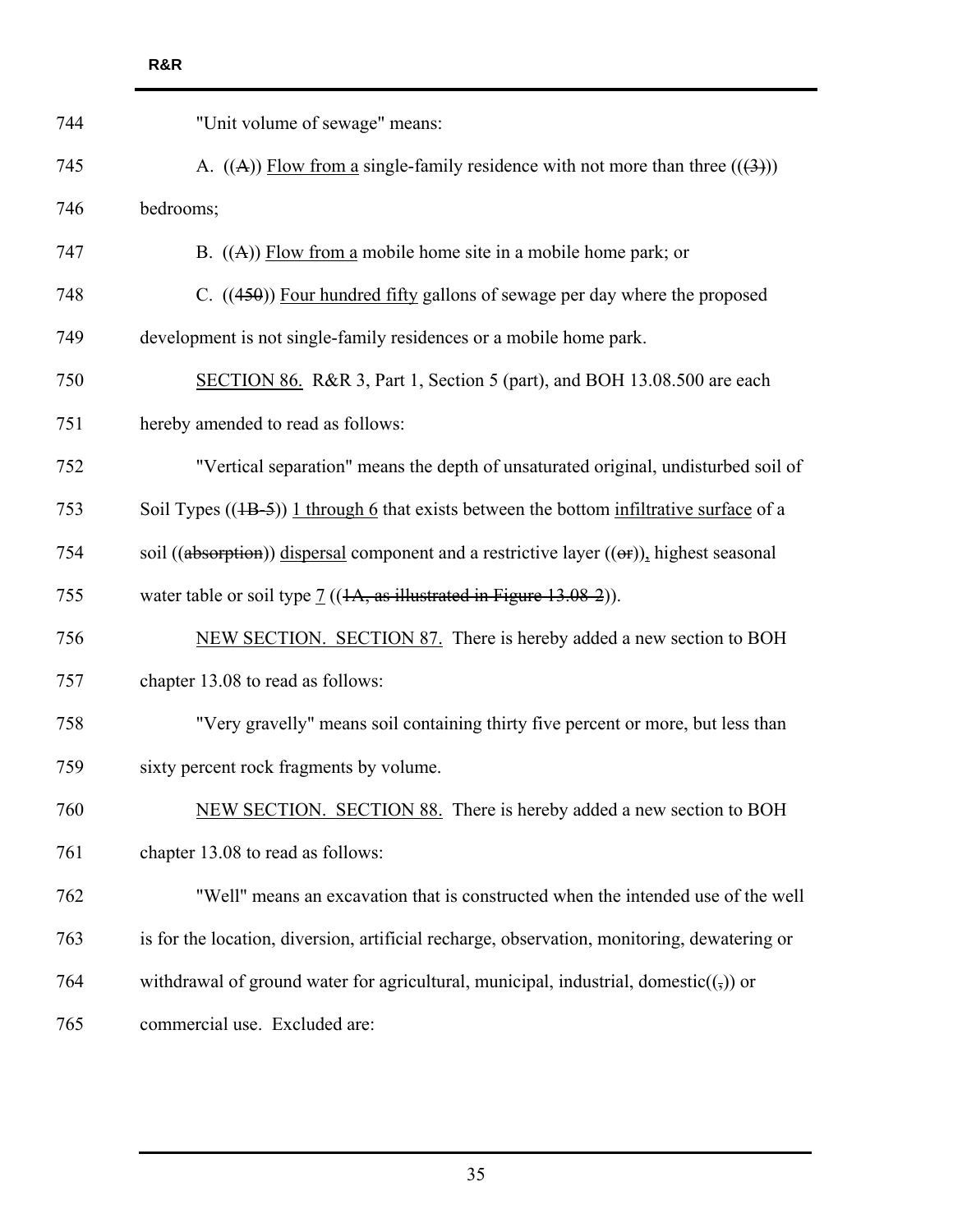| 766 | A. A temporary observation or monitoring well used to determine the depth to a              |
|-----|---------------------------------------------------------------------------------------------|
| 767 | water table for locating an OSS;                                                            |
| 768 | B. An observation or monitoring well used to measure the effect of an OSS on a              |
| 769 | water table; and                                                                            |
| 770 | C. An interceptor or curtain drain constructed to lower a water table.                      |
| 771 | SECTION 89. R&R 3, Part 10, Section 3 (E), as amended, and BOH 13.12.090                    |
| 772 | are each hereby amended to read as follows:                                                 |
| 773 | Appeal for Reconsideration--Variance expiration. Any variance granted by                    |
| 774 | the health officer shall unless otherwise specified by the health officer, expire after two |
| 775 | $((2))$ years from the date such variance is issued, unless the on-site sewage system is    |
| 776 | installed and approved prior to the expiration date. An extension not to exceed one year    |
| 777 | may be granted provided that the applicant provides reasonable justification for the        |
| 778 | extension as determined by the sole discretion of the health officer. Application for       |
| 779 | variance approval shall be made on forms provided by the health officer.                    |
| 780 | SECTION 90. R&R 3, Part 12, Section 1, as amended, and BOH 13.16.010 are                    |
| 781 | each hereby amended to read as follows:                                                     |
| 782 | Membership. There is established an on-site wastewater treatment and disposal               |
| 783 | stakeholders technical advisory committee $((,$ the members of which shall be the health    |
| 784 | officer, ex officio, and sixteen (16) appointive members: one from each of the following    |
| 785 | except where otherwise indicated:)).                                                        |
| 786 | A. Membership of the advisory committee shall consist of at least nine members,             |
| 787 | including the health officer, ex officio, and any eight or more of the following voting     |
| 788 | members appointed by the health officer:                                                    |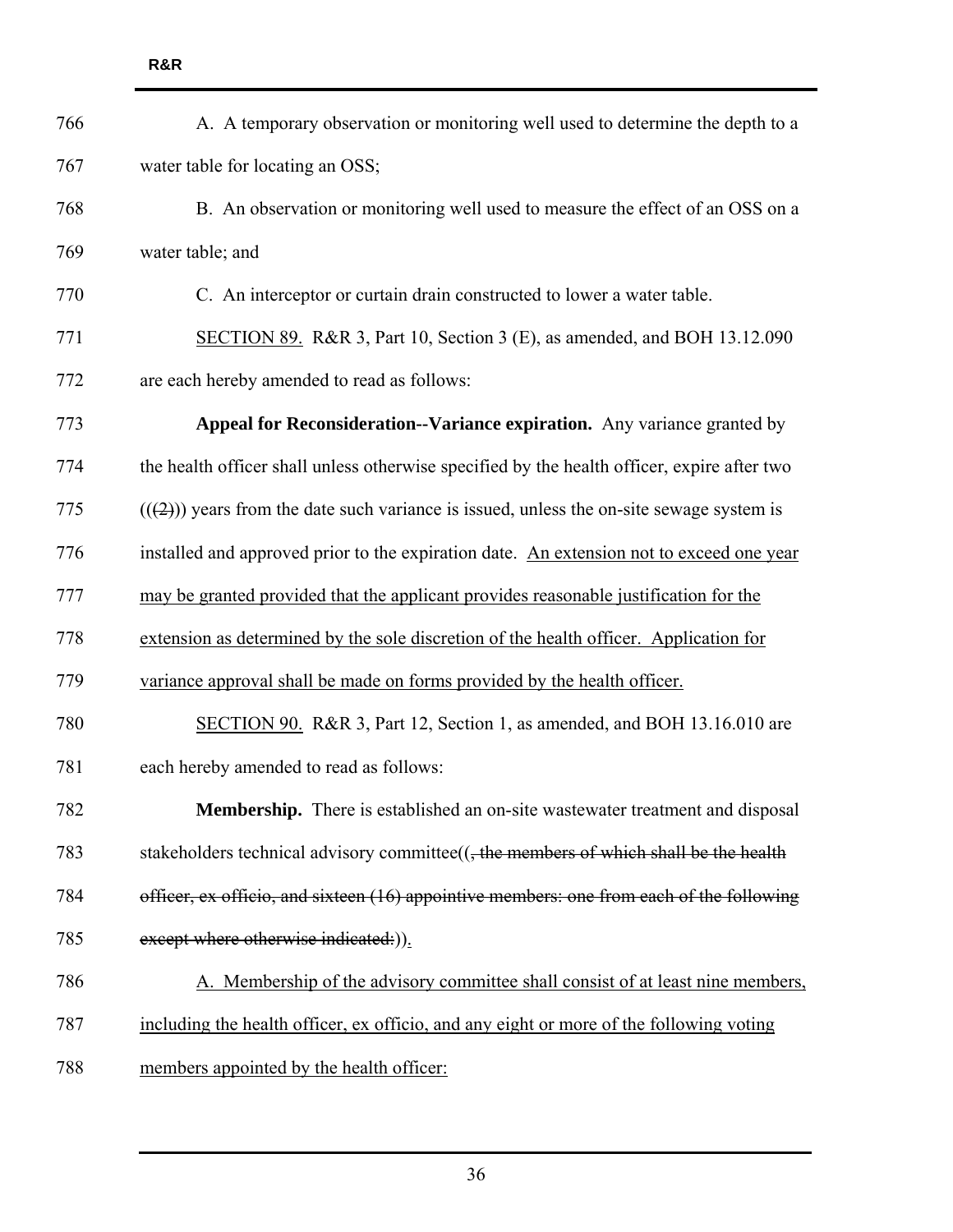| 789 | $((A))$ 1. Sanitary, agricultural or civil engineer licensed by the state of     |
|-----|----------------------------------------------------------------------------------|
| 790 | Washington( $(\cdot)$ );                                                         |
| 791 | $((B))$ 2. On-site sewage system designer( $($ .                                 |
| 792 | C. King County Department of Natural Resources representative, ex officio.       |
| 793 | D. Washington State Department of Health representative, ex officio.             |
| 794 | E. United States Department of Agriculture, Natural Resources Conservation       |
| 795 | Service representative, ex officio.                                              |
| 796 | F. Washington State Department of Ecology representative, ex officio.)           |
| 797 | $\left( \overline{G_{\tau }}\right)$ );                                          |
| 798 | 3. Seattle Master Builders Association representative( $(.)$ ):                  |
| 799 | $((H))$ 4. Seattle-King County Board of Realtors representative((-));            |
| 800 | $((\text{L}))$ 5. A representative of a nonprofit, nonpartisan public affairs or |
| 801 | environmental affairs organization( $(.))$ ;                                     |
| 802 | $((\pm))$ 6. On-site sewage system maintainer((.));                              |
| 803 | $((K))$ 7. $((Two (2) consumers))$ A consumer representing the King County       |
| 804 | Unincorporated Area Councils( $(.))$ ;                                           |
| 805 | $((E))$ 8. Representative of incorporated cities((.)):                           |
| 806 | $((M))$ 9. Representative of a sewer utility district((-));                      |
| 807 | $((N))$ 10. On-site sewage system installer $((.)$ ;                             |
| 808 | $((\Theta))$ 11. On-site sewage system pumper $((.)$ ; and                       |
| 809 | 12. Field Sanitarian.                                                            |
| 810 | B. In addition to the voting members, any combination of the following may be    |
| 811 | appointed by the health officer to serve as ex officio members of the committee: |
|     |                                                                                  |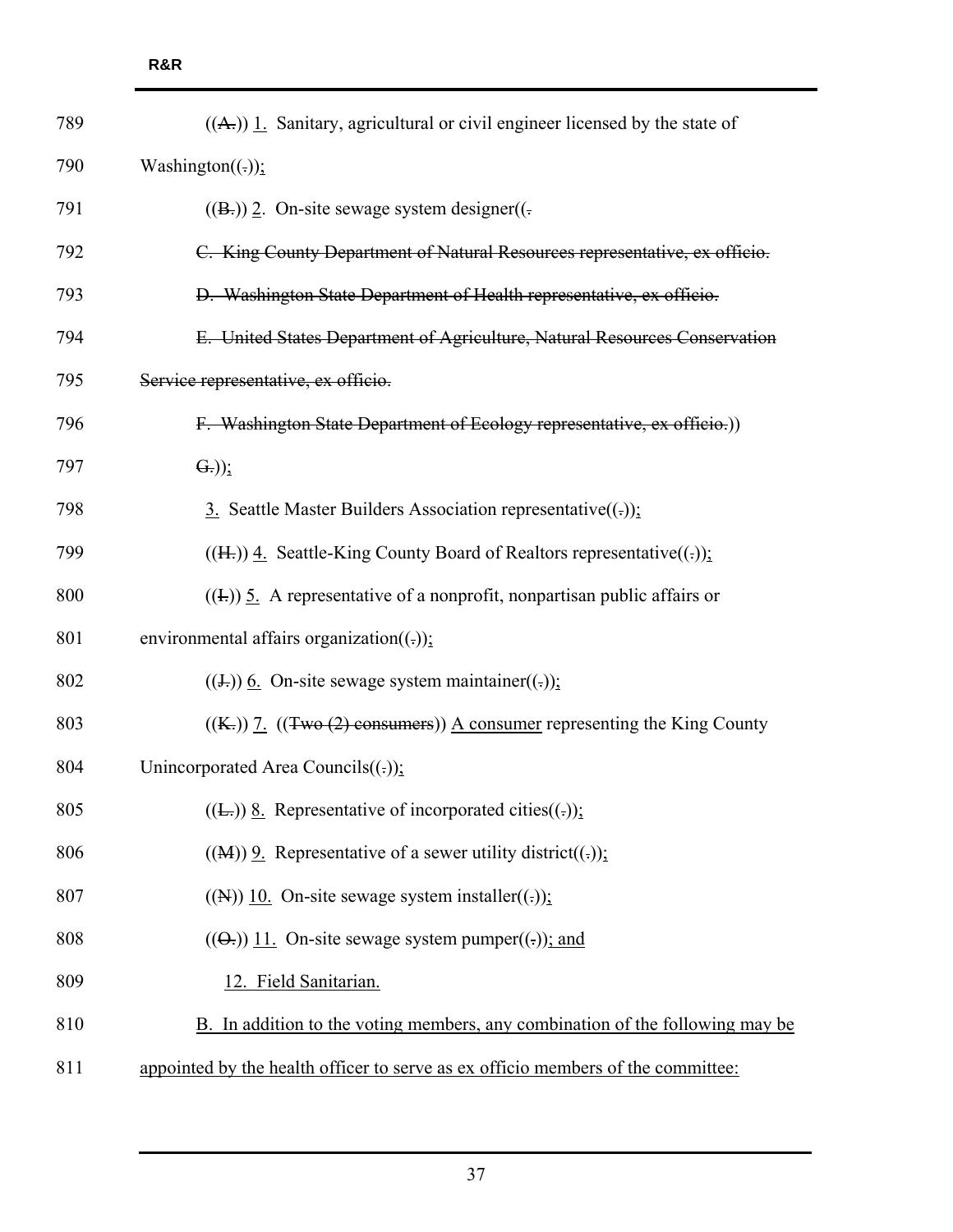| 1. A King County department of natural resources and parks representative;               |
|------------------------------------------------------------------------------------------|
| 2. A Washington state Department of Ecology representative.                              |
| 3. A Washington state Department of Heath representative; and                            |
| 4. A United States Department of Agriculture, Natural Resource Conservation              |
| Service representative.                                                                  |
| SECTION 91. R&R 3, Part 2, Section 1, as amended, and BOH 13.20.010 are                  |
| each hereby amended to read as follows:                                                  |
| Permits--General.                                                                        |
| A. Unless otherwise specified in this title, it is unlawful to construct, install,       |
| repair or modify an OSS without an OSS construction permit. Such permit shall be         |
| posted on the building or premises where the work permitted is being done, before the    |
| work is begun, and unless revoked, shall not be removed until such work has been finally |
| approved by the health officer.                                                          |
| B. ((Except for a limited repair, the)) The application submitted for an OSS             |
| construction permit shall be accompanied by an approved site design application or       |
| approved repair proposal. The permit application for a new OSS to serve a building shall |
| be accompanied by evidence that the responsible building official has issued a building  |
| permit authorizing construction of that building.                                        |
| C. The fee for an OSS construction permit shall be as set forth in the fee               |
| schedule.                                                                                |
| D. OSS construction permits shall expire two $((2))$ years from date of issue.           |
|                                                                                          |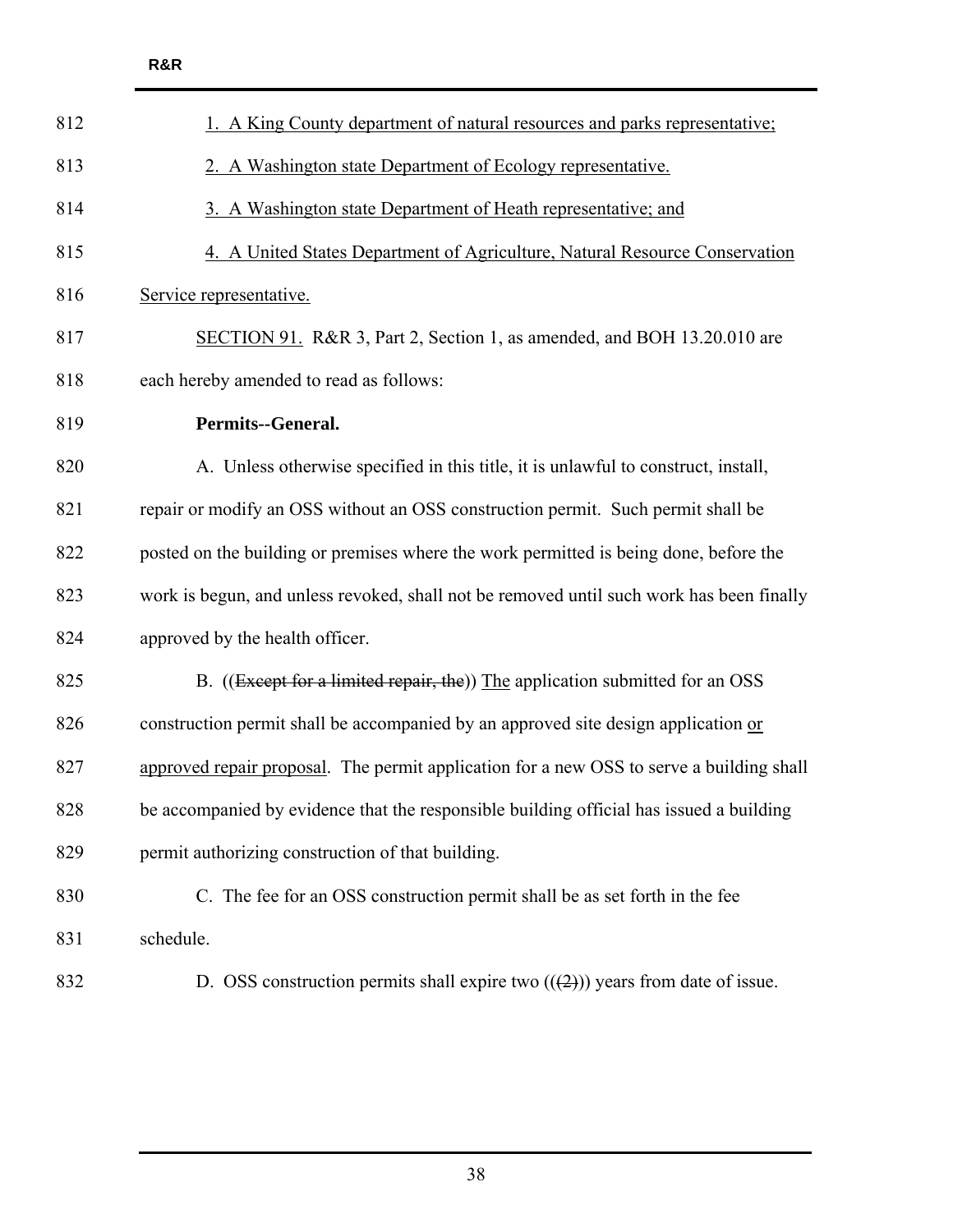| 833 | E. Unless otherwise provided in this title, the applicant for an OSS construction             |
|-----|-----------------------------------------------------------------------------------------------|
| 834 | permit shall be a certified master installer and shall be responsible for all work done       |
| 835 | under that permit.                                                                            |
| 836 | F. The applicant for an OSS construction permit may not also be the designer                  |
| 837 | named on the site application unless the work to be done consists solely of OSS failure       |
| 838 | repair.                                                                                       |
| 839 | G. Application for an OSS construction permit shall be made in writing in a                   |
| 840 | manner prescribed by the health officer and shall be accompanied by a fee as set forth in     |
| 841 | the fee schedule. The health officer may deny the application ((or revoke the permit)) if     |
| 842 | in the health officer's judgment operation of the system will result in a public health       |
| 843 | hazard. The health officer may consider any relevant health and safety factors in making      |
| 844 | such a determination. If an application is denied on the grounds of a hazard to public        |
| 845 | health, the health officer at the time of the denial shall inform the applicant in writing of |
| 846 | the reasons for the denial and the applicant's right to appeal the denial.                    |
| 847 | H. ((The authority to issue permits shall not be delegated by the health officer))            |
| 848 | Each construction permit issued pursuant to this title for an OSS installation or repair is   |
| 849 | nontransferable and is valid only for the designer or installer named thereon and for the     |
| 850 | type of OSS construction or repair for which the permit has been issued. A new                |
| 851 | construction permit shall be obtained in the event of change of designer or installer         |
| 852 | performing the work, or in the type of OSS for which a permit has previously been             |
| 853 | issued.                                                                                       |
| 854 | SECTION 92. R&R 3, Part 2, Section 2 (A), as amended, and BOH 13.20.020                       |
| 855 | are each hereby amended to read as follows:                                                   |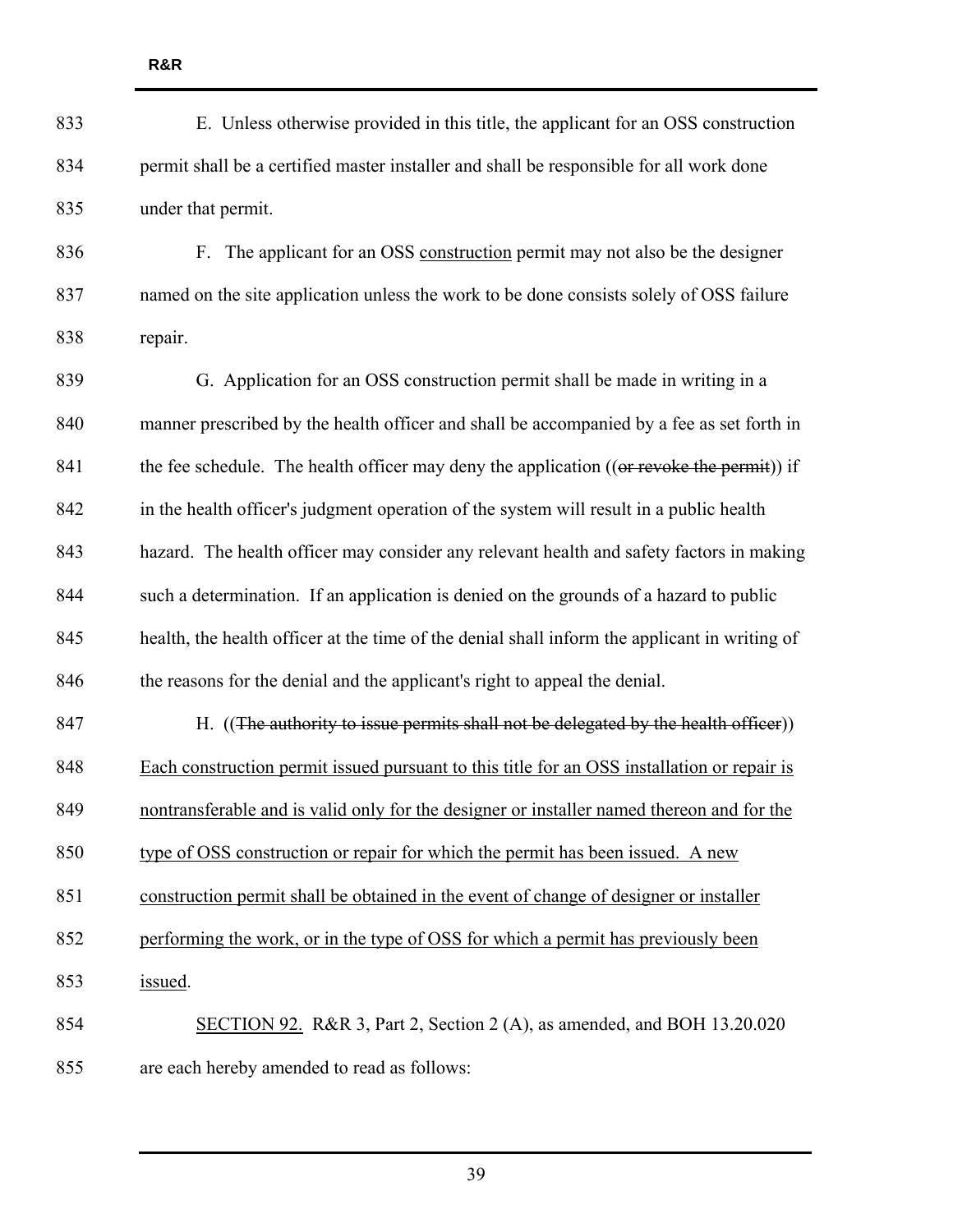| 856 | Designer ((certification)) license.                                                         |
|-----|---------------------------------------------------------------------------------------------|
| 857 | $((A))$ Persons designing OSS must possess a valid on-site sewage system                    |
| 858 | designer's ((certificate of competency)) license issued by the Washington state             |
| 859 | Department of Licensing in accordance with chapter 18.210 RCW, or be licensed and in        |
| 860 | good standing under ((RCW-C))chapter 18.43 RCW as a sanitary, civil or agricultural         |
| 861 | engineer, except as provided in ((Section)) BOH 13.20.040.                                  |
| 862 | ((B. Application for an OSS designer's certificate of competency shall be made to           |
| 863 | the health officer and be accompanied by a fee as set forth in the fee schedule and         |
| 864 | evidence of successful completion within the previous twelve (12) months of a health        |
| 865 | officer recognized course of instruction which includes soils and site evaluation, OSS      |
| 866 | design, OSS operation and basics of OSS monitoring and maintenance. The health              |
| 867 | officer will examine the applicant, and may deny the application if in the health officer's |
| 868 | judgment the applicant is for any reason, including previous finding of negligence,         |
| 869 | incompetence, misrepresentation or failure to comply with this title, not qualified to      |
| 870 | design on-site sewage systems.                                                              |
| 871 | C. The fee for an OSS designer's certificate of competency is as specified in the           |
| 872 | fee table.                                                                                  |
| 873 | D. As a condition of maintaining certification the designer shall consistently              |
| 874 | demonstrate reasonable care, skill, accuracy and completeness in disclosing site            |
| 875 | conditions while performing work governed by this title and shall comply with all the       |
| 876 | terms and conditions of these and all other applicable rules and regulations.               |
| 877 | E. The health officer may suspend or revoke any OSS designer's certificate of               |
| 878 | competency, pursuant to Chapter 1.08 of this code.                                          |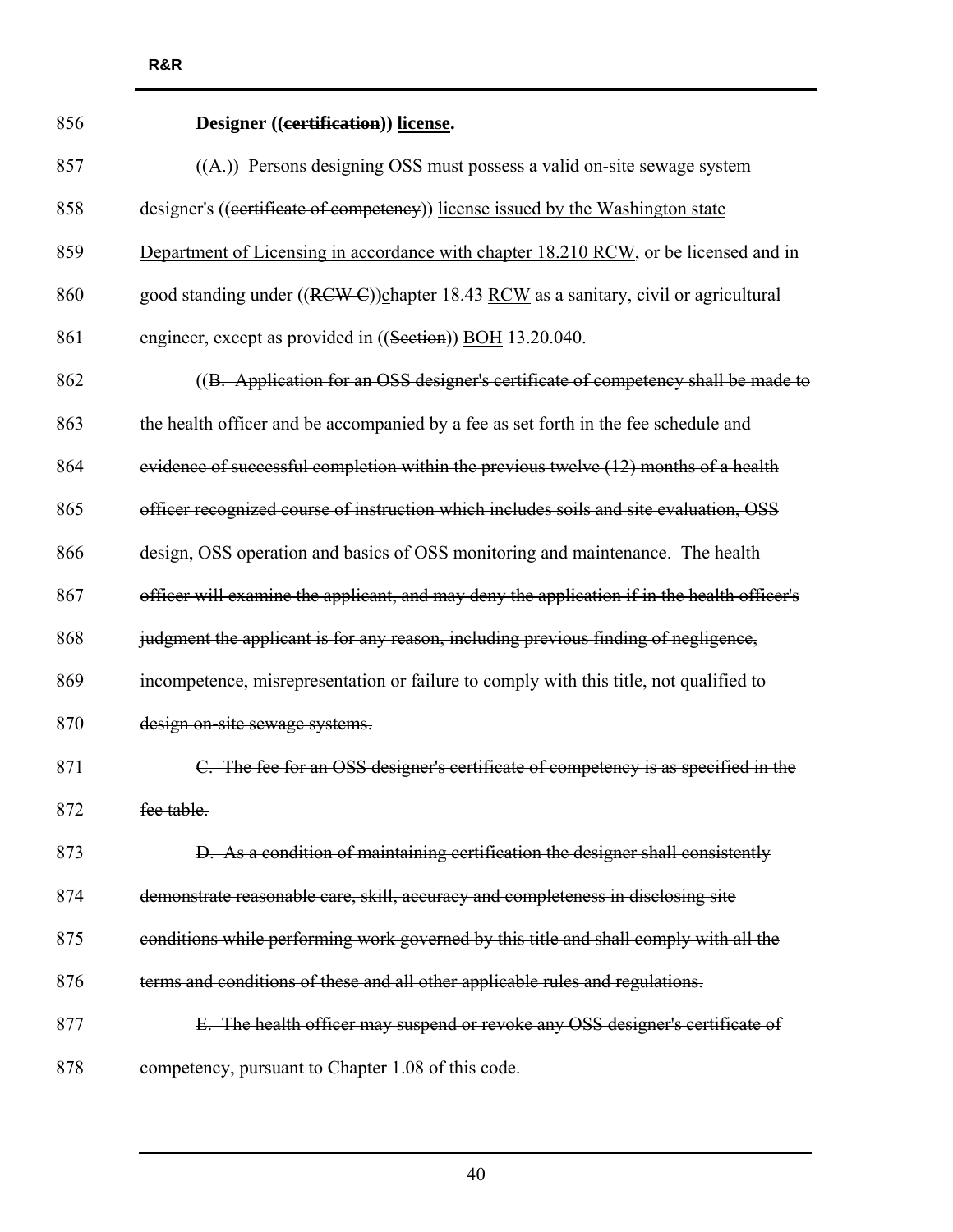| 879 | F. The certificate of competency shall expire December 31st of each year. The              |
|-----|--------------------------------------------------------------------------------------------|
| 880 | designer may not submit designs after December 31st unless the certification has been      |
| 881 | renewed. The holders of such a certificate may renew the certificate at any time prior to  |
| 882 | February 4th of the year following expiration without taking the examination specified by  |
| 883 | this section provided that:                                                                |
| 884 | 1. A renewal application accompanied by a fee as specified in the fee table is             |
| 885 | submitted to the health officer. A late fee of twenty-five percent $(25%)$ of the renewal  |
| 886 | amount will be charged by the health officer for renewal applications received after       |
| 887 | January 15th.                                                                              |
| 888 | 2. The applicant submits evidence that at least one (1) CEU credit has been                |
| 889 | earned by the applicant during the previous calendar year.                                 |
| 890 | G. The health officer may hold, as necessary, informational/educational meetings           |
| 891 | for all holders of a designer's certificate of competency. A minimum of four (4) weeks'    |
| 892 | notice of the meeting time and location shall be sent to each designer. Except as          |
| 893 | provided by the health officer, attendance at the meetings shall be mandatory for all      |
| 894 | designers. Failure to attend the required meetings, without prior approval of the health   |
| 895 | officer, shall be cause for the health officer to withhold recertification until an        |
| 896 | examination administered under the provisions of subsection B of this section is retaken.  |
| 897 | A designer who is also a certified installer will not be required to attend both designers |
| 898 | and installers meetings providing the content of both meetings is in the judgment of the   |
| 899 | health officer essentially the same.                                                       |
| 900 | H. Designers shall be accessible to their clients, the installers, and the department      |
| 901 | during normal working hours. This is to be accomplished by either maintaining office       |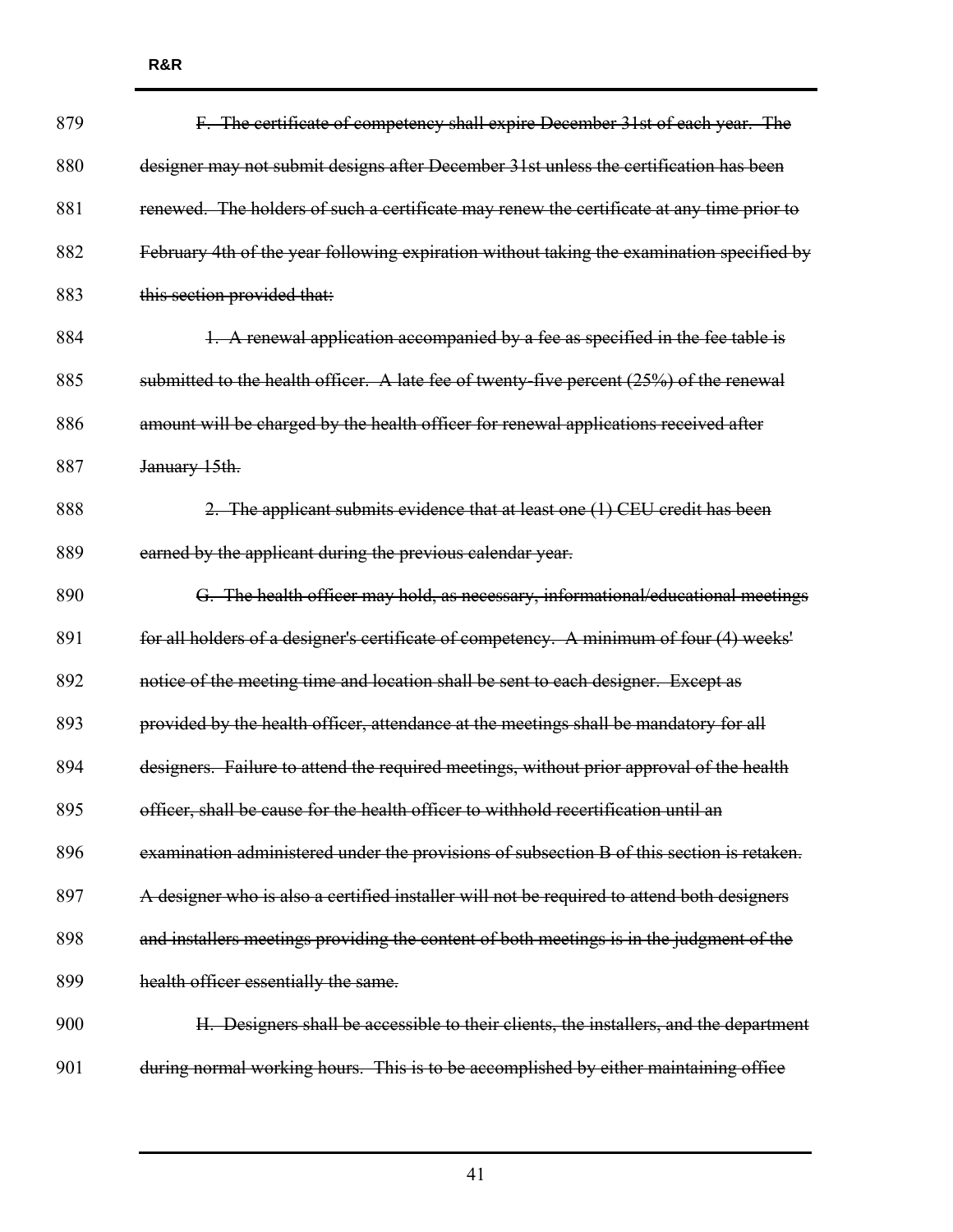| 902 | personnel, a phone answering service, a phone answering device, or any other method            |
|-----|------------------------------------------------------------------------------------------------|
| 903 | acceptable to the health officer.                                                              |
| 904 | 1. Certified designers shall notify the health officer in writing of the name of the           |
| 905 | designer who will complete their work as needed during absences of more than three (3)         |
| 906 | working days such as, for example, during each vacation and illness.))                         |
| 907 | SECTION 93. R&R 3, Part 2, Section 2 (B), as amended, and BOH 13.20.030 are                    |
| 908 | each hereby amended to read as follows:                                                        |
| 909 | <b>Installer certification.</b>                                                                |
| 910 | A. Except as provided in ((Sections)) BOH 13.20.035 and 13.20.040, it is                       |
| 911 | unlawful to install, modify or repair OSS without a currently valid installer's certificate of |
| 912 | competency.                                                                                    |
| 913 | B. ((Application for installer certification:))1. Application for a master installer's         |
| 914 | or associate installer's certificate of competency shall be made to the health officer and     |
| 915 | shall be accompanied by a fee as set forth in the fee schedule.                                |
| 916 | 2. The application shall be accompanied by evidence of successful completion                   |
| 917 | within the previous twelve $((12))$ months of a health officer-recognized course of            |
| 918 | instruction in the basics of OSS and installation of OSS.                                      |
| 919 | 3. The health officer shall examine the applicant, shall charge an exam fee as set             |
| 920 | forth in the fee schedule and may deny the application if in the health officer's judgment     |
| 921 | the applicant is for any reason, including previous finding of negligence, incompetence,       |
| 922 | misrepresentation or failure to comply with this title, not qualified to install on-site       |
| 923 | sewage systems.                                                                                |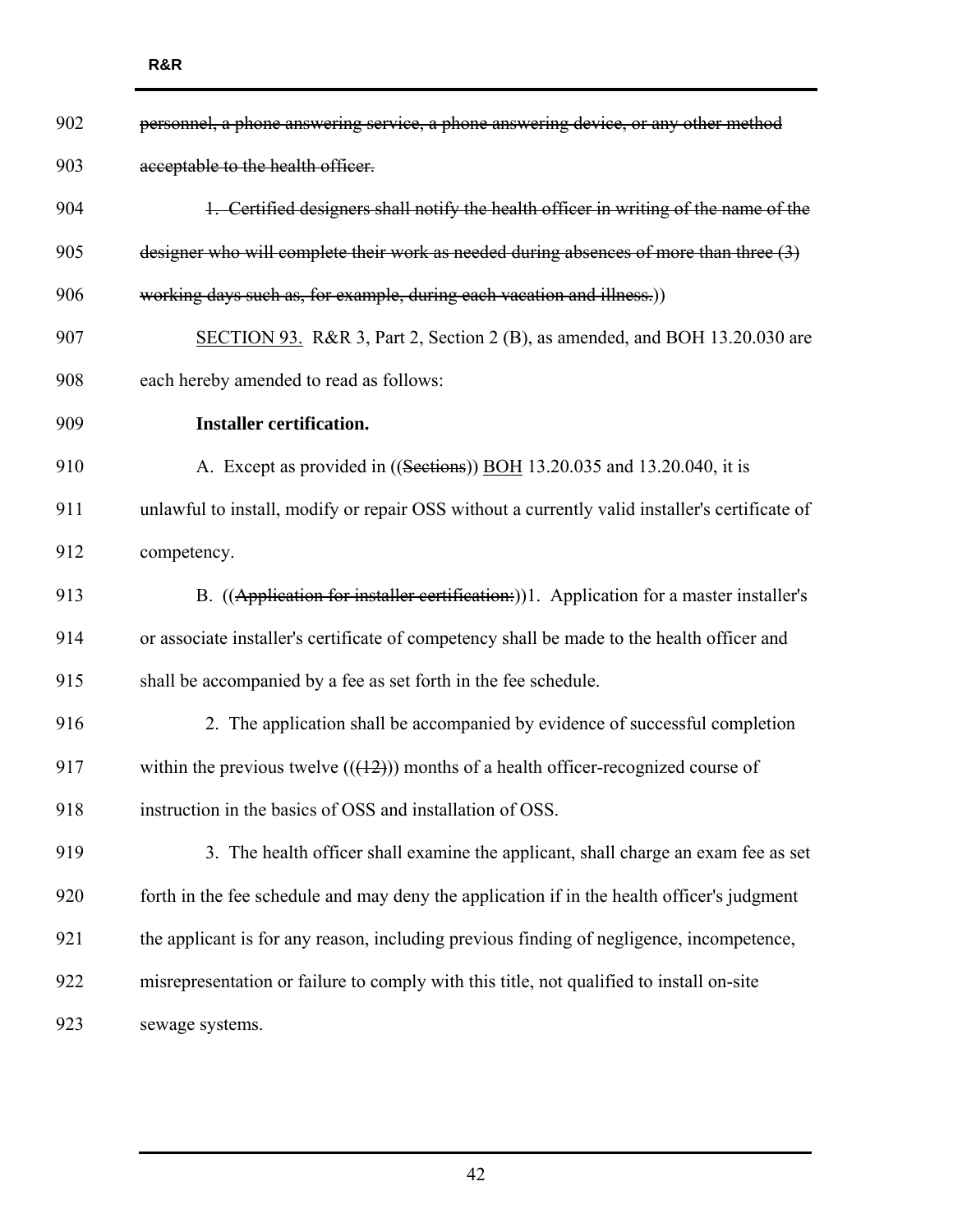| 924 | C. ((Provisions for Certification.)) 1. As a condition of certification the master                      |
|-----|---------------------------------------------------------------------------------------------------------|
| 925 | installer applicant shall submit evidence of and maintain at all times compliance with                  |
| 926 | ((S)) state of Washington minimum performance bonding requirements as stated in                         |
| 927 | $((RCW - C))$ chapter 18.27 RCW.                                                                        |
| 928 | 2. The health officer may suspend or revoke any master or associate installer's                         |
| 929 | certificate of competency, pursuant to $\underline{BOH}$ ((C))chapter 1.08 ((of this code)).            |
| 930 | 3. The installer's certificate of competency shall expire December 31 of each                           |
| 931 | year. The installer may not obtain installation permits or construct or repair any OSS                  |
| 932 | after December $31((st))$ unless the certification has been renewed. The holder of such a               |
| 933 | certificate may renew the certificate ((at any time prior to February 4)) on or before                  |
| 934 | January 15 of the year following expiration without taking the examination specified by                 |
| 935 | this section ((provided that)), but only if:                                                            |
| 936 | a. A renewal application accompanied by a fee as specified in the fee $((table))$                       |
| 937 | schedule in <u>BOH</u> ((C))chapter 2.18 (( $\Theta$ f this code, as amended,)) is submitted to the     |
| 938 | health officer. A late fee of twenty five percent $((25\%)$ ) of the renewal amount will be             |
| 939 | charged by the health officer for renewal applications received after January $15(\binom{4h}{2})$ ; and |
| 940 | b. The applicant provides evidence that at least one $((+))$ CEU credit has been                        |
| 941 | earned by the master installer applicant and the associate installer applicant during the               |
| 942 | previous calendar year.                                                                                 |
| 943 | 4. The health officer may hold, as necessary, informational/educational                                 |
| 944 | meetings for all holders of installer's certificates of competency. A minimum of four                   |
| 945 | $((4))$ weeks notice of the meeting time and location shall be sent to each installer.                  |
| 946 | Except as provided by the health officer attendance at the meetings shall be mandatory                  |
|     |                                                                                                         |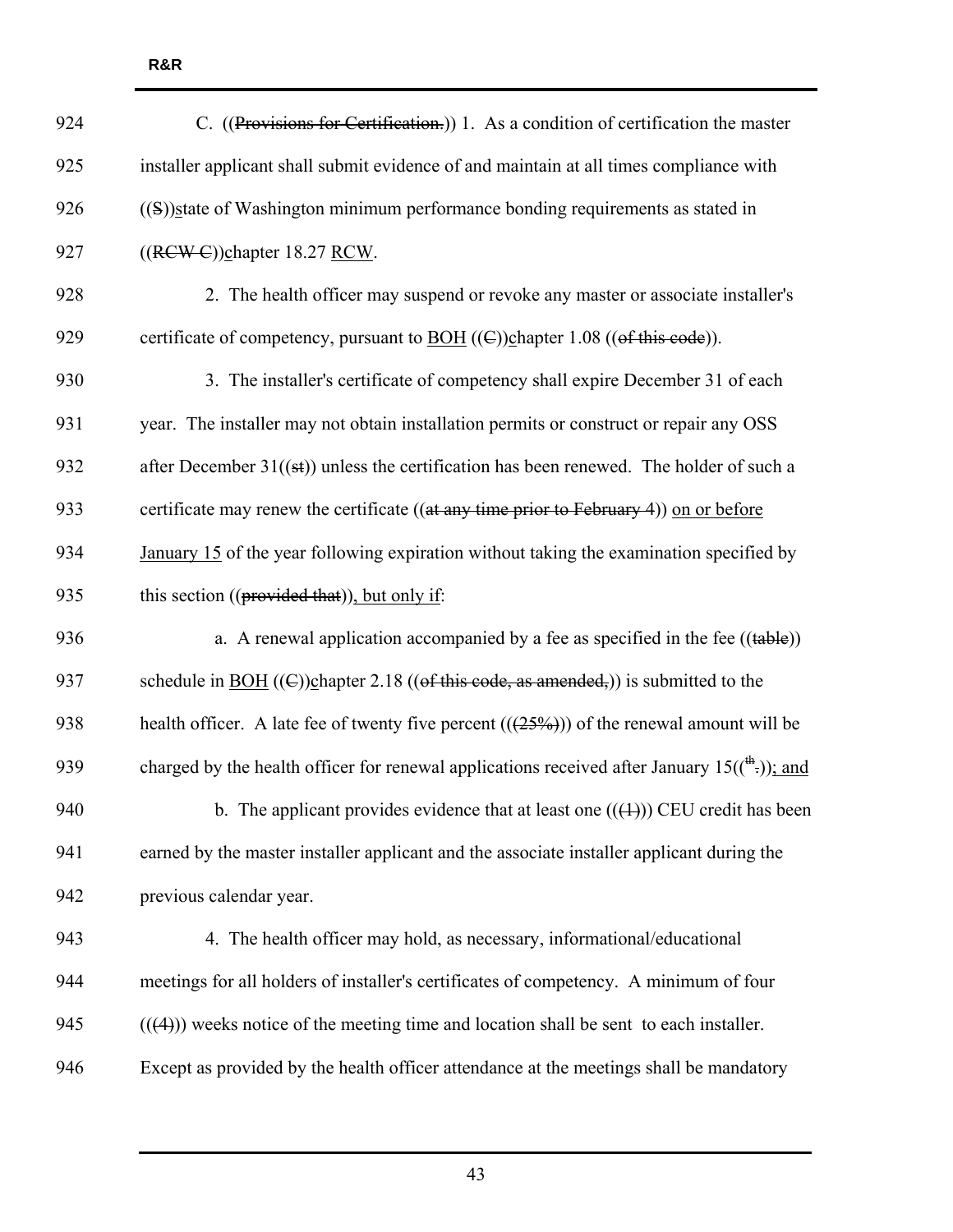| 947 | for all installers. Failure to attend the required meetings, without prior approval of the   |
|-----|----------------------------------------------------------------------------------------------|
| 948 | health officer, shall be cause for the health officer to withhold recertification until an   |
| 949 | examination administered under the provisions of subsection B. of this section is retaken.   |
| 950 | ((An installer who is also a certified designer may not be required to attend both meetings  |
| 951 | providing the content of both meetings is, in the judgment of the health officer essentially |
| 952 | the same.))                                                                                  |
| 953 | SECTION 94. R&R 99-01, Section 2 (part), and BOH 13.20.035 are each hereby                   |
| 954 | amended to read as follows:                                                                  |
| 955 | <b>Maintainer certification.</b>                                                             |
| 956 | A. ((On-Site System Maintainer (OSM) Certification.)) Unless otherwise                       |
| 957 | specified in this title, including ((Chapter)) BOH 13.20.040 and 13.60.010 relating to       |
| 958 | homeowners, it is unlawful to conduct performance monitoring inspections of and/or           |
| 959 | perform preventive maintenance service, to include making limited repairs to on-site         |
| 960 | sewage systems, without a currently valid OSM certificate of competency.                     |
| 961 | B. ((Application for OSM certification.)) 1. Application for an OSM certificate              |
| 962 | of competency shall be made to the health officer and shall be accompanied by a fee as       |
| 963 | set forth in the fee schedule.                                                               |
| 964 | 2. The application shall be accompanied by evidence of $((2))$ two years of                  |
| 965 | relevant OSS experience.                                                                     |
| 966 | 3. The application shall be accompanied by evidence of successful completion                 |
| 967 | within the previous twelve $((12))$ months of a health officer-recognized course of          |
| 968 | instruction in the operation, monitoring and maintenance of on-site sewage systems.          |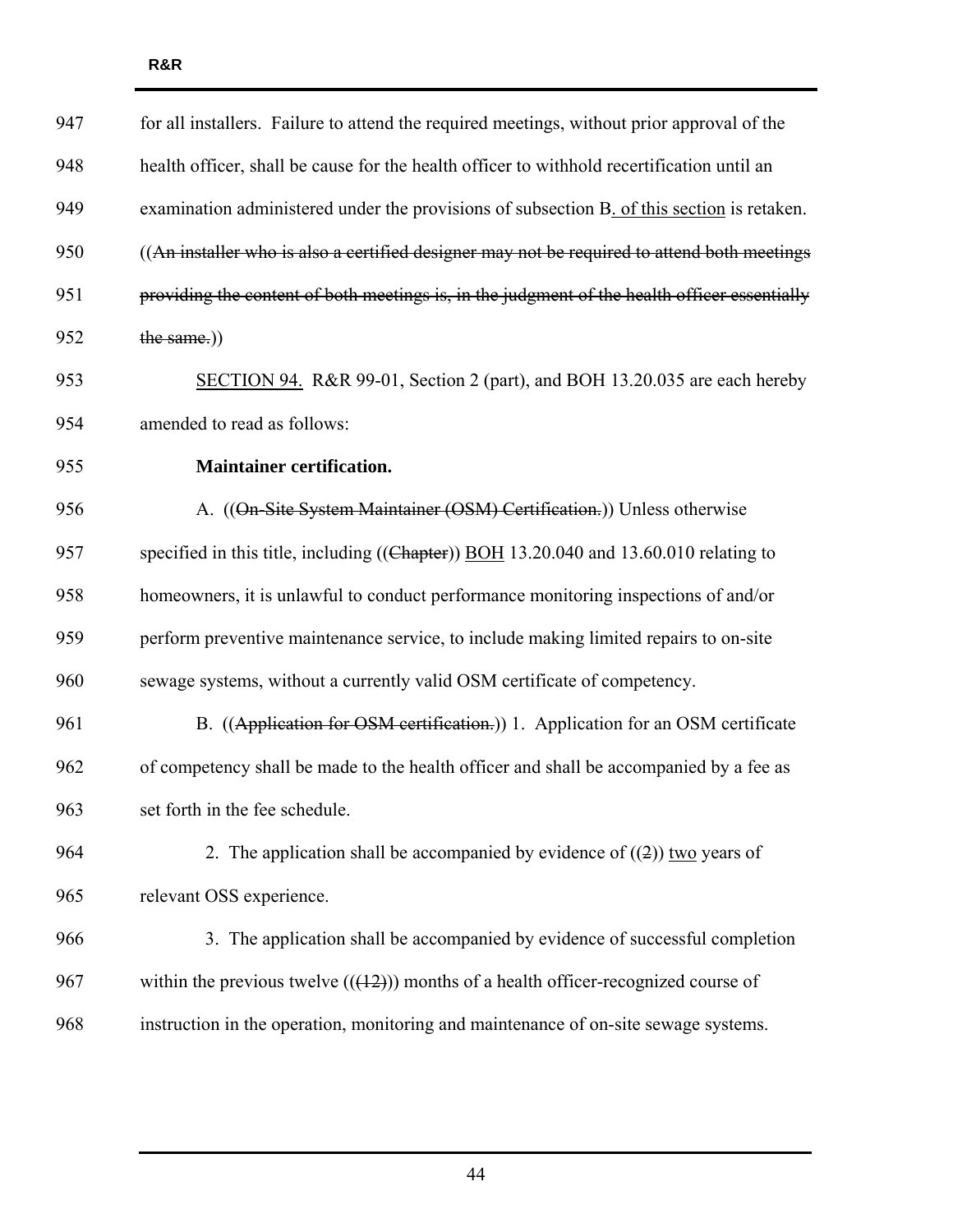| 969 | 4. The health officer shall examine the applicant except that the health officer                             |
|-----|--------------------------------------------------------------------------------------------------------------|
| 970 | may waive the examination for the designer who is performing monitoring of only these                        |
| 971 | systems designed by that person. The health officer may deny the application if in the                       |
| 972 | health officer's judgment the applicant is for any reason, including previous findings of                    |
| 973 | negligence, incompetence, misrepresentation or failure to comply with this title, not                        |
| 974 | qualified to monitor and maintain on-site sewage systems.                                                    |
| 975 | C. ((Provisions for certification.)) 1. As a condition of certification the                                  |
| 976 | maintainer shall:                                                                                            |
| 977 | a. Submit evidence of and maintain at all times compliance with $((S))$ state of                             |
| 978 | Washington minimum performance bonding requirements as stated in ((RCW-C))chapter                            |
| 979 | 18.27 RCW $((.)$ ; and                                                                                       |
| 980 | b. Consistently demonstrate reasonable care and skill in performing work                                     |
| 981 | governed by this title and shall comply with all the terms and conditions of these and all                   |
| 982 | other applicable rules and regulations.                                                                      |
| 983 | 2. The health officer may suspend or revoke any OSM certificate of                                           |
| 984 | competency, pursuant to $\underline{BOH}$ (( $\bigoplus$ )) $\underline{ch}$ apter 1.08 (( $of$ this code)). |
| 985 | 3. The OSM certificate of competency shall expire December $31((\text{st}))$ of each                         |
| 986 | year. The holder of such certificate may renew the certificate ((any time prior to                           |
| 987 | February 4) on or before January 15 of the year following expiration without taking the                      |
| 988 | examination specified by this section ((provided that)), but only if:                                        |
| 989 | a. A renewal application accompanied by a fee as specified in the fee $((table))$                            |
| 990 | schedule is submitted to the health officer. A late fee of $((25%)$ twenty-five percent of                   |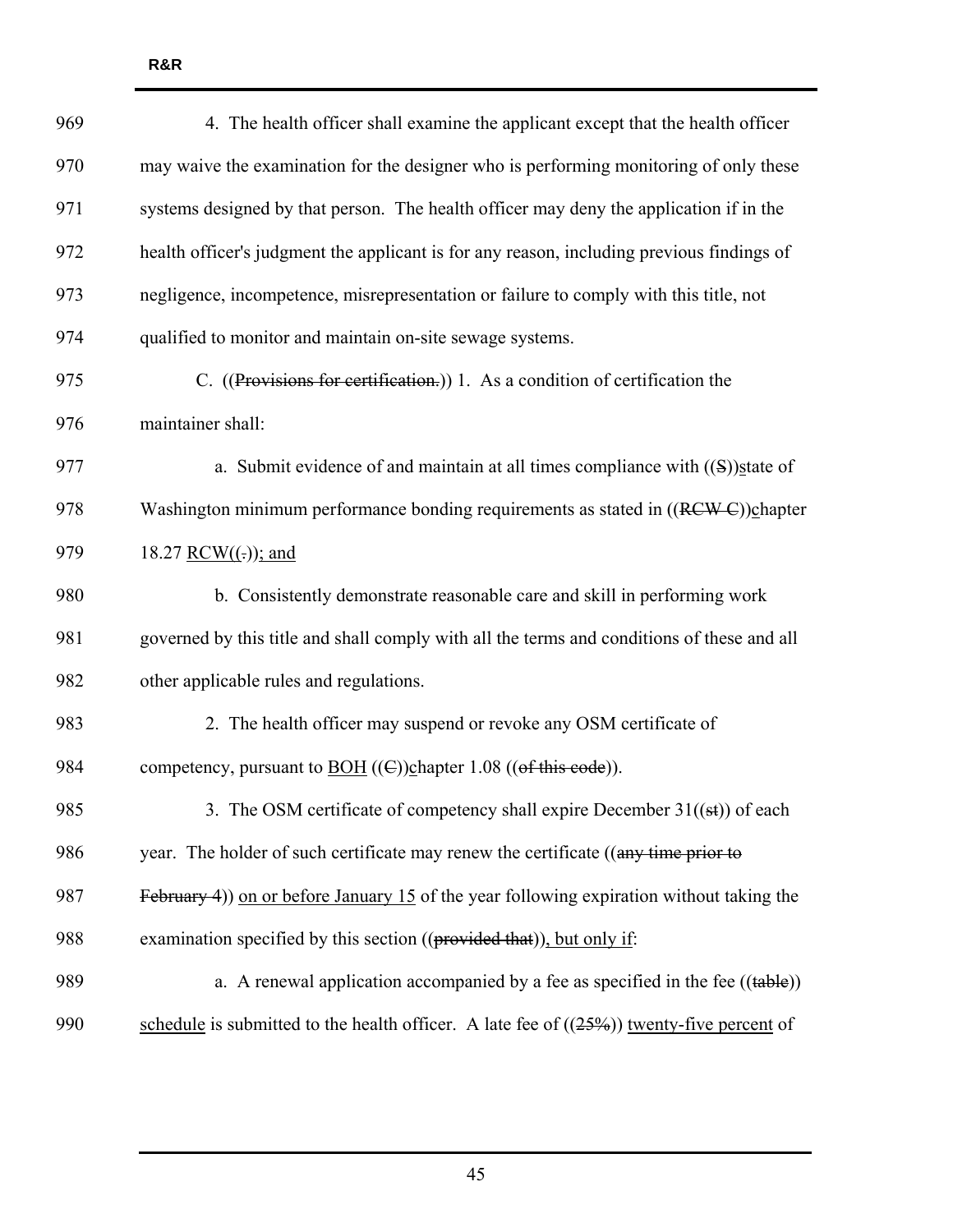| 991  | the renewal amount will be charged by the health officer for renewal applications          |
|------|--------------------------------------------------------------------------------------------|
| 992  | received after January $15(\binom{th}{r})$ ; and                                           |
| 993  | b. The applicant submits evidence of bonding as specified by <b>BOH</b> 13.20.035          |
| 994  | $C.1((.));$ and                                                                            |
| 995  | c. The applicant submits evidence that at least one $((+))$ CEU credit has been            |
| 996  | earned by the OSM applicant during the previous calendar year.                             |
| 997  | $((d))$ 4. The on-site system maintainer may not conduct performance                       |
| 998  | monitoring inspections or perform preventive maintenance of on-site sewage systems         |
| 999  | after December $31((st))$ , unless the certification has been renewed.                     |
| 1000 | $((4))$ 5. The health officer may hold informational/educational meetings for all          |
| 1001 | holders of OSM certificates of competency. A minimum of four $((4))$ weeks notice of       |
| 1002 | the meeting time and location shall be sent to each maintainer. Unless otherwise           |
| 1003 | specified by the health officer, attendance at the meeting shall be mandatory for all      |
| 1004 | maintainers. Failure to attend the required meetings, without prior approval of the health |
| 1005 | officer, shall be cause for the health officer to withhold recertification until an OSM    |
| 1006 | examination is successfully completed.                                                     |
| 1007 | SECTION 95. R&R 3, Part 2, Section 3, as amended, and BOH 13.20.040 are                    |
| 1008 | each hereby amended to read as follows:                                                    |
| 1009 | Resident owner design, construction and monitoring.                                        |
| 1010 | A. A resident owner may personally design a system for ((his/her)) the resident            |
| 1011 | owner's own single-family residence, ((provided that)) but only if the site application    |
| 1012 | submitted by the homeowner demonstrates that:                                              |
|      |                                                                                            |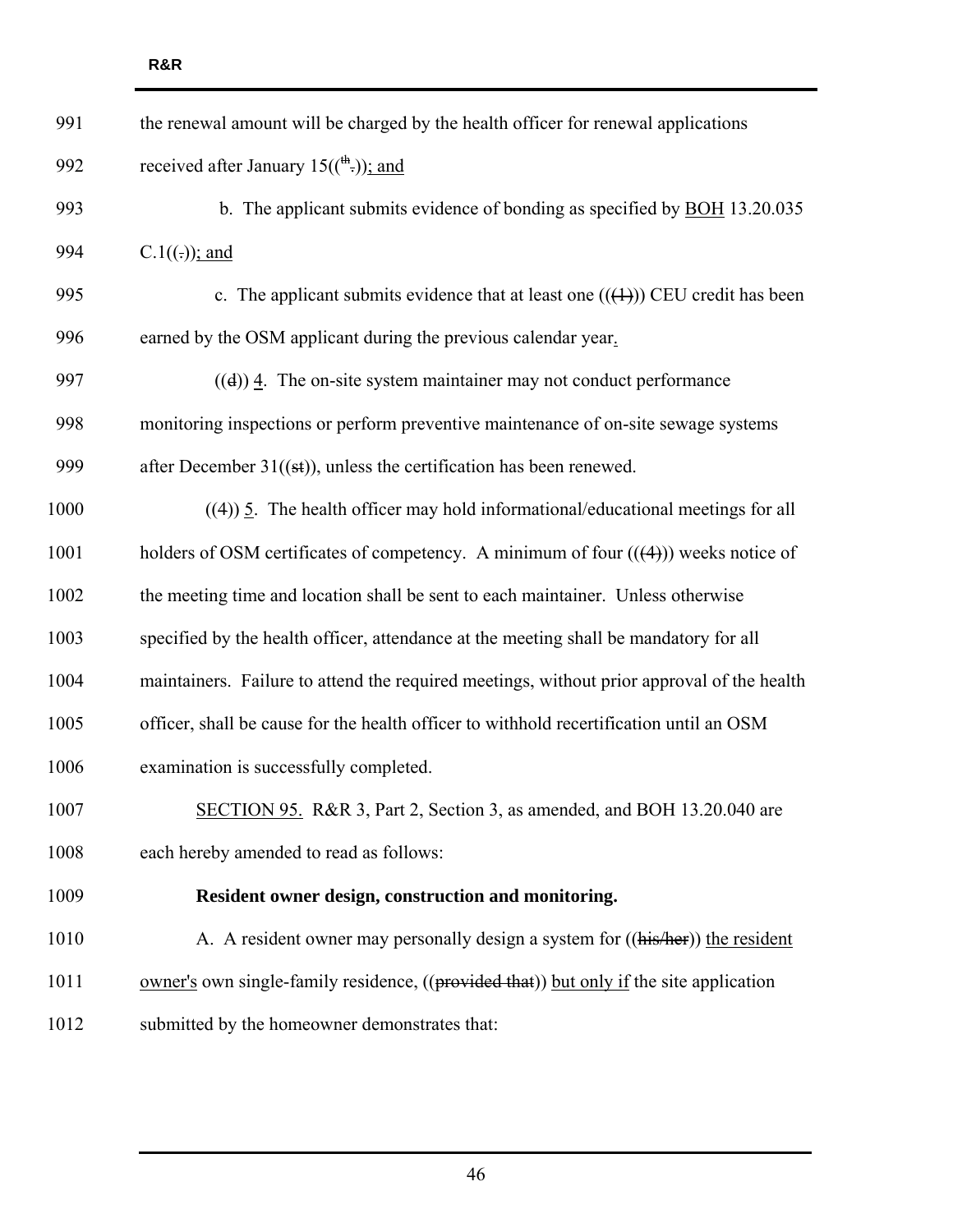| 1013 | 1. The area where the drainfield and reserve area are to be located has a                   |
|------|---------------------------------------------------------------------------------------------|
| 1014 | minimum of four feet $((4))$ of original permeable soil, and a minimum vertical             |
| 1015 | separation of three feet $((3))$ is maintained.                                             |
| 1016 | 2. Not more than one $((+))$ system is designed in any twelve $(((+2)))$ -month $((-))$     |
| 1017 | period.                                                                                     |
| 1018 | 3. A ((conventional)) gravity soil absorption system is proposed; and                       |
| 1019 | 4. The property is not adjacent to a marine shoreline.                                      |
| 1020 | B. A resident owner may personally construct, install, or repair a ((eonventional))         |
| 1021 | gravity system for ((his/her)) the resident owner's own single family dwelling, ((provided  |
| 1022 | that)) but only if:                                                                         |
| 1023 | 1. The area where the drainfield and reserve area are located has a minimum of              |
| 1024 | four feet $((41))$ of original permeable soil and a minimum vertical separation of three    |
| 1025 | feet $((31))$ is maintained $((.)$ ;                                                        |
| 1026 | 2. The resident owner constructs and installs not more than one system in any               |
| 1027 | twelve( $((12))$ )-month period((.)); and                                                   |
| 1028 | 3. The property is not adjacent to a marine shoreline.                                      |
| 1029 | $Cz$ . The requirement for soil depths as required in this subsection ((())B(())), and      |
| 1030 | subsection $A_1$ ((above)) of this section may be waived by the health officer when the     |
| 1031 | resident owner is making repairs or additions to an existing gravity system or repairing or |
| 1032 | replacing the building sewer component of an alternative system.                            |
| 1033 | $((\mathbb{C}))$ D. A resident owner of a single family residence may monitor the           |
| 1034 | performance of and perform prescribed preventive maintenance services for a                 |
| 1035 | ((conventional)) gravity OSS and for the septic tank component of an alternative OSS or,    |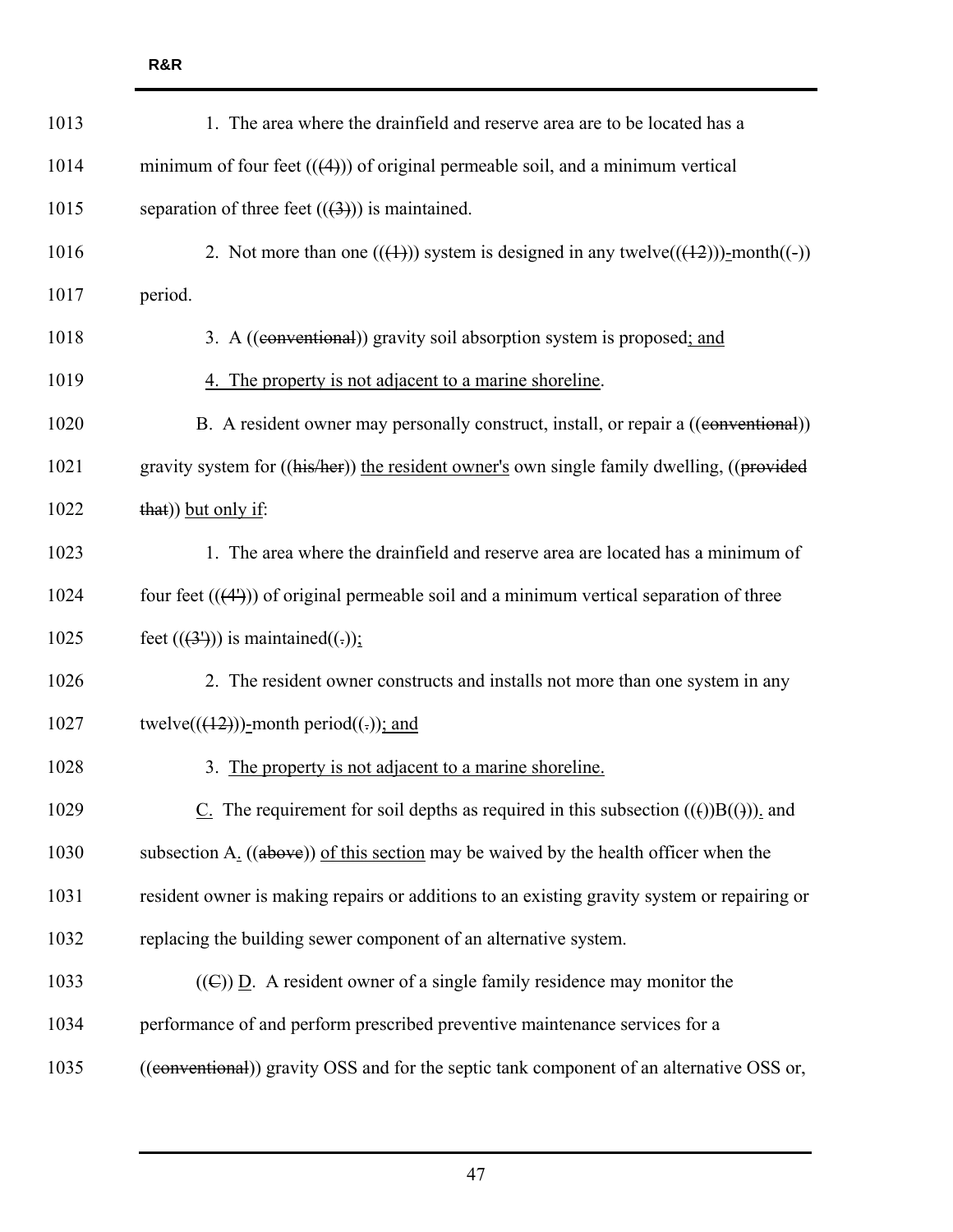| 1036 | upon approval from the health officer for a ((conventional)) low pressure distribution       |
|------|----------------------------------------------------------------------------------------------|
| 1037 | system.                                                                                      |
| 1038 | SECTION 96. BOH 13.20.050 should be recodified in BOH chapter 13.56.                         |
| 1039 | SECTION 97. R&R 3, Part 3, Section 1, as amended, and BOH 13.24.010 are                      |
| 1040 | each hereby amended to read as follows:                                                      |
| 1041 | Application.                                                                                 |
| 1042 | A. Application for subdivision or short subdivision approval shall be made to the            |
| 1043 | health officer on forms provided for this purpose, shall be accompanied by a fee as set      |
| 1044 | forth in the fee schedule and shall be in sufficient detail to allow evaluation of the       |
| 1045 | suitability of the proposed means of on-site sewage treatment and disposal. If a commu-      |
| 1046 | nity on-site system is proposed, the preliminary report and plans and specifications shall   |
| 1047 | be in accordance with ((Section)) BOH 13.28.040 ((of this title)). If any soils work is      |
| 1048 | required or evaluation of an existing OSS is necessary the application must be submitted     |
| 1049 | to the health officer by a licensed septic system designer or qualified professional         |
| 1050 | engineer.                                                                                    |
| 1051 | B. Department review is not required for those subdivisions within the Urban                 |
| 1052 | Growth Area where Group A public water and public sewer service will be used for all of      |
| 1053 | the resultant lots.                                                                          |
| 1054 | C. The application for any development, including but not limited to                         |
| 1055 | subdivisions, short subdivisions, mobile home parks, multi-family housing, and               |
| 1056 | commercial establishments, shall include evidence that suitable site and soil conditions as  |
| 1057 | required by this title, to adequately treat and dispose of sewage on-site are present. After |
|      |                                                                                              |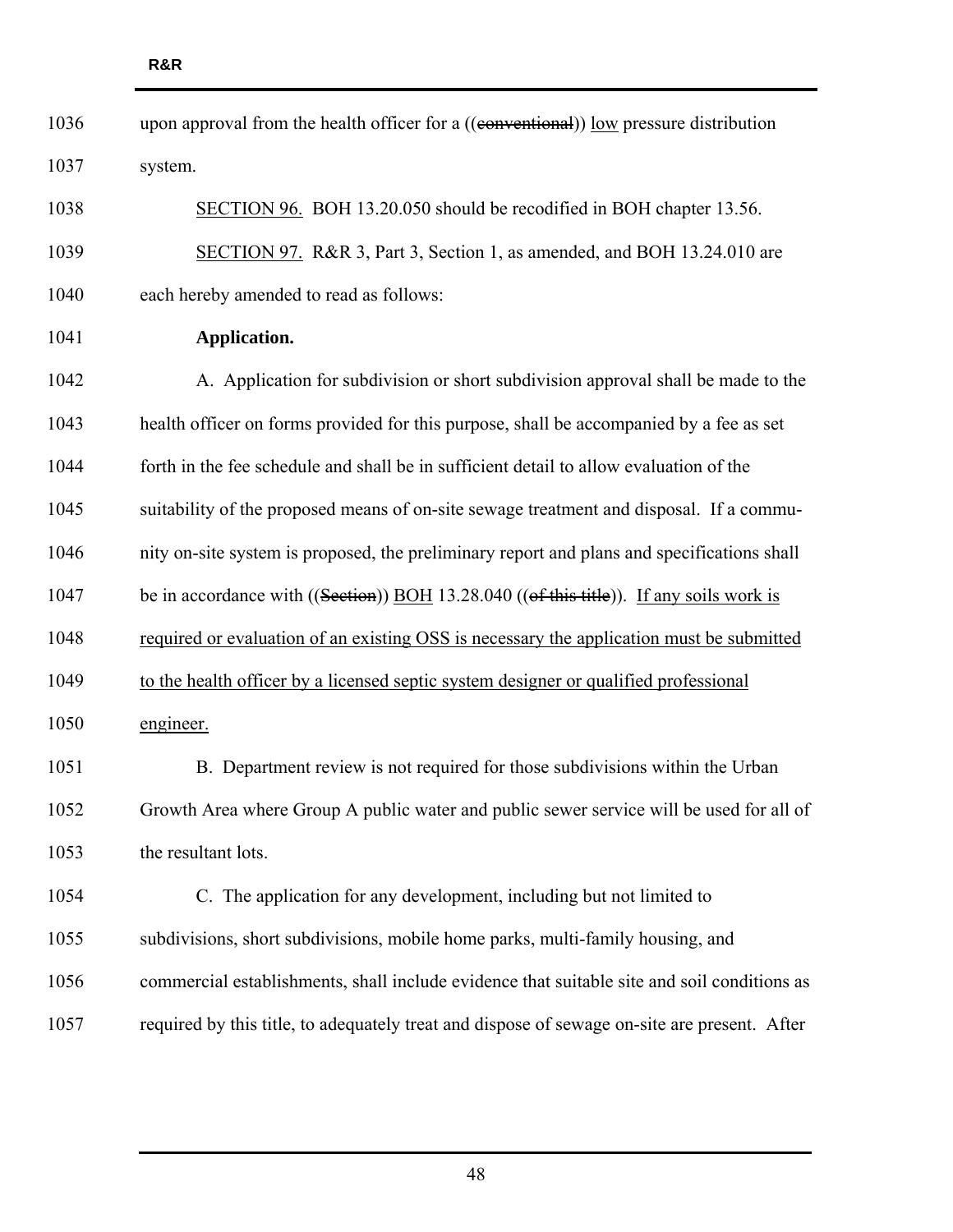| 1058 | review of the proposed development, the health officer shall either approve, deny $((\cdot))$ or |
|------|--------------------------------------------------------------------------------------------------|
| 1059 | hold the proposal pending submittal of additional information.                                   |
| 1060 | SECTION 98. R&R 3, Part 3, Section 2, as amended, and BOH 13.24.020 are                          |
| 1061 | each hereby amended to read as follows:                                                          |
| 1062 | Determination of minimum lot size.                                                               |
| 1063 | A. The minimum lot size when creating new lots utilizing OSS shall be                            |
| 1064 | established by the health officer on the basis of the information submitted and any on-site      |
| 1065 | inspections by the health officer.                                                               |
| 1066 | 1. All lots created must be at least twelve $((-)$ ) thousand five hundred                       |
| 1067 | $(((12,500))$ square feet and shall not exceed a maximum flow density of one((-))                |
| 1068 | thousand five((-)) hundred seventy $(((1,570))$ gallons of sewage per acre per day.              |
| 1069 | 2. Lots utilizing an individual private water source shall be at least five $((5))$              |
| 1070 | acres.                                                                                           |
| 1071 | B. Factors that may be considered when determining type of on-site system,                       |
| 1072 | connection to sewers, or establishing minimum lot size area include, but are not limited         |
| 1073 | to, the following:                                                                               |
| 1074 | 1. Availability of public sewers, as determined by the King County                               |
| 1075 | Comprehensive Plan;                                                                              |
| 1076 | 2. Soil type and depth;                                                                          |
| 1077 | 3. Area drainage $((,))$ and lot drainage;                                                       |
| 1078 | 4. Protection of surface and ground water;                                                       |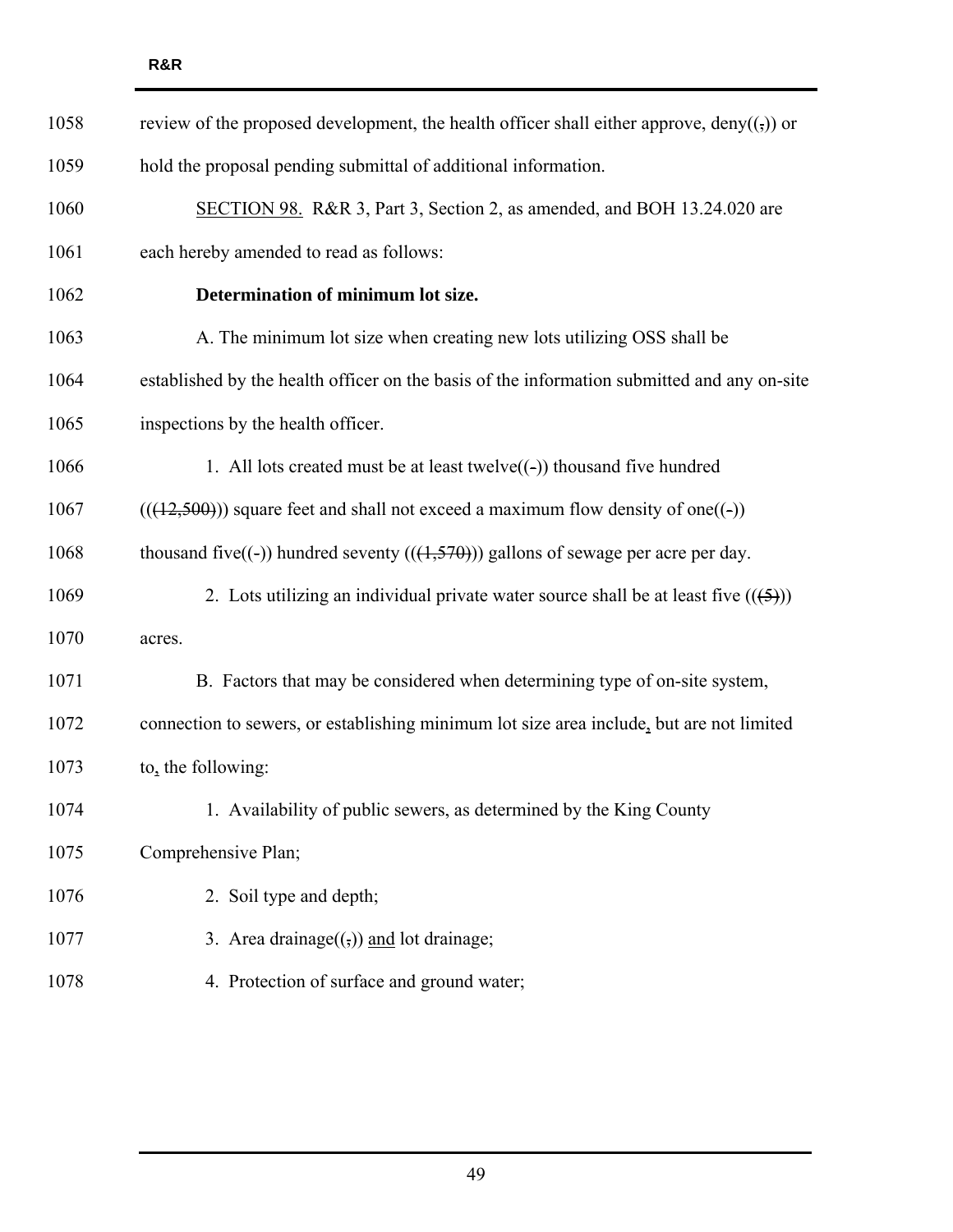| 1079 | 5. Setbacks from property lines, water supplies, ((etc.)) rights of way and             |
|------|-----------------------------------------------------------------------------------------|
| 1080 | easements, including but not limited to easements for drainfields, utilities and        |
| 1081 | telecommunications;                                                                     |
| 1082 | 6. Source of domestic water;                                                            |
| 1083 | 7. Topography, geology and ground cover;                                                |
| 1084 | 8. Climatic conditions;                                                                 |
| 1085 | 9. Activity or land use, present and anticipated;                                       |
| 1086 | 10. Growth patterns;                                                                    |
| 1087 | 11. Individual and accumulated gross effects on water quality;                          |
| 1088 | 12. Availability of a one hundred percent $((100\%))$ reserve area for system           |
| 1089 | replacement $((.)$ ;                                                                    |
| 1090 | 13. Anticipated sewage volume - as determined by number of lots and                     |
| 1091 | development;                                                                            |
| 1092 | 14. Effect on other properties;                                                         |
| 1093 | 15. Compliance with zoning, critical area development restrictions including the        |
| 1094 | critical aquifer recharge area and other code requirements of the governing agency as   |
| 1095 | applicable.                                                                             |
| 1096 | C. The minimum lot size requirement for creating subdivisions involving single-         |
| 1097 | family residences or mobile home parks shall be determined by the soil type as outlined |
| 1098 | in Table 13.24-1.                                                                       |
| 1099 | <b>TABLE 13.24-1</b>                                                                    |
| 1100 | <b>Minimum Land Area Requirement ((for))</b>                                            |
| 1101 | Single Family Residence or Unit ((volume)) Volume of Sewage ((by Soil Type))            |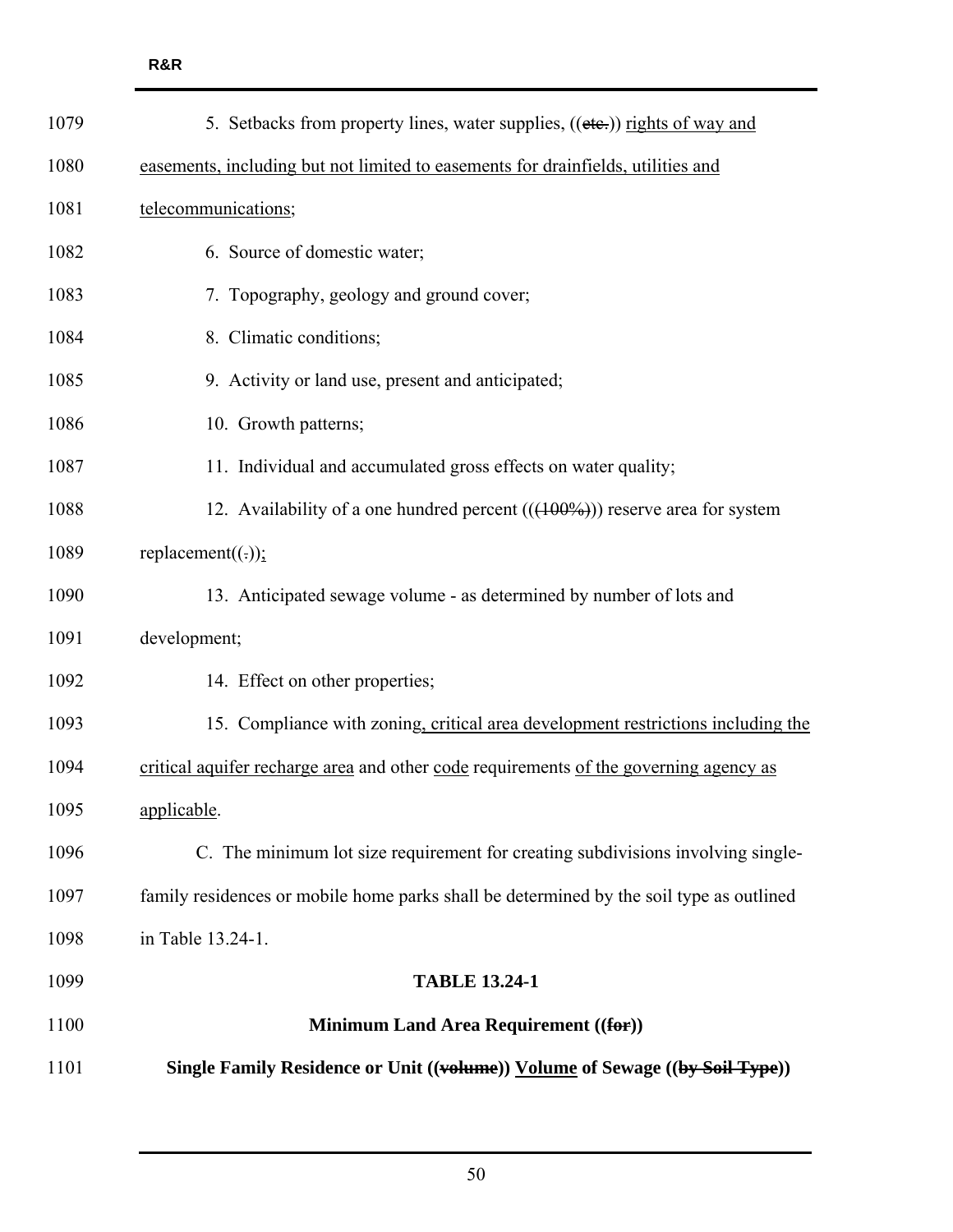|          |                                      | ((Soil Type (defined by Table 13.28-3 of this title) |                                                                           |  |    |
|----------|--------------------------------------|------------------------------------------------------|---------------------------------------------------------------------------|--|----|
|          | $\overline{AA, \overline{AB}\oplus}$ | 2A, 2B                                               |                                                                           |  | 50 |
| Minimum  | $\frac{1}{2}$ acre                   |                                                      | $12,500$ sq. ft.   $15,000$ sq. ft.   $18,000$ sq. ft.   $20,000$ sq. ft. |  |    |
| Lot Size |                                      |                                                      |                                                                           |  |    |

1103 <del>C For soil type 1A and type 5 an OSS providing at least treatment standard 2 shall be</del>

## $1104$  required.)

| <b>Type of Water Supply</b> | <b>Soil Type</b> |                |                |                         |                |                         |
|-----------------------------|------------------|----------------|----------------|-------------------------|----------------|-------------------------|
|                             |                  | $\overline{2}$ | $\overline{3}$ | $\overline{\mathbf{r}}$ | <u>5</u>       | $\overline{\mathbf{p}}$ |
| <b>Public Water System</b>  | 0.5              | 12,500         | 15,000         | 18,000                  | 20,000         | 22,000                  |
|                             | acre             | <u>sq. ft.</u> | <u>sq. ft.</u> | <u>sq. ft.</u>          | <u>sq. ft.</u> | <u>sq. ft.</u>          |
| Individual/Private Well*    | 5 acres          | 5 acres        | 5 acres        | 5 acres                 | 5 acres        | 5 acres                 |

- <sup>\*</sup> Requirements for public wells may preclude use of private wells in certain instances.
- 1106 See RCW 19.27.097.
- 1107 Note: Well location and construction must be consistent with the King County
- 1108 Comprehensive Plan, as amended.
- 1109 SECTION 99. R&R 3, Part 3, Section 3, as amended, and BOH 13.24.030 are
- 1110 each hereby amended to read as follows:
- 1111 **Evaluation process.** ((The department's review of development proposals shall
- 1112 consist of a two-stage review process. 1. The applicant must obtain the health officer's
- 1113 pre-application review prior to submittal of the development proposal to the King County
- 1114 DDES. 2. The applicant must obtain the health officer's final approval prior to final
- 1115 recording of the development proposal.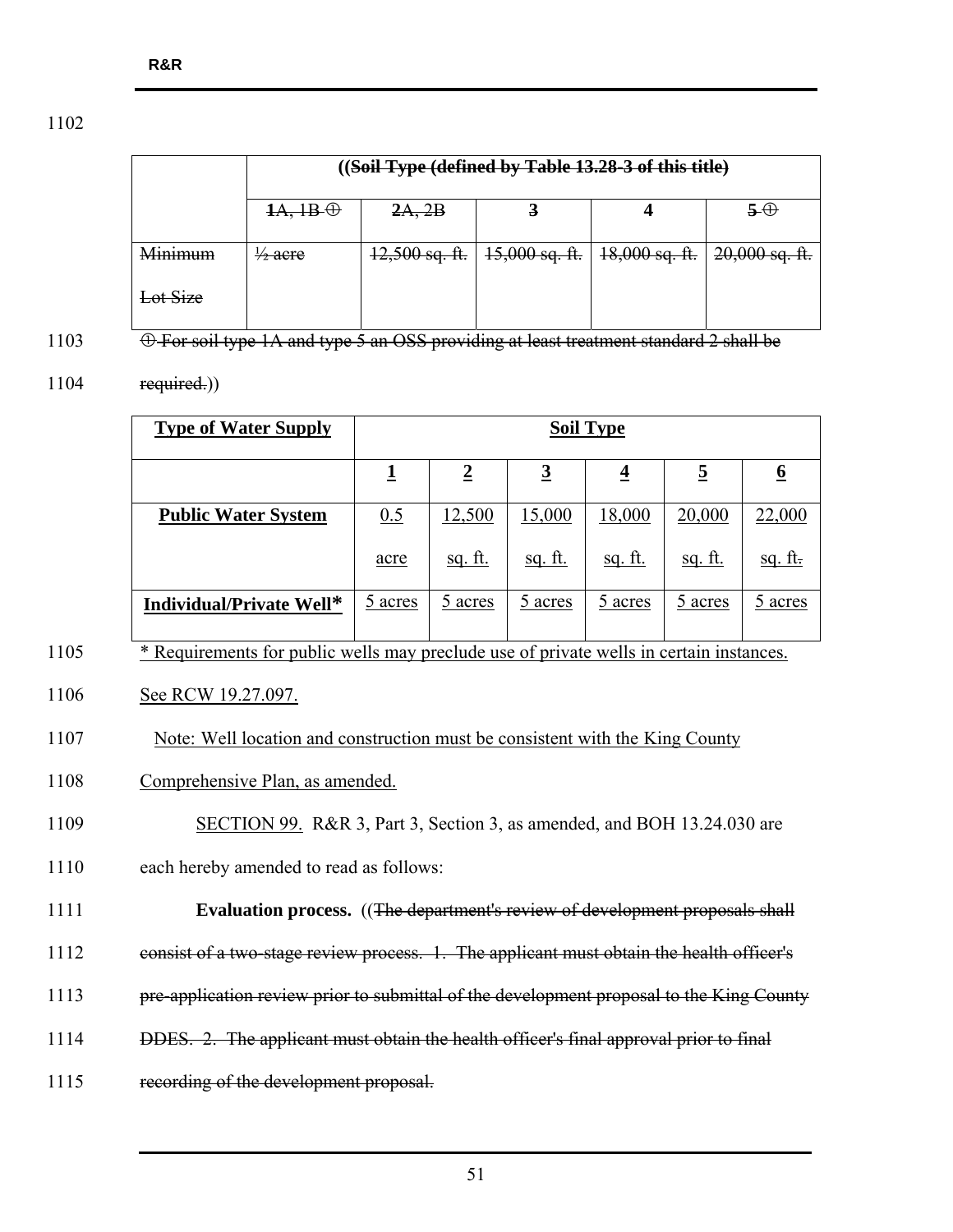| 1116 | The applicant must provide the following information:)) The applicant for                      |
|------|------------------------------------------------------------------------------------------------|
| 1117 | subdivision or short subdivision approval shall obtain the health officer's review of the      |
| 1118 | development proposal in accordance with this section.                                          |
| 1119 | A. ((Preapplication Review.)) The applicant shall obtain the health officer's                  |
| 1120 | preapplication or preliminary review before submitting the development proposal to             |
| 1121 | DDES or other building official, as applicable, and shall include the following                |
| 1122 | information in the application submittal:                                                      |
| 1123 | 1. A vicinity map providing precise directions to the parcel or parcels;                       |
| 1124 | 2. Signage or flagging at the identified entry point to the parcel or parcels;                 |
| 1125 | 3. Critical areas review, including critical aquifer recharge area classification,             |
| 1126 | with all buffers and setbacks shown on the plot plan;                                          |
| 1127 | $((\pm))$ 4. A minimum of two $((2))$ soil logs per proposed lot shall be provided             |
| 1128 | prior to department preliminary review. Such soil logs shall be excavated in accordance        |
| 1129 | with the requirements of ((Section)) BOH 13.28.050. The soil $log((\frac{1}{5}))$ or logs must |
| 1130 | clearly show that within the lot area designated for the OSS the vertical separation           |
| 1131 | specified in Table 13.28-1, and minimum lot sizes specified in Table 13.24-1 are               |
| 1132 | provided.                                                                                      |
| 1133 | $((2))$ 5. A scaled plot plan of the proposed subdivision depicting the land area              |
| 1134 | proposed for an initial on-site system and a contiguous one hundred percent (100%)             |
| 1135 | system reserve area and soil log locations. The plot plan shall also identify any wells,       |
| 1136 | surface water bodies and other features relevant to the siting of an on-site sewage system     |
| 1137 | on the proposed and adjacent parcels.                                                          |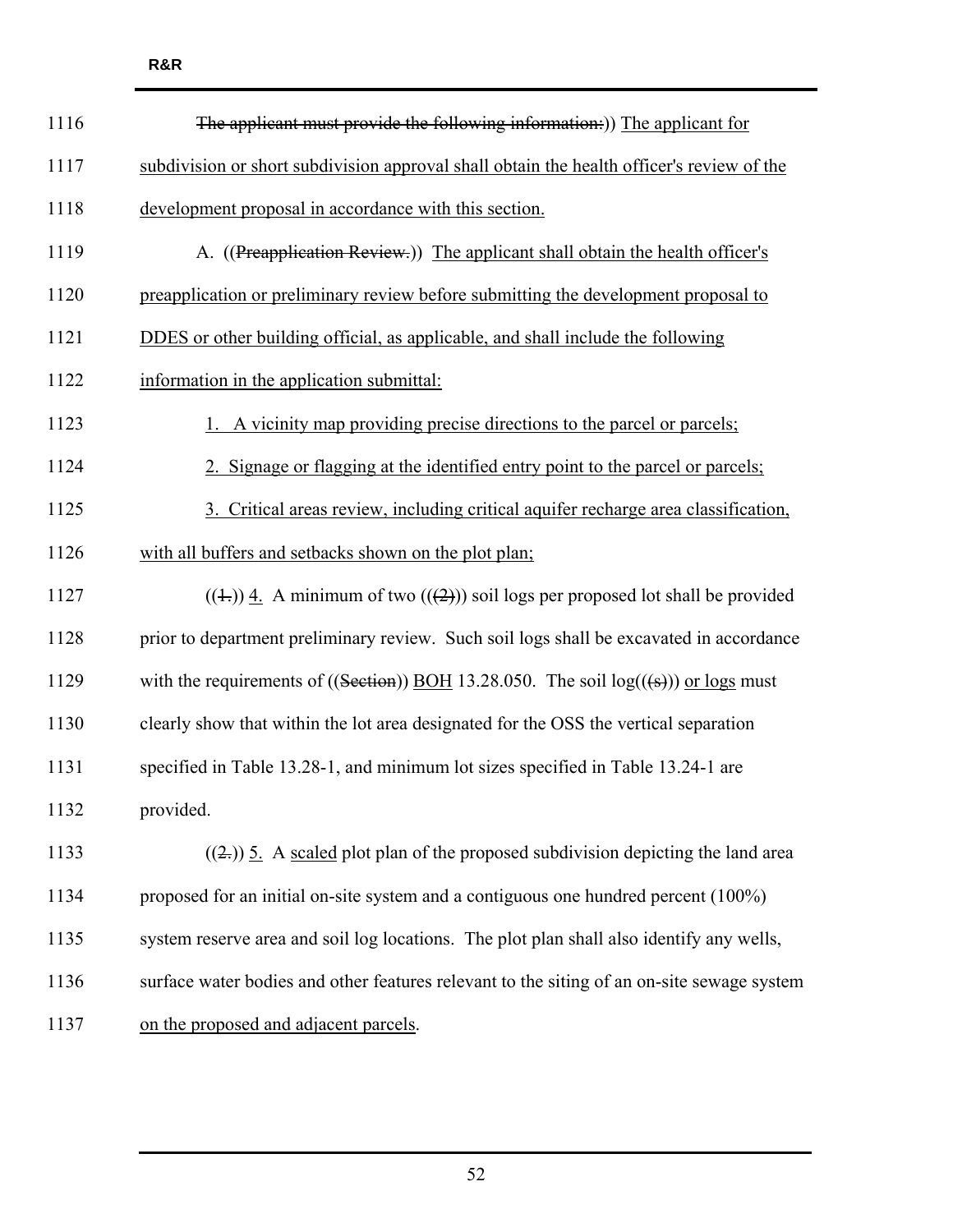| 1138 | B. ((Final Review.)) The applicant shall submit the following information to the            |
|------|---------------------------------------------------------------------------------------------|
| 1139 | health officer and obtain the health officer's final approval of the development proposal:  |
| 1140 | 1. A minimum of four $((4))$ soil logs per proposed lot shall be provided. Such             |
| 1141 | soil logs shall be excavated in accordance with ((the requirements of Section)) BOH         |
| 1142 | 13.28.050. Each soil log shall clearly show that the vertical separation specified in Table |
| 1143 | $13.28-1$ is provided.                                                                      |
| 1144 | 2. A scaled plot plan identifying sufficient area for a drainfield and a contiguous         |
| 1145 | one hundred percent $((100\%))$ reserve area for each lot shall be submitted after road     |
| 1146 | cuts have been made, any plat development site grading affecting the OSS area               |
| 1147 | completed, and drainage plan completed. Such a plot plan shall also include any soil log    |
| 1148 | locations, road cuts, wells, surface water features, utility easements, storm and surface   |
| 1149 | water retention and disposal facilities and other features relevant to the design and       |
| 1150 | installation of an OSS.                                                                     |
| 1151 | 3. The applicant shall submit site designs for those proposed lots where the                |
| 1152 | health officer determines that it is unclear that there is sufficient area for an on-site   |
| 1153 | system and one hundred percent $((400\%))$ reserve area.                                    |
| 1154 | 4. If existing homes are on any of the proposed lots then the applicant must                |
| 1155 | demonstrate all of the following:                                                           |
| 1156 | a. The existing OSS is in substantial conformance with this title;                          |
| 1157 | b. There is adequate reserve area available for repair or replacement of the                |
| 1158 | system in accordance with this title; and                                                   |
| 1159 | c. The continued operation of the system does not pose a threat to public health            |
| 1160 | or groundwater quality.                                                                     |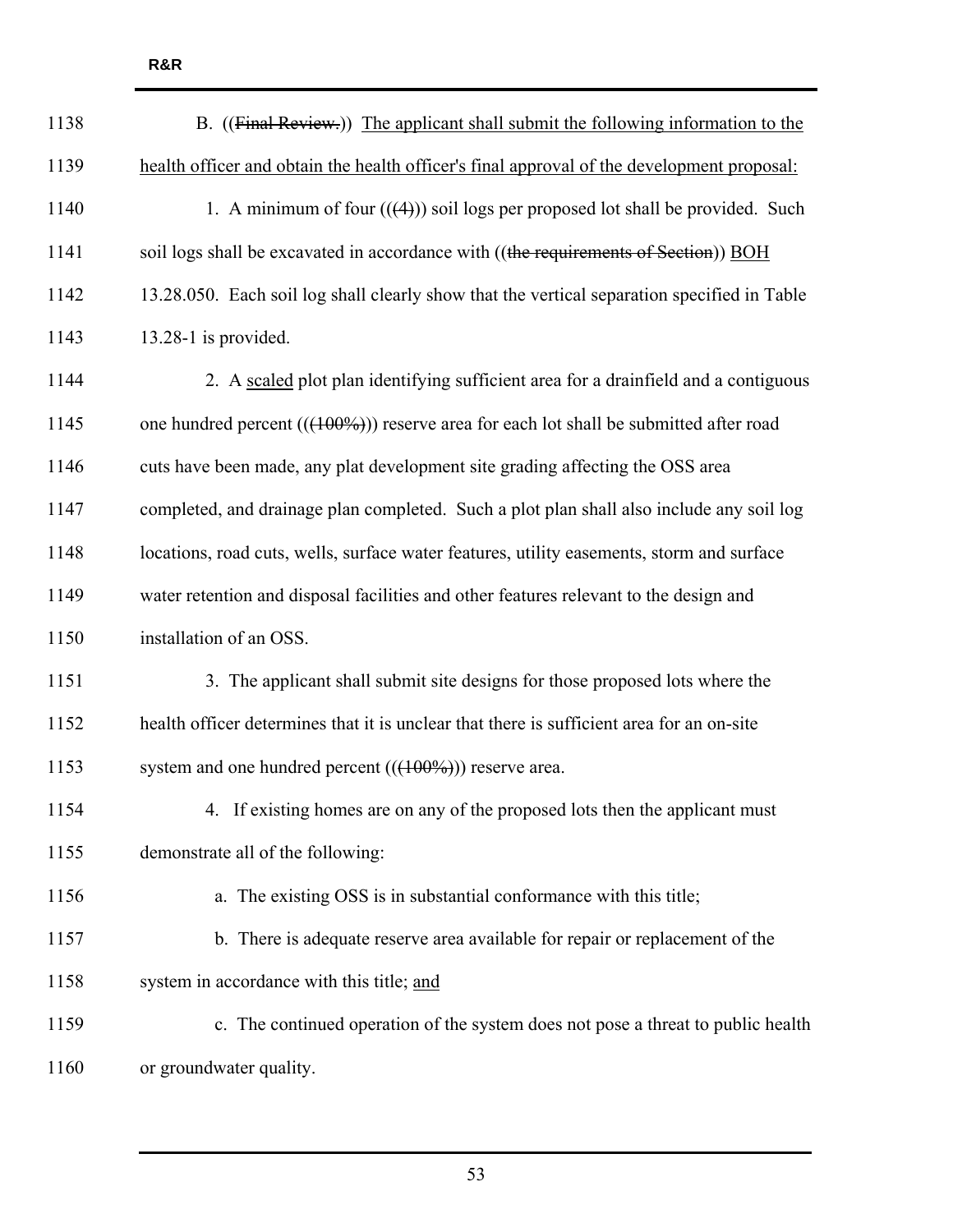| 1161 | SECTION 100. R&R 3, Part 3, Section 4, as amended, and BOH 13.24.040 are                      |
|------|-----------------------------------------------------------------------------------------------|
| 1162 | each hereby amended to read as follows:                                                       |
| 1163 | Rezones and boundary line adjustments.                                                        |
| 1164 | $\underline{A}$ . The general procedures ((and fees)) for review of subdivisions outlined in  |
| 1165 | $((\text{Sections}))$ BOH 13.24.010, 13.24.020 and 13.24.030 shall apply to proposed rezones, |
| 1166 | boundary line adjustments, and other land use changes where department review is              |
| 1167 | requested by the building or planning official.                                               |
| 1168 | B. The applicant for a boundary line adjustment shall submit a scaled plot plan               |
| 1169 | containing at a minimum the following additional information for the health officer's         |
| 1170 | review:                                                                                       |
| 1171 | 1. The location of any structure or structures or residence or residences with                |
| 1172 | OSS and a reserve area identified;                                                            |
| 1173 | 2. All lot line boundaries with the lines that are being adjusted clearly marked in           |
| 1174 | a different color or delineation;                                                             |
| 1175 | 3. All easements and water lines;                                                             |
| 1176 | 4. Parcel numbers for all lots involved, and parcel sizes before and after                    |
| 1177 | adjustment of lot lines;                                                                      |
| 1178 | 5. A record drawing of any existing OSS, or detailed on-site work to verify the               |
| 1179 | location of all septic system components and drain lines and designated 100% reserve          |
| 1180 | area;                                                                                         |
| 1181 | 6. Water source for each lot, location of all wells drilled or dug or if the source           |
|      |                                                                                               |

1182 is a spring; and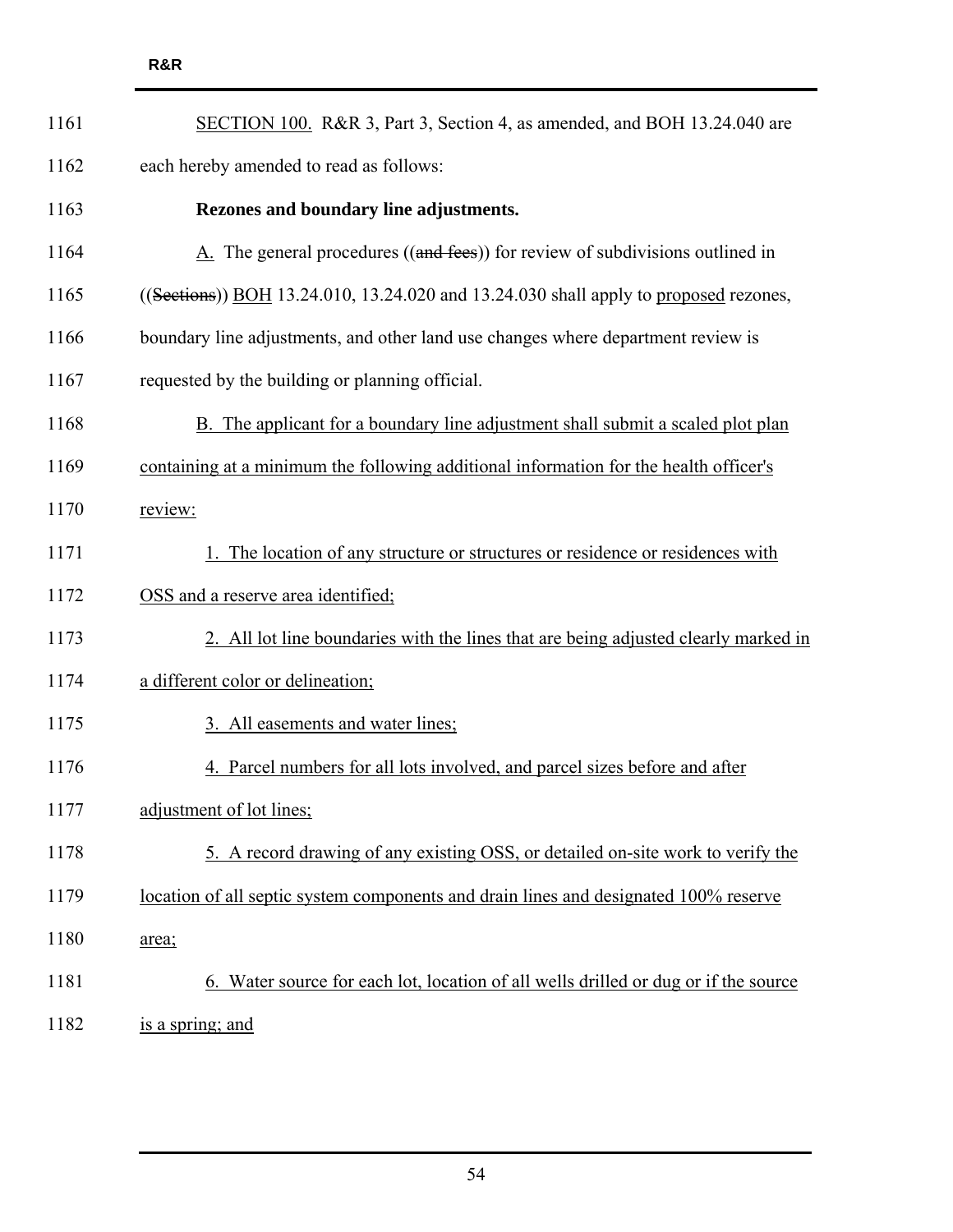| 1183 | 7. An updated record drawing showing the new property boundaries in relation to the        |
|------|--------------------------------------------------------------------------------------------|
| 1184 | drainfield.                                                                                |
| 1185 | SECTION 101. R&R 3, Part 3, Sections 1 and 4, as amended, and BOH                          |
| 1186 | 13.28.010 are each hereby amended to read as follows:                                      |
| 1187 | <b>Application submittal.</b>                                                              |
| 1188 | A. Application for site design approval for a proposed new OSS installation,               |
| 1189 | repair or replacement of an existing failed soil absorption system, or modification,       |
| 1190 | connection to or expansion of an OSS shall be made on forms provided by the health         |
| 1191 | officer and be accompanied by 1. a plan review fee as set forth in the fee schedule and 2. |
| 1192 | a plan that demonstrates that the standards required in this title are met.                |
| 1193 | B. Approval of plans shall expire two $((2))$ years from date of approval unless a         |
| 1194 | valid building permit ((is issued)) application has been accepted for review by the        |
| 1195 | building official for construction of the building for which the OSS has been designed.    |
| 1196 | Upon expiration of plan approval or building permit the applicant shall submit a complete  |
| 1197 | new application with fees for review and approval by the health officer.                   |
| 1198 | C. After review of a site design application, the health officer may deny the              |
| 1199 | application if in the health officer's judgment the physical features of the property on   |
| 1200 | which it is proposed to locate the OSS, or the design of the proposed OSS, are not         |
| 1201 | adequate for effective operation of such a system.                                         |
| 1202 | D. ((The health officer may revoke or withdraw a previously issued site design             |
| 1203 | application approval upon determining that:                                                |
| 1204 | 1. Development and use of the OSS as designed may threaten public health.                  |
|      |                                                                                            |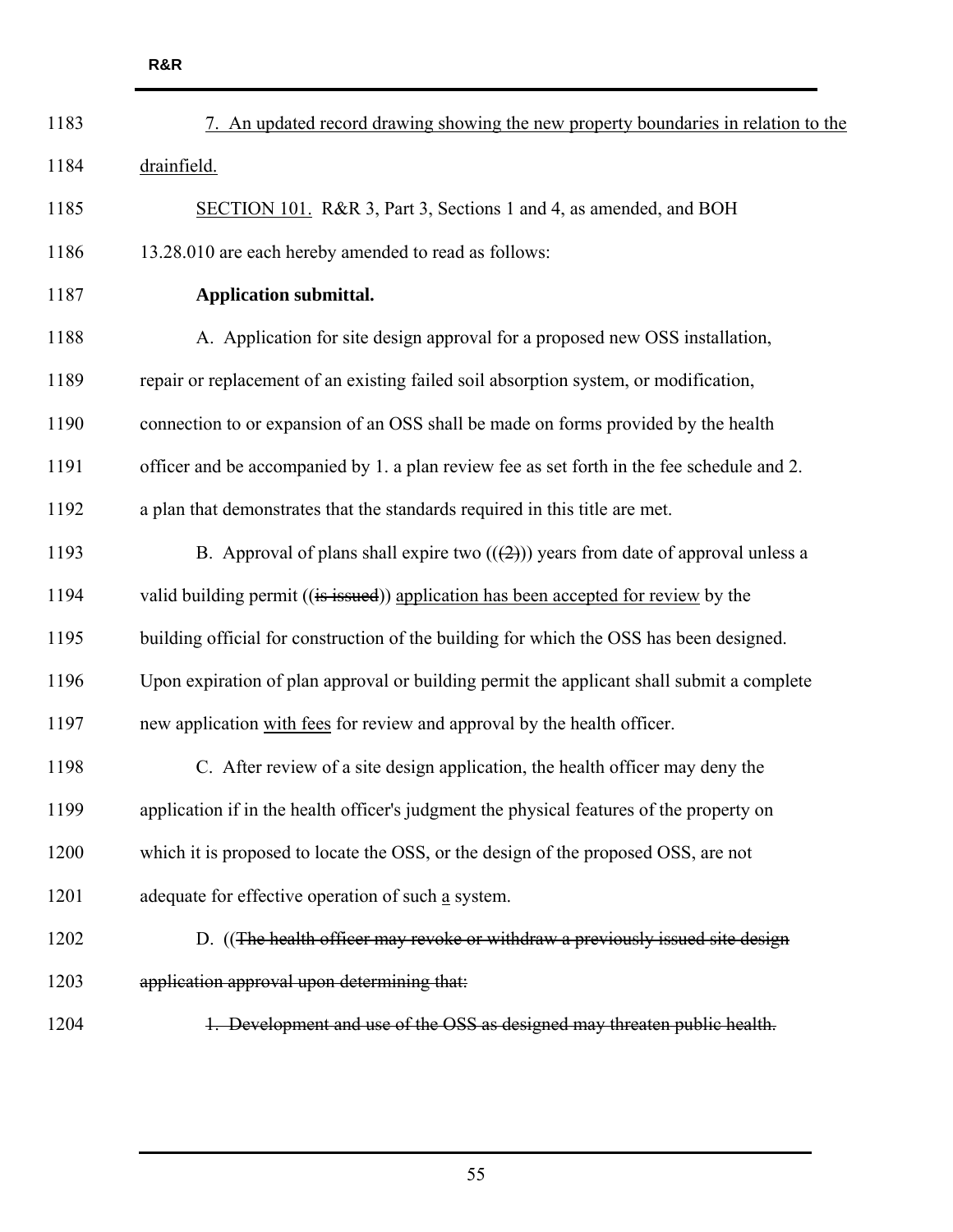| 1205 | Omission, misrepresentation or concealment of material fact occurred in                                |
|------|--------------------------------------------------------------------------------------------------------|
| 1206 | information submitted to the health officer.                                                           |
| 1207 | 3. The OSS cannot be installed as designed and approved                                                |
| 1208 | E.)) Each site application denial or withdrawal of a previously issued approval                        |
| 1209 | shall be in writing citing the reason( $(\textbf{(s)})$ ) or reasons and shall include a notice of the |
| 1210 | applicant's right to appeal for reconsideration pursuant to this title.                                |
| 1211 | SECTION 102. R&R 3, Part 4, Section 2, as amended, and BOH 13.28.020 are                               |
| 1212 | each hereby amended to read as follows:                                                                |
| 1213 | <b>Design support materials.</b> Design of OSS shall be in accordance with this title                  |
| 1214 | and shall accommodate all sewage from the buildings and premises to be served. The                     |
| 1215 | type of system required shall be determined by a soil and site evaluation conducted by the             |
| 1216 | designer, which shall include location, soil type, vertical separation and other relevant              |
| 1217 | conditions. All design control points shall be located within the designated drainfield                |
| 1218 | areas and remain in place until the health officer has issued final approval for the                   |
| 1219 | installed OSS.                                                                                         |
| 1220 | The OSS site design application shall include the following:                                           |
| 1221 | 1. A completed site design application form for the individual OSS that includes                       |
| 1222 | the following information( $\left(\frac{1}{2}\right)$ ):                                               |
| 1223 | a. Approximate address of property;                                                                    |
| 1224 | b. Parcel number and legal description of property;                                                    |
| 1225 | c. Type and size of building the system will support;                                                  |
| 1226 | d. Name and address of property owner, applicant and system designer;                                  |
| 1227 | e. Size of the parcel;                                                                                 |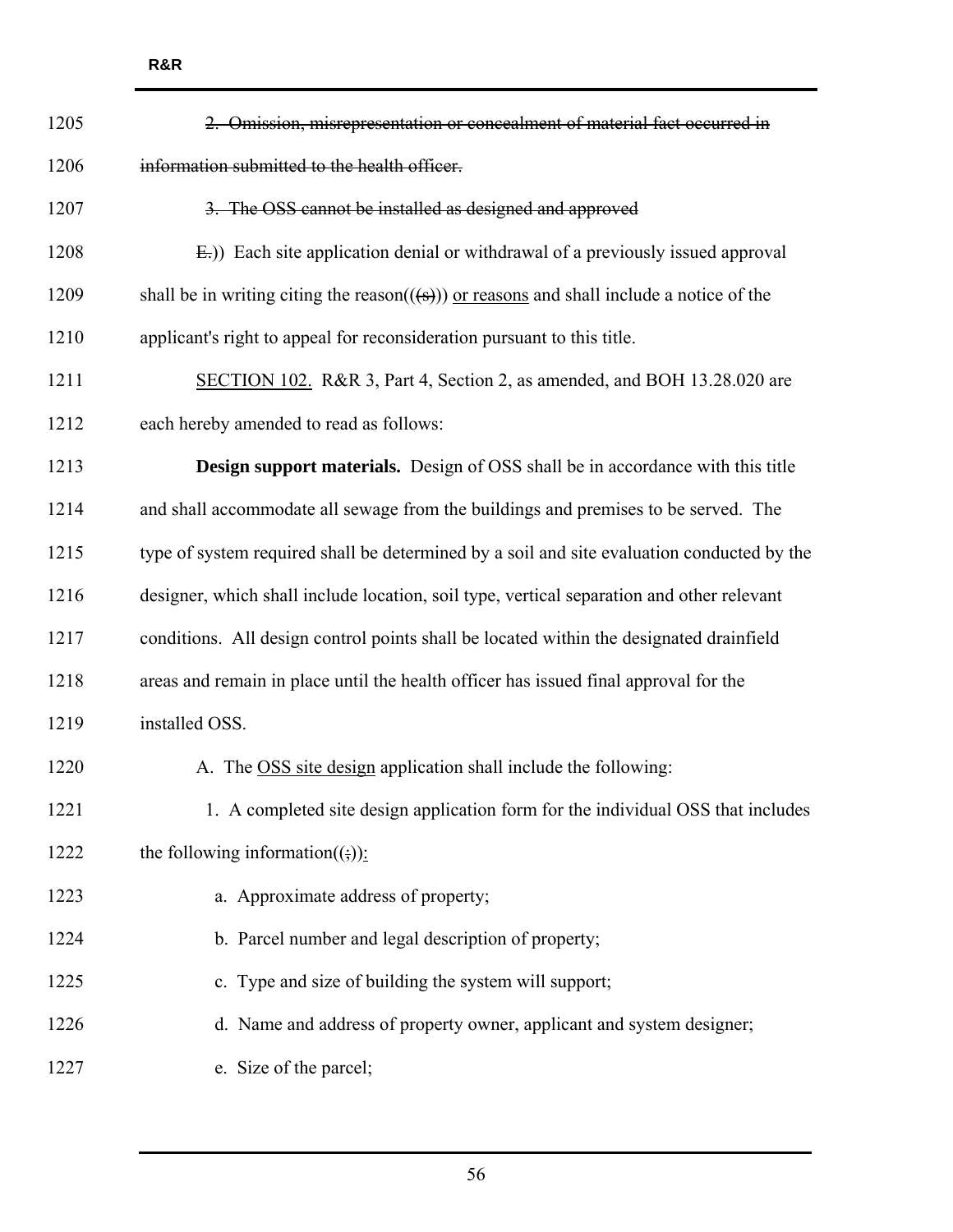| 1228 | f. Whether the property is within the urban area or rural area as designated by         |
|------|-----------------------------------------------------------------------------------------|
| 1229 | the King County Comprehensive Plan; and, if located within the urban area, the distance |
| 1230 | of the nearest property line to the closest public sewer line;                          |
| 1231 | g. Designation of an approved domestic water supply source;                             |
| 1232 | h. Type of development for which site design application is being                       |
| 1233 | made, for example single-family, multi-family or commercial, and type of permit, for    |
| 1234 | example: new installation, or repair, or limited repair of an existing OSS;             |
| 1235 | i. The presence of ((sensitive areas)) critical area or areas, including critical       |
| 1236 | aquifer recharge areas, to be delineated on the scaled plot plan;                       |
| 1237 | j. Date of testing;                                                                     |
| 1238 | k. ((Signature)) Original signature in blue ink and Washington state                    |
| 1239 | Department of Licensing certificate of competency number of designer or professional    |
| 1240 | engineer's registration number; and                                                     |
| 1241 | 1. All other information requested on the site application for on-site sewage           |
| 1242 | disposal system form.                                                                   |
| 1243 | 2. Results of a soil and site evaluation conducted by the designer. The designer        |
| 1244 | shall:                                                                                  |
| 1245 | a. Provide soil logs that accurately describe subsurface soil conditions present        |
| 1246 | within the primary and reserve soil absorption areas;                                   |
| 1247 | b. Use soil and site evaluation procedures and terminology in accordance with           |
| 1248 | Chapter 3 and Appendix A of the Design Manual: On-Site Wastewater Treatment and         |
| 1249 | Disposal Systems, United States Environmental Protection Agency, EPA-625/1-80-012,      |
| 1250 | October, 1980 or as amended, except where modified by, or in conflict, with this title; |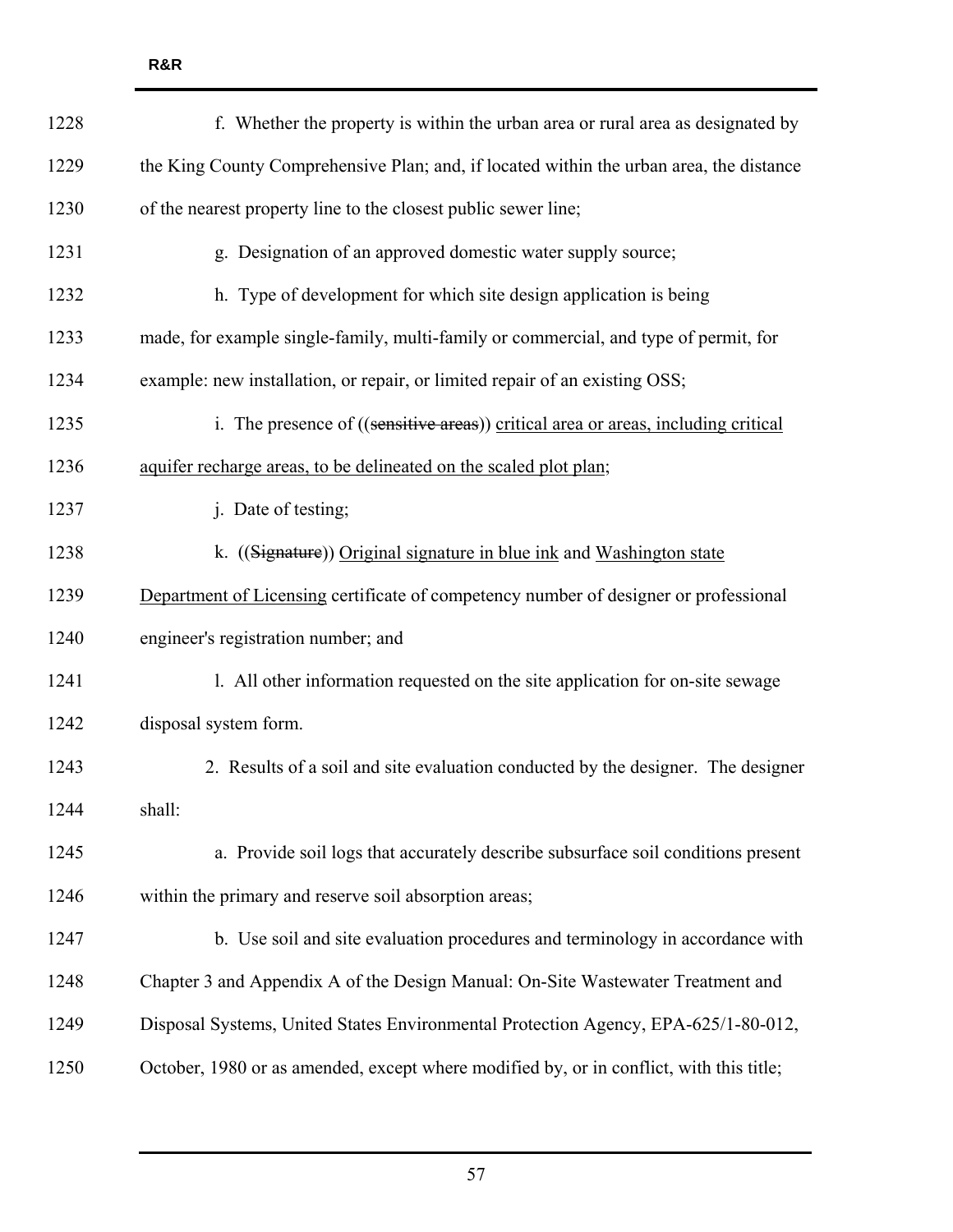| 1251 | c. Use the soil names and particle size limits of the United States Department               |
|------|----------------------------------------------------------------------------------------------|
| 1252 | of Agriculture Soil Conservation Service classification system;                              |
| 1253 | d. Determine texture, structure, compaction and other soil characteristics that              |
| 1254 | affect the treatment and water movement potential of the soil by using normal field          |
| 1255 | and/or laboratory procedures such as particle size analysis;                                 |
| 1256 | e. Classify the soil as in Table 13.28-3, Soil Textural Classification;                      |
| 1257 | f. Describe ground water conditions, including the date( $((\xi))$ ) of the                  |
| 1258 | observation( $((\frac{1}{5}))$ or observations, and the probable maximum water table height; |
| 1259 | g. Describe existence of structurally deficient soils, such as slide zones and               |
| 1260 | dunes, or those soils subject to major wind or water erosion events;                         |
| 1261 | h. Describe the existence and location of ((sensitive)) critical areas, for                  |
| 1262 | example designated flood plains and incorporate into design drawings; and                    |
| 1263 | i. Describe the location of any encumbrances affecting system placement, such                |
| 1264 | as:                                                                                          |
| 1265 | (1) Wells, other water sources and water supply lines;                                       |
| 1266 | Surface water and storm water infiltration areas;<br>(2)                                     |
| 1267 | (3) Abandoned wells;                                                                         |
| 1268 | (4) Outcrops of bedrock and restrictive layers;                                              |
| 1269 | (5) Buildings;                                                                               |
| 1270 | (6) Property lines and lines of easements;                                                   |
| 1271 | (7) Drainage structures such as footing drains, curtain drains, and drainage                 |
| 1272 | ditches;                                                                                     |
| 1273 | (8) Cuts, banks, and fills;                                                                  |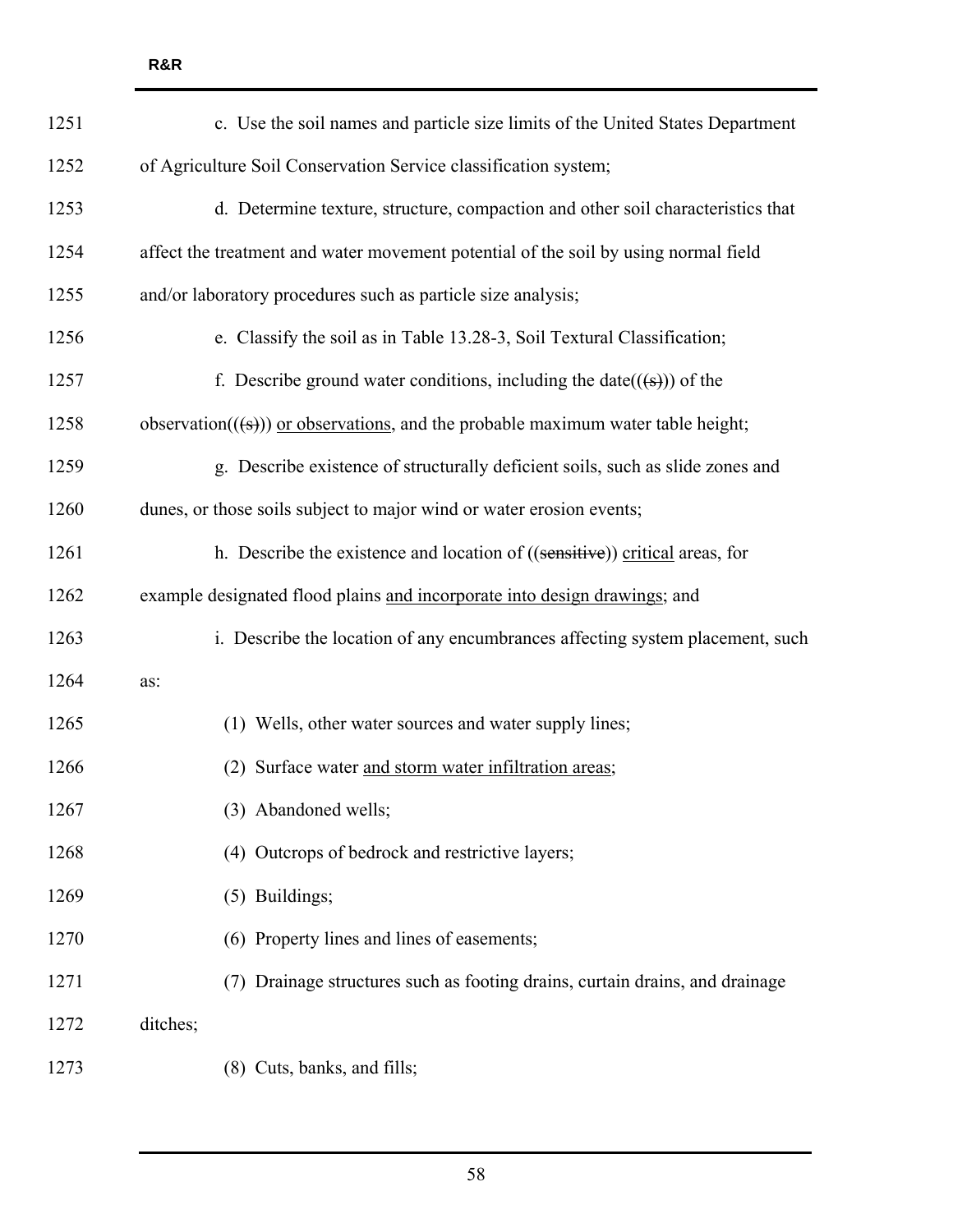| (9) Driveways and parking areas;                                                                  |
|---------------------------------------------------------------------------------------------------|
| (10) Existing OSS; and                                                                            |
| (11) Underground utilities.                                                                       |
| 3. A completely dimensioned overall parcel plot plan, drawn to a one inch                         |
| $((+1))$ equals twenty feet $((+20))$ scale, or the largest scale $((which))$ that will allow the |
| parcel plot plan to be presented on a single ((eight and one-half inch by eleven inch))           |
| page, no smaller than eight and one-half by eleven inches and no larger than eleven by            |
| seventeen inches, accurately showing:                                                             |
| a. site drainage characteristics including direction of surface drainage;                         |
| b. an arrow indicating north;                                                                     |
| c. topographical contours at two-foot $((2'))$ intervals over the OSS area and                    |
| all other areas containing features relevant to the design and installation of an adequate        |
| and efficient OSS;                                                                                |
| d. maximum building footprints, wastewater tanks and primary and reserve                          |
| soil absorption system locations;                                                                 |
| e. ((location of all soil logs)) all locations of and routes to soil log excavations,             |
| with such locations and routes clearly identified by appropriate signage or flagging on the       |
| property;                                                                                         |
| f. <u>locations of</u> and routes to potable water sources near property lines (drilled           |
| wells within one hundred feet $((+00^{\circ}))$ and all other sources within two hundred feet     |
| $(((200')))$ , and all well heads, with such locations and routes clearly identified by           |
| appropriate signage or flagging on the property;                                                  |
| g. location of property and easement lines;                                                       |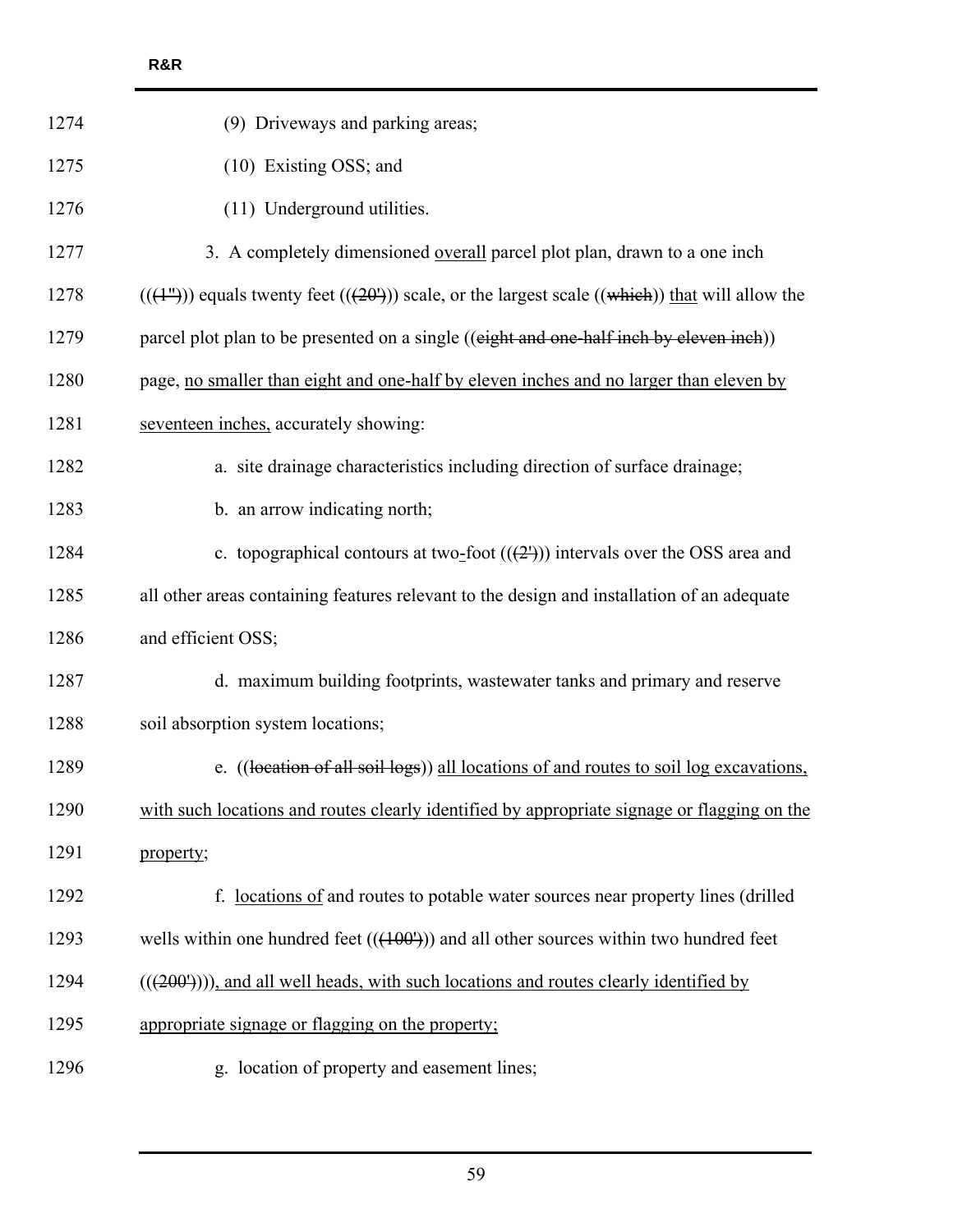| 1297 | h. location and description of design control point( $((s))$ ) or points within the                        |
|------|------------------------------------------------------------------------------------------------------------|
| 1298 | designated drainfield area; $({}^{2})$ ) and                                                               |
| 1299 | i. The boundaries of the SSAS detail drawing.                                                              |
| 1300 | 4. Construction plans and specifications showing:                                                          |
| 1301 | a. plumbing stub elevation; and                                                                            |
| 1302 | b. vertical section detail drawings depicting dimensions of wastewater tank                                |
| 1303 | details to include minimum and maximum elevation of installation, maximum depth of                         |
| 1304 | cover over tanks, acceptable seasonal groundwater table elevation at all tank locations,                   |
| 1305 | and depth of required bedding material( $\left(\frac{1}{2}\right)$ ). For drainfields, minimum and maximum |
| 1306 | drainfield width and depth, vertical separation and amount of cover material and                           |
| 1307 | placement if any, and any other OSS components to be constructed at the site.                              |
| 1308 | 5. A SSAS detail drawing scaled one inch $((1^{\prime\prime}))$ equals twenty feet $((20^{\prime}))$       |
| 1309 | (or one inch equals thirty feet on larger lots) depicting design control point( $(\text{(*)})$ ) or        |
| 1310 | points, the dimensions and location of all components of the proposed primary and                          |
| 1311 | reserve systems including trench widths, lengths and horizontal separations. If the                        |
| 1312 | location of the reserve area is at an elevation above the outlet of the septic tank, the                   |
| 1313 | design shall include all tanks, dosing chambers and piping necessary to allow distribution                 |
| 1314 | of the effluent to the reserve area with a minimum of disruption to the original subsurface                |
| 1315 | field and other property of the owner. The health officer may require the installation of                  |
| 1316 | the dosing chamber, pressure lines and distribution box/inspection box where the future                    |
|      |                                                                                                            |

 $\overline{a}$ 

<sup>((2.</sup> The design control point(s) shall remain in place at least until the installed system receives final approval from the health officer.))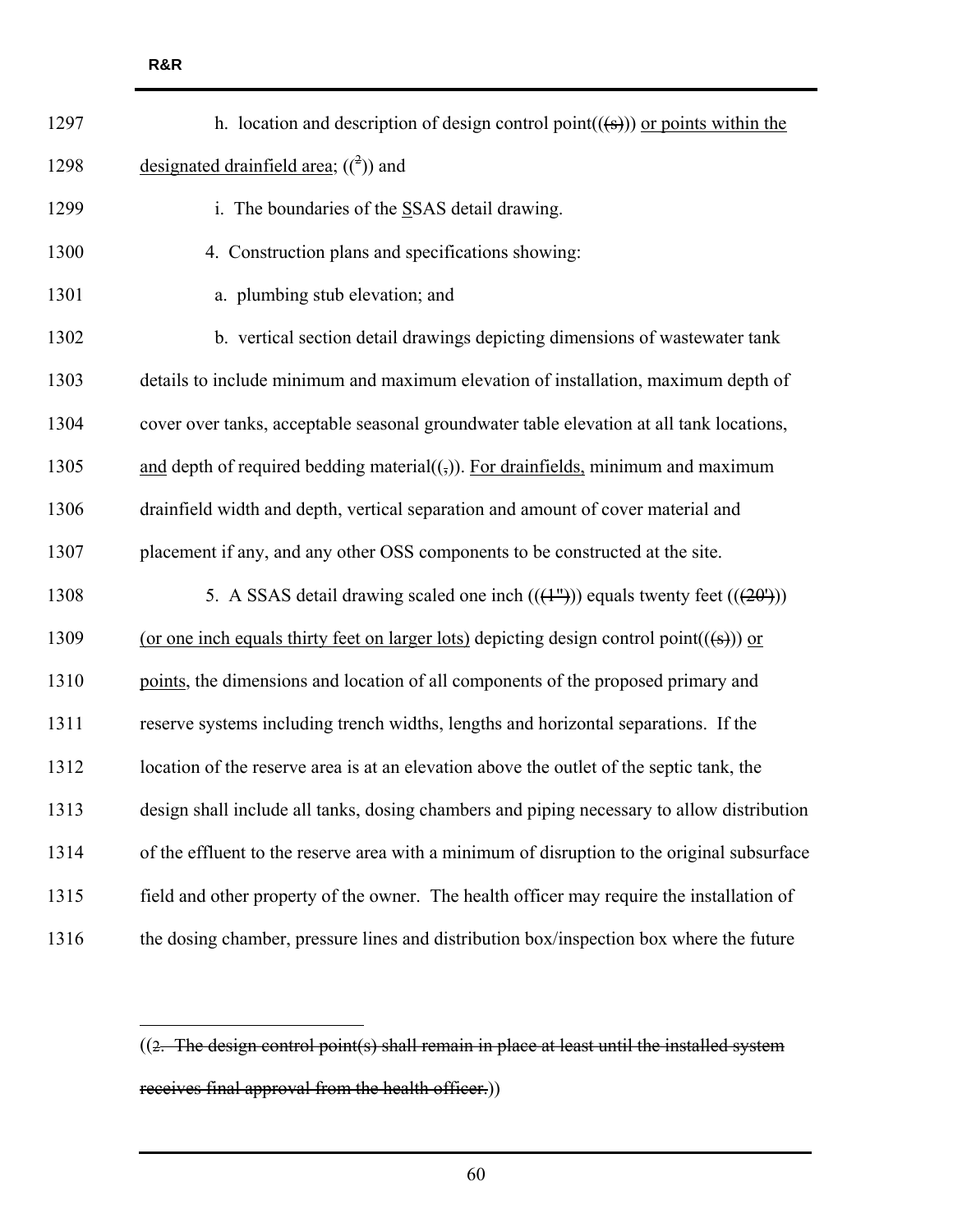| 1317 | access to the reserve area will be severely limited. Drawings may be submitted                |
|------|-----------------------------------------------------------------------------------------------|
| 1318 | electronically in a format acceptable to and with the prior agreement of the health officer.  |
| 1319 | 6. Location of pump tank controls in plain view of the pump tank shall be                     |
| 1320 | included on the design drawings.                                                              |
| 1321 | 7. Construction details for and location of any proposed footing drains, curtain              |
| 1322 | $drains((\frac{1}{2}))$ and interceptor drains.                                               |
| 1323 | $((7))$ <u>8</u> . Calculations and observations supporting the proposed design,              |
| 1324 | including:                                                                                    |
| 1325 | a. Soil type; and                                                                             |
| 1326 | b. Hydraulic loading rate in the soil absorption component.                                   |
| 1327 | $((8))$ 9. An accurate vicinity location sketch and route map to the property,                |
| 1328 | including written directions to the property from the last named street or road. Signage      |
| 1329 | shall be displayed at the entrance to the property and include the names of the designer      |
| 1330 | and applicant. A cleared and flagged route to the soil log and well site locations must be    |
| 1331 | provided from the property entrance.                                                          |
| 1332 | $((9))$ 10. Proof of availability of an approved domestic water supply source.                |
| 1333 | $((10.1)$ ) 11. Such other information as the health officer may require( $($ ; provided      |
| 1334 | however if a design is rejected by the health officer due solely to this subsection (10.), an |
| 1335 | additional design review fee shall not be required)).                                         |
| 1336 | B. Additional requirements for an application for an OSS serving buildings other              |
| 1337 | than or in addition to single family residences:                                              |
| 1338 | 1. Information to establish that the sewage is not industrial wastewater( $(.)$ ):            |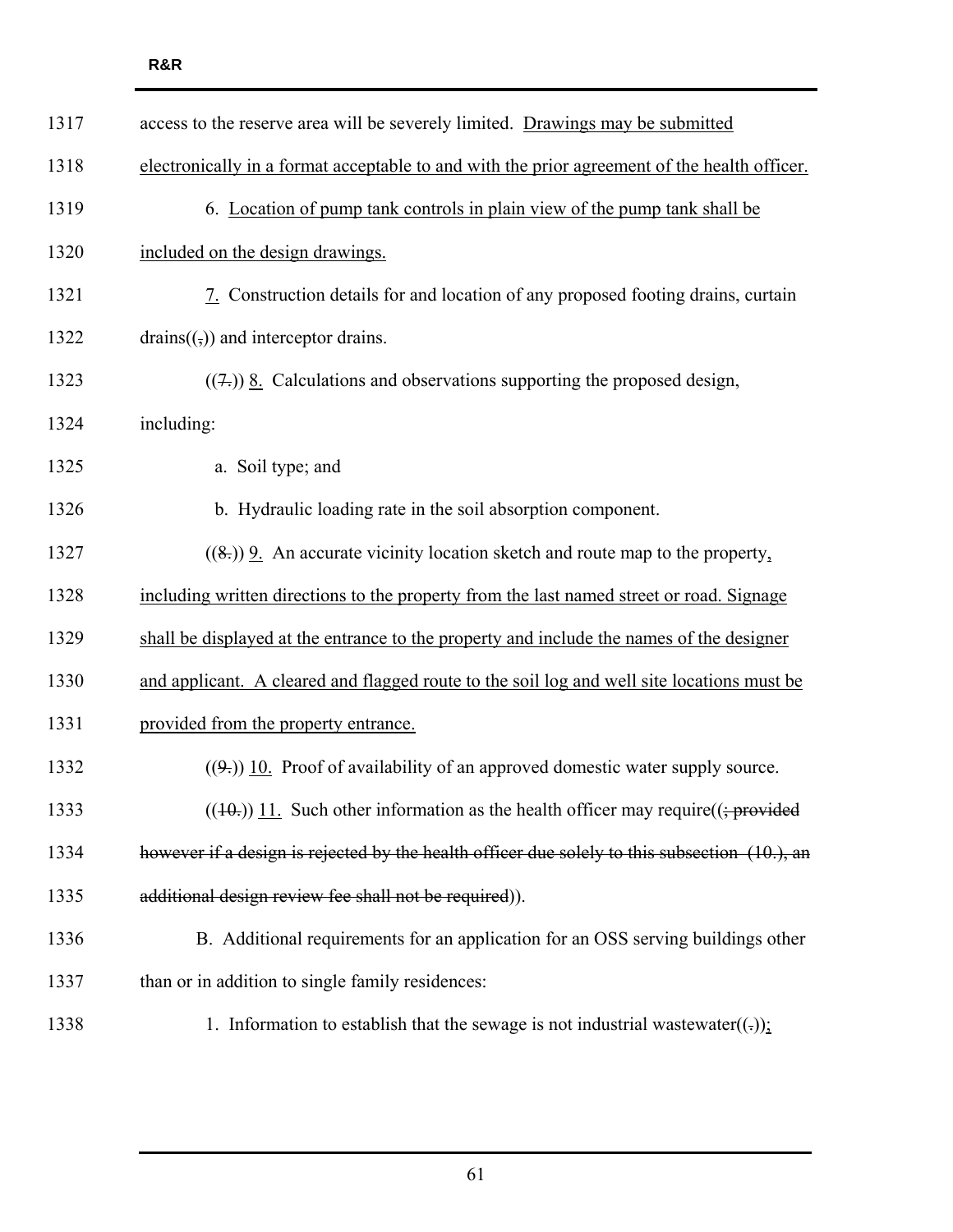| 1339 | 2. Information to establish that the sewage effluent applied to the infiltrative            |
|------|---------------------------------------------------------------------------------------------|
| 1340 | surface does not exceed typical residential effluent characteristics by providing waste     |
| 1341 | strength characteristics and parameters $((.)$ ;                                            |
| 1342 | 3. For all commercial developments not classified as community on-site                      |
| 1343 | systems, recorded covenants ((stipulating that the property will remain under one $(1)$ )   |
| 1344 | ewnership.)) declaring that the owner or owners of the property or properties served by     |
| 1345 | the OSS are responsible for the operation, monitoring, and maintenance of the OSS in        |
| 1346 | accordance with this title; and                                                             |
| 1347 | 4. Proof of a system operation monitoring, and maintenance plan in accordance               |
| 1348 | with requirements of <u>BOH</u> (( $\epsilon$ )) chapter 13.60.                             |
| 1349 | SECTION 103. R&R 3, Part 4, Section 3, as amended, and BOH 13.28.030 are                    |
| 1350 | each hereby amended to read as follows:                                                     |
| 1351 | General design requirements.                                                                |
| 1352 | A. Collection systems will be designed to comply with criteria set forth in                 |
| 1353 | Criteria for Sewage Works Design, Washington ((State)) state Department of Ecology,         |
| 1354 | ((October 1985)) November 2007 or as thereafter amended.                                    |
| 1355 | B. Maximum slopes.                                                                          |
| 1356 | 1. OSS shall not be allowed on slopes exceeding forty percent $((40\%))$ .                  |
| 1357 | 2. On slopes exceeding $((30\%)$ thirty percent, the SSAS shall be pressure                 |
| 1358 | distribution and <u>have</u> a maximum SSAS trench width of two feet $((2^x))$ .            |
| 1359 | C. SSAS reserve area( $(\textbf{(s)})$ ) or areas shall be designated equal to at least one |
| 1360 | hundred percent $((100\%))$ of the primary SSAS area. One or more areas may be              |
| 1361 | designated as SSAS reserve areas. If more than ((two areas are)) one area is designated     |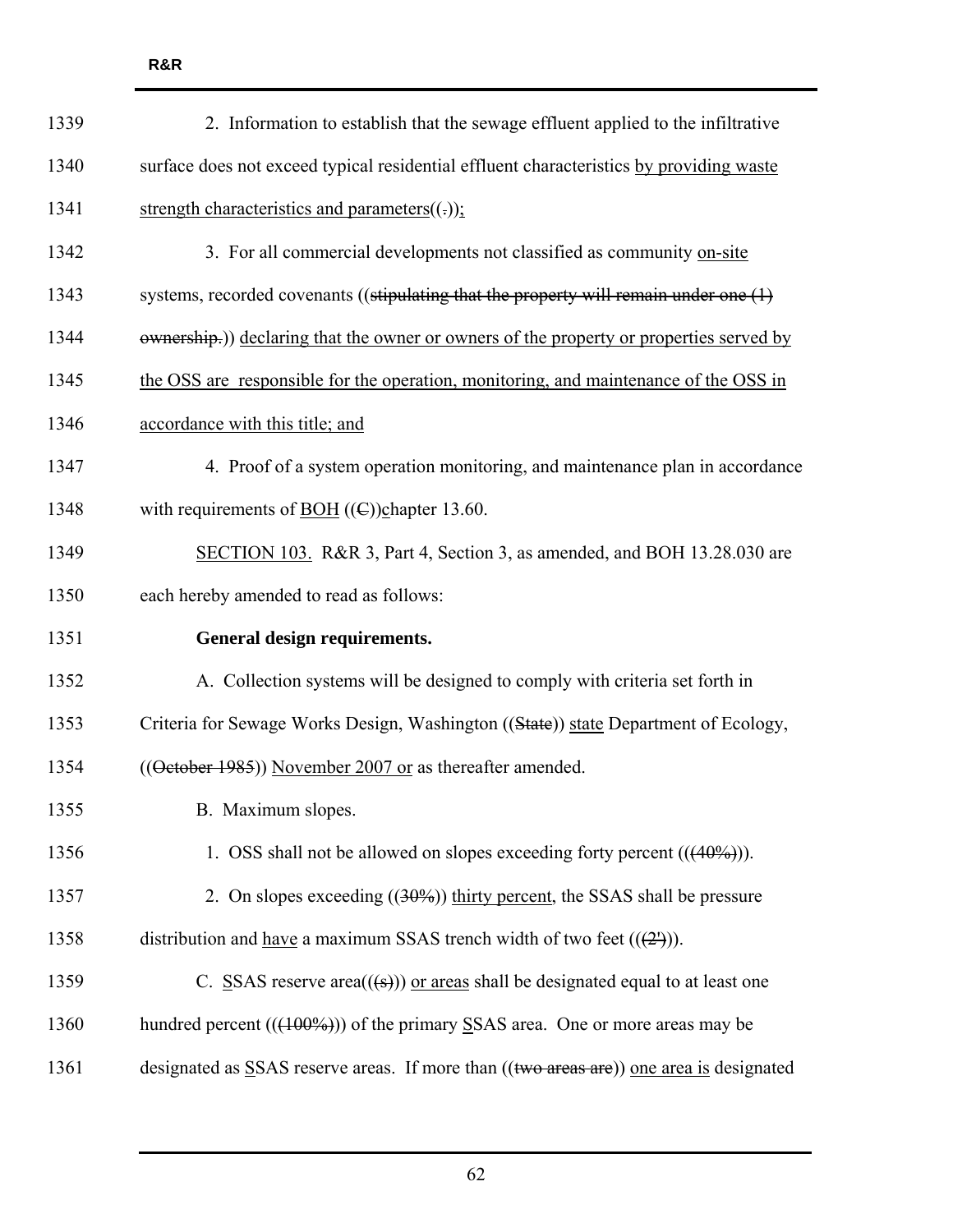| 1362 | $((then))$ or if access is limited, at the discretion of the health officer the reserve system |
|------|------------------------------------------------------------------------------------------------|
| 1363 | $((shall))$ may be required to be installed along with the primary SSAS. At least $((2))$ two  |
| 1364 | soil log excavations shall be installed in each designated reserve area. Construction plans    |
| 1365 | for the SSAS reserve area may be required by the health officer.                               |
| 1366 | D. OSS for lots created after July 1, 1984, shall be located on the same lot as the            |
| 1367 | buildings they are designed to serve. Any existing OSS which is failing and for which          |
| 1368 | there is insufficient area on the lot to repair the system may be replaced by an OSS           |
| 1369 | located off-site provided proof of easements is submitted to the health officer. Proof of      |
| 1370 | lot creation date must be provided when requesting use of a drainfield easement for new        |
| 1371 | construction. All drainfield easements shall be surveyed and permanently marked, and           |
| 1372 | the soils within the easements protected against disturbance. Approval shall be subject to     |
| 1373 | such additional conditions as deemed necessary by the health officer to protect public         |
| 1374 | health.                                                                                        |
| 1375 | E. Any application for site design approval for OSS in a critical area shall include           |
| 1376 | documentation from the applicable jurisdictional authority indicating critical area review     |
| 1377 | has been completed. All critical areas and their buffers shall be identified and drawn to      |
| 1378 | scale on the design drawing submittals. OSS shall not be located on landforms that are         |
| 1379 | unstable. ((Such unstable areas may include those-areas identified as Class III landslide      |
| 1380 | hazards in the King County Sensitive Critical Area folio or identified as such under King      |
| 1381 | County Code Chapter 21A.24. Final determination of area stability is made by the               |
| 1382 | responsible building official during the building permit review process.)                      |
| 1383 | F. Where any type of drain is to be installed for the purpose of intercepting                  |
| 1384 | subsurface water and channeling, concentrating, focusing or directing its flow onto a          |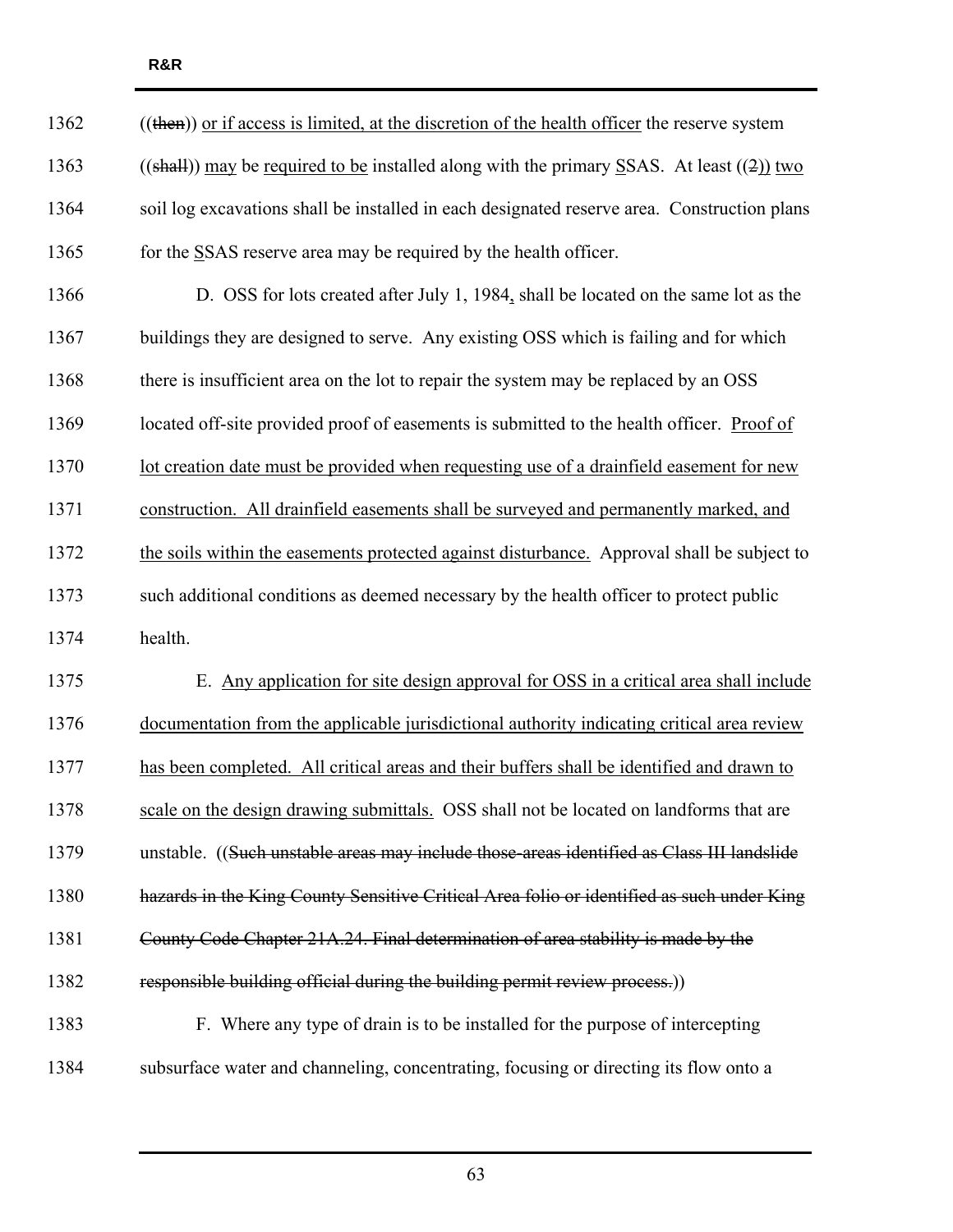| 1385 | downstream property not under the ownership or agency of the applicant or King County,  |
|------|-----------------------------------------------------------------------------------------|
| 1386 | a release of damages holding King County and its employees harmless for any             |
| 1387 | subsequent erosion or loss or limitation of use of such property must be executed and   |
| 1388 | filed with the King County records and elections division and which shall run with the  |
| 1389 | land, prior to approval of any site application.                                        |
| 1390 | G. All types of drains installed for the purpose of affecting vertical separation       |
| 1391 | shall be verified as effective during the winter water table season as outlined in      |
| 1392 | ((Section)) BOH 13.28.060 C.                                                            |
| 1393 | H. No downspout or footing drain shall be directly or indirectly connected to an        |
| 1394 | OSS and the OSS shall be so constructed and installed that surface water or groundwater |
| 1395 | will not interfere with the operation of $((said))$ the system.                         |
| 1396 | I. Seepage pits shall not be used for the disposal of septic tank effluent.             |
| 1397 | J. The installation and use of cesspools and pit privies for disposal of sewage is      |
| 1398 | not permitted.                                                                          |
| 1399 | K. When grease traps are used, the design and installation will comply with             |
| 1400 | criteria set forth in the Uniform Plumbing Code, $((1997))$ 2006 Edition, International |
| 1401 | Association of Plumbing and Mechanical Officials, as amended. In addition the design    |
| 1402 | application shall include a grease trap maintenance schedule.                           |
| 1403 | L. When siphon systems are used, they shall comply with ((Design Manual,                |
| 1404 | Onsite Wastewater Treatment and Disposal Systems, United States Environmental           |
| 1405 | Protection Agency, EPA-625/1-8-012, October, 1980, as amended)) Recommended             |
| 1406 | Standards and Guidance for Pressure Distribution Systems, Washington State Department   |
| 1407 | of Health, July 1, 2007.                                                                |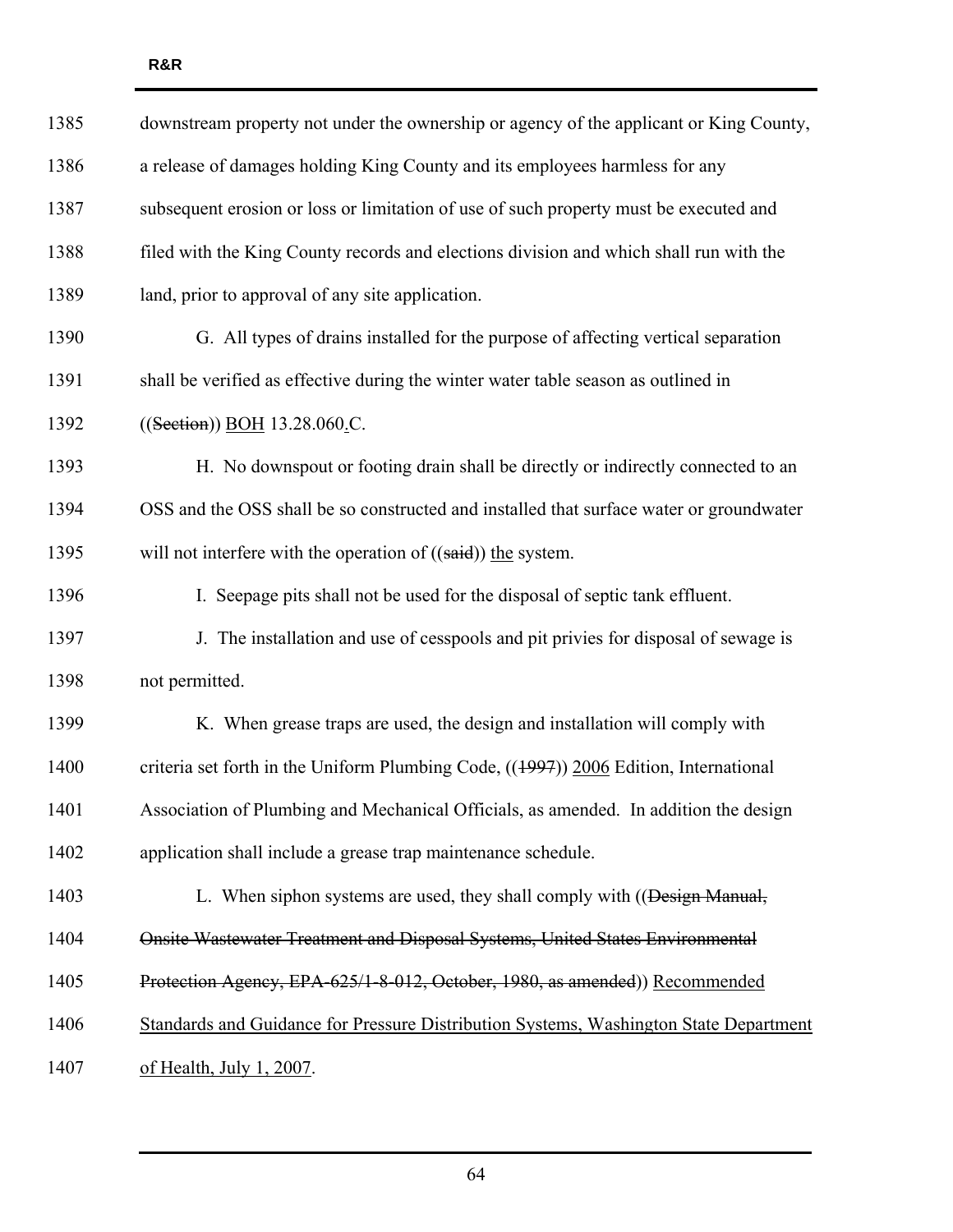| 1408 | M. The connection of $((a\text{H}))$ accessory living quarters as defined in this $((\text{Title}))$    |
|------|---------------------------------------------------------------------------------------------------------|
| 1409 | title to $((a$ system)) an OSS designed for or in use by a single-family residence or com-              |
| 1410 | mercial structure may be permitted provided that public health and groundwater quality                  |
| 1411 | are not affected, and the $((system))$ $\overline{OSS}$ is designed for the anticipated increased flow. |
| 1412 | In medical hardship cases as described in ((King County Code Section)) K.C.C.                           |
| 1413 | 21A.32.170, the health officer may allow the temporary connection of a mobile home or                   |
| 1414 | temporary dwelling to an existing OSS designed only for a single-family residence                       |
| 1415 | provided that neither public health nor groundwater quality are negatively affected.                    |
| 1416 | N. Pump lines shall be installed at a depth which precludes disruption or damage                        |
| 1417 | by installation of other utilities or freezing.                                                         |
| 1418 | O. No part of an OSS shall be constructed in the zero rise floodway of a flood                          |
| 1419 | hazard area as described by K.C.C. Title 21A. New OSS to serve new subdivisions shall                   |
| 1420 | be located outside the limits of a flood hazard area. The installation of new OSS within                |
| 1421 | the flood fringe area of the $((100))$ one-hundred-year year flood plain, as determined by              |
| 1422 | DDES or the local building official, may be allowed if the applicant demonstrates that:                 |
| 1423 | 1. The proposed building parcel is an existing legal building site;                                     |
| 1424 | 2. No feasible alternative site outside the flood hazard area is available;                             |
| 1425 | 3. Wastewater tanks and electrical components will be flood-proofed to the                              |
| 1426 | flood protection elevation;                                                                             |
| 1427 | 4. A conforming subsurface soil absorption system can be installed; and                                 |
| 1428 | 5. DDES or the local building official permits the development which is                                 |
| 1429 | proposed to be served by the OSS.                                                                       |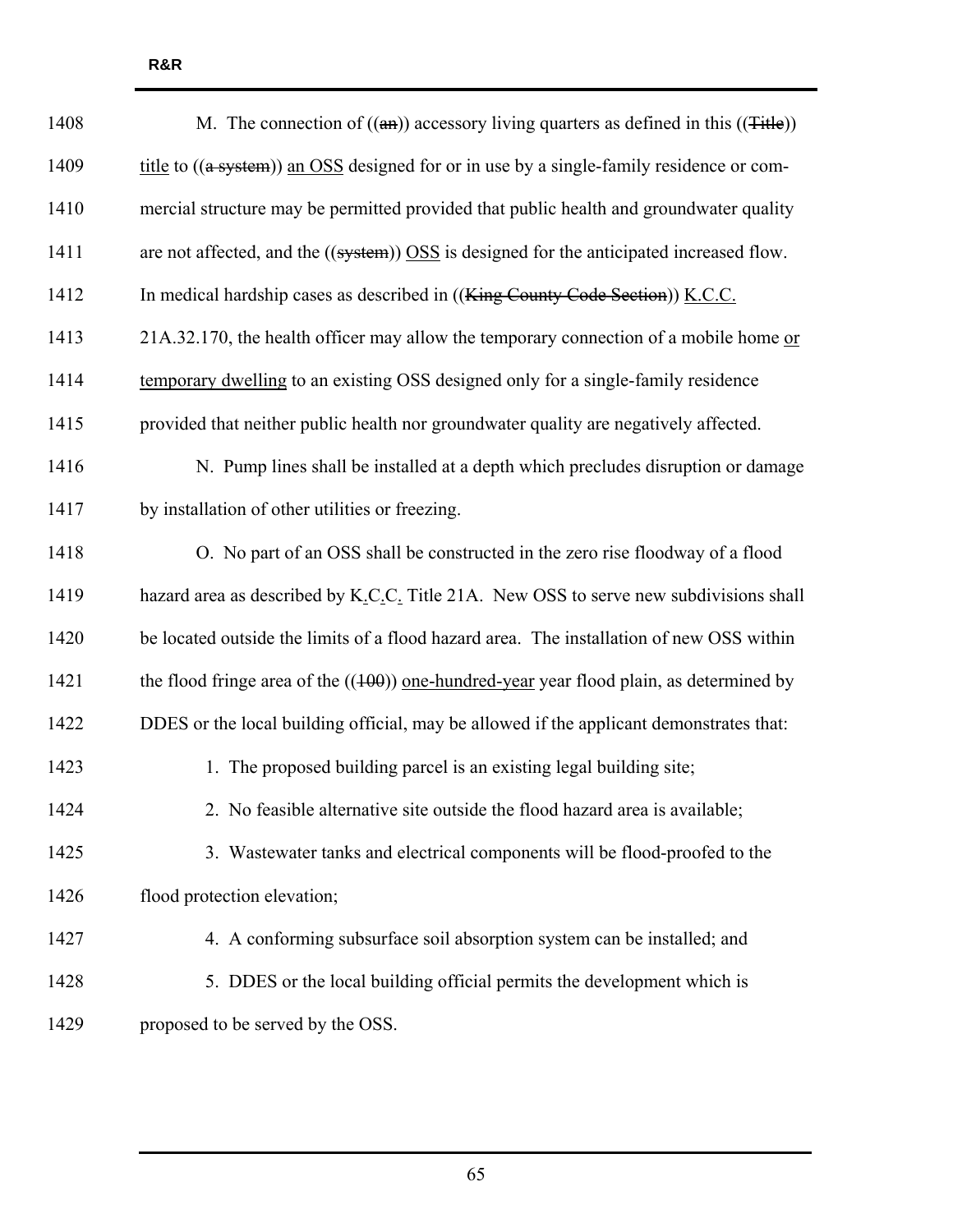| 1430 | P. No part of a SSAS including the ((filter material)) drainrock shall be located in       |  |  |  |  |  |  |
|------|--------------------------------------------------------------------------------------------|--|--|--|--|--|--|
| 1431 | fill material or disturbed soils.                                                          |  |  |  |  |  |  |
| 1432 | Q. SSAS shall be constructed with observation ports terminating within utility             |  |  |  |  |  |  |
| 1433 | boxes adjustable to final grade over the ends of the drainfield pipes, or other methods of |  |  |  |  |  |  |
| 1434 | drainfield detection approved by the health officer to aid in the future locating of these |  |  |  |  |  |  |
| 1435 | components.                                                                                |  |  |  |  |  |  |
| 1436 | ((R. All OSS constructed in excessively permeable soils shall meet or exceed               |  |  |  |  |  |  |
| 1437 | treatment standard 2. This requirement will also apply to lots with a soil texture type 1  |  |  |  |  |  |  |
| 1438 | $Az$ )                                                                                     |  |  |  |  |  |  |
| 1439 | $(5)$ ) R. OSS shall not be permitted where a minimum vertical separation of three         |  |  |  |  |  |  |
| 1440 | feet $((3))$ of permeable soil below the infiltrative surface cannot be maintained except  |  |  |  |  |  |  |
| 1441 | as provided in Table 13.28-1. The health officer may require greater vertical separation   |  |  |  |  |  |  |
| 1442 | as needed to protect public health when the aquifer is used for a potable water supply.    |  |  |  |  |  |  |
| 1443 | <b>TABLE 13.28-1</b>                                                                       |  |  |  |  |  |  |
| 1444 | Minimum Treatment ((Standard)) Level and Effluent Distribution Method                      |  |  |  |  |  |  |
| 1445 | Required by Various Soil Types, Vertical Separation and Original Soil Depth                |  |  |  |  |  |  |
| 1446 | <b>Conditions.</b>                                                                         |  |  |  |  |  |  |
|      | ((VERTICAL SEPARATION and (SOIL DEPTH)                                                     |  |  |  |  |  |  |

| Soil        | <del>l Foot</del> | Foot to                                        | $\geq 2$ Foot to | $\geq$ 3 Feet and |
|-------------|-------------------|------------------------------------------------|------------------|-------------------|
| <b>Type</b> |                   | $\leq$ 2 Feet and $(18")$<br>$\leq$ 3 Feet and |                  | $(48")\oplus$     |
|             |                   | $\oplus$ $\oplus$                              | $(30")$ $\oplus$ |                   |
| $+A$        | Not allowed       | <b>Treatment standard</b>                      | <b>Treatment</b> | <b>Treatment</b>  |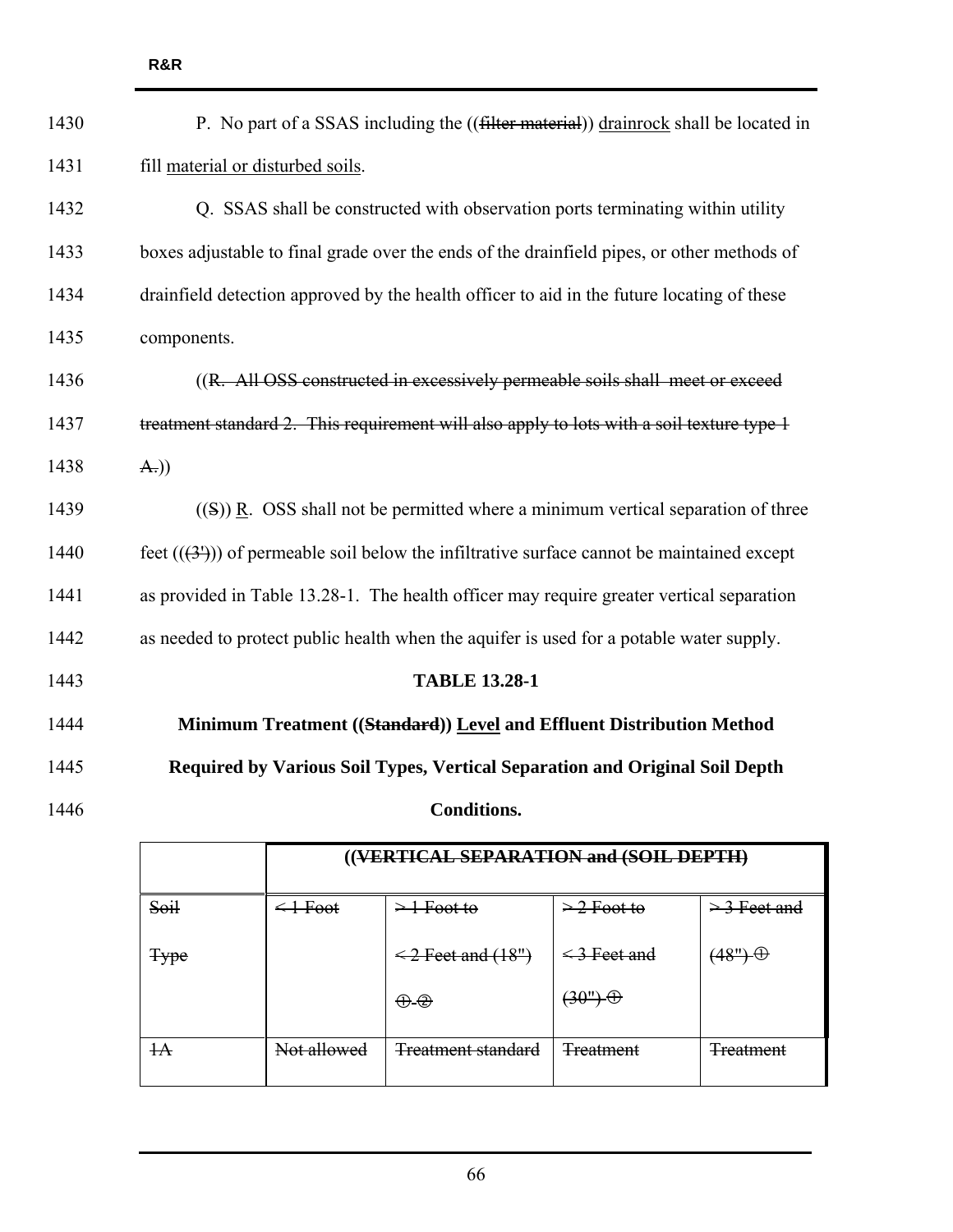|                |             | No. 2 with Pressure       | standard No. 2      | standard No.        |
|----------------|-------------|---------------------------|---------------------|---------------------|
|                |             | <b>Distribution</b>       | with Pressure       | $2$ with            |
|                |             |                           | <b>Distribution</b> | Pressure            |
|                |             |                           |                     | <b>Distribution</b> |
| 2A             | Not allowed | <b>Treatment standard</b> | Conventional        | Conventional        |
|                |             | No. 2                     | Pressure            | Pressure            |
|                |             | with Pressure             | <b>Distribution</b> | <b>Distribution</b> |
|                |             | <b>Distribution</b>       |                     |                     |
| $HB-4$         | Not allowed | <b>Treatment standard</b> | Conventional        | Conventional        |
|                |             | No. 2 with Gravity        | Pressure            | Gravity             |
|                |             | <b>Distribution</b>       | <b>Distribution</b> | <b>Distribution</b> |
| $\overline{5}$ | Not allowed | <b>Treatment standard</b> | <b>Treatment</b>    | <b>Treatment</b>    |
|                |             | No. 2 with Gravity        | standard No. 2      | standard No.        |
|                |             | <b>Distribution</b>       | with Gravity        | $2$ with            |
|                |             |                           | <b>Distribution</b> | Gravity             |
|                |             |                           |                     | Distribution))      |
|                |             |                           |                     |                     |

| <b>Vertical</b>   | <b>Soil Type</b>             |                     |                     |                     |  |
|-------------------|------------------------------|---------------------|---------------------|---------------------|--|
| <b>Separation</b> |                              |                     | $3-4$               | 5-                  |  |
| in inches         | $\underline{6}$              |                     |                     |                     |  |
| 8                 | $\mathbf{A}$ - pressure with | <b>B</b> - pressure | <b>B</b> - pressure | <b>B</b> - pressure |  |
|                   | timed dosing                 | with timed          | with timed          | with timed          |  |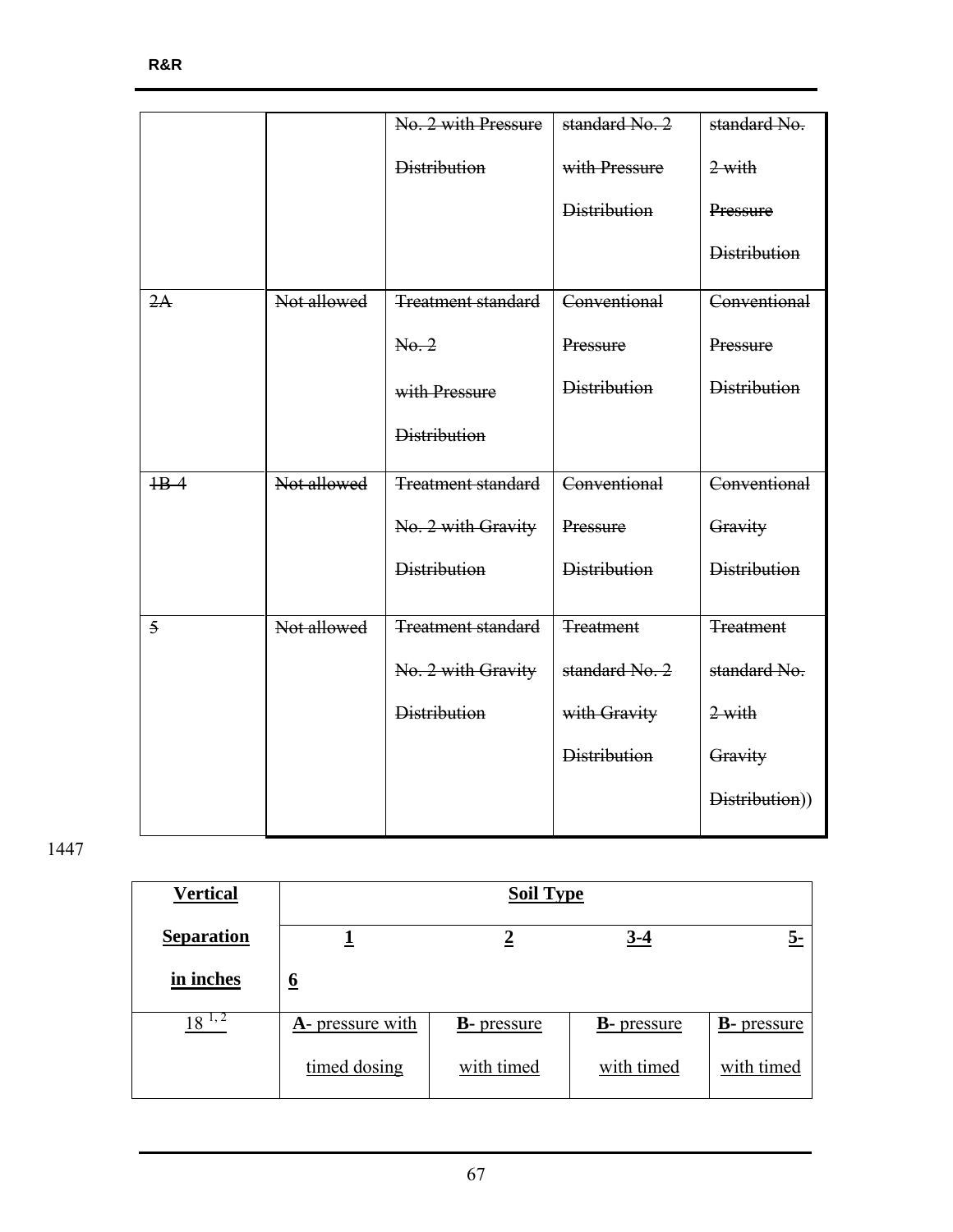|      |                                                                                  |                          | dosing               | dosing              | dosing              |  |
|------|----------------------------------------------------------------------------------|--------------------------|----------------------|---------------------|---------------------|--|
|      | $>18 \le 24$                                                                     | <b>B</b> - pressure with | <b>B</b> - pressure  | <b>B</b> - pressure | <b>B</b> - pressure |  |
|      |                                                                                  | timed dosing             | with timed           | with timed          | with timed          |  |
|      |                                                                                  |                          | dosing               | dosing              | dosing              |  |
|      | $>24 \le 36$                                                                     | <b>B</b> - pressure with | C- pressure          | <b>E</b> -pressure  | E-pressure          |  |
|      |                                                                                  | timed dosing             | with timed           | with timed          | with                |  |
|      |                                                                                  |                          | dosing               | dosing              | timed               |  |
|      |                                                                                  |                          |                      |                     | dosing              |  |
|      | $>36 \leq 60$                                                                    | <b>B</b> - pressure with | <b>E</b> -pressure   | <b>E</b> -pressure  | <b>E</b> - pressure |  |
|      |                                                                                  | timed dosing             | with timed           | with timed          | with timed          |  |
|      |                                                                                  |                          | dosing               | dosing              | dosing              |  |
|      | >60<br>C- pressure with                                                          |                          | $E$ - gravity        | $E$ - gravity       | <b>E</b> -pressure  |  |
|      |                                                                                  |                          | with timed           |                     |                     |  |
|      |                                                                                  |                          |                      |                     | dosing              |  |
| 1448 |                                                                                  |                          | <b>Table 13.28-1</b> |                     |                     |  |
| 1449 | <b>Explanatory Notes</b>                                                         |                          |                      |                     |                     |  |
| 1450 | 1. Except as provided in footnote 2, the $((number in parentheses is))$ minimum  |                          |                      |                     |                     |  |
| 1451 | required original, undisturbed, permeable soil depth is eighteen inches.         |                          |                      |                     |                     |  |
| 1452 | 2. For existing lots of record where the original undisturbed soil depth above a |                          |                      |                     |                     |  |
| 1453 | restrictive layer is between 12 and 18 inches the following is required:         |                          |                      |                     |                     |  |
| 1454 | a. Minimum lot size is 5 acres. Any lot area placed into a separate sensitive    |                          |                      |                     |                     |  |

1455 area protection tract in accordance with KCC 21A.24.180 may also be included in the

1456 computation of the minimum five (5) acre lot size required by this section.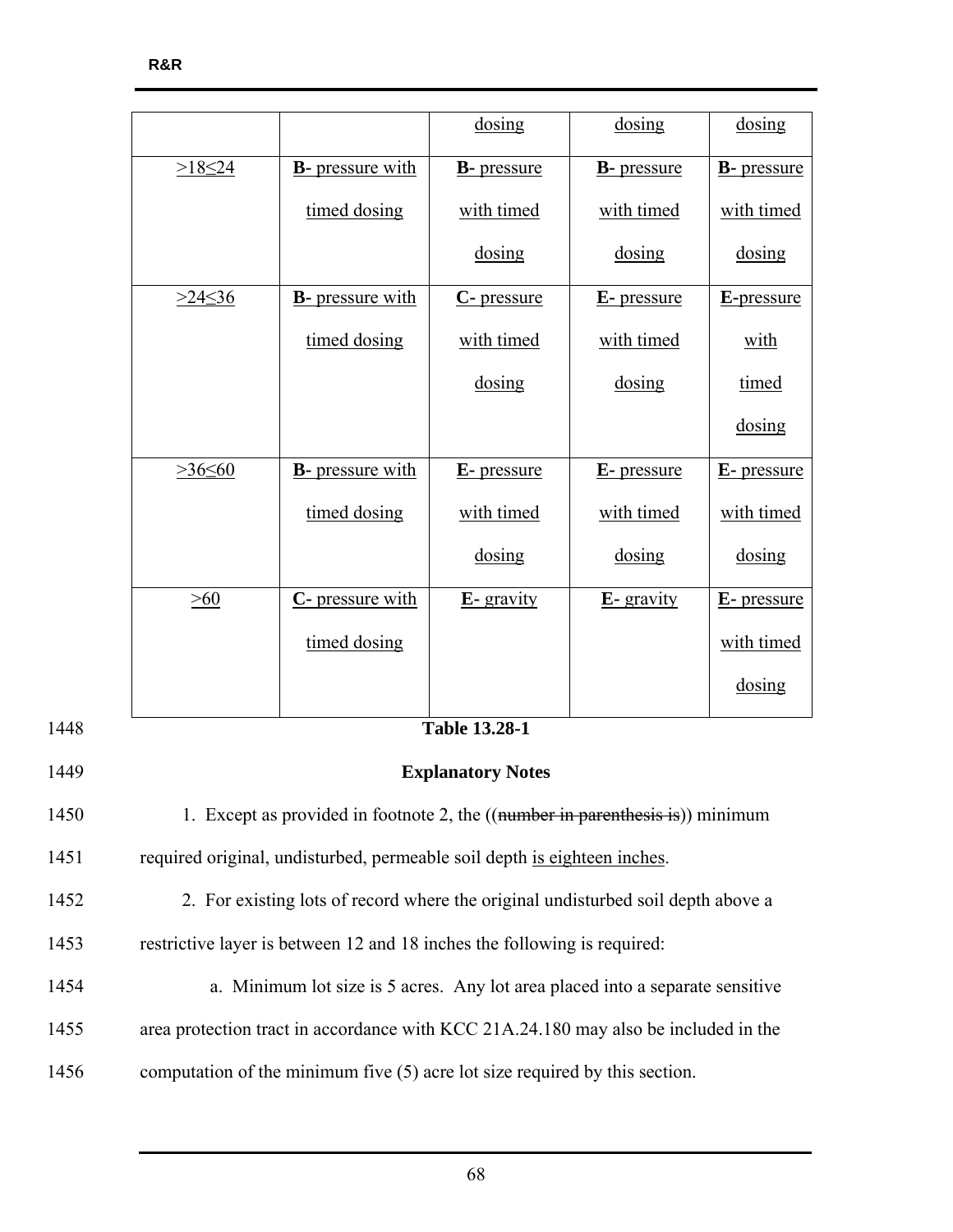| 1457 | b. The owner shall file a covenant with the King County records and elections              |
|------|--------------------------------------------------------------------------------------------|
| 1458 | division agreeing not to subdivide the parcel utilizing the OSS to less than 5 acres until |
| 1459 | public sewer service is provided.                                                          |
| 1460 | c. A water table study shall be conducted during a time of high seasonal water             |
| 1461 | table to establish available soil depth.                                                   |
| 1462 | d. A ((mound preceded by an intermittent sandfilter or equivalent treatment and            |
| 1463 | disposal methods specified in Chapter 13.52 and the approved list)) system meeting         |
| 1464 | treatment level A, or two treatment level B systems in combination meeting treatment       |
| 1465 | level A without the use of disinfection, such as a mound preceded by an intermittent       |
| 1466 | sandfilter, shall be used.                                                                 |
| 1467 |                                                                                            |
| 1468 | $((\pm))$ S. Disinfection may not be used:                                                 |
| 1469 | 1. To achieve the fecal coliform requirements to meet treatment levels A or B in           |
| 1470 | Type 1 soils; or treatment level C; or                                                     |
| 1471 | 2. On lots with less than eighteen inches of soil; or                                      |
| 1472 | 3. In a critical aquifer recharge area.                                                    |
| 1473 | The coarsest textured soil within the vertical separation selected determines              |
| 1474 | the minimum treatment level and method of distribution.                                    |
| 1475 | U. Based upon the treatment capacity and design flow the designer of an OSS                |
| 1476 | shall establish the operational capacity of the system. This information shall be included |
| 1477 | with the design application and record drawing submission.                                 |
| 1478 | V. Any reduction in horizontal separation for a pressure sewer line crossing a             |
| 1479 | surface water source shall meet the requirements of the publication, Granting Waivers      |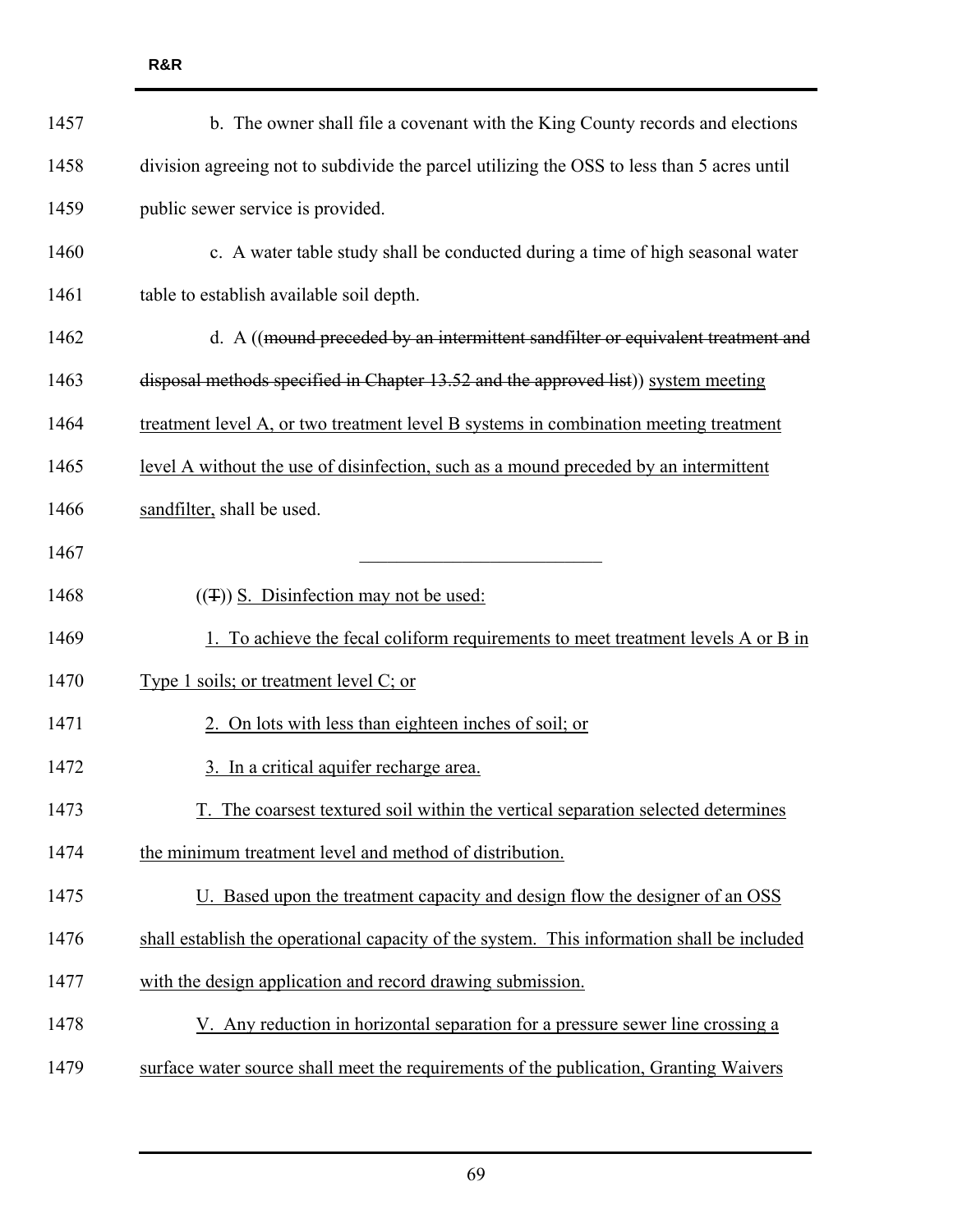| 1480 | from State On-site Sewage System Regulations, chapter 246-272A WAC, as amended,              |  |  |  |
|------|----------------------------------------------------------------------------------------------|--|--|--|
| 1481 | published by the Washington state Department of Health.                                      |  |  |  |
| 1482 | W. All OSS must comply with the ((standards)) applicable treatment levels                    |  |  |  |
| 1483 | contained in Table $((13.28-2))$ 13.28-1 and applicable setbacks contained in Table 13.28-   |  |  |  |
| 1484 | 2; though the health officer may grant any setback reduction authorized under Table          |  |  |  |
| 1485 | 13.28-2 only in response to a written request for such reduction from the designer of        |  |  |  |
| 1486 | record if the request includes all reasons for the proposed reduction and describes all      |  |  |  |
| 1487 | mitigation measures required under this title or as may be required by the health officer in |  |  |  |
| 1488 | the exercise of reasonable discretion for the protection of the public health.               |  |  |  |
| 1489 | X. In preparing any OSS site design application, the designer shall consider:                |  |  |  |
| 1490 | 1. CBOD <sub>5</sub> , TSS and O and G;                                                      |  |  |  |
| 1491 | 2. Other parameters that can adversely affect treatment anywhere along the                   |  |  |  |
| 1492 | treatment sequence. Examples include pH, temperature and dissolved oxygen;                   |  |  |  |
| 1493 | 3. The sensitivity of the site where the OSS will be installed, such as shellfish            |  |  |  |
| 1494 | growing areas, designated swimming areas, and other areas identified in the management       |  |  |  |
| 1495 | plan.                                                                                        |  |  |  |
| 1496 | <u>Y. Nitrogen contributions, where nitrogen has been identified as a contaminant of</u>     |  |  |  |
| 1497 | concern by the management plan, shall be addressed through either lot size or treatment,     |  |  |  |
| 1498 | or both.                                                                                     |  |  |  |
| 1499 | <b>TABLE 13.28-2</b>                                                                         |  |  |  |
| 1500 | <b>Minimum Horizontal Separations</b>                                                        |  |  |  |
| 1501 | (Setbacks)                                                                                   |  |  |  |
|      | <b>MEASURE FROM</b>                                                                          |  |  |  |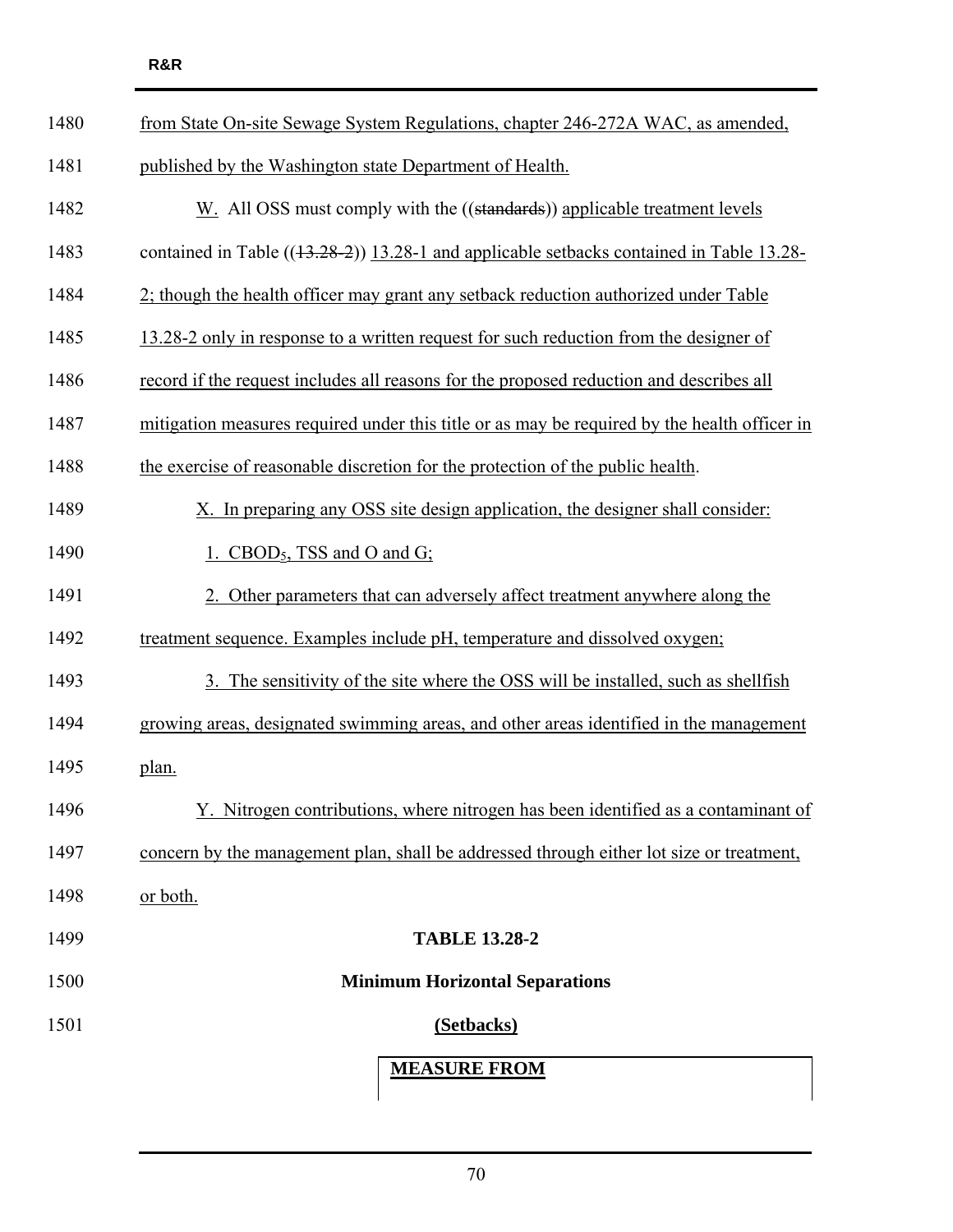| <b>Items Requiring Setback</b>                                                                                                          | <b>Edge</b> of<br>$((\textbf{disposal}))$ soil<br>dispersal<br>component<br>trench or reserve<br>area | Septic tank,<br>holding tank,<br>containment<br>vessel, pump<br>chamber, and<br>distribution<br>box | <b>Building</b><br>sewer,<br>collection,<br>and $non($ .<br>))perforated<br>distribution<br>line <sup>1</sup> |
|-----------------------------------------------------------------------------------------------------------------------------------------|-------------------------------------------------------------------------------------------------------|-----------------------------------------------------------------------------------------------------|---------------------------------------------------------------------------------------------------------------|
| Potable Water Source <sup>2</sup><br>- Private well<br>- Public drinking water well<br>- Drinking water spring/dug<br>well <sup>3</sup> | 100 ft.<br>100 ft.<br>200 ft.                                                                         | 100 ft.<br>100 ft.<br>200 ft.                                                                       | 100 ft.<br>100 ft.<br>200 ft.                                                                                 |
| Pressurized water supply<br>line <sup>4</sup>                                                                                           | $10$ ft.                                                                                              | $10$ ft.                                                                                            | $10$ ft.                                                                                                      |
| Properly decommissioned<br>well <sup>5</sup>                                                                                            | $10$ ft.                                                                                              | $10$ ft.                                                                                            | N/A                                                                                                           |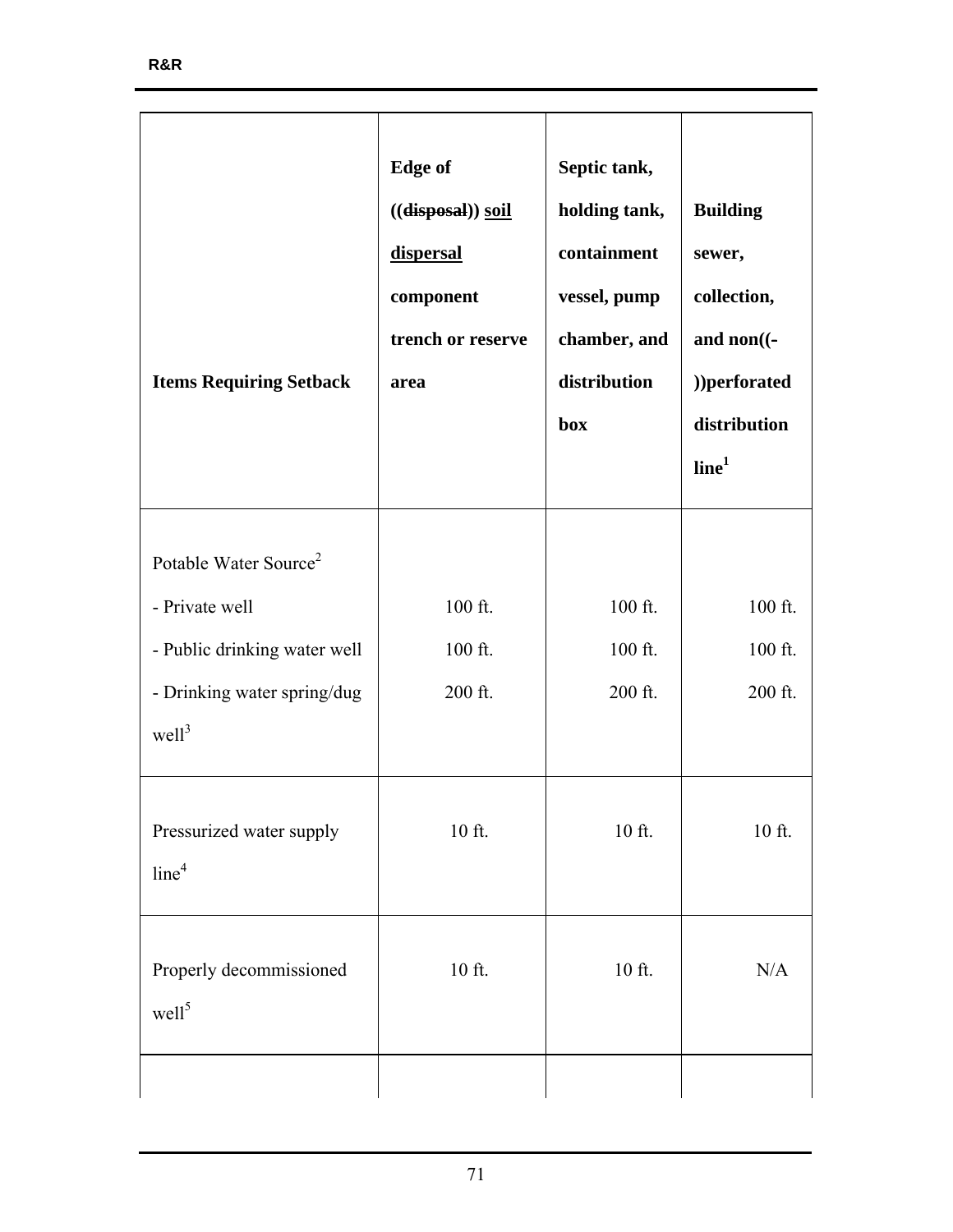| Surface water $^{2,6,7}$                                                               | $100$ ft.                                                                              | 50 ft.       | $10$ ft. |
|----------------------------------------------------------------------------------------|----------------------------------------------------------------------------------------|--------------|----------|
| Seasonal water <sup>2,,7</sup>                                                         | 30 ft.                                                                                 | 15 ft.       |          |
| <b>Swimming Pools</b>                                                                  |                                                                                        |              |          |
| A. Down-gradient <sup>8</sup>                                                          | A. $15 \text{ ft.} + \text{height}$<br>of the cut. Need<br>not exceed 30 ft.           | <u>5 ft.</u> | $2$ ft.  |
| B. Up-gradient <sup>8</sup>                                                            | B. 10 ft.                                                                              | <u>5 ft.</u> | 2ft.     |
| C. If underdrains are<br>present, either down-<br>gradient or up-gradient <sup>8</sup> | C. 30ft                                                                                | N/A          | N/A      |
| Building foundation:                                                                   |                                                                                        |              |          |
| A. Down-gradient <sup>8</sup>                                                          | A. $15$ ft. + height<br>of foundation cut.<br>Need not exceed<br>$30 \text{ ft}^{8,9}$ | 5 ft.        | 2 ft.    |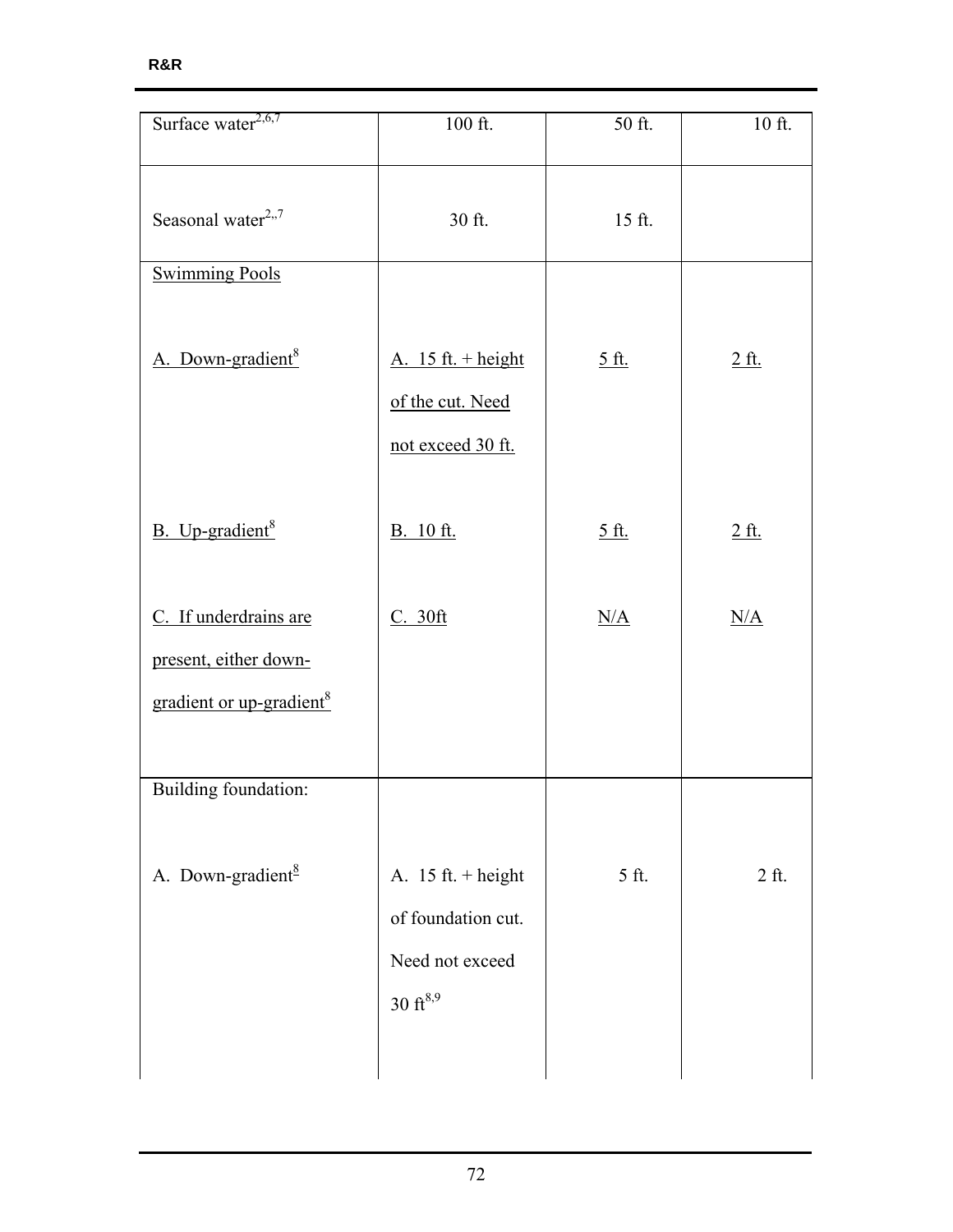| R&R |  |  |
|-----|--|--|
|     |  |  |

| B. Up-gradient <sup>8</sup>                                                                                       | B. 10 ft.                                                                | <u>5 ft.</u>                   | <u>2 ft.</u> |
|-------------------------------------------------------------------------------------------------------------------|--------------------------------------------------------------------------|--------------------------------|--------------|
|                                                                                                                   |                                                                          |                                |              |
|                                                                                                                   |                                                                          |                                |              |
| Property or easement line                                                                                         | $10$ ft. <sup>10, 11</sup>                                               | 5 ft.                          | N/A          |
| Decks (first floor) with post<br>and pier supports                                                                | 5 ft.                                                                    | 5 ft.                          | $N/A^{15}$   |
| Decks - post and block $(2^{nd}$<br>Floor at least 6ft high)                                                      | 2 ft. Outside a line<br>from any pier<br>supports                        | Not under any<br>pier supports | N/A          |
| Decks Cantilevered (at least<br>6ft high)                                                                         | <u>0 ft.</u>                                                             | <u>0 ft.</u>                   | N/A          |
| Septic tanks, pump tanks,<br>treatment tanks, sandfilter<br>containment vessels:<br>A. Down-gradient <sup>8</sup> | A. $15 \text{ ft.} + \text{height}$<br>of excavation.<br>Need not exceed | N/A                            | N/A          |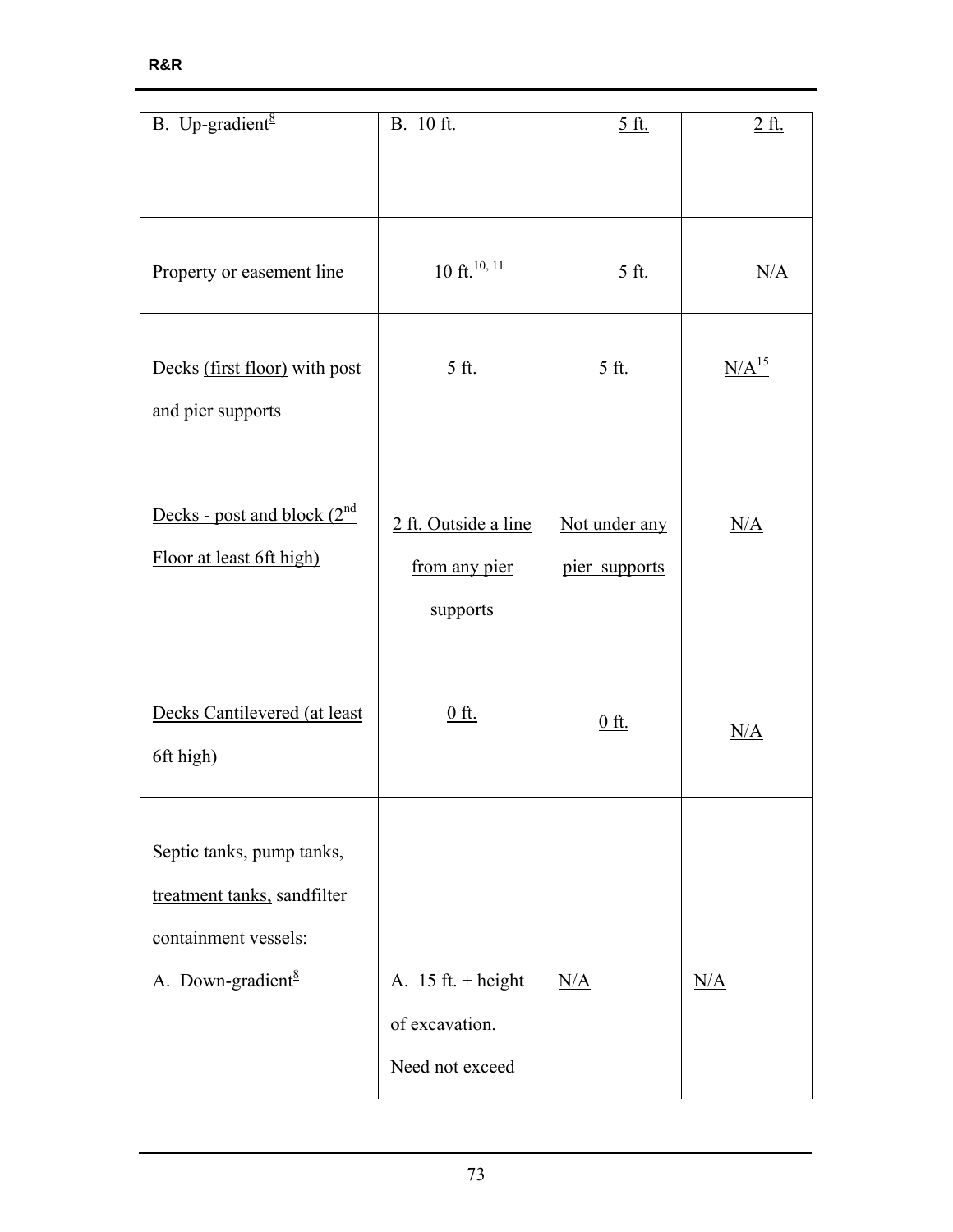|                                                                    | $30$ ft. <sup>9</sup>                    |       |                        |
|--------------------------------------------------------------------|------------------------------------------|-------|------------------------|
| B. Up-gradient $\frac{8}{3}$                                       | B. 5 ft.                                 |       |                        |
| Interceptor/curtain<br>drains/footing drains.                      |                                          |       |                        |
| - Down-gradient <sup>8</sup>                                       | 30 ft.                                   | 5 ft. | N/A                    |
| - Up-gradient $8$                                                  | 10 ft.                                   | N/A   | N/A                    |
| <b>Infiltration and Dispersion</b><br>Trenches                     |                                          |       |                        |
| A. Down-gradient <sup>8</sup>                                      | 30 ft                                    | 10 ft | 5ft                    |
| B. Up-gradient <sup>8</sup>                                        | $100 \text{ ft}^{14}$                    | 30 ft | $rac{5 \text{ ft}}{2}$ |
| Down-gradient cuts or<br>banks 5 ft. or less in vertical<br>height | 15 ft. + height of<br>bank $9, 13$       |       |                        |
| Down-gradient cuts or<br>banks greater than 5 ft. in               | 15 ft. + height of<br>bank but shall not | N/A   | N/A                    |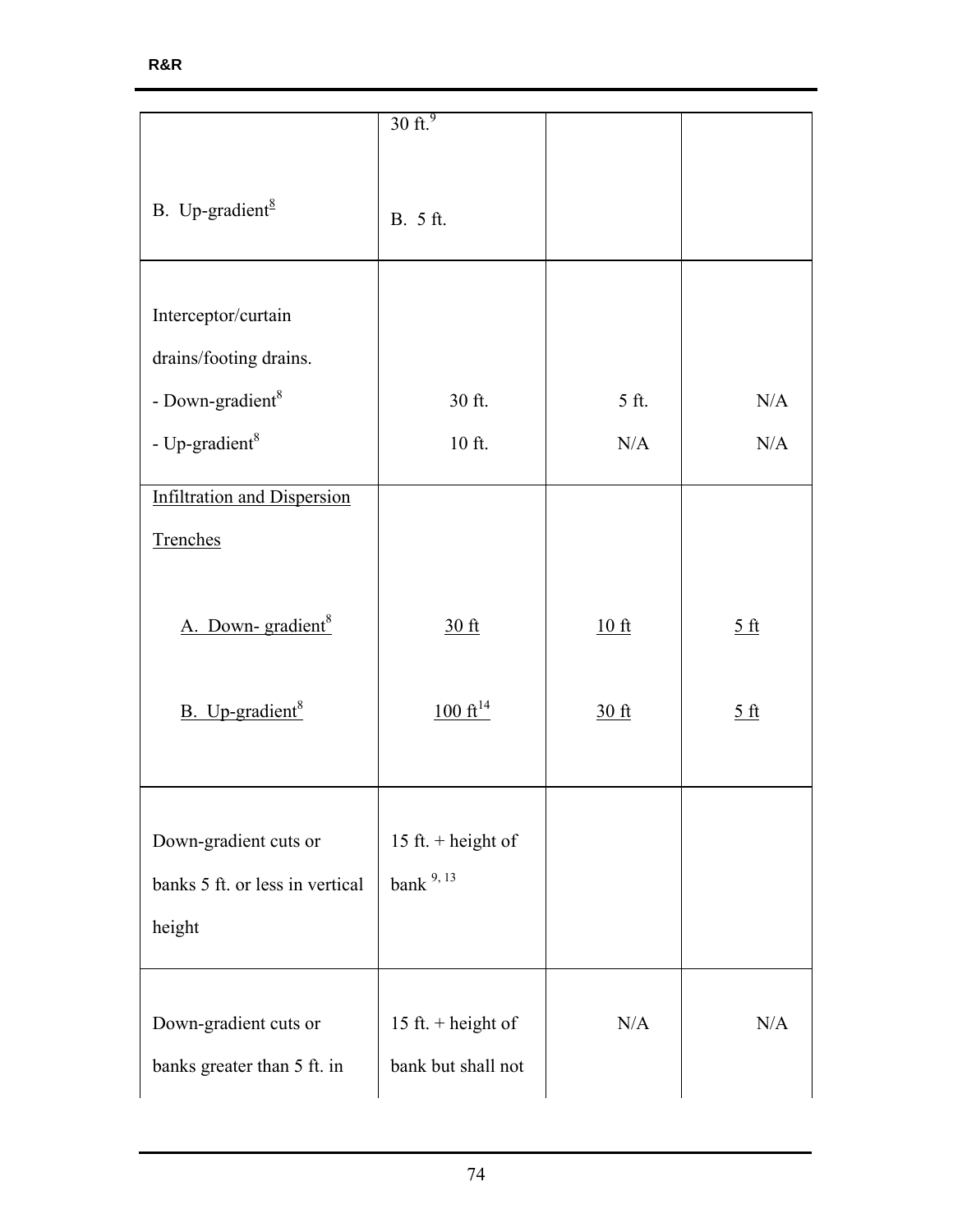|      | vertical height with at least                                                           | be less than 25 ft.  |     |     |
|------|-----------------------------------------------------------------------------------------|----------------------|-----|-----|
|      | 5 ft. of original, undisturbed                                                          | 9, 12                |     |     |
|      | soil above a restrictive layer                                                          |                      |     |     |
|      | due to a structural or                                                                  |                      |     |     |
|      | textural change <sup>8</sup>                                                            |                      |     |     |
|      |                                                                                         |                      |     |     |
|      | Down-gradient cuts or                                                                   | 15 ft. + height of   | N/A | N/A |
|      | banks greater than 5 ft. in                                                             | bank but shall not   |     |     |
|      | vertical height with less                                                               | be less than 50      |     |     |
|      | than 5 ft. of original,                                                                 | ft. <sup>12</sup>    |     |     |
|      | undisturbed soil above a                                                                |                      |     |     |
|      | restrictive layer due to a                                                              |                      |     |     |
|      | structural or textural                                                                  |                      |     |     |
|      | change $\frac{8}{3}$                                                                    |                      |     |     |
| 1502 |                                                                                         | <b>Table 13.28-2</b> |     |     |
| 1503 | <b>Explanatory Notes</b>                                                                |                      |     |     |
| 1504 | 1. "Building sewer" as defined by the most current edition of the Uniform               |                      |     |     |
| 1505 | Plumbing Code. "Non((-))perforated distribution" also includes pressure sewer transport |                      |     |     |
| 1506 | lines.                                                                                  |                      |     |     |
| 1507 | 2. With excessively permeable soils or other sites where conditions indicate a          |                      |     |     |
| 1508 | greater potential for ground or surface water contamination or pollution such as        |                      |     |     |
| 1509 | unconfined aquifers, shallow or saturated soils, dug wells, and improperly abandoned    |                      |     |     |
|      |                                                                                         |                      |     |     |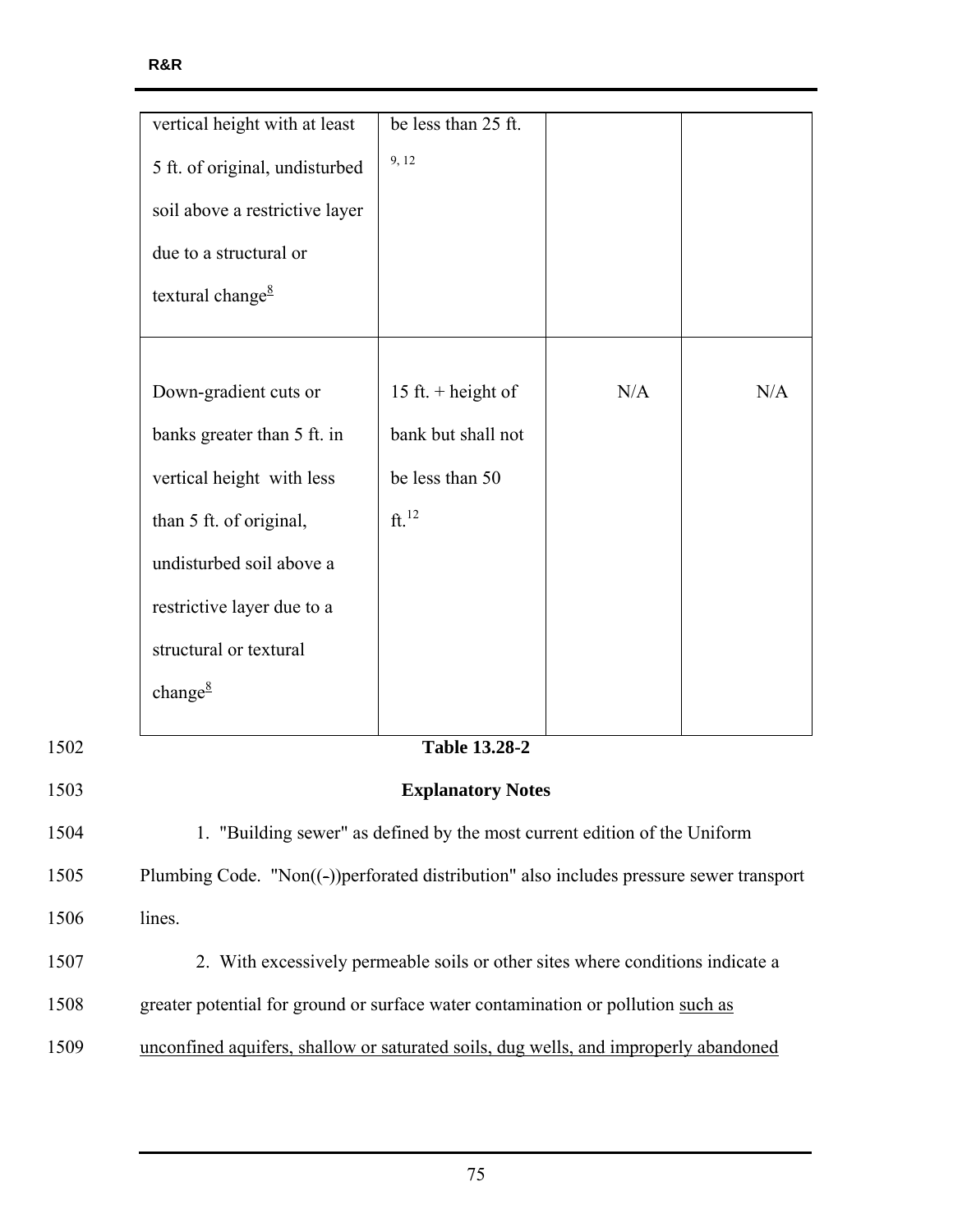| 1510 | wells, the distance from any water supply or surface water may be increased by the health   |
|------|---------------------------------------------------------------------------------------------|
| 1511 | officer.                                                                                    |
| 1512 | 3. Setbacks from private or public springs and from shallow wells without intact            |
| 1513 | casings or those wells which are not constructed in accordance with $((WAC))$ chapter       |
| 1514 | 173-160 WAC and are utilized as a source of drinking water shall comply with                |
| 1515 | ((Section)) BOH 13.04.070.C.                                                                |
| 1516 | 4. The health officer may approve a sewer transport line crossing a water supply            |
| 1517 | line when there is no other reasonable means to keep them from crossing and if the sewer    |
| 1518 | line is constructed in accordance with Section 2.4 of the Department of Ecology's           |
| 1519 | "Criteria for Sewage Works Design," revised ((Oetober, 1985)) November 2007 or              |
| 1520 | equivalent.                                                                                 |
| 1521 | 5. Before any component may be placed within $((100))$ one hundred feet of a                |
| 1522 | well, the designer shall submit a "decommissioned water well report" completed by a         |
| 1523 | licensed well driller, which verifies that appropriate decommissioning procedures noted     |
| 1524 | in $((\infty))$ chapter 173-160 WAC were followed.                                          |
| 1525 | 6. Setback measured from ordinary high water mark of surface water. Greater                 |
| 1526 | setback may be required to prevent pollution. The health officer will state reasons for     |
| 1527 | greater setback to applicant in writing.                                                    |
| 1528 | 7. This separation may not be reduced by culverting of streams without prior                |
| 1529 | written approval for the culverting from King County or applicable building official, but   |
| 1530 | in no case shall this separation be less than fifteen $((151))$ feet plus the height of the |
| 1531 | excavation which contains the culvert. Need not exceed thirty $((30))$ feet.                |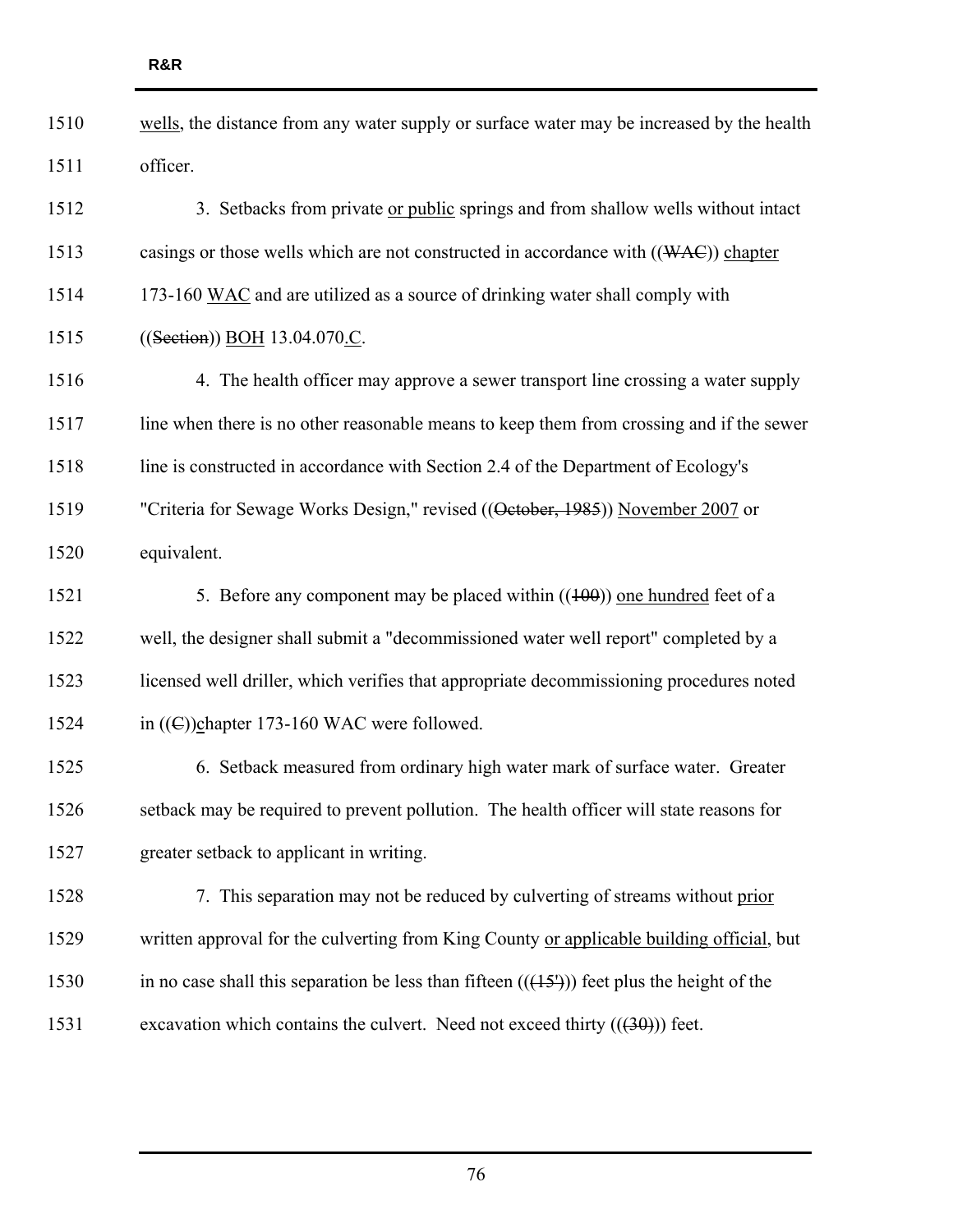| 1532 | 8. The item is down-gradient when liquid will flow toward it upon encountering a                    |
|------|-----------------------------------------------------------------------------------------------------|
| 1533 | water table or a restrictive layer. The item is up-gradient when liquid will flow away              |
| 1534 | from it upon encountering a water table or restrictive layer.                                       |
| 1535 | 9. May be reduced to ten feet $((40^{\circ}))$ by the health officer when bottom of                 |
| 1536 | infiltrative surface is downgradient from the base of the foundation cut or wastewater              |
| 1537 | tank excavation, or there is at least five feet $((5'))$ of original undisturbed unsaturated        |
| 1538 | soil above a restrictive layer formed due to a structural or textural change.                       |
| 1539 | 10. May be reduced five $((\frac{5}{2}))$ feet by the health officer in repairs to existing         |
| 1540 | systems, in setbacks to easements or where a confirmed property line is up-gradient from            |
| 1541 | the soil absorption component. A survey may be required by the health officer to ensure             |
| 1542 | compliance with setback requirements.                                                               |
| 1543 | 11. This distance may be increased to thirty $((30'))$ feet by the health officer                   |
| 1544 | where cuts or construction on neighboring properties may affect the system.                         |
| 1545 | 12. Need not exceed one hundred feet $((400^{\circ}))$ .                                            |
| 1546 | 13. May be reduced to ten feet $((+10^1))$ when the bottom of the infiltrative                      |
| 1547 | surface is below the base of the cut or bank and no restrictive layer or layer formed due to        |
| 1548 | a structural or textural change is intersected or there is at least five feet $((5'))$ of original, |
| 1549 | undisturbed soil above a restrictive layer or layer due to a structural change.                     |
| 1550 | 14. The health officer may reduce this setback to thirty feet if the soil depth is                  |
| 1551 | <u>four feet or greater and is soil type 1, 2 or 3.</u>                                             |
| 1552 | 15. Any sewer clean-out shall be accessible for OSS maintenance or repair.                          |
| 1553 | SECTION 104. R&R 3, Part 4, Section 4, as amended, and BOH 13.28.040 are                            |
| 1554 | each hereby amended to read as follows:                                                             |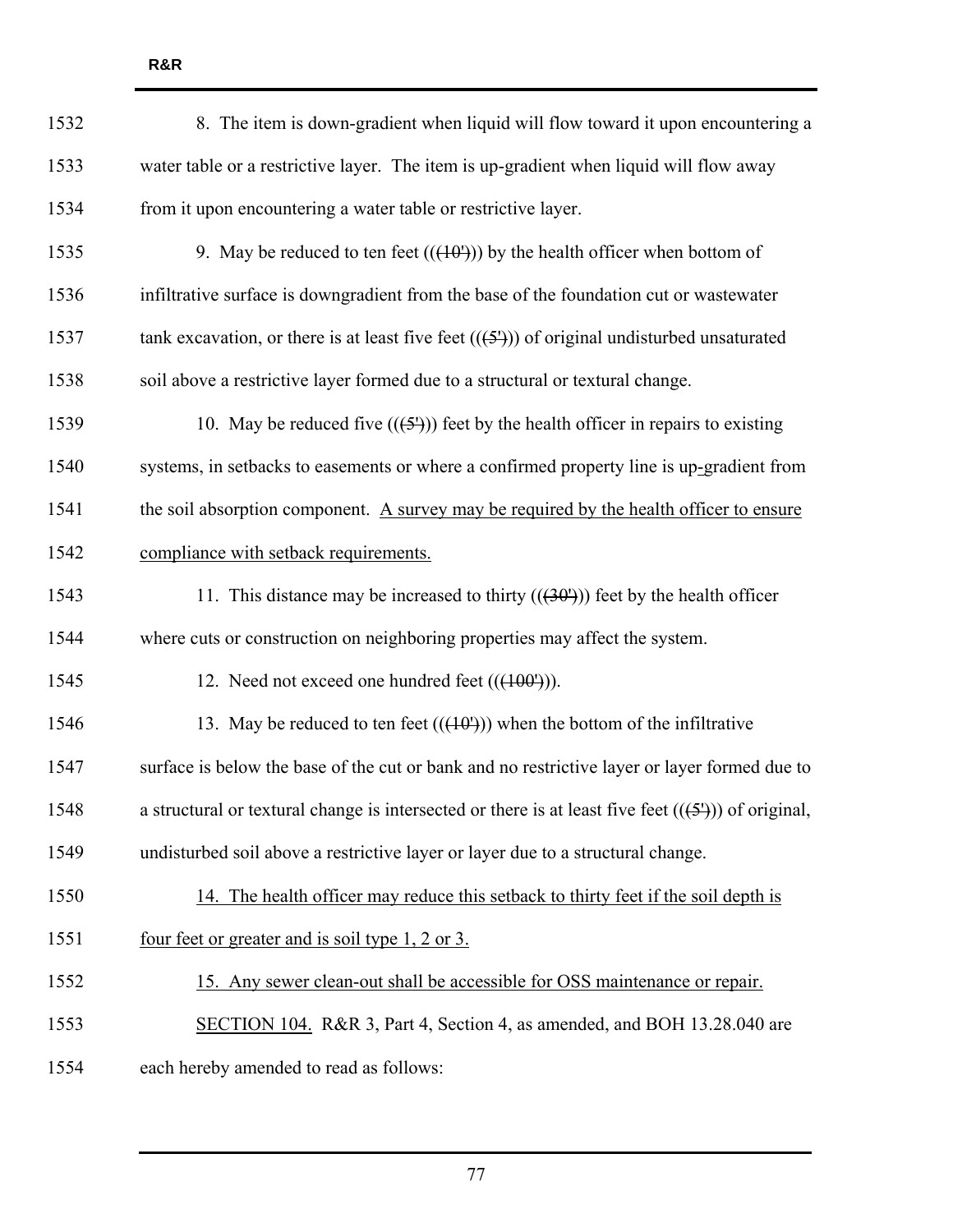| 1555 | Community on-site systems and large on-site systems (LOSS).                                  |
|------|----------------------------------------------------------------------------------------------|
| 1556 | A. ((Design.)) Design of ((these)) large on-site systems shall ((meet or exceed              |
| 1557 | the requirements specified in WAC 246-272-08001 and as hereafter specified by this           |
| 1558 | section)) be subject to review by DOH in accordance with chapter 246-272B WAC, as            |
| 1559 | amended. Design of community on-site systems that do not otherwise qualify as LOSS           |
| 1560 | shall be subject to review by the health officer in accordance with this title.              |
| 1561 | B. Prior to construction, plans and specifications for community on-site systems             |
| 1562 | not qualifying as LOSS shall be submitted for approval to the health officer in accordance   |
| 1563 | with $((\text{WAC } 246-272-08001(12)))$ this title.                                         |
| 1564 | ((1. Requirements for Certification.)) All preliminary reports and plans and                 |
| 1565 | specifications for new community on-site systems, extensions or alterations shall be         |
| 1566 | prepared by a sewage system designer certified as provided in ((Section)) BOH 13.20.020      |
| 1567 | or by an engineer as defined by this title. Any project exceeding $((3,500))$ three thousand |
| 1568 | five hundred gallons per day shall be designed by an engineer. Within sixty $((60))$ days    |
| 1569 | following the completion of and prior to the use of any LOSS or community on-site            |
| 1570 | system project or portion thereof a certification shall be made to the department and        |
| 1571 | signed by the system designer or engineer declaring that ((he/she)) he or she has            |
| 1572 | inspected the physical facilities of the project, and the designed physical facilities are   |
| 1573 | constructed in accordance with this title and with the plans and specifications approved     |
| 1574 | by the health officer.                                                                       |
| 1575 | $((2))$ C. $((The fee for review of a new system preliminary report, plans and$              |
| 1576 | specifications and an engineering report for repair or replacement of an existing system     |
| 1577 | shall be as specified in the fee schedule)) Management and maintenance of community          |

**R&R**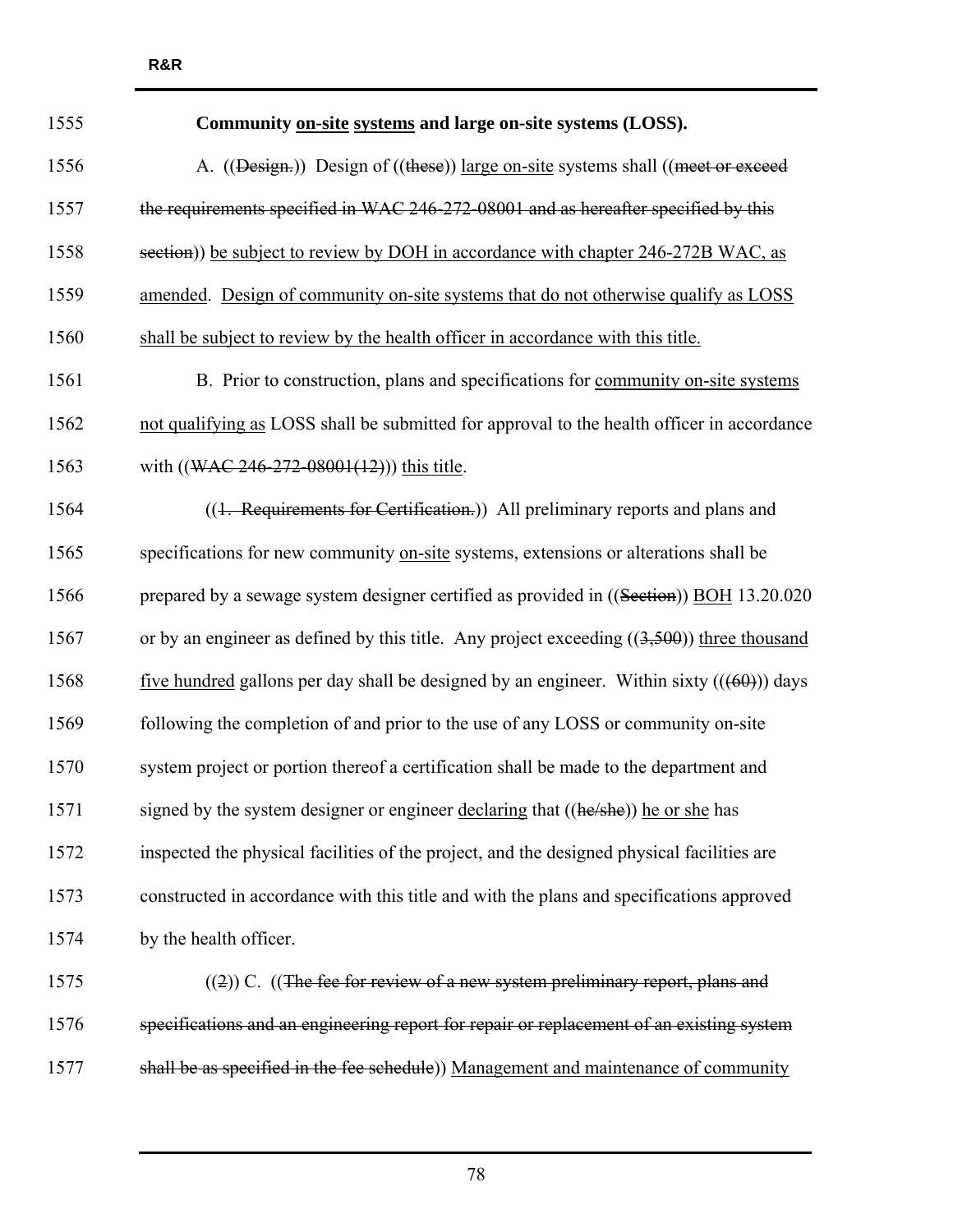| 1578 | on-site systems that do not qualify as LOSS shall comply with BOH 13.60.020. Before                     |
|------|---------------------------------------------------------------------------------------------------------|
| 1579 | obtaining a permit for installation of such a community OSS, the applicant shall provide                |
| 1580 | to the health officer proof of ownership or management of the OSS in perpetuity by an                   |
| 1581 | approved public entity.                                                                                 |
| 1582 | $((\infty)$ D. After obtaining the health officer's approval of the preliminary report                  |
| 1583 | and design plans and specifications ((by the health officer)), the applicant shall obtain an            |
| 1584 | OSS installation permit ((shall be obtained)) prior to installing the ((large on-site system            |
| 1585 | $\Theta$ ) community <u>on-site</u> system. In addition, the applicant shall obtain an OSS installation |
| 1586 | permit ((shall be obtained)) for each residence prior to ((installation of)) installing any             |
| 1587 | septic tank, pump tank $((f))$ , if needed $((f))$ , and connecting line to the community on-site       |
| 1588 | system.                                                                                                 |
| 1589 | SECTION 105. R&R 3, Part 4, Section 5, as amended, and BOH 13.28.050 are                                |
| 1590 | each hereby amended to read as follows:                                                                 |
| 1591 | Soil test procedures.                                                                                   |
| 1592 | A. Soil $((E))$ logs. Results of all soil logs shall be submitted as part of the                        |
| 1593 | application for design approval. Soil log excavations shall meet the following                          |
| 1594 | requirements:                                                                                           |
| 1595 | 1. Allow examination of the soil profile in its original position by excavating                         |
| 1596 | pits of sufficient dimensions, but not less than $((\text{two} (2)))$ three feet in diameter from top   |
| 1597 | to bottom of the excavation, to enable observation of soil characteristics by visual and                |
| 1598 | tactile means. The pits shall be constructed to a depth three feet $((3'))$ deeper than the             |
| 1599 | bottom of the proposed infiltrative surface, but shall be no deeper than the depth of the               |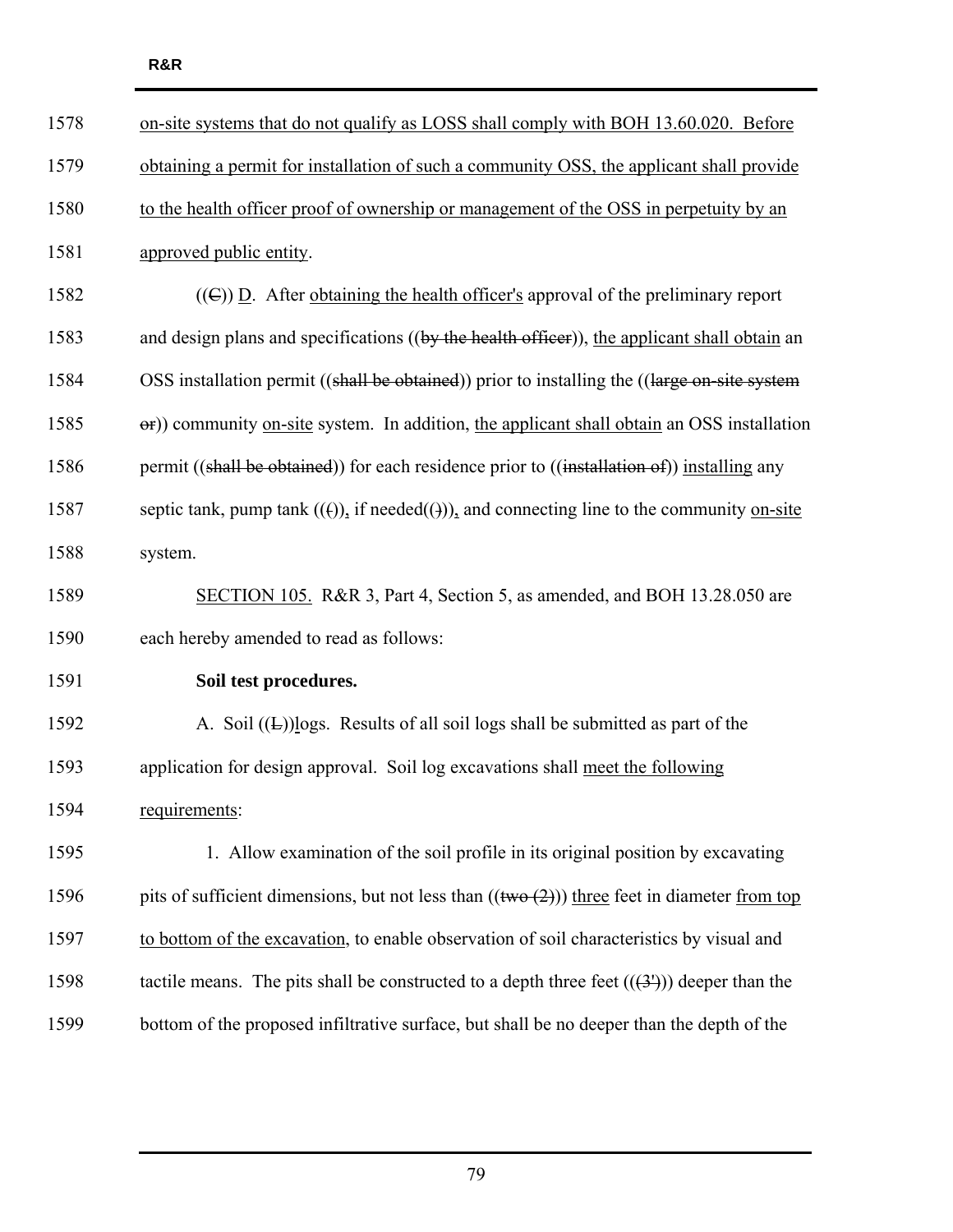| 1600 | water table or restrictive layer. All soil logs dug with a backhoe shall be ramped unless                                           |
|------|-------------------------------------------------------------------------------------------------------------------------------------|
| 1601 | otherwise waived by the health officer.                                                                                             |
| 1602 | 2. For single family structures( $\left(\frac{1}{2}\right)$ ): soil logs shall include four (( $\left(\frac{4}{2}\right)$ ) or more |
| 1603 | test holes located in representative parts of the proposed primary and reserve soil                                                 |
| 1604 | absorption areas and shall be separated by at least twenty feet $((20^1))$ . At least two                                           |
| 1605 | $((2))$ shall be located in the primary SSAS area and two $((2))$ in each area designated                                           |
| 1606 | for the reserve SSAS area. One soil log shall be located in the area of the proposed                                                |
| 1607 | wastewater tanks. One soil log shall be located in the area of the treatment device, such                                           |
| 1608 | as a sand filter or ATU unit, if that device is greater than thirty feet from the wastewater                                        |
| 1609 | tanks.                                                                                                                              |
| 1610 | 3. Soil log requirements for other than single family residences: For non-single                                                    |
| 1611 | family development, soil logs shall be made from one $((+))$ or more test holes for each                                            |
| 1612 | one thousand five hundred $((1,500))$ square feet total primary and reserve SSAS areas,                                             |
| 1613 | but not less than four $(((4))$ soil logs shall be provided. At least two $(((2))$ soil log                                         |
| 1614 | excavations shall be in the primary and two $((2))$ in each area designated for the reserve                                         |
| 1615 | SSAS area.                                                                                                                          |
| 1616 | 4. ((Be)) Labeling of soil logs: Soil logs shall be marked with a suitable flag or                                                  |
| 1617 | label with an indelible identifying number or letter and designer's name. Corresponding                                             |
| 1618 | numbers or letters shall appear on the design plan and be accurately located on the                                                 |
| 1619 | SSAS.                                                                                                                               |
| 1620 | 5. Soil log determinations: Allow determination of the soil's texture, structure,                                                   |
| 1621 | color, bulk density or compaction, water absorption capabilities or permeability, and                                               |
| 1622 | elevation of the highest seasonal water table.                                                                                      |
|      |                                                                                                                                     |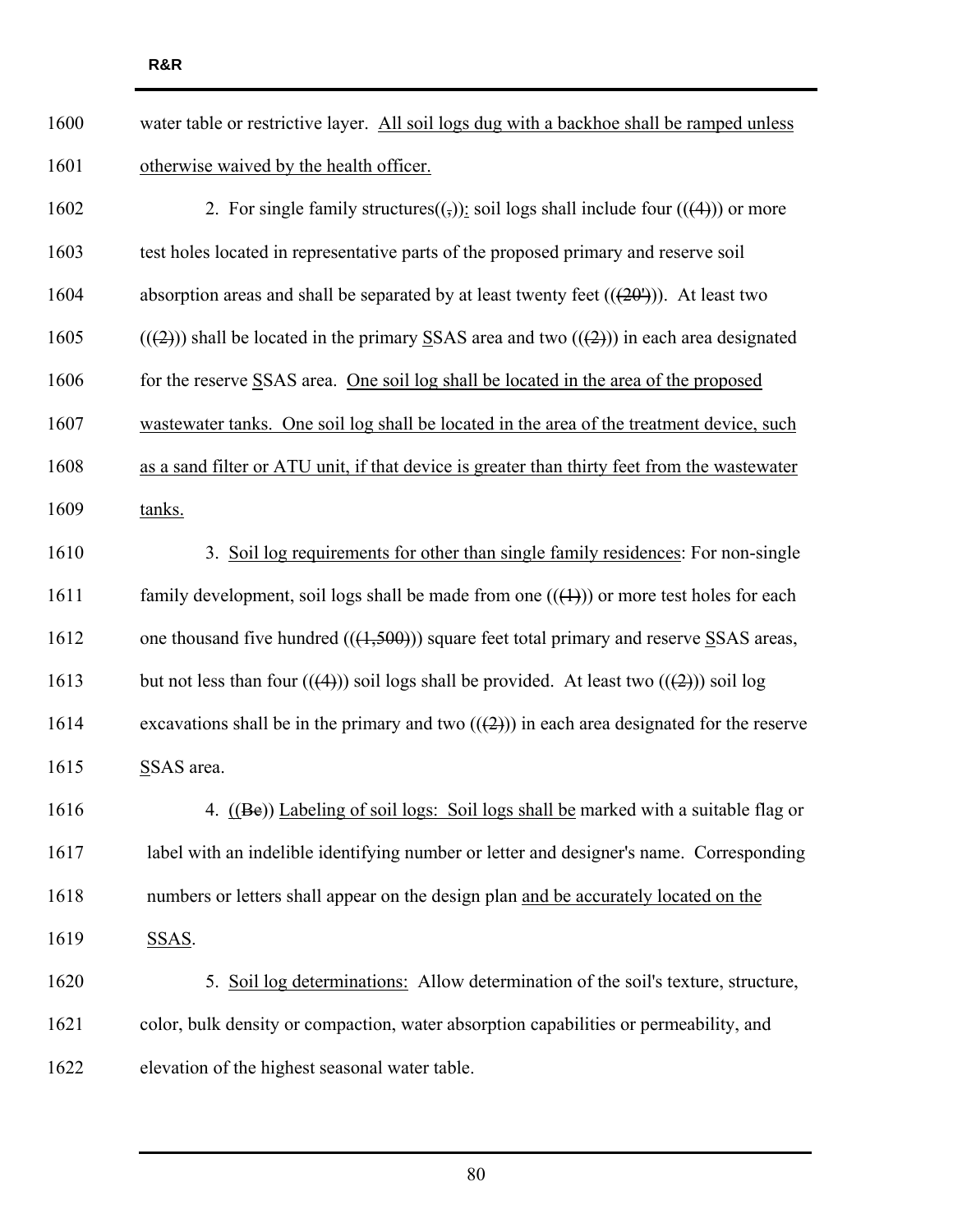| 6. Use of soil nomenclature: Use the soil names and particle size limits of the            |
|--------------------------------------------------------------------------------------------|
| United States Department of Agriculture Soil Conservation Service classification system.   |
| Soil classification: Classify the soil as in Table 13.28-3, Soil Textural<br>7.            |
| Classification describing soil type, depth of each type and any evidence of seasonal water |
| table. Soil particle size analysis and/or percolation tests may be required by the health  |
| officer where identification of soil absorption characteristics is in question.            |
| <b>TABLE 13.28-3</b>                                                                       |
|                                                                                            |

| 1630 | <b>Soil Textural Classification</b> |
|------|-------------------------------------|
|      |                                     |

| <b>Soil Type</b> | <b>Soil Textural Classifications</b>                                                                                                                                                                                                                                                                                  |
|------------------|-----------------------------------------------------------------------------------------------------------------------------------------------------------------------------------------------------------------------------------------------------------------------------------------------------------------------|
| ((1A)) 1         | $((\text{Very}$ gravelly <sup>+</sup> coarse sands or coarser.<br>All extremely gravelly <sup>2</sup> soils)) Gravelly and very gravelly <sup>1</sup><br>coarse sands, all extremely gravelly <sup>2</sup> soils excluding soil<br>types 5 and 6, all soil types with greater than or equal to<br>90% rock fragments. |
| ((1B)) 2         | ((Very gravelly medium sand, very gravelly fine sand,<br>very gravelly very fine sand, very gravelly loamy sands))<br>Coarse sands.                                                                                                                                                                                   |
| ((2A))           | ((Coarse sands (also includes ASTM C-33 sand).))                                                                                                                                                                                                                                                                      |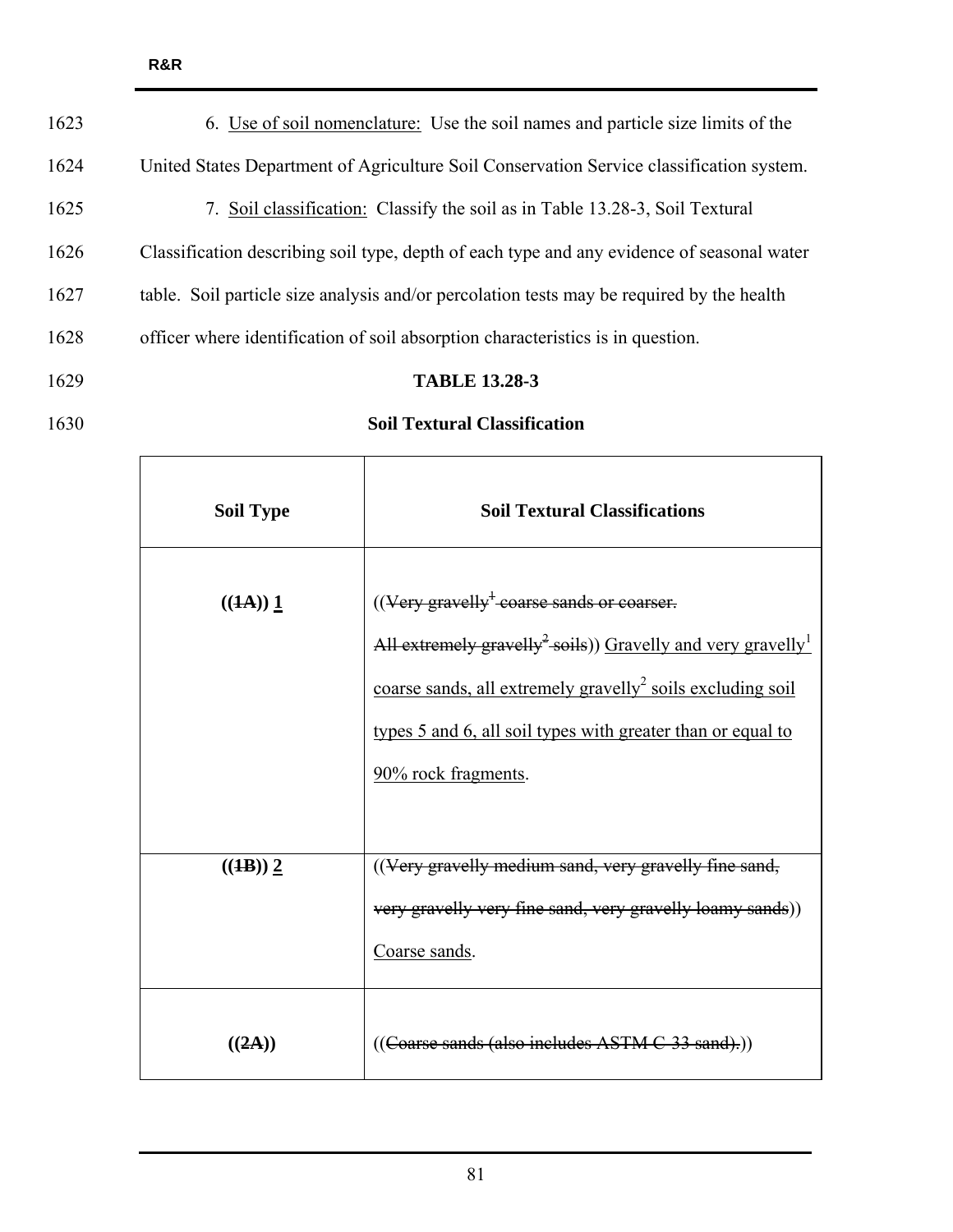|              | $((2B))$ 3                                 | Medium sands, loamy coarse sands, loamy medium sands.                                                                                                                                                                                                                                            |  |
|--------------|--------------------------------------------|--------------------------------------------------------------------------------------------------------------------------------------------------------------------------------------------------------------------------------------------------------------------------------------------------|--|
|              | ((3)) 4                                    | Fine sands, loamy ((coarse sands, loamy medium sands))<br>fine sands, sandy loams, loams.                                                                                                                                                                                                        |  |
|              | $((4)) \underline{5}$                      | Very fine sands, loamy fine sands, ((loamy very fine<br>sands, sandy loams, loams)) or silt loams, sandy clay<br>loams, clay loams and silty clay loams with a moderate or<br>strong structure (excluding platy structure).                                                                      |  |
|              | $((5))$ 6                                  | ((Silt loams that are porous and have well developed<br>structure)) Other silt loams, sandy clay loams, clay loams,<br>silty clay loams.                                                                                                                                                         |  |
|              | <u>7</u><br><b>Unsuitable for disposal</b> | ((Other silt loams, sandy clay loams, clay loams, silty clay<br>loams, sandy) Sandy clay, clay, silty clay, and strongly<br>cemented or firm soils, soil with moderate or strong platy<br>structure, any soil with a massive structure, any soil with<br>appreciable amounts of expanding clays. |  |
| 1631<br>1632 |                                            | Table 13.28-3<br><b>Explanatory Notes</b>                                                                                                                                                                                                                                                        |  |

1633 1. Very Gravelly = >35% and <60% gravel and coarse fragments, by volume.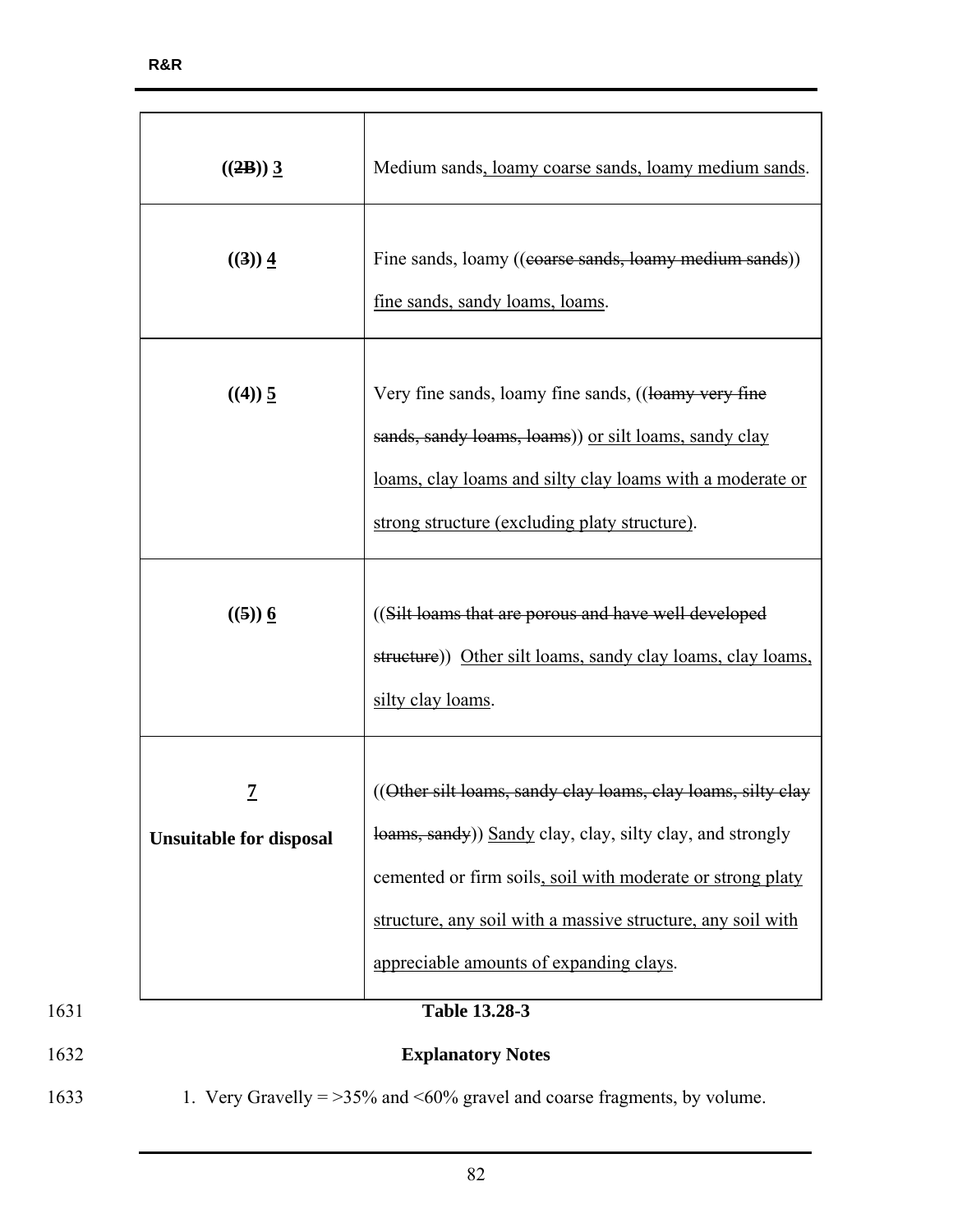| 1634 | 2. Extremely Gravely $=$ >60% gravel and coarse fragments, by volume.                                   |  |  |
|------|---------------------------------------------------------------------------------------------------------|--|--|
| 1635 |                                                                                                         |  |  |
| 1636 | 8. Soil log safety measures: The owner of the property shall be responsible for                         |  |  |
| 1637 | constructing and maintaining the soil log excavations in a manner to minimize potential                 |  |  |
| 1638 | for physical injury by:                                                                                 |  |  |
| 1639 | $((a))$ a. Placing excavated soil no closer than $((2))$ two feet from the                              |  |  |
| 1640 | excavation;                                                                                             |  |  |
| 1641 | $((a + b))$ b. Providing $((a + adder))$ an earth ramp or steps to a depth of $((4))$ four              |  |  |
| 1642 | feet, for safe egress, then completing the excavation to gain the additional $((2 \text{ foot}))$ depth |  |  |
| 1643 | of two feet necessary to observe the $((6))$ six feet of soil face; however, these deepest              |  |  |
| 1644 | $((2))$ two feet are not to be entered (((Requirements a, and b of this section are illustrated         |  |  |
| 1645 | by Figure $13.28-1$ ));                                                                                 |  |  |
| 1646 | $((\epsilon))$ c. Providing adequate physical safeguards such as covers, flagging or                    |  |  |
| 1647 | fencing over, ((and/or)) around, or both over and around the excavation's perimeter so as               |  |  |
| 1648 | to prevent injury or damage to the general public or creation of a hazard to ((livestock))              |  |  |
| 1649 | animals; and                                                                                            |  |  |
| 1650 | $((\text{d}))$ d. Filling the excavation with compacted soil upon completion of the                     |  |  |
| 1651 | soil log evaluation.                                                                                    |  |  |
| 1652 | 9. Soil and site evaluation procedures: Use the soil and site evaluation                                |  |  |
| 1653 | procedures and terminology in accordance with Chapter 5 of the On-site Wastewater                       |  |  |
| 1654 | Treatment Systems Manual, United States Environmental Protection Agency 625/R-                          |  |  |
| 1655 | 00/008, February 2002 except where modified by, or in conflict with, this title.                        |  |  |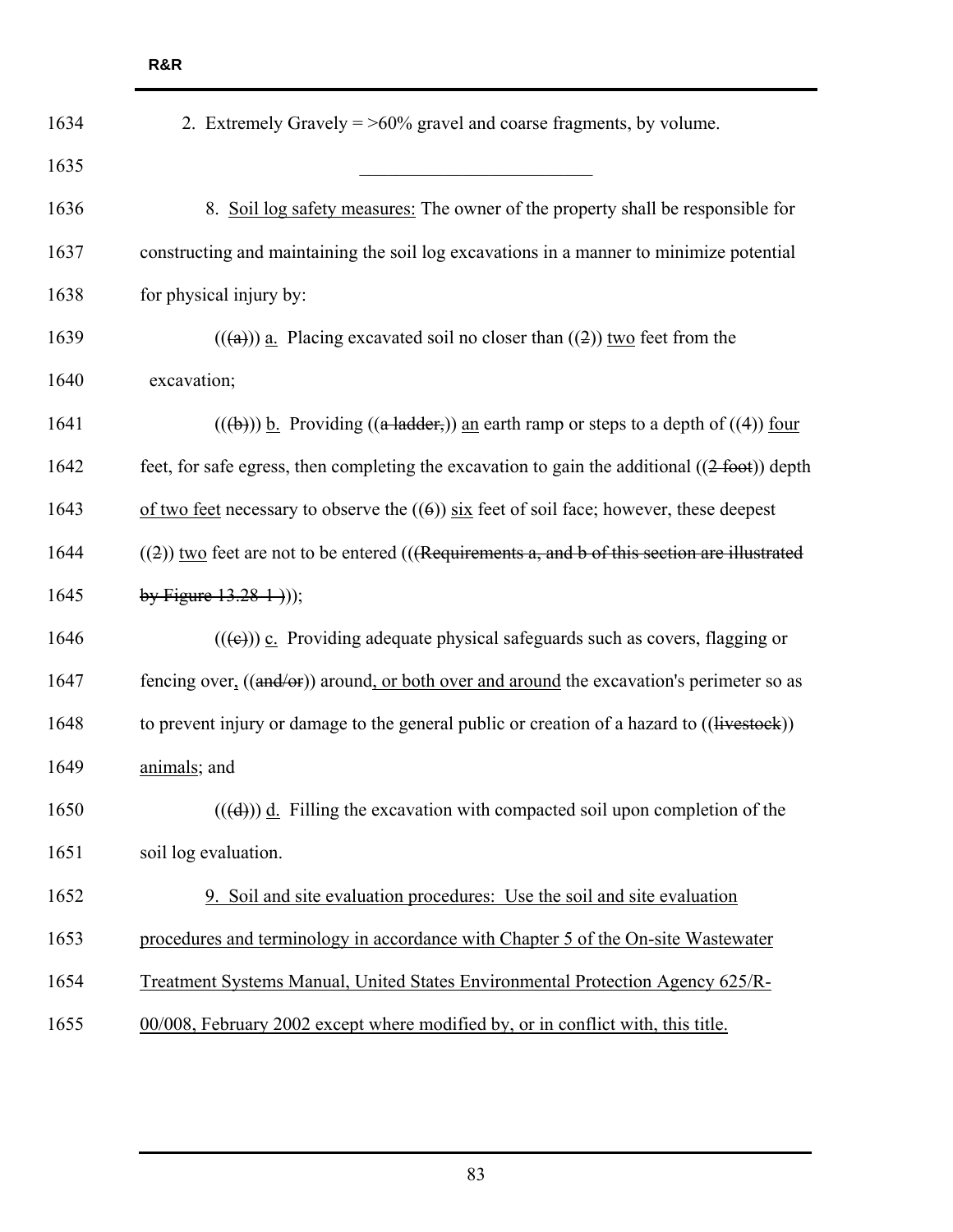| 1656 | B. Percolation $(\textcircled{1})$ tests. When percolation tests are conducted, the tests shall be  |
|------|-----------------------------------------------------------------------------------------------------|
| 1657 | consistent with the procedure outlined in the Design Manual: On-site Wastewater                     |
| 1658 | Treatment and Disposal Systems, United States Environmental Protection Agency, EPA-                 |
| 1659 | 625/1-80-012, October, 1980 ((as amended)), except where modified by, or in conflict,               |
| 1660 | with this title. Test holes shall be maintained and protected by the owner so as to prevent         |
| 1661 | injury or damage to the general public or the creation of a hazard to ((livestock)) animals         |
| 1662 | and the owner shall fill the test holes with compacted soil upon completion of evaluation.          |
| 1663 | C. Particle $((S))$ size $((A))$ analysis. When particle size analysis tests are                    |
| 1664 | conducted, the procedure used shall be consistent with American Society for Testing                 |
| 1665 | Materials Standard D-442. Samples for testing shall be collected by the OSS designer in             |
| 1666 | the presence of the health officer or from an identified location, subject to the prior             |
| 1667 | agreement of the health officer.                                                                    |
| 1668 | SECTION 106. R&R 3, Part 4, Section 6, as amended, and BOH 13.28.060 are                            |
| 1669 | each hereby amended to read as follows:                                                             |
| 1670 | ((Soil conditions)) Minimum soil depth.                                                             |
| 1671 | A. All OSS shall have a minimum vertical separation as outlined in Table 13.28-                     |
| 1672 | 1 of this code. A minimum of eighteen inches $((+8m))$ of original permeable soil is                |
| 1673 | required above any seasonal high water table or impervious layer of soil on all sites to be         |
| 1674 | considered for OSS except that less than eighteen inches $((48m))$ but not less than twelve         |
| 1675 | inches $((12^{\circ}))$ may be allowed by the health officer provided the lot size is not less than |
| 1676 | five $((5))$ acres, and a treatment level A system is used which allows for twelve inches           |
| 1677 | of vertical separation or two treatment level B systems (without use of disinfection to             |
| 1678 | meet that standard) are used such as a sandfilter to mound OSS ((or equivalent approved             |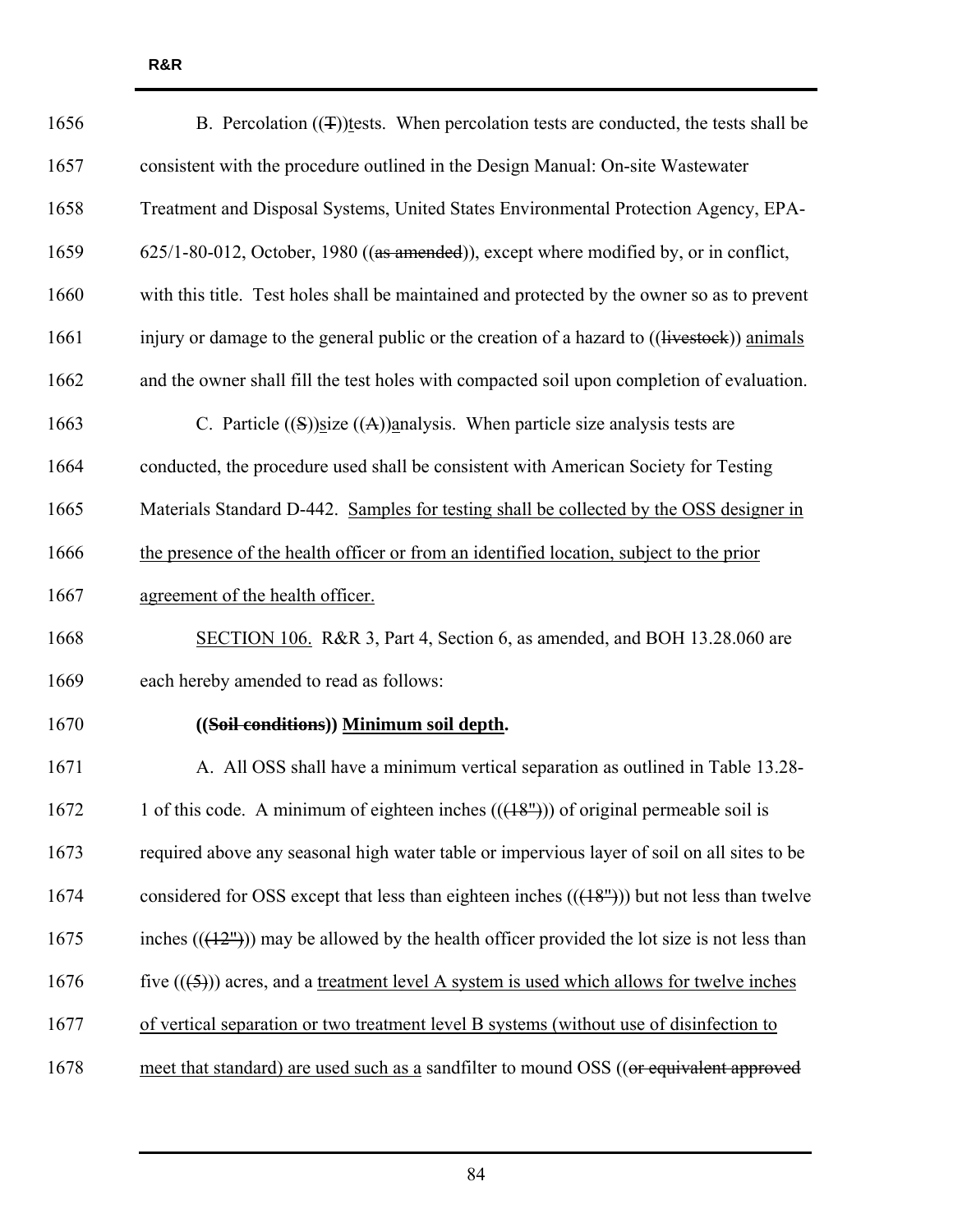| 1679 | treatment and disposal is installed)), and the owner files a covenant with the King County         |
|------|----------------------------------------------------------------------------------------------------|
| 1680 | records and elections division agreeing not to subdivide the parcel until public sewer             |
| 1681 | service is provided.                                                                               |
| 1682 | B. Where marginal soil conditions exist, the health officer may require that                       |
| 1683 | additional investigation be conducted.                                                             |
| 1684 | C. Where there is evidence or probability of high winter water table or a shallow                  |
| 1685 | restrictive layer, the health officer may require that additional testing or monitoring be         |
| 1686 | conducted to verify water table levels. The applicant's plan for conducting such testing           |
| 1687 | shall be specified in a watertable monitoring plan which shall be submitted no later than          |
| 1688 | ((January)) December 1, to allow adequate time to monitor and evaluate the seasonal                |
| 1689 | water table. If not a part of a full site design application submission the plan shall be          |
| 1690 | accompanied by a fee as specified in the fee $((\text{table}))$ schedule. The health officer shall |
| 1691 | render a decision on the acceptability of the results of the seasonal high water table             |
| 1692 | testing or monitoring within $((12))$ twelve months of receiving the application, contingent       |
| 1693 | upon presence of precipitation conditions typical for the region.                                  |
| 1694 | SECTION 107. R&R 3, Part 4, Section 7, as amended, and BOH 13.28.070 are                           |
| 1695 | each hereby amended to read as follows:                                                            |
| 1696 | Required absorption area.                                                                          |
| 1697 | A. Single-family Dwellings. For design purposes one hundred fifty $((150))$ gal-                   |
| 1698 | lons/bedroom/day shall be utilized in determining unit volume with a minimum of three              |
| 1699 | $((3))$ bedrooms. For each additional bedroom OSS designs must use at least an                     |
| 1700 | additional one hundred twenty $((+20))$ gallons/bedroom/day. Loading rates shall be                |
|      |                                                                                                    |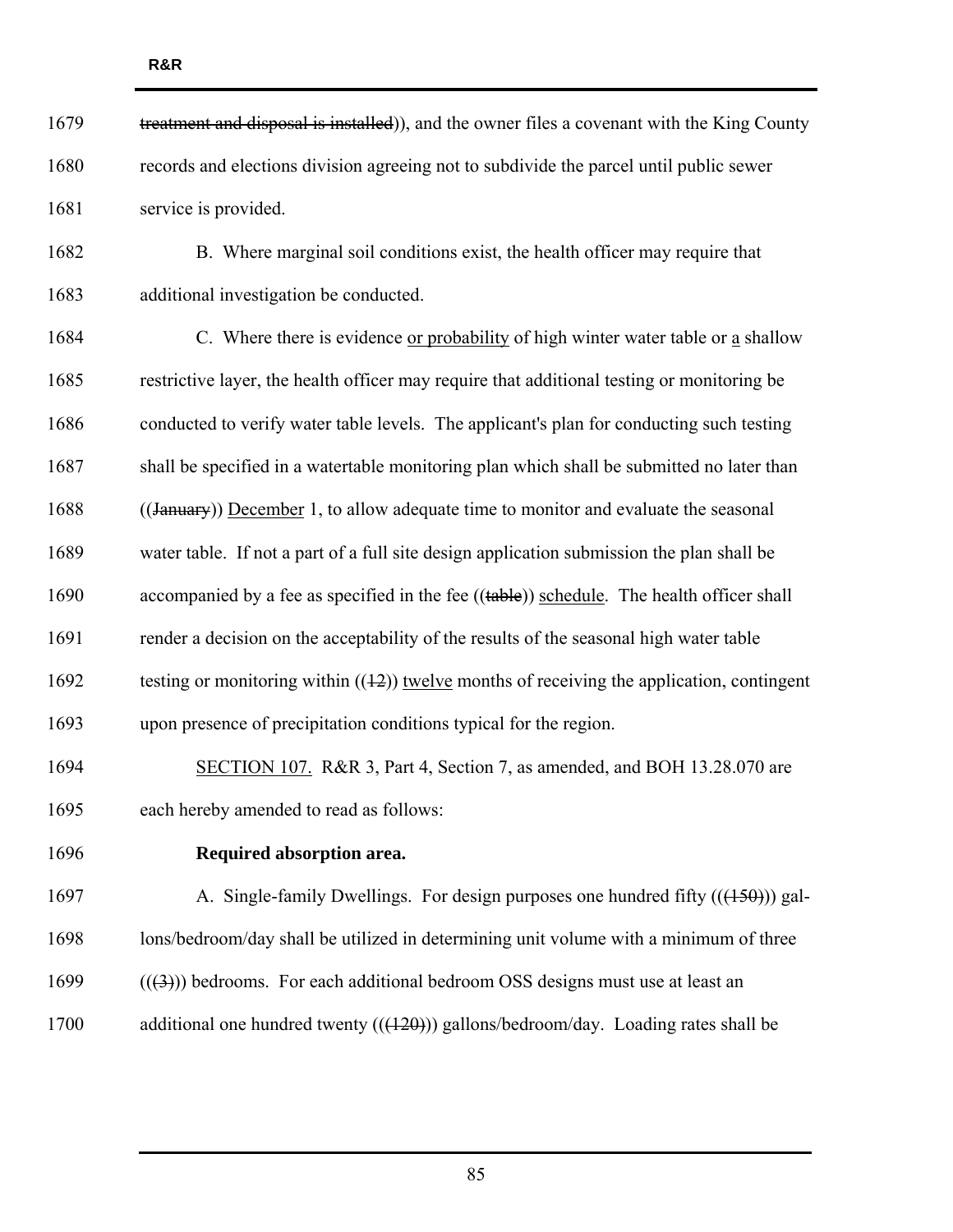| 1701 | determined according to soil texture type as outlined in Table 13.28-4. The finest |
|------|------------------------------------------------------------------------------------|
| 1702 | textured soil in the selected vertical separation establishes the loading rate.    |
| 1703 | <b>Table 13.28-4</b>                                                               |
| 1704 | <b>Maximum Hydraulic Loading Rate</b>                                              |
| 1705 | For Residential Sewage <sup>1</sup>                                                |

| <b>Soil</b><br>$\frac{1}{\sqrt{2}}$ | <b>Soil Textural Classification Description</b>                                                                      | <b>Loading Rate</b><br>gal./sq.ft./day                                        |
|-------------------------------------|----------------------------------------------------------------------------------------------------------------------|-------------------------------------------------------------------------------|
| $H\rightarrow$                      | Very gravelly <sup>2</sup> -coarse sands or coarser, extremely<br>gravelly <sup>3</sup> -soils                       | $\frac{1}{2^4}$                                                               |
| $\mathbf{1}$                        | Very gravelly medium sands, very gravelly fine sands,<br>very gravelly very fine sands,<br>very gravelly loamy sands | Varies according<br>to soil type of the<br>non-gravel<br>portion <sup>5</sup> |
| 2A                                  | Coarse sands                                                                                                         | $+2$                                                                          |
| 2B                                  | Medium sands                                                                                                         | $+ \theta$                                                                    |
| $\overline{\mathbf{3}}$             | Fine sands, loamy coarse sands, loamy medium sands                                                                   | 0.8                                                                           |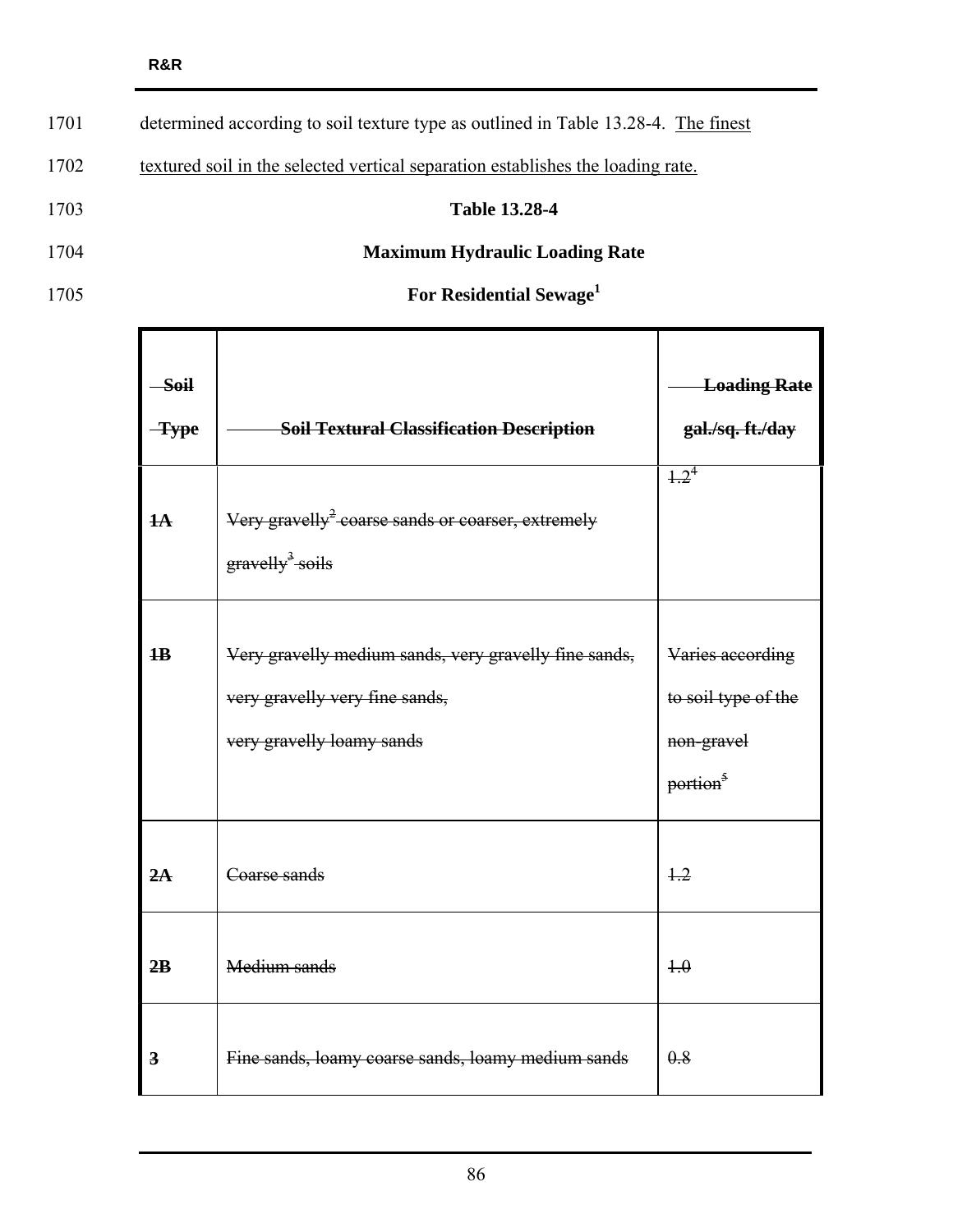|   | Very fine sands, loamy fine sands,<br>loamy very fine sands, sandy loams, loams | $0.6^6$      |
|---|---------------------------------------------------------------------------------|--------------|
| 5 | Silt loams that are porous and have well developed<br>structure                 | $0.45^{6,7}$ |

|                  |                                                                | <b>Loading Rate for</b><br><b>Residential Effluent</b> |
|------------------|----------------------------------------------------------------|--------------------------------------------------------|
|                  |                                                                | <b>Using Gravity or</b>                                |
|                  |                                                                | <b>Pressure Distribution</b>                           |
| <b>Soil Type</b> | <b>Soil Textural Classification Description</b>                | $(gal./sq.fit./day)^5$                                 |
| $\mathbf{1}$     | Gravelly and very gravelly <sup>2</sup> coarse sands, all      | $1.0^{4}$                                              |
|                  | extremely gravelly <sup>3</sup> soils excluding Soil types $5$ |                                                        |
|                  | $& 6$ , all soil type with greater than or equal to            |                                                        |
|                  | 90% rock fragments                                             |                                                        |
| $\overline{2}$   | Coarse sands                                                   | 1.0                                                    |
| $\overline{3}$   | Medium sands, loamy coarse sands, loamy                        | 0.8                                                    |
|                  | medium sands.                                                  |                                                        |
| $\overline{4}$   | Fine sands, loamy fine sands, sandy loams,                     | $0.6^6$                                                |
|                  | loams.                                                         |                                                        |
| $\overline{5}$   | Very fine sands, loamy very fine sands; or silt                | $0.4^{6}$                                              |
|                  | loams, sandy clay loams, clay loams and silty                  |                                                        |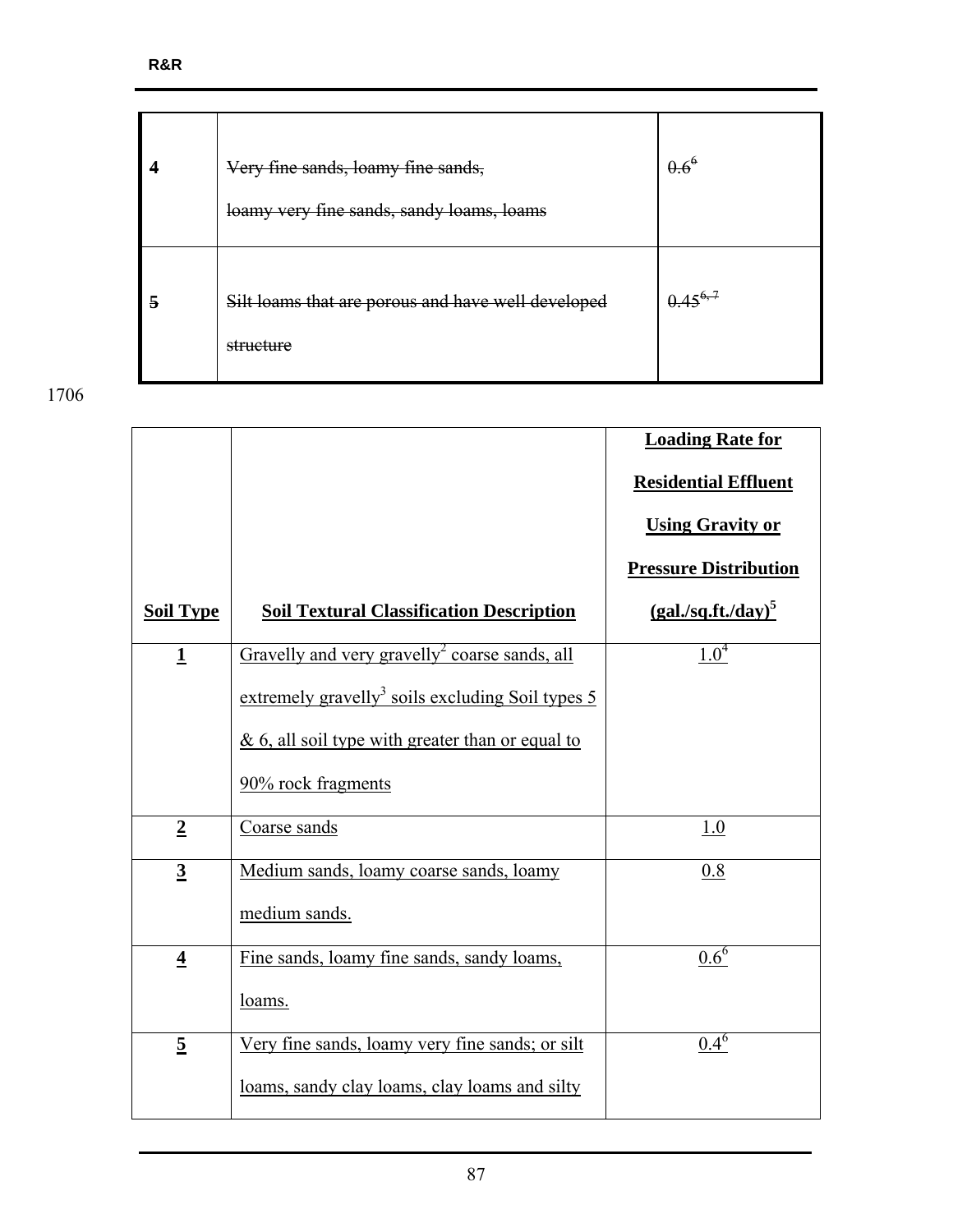|      |                                                                                              | clay loams with a moderate structure or strong                                                |              |
|------|----------------------------------------------------------------------------------------------|-----------------------------------------------------------------------------------------------|--------------|
|      |                                                                                              | structure (excluding a platy structure).                                                      |              |
|      | $6 \overline{6}$                                                                             | Other silt loams, sandy clay loams, clay loams,                                               | $0.2^{6,7}$  |
|      |                                                                                              | silty clay loams.                                                                             |              |
|      | $\overline{z}$                                                                               | Sandy clay, silty clay and strongly cemented                                                  | Not suitable |
|      |                                                                                              | firm soils, soil with a moderate or strong platy                                              |              |
|      |                                                                                              | structure, any soil with a massive structure, any                                             |              |
|      |                                                                                              | soil with appreciable amounts of expanding                                                    |              |
|      |                                                                                              | clays.                                                                                        |              |
| 1707 |                                                                                              | <b>Table 13.28-4</b>                                                                          |              |
| 1708 |                                                                                              | <b>Explanatory Notes</b>                                                                      |              |
| 1709 | 1. Compacted soils, cemented soils, and/or poor soil structure may require a                 |                                                                                               |              |
| 1710 | reduction of the loading rate or render the soil unsuitable for OSS.                         |                                                                                               |              |
| 1711 | 2. Very Gravelly = $>35\%$ and <60% gravel and coarse fragments, by volume.                  |                                                                                               |              |
| 1712 | 3. Extremely Gravelly $=$ >60% gravel and coarse fragments, by volume.                       |                                                                                               |              |
| 1713 | 4. Due to the highly permeable nature of type $((1A))$ 1 soil, only $((\text{alternative}))$ |                                                                                               |              |
| 1714 |                                                                                              | systems which meet or exceed ((Treatment Standard 2)) the treatment levels required in        |              |
| 1715 | Table 13.28-1 may be installed.                                                              |                                                                                               |              |
| 1716 |                                                                                              | 5. The loading rate listed for the soil type present in the non $((-) )$ gravel portion is to |              |
| 1717 | be used for calculating the minimum absorption area required. The value is to be             |                                                                                               |              |
| 1718 | determined from this table.                                                                  |                                                                                               |              |
| 1719 | 6. OSS installed in soil texture type $4$ ((and)), type 5 or type 6 shall be constructed     |                                                                                               |              |
| 1720 | during dry weather (defined as at least two consecutive weeks without appreciable            |                                                                                               |              |
|      |                                                                                              |                                                                                               |              |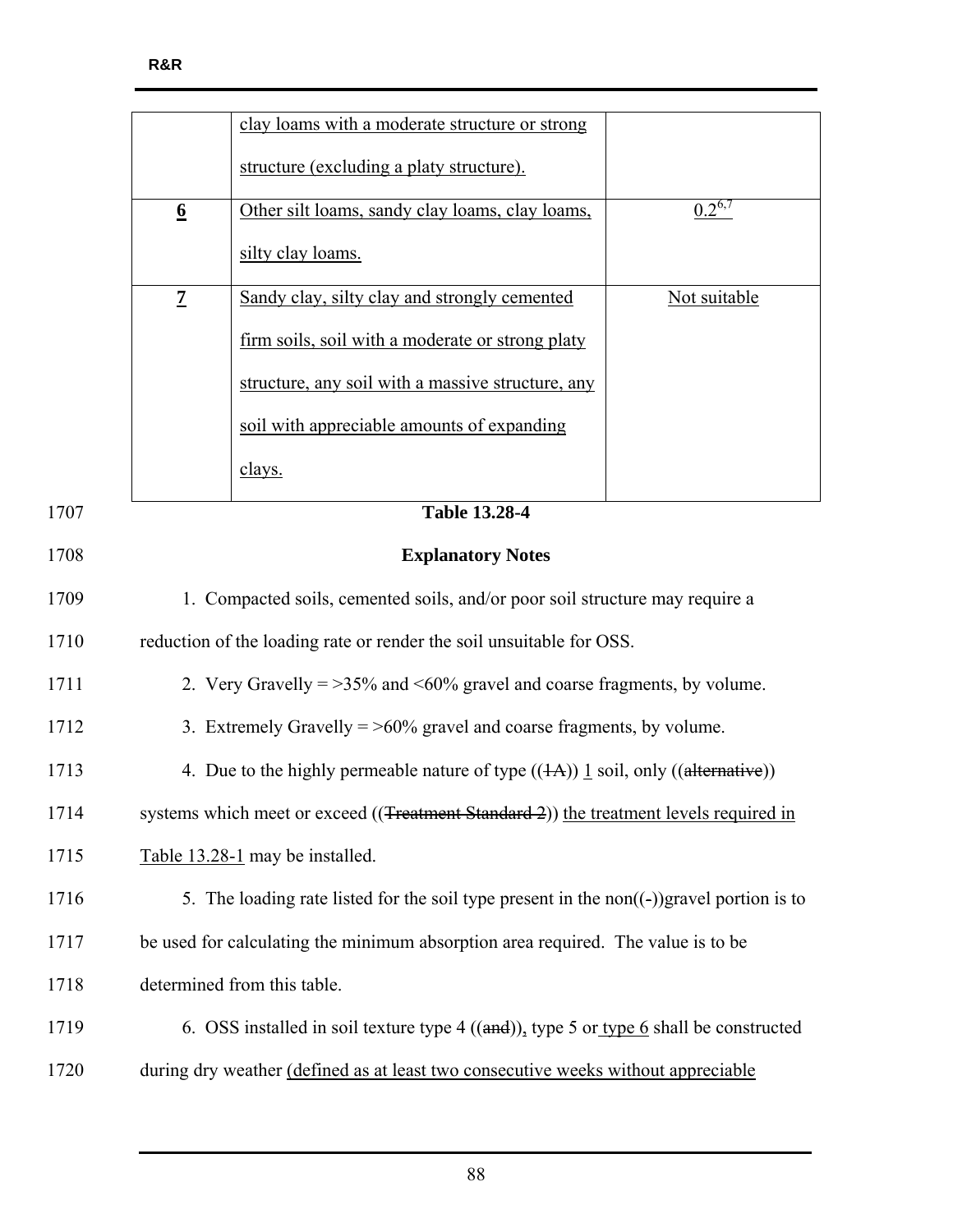| 1721 | rainfall) and dry soil conditions to minimize compaction and smearing during excavation, |  |  |
|------|------------------------------------------------------------------------------------------|--|--|
| 1722 | as verified at the site.                                                                 |  |  |
| 1723 | 7. SSAS in soil type $((5))$ 6 must utilize pressure distribution.                       |  |  |
| 1724 |                                                                                          |  |  |
| 1725 | B. Buildings $((\Theta))$ other than $((S))$ single-family $((R))$ residences.           |  |  |
| 1726 | 1. Soil dispersal components having daily design flow between one thousand               |  |  |
| 1727 | and three thousand five hundred gallons of sewage per day shall:                         |  |  |
| 1728 | a. Be located only on soil types 1 through 5;                                            |  |  |
| 1729 | b. Be located only on slopes of less than thirty percent, or seventeen degrees;          |  |  |
| 1730 | and                                                                                      |  |  |
| 1731 | c. Have pressure distribution and timed dosing.                                          |  |  |
| 1732 | 2. Schools with OSS and who use laboratories and shop facilities shall have              |  |  |
| 1733 | plumbing drains for these facilities directed to holding tanks separate from the common  |  |  |
| 1734 | wastewater drains to the OSS.                                                            |  |  |
| 1735 | 3. For OSS treating sewage from a nonresidential source, the designer shall              |  |  |
| 1736 | provide the following:                                                                   |  |  |
| 1737 | Information showing that none of the chemicals or other materials listed in<br>a.        |  |  |
| 1738 | BOH 13.04.058 will be introduced into the OSS; and                                       |  |  |
| 1739 | b. A site-specific design providing the treatment level equal to or greater than         |  |  |
| 1740 | the treatment level required of sewage from a residential source.                        |  |  |
| 1741 | 4. The owner of an OSS for a commercial development not classified as a                  |  |  |
| 1742 | community on-site system shall file a covenant ((agreeing that the property will remain  |  |  |
| 1743 | under one (1) ownership for all commercial developments not classified as community      |  |  |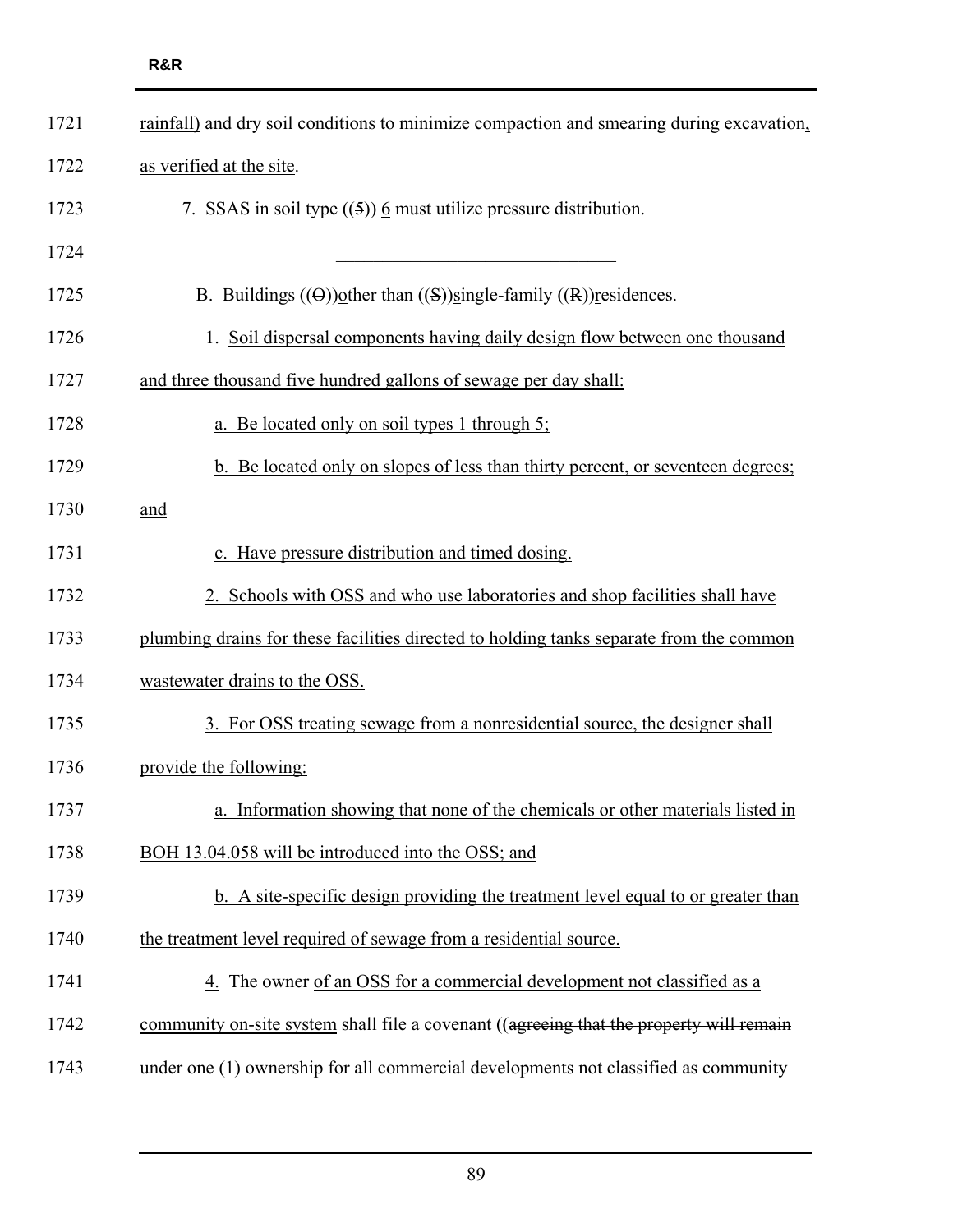| 1744 | systems)) declaring that the owner is responsible for the operation, monitoring and      |  |  |
|------|------------------------------------------------------------------------------------------|--|--|
| 1745 | maintenance of the OSS in accordance with this title.                                    |  |  |
| 1746 | $((2))$ 5. Required absorption area must be determined by using one of the               |  |  |
| 1747 | following methods:                                                                       |  |  |
| 1748 | a. By using the figures given in Table 13.28-5, or the Onsite Wastewater                 |  |  |
| 1749 | Treatment Systems Manual, EPA/625/R-00/008, as amended, then using the appropriate       |  |  |
| 1750 | application rate from Table 13.28-4; or                                                  |  |  |
| 1751 | b. By determining average water meter readings for one year from at least                |  |  |
| 1752 | three $((3))$ similar establishments and adding a minimum safety factor of fifty percent |  |  |
| 1753 | $((50\%))$ . Both operating capacity and surge capacity must be determined.              |  |  |
| 1754 | $((3))$ 6. The minimum SSAS area must be not less than two hundred $((200))$             |  |  |
| 1755 | square feet.                                                                             |  |  |
| 1756 | <b>TABLE 13.28-5</b>                                                                     |  |  |

|                                                                  | <b>Gallons Per</b>    |
|------------------------------------------------------------------|-----------------------|
| Type of Establishment $^1$                                       | <b>Person Per Day</b> |
| Multiple Family Dwelling (per person - 2 per bedroom -           | 75                    |
| Minimum of 2 bedrooms per unit)                                  |                       |
| Factories, office buildings, etc. (add 100 gallons/day for       | 20                    |
| each utility sink per shift; food ((service)) establishment      |                       |
| not included)                                                    |                       |
| Food $((\text{Service}))$ Establishments – with food preparation | 50 (gallons per seat) |
| Taverns - no food preparation (estimate patrons per day          | 5                     |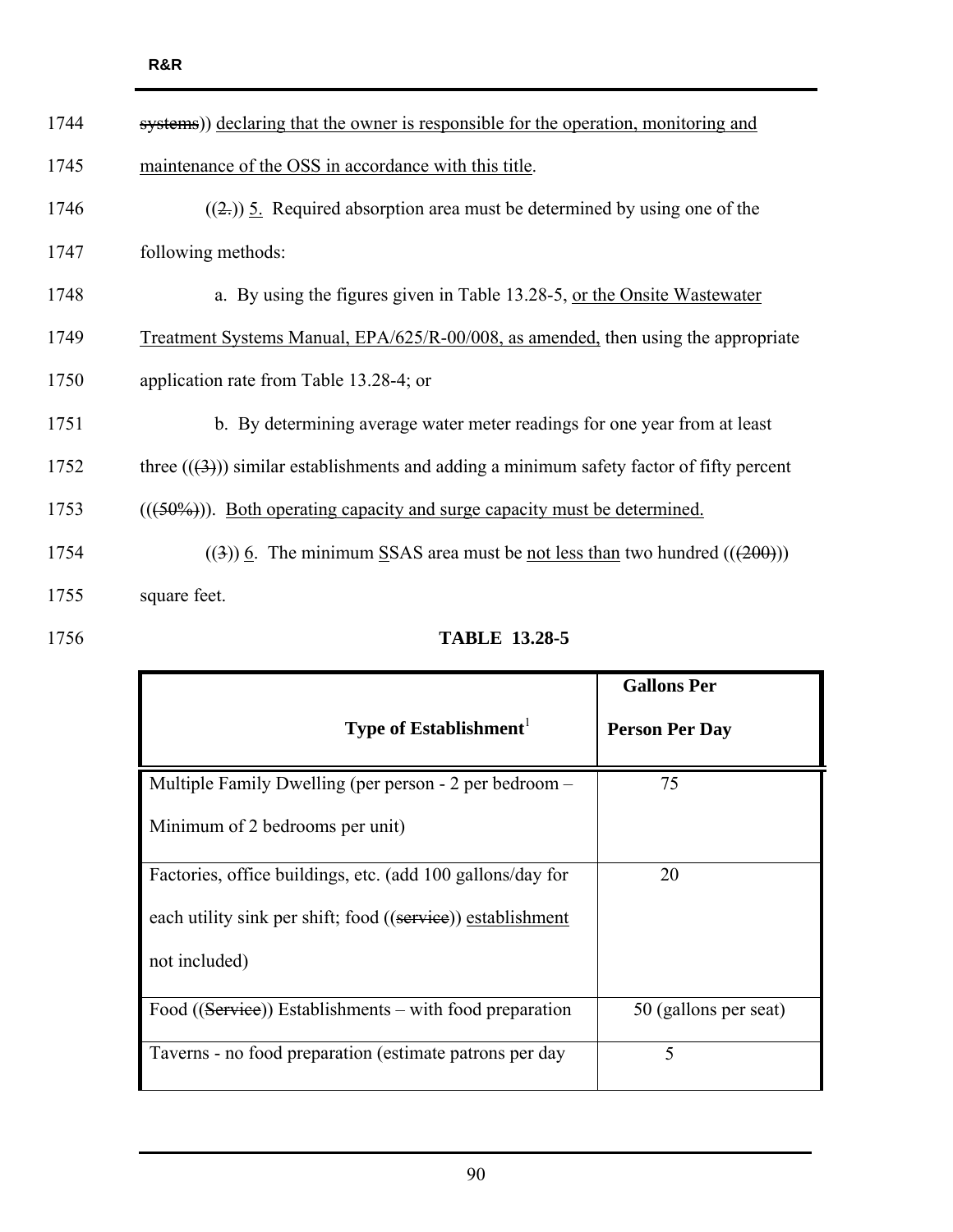| and add 15 gallons/employee)                            |        |
|---------------------------------------------------------|--------|
| Mobile Home Parks (figure minimum 3 bedrooms, 2         | 75     |
| people per bedroom)                                     |        |
| <b>Resort Camps</b>                                     | 50     |
| Work or Construction Camps                              | 50     |
| Day Camps (no meals served)                             | 15     |
| Swimming Pools and Bathhouse (sanitary facilities only) | 15     |
| Country Clubs (per member present, add 15 gallons/day   | 130    |
| per employee)                                           |        |
| Motels with kitchen (figure 2 persons per bed space)    | 50     |
| Motels (figure 2 persons per bed space)                 | 40     |
| ((Drive-in Theaters (per car space)))                   | ((10)) |
| Theaters (per auditorium seat)                          | 5      |
| Airports (per passenger)                                | 5      |
| Retail Stores (per toilet room for customer use)        | 650    |
| Retail Stores (per employee per shift - add 100)        | 15     |
| gallons/day for each utility sink)                      |        |
| Service Stations (per vehicle served)                   | 15     |
| Churches without kitchen (seating capacity)             | 5      |
| Churches with kitchen (seating capacity)                | 15     |
| Recreational Vehicle Parks (without sewer and water     | 50     |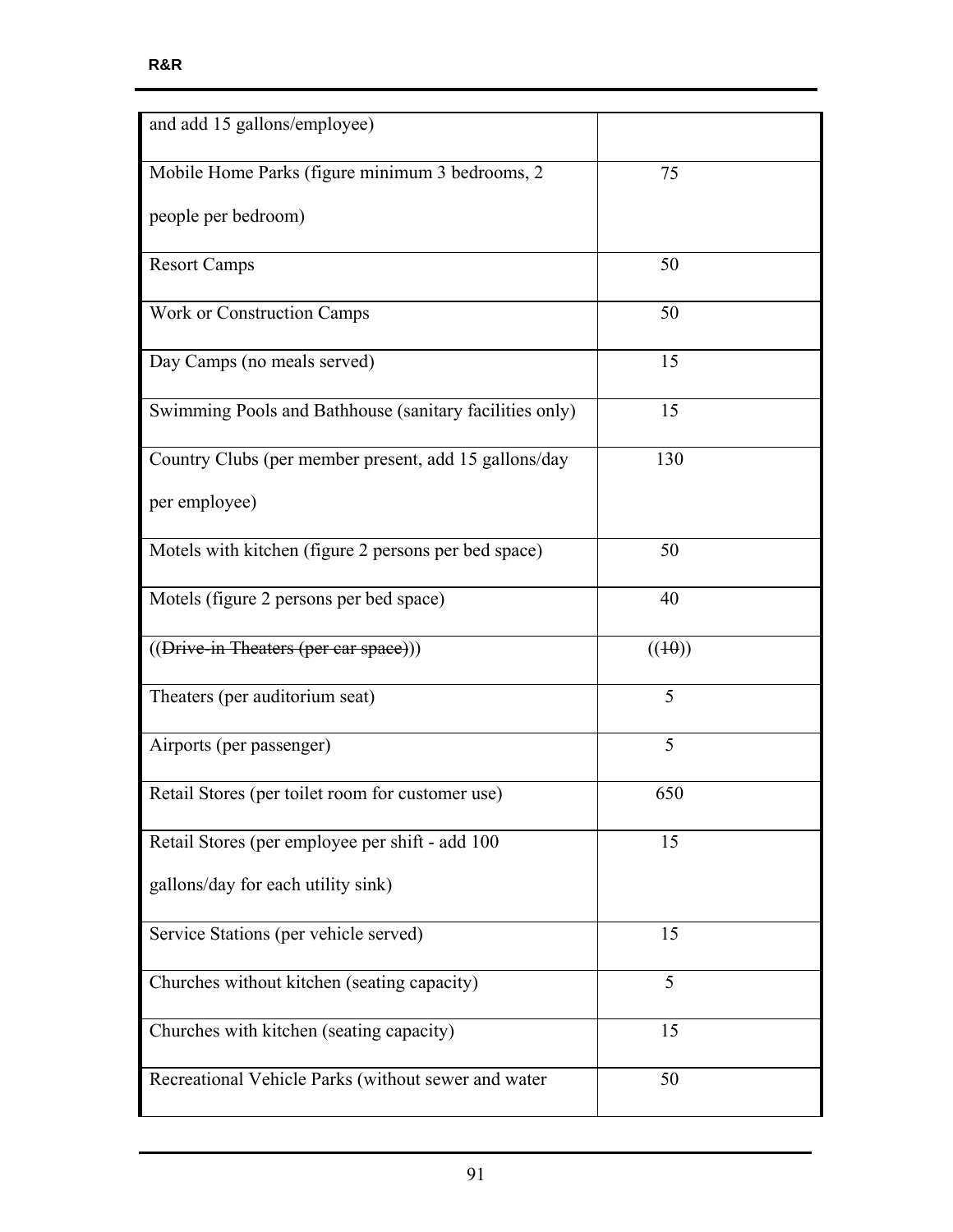| hookups - with central toilets and showers - per space)       |     |
|---------------------------------------------------------------|-----|
| Recreational Vehicle Parks (with sewer and water              | 100 |
| hookups - with central toilets and showers - per space)       |     |
| Boarding Houses (per person)                                  | 50  |
| Campgrounds (with central comfort station - with flush        | 50  |
| toilets and showers - per space)                              |     |
| Campground (with central comfort station - without            | 25  |
| showers - per space)                                          |     |
| Picnic Parks (flush toilets only - per person)                | 5   |
| Picnic Parks (with flush toilets - bathhouse and showers -    | 10  |
| per person)                                                   |     |
| For uses not listed in this table, the upper range values in  |     |
| ((Design Manual: On-Site wastewater Treatment and             |     |
| Disposal Systems)) Onsite Wastewater Treatment                |     |
| Systems Manual, February 2002, EPA/625/R-00/008, as           |     |
| amended, United States Environmental Protection               |     |
| Agency, ((EPA-625/1-80-012, October, 1980)) shall be          |     |
| used. If the type of facility is not listed in the EPA design |     |
| manual, design flows from one of the following shall be       |     |
| used:                                                         |     |
| (A) Design Standards for Large On-site Sewage                 |     |
| Systems, 1993, Washington State Department of Health          |     |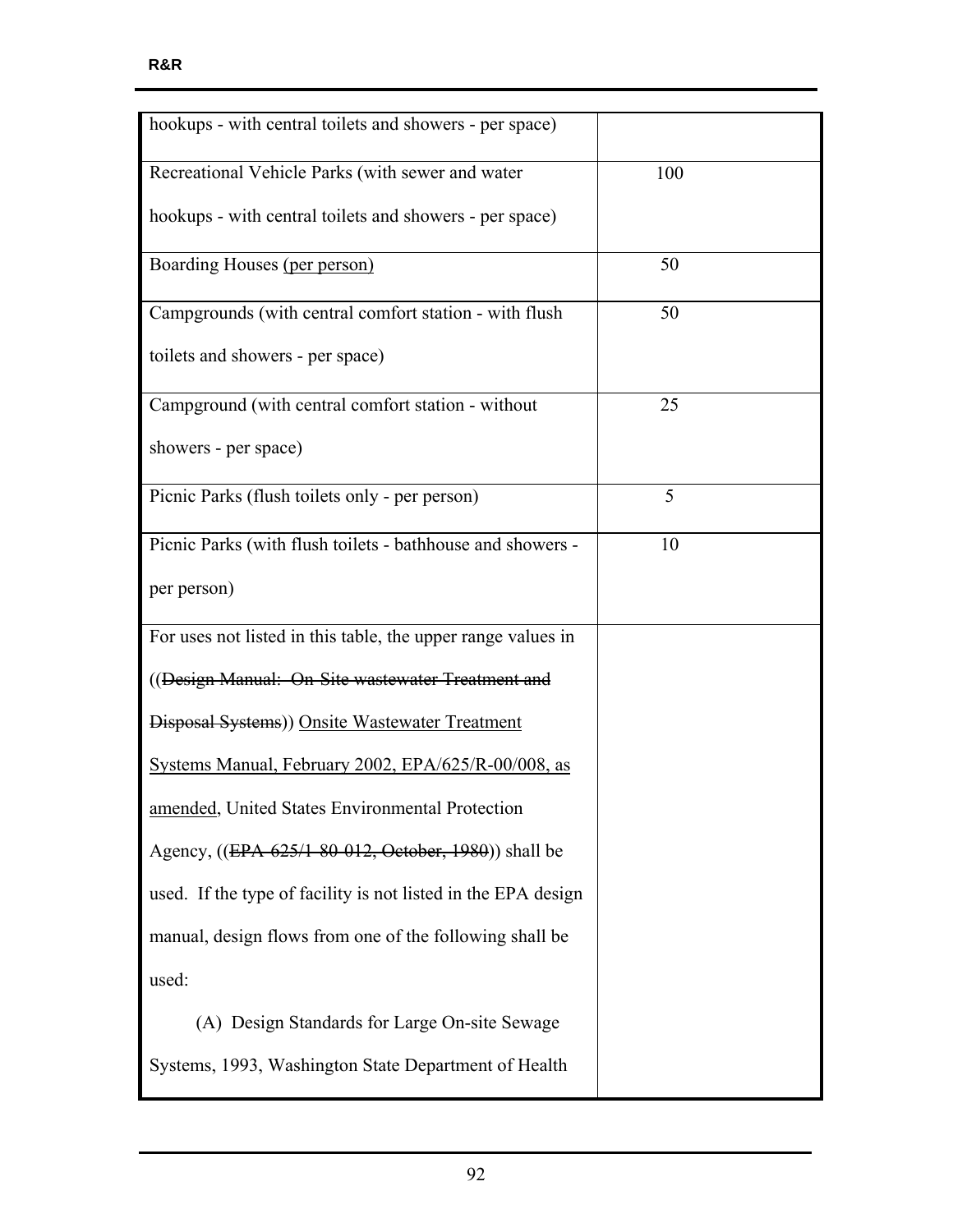|      | (available upon request to the department); or                                               |
|------|----------------------------------------------------------------------------------------------|
|      | (B) Criteria for Sewage Works Design, revised                                                |
|      | ((Oetober 1985)) November 2007, Washington State                                             |
|      | Department of Ecology (available ((upon written request                                      |
|      | to the department of ecology)) online).                                                      |
| 1757 | 1. For buildings other than single family residences the requirements of 13.28.020B          |
| 1758 | shall be met.                                                                                |
| 1759 | SECTION 108. R&R 3, Part 5, Section 1 (A) (4), as amended, and BOH                           |
| 1760 | 13.32.050 are each hereby amended to read as follows:                                        |
| 1761 | <b>Cleanouts.</b> Building sewers of four-inch $((4m))$ diameter shall have cleanouts        |
| 1762 | installed at intervals of not more than fifty feet $((50n))$ and building sewers of six inch |
| 1763 | $((6n))$ diameter and larger shall have cleanouts installed at intervals of not more than    |
| 1764 | one hundred feet $((100'))$ . One cleanout shall be placed between the house and the         |
| 1765 | septic tank with access to grade.                                                            |
| 1766 | SECTION 109. R&R 3, Part 5, Section 1 (A) (5), as amended, and BOH                           |
| 1767 | 13.32.060 are each hereby amended to read as follows:                                        |
| 1768 | Minimum horizontal separation. Minimum horizontal separations shall be as                    |
| 1769 | indicated in Table 13.28-2 (Horizontal Setbacks).                                            |
| 1770 | SECTION 110. R&R 3, Part 5, Section 2 (A), as amended, and BOH 13.36.010                     |
| 1771 | are each hereby amended to read as follows:                                                  |
| 1772 | Design standards.                                                                            |
| 1773 | A. ((Before septic tanks, effluent pump tanks, sewage holding tanks, grease traps            |
| 1774 | or any other sewage tanks may be manufactured, constructed, or sold for installation in      |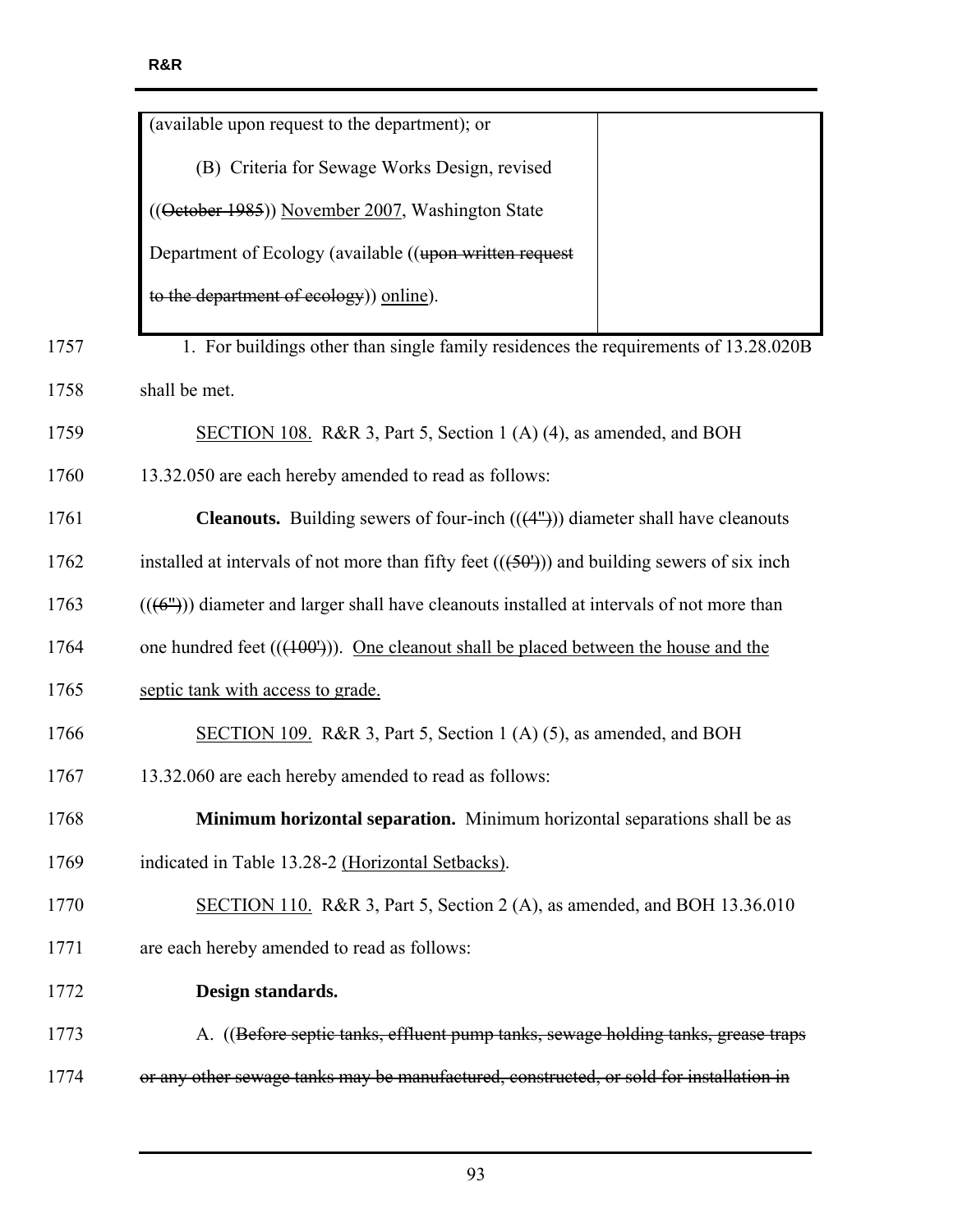| 1775 | King County, plans must be submitted by the applicant to and approved by the health        |
|------|--------------------------------------------------------------------------------------------|
| 1776 | officer, and further, prior to sale or installation, the tank must be included on the      |
| 1777 | "approved list as described in 13.08.046. The plan review fee shall be as specified in the |
| 1778 | fee schedule payable at the time of the initial plan submission. In addition to the base   |
| 1779 | fee, a review fee, payable at the time of completion of the plan review, shall be assessed |
| 1780 | equal to the actual costs associated with application review of any resubmissions,         |
| 1781 | eorrections or additions required.) No septic tank, effluent pump tank, sewage holding     |
| 1782 | tank, grease trap or any other sewage tank may be installed in King County unless:         |
| 1783 | 1. The tank is included on the DOH publication, List of Approved On-site                   |
| 1784 | Sewage Tanks;                                                                              |
| 1785 | 2. The tank conforms to the DOH publication, Recommended Standards and                     |
| 1786 | Guidance for Performance, Application, Design, Construction, Installation and Testing      |
| 1787 | <u>On-site Sewage System Tanks, July 1, 2007," as amended; and</u>                         |
| 1788 | 3. The health officer has approved plans for the tank installation. Such plans             |
| 1789 | shall show all dimensions, reinforcing, structural details and other pertinent data as     |
| 1790 | required by the health officer. ((Approval may not be construed or used in any manner to   |
| 1791 | imply endorsement of a product by the department.)) Upon approval by the health            |
| 1792 | officer, the plans will be assigned an official number. ((Plans for built-in-place         |
| 1793 | wastewater tanks shall be submitted to the health officer for review.)                     |
| 1794 | B. Tanks made of materials other than concrete shall be approved by the                    |
| 1795 | secretary prior to approval by the health officer.                                         |
| 1796 | C. No pre-cast wastewater tank $((shall))$ may be installed-except those which are         |
| 1797 | included on the ((approved)) registered list and have been clearly and legibly marked on   |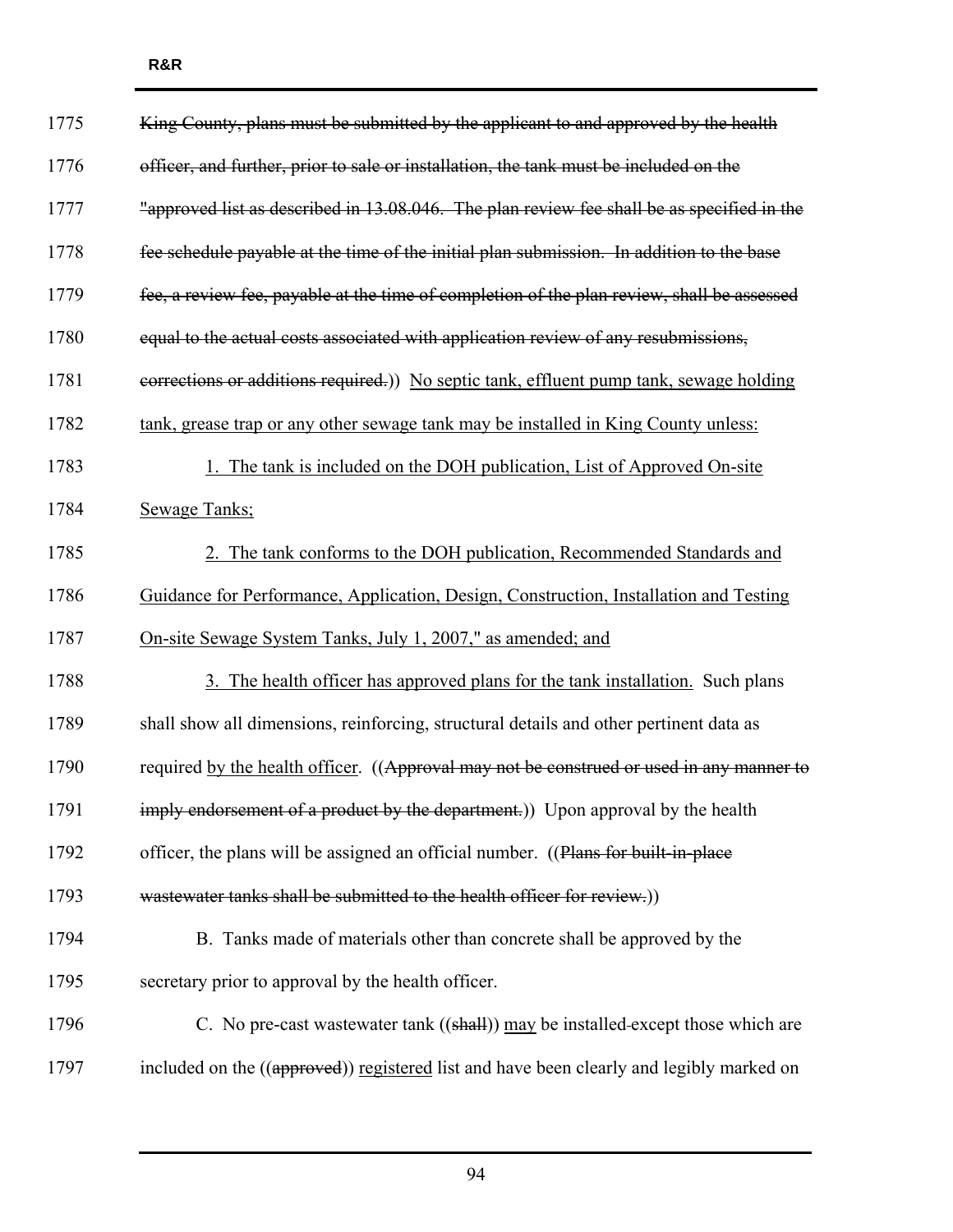| 1798 | the upper surface of the lid showing the number assigned by the health officer, name of |
|------|-----------------------------------------------------------------------------------------|
| 1799 | the manufacturer, tank model number, tank capacity in gallons and date of manufacture.  |
| 1800 | D. No metal septic tanks shall be installed in areas under the jurisdiction of the      |
| 1801 | department.                                                                             |
| 1802 | E. All septic tanks, whether they are installed or used singly, in series or in a       |
| 1803 | divided system, must be designed according to waste load and in no case shall have a    |
| 1804 | total capacity of less than one thousand $((4,000))$ five hundred gallons, except by    |
| 1805 | written permission of the health officer.                                               |
| 1806 | <b>Minimum Capacities for</b>                                                           |

## 1807 **Single-Family Residence Septic Tanks**

|                                | <b>Minimum Liquid Capacity Below</b> |
|--------------------------------|--------------------------------------|
| <b>Number of Bedrooms</b>      | <b>Outlet Invert</b><br>(Gallons)    |
| 4 or less                      | $((1000))$ 1500                      |
| Each additional bedroom, add   | 250                                  |
| Garbage grinder installed, add | $((750))$ 250                        |

1808 1. Use of garbage grinders increases settleable and floatable solids accumulations 1809 in the septic tank, increases wastewater strength and thus increases the potential for 1810 system failure especially if frequent and regular tank monitoring and maintenance is not 1811 performed. Therefore, use of garbage grinders is not recommended (see 13.60.005A.3). 1812 \_\_\_\_\_\_\_\_\_\_\_\_\_\_\_\_\_\_\_\_\_\_\_\_\_\_\_\_\_\_\_\_\_\_\_\_ 1813 F. No septic tank with a compartment smaller than two hundred fifty gallons

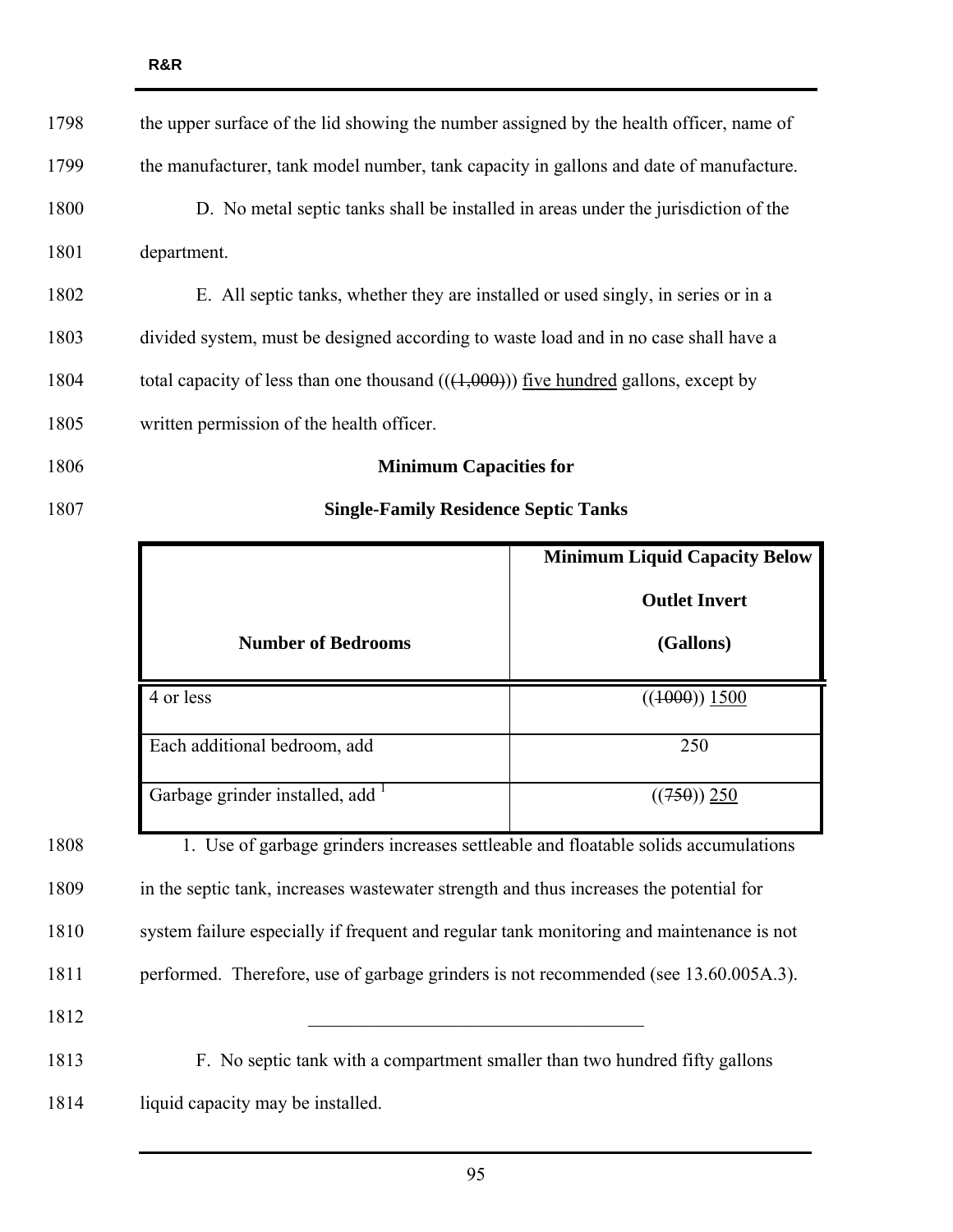| 1815 | G. A septic tank designed to service any facility except a single-family residence                  |
|------|-----------------------------------------------------------------------------------------------------|
| 1816 | or multiple family housing shall have a liquid capacity at least equal to ((one and one-half        |
| 1817 | $(11/2))$ ) three times the projected ((daily sewage volume)) design flow, with a minimum           |
| 1818 | of one thousand $(((1,000)))$ five hundred gallons. Septic tanks serving multiple family            |
| 1819 | housing shall have a minimum liquid capacity equal to two $((2))$ times the projected               |
| 1820 | $((\text{daily sewage volume}))$ design flow but not less than one thousand $((\text{4,000}))$ five |
| 1821 | hundred gallons.                                                                                    |
| 1822 | H. ((The liquid depth of any tank or compartment thereof shall not be less than                     |
| 1823 | forty-eight inches (48"), nor shall a liquid depth greater than seventy-two inches (72") be         |
| 1824 | considered in determining septic tank capacity without written permission of the health             |
| 1825 | officer.                                                                                            |
| 1826 | I)) All septic tanks or combinations of tanks installed shall provide at least two                  |
| 1827 | $((2))$ compartments. No wastewater tanks may be joined below the normal inverts                    |
| 1828 | unless otherwise pre-approved by the health officer.                                                |
| 1829 | $((\pm))$ I. When multi-compartment tanks or two or more tanks in series are used,                  |
| 1830 | the first compartment or tank shall have a liquid capacity of two-thirds $((2/3))$ to three         |
| 1831 | quarters $((3/4))$ of total required liquid capacity.                                               |
| 1832 | $((K))$ J. The minimum liquid capacity of a tank receiving intermittent use shall be                |
| 1833 | determined from the maximum expected daily waste load, but shall in no case be less                 |
| 1834 | than one thousand $((1,000))$ five hundred gallons.                                                 |
| 1835 | K. The plan review fee shall be as specified in the fee schedule, payable at the                    |
| 1836 | time of initial plan submission. In addition to the initial plan review fee, a revision             |
| 1837 | review fee shall be assessed as specified in the fee schedule, payable at the time of               |
|      |                                                                                                     |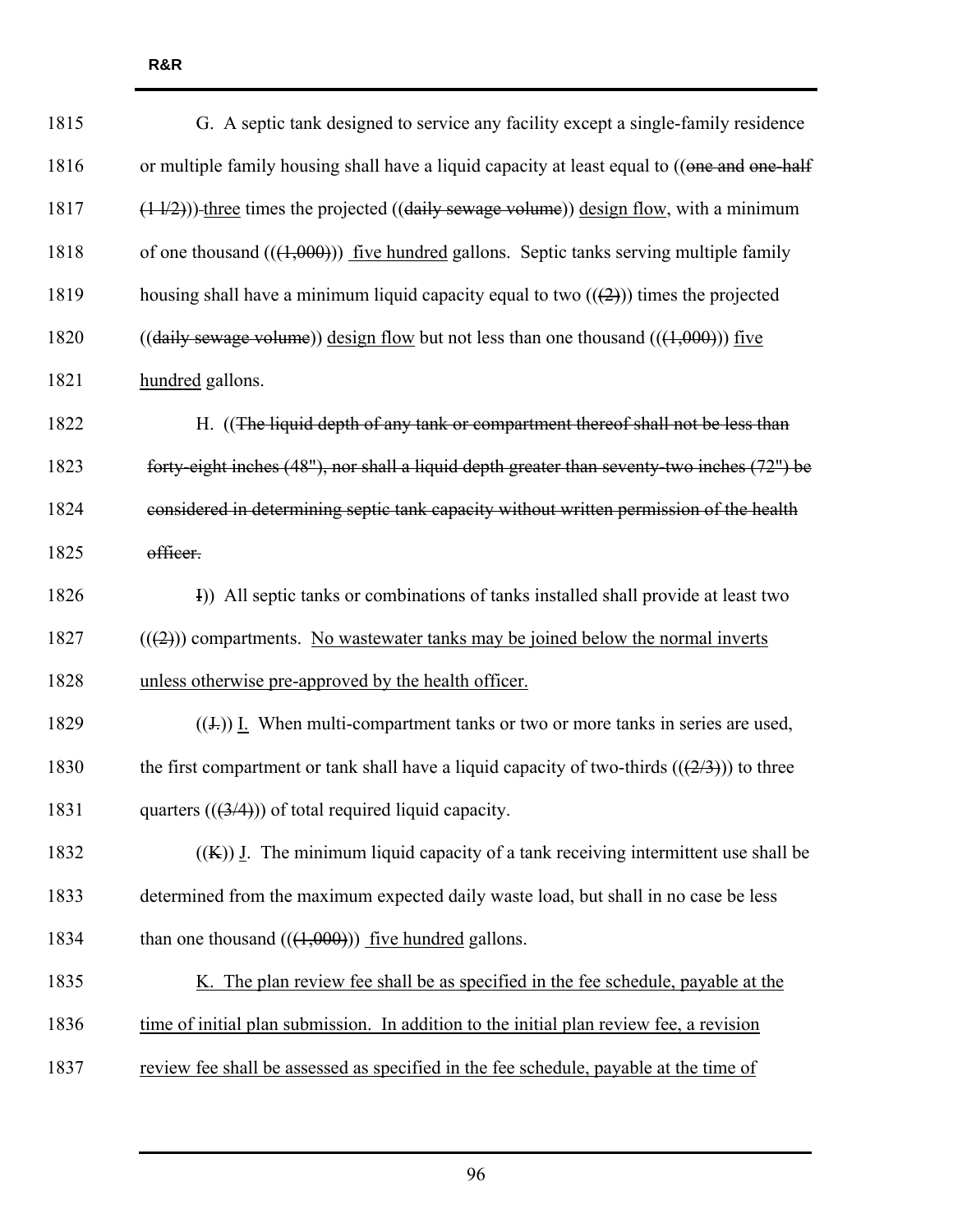| 1838 | completion of the plan review, for review of any resubmissions, corrections or additions                  |
|------|-----------------------------------------------------------------------------------------------------------|
| 1839 | required.                                                                                                 |
| 1840 | SECTION 111. R&R 3, Part 5, section 2 (B), as amended, and BOH 13.36.020                                  |
| 1841 | are each hereby amended to read as follows:                                                               |
| 1842 | Construction.                                                                                             |
| 1843 | No was tewater tank may be sold for installation, or installed which does not                             |
| 1844 | comply with this title.                                                                                   |
| 1845 | A. Wastewater tanks shall be constructed of sound and durable materials not                               |
| 1846 | subject to corrosion or excessive deterioration and shall be watertight, constructed and                  |
| 1847 | installed to prevent the entrance of rainwater, surface drainage or groundwater. Baffles                  |
| 1848 | shall be of rigid material and secured to the compartment wall.                                           |
| 1849 | B. Newly installed septic tanks shall be equipped with a removable cartridge-type                         |
| 1850 | outlet baffle filter. An inspection/cleanout access port of sufficient diameter with a                    |
| 1851 | secured lid at or above finished grade shall be provided to allow convenient access for                   |
| 1852 | filter inspection and cleaning.                                                                           |
| 1853 | C. Septic tanks must be provided with a ((manhole)) maintenance access port or                            |
| 1854 | removable cover for each compartment (minimum dimension eighteen inches $((+8m))$ )                       |
| 1855 | for septic tank inspection and sludge removal. All baffles shall have removable covers or                 |
| 1856 | properly placed ((manholes)) maintenance access ports with a minimum diameter of six                      |
| 1857 | inches $((6^{\prime\prime}))$ , and the $((manhole))$ maintenance access cover or inlet and outlet covers |
| 1858 | shall have adequate permanent handles. If effluent filters are used, access to the filter at              |
| 1859 | finished grade is required.                                                                               |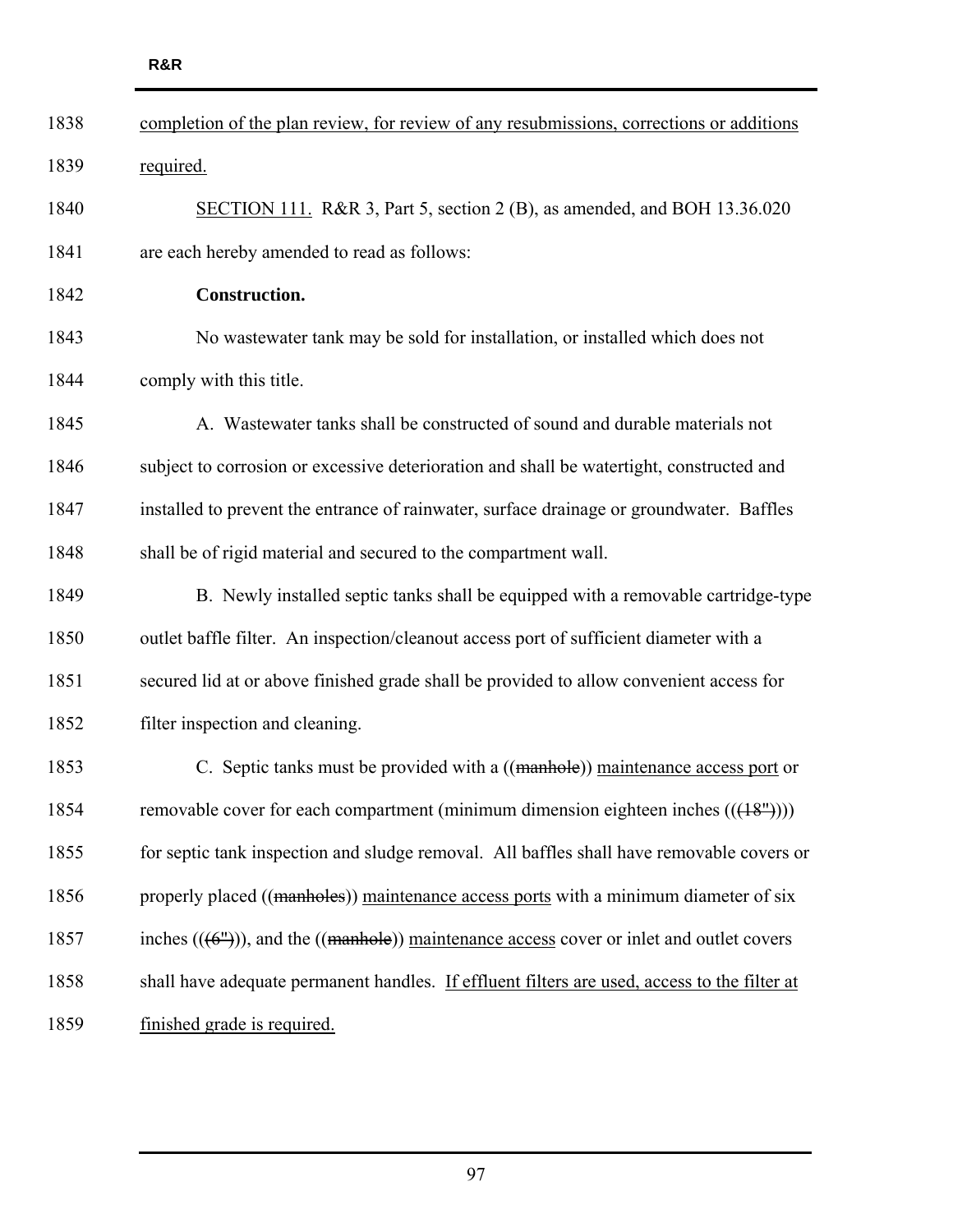| 1860 | D. In each septic tank the inlet baffle or submerged pipe shall extend                                      |
|------|-------------------------------------------------------------------------------------------------------------|
| 1861 | approximately six inches $((6^{\prime\prime}))$ below the liquid surface and above the liquid surface at    |
| 1862 | least to the crown of the inlet sewer.                                                                      |
| 1863 | E. In each septic tank the outlet baffle or submerged pipe shall extend below the                           |
| 1864 | liquid level a distance approximately equal to twenty-eight percent $((28\%))$ to forty                     |
| 1865 | percent $(((40\%))$ of the liquid depth, and these baffles or pipes shall extend at least six               |
| 1866 | inches $((6^{\prime\prime}))$ above the liquid level to provide for scum storage.                           |
| 1867 | F. Septic tanks shall have at least one inch between the under side of the top of                           |
| 1868 | the tank and top of inlet and outlet pipes or baffles to allow the required ventilation of the              |
| 1869 | tank and disposal field through the main building vent stacks.                                              |
| 1870 | G. The invert of the inlet pipe in each septic tank must be at least three inches                           |
| 1871 | $((3n))$ above the outlet invert.                                                                           |
| 1872 | H. Each compartment dividing wall shall have a minimum four inches $((4^{\prime\prime}))$                   |
| 1873 | diameter opening, the invert of which is a minimum of one inch $((+^{\infty}))$ and a maximum               |
| 1874 | of three inches $((3^{\prime\prime}))$ below the outlet invert. A baffle shall be located on the inlet side |
| 1875 | of the wall and shall extend a minimum of eighteen inches $((18m))$ below the outlet and                    |
| 1876 | shall extend a minimum of six inches $((6^{\circ}))$ above the liquid level.                                |
| 1877 | SECTION 112. R&R 3, Part 5, Section 2 (C), as amended, and BOH $13.36.030$                                  |
| 1878 | are each hereby amended to read as follows:                                                                 |
| 1879 | Location ((and Installation)), installation and maintenance.                                                |
| 1880 | A. Minimum separation distances shall be as indicated in Table 13.28-2.                                     |
| 1881 | B. No septic tank or dosing tank shall be located under paving unless the                                   |
| 1882 | ((manhole)) maintenance access and inspection ((holes)) ports are extended up through                       |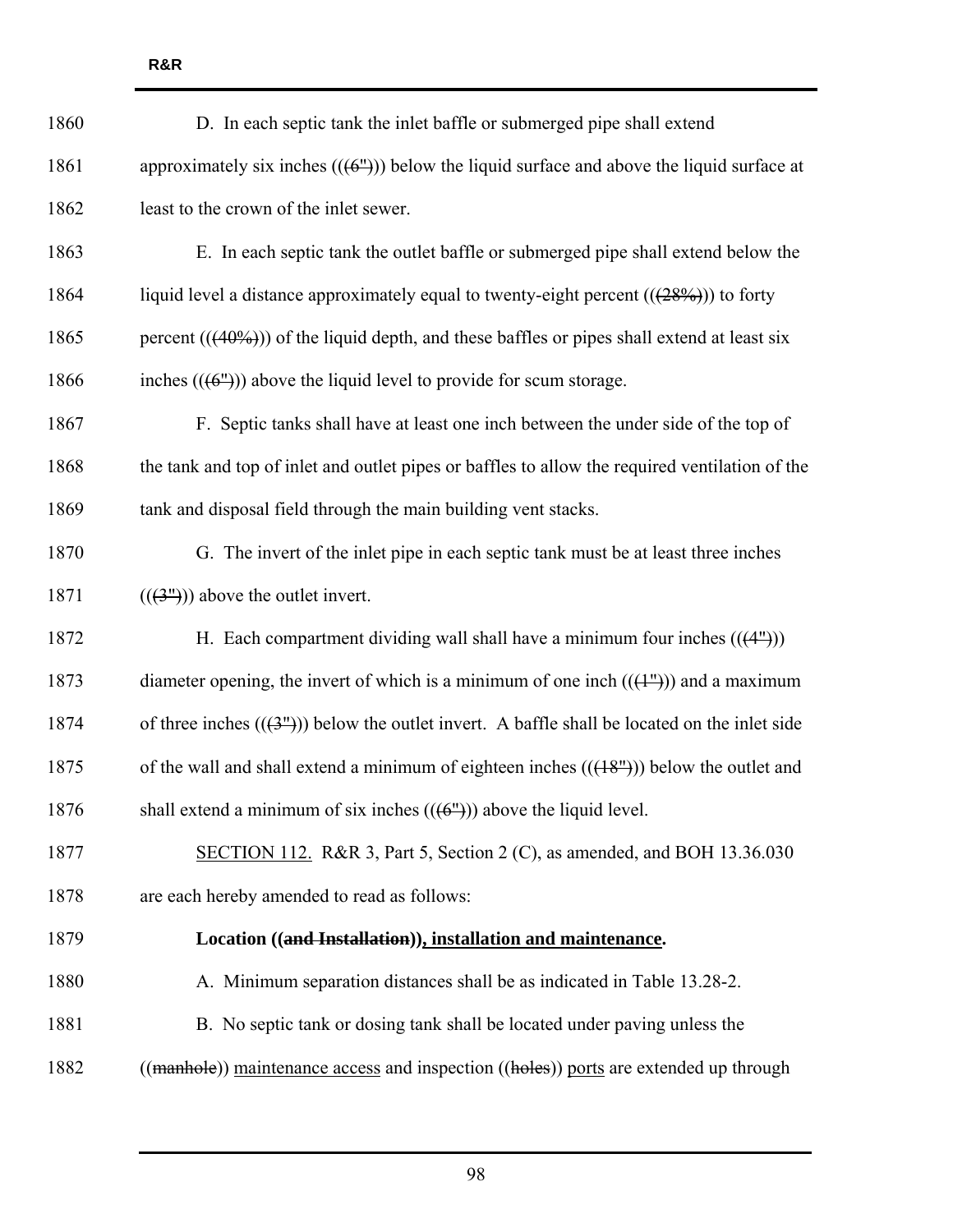| 1883 | the paving and the ((manhole)) maintenance access port is equipped with a locking-type                |
|------|-------------------------------------------------------------------------------------------------------|
| 1884 | cover and is approved as a traffic-bearing tank.                                                      |
| 1885 | C. Each septic tank compartment shall be equipped with locking type                                   |
| 1886 | ((manholes)) maintenance access ports extending to finished grade to provide access for               |
| 1887 | preventive maintenance inspections or sludge removal. Maximum riser height shall not                  |
| 1888 | exceed three feet.                                                                                    |
| 1889 | D. $((N\Theta))$ It is unlawful to construct, maintain, own or operate any septic tank or             |
| 1890 | other receptacle for human excrement ((shall be constructed, maintained, or used which))              |
| 1891 | that directly or indirectly discharges sewage upon the surface of the ground, or into any             |
| 1892 | waters of the state.                                                                                  |
| 1893 | E. Sewage tanks shall be located in <u>an</u> area( $(\text{(*)})$ ) or areas accessible for periodic |
| 1894 | inspection and sludge removal.                                                                        |
| 1895 | F. Sewage tanks shall be located, installed and maintained to preclude surface                        |
| 1896 | and ground water from entering the tank. Sewage tanks shall be installed so that the                  |
| 1897 | outlet invert is higher than the maximum seasonal water table.                                        |
| 1898 | G. Unless otherwise provided by the health officer in writing, all sewage tanks                       |
| 1899 | shall be tested and demonstrated to be watertight in accordance with the method                       |
| 1900 | prescribed ASTM ((C1227-97)) C127-07a Section 9.1.1- Vacuum Testing or 9.1.2-                         |
| 1901 | "Hydrostatic Testing" following installation and prior to being put into service by the               |
| 1902 | project design engineer, designer or installer. Results of this test shall be available for           |
| 1903 | review by the health officer at the time of final inspection. The designer shall submit               |
| 1904 | verification of this testing with the record drawing documents.                                       |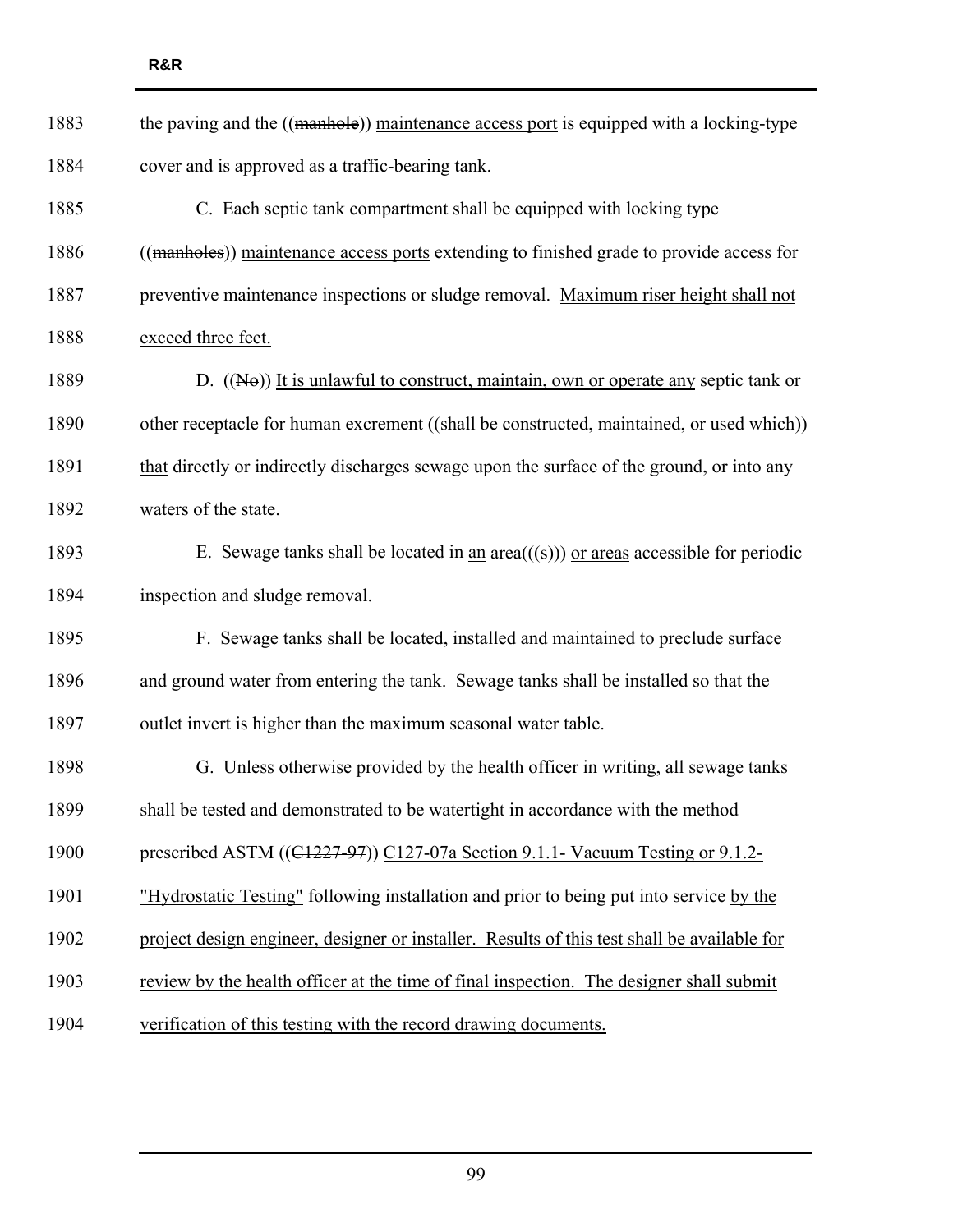| 1905 | H. Sewage tanks shall be installed and bedded according to the manufacturer's                        |
|------|------------------------------------------------------------------------------------------------------|
| 1906 | directions and upon a level, stable base that will not settle. Instructions for installation         |
| 1907 | shall be supplied by the manufacturer to the OSS designer or installer of record at the              |
| 1908 | time of installation.                                                                                |
| 1909 | SECTION 113. R&R 99-01, Section 2 (part), and BOH 13.40.001 are each                                 |
| 1910 | hereby amended to read as follows:                                                                   |
| 1911 | <b>Specifications - general.</b>                                                                     |
| 1912 | A. No pump chamber shall be manufactured for use in King County,                                     |
| 1913 | constructed $((,))$ or installed unless it is included on the $((\text{apperved}))$ registered list. |
| 1914 | B. Pumps, fittings and controls shall be provided and installed in accordance with                   |
| 1915 | the (("Guidelines for the use of pressure distribution systems,")) Recommended                       |
| 1916 | Standards and Guidance for Pressure Distribution Systems, Washington State Department                |
| 1917 | of Health as amended and Figure 13.40-1 of this title.                                               |
| 1918 | C. Pumps and electrical wiring shall conform to all applicable state and local                       |
| 1919 | electrical codes and the permanent wiring shall be installed prior to notification of the            |
| 1920 | health officer for ((as-built)) final inspection.                                                    |
| 1921 | D. Except by written permission of the health officer, pump tanks shall be at least                  |
| 1922 | one thousand $(((1,000)))$ five hundred gallons liquid capacity.                                     |
| 1923 | SECTION 114. R&R 99-01, Section 2 (part), and BOH 13.40.005 are each                                 |
| 1924 | hereby amended to read as follows:                                                                   |
| 1925 | Location.                                                                                            |
| 1926 | A. Minimum separation distances shall be as indicated in Table 13.28-2.                              |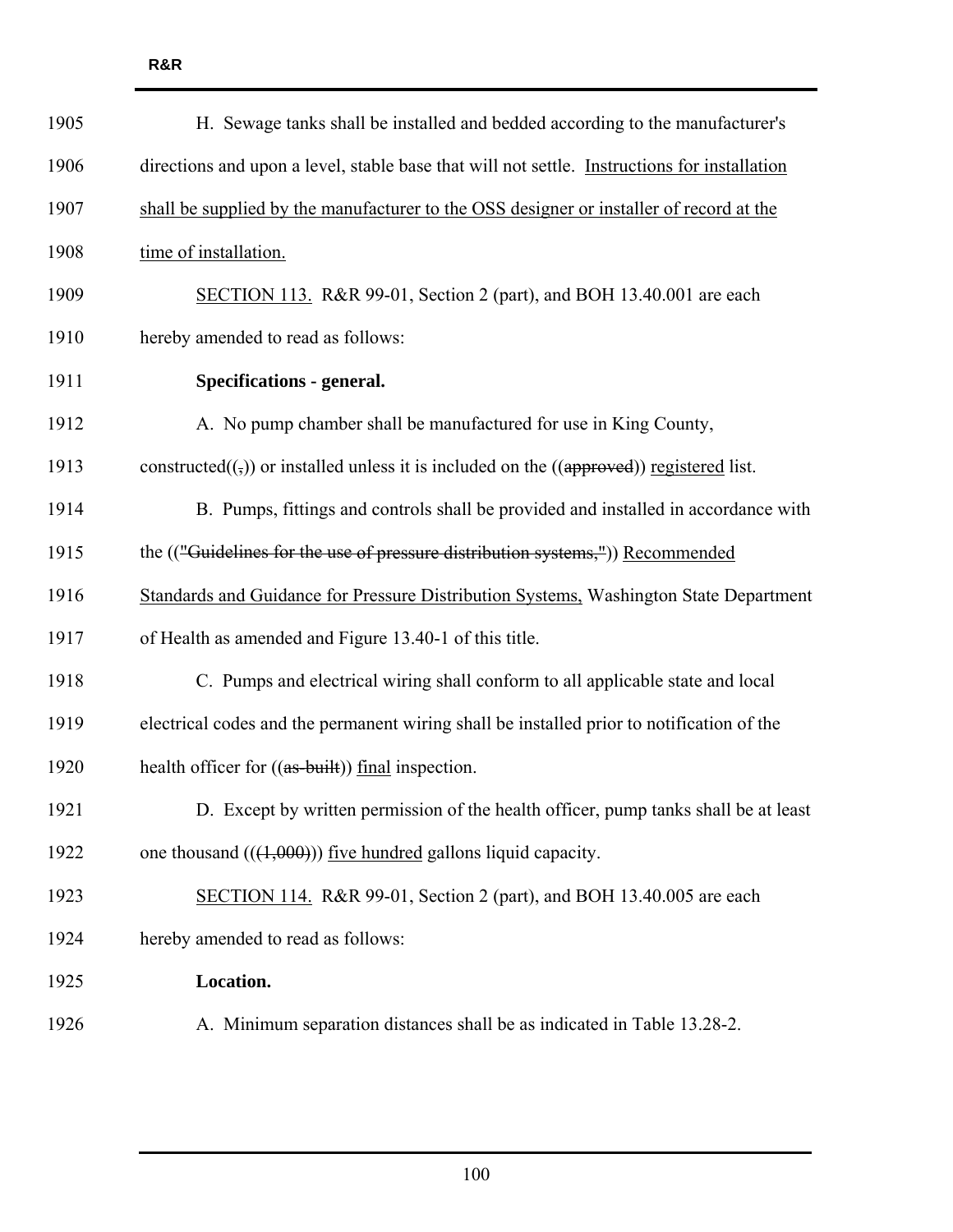| B. Pump tanks shall be located in an area( $(\frac{1}{(s)})$ ) or areas accessible for periodic       |
|-------------------------------------------------------------------------------------------------------|
| inspection, maintenance and sludge removal.                                                           |
| C. For systems using pumps, clearly accessible controls and warning devices are                       |
| required including:                                                                                   |
| 1. Process controls such as float and pressure activated pump on/off switches,                        |
| pump-run timers and process flow controls;                                                            |
| 2. Diagnostic tools including dose cycle counters and hour meters on the sewage                       |
| stream, or flow meters on either the water supply or sewage stream: and                               |
| 3. Audible and visual alarms designed to alert a resident of a malfunction. The                       |
| alarm is to be placed on a circuit independent of the pump circuit.                                   |
| D. Pump tanks shall be located, installed and maintained to preclude surface and                      |
| ground water from entering the tank and shall be tested and demonstrated to be watertight             |
| in accordance with the methods prescribed in $\underline{BOH}$ ((E))chapter 13.36 of this title       |
| following installation and prior to being put into service.                                           |
| SECTION 115. R&R 3, Part 5, Section 3 (A), as amended, and BOH 13.40.010                              |
| are each hereby amended to read as follows:                                                           |
| <b>Siphon or pump requirements.</b> $((\text{Where required}, d))$ Dosing systems shall be            |
| equipped with an automatic siphon or pump or duplicate alternating siphons or pumps.                  |
| SECTION 116. R&R 3, Part 5, Section 3 (C), as amended, and BOH 13.40.030                              |
| are each hereby amended to read as follows:                                                           |
| Size requirement. The dosing tank shall be of sufficient size so as to provide the                    |
| required <u>one day's total</u> dosing gallonage ((see Section 13.48.050)) plus one (( $(1)$ )) day's |
|                                                                                                       |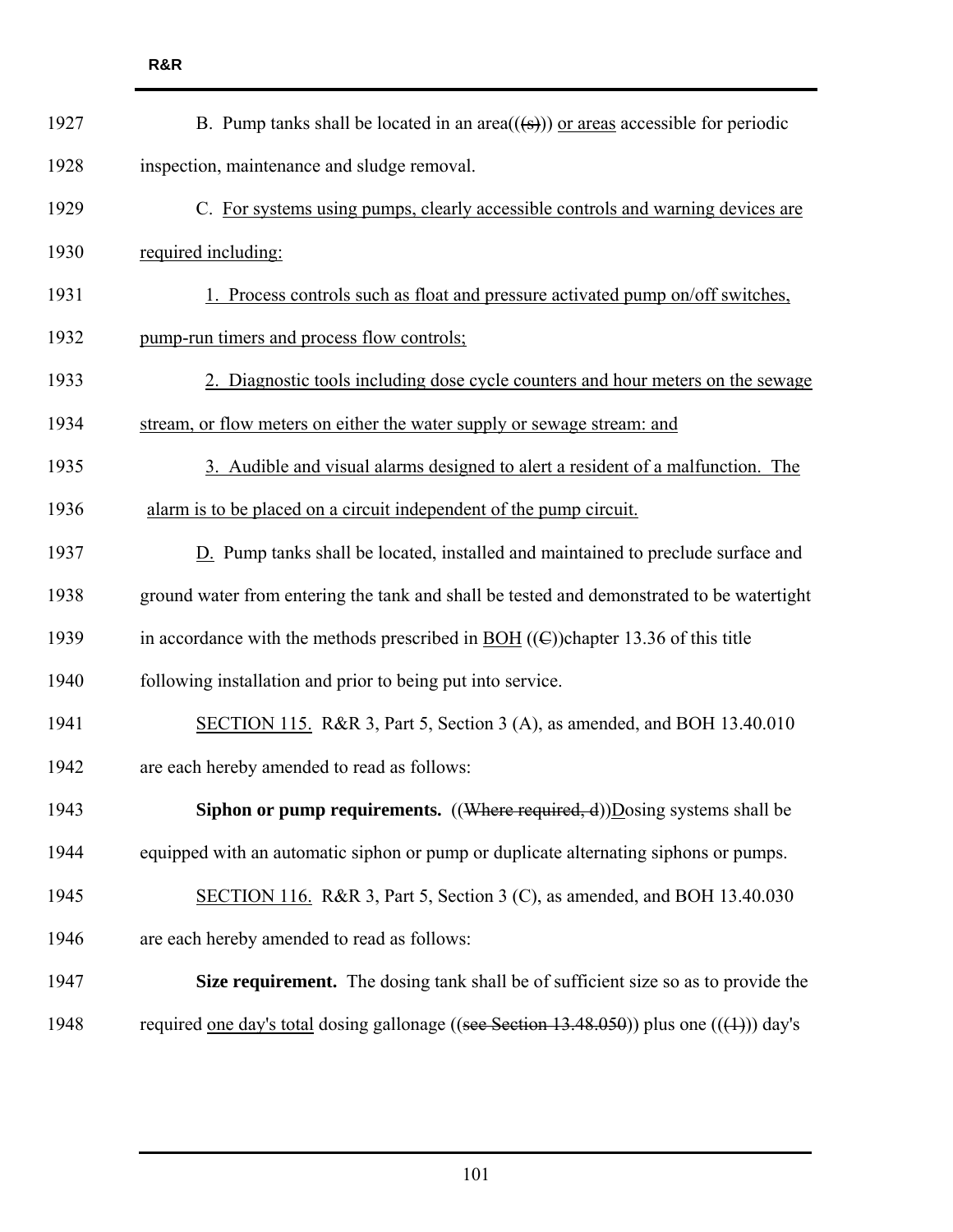| 1949 | estimated waste volume but shall not be less than one thousand $((1,000))$ five hundred       |
|------|-----------------------------------------------------------------------------------------------|
| 1950 | gallons.                                                                                      |
| 1951 | SECTION 117. R&R 3, Part 5, Section 3 (D), as amended, and BOH 13.40.040                      |
| 1952 | are each hereby amended to read as follows:                                                   |
| 1953 | ((High water alarm)) Pump switch location. ((Where pumping is required a                      |
| 1954 | visible or audible high water level alarm shall be provided on an electrical circuit separate |
| 1955 | from that of the pump.)) Effluent pump switching mechanisms shall not be located              |
| 1956 | within the effluent tank, except for sealed floats.                                           |
| 1957 | SECTION 118. R&R 3, Part 5, Section 3 (E), as amended, and BOH 13.40.050                      |
| 1958 | are each hereby amended to read as follows:                                                   |
| 1959 | Sewage effluent pump specifications. Designs utilizing sewage effluent pumps                  |
| 1960 | shall specify:                                                                                |
| 1961 | A. A minimum three-inch $((3^{\prime\prime}))$ separation between the bottom of the pump      |
| 1962 | tank and the pump intake opening; however, a pump shroud may be used in place of the          |
| 1963 | three inch block to preclude solids from entering the pump;                                   |
| 1964 | B. A disconnect union or an appropriate disconnect device;                                    |
| 1965 | C. A check valve on the outlet side of a union;                                               |
| 1966 | D. Filtering for pumps, if provided, must meet the following minimum criteria:                |
| 1967 | 1. One-eighth inch $((1/8m))$ mesh size;                                                      |
| 1968 | 2. Non $((-)$ ) corrosive material;                                                           |
| 1969 | 3. Cannot interfere with switches or floats; and                                              |
| 1970 | 4. Easily removable for cleaning.                                                             |
| 1971 | E. Pumps or dosing devices shall be specified by the manufacturer as suitable for             |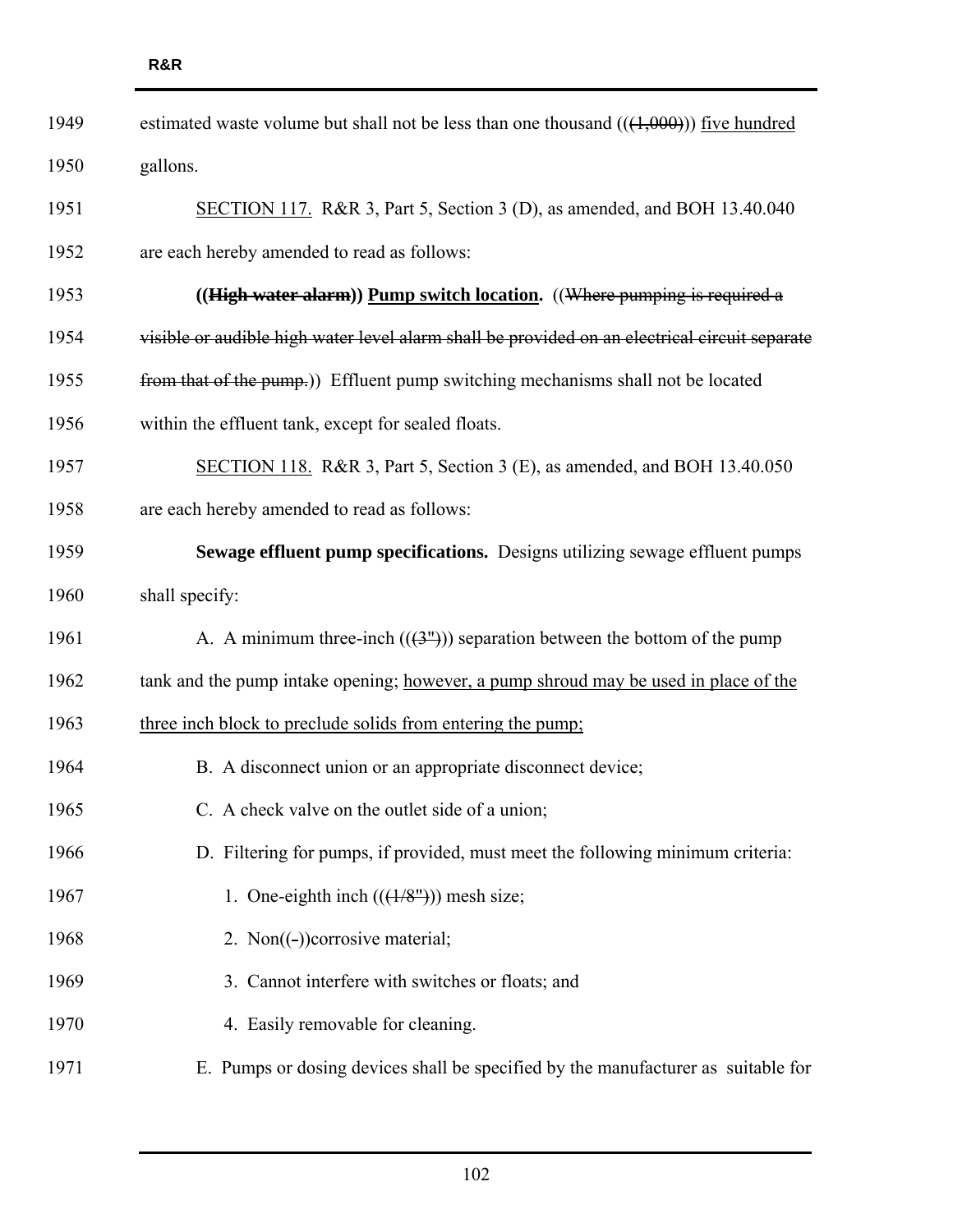| 1972 | the intended purpose.                                                                                                 |
|------|-----------------------------------------------------------------------------------------------------------------------|
| 1973 | SECTION 119. R&R 3, Part 5, Section 4, as amended, and BOH 13.44.010 are                                              |
| 1974 | each hereby amended to read as follows:                                                                               |
| 1975 | Specifications- $((G))$ general.                                                                                      |
| 1976 | A. No inspection box or distribution box shall be manufactured, sold or installed                                     |
| 1977 | which is not constructed of durable, watertight materials and which is not equipped with                              |
| 1978 | an adequate removable cover.                                                                                          |
| 1979 | B. The inspection box or distribution box shall be set on a concrete pad or                                           |
| 1980 | tamped crushed rock to prevent misalignment.                                                                          |
| 1981 | C. The inspection box or distribution box shall be constructed and installed so the                                   |
| 1982 | inlet invert is not less than four inches $((4^{\prime\prime}))$ above the level of the outlet invert $((4\cdot))$ or |
| 1983 | inverts, and the outlet inverts shall be not less than two inches $((2^{\prime\prime}))$ above the floor of           |
| 1984 | the box.                                                                                                              |
| 1985 | D. The inspection box or distribution box shall be installed with at least thirty-six                                 |
| 1986 | inches $((36''))$ of four-inch $((4''))$ tightline extending from each outlet. There shall be                         |
| 1987 | no ((filter material)) drainrock within thirty-six inches $((36''))$ of the inspection box.                           |
| 1988 | E. There shall be no driving, parking, paving, or construction over the                                               |
| 1989 | distribution or inspection box.                                                                                       |
| 1990 | F. The distribution or inspection box shall have an inspection access with a                                          |
| 1991 | secured lid at finished grade (( $or be$ installed within twelve $(12)$ inches of grade with a                        |
| 1992 | permanent visible marker at the finished grade)).                                                                     |
| 1993 | SECTION 120. R&R 3, Part 5, Section 6, as amended, and BOH 13.48.010 are                                              |
| 1994 | each hereby amended to read as follows:                                                                               |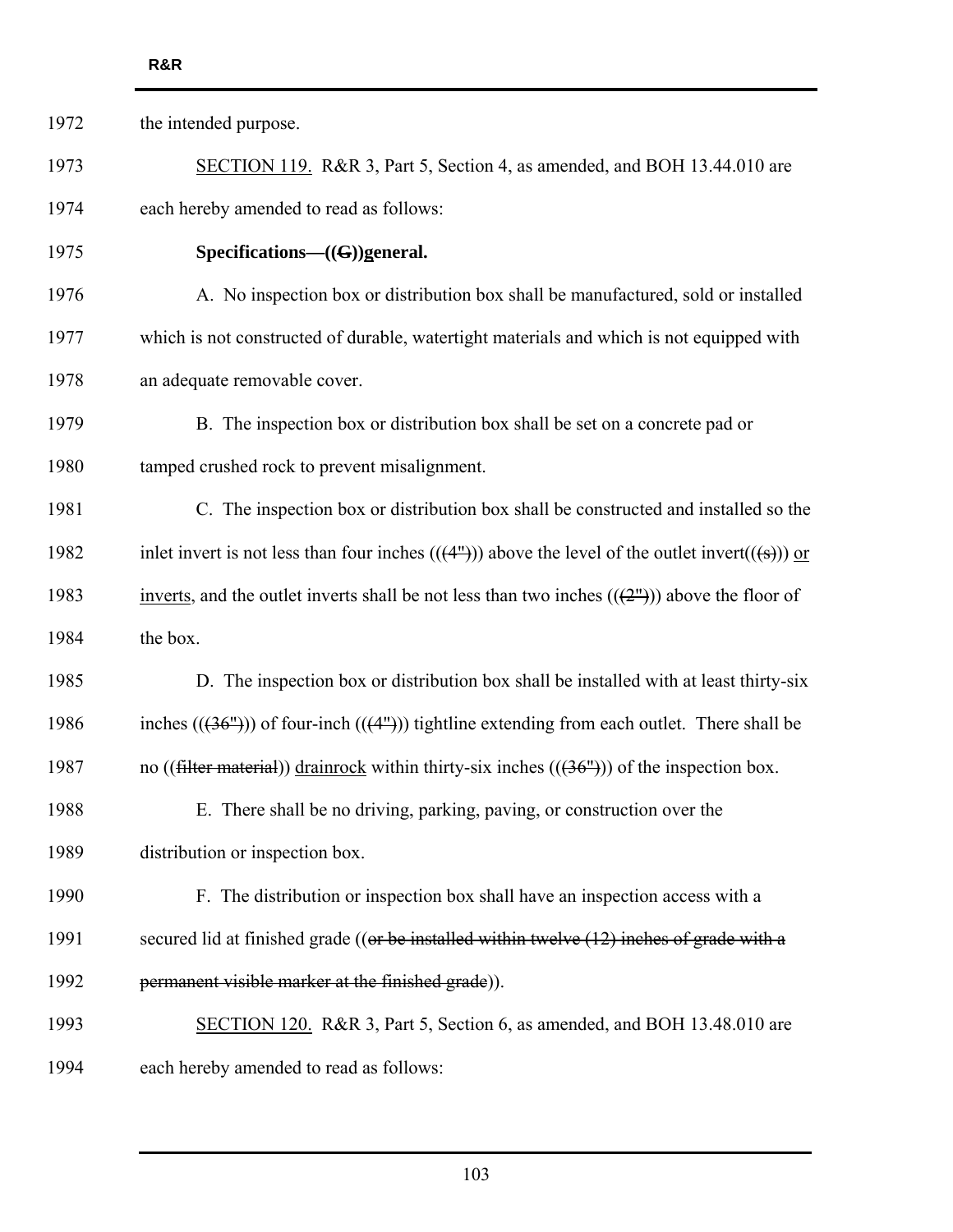| 1995 | Specifications.                                                                                               |
|------|---------------------------------------------------------------------------------------------------------------|
| 1996 | A. No OSS ((shall)) may be constructed unless there has first been a soil                                     |
| 1997 | evaluation for the site completed in the manner described in ((Section)) BOH 13.28.050                        |
| 1998 | to determine type, size and location of the OSS. SSAS design and construction shall be                        |
| 1999 | in accordance with the following:                                                                             |
| 2000 | 1. Maximum bottom width of trenches shall be twenty four inches $(((24m))$                                    |
| 2001 | except a <u>maximum width of up to</u> thirty six ((inch (36") trench width)) inches may be                   |
| 2002 | allowed provided that:                                                                                        |
| 2003 | $((a))$ a. For soil types $((1A-3))$ 1 through 4 the SSAS is at least pressure                                |
| 2004 | distribution in accordance with $\underline{BOH}$ 13.48.060 (( $\theta$ f this title)) (pressure distribution |
| 2005 | systems); and                                                                                                 |
| 2006 | $((a + b))$ b. For soil types $((4 \text{ and}))$ 5 and 6 the effluent shall meet ((treatment                 |
| 2007 | standard 2)) the next higher treatment level as indicated in table 13.28-1 unless treatment                   |
| 2008 | level B is already required prior to discharge to the SSAS; and                                               |
| 2009 | $((\epsilon))$ c. The slope does not exceed thirty percent $((30\%)$ .                                        |
| 2010 | Trench width in excess of thirty-six inches (36") may not be used for                                         |
| 2011 | computation of absorption area.))                                                                             |
| 2012 | 2. Beds are allowed only in excessively permeable soils consisting of very                                    |
| 2013 | gravelly coarse sands or coarser, extremely gravelly soils. SSAS installed in beds must                       |
| 2014 | be pressure distribution and meet treatment level B or greater.                                               |
| 2015 | 3. ((Maximum)) The maximum depth of soil cover over the top of SSAS ((filter                                  |
| 2016 | $\frac{1}{2}$ material)) drainrock shall not exceed twenty-four inches $((24^{\circ}))$ except by written     |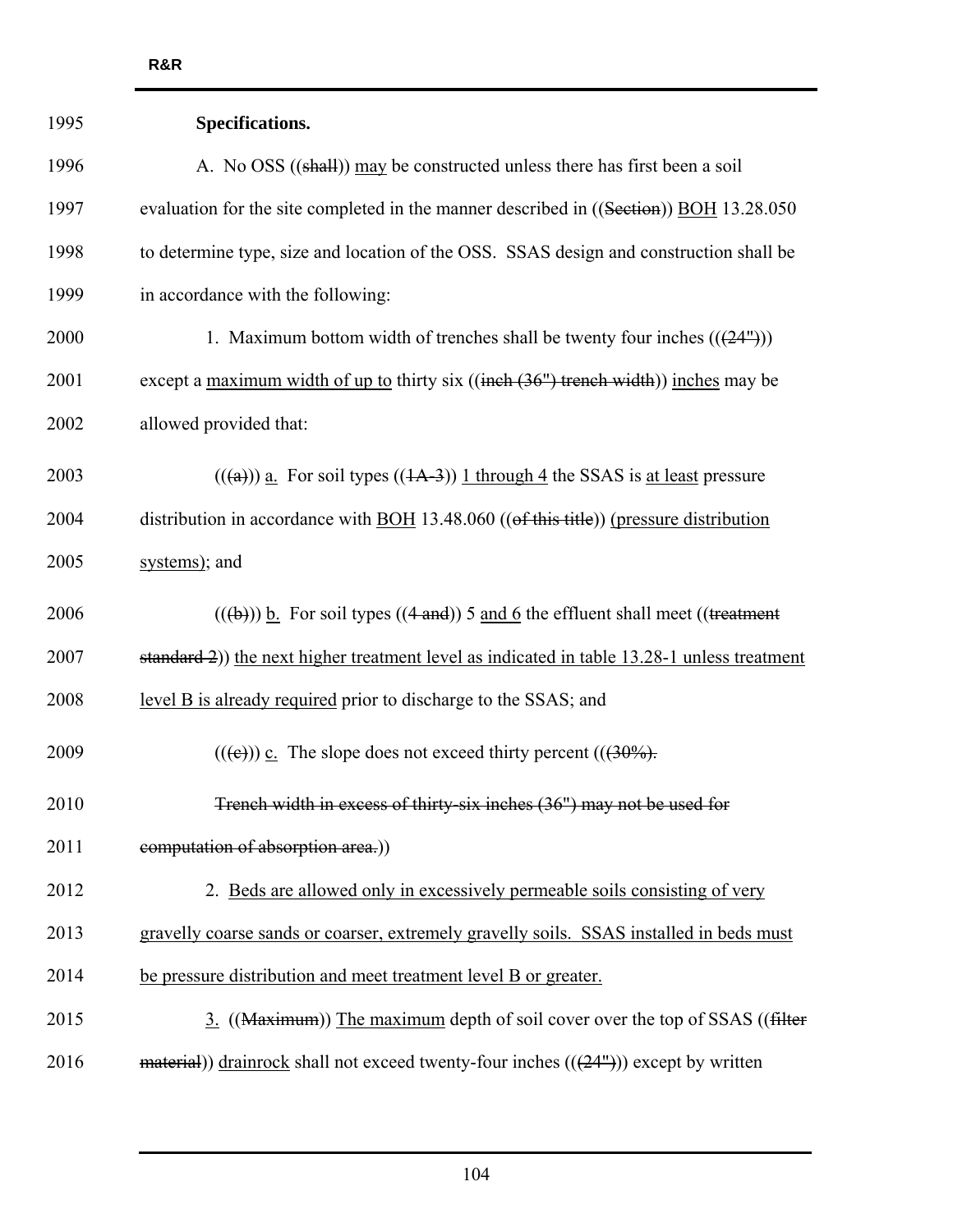| 2017 | permission of the health officer. The infiltrative surface or bottom of the drainfield shall                            |
|------|-------------------------------------------------------------------------------------------------------------------------|
| 2018 | not be deeper than thirty-six inches $((36''))$ below the finished grade.                                               |
| 2019 | $((3))$ 4. ((Minimum)) The minimum depth of soil cover over ((filter material))                                         |
| 2020 | drainrock shall not be less than twelve inches $((12m))$ unless otherwise authorized by the                             |
| 2021 | health officer.                                                                                                         |
| 2022 | $((4))$ 5. Minimum depth of $(($ filter material $))$ drainrock under drainfield lines                                  |
| 2023 | shall not be less than six inches $((6^{\circ}))$ .                                                                     |
| 2024 | $(5)$ ) 6. The amount of ((filter material)) drainrock over drainfield lines shall not                                  |
| 2025 | be less than two inches $((2^{\prime\prime}))$ .                                                                        |
| 2026 | $((6))$ 7. ((Filter material)) Drainrock shall be clean, washed, uniformly graded,                                      |
| 2027 | non((-))deteriorating gravel, size three eighths inches $((3/8''))$ to seven eighths inches                             |
| 2028 | $((\frac{7}{8^n}))$ or three quarters inches $((\frac{3}{4^n}))$ to one and one half inches $((\frac{11}{2^n}))$ , with |
| 2029 | no visible fine particles adhering to gravel surfaces and with the percent by weight                                    |
| 2030 | passing the U.S. No. 200 sieve not greater than 0.5 percent.                                                            |
| 2031 | $((7))$ 8. Minimum separation between drainfield trench side walls shall not be                                         |
| 2032 | less than four feet $((44))$ of undisturbed soil for soil texture types 1, 2, and 3 and shall                           |
| 2033 | not be less than six feet $((6))$ for soil texture $((\text{type } 4 \text{ and } 5))$ types 4, 5 and 6.                |
| 2034 | 9. Individual laterals greater than one hundred feet in length must use pressure                                        |
| 2035 | distribution.                                                                                                           |
| 2036 | $((8))$ 10. ((When gravelless trench systems are used they must be included on                                          |
| 2037 | the "approved list", be installed in accordance with the manufacturer's installation                                    |
| 2038 | instructions and be in accordance with)) No gravelless drainfield system may be installed                               |
| 2039 | unless it satisfies the requirements of BOH 13.52.054.                                                                  |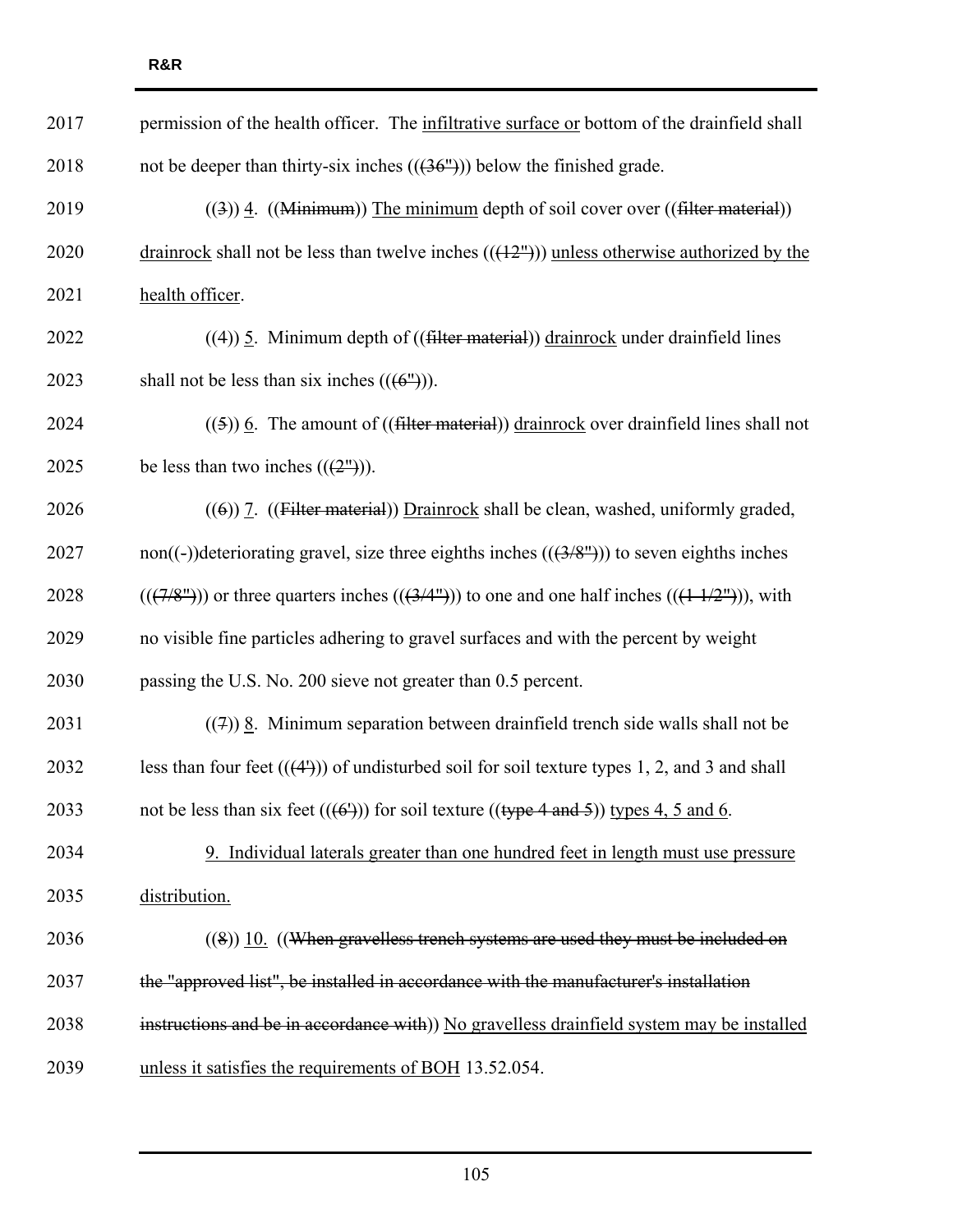| 2040 | $((9))$ 11. ((Imported cover material must be stockpiled on site prior to the                        |
|------|------------------------------------------------------------------------------------------------------|
| 2041 | designer's preinstallation inspection unless otherwise waived in writing by the health               |
| 2042 | officer)) The designer shall specify, in the OSS design, the SSAS cover material to be               |
| 2043 | used and shall verify, in the record drawing, that the cover material used conforms with             |
| 2044 | the design specifications.                                                                           |
| 2045 | B. Horizontal separations shall be maintained in accordance with ((Section                           |
| 2046 | 13.28.030(T))) BOH 13.28.030W and Table 13.28-2.                                                     |
| 2047 | C. No drainfield pipes shall be installed unless all fittings are rigidly joined                     |
| 2048 | together in accordance with the pipe manufacturer's directions.                                      |
| 2049 | D. Approved rigid drainfield pipe $(())$ , such as PVC $(())$ , shall be used $((\frac{1}{2})$       |
| 2050 | provided further, that)), but only if stakes are placed in the trench center at not more than        |
| 2051 | five $((5))$ -foot intervals to maintain grade and a transit level, laser $((5))$ or equally         |
| 2052 | accurate instrument shall be used to assure that proper grade is maintained.                         |
| 2053 | E. No drainfield shall be installed ((which)) that requires a change in grade and                    |
| 2054 | earth cover unless terracing is accomplished by the use of a suitable plastic or concrete            |
| 2055 | drop box or by use of rigid plastic pipe with glued joints (overflow stepdown). Such                 |
| 2056 | installation shall have an earth dam twenty-four inches $((24m))$ thick preceding                    |
| 2057 | terracing. Earth dams shall consist of original undisturbed soil. ((If overflow stepdowns            |
| 2058 | are used they shall be in accordance with Figure 13.48-1 A and B.)                                   |
| 2059 | F. Not less than one $((+))$ drainfield trench monitoring port of at least four                      |
| 2060 | inches $((4^{\prime\prime}))$ in diameter, which is anchored, with $((a))$ an easily removable cover |
| 2061 | $((which))$ that extends to finished grade, shall be installed down to the infiltrative surface      |
| 2062 | in each drainfield lateral.                                                                          |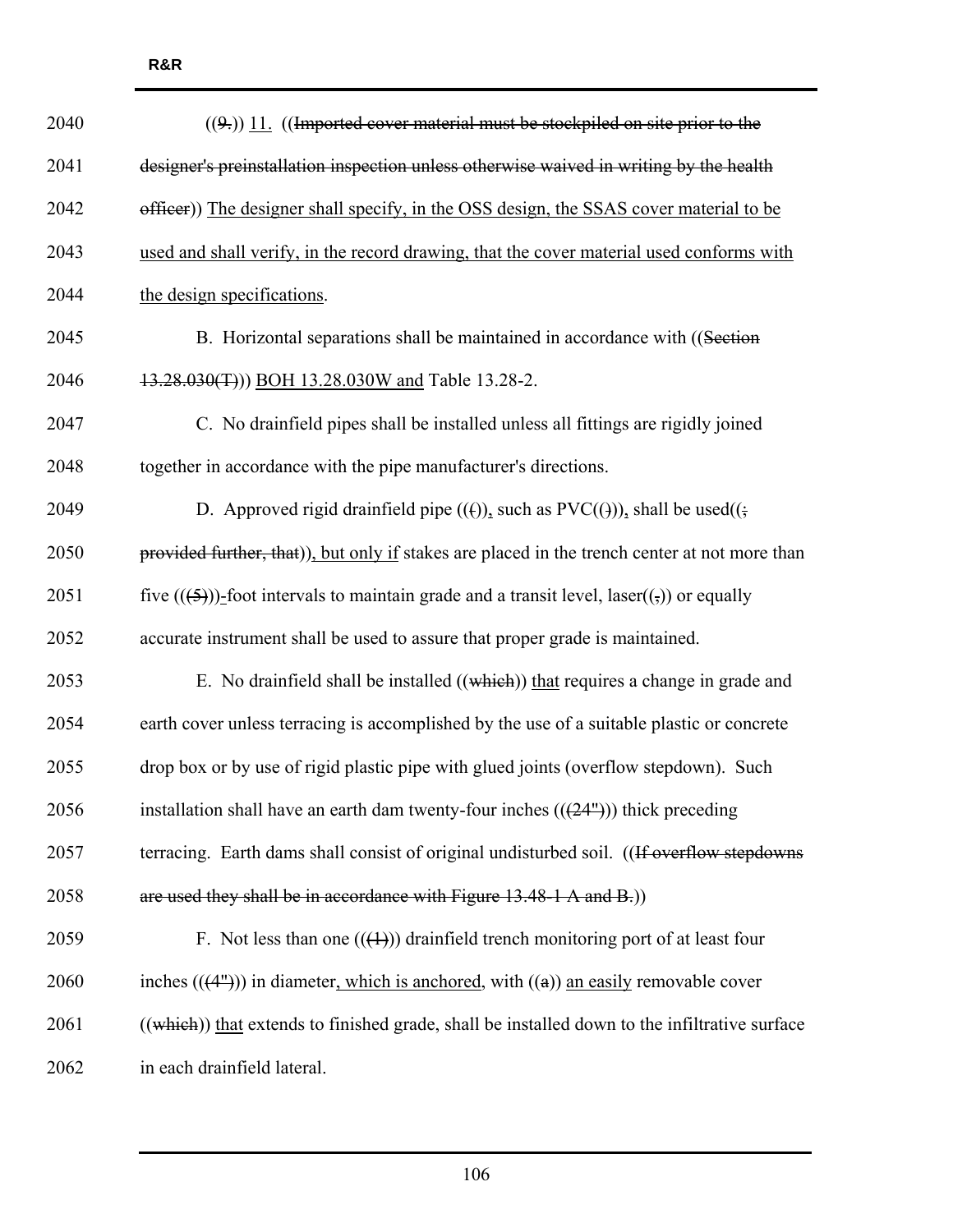| 2063 | G. No OSS shall be installed unless the pipe lines between the building and the              |
|------|----------------------------------------------------------------------------------------------|
| 2064 | septic tank, the septic tank and the distribution box, under paved areas, and within ten     |
| 2065 | feet $((10))$ of any buildings, shall be constructed of plastic, or cast-iron pipe laid with |
| 2066 | watertight joints. The pipe materials shall conform to material specifications of the        |
| 2067 | Uniform Plumbing Code.                                                                       |
| 2068 | H. No drainfield shall be installed $((which))$ that, after installation of the gravel       |
| 2069 | over the pipe, is not then covered with a geotextile barrier material ((which)) that meets   |
| 2070 | the specifications of Section 5, Design Standards for Large On-site Sewage Systems,          |
| 2071 | December 1993, amended July 1994, Washington State Department of Health, as                  |
| 2072 | amended.                                                                                     |
| 2073 | I. No drainfield shall be installed under driveways, roadways, parking areas,                |
| 2074 | paved areas or under areas subject to compaction by vehicular traffic. A permanent           |
| 2075 | vehicle barrier may be required for a driveway or parking area adjacent to an OSS or         |
| 2076 | reserve drainfield area to prevent damage.                                                   |
| 2077 | J. Pipe used for construction of gravity drainfield lines shall be a minimum of              |
| 2078 | four inches $((4m))$ inside diameter and constructed of rigid materials conforming with      |
| 2079 | ((the Design Manual: On-site Wastewater Treatment and Disposal Systems, United               |
| 2080 | States Environmental Protection Agency, EPA-625/1-80-012, October, 1980)) ASTM               |
| 2081 | $F481-02$ , as amended.                                                                      |
| 2082 | K. Pipe used for construction of tightline must comply with the current Uniform              |
| 2083 | Plumbing Code.                                                                               |
| 2084 | L. SSAS shall be installed in undisturbed native soil. Trees or tree stumps                  |
| 2085 | greater than eighteen inches $((18m))$ in diameter, when measured two feet $((2n))$ above    |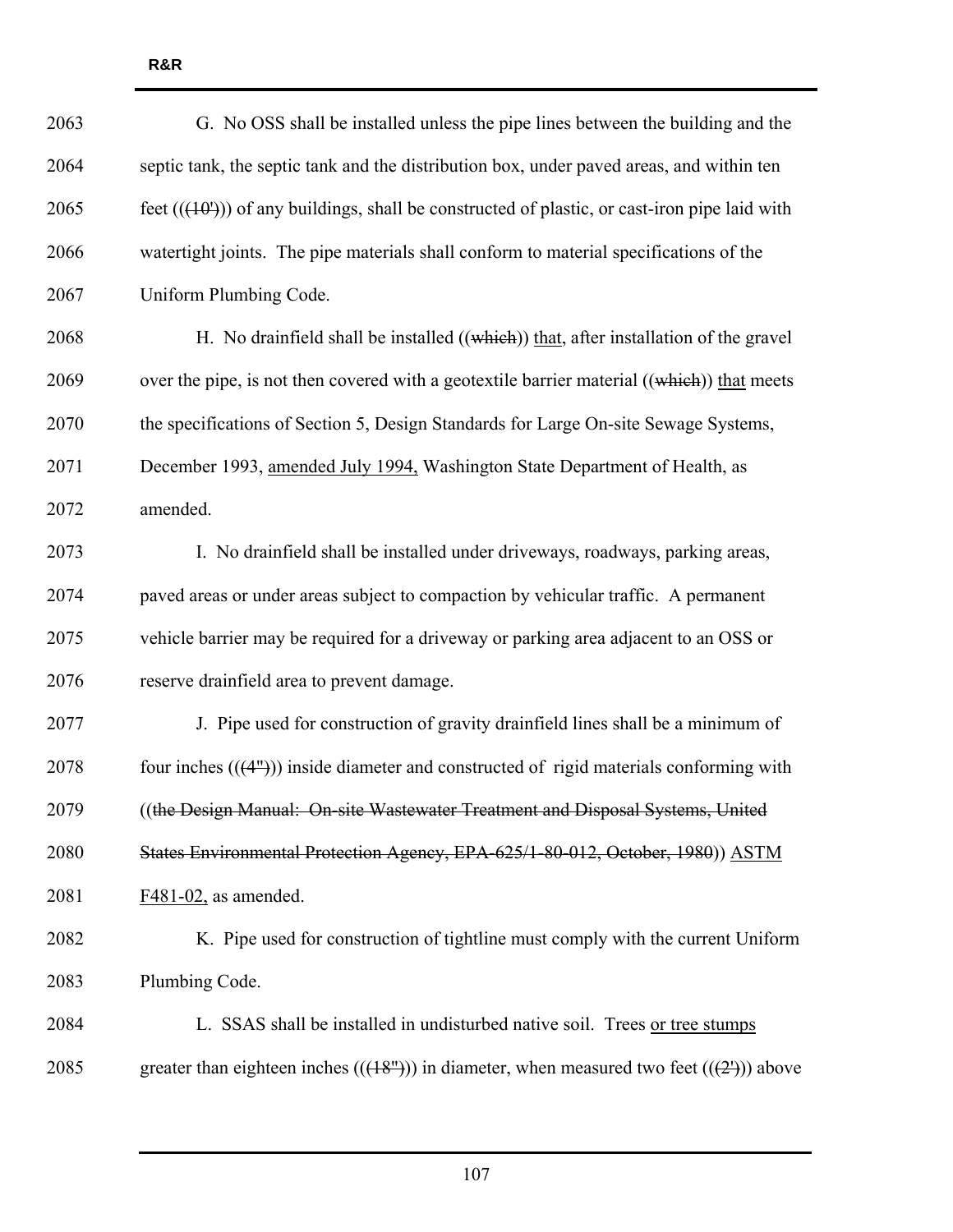| 2086 | grade, shall be left standing, cut at ground level, burned in place, or managed by other           |
|------|----------------------------------------------------------------------------------------------------|
| 2087 | methods acceptable to the health officer ((which)) that will avoid disturbing the soil.            |
| 2088 | SECTION 121. R&R 3, Part 5, Section 6, as amended, and BOH 13.48.020 are                           |
| 2089 | each hereby amended to read as follows:                                                            |
| 2090 | Interconnected loop drainfields.                                                                   |
| 2091 | A. The slope of ground surface within the drainfield area may not exceed 0.5                       |
| 2092 | percent in any direction.                                                                          |
| 2093 | B. The bottom of the trenches and the drain lines must be level to a tolerance of                  |
| 2094 | plus or minus one inch $((+1))$ in one hundred feet $((+100))$ .                                   |
| 2095 | C. The invert of the drainfield line must be at least six inches $((6^{\prime\prime}))$ lower than |
| 2096 | the outlet invert of the septic tank.                                                              |
| 2097 | D. The drainfield lines must be continuous and interconnected with at least two                    |
| 2098 | $((2))$ connections to the inspection box. Cross-gridding of drainfield lines is not               |
| 2099 | allowed in computation of total square footage of the drainfield area. For the purpose of          |
| 2100 | this section, cross-gridding refers to the placement of multiple connection points between         |
| 2101 | parallel drainfield lines to increase square footage as calculated by the total trench bottom      |
| 2102 | area, which is length times width, of all drainfield lines.                                        |
| 2103 | SECTION 122. R&R 3, Part 5, Section 7, as amended, and BOH 13.48.030 are                           |
| 2104 | each hereby amended to read as follows:                                                            |
| 2105 | Serial distribution drainfields.                                                                   |
| 2106 | A. The slope of ground surface in the drainfield area must equal or exceed 0.5                     |
| 2107 | percent in any direction.                                                                          |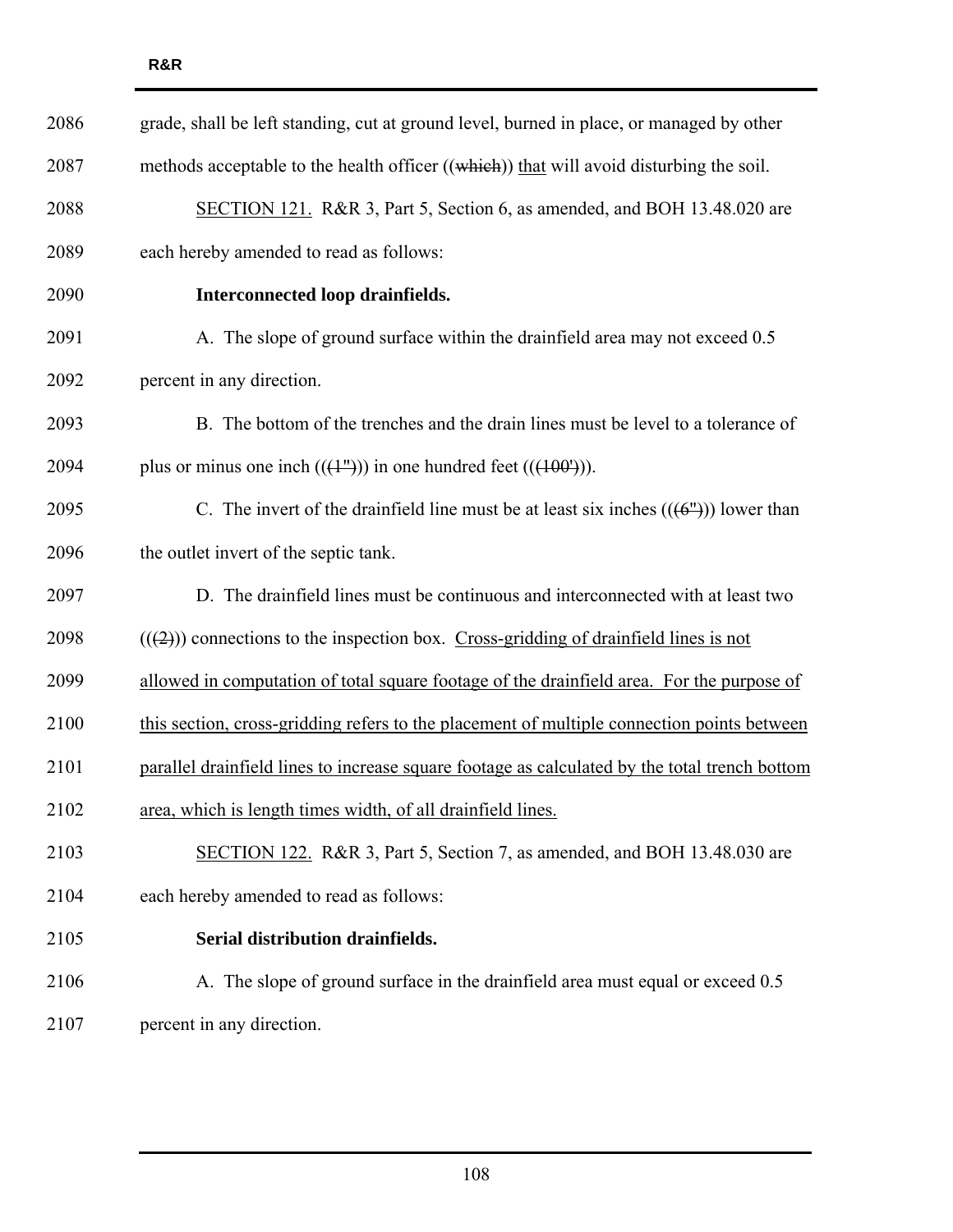| 2108 | B. The bottom of the trenches and the drain lines shall be level to a tolerance of                         |
|------|------------------------------------------------------------------------------------------------------------|
| 2109 | plus or minus one inch $((1^{\prime\prime\prime}))$ in one hundred feet $((100^{\prime\prime}))$ .         |
| 2110 | C. The trenches shall follow the ground surface contours.                                                  |
| 2111 | D. Adjacent trenches shall be connected with an overflow stepdown tightline in                             |
| 2112 | such a manner that each trench is filled with effluent to the depth of the gravel at the top               |
| 2113 | of the drainline before flowing to succeeding trenches. The drop box method of                             |
| 2114 | distribution, as described in the United States Environmental Protection Agency Design                     |
| 2115 | Manual, is an alternative to the overflow stepdown method of distribution.                                 |
| 2116 | E. The invert of the overflow line from the first trench must be at least four                             |
| 2117 | inches $((4^{\prime\prime}))$ lower than the outlet invert of the septic tank.                             |
| 2118 | F. ((If more than three hundred feet (300') of drainfield is specified, the design))                       |
| 2119 | All serial distribution systems shall divide the system into halves. The inverts of the                    |
| 2120 | outlets of the distribution box must be at least one inch $((+^{\prime\prime}))$ higher than the invert of |
| 2121 | any overflow pipe in the drainfield.                                                                       |
| 2122 | G. The drainfield shall be provided with an inspection or distribution box at the                          |
| 2123 | head of the system.                                                                                        |
| 2124 | SECTION 123. R&R 99-01, Section 2 (part), and BOH 13.48.060 are each                                       |
| 2125 | hereby amended to read as follows:                                                                         |
| 2126 | ((Conventional)) Pressure distribution systems.                                                            |
| 2127 | A. Pressure distribution systems shall be designed in accordance with the                                  |
| 2128 | specifications contained in the current edition of ((Guidelines for the Use of Pressure                    |
| 2129 | Distribution Systems)) Recommended Standards and Guidance for Pressure Distribution                        |
| 2130 | Systems, July 1, 2007, published by the Washington State Department of Health, as                          |

**R&R**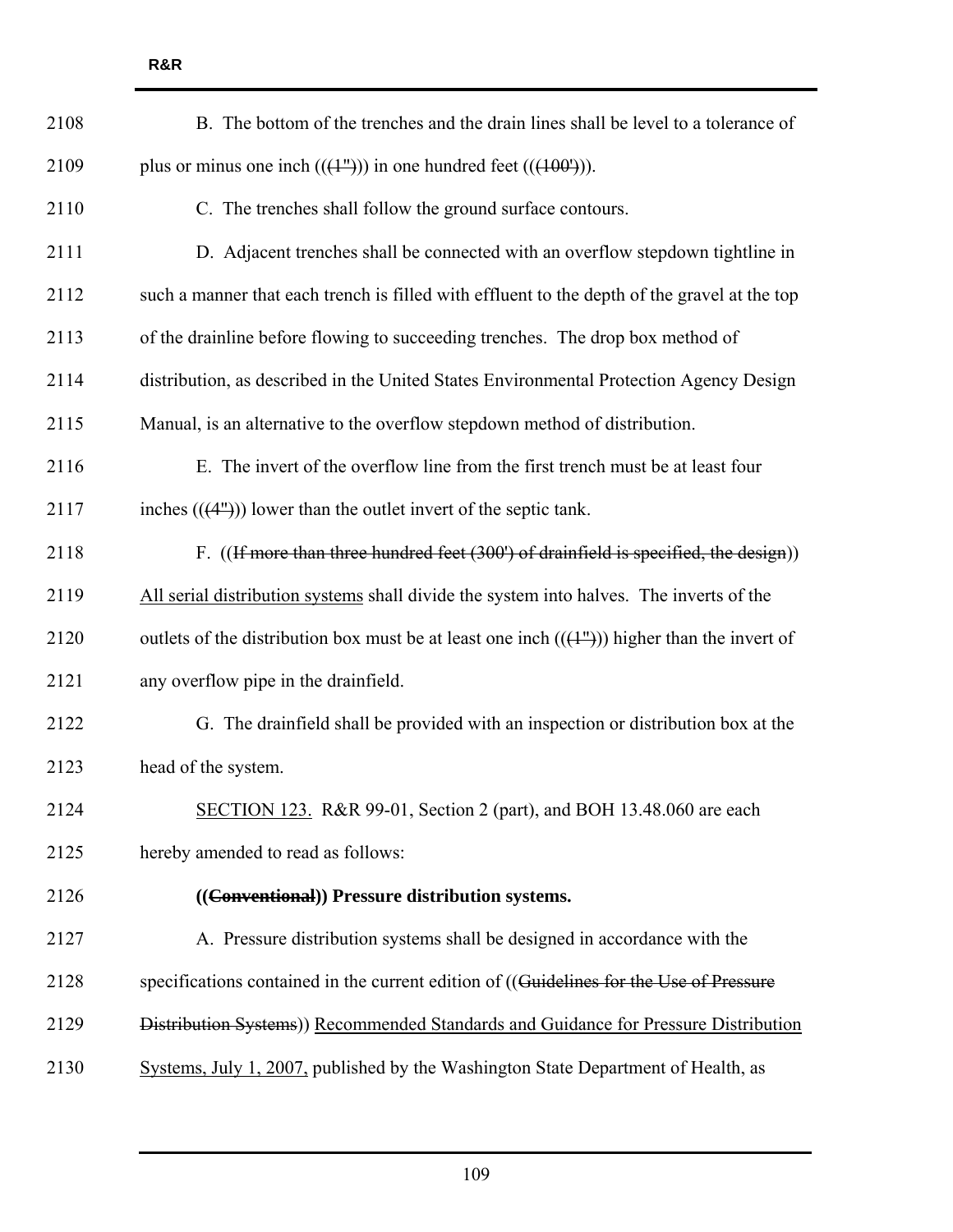| 2131 | amended, except where modified by or in conflict with this title.                                      |
|------|--------------------------------------------------------------------------------------------------------|
| 2132 | B. Monitoring and maintenance shall be in accordance with <b>BOH</b> 13.60.010.                        |
| 2133 | SECTION 124. R&R 3, Part 6, Section 1, as amended, and BOH 13.52.010 are                               |
| 2134 | each hereby amended to read as follows:                                                                |
| 2135 | Holding tanks.                                                                                         |
| 2136 | A. Sewage holding tanks may be permitted only for controlled, nonresidential                           |
| 2137 | usage or as an interim method to handle emergency situations or to correct existing                    |
| 2138 | problem systems; provided, that an on-site system management program satisfactory to                   |
| 2139 | the health officer has been established to assure on-going operation and maintenance.                  |
| 2140 | B. In addition, the applicant must provide ((the following information:                                |
| 2141 | 1. Amount of time that will elapse before sewers will be available to the                              |
| 2142 | property.                                                                                              |
| 2143 | $(2, -A)$ ) a no-protest agreement with the sewering authority or a signed petition                    |
| 2144 | supporting formation of a ULID if the property is within a sewer service area.                         |
| 2145 | C. Design plans shall be submitted to the health officer for review. The design                        |
| 2146 | and operation shall be in accordance with this title and with Guidelines for Holding Tank              |
| 2147 | Sewage Systems <sub>1</sub> (( <del>, December 1991</del> )) July 2007, Washington State Department of |
| 2148 | Health, as amended. The application shall include specifications for the anticipated daily             |
| 2149 | sewage load, the tank capacity, the alarm device, the overflow elevation, the location of              |
| 2150 | the tank, and any other information pertinent to the installation.                                     |
| 2151 | D. A minimum bond of $((four))$ five thousand dollars $(((4,000.00)))$ must be                         |
| 2152 | filed with the health officer or management authority to guarantee cleanup in case of                  |
| 2153 | accidental spill and/or repair of the system.                                                          |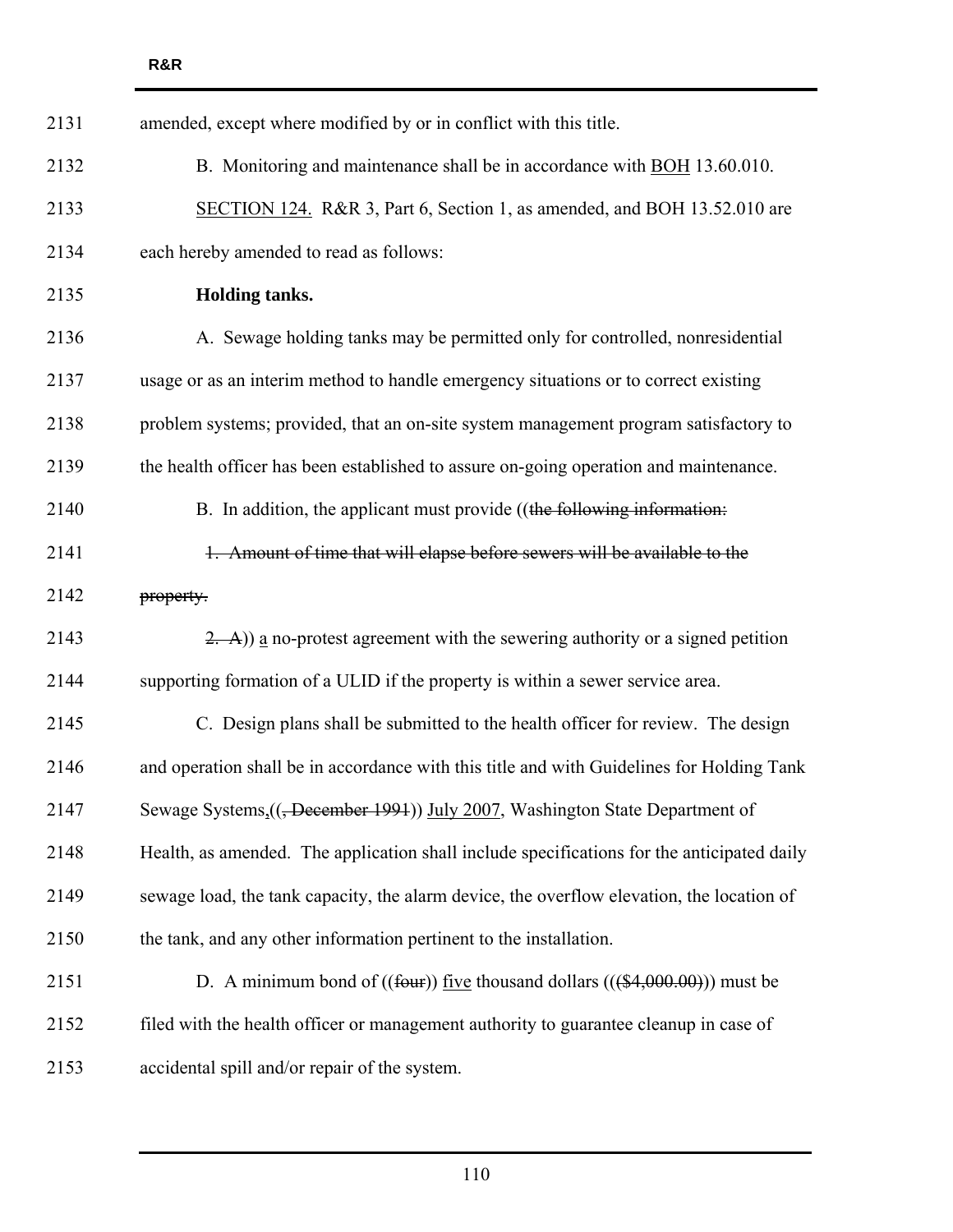| 2154 | E. A copy of a pumping contract with a certified OSS pumper must be filed with            |
|------|-------------------------------------------------------------------------------------------|
| 2155 | the department.                                                                           |
| 2156 | F. An OSS installation permit must be obtained prior to installation of the tank.         |
| 2157 | G. Monitoring and maintenance shall be in accordance with BOH 13.60.010.                  |
| 2158 | SECTION 125. R&R 3, Part 6, Section 2, as amended, and BOH 13.52.020 are                  |
| 2159 | each hereby amended to read as follows:                                                   |
| 2160 | <b>Composting and incineration toilets.</b>                                               |
| 2161 | A. There shall be an adequate system as defined by the health officer for                 |
| 2162 | treatment and disposal of gray water. Anticipated water use shall be specified.           |
| 2163 | B. ((The composting toilet must)) Composting toilets and incineration toilets             |
| 2164 | shall be designed, installed, operated and maintained in accordance with the ((Guidelines |
| 2165 | for the Use of Composting Toilets, dated July 1984)) Recommended Standards and            |
| 2166 | Guidance for Performance, Application, Design, and Operation & Maintenance, Water         |
| 2167 | Conserving On-site Wastewater Treatment Systems, July 2007, Washington State              |
| 2168 | Department of Health, or as amended and with the (("approved list")) registered list.     |
| 2169 | ((The incineration toilet must be designed, installed, operated and maintained in         |
| 2170 | accordance with Interim Guidelines for Incineration Toilets, July 1984, Washington State  |
| 2171 | Department of Health, as amended and with the "approved list."))                          |
| 2172 | C. Removal and disposal of composted materials shall be done in a manner                  |
| 2173 | which complies with ((Guidelines for Sludge Disposal, Washington State Department of      |
| 2174 | Health, 1954 as amended, and Sludge Management Guidelines, Washington State               |
| 2175 | Department of Ecology)) Recommended Standards and Guidance for Performance,               |
| 2176 | Application, Design, and Operation & Maintenance, Water Conserving On-site                |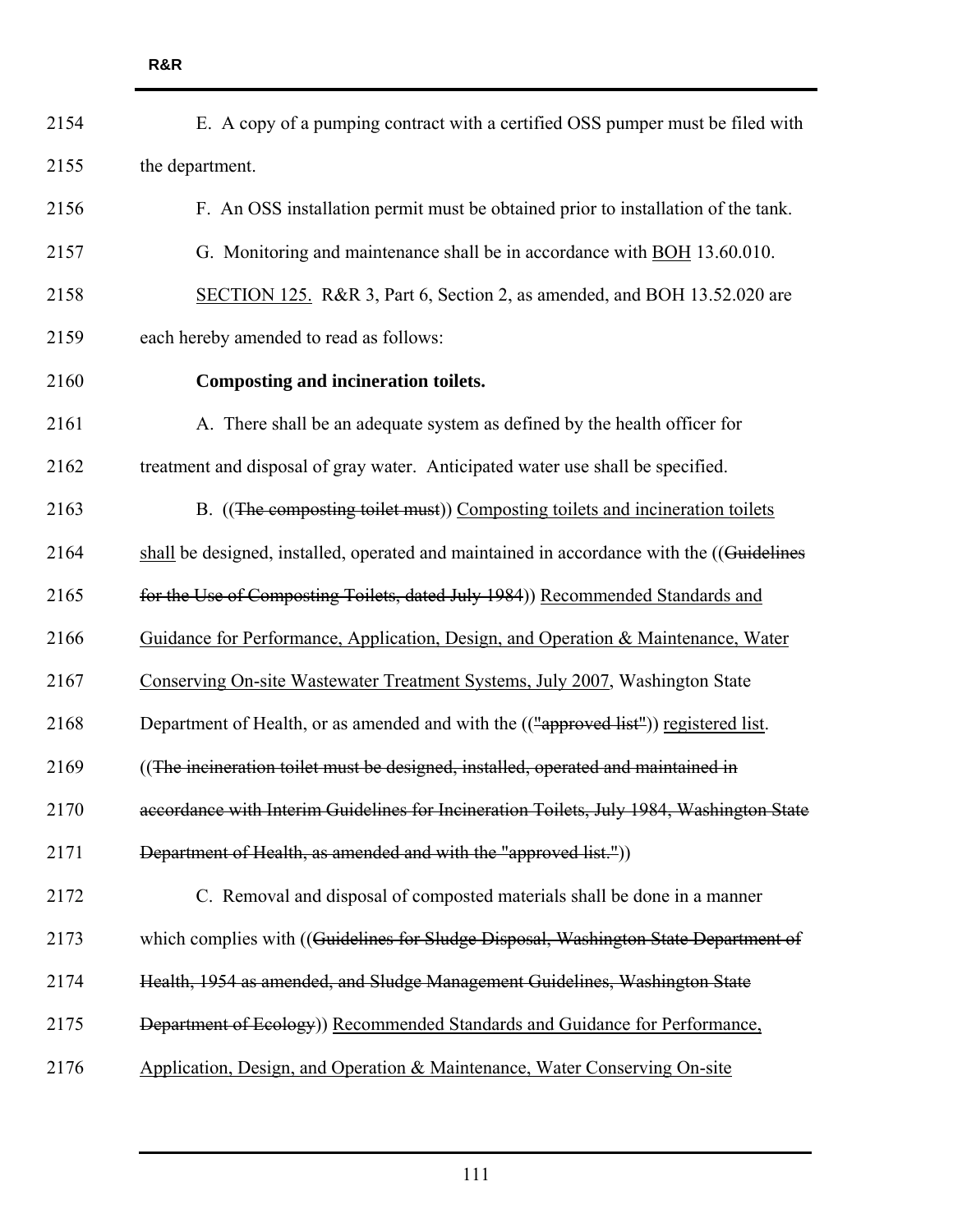| 2177 | Wastewater Treatment Systems, July 2007, Washington State Department of Health. The                       |
|------|-----------------------------------------------------------------------------------------------------------|
| 2178 | method for disposal shall be specified for each installation.                                             |
| 2179 | D. Sufficient area shall be available for a one hundred percent primary and                               |
| 2180 | reserve area. The department $((shall))$ may grant a reduction of up to fifty percent                     |
| 2181 | $(((50\%))$ in septic tank size, and up to forty percent $(((40\%)))$ in <u>installed</u> drainfield size |
| 2182 | if the compost or incineration system is consistent with this title. In no case, however,                 |
| 2183 | shall the tank size be less than seven hundred fifty $((750))$ gallons. Further, there shall              |
| 2184 | be recorded and filed a restrictive covenant running forever with the land, on the title of               |
| 2185 | the affected property, and binding upon and benefiting all parties having any right,                      |
| 2186 | interest, or title in the property or any part thereof, and their heirs, successors and assigns.          |
| 2187 | The covenant shall include the following:                                                                 |
| 2188 | 1. A description of the waterless toilet installed and the alteration that would be                       |
| 2189 | necessary to convert to a water carried toilet system.                                                    |
| 2190 | 2. A covenant of agreement to maintain such system in proper working order.                               |
| 2191 | 3. A covenant of agreement that any alteration, change or modification to the                             |
| 2192 | OSS will not be undertaken without a new site application and approval by the health                      |
| 2193 | officer.                                                                                                  |
| 2194 | E. Monitoring and maintenance shall be performed in accordance with                                       |
| 2195 | ((Section) BOH 13.60.010.                                                                                 |
| 2196 | SECTION 126. R&R 3, Part 6, Section 3, as amended, and BOH 13.52.030 are                                  |
| 2197 | each hereby amended to read as follows:                                                                   |
|      |                                                                                                           |

2198 **Mound systems.**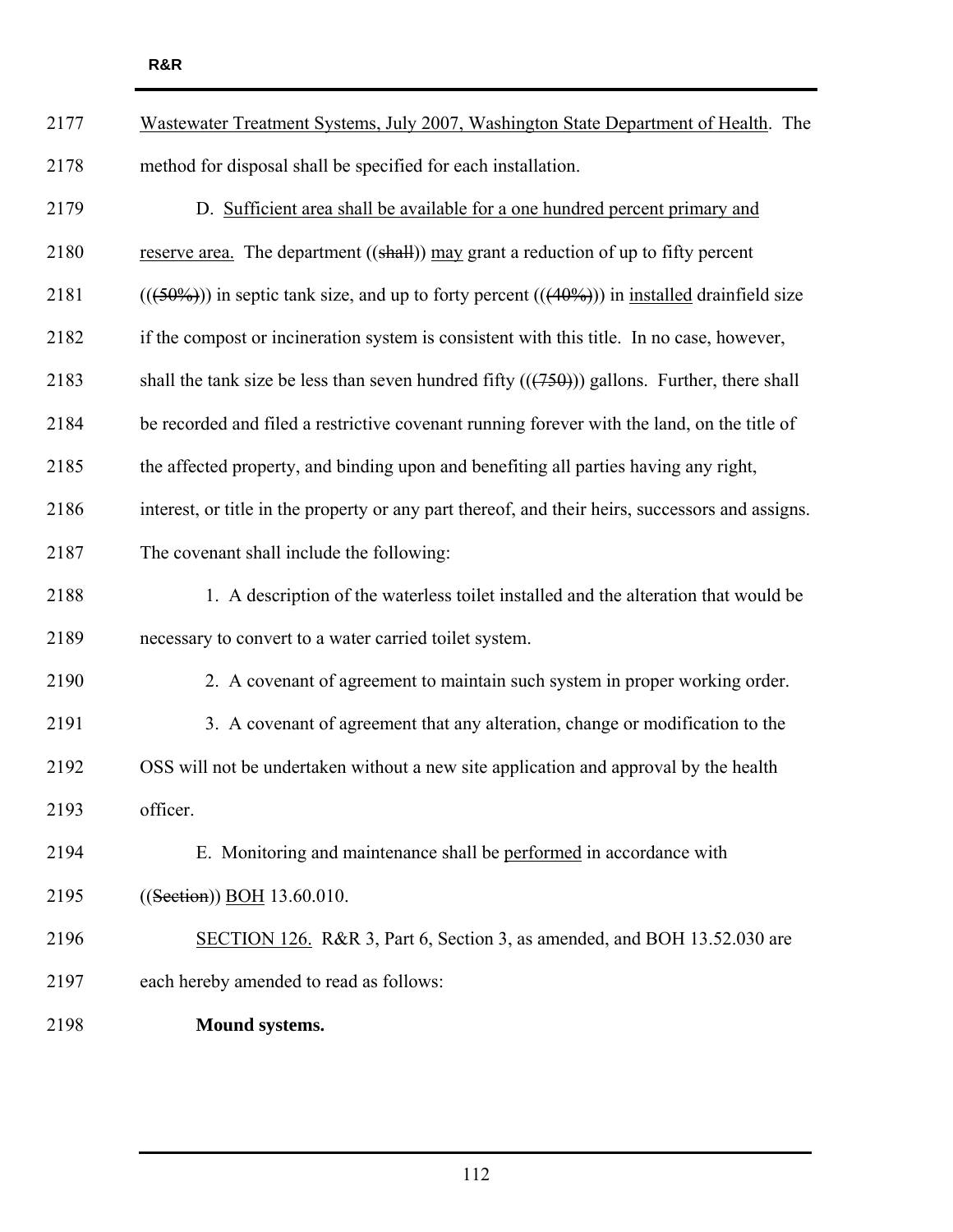| 2199 | A. Mound systems shall be designed in accordance with this title and the                     |
|------|----------------------------------------------------------------------------------------------|
| 2200 | specifications contained in ((Guidelines for Mound Systems, September 1993,))                |
| 2201 | Recommended Standards and Guidance for Mound Systems, Washington State                       |
| 2202 | Department of Health as amended. However, in no case shall a mound system be                 |
| 2203 | installed in areas with less than eighteen inches (18") of original permeable soil except as |
| 2204 | provided in ((Section 13.28.030(S),)) BOH 13.28.030S and Table 13.28-1.                      |
| 2205 | 1. Soil depth shall be demonstrated by at least one soil log hole in the bed area            |
| 2206 | and, if on a slope greater than five percent, one soil log in the thirty-foot downslope      |
| 2207 | setback area.                                                                                |
| 2208 | 2. All mound footprints, primary and reserve are to be staked in the field and               |
| 2209 | cleared of vegetation sufficient to determine the contours for proper orientation and        |
| 2210 | alignment.                                                                                   |
| 2211 | 3. Mound beds shall have at least one inspection port at each end of the bed to              |
| 2212 | the sand and gravel interface.                                                               |
| 2213 | B. The owner shall provide a recorded covenant agreeing to operate, maintain                 |
| 2214 | and report the performance of the system in accordance with the Recommended                  |
| 2215 | Standards and Guidance for Mound Systems, Washington State Department of Health as           |
| 2216 | amended, and this title. The owner shall maintain in effect at all times a maintenance       |
| 2217 | contract with a service provider who is approved by the health officer.                      |
| 2218 | C. Monitoring and maintenance of any mound system shall be performed in                      |
| 2219 | accordance with ((Section)) BOH 13.60.010.                                                   |
| 2220 | SECTION 127. R&R 99-01, Section 2 (part), and BOH 13.52.040 are each                         |
| 2221 | hereby amended to read as follows:                                                           |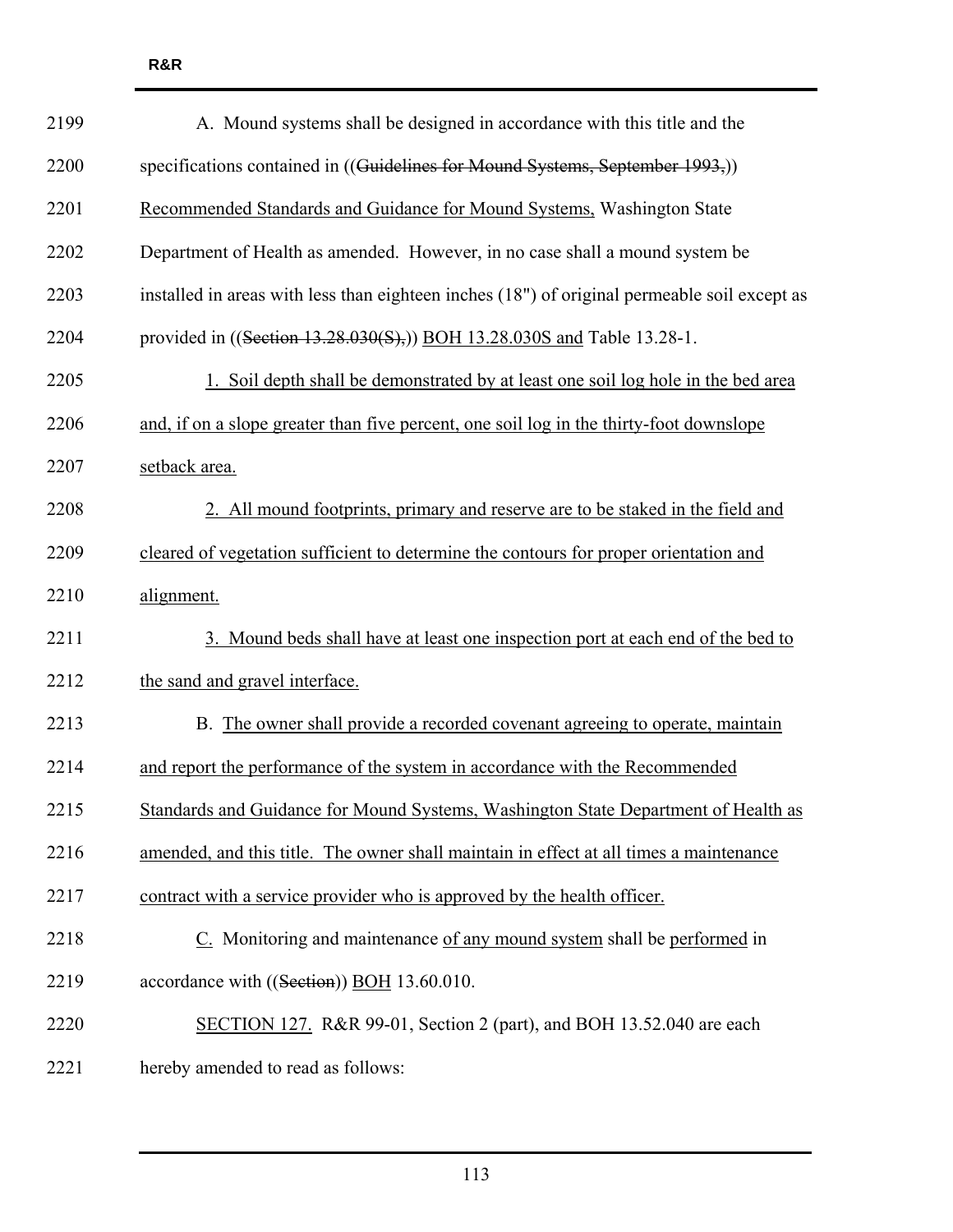| 2222 | ACTODIC TEATHEIR QUITS $(AIO)$ .                                                             |
|------|----------------------------------------------------------------------------------------------|
| 2223 | A. ((ATUs shall be)) No ATU may be installed unless it is included on the                    |
| 2224 | (("approved list")) registered list. ((and)) ATUs shall be designed, installed, operated and |
| 2225 | maintained in accordance with this title, with the specifications contained in ((Guidelines  |
| 2226 | for Aerobic Treatment Systems, 1990,)) Recommended Standards and Guidance for On-            |
| 2227 | site Wastewater Treatment Systems Proprietary Treatment Products, July 1, 2007,              |
| 2228 | Washington State Department of Health as amended, and with the manufacturer's                |
| 2229 | instructions.                                                                                |
| 2230 | B. For uses requiring treatment ((standard 1 or 2)) level A or B, those ATUs                 |
| 2231 | needing disinfection to meet the appropriate required treatment ((standard)) level shall     |
| 2232 | have been tested and approved as meeting that treatment ((standard)) level by the            |
| 2233 | National Sanitation Foundation and DOH with a disinfection unit as specified by the          |
| 2234 | manufacturer (((chlorination not allowed except for marine shoreline failure repairs)))      |
| 2235 | installed as a component of the tested and approved unit. Disinfection by chlorination       |
| 2236 | may be used only on property adjacent to a marine shoreline.                                 |
| 2237 | C. Unless waived by the health officer, soil absorption area shall be computed in            |
| 2238 | accordance with ((Section)) BOH 13.28.070.                                                   |
| 2239 | D. Monitoring and maintenance of ATUs shall be performed in accordance with                  |
| 2240 | ((Section) BOH 13.60.010.                                                                    |
| 2241 | E. The owner shall provide a recorded covenant agreeing to operate, maintain                 |
| 2242 | and report the performance of the system in accordance with the manufacturer's               |
| 2243 | recommendations and this title and to also maintain in effect at all times a maintenance     |
| 2244 | contract with a service provider ((who is approved by the manufacturer and the health        |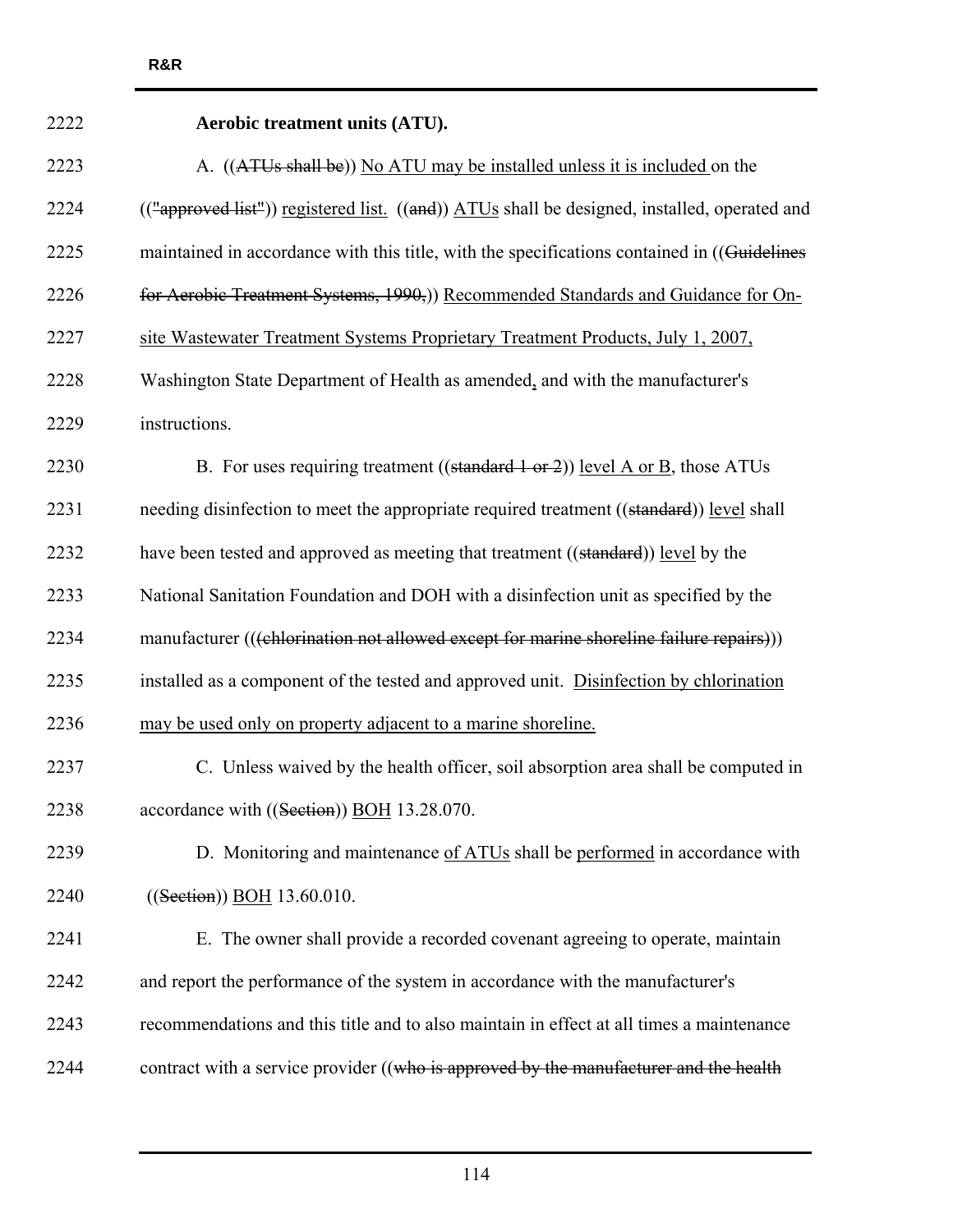| 2245<br>efficer)) to provide performance monitoring and maintenance services in accordance with    |  |
|----------------------------------------------------------------------------------------------------|--|
| 2246<br>BOH chapter 13.60.                                                                         |  |
| 2247<br>SECTION 128. R&R 3, Part 6, Section 5, as amended, and BOH 13.52.050 are                   |  |
| 2248<br>each hereby amended to read as follows:                                                    |  |
| Sand filters.<br>2249                                                                              |  |
| 2250<br>A. Sand filters shall be designed in accordance with this title and the                    |  |
| specifications contained in ((Guidelines for Sandfilters, June 1996,)) Recirculating<br>2251       |  |
| 2252<br>Gravel filter Systems, July 1, 2007, and Stratified Sand Filter Treatment Systems, July 1, |  |
| 2253<br>2007, Washington State Department of Health as amended.                                    |  |
| 2254<br>B. Monitoring and maintenance shall be performed in accordance with                        |  |
| 2255<br>((Section)) BOH 13.60.010.                                                                 |  |
| C. ((Proprietary sandfilters shall be on the)) No sand filter may be installed<br>2256             |  |
| 2257<br>unless it is included on the (("approved list")) registered list and designed for uses     |  |
| requiring treatment ((Standard 1 or 2 any)) level A or B. Any proprietary sandfilters<br>2258      |  |
| needing disinfection to meet the appropriate required treatment ((standard)) level shall<br>2259   |  |
| 2260<br>have been tested and approved as meeting that treatment ((standard)) level by the          |  |
| 2261<br>National Sanitation Foundation and DOH with a disinfection unit (((chlorination not        |  |
| allowed except for marine shoreline failure repairs)), as specified by the manufacturer,<br>2262   |  |
| 2263<br>installed as a component of the tested and approved filter unit. Disinfection by           |  |
| 2264<br>chlorination may be used only on property adjacent to a marine shoreline.                  |  |
| D. The owner shall provide a recorded covenant agreeing to operate, maintain<br>2265               |  |
| and report the performance of the system in accordance with the manufacturer's<br>2266             |  |
| recommendations and this title and to also maintain in effect at all times a maintenance<br>2267   |  |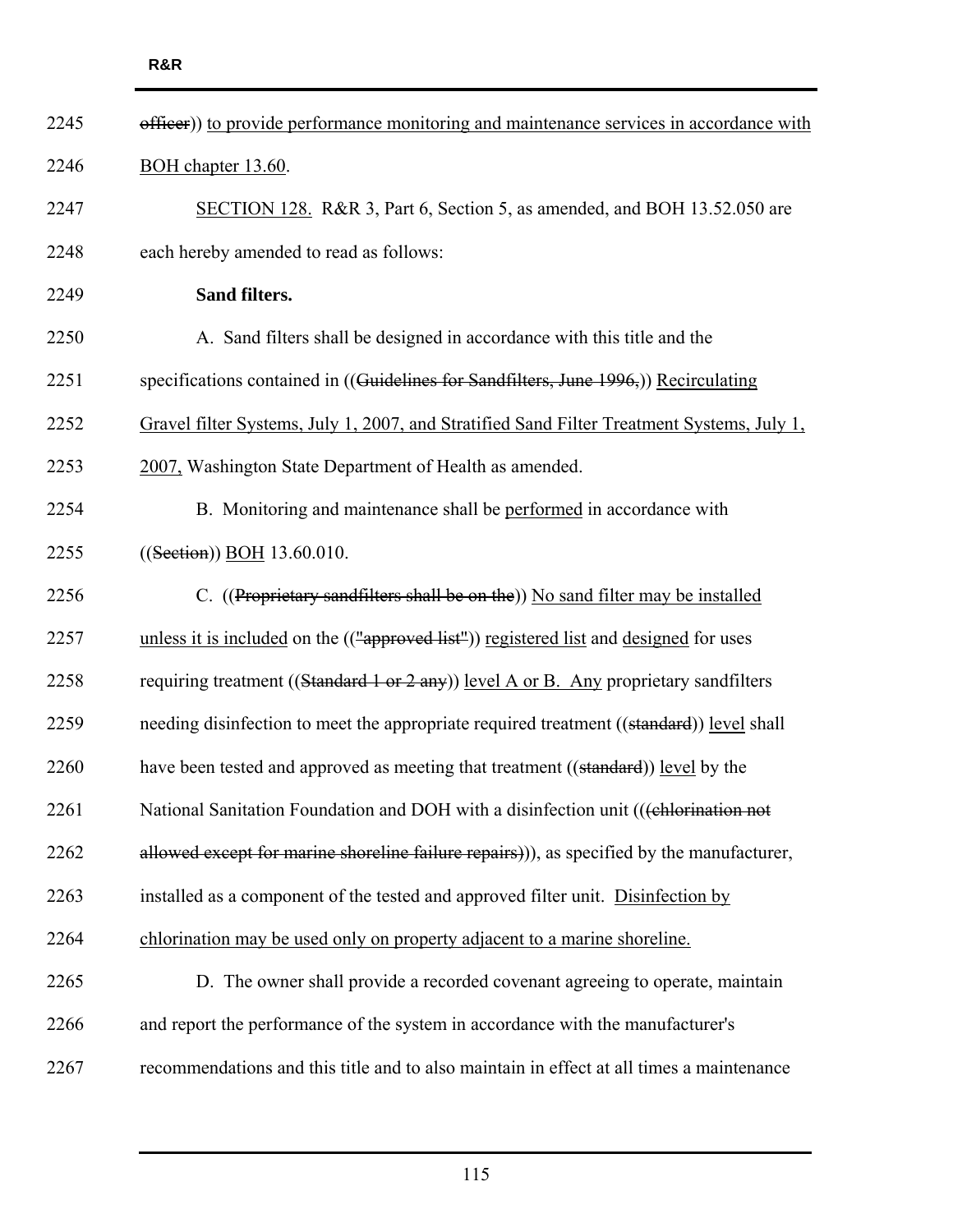| 2268 | contract with a service provider who is approved by the manufacturer and the health        |
|------|--------------------------------------------------------------------------------------------|
| 2269 | officer.                                                                                   |
| 2270 | SECTION 129. R&R 99-01, Section 2 (part), and BOH 13.52.054 are each                       |
| 2271 | hereby amended to read as follows:                                                         |
| 2272 | Gravelless ((Drainfield Systems)) drainfield systems.                                      |
| 2273 | A. ((Gravelless systems shall be included on the "approved list" and)) No                  |
| 2274 | gravelless drainfield system may be installed unless it is included on the approved list.  |
| 2275 | All gravelless drainfield systems shall be designed, installed and maintained in           |
| 2276 | accordance with this title, with the ((approved)) registered list, with the specifications |
| 2277 | contained in ((Guideline for Gravelless Drainfield Systems, May 1995)) Recommended         |
| 2278 | Standards and Guidance for Gravelless Distribution Technologies (or Products), July 1,     |
| 2279 | 2007, Washington State Department of Health, as amended, and with the manufacturer's       |
| 2280 | directions.                                                                                |
| 2281 | B. Unless waived by the health officer, soil absorption area shall be computed in          |
| 2282 | accordance with ((Section)) BOH 13.28.070.                                                 |
| 2283 | C. Monitoring and maintenance shall be performed in accordance with BOH                    |
| 2284 | 13.60.010.                                                                                 |
| 2285 | NEW SECTION. SECTION 130. There is hereby added a new section to BOH                       |
| 2286 | chapter 13.52 to read as follows:                                                          |
| 2287 | Proprietary packed bed filter systems.                                                     |
| 2288 | A. No proprietary packed bed filter system may be installed unless it is included          |
| 2289 | on the registered list. Proprietary packed bed filter systems shall be designed, installed |
| 2290 | and maintained in accordance with this title, with the registered list, and the            |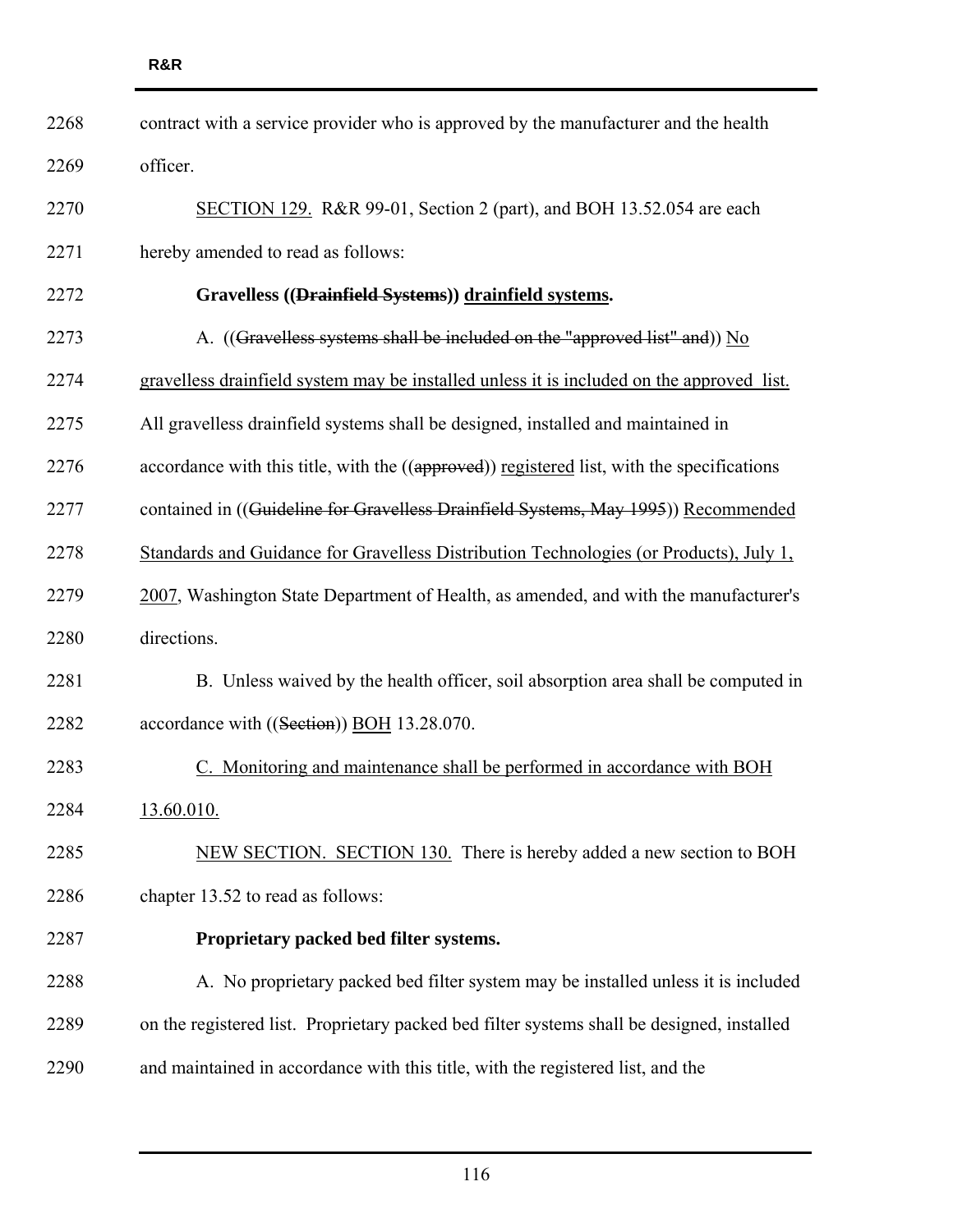| 2291 | specifications contained in Recommended Standards and Guidance for On-site                   |
|------|----------------------------------------------------------------------------------------------|
| 2292 | Wastewater Treatment Systems Proprietary Treatment Products, July 1, 2007,                   |
| 2293 | Washington State Department of Health, as amended, and with the manufacturer's               |
| 2294 | directions. For uses requiring treatment level A or B, those proprietary packed bed filter   |
| 2295 | systems needing disinfection to meet the appropriate required treatment level must have      |
| 2296 | been tested and approved as meeting that treatment level by the NSF and DOH with a           |
| 2297 | disinfection unit as specified by the manufacturer and installed as a component of the       |
| 2298 | tested and approved unit. Disinfection by chlorination may be used only on property          |
| 2299 | adjacent to a marine shoreline.                                                              |
| 2300 | B. Unless waived by the health officer, the soil absorption area for proprietary             |
| 2301 | packed bed filter systems shall be computed in accordance with BOH.28.070.                   |
| 2302 | C. Monitoring and maintenance of proprietary packed bed filter systems shall be              |
| 2303 | performed in accordance with BOH.60.010.                                                     |
| 2304 | D. The owner shall provide a recorded covenant agreeing to operate, maintain                 |
| 2305 | and report the performance of the system in accordance with the manufacturer's               |
| 2306 | recommendations, as applicable, and this title and to also maintain in effect at all times a |
| 2307 | maintenance contract with a service provider to provide performance monitoring and           |
| 2308 | maintenance services in accordance with the requirements of BOH chapter 13.60.               |
| 2309 | NEW SECTION. SECTION 131. There is hereby added a new section to BOH                         |
| 2310 | chapter 13.52 to read as follows:                                                            |
| 2311 | Upflow media filter systems.                                                                 |
| 2312 | A. No upflow media filter system may be installed unless it is included on the               |
| 2313 | registered list. All upflow media filter systems shall be designed, installed and            |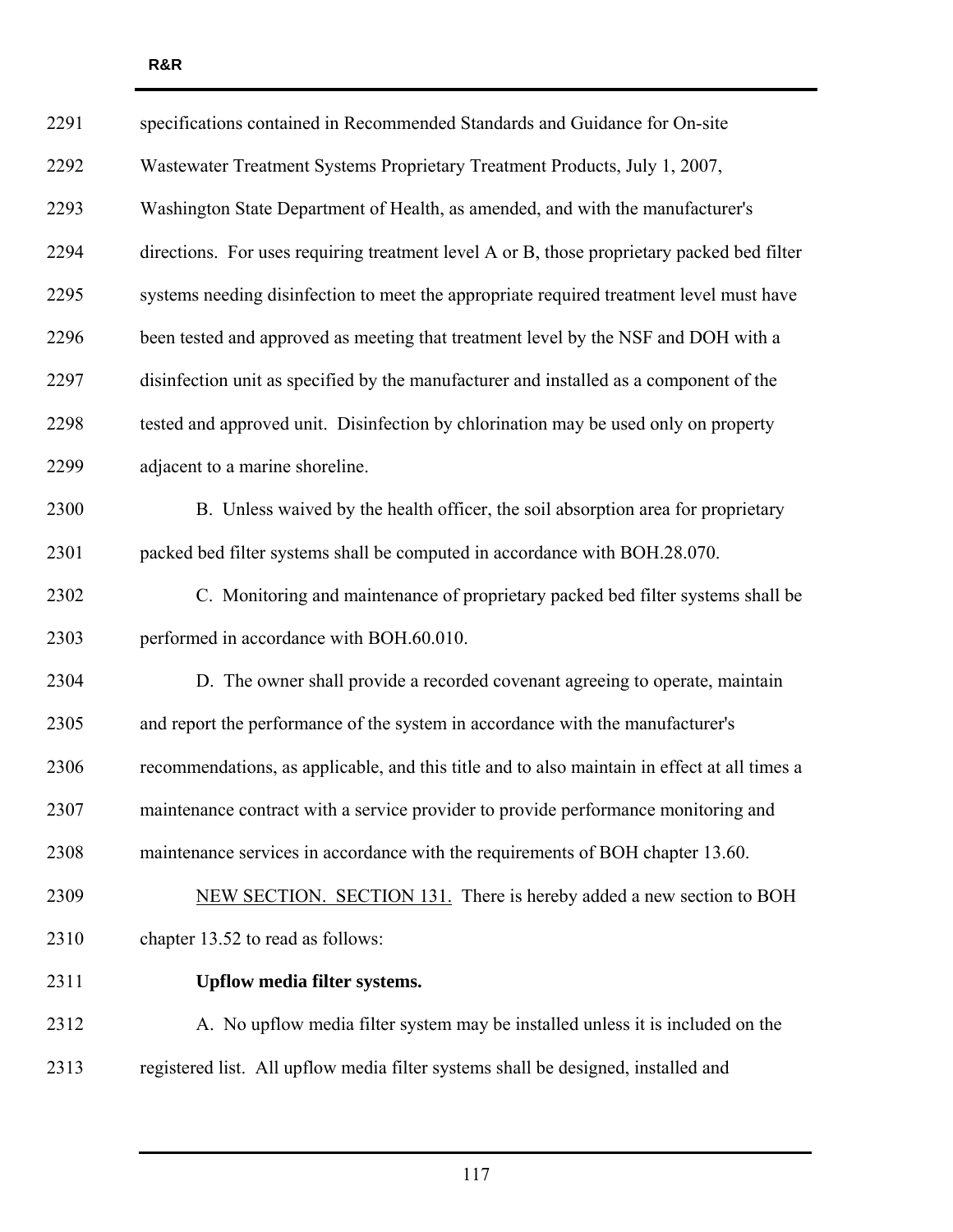| 2314 | maintained in accordance with this title, with the registered list, and the specifications   |
|------|----------------------------------------------------------------------------------------------|
| 2315 | contained in Recommended Standards and Guidance for On-site Wastewater Treatment             |
| 2316 | Systems Proprietary Treatment Products, July 1, 2007, Washington State Department of         |
| 2317 | Health, as amended, and with the manufacturer's directions.                                  |
| 2318 | 1. Soil depth shall be demonstrated by at least one soil log hole in the basin area          |
| 2319 | and, if on a slope greater than five percent, one soil log hole in the thirty feet downslope |
| 2320 | setback area as measured from the edge of the absorption area.                               |
| 2321 | 2. All upflow sand filter footprints, primary areas, and reserve areas shall be              |
| 2322 | staked in the field and cleared of vegetation sufficient to determine the contours for       |
| 2323 | proper orientation and alignment.                                                            |
| 2324 | B. Unless waived by the health officer, soil absorption area shall be computed in            |
| 2325 | accordance with BOH 13.28.070.                                                               |
| 2326 | C. Monitoring and maintenance of upflow media filter systems shall be                        |
| 2327 | performed in accordance with BOH 13.60.010.                                                  |
| 2328 | D. The owner shall provide a recorded covenant agreeing to operate, maintain                 |
| 2329 | and report the performance of the system in accordance with the manufacturer's               |
| 2330 | recommendations and this title and to also maintain in effect at all times a maintenance     |
| 2331 | contract with a service provider to provide performance monitoring and maintenance           |
| 2332 | services in accordance with BOH chapter 13.60.                                               |
| 2333 | NEW SECTION. SECTION 132. There is hereby added a new section to BOH                         |
| 2334 | chapter 13.52 to read as follows:                                                            |
| 2335 | <b>Subsurface drip systems (SDS).</b> A. No subsurface drip system shall be installed        |
| 2336 | unless it is included on the registered list. All subsurface drip systems shall be designed, |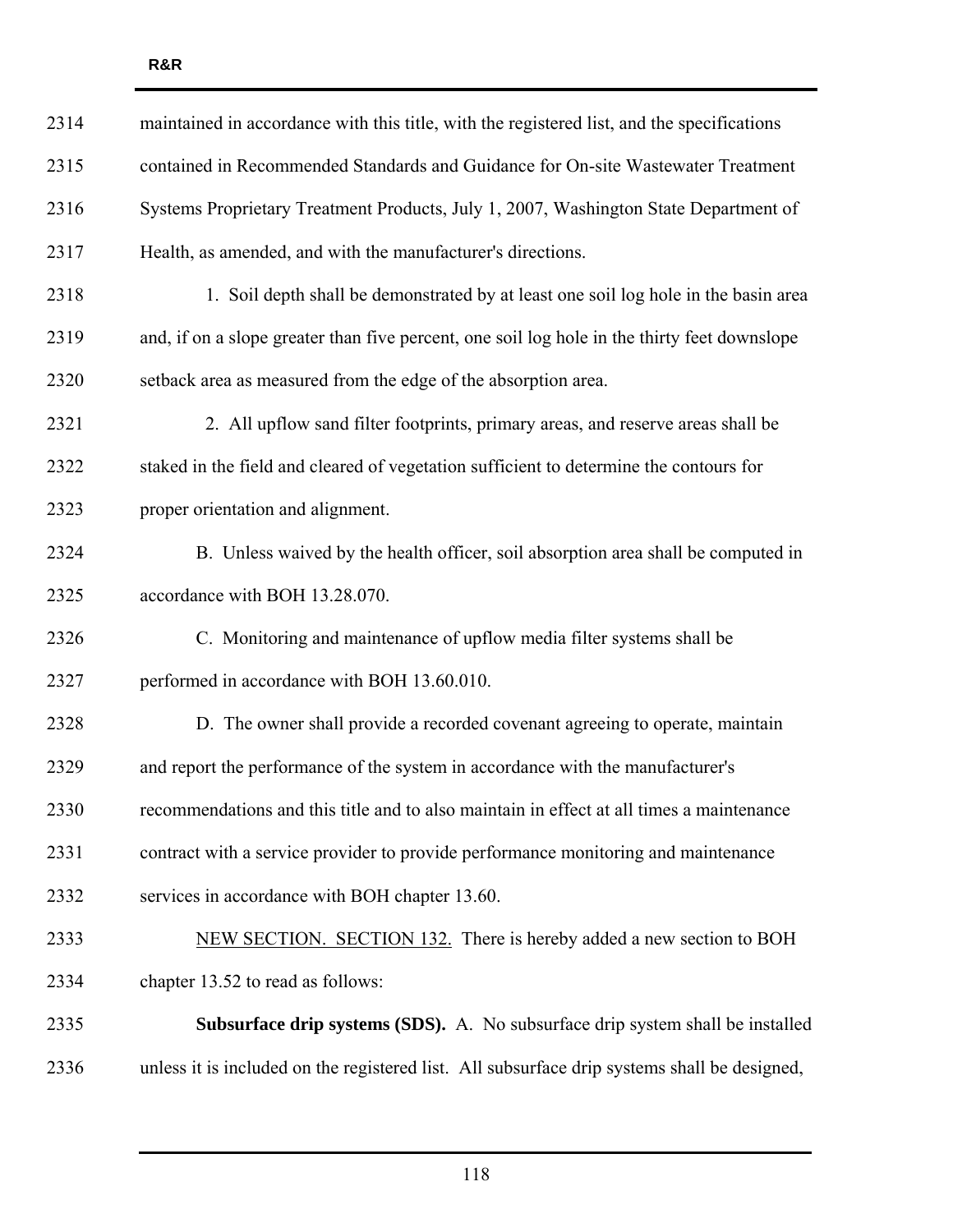| 2337 | installed and maintained in accordance with this title, with the registered list, and the      |
|------|------------------------------------------------------------------------------------------------|
| 2338 | specifications contained in Recommended Standards and Guidance for Subsurface Drip             |
| 2339 | Systems, July 1, 2007, Washington State Department of Health, as amended, and with the         |
| 2340 | manufacturer's directions.                                                                     |
| 2341 | B. Any subsurface drip system shall be used with the addition of a treatment level             |
| 2342 | B system.                                                                                      |
| 2343 | C. Timed dosing is required.                                                                   |
| 2344 | D. The dripline must be installed a minimum of $\frac{six}{dx}$ inches into original,          |
| 2345 | undisturbed soil.                                                                              |
| 2346 | E. Two-foot spacing between driplines is the minimum allowed, unless otherwise                 |
| 2347 | waived by the health officer.                                                                  |
| 2348 | F. A subsurface drip system may be used wherever this title requires pressure                  |
| 2349 | distribution.                                                                                  |
| 2350 | G. Soil dispersal components having daily design flows greater than one                        |
| 2351 | thousand gallons of sewage per day may:                                                        |
| 2352 | 1. Be located only in soil types 1 through 5; and                                              |
| 2353 | 2. Be located only on slopes of less than thirty percent, or seventeen degrees.                |
| 2354 | NEW SECTION. SECTION 133. There is hereby added a new section to BOH                           |
| 2355 | chapter 13.52 to read as follows:                                                              |
| 2356 | State-approved new on-site sewage system technologies. No on-site sewage                       |
| 2357 | system technology submitted to the health officer for design approval after the effective      |
| 2358 | date of this title will be approved for installation or installed unless it is included on the |
| 2359 | registered list and has standards for its use detailed in either WAC 246-271A-0100 or in       |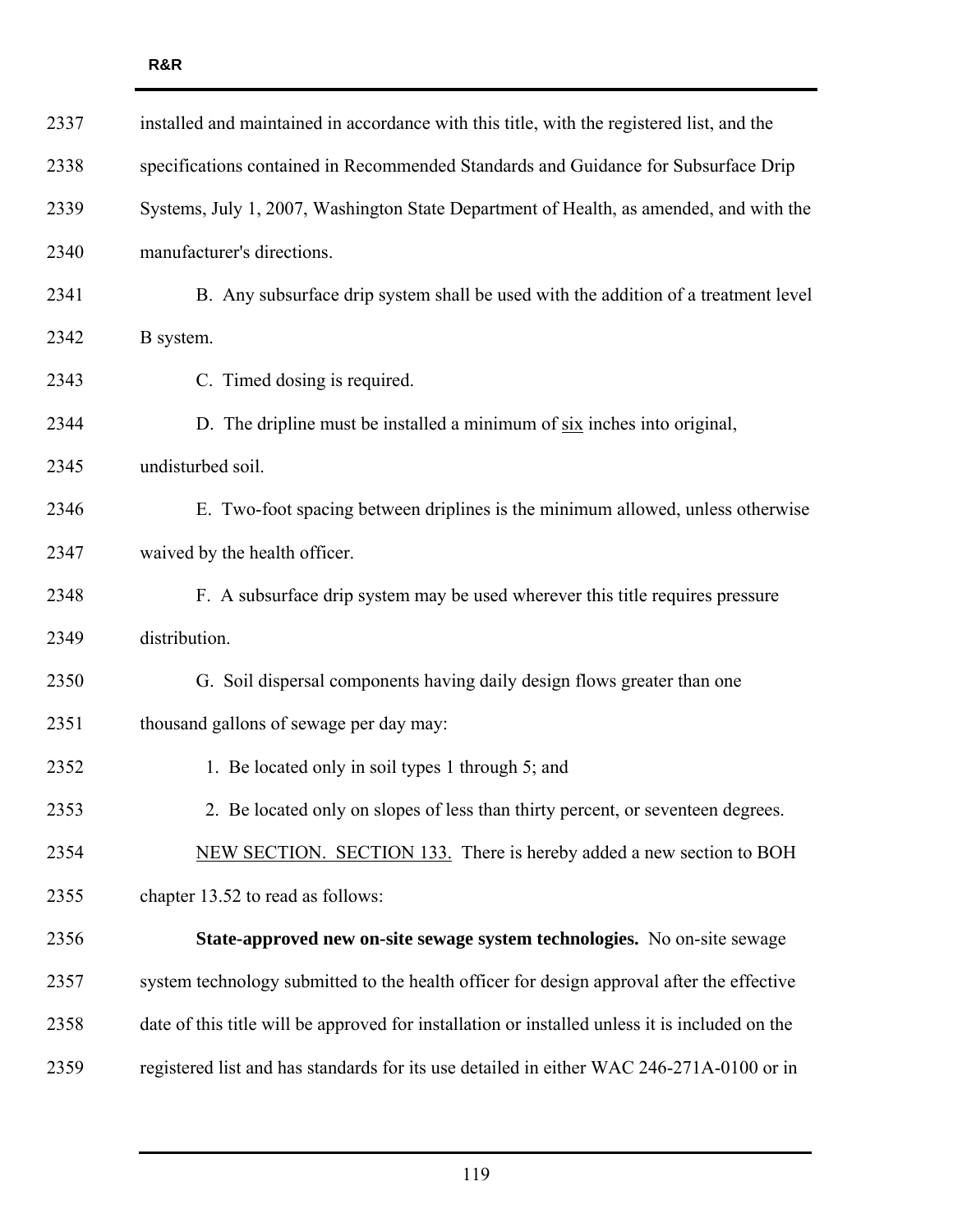| 2360 | recommended standards and guidance documents issued by the Washington ((S))state            |
|------|---------------------------------------------------------------------------------------------|
| 2361 | Department of Health, or is subject to a valid product development permit issued by the     |
| 2362 | health officer. The health officer is authorized to adopt rules, policies or procedures not |
| 2363 | inconsistent with the provisions of this title to restrict or limit the use of new on-site  |
| 2364 | sewage system technologies or to approve, deny or limit the use of new on-site sewage       |
| 2365 | system technologies for new construction or repairs.                                        |
| 2366 | SECTION 134. R&R 3, Part 6, Section 6, as amended, and BOH 13.52.060 are                    |
| 2367 | each hereby amended to read as follows:                                                     |
| 2368 | ((Experimental systems)) Product development permits.                                       |
| 2369 | A. ((Experimental systems may be installed only when in compliance with the                 |
| 2370 | provisions of WAC 246-272-05001)) No person may install and test or use any                 |
| 2371 | proprietary OSS technology not currently approved or listed by the Washington state         |
| 2372 | Department of Health without first obtaining from the health officer a valid annual         |
| 2373 | product development permit in accordance with WAC 246-272A-0170.                            |
| 2374 | B. All costs for performance and data monitoring and reporting to the health                |
| 2375 | officer shall be the responsibility of the owner. The health officer may charge for such    |
| 2376 | additional costs involved in monitoring and reporting on each ((experimental system))       |
| 2377 | proprietary component or sequence installed as is necessary to recover reasonable           |
| 2378 | expenses.                                                                                   |
| 2379 | SECTION 135. R&R 3, Part 7, Section 1, as amended, and BOH 13.56.010 are                    |
| 2380 | each hereby amended to read as follows:                                                     |
| 2381 | <b>General installation requirements.</b>                                                   |
| 2382 | A. All OSS shall be constructed and installed in a manner that will accommodate             |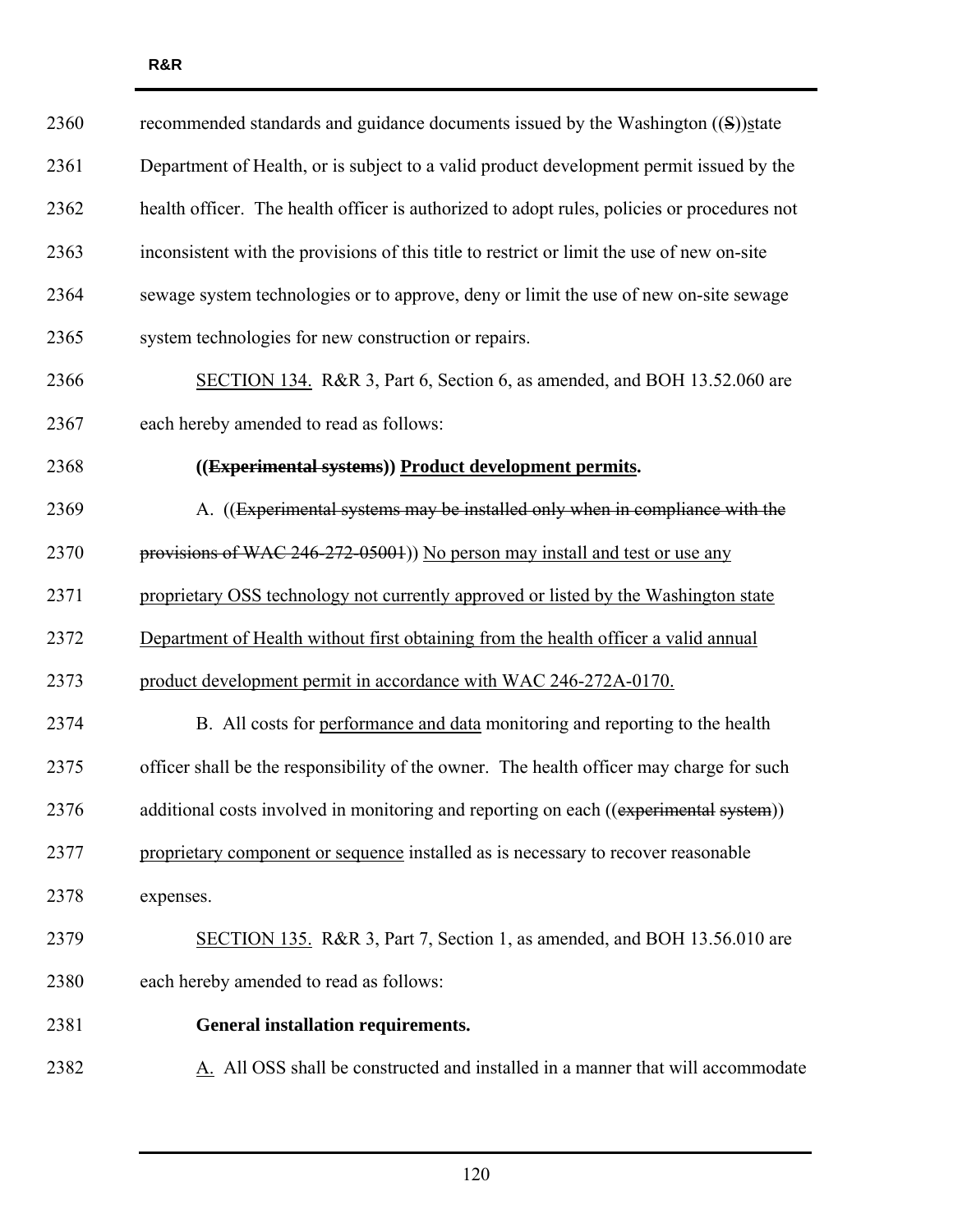| 2383 | all sewage from the buildings and premises to be served, and in accordance with this title.      |
|------|--------------------------------------------------------------------------------------------------|
| 2384 | Except as provided in BOH 13.20.035 and 13.20.040, only an installer holding a valid,            |
| 2385 | current installer's certificate of competency may install, modify or repair an OSS.              |
| 2386 | B. If requested by the health officer, a master installer shall provide written                  |
| 2387 | certification that either the master installer or a certified associate installer was physically |
| 2388 | present during the entire installation or repair of any OSS installed or repaired under a        |
| 2389 | permit issued to the master installer. In addition the installer shall:                          |
| 2390 | 1. Perform the installation or repair in accordance with the approved design;                    |
| 2391 | 2. Have the approved design in his or her possession during all phases of the                    |
| 2392 | installation or repair;                                                                          |
| 2393 | 3. Maintain the permit at the site during all phases of the installation or repair;              |
| 2394 | 4. Make no changes to the approved design without the prior authorization of                     |
| 2395 | the designer and the health officer;                                                             |
| 2396 | <u>5. Install only septic tanks, pump chambers, and holding tanks approved by</u>                |
| 2397 | DOH and the department;                                                                          |
| 2398 | 6. Install the OSS to be watertight, except for the soil dispersal component;                    |
| 2399 | Back fill with twelve to twenty-four inches of approved cover material and                       |
| 2400 | grade the site to prevent surface water from accumulating over any component of the              |
| 2401 | OSS.                                                                                             |
| 2402 | SECTION 136. R&R 3, Part 7, Section 2, as amended, and BOH 13.56.020 are                         |
| 2403 | each hereby amended to read as follows:                                                          |
| 2404 | $Pre((-) )$ installation inspection. Once the building foundation has been                       |
| 2405 | constructed and the plumbing stub-out is installed, and before the installation of the OSS,      |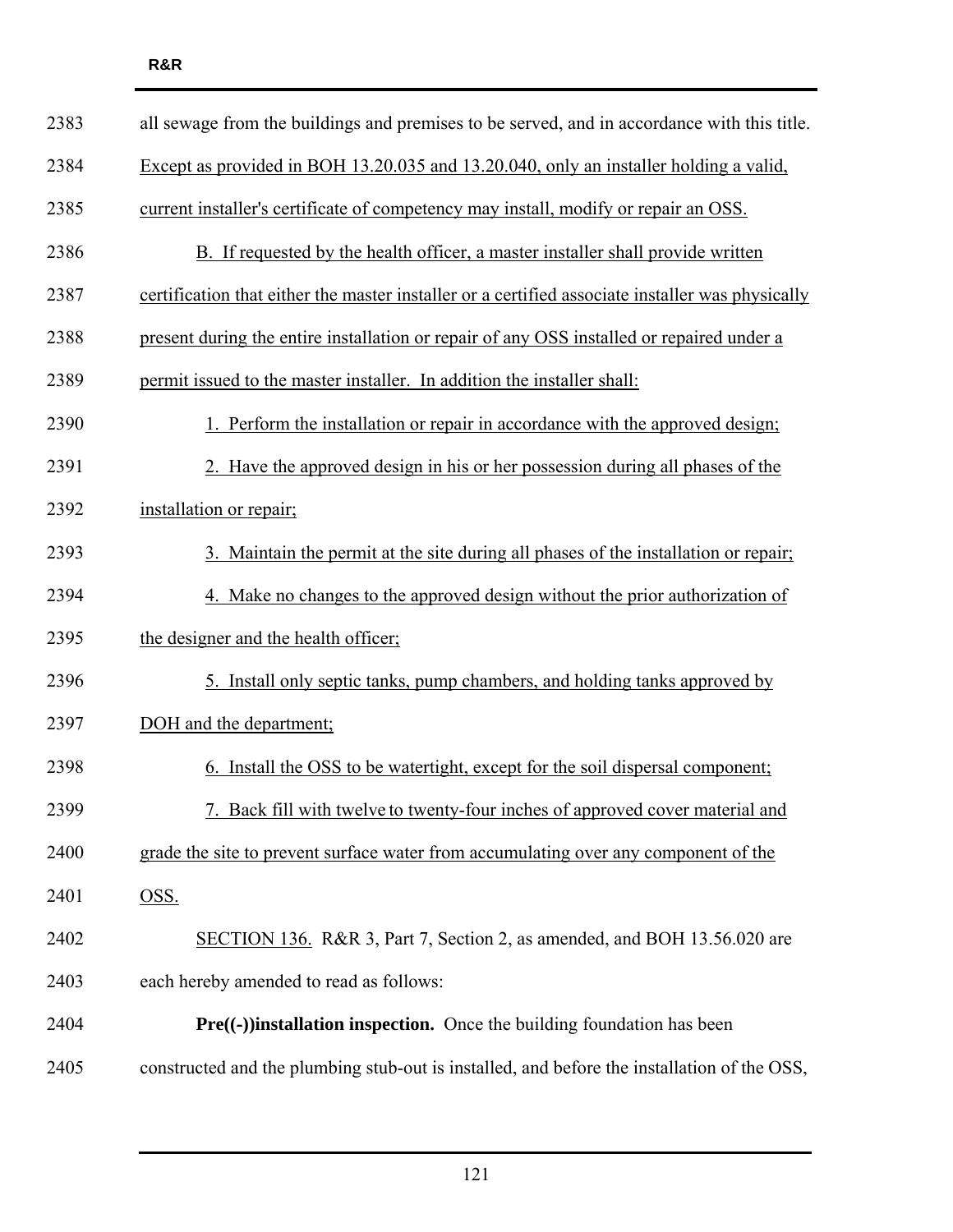| 2406 | the designer shall be physically present to inspect the site and plumbing stubout pipe and      |
|------|-------------------------------------------------------------------------------------------------|
| 2407 | determine compatibility with the original design and applicable regulations including:          |
| 2408 | satisfactory water quality and quantity if using an individual private water source,            |
| 2409 | building footprint, surface and subsurface drainage/seasonal watertable conditions that         |
| 2410 | may affect wastewater tank locations and on-site stormwater collection and infiltration         |
| 2411 | systems. The designer must notify the department of ((his/her)) the designer's decision in      |
| 2412 | regards to the pre((-))installation inspection within five $((5))$ working days after the       |
| 2413 | designer is requested to do the $pre((-))$ installation inspection by the owner, the installer, |
| 2414 | or the health officer. The department may issue an installation permit only after the           |
| 2415 | designer has notified the department in writing that the site is acceptable and meets the       |
| 2416 | criteria of the original design and applicable regulations. If the OSS must be installed        |
| 2417 | before construction of the building, the health officer may waive the plumbing stub-out         |
| 2418 | portion of the $pre((-))$ installation inspection requirement.                                  |
| 2419 | SECTION 137. R&R 3, Part 7, Section 3, as amended, and BOH 13.56.030 are                        |
| 2420 | each hereby amended to read as follows:                                                         |
| 2421 | On-site system inspection.                                                                      |
| 2422 | A. The health officer may inspect, at any reasonable time, the proposed location                |
| 2423 | of any OSS, the work done, or the material used in an OSS. If the health officer finds          |
| 2424 | that the work done, or material used, is not in accordance with this title the health officer   |
| 2425 | shall revoke the installation permit if the specified changes are not made within a             |
| 2426 | reasonable time, and it shall be unlawful to use the OSS.                                       |
| 2427 | B. Newly Installed On-site Sewage System.                                                       |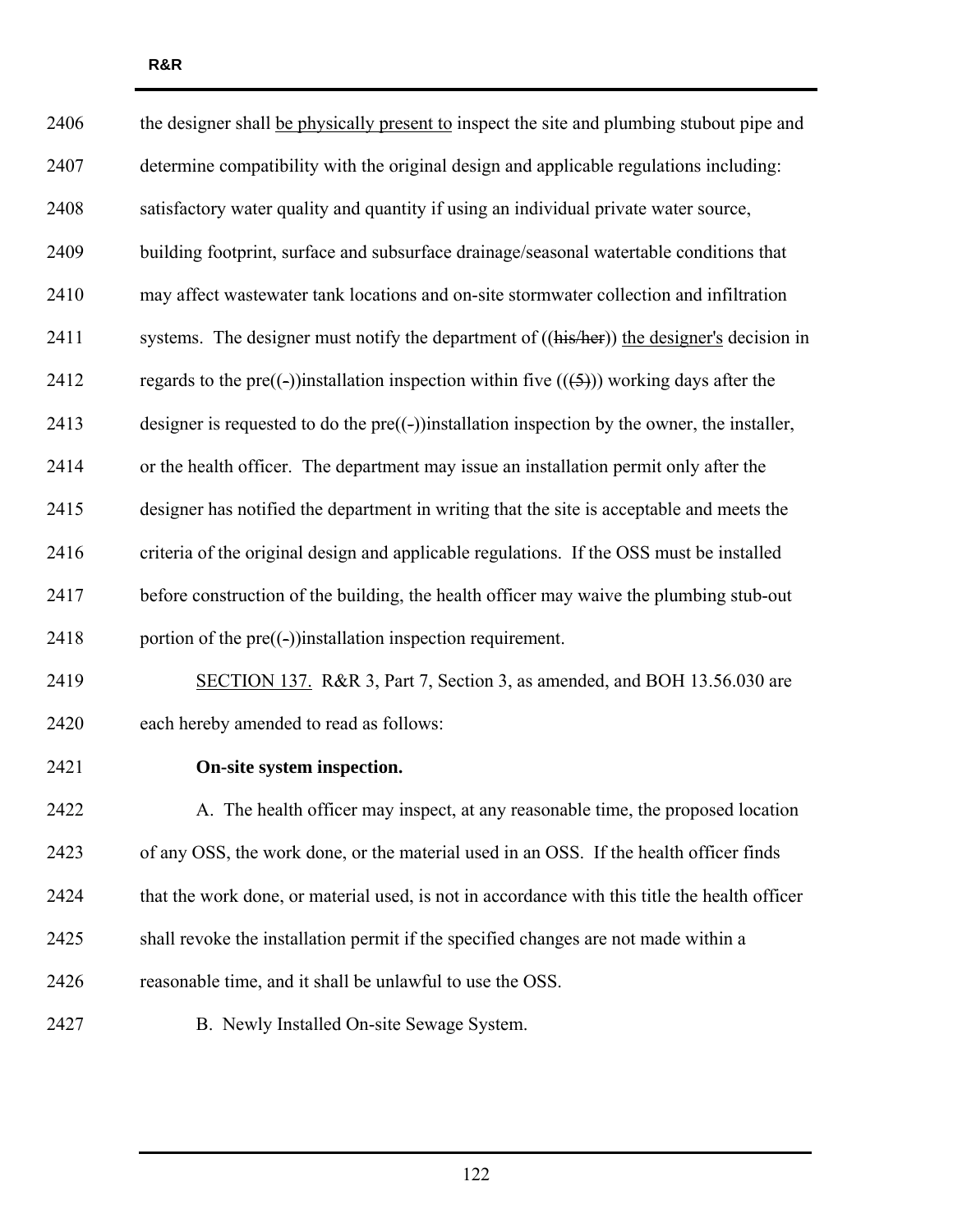| 2428 | 1. Once a new OSS has been installed, but before it is covered, the installer shall         |
|------|---------------------------------------------------------------------------------------------|
| 2429 | notify the designer and owner that the system is ready for inspection. The designer shall   |
| 2430 | then inspect the work within five $((5))$ working days. If the designer finds that the work |
| 2431 | is complete and in accordance with the approved design, the system performance              |
| 2432 | specifications and this title, the installation permit shall be signed by the designer and  |
| 2433 | then written notification shall be given to the health officer within one $((+))$ working   |
| 2434 | day and the owner and installer instructed to leave the system open and uncovered for       |
| 2435 | three $((3))$ working days after notification, so that the health officer may inspect it.   |
| 2436 | 2. Should the designer disapprove the system, notification shall immediately be             |
| 2437 | given to the health officer in writing. The designer shall also specify in writing to the   |
| 2438 | owner and installer and health officer the changes to be made. Once the installer has       |
| 2439 | corrected the system as specified by the designer, the designer shall be notified that the  |
| 2440 | system is ready for inspection. The designer shall then inspect the system. If the          |
| 2441 | designer finds that corrections have been made and that the system is in accordance with    |
| 2442 | this title, the designer shall notify the department. Instructions shall be given to the    |
| 2443 | owner and installer to leave the system open and uncovered for three $((3))$ working days   |
| 2444 | so that the health officer may inspect it.                                                  |
| 2445 | 3. The designer shall inspect the installation within five $((\frac{5}{2}))$ working days   |
| 2446 | after the backfilling operation has been completed.                                         |
| 2447 | 4. If the work is in accordance with this title the designer shall submit to the            |
| 2448 | department certification of system completion within thirty $((30))$ days of being notified |
|      |                                                                                             |

2450 the system, pursuant to ((Section)) BOH 13.56.050.

123

2449 by the installer. This certification shall include a detailed (("as-built")) record drawing of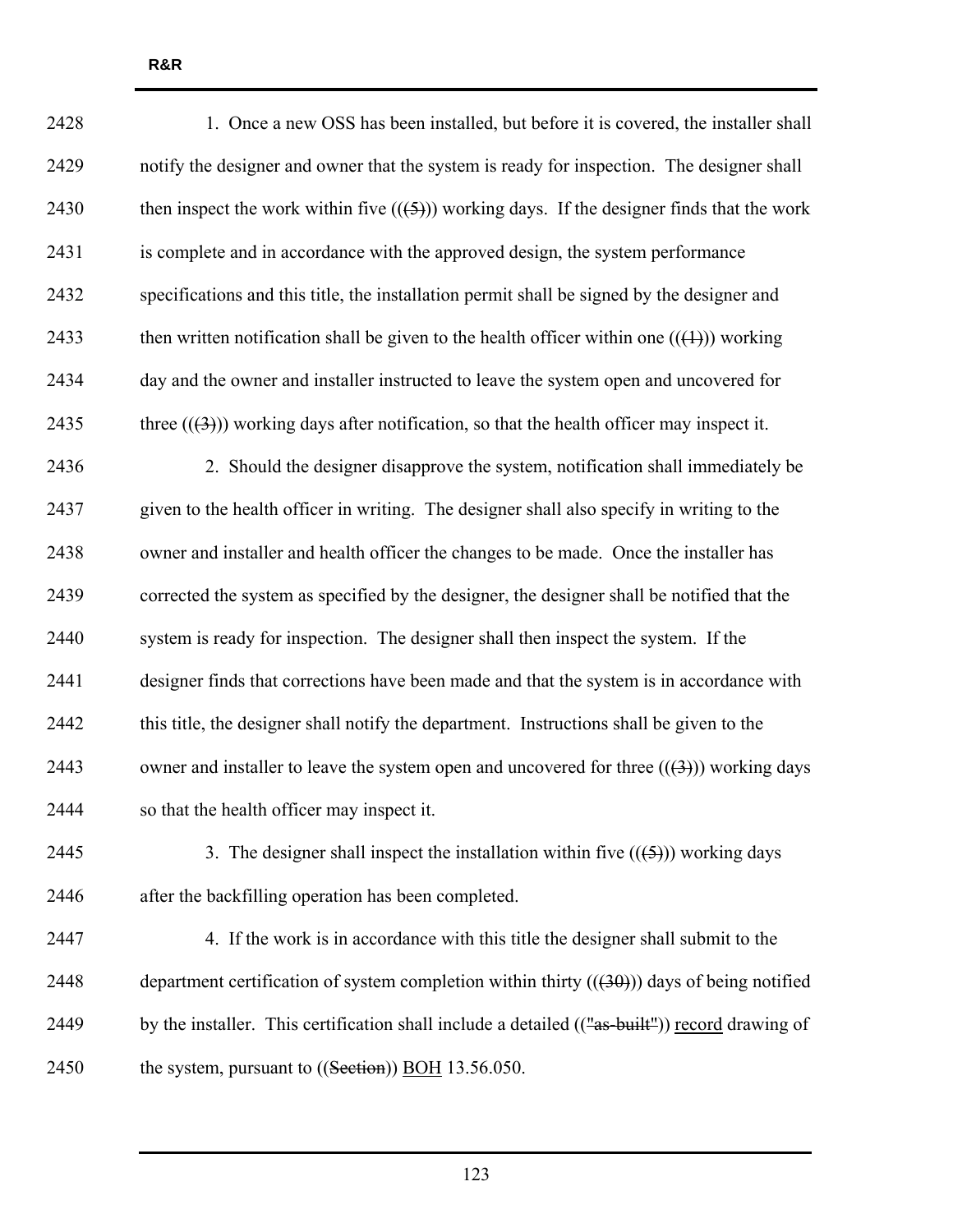| 2451 | C. An OSS designed or installed by other than certified designers and installers                      |
|------|-------------------------------------------------------------------------------------------------------|
| 2452 | ((shall)) may not be covered until the health officer has given written approval to cover.            |
| 2453 | SECTION 138. R&R 3, Part 7, Section 4, as amended, and BOH 13.56.040 are                              |
| 2454 | each hereby amended to read as follows:                                                               |
| 2455 | <b>Installation and backfilling.</b> Backfilling operations ((shall)) may be done only                |
| 2456 | by a certified master or associate installer ((or by a person under the direct eyesight               |
| 2457 | supervision of the master installer)) under the OSS installation permit. Care must be                 |
| 2458 | taken to avoid any damage to the system. Unless otherwise authorized by the health                    |
| 2459 | officer, the OSS shall be backfilled within thirty $((30))$ days after health officer and             |
| 2460 | designer approval of the installation. The backfill material should be mounded above                  |
| 2461 | natural grade to allow for settling and to channel runoff away from the system. The                   |
| 2462 | installer shall notify the designer within one $((+))$ working day of completion of                   |
| 2463 | backfill.                                                                                             |
| 2464 | SECTION 139. R&R 3, Part 7, Section 5, as amended, and BOH 13.56.050 are                              |
| 2465 | each hereby amended to read as follows:                                                               |
| 2466 | ((As-built record)) Record drawing.                                                                   |
| 2467 | A. Whenever a designer approves an installation, a completely scaled and                              |
| 2468 | dimensioned ((as-built plan)) record drawing and certification of the approved OSS shall              |
| 2469 | be prepared in ((quadruplicate)) triplicate by the designer of the system on forms                    |
| 2470 | provided by the health officer. These forms shall then be signed by the designer and                  |
| 2471 | within thirty $((30))$ days of notifying the health officer of system completion all $((fout + fout)$ |
| 2472 | $(4)$ )) three complete copies shall be ((forwarded with one $(1)$ copy of the OSS installation       |
| 2473 | permit to the health officer)) submitted.                                                             |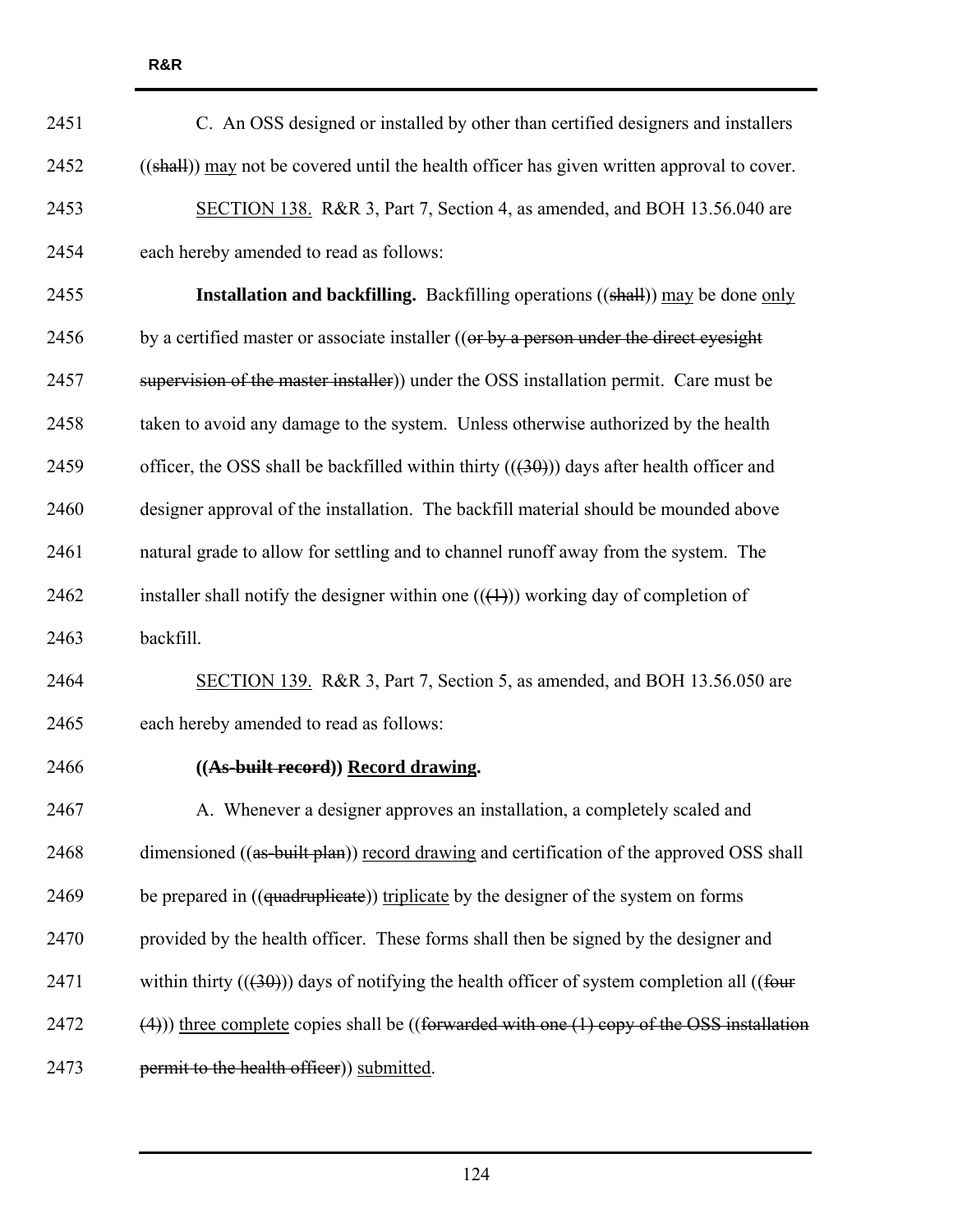| 2474 | Where an installation, alteration or repair is undertaken without a design prepared         |
|------|---------------------------------------------------------------------------------------------|
| 2475 | by a designer, the installer or OSM performing the installation, alteration or repair shall |
| 2476 | provide a reconciled record drawing to the health officer and the OSS owner at the time     |
| 2477 | of final inspection.                                                                        |
| 2478 | B. The following details are required for all record drawings:                              |
| 2479 | 1. An accurate plot plan, with measurements and directions accurate to within               |
| 2480 | one-half of one foot, showing ((location)) the locations of the essential components of the |
| 2481 | OSS including:                                                                              |
| 2482 | a. All sewage tanks, tank pump out lids, tank inspection access ports and depth             |
| 2483 | of tank burial.                                                                             |
| 2484 | b. All plumbing stub outlets.                                                               |
| 2485 | c. Building sewer line between building and septic tank.                                    |
| 2486 | d. Effluent transport line between septic tank and distribution box or inspection           |
| 2487 | box.                                                                                        |
| 2488 | e. The ends, and all changes in direction, of installed and found buried pipes              |
| 2489 | and electrical cables that are part of the OSS.                                             |
| 2490 | The distribution/inspection box.                                                            |
| 2491 | $((f))$ g. All soil absorption system laterals and permanent visible marker                 |
| 2492 | locations. The length and width of each individual drainfield lateral shall be shown to     |
| 2493 | scale and the total number of lineal feet and square footage of laterals specified on the   |
| 2494 | drawing. A dimensioned reserve soil absorption system area shall be included.               |
| 2495 | $((g))$ h. The location of any unusual construction features such as step downs             |
| 2496 | $((e))$ in the drainfield laterals $((e))$ , must be clearly indicated.                     |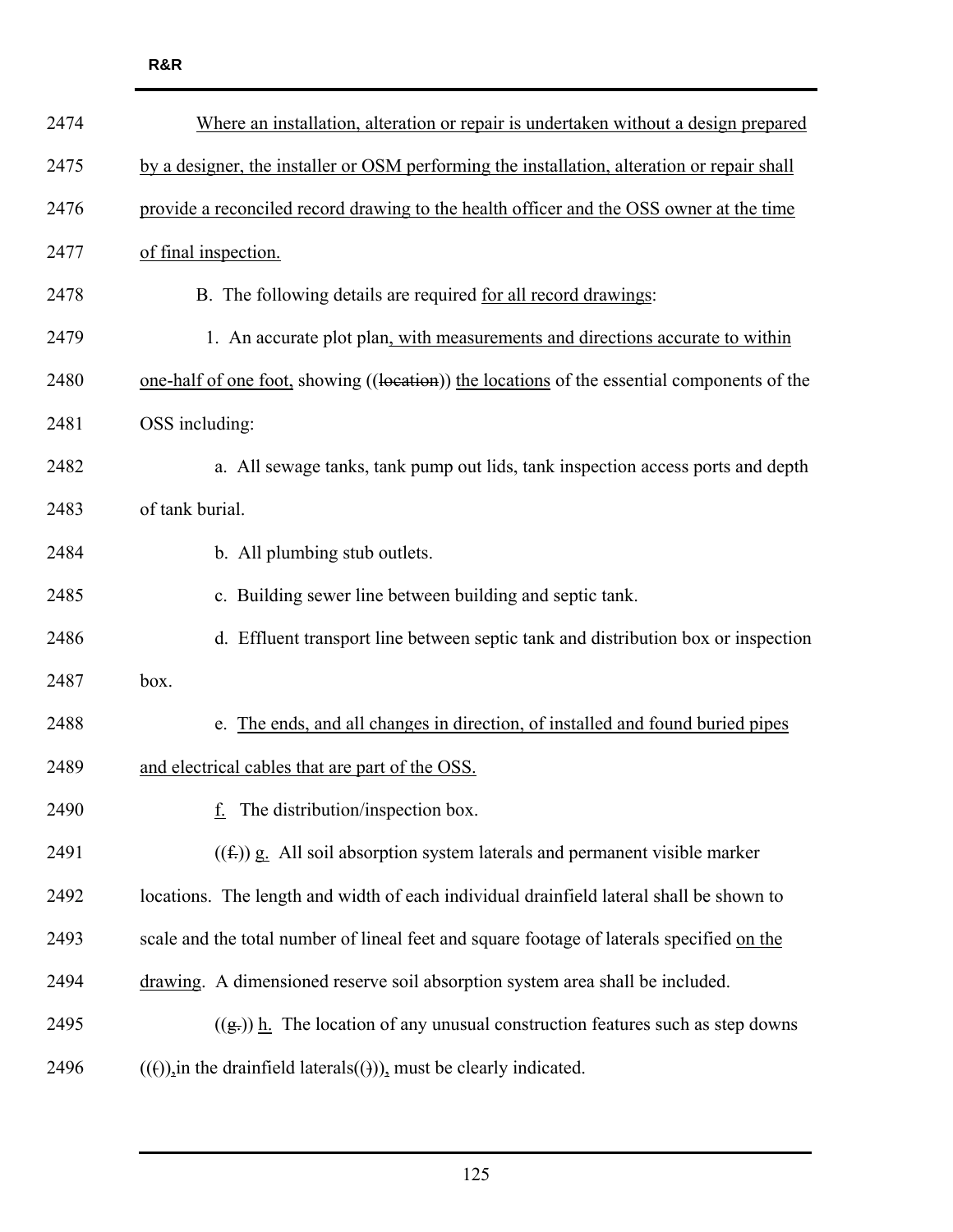| 2497 | $((h))$ <i>i</i> . Distance between any drainfield laterals and the edges of any fill soils,          |
|------|-------------------------------------------------------------------------------------------------------|
| 2498 | cuts, banks, terraces, foundations, property lines, lakes, streams, wells or other water              |
| 2499 | sources, water lines, driveways and impermeable surfaces.                                             |
| 2500 | $((\frac{1}{k}))$ $\frac{1}{k}$ . The location and detail of soil absorption system inspection ports. |
| 2501 | $((\frac{1}{k}))$ k. Location and depth of permeable cover added after installation.                  |
| 2502 | $((k))$ l. If a pump system, the pump size, manufacturer, model, pump cycle                           |
| 2503 | duration, dose in gallons/cycle and pump timer settings.                                              |
| 2504 | $((+))$ m. Location, size, shape, and placement of all buildings on the building                      |
| 2505 | site showing their relation to the OSS and to any easements, underground oil storage                  |
| 2506 | tanks, utility lines $((,))$ and property lines.                                                      |
| 2507 | $((m))$ n. Location, direction of flow, and discharge point of all ground and/or                      |
| 2508 | surface water interceptor drains and on-site stormwater infiltration systems.                         |
| 2509 | $((\mathbf{h})\mathbf{v})$ o. Orientation of drawing with north direction by arrow.                   |
| 2510 | $((\Theta))$ p. Location of private water supply (well, spring, etc.).                                |
| 2511 | $((\mathbf{p},))$ q. Location of design control point.                                                |
| 2512 | 2. Clearly Indicated Scale using the appropriate scaled increments shown on a                         |
| 2513 | typical engineering scale. Recommended scale of one inch (1") equals twenty feet (20').               |
| 2514 | Scales utilizing ratios smaller than one inch $(1")$ equals thirty feet $(30')$ are not               |
| 2515 | acceptable.                                                                                           |
| 2516 | 3. One copy of an OSS owner's operating, maintenance and technical                                    |
| 2517 | specifications manual which includes:                                                                 |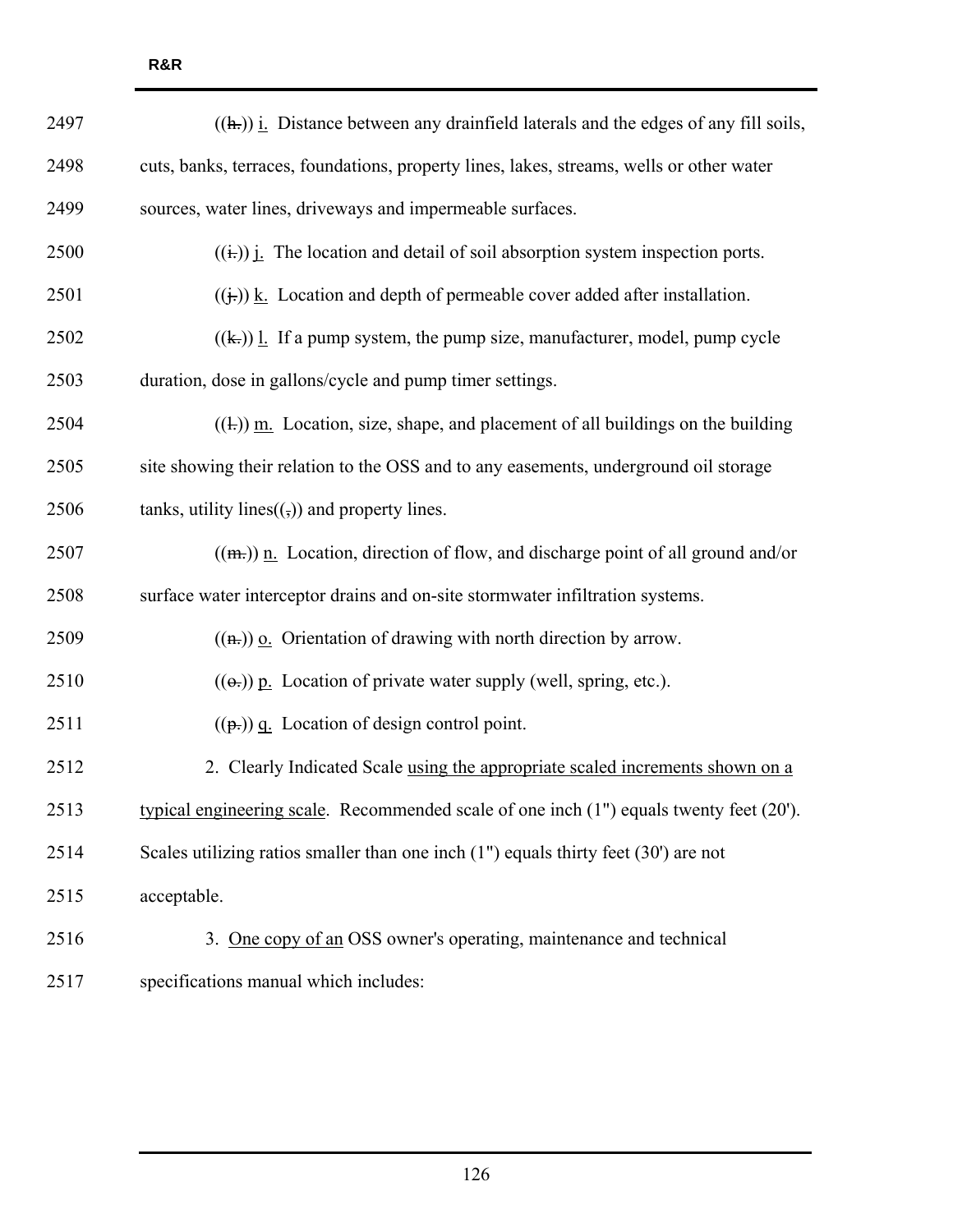| 2518 | $((A))$ a. System performance specifications, including initial settings of                  |
|------|----------------------------------------------------------------------------------------------|
| 2519 | electrical or mechanical devices needed to operate the system as intended by the designer    |
| 2520 | and installer;                                                                               |
| 2521 | $((B))$ b. System operating instructions, including, for proprietary products,               |
| 2522 | manufacturer's standard product literature;                                                  |
| 2523 | $((\mathbb{C}))$ c. System preventive maintenance instructions and service schedule;         |
| 2524 | $((D))$ d. Make, model and/or performance specifications of all system                       |
| 2525 | components; and                                                                              |
| 2526 | $((E))$ e. Check list and schedule for routine monitoring inspections, effluent              |
| 2527 | sampling and reports.                                                                        |
| 2528 | Record that materials and equipment meet the specifications contained in the                 |
| 2529 | design.                                                                                      |
| 2530 | 4. Copy of recorded "notice on title" required by ((Section)) BOH 13.56.054,                 |
| 2531 | and an operation and maintenance services agreement, as applicable.                          |
| 2532 | 5. Copy of OSS installation permit.                                                          |
| 2533 | Documentation describing the waste strength range within which the OSS is                    |
| 2534 | designed to operate.                                                                         |
| 2535 | SECTION 140. R&R 99-01, Section 2 (part), as amended, and BOH 13.56.054                      |
| 2536 | are each hereby amended to read as follows:                                                  |
| 2537 | Notice on title.                                                                             |
| 2538 | A. New systems. The owner shall record a notice on title with the King County                |
| 2539 | records and election division. This notice shall include all of the owner's responsibilities |
| 2540 | described in $((Section))$ BOH 13.60.005 $((of this title))$ and Table 13.60-1.              |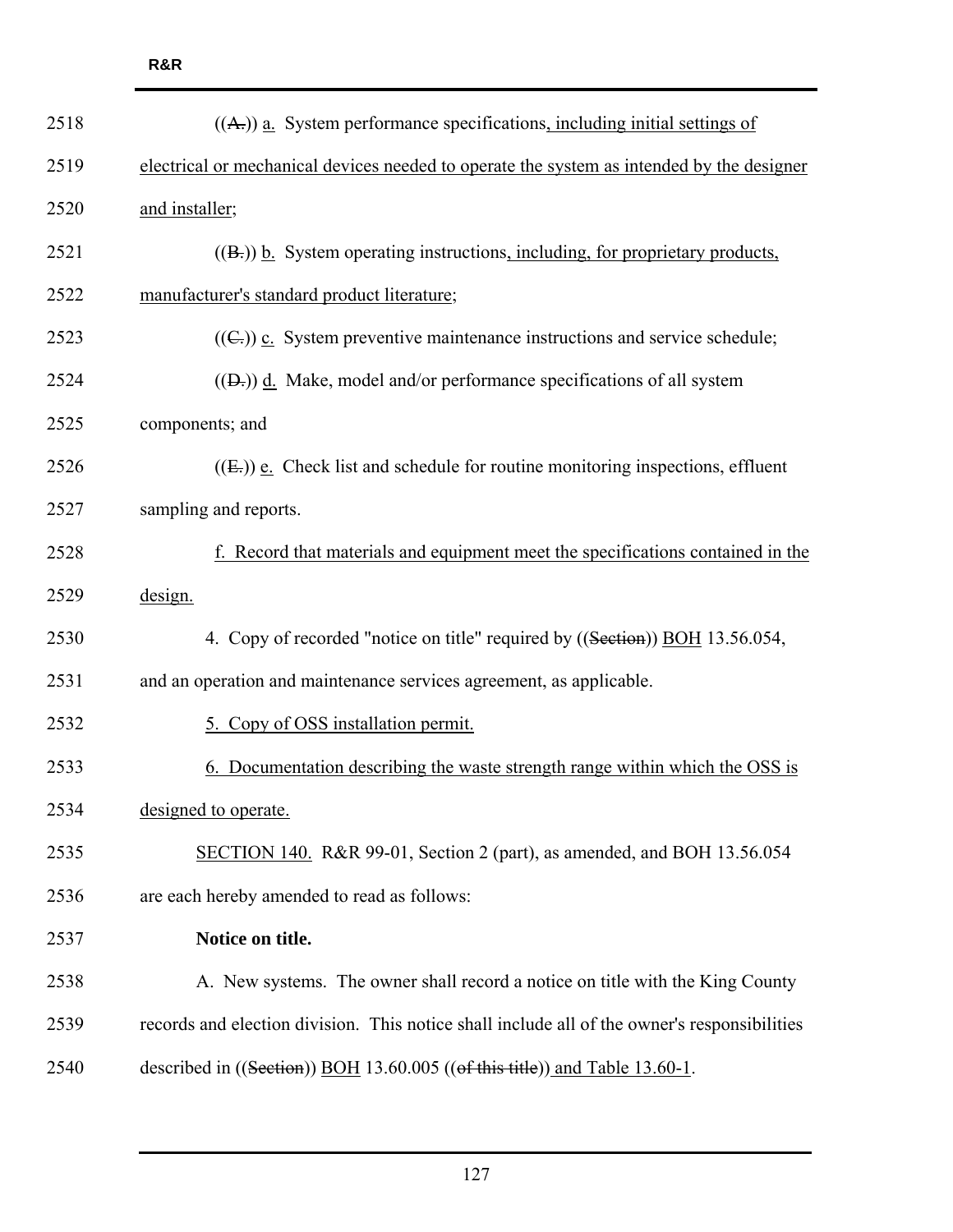| 2541 | B. Existing $((S))$ ystems.                                                                    |
|------|------------------------------------------------------------------------------------------------|
| 2542 | 1. Prior to sale or transfer of property ownership, if the building is served by an            |
| 2543 | OSS and the notice on title required by this section has not been recorded, then the owner     |
| 2544 | shall record the notice as set forth in $((Section))$ BOH 13.56.054.A. At the time of sale     |
| 2545 | the seller shall obtain the buyer's signature acknowledging receipt of a copy of this          |
| 2546 | recorded notice.                                                                               |
| 2547 | 2. At the time of sale or transfer of property ownership, the buyer or transferee              |
| 2548 | of a property served by an OSS shall forward to the health officer a fee as set forth in the   |
| 2549 | fee schedule and submit a signed copy of the notice on title as set forth in Section           |
| 2550 | 13.56.054.A.                                                                                   |
| 2551 | 3. At the time a building is remodeled or expanded, if it is not connected to                  |
| 2552 | public sewer and the notice on title required by this section has not been recorded, then      |
| 2553 | the owner shall record the notice as set forth in ((section)) BOH 13.56.054(( $(A)$ )).A.      |
| 2554 | SECTION 141. R&R 3, Part 7, Section 6, as amended, and BOH 13.56.060 are                       |
| 2555 | each hereby amended to read as follows:                                                        |
| 2556 | Approval.                                                                                      |
| 2557 | A. Within ten $((10))$ working days after receipt of certification by a designer               |
| 2558 | that an OSS as installed is in accordance with this title, the health officer shall approve or |
| 2559 | disapprove thereof. It shall be unlawful to use a newly installed OSS prior to its approval    |
| 2560 | by the health officer.                                                                         |
| 2561 | B. If the health officer disapproves such work or system, notification in writing              |
| 2562 | shall be provided to the owner, designer and installer within ten $((+10))$ working days       |
| 2563 | stating the reasons for such disapproval and stating the right to appeal.                      |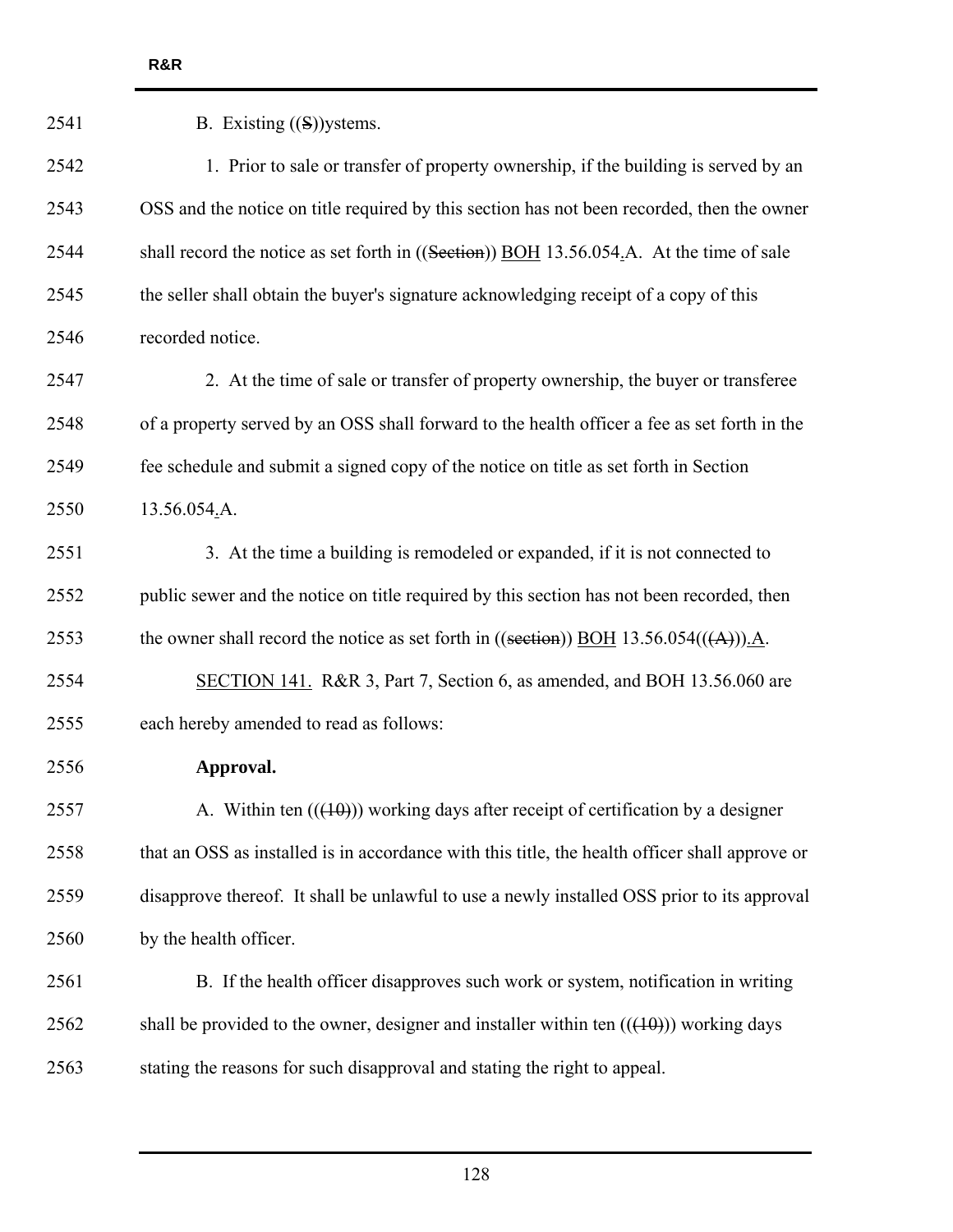| 2564 | ((C. Six (6) months following installation of a new OSS or concurrent with                 |
|------|--------------------------------------------------------------------------------------------|
| 2565 | permitting a repair or modification to an existing OSS, the health officer shall send a    |
| 2566 | notice together with a copy of the "as-built" drawing to the owner or occupant of the      |
| 2567 | premises reminding of the requirement to implement regular and routine maintenance of      |
| 2568 | the system.                                                                                |
| 2569 | Educational materials regarding use and maintenance of on-site systems for long            |
| 2570 | term or permanent serviceability will accompany the notice.)                               |
| 2571 | SECTION 142. R&R 99-01, Section 2 (part), and BOH 13.60.005 are each                       |
| 2572 | hereby amended to read as follows:                                                         |
| 2573 | <b>Operation and maintenance.</b>                                                          |
| 2574 | A. The OSS owner is responsible for the continuous proper operation and                    |
| 2575 | maintenance of the OSS, and shall:                                                         |
| 2576 | 1. Determine the level of solids and scum in the septic tank at least once every           |
| 2577 | three $((3))$ years for residential systems with no garbage grinder and once every year if |
| 2578 | a garbage grinder is installed and, unless otherwise provided in writing by the health     |
| 2579 | officer, once every year for commercial systems.                                           |
| 2580 | 2. Employ an approved pumper to remove the septage from the tank when the                  |
| 2581 | level of solids and scum indicates that removal is necessary.                              |
| 2582 | 3. Cause preventive maintenance/system performance monitoring inspections to               |
| 2583 | be conducted and any indicated service to be performed by an approved person at a          |
| 2584 | minimum frequency in accordance with Table 13.60-1 unless otherwise established by         |
| 2585 | the health officer ((or the sewage review committee)).                                     |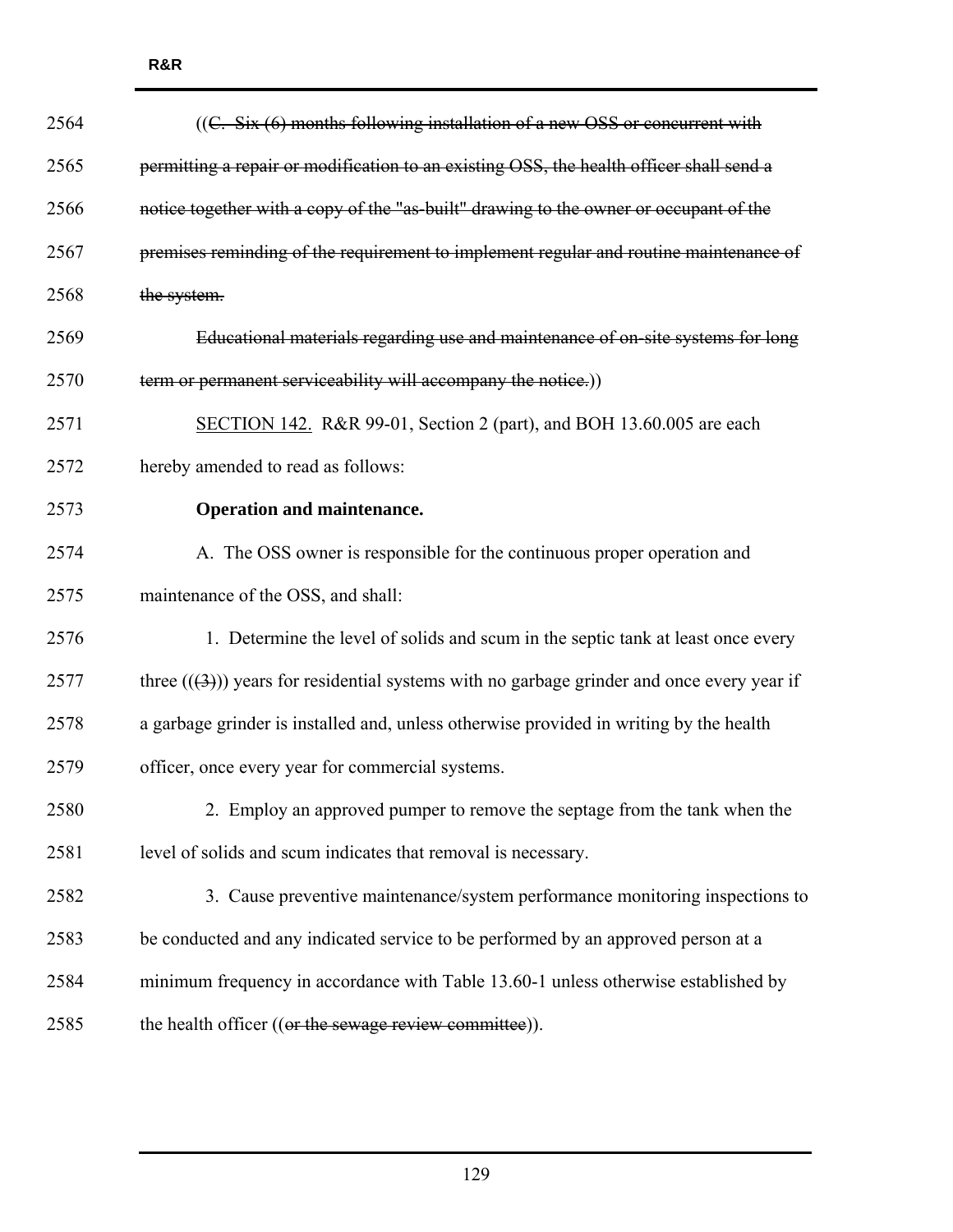| 2586 | 4. Secure and renew contracts, as needed, to fulfill the OSS operation and             |
|------|----------------------------------------------------------------------------------------|
| 2587 | maintenance requirements of Table 13.60-1.                                             |
| 2588 | $((4))$ 5. Operate and maintain all OSS in accordance with this title, with            |
| 2589 | pertinent alternative system guidelines issued by the DOH and with the approved OSS    |
| 2590 | owner's operating and maintenance instruction manual.                                  |
| 2591 | $((5))$ 6. Protect the OSS area including the reserve area from:                       |
| 2592 | a. Cover by structures or impervious material;                                         |
| 2593 | b. Surface drainage;                                                                   |
| 2594 | c. Soil compaction, for example, by vehicular traffic or livestock; and                |
| 2595 | d. Damage by soil removal and grade alteration.                                        |
| 2596 | $(6)$ ) 7. Maintain the flow of sewage to the OSS at or below the approved             |
| 2597 | ((design both in quantity and waste strength)) operating capacity and sewage quality   |
| 2598 | standards for residential strength waste water.                                        |
| 2599 | $((7))$ 8. Direct drains, such as footing or roof drains away from the area where      |
| 2600 | the OSS is located.                                                                    |
| 2601 | 9. At time of property transfer, provide the buyer with maintenance records, if        |
| 2602 | available, in addition to the completed seller disclosure statement in accordance with |
| 2603 | chapter 64.06 RCW for residential real property transfers.                             |
| 2604 | B. The owner shall not allow:                                                          |
| 2605 | 1. Use or introduction of strong bases, strong acids or organic solvents into an       |
| 2606 | OSS for the purpose of system cleaning;                                                |
| 2607 | 2. Use of a sewage system additive unless it is specifically approved by the           |
| 2608 | DOH; or                                                                                |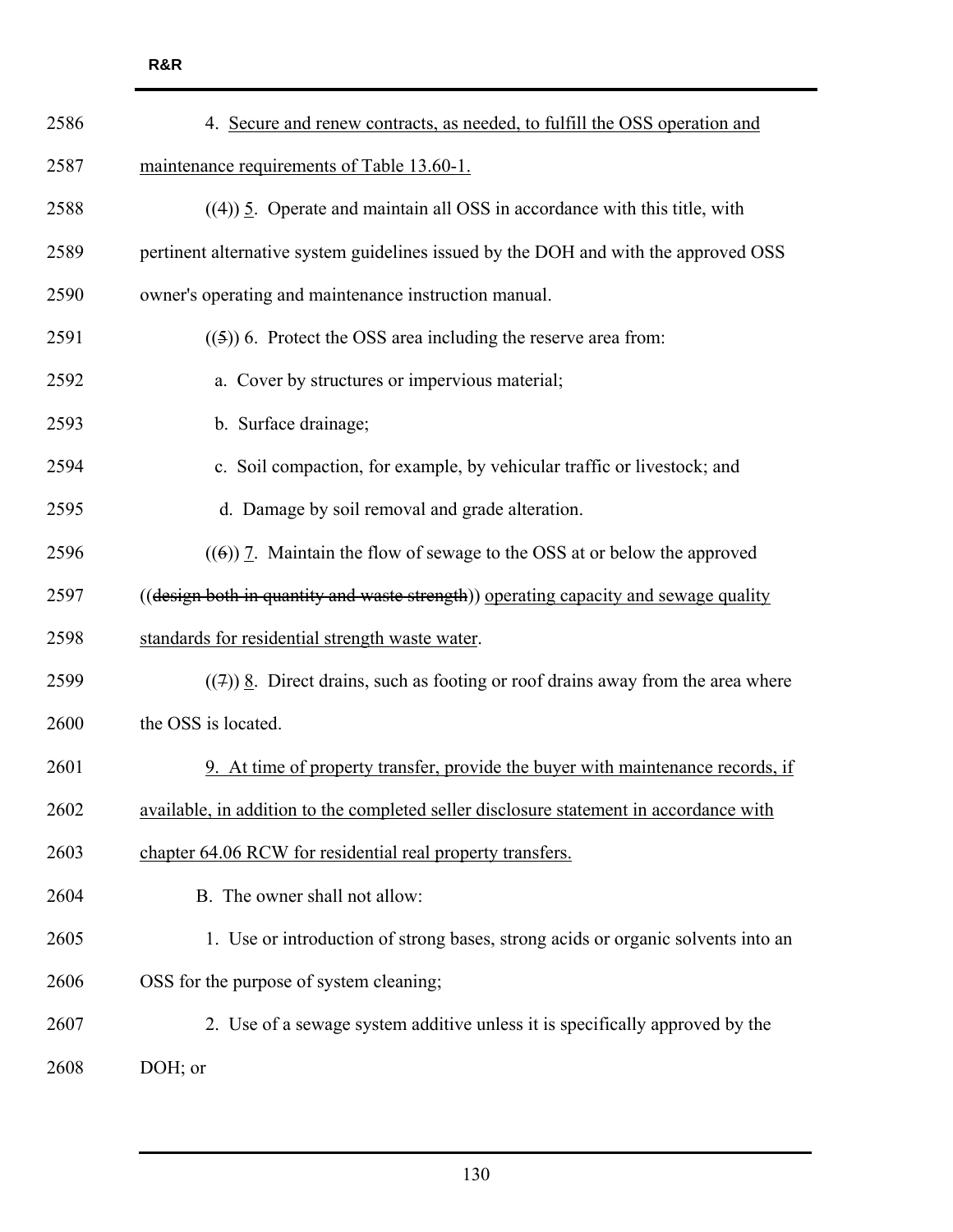| 2609 | 3. Use of an OSS to dispose of waste components atypical of residential                           |
|------|---------------------------------------------------------------------------------------------------|
| 2610 | wastewater, for example, but not limited to, petroleum products, paints, solvents, or             |
| 2611 | pesticides.                                                                                       |
| 2612 | SECTION 143. R&R 3, Part 8, Section 1, as amended, and BOH 13.60.010 are                          |
| 2613 | each hereby amended to read as follows:                                                           |
| 2614 | Monitoring of ((conventional, alternative)) residential, community on-site or                     |
| 2615 | commercial systems.                                                                               |
| 2616 | A. The owner shall cause monitoring of the performance of any OSS at a                            |
| 2617 | frequency and by a qualified person as specified in Table 13.60-1. ((The health officer           |
| 2618 | shall periodically provide notification to the OSS owner regarding proper use and                 |
| 2619 | maintenance of the OSS)).                                                                         |
| 2620 | B. For all system types, service access and monitoring ports to finished grade are                |
| 2621 | required for all system components. Specific component requirement include the                    |
| 2622 | following:                                                                                        |
| 2623 | 1. Septic tanks shall have service access maintenance ports and monitoring ports                  |
| 2624 | for the inlet and outlet. If effluent filters are used, access to the filter at finished grade is |
| 2625 | required;                                                                                         |
| 2626 | 2. Surge, flow equalization or other sewage tanks shall be accessible for                         |
| 2627 | monitoring and maintenance;                                                                       |
| 2628 | 3. All pretreatment units shall have service access maintenance ports and                         |
| 2629 | monitoring ports;                                                                                 |
| 2630 | 4. Pump chambers, tanks and vaults shall have service access maintenance                          |
| 2631 | ports;                                                                                            |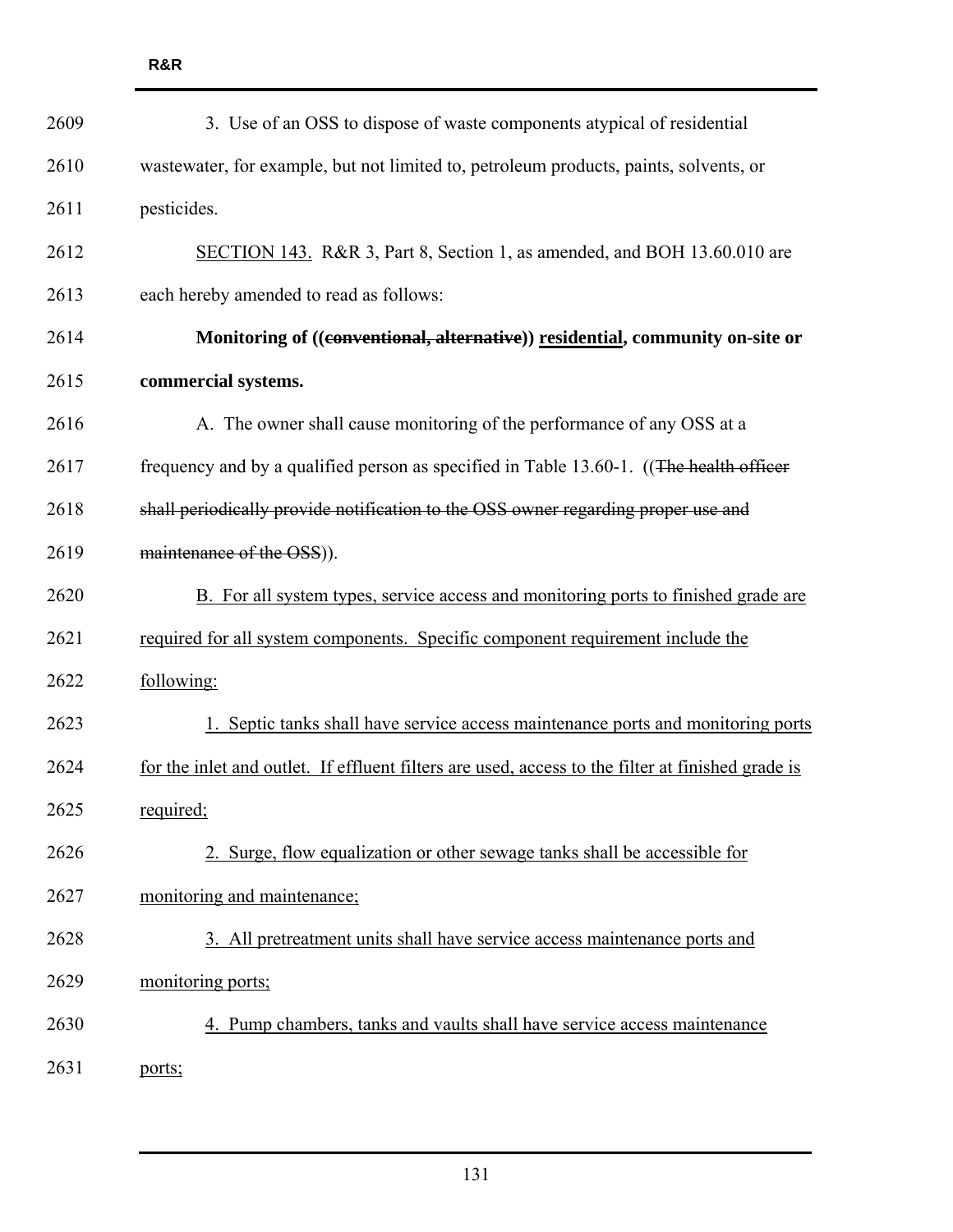|      | <b>SYSTEM TYPE</b>                                                                        |
|------|-------------------------------------------------------------------------------------------|
| 2651 | <b>Inspections by System Type and who may Perform the Inspection</b>                      |
| 2650 | <b>Minimum Frequency of Preventive Maintenance/Performance Monitoring</b>                 |
| 2649 | $((Table 13.60-1)$                                                                        |
| 2648 | chapter.                                                                                  |
| 2647 | drawing together with the system performance monitoring report required under this        |
| 2646 | performance monitoring shall prepare and submit to the health officer a reconciled record |
| 2645 | filed with the department, the licensed OSS maintainer performing the maintenance and     |
| 2644 | than once per year. If no accurate record drawing for the OSS has been prepared and       |
| 2643 | officer based upon type, size, age, system condition, and system location, but not less   |
| 2642 | performed by a licensed OSS maintainer and at a frequency determined by the health        |
| 2641 | F. Operation and maintenance of any OSS in a marine recovery area shall be                |
| 2640 | periodic pumping as needed.                                                               |
| 2639 | E. OSS serving food establishments require, at a minimum, annual inspection and           |
| 2638 | sight of the pump tank.                                                                   |
| 2637 | D. To facilitate maintenance and safety, control panels shall be located in line of       |
| 2636 | C. Systems using pumps shall have accessible controls and warning devices.                |
| 2635 | devices such as valves or other controls and the infiltrative surface;                    |
| 2634 | 6. Soil dispersal components shall have monitoring ports for both distribution            |
| 2633 | complete maintenance and cleaning:                                                        |
| 2632 | 5. Disinfection units shall have service access and be installed to facilitate            |
|      |                                                                                           |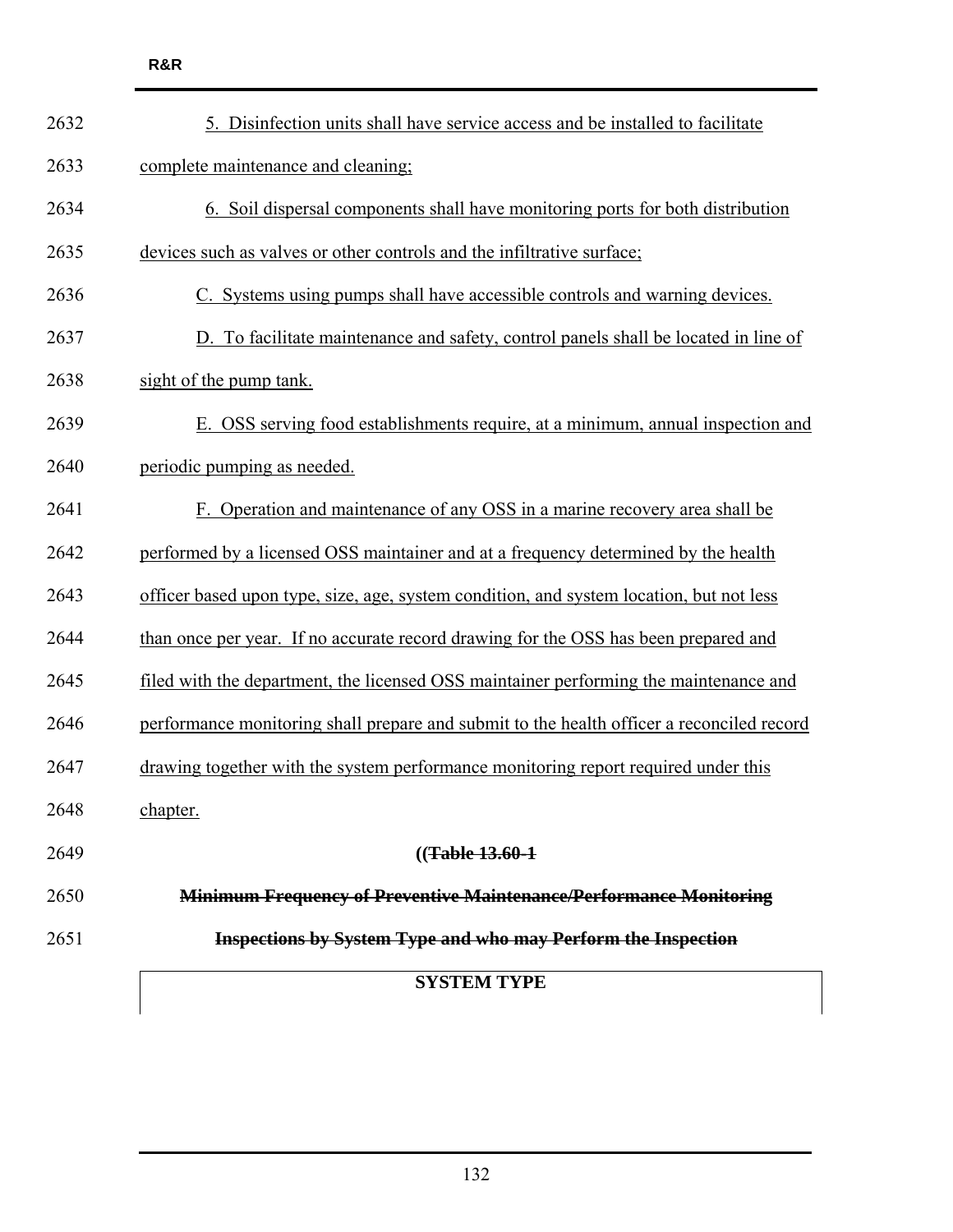| Inspection           | Conventional                                          | Pressure                    | Mound                         | Aerobie               | Non                | Commercial &                  |  |  |
|----------------------|-------------------------------------------------------|-----------------------------|-------------------------------|-----------------------|--------------------|-------------------------------|--|--|
| Interval             | <b>Gravity System</b>                                 | <b>Distribution</b>         | system or                     | <b>Treatment Unit</b> | <b>Discharging</b> | Food Service                  |  |  |
|                      |                                                       | System                      | sandfilter                    | (ATU) System          | <b>O</b> Toilets   | <b>Establishments</b>         |  |  |
|                      |                                                       |                             | system or                     |                       |                    |                               |  |  |
|                      |                                                       | Subsurface                  | sandfilter to                 |                       |                    |                               |  |  |
|                      |                                                       | Drip Systems                | mound                         |                       |                    |                               |  |  |
|                      |                                                       |                             | system                        |                       |                    |                               |  |  |
|                      |                                                       |                             |                               |                       |                    |                               |  |  |
| 45 days <sup>1</sup> | n/a                                                   | n/a                         | n/a                           | OSM or system         | n/a                | n/a                           |  |  |
| following            |                                                       |                             |                               | designer              |                    |                               |  |  |
| approval/            |                                                       |                             |                               |                       |                    |                               |  |  |
| occupancy            |                                                       |                             |                               |                       |                    |                               |  |  |
| Every 3              | n/a                                                   | n/a                         | n/a                           | $OSM^o$               | n/a                | n/a                           |  |  |
| months               |                                                       |                             |                               |                       |                    |                               |  |  |
| First $61$           | SO, designer or                                       | $OSM$ or $\Theta$           | $OSM \text{ or } \rightarrow$ | n/a                   | SO <sub>2</sub>    | $OSM \text{ or } \rightarrow$ |  |  |
| months               | <b>OSM</b>                                            | system                      | system                        |                       |                    | system designer               |  |  |
| following            |                                                       | designer                    | designer                      |                       |                    |                               |  |  |
| approval/            |                                                       |                             |                               |                       |                    |                               |  |  |
| occupancy            |                                                       |                             |                               |                       |                    |                               |  |  |
| Annually             | $SO \rightarrow \text{or } OSM$                       | $\bigoplus$ OSM             | $\rightarrow$ OSM             | $\rightarrow$ OSM     | $SO \rightarrow$   | $\overrightarrow{OSM}$        |  |  |
|                      |                                                       | <b>SDS</b> every            |                               |                       |                    |                               |  |  |
|                      |                                                       | 6months                     |                               |                       |                    |                               |  |  |
| Every 3 years        | SO, pumper or                                         | $((OSM \cdot \mathcal{D}))$ | n/a                           | n/a                   | n/a                | n/a                           |  |  |
|                      | OSM <sup>2</sup>                                      | $\frac{n}{a}$               |                               |                       |                    |                               |  |  |
| $SO =$               | On site system owner                                  |                             |                               |                       |                    |                               |  |  |
| $OSM =$              | Certified on-site system maintainer (see 13.20.035))) |                             |                               |                       |                    |                               |  |  |

|                     |                         | <b>Table 13.60-1</b>      |                                                                           |                      |
|---------------------|-------------------------|---------------------------|---------------------------------------------------------------------------|----------------------|
|                     |                         |                           | <b>Minimum Frequency of Preventive Maintenance/Performance Monitoring</b> |                      |
| Gravity             | <b>Public</b>           | <b>Proprietary</b>        | <b>Commercial</b>                                                         | Non-                 |
| System <sup>4</sup> | Domain                  | Technology <sup>3,5</sup> | and Food                                                                  | <b>Discharging</b>   |
|                     | Technology <sup>2</sup> |                           | <b>Establishment</b>                                                      | Toilets <sup>6</sup> |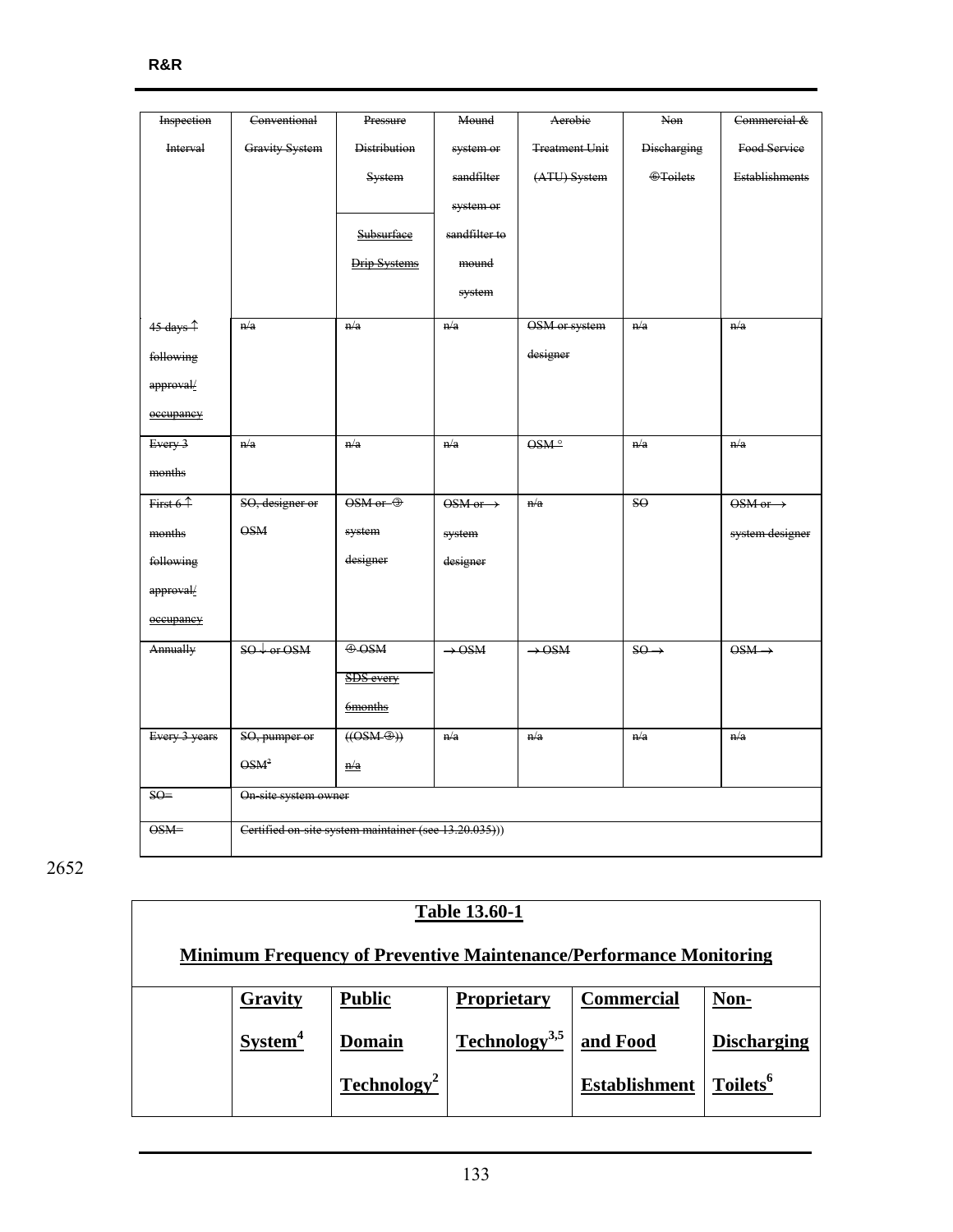|      | Initial <sup>1</sup> | <u>6</u> months                                                                    | 6 months   | $45 \text{ days}$        | $45 \text{ days}$                                                                         | N/A      |  |  |
|------|----------------------|------------------------------------------------------------------------------------|------------|--------------------------|-------------------------------------------------------------------------------------------|----------|--|--|
|      | <b>Inspection</b>    |                                                                                    |            |                          |                                                                                           |          |  |  |
|      | <b>Regular</b>       | Every $3$                                                                          | Annually   | Every $6$                | Annually or 6                                                                             | Annually |  |  |
|      | <b>Inspection</b>    | years                                                                              |            | months                   | months                                                                                    |          |  |  |
|      | frequency            |                                                                                    |            |                          | Depending on                                                                              |          |  |  |
|      |                      |                                                                                    |            |                          | Technology                                                                                |          |  |  |
|      |                      |                                                                                    |            |                          | used                                                                                      |          |  |  |
|      | <b>Who May</b>       | Owner or                                                                           | Licensed   | Licensed                 | Licensed                                                                                  | Owner    |  |  |
|      | <b>Perform</b>       | Licensed                                                                           | Maintainer | Maintainer               | Maintainer                                                                                |          |  |  |
|      | <u>the</u>           | Maintainer                                                                         |            |                          |                                                                                           |          |  |  |
|      | <b>Inspection</b>    | $\overline{\text{or}}$                                                             |            |                          |                                                                                           |          |  |  |
|      |                      | Licensed                                                                           |            |                          |                                                                                           |          |  |  |
|      |                      | $\overline{OSS}$                                                                   |            |                          |                                                                                           |          |  |  |
|      |                      | Pumper                                                                             |            |                          |                                                                                           |          |  |  |
| 2653 |                      |                                                                                    |            | Table 13.60-1            |                                                                                           |          |  |  |
| 2654 |                      |                                                                                    |            | <b>Explanatory Notes</b> |                                                                                           |          |  |  |
| 2655 |                      | 1. ((The system components and conditions which must be inspected shall be         |            |                          |                                                                                           |          |  |  |
| 2656 |                      |                                                                                    |            |                          | specified in the approved OSS owner's operation and maintenance instruction manual))      |          |  |  |
| 2657 |                      | The initial inspection is to be performed at the time interval indicated following |            |                          |                                                                                           |          |  |  |
| 2658 | occupancy.           |                                                                                    |            |                          |                                                                                           |          |  |  |
| 2659 |                      |                                                                                    |            |                          | 2. ((An initial system performance inspection to insure that the system has been          |          |  |  |
| 2660 |                      |                                                                                    |            |                          | properly designed and installed, is adjusted properly, is being operated correctly and is |          |  |  |
|      |                      |                                                                                    |            |                          |                                                                                           |          |  |  |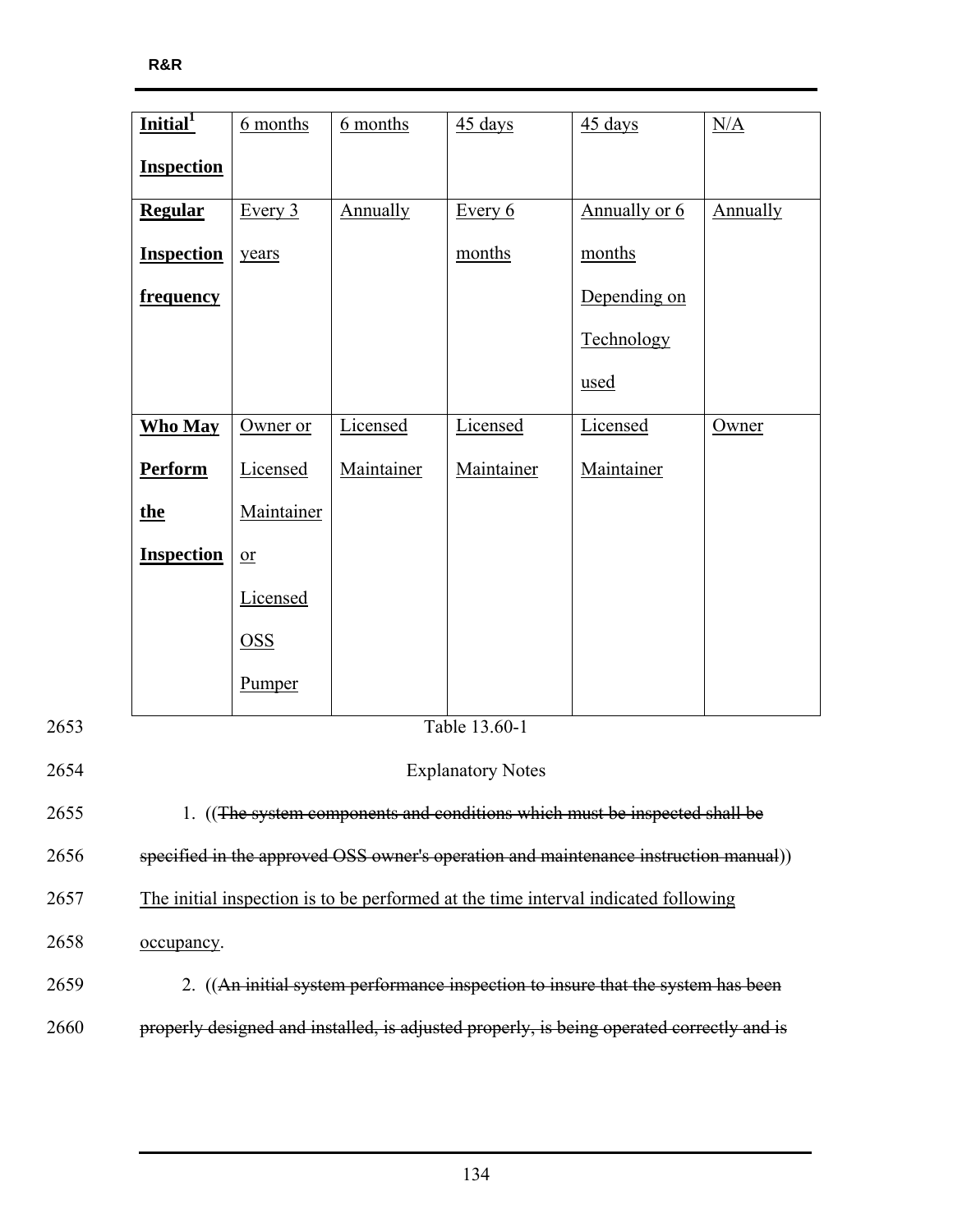| 2661 | performing as expected)) Public domain technology includes such systems as: mounds,         |
|------|---------------------------------------------------------------------------------------------|
| 2662 | intermittent sand filters and pressure distribution.                                        |
| 2663 | 3. ((A complete OSS performance monitoring evaluation is to be conducted and a              |
| 2664 | system performance monitoring report, on forms provided by the health officer, is to be     |
| 2665 | submitted by the person performing the maintenance inspection to the OSS owner at the       |
| 2666 | time of inspection and to the health officer within 30 days of the inspection)) Proprietary |
| 2667 | Technology includes such systems as: ATUs, Glendon up-flow filters, Advantex pack           |
| 2668 | bed filters and subsurface drip.                                                            |
| 2669 | 4. At least an annual septic tank maintenance check is required if the structure            |
| 2670 | served is equipped with a garbage grinder waste disposal unit. If a screened outlet baffle  |
| 2671 | is present an annual check is recommended. Pumpers shall report each pumping event to       |
| 2672 | the health officer in accordance with $\underline{BOH}$ ((C))chapter 13.68.                 |
| 2673 | 5. ((A quarterly maintenance and monitoring inspection of the ATU is required))             |
| 2674 | Table 13.60-1 specifies the minimum required monitoring frequency. A more stringent         |
| 2675 | monitoring frequency shall be used if recommended by the manufacturer.                      |
| 2676 | 6. This monitoring is in addition to that required for the OSS receiving the                |
| 2677 | building's $non((-))$ toilet liquid waste.                                                  |
| 2678 |                                                                                             |
| 2679 | $(4)$ ) G. The person conducting the maintenance and performance monitoring                 |
| 2680 | inspection shall submit a system operation and maintenance/performance monitoring           |
| 2681 | report, on forms provided by the health officer, to the owner at the time of the inspection |
| 2682 | and to the health officer accompanied by a filing fee as specified in the fee schedule      |
| 2683 | within thirty $((30))$ days of the inspection.                                              |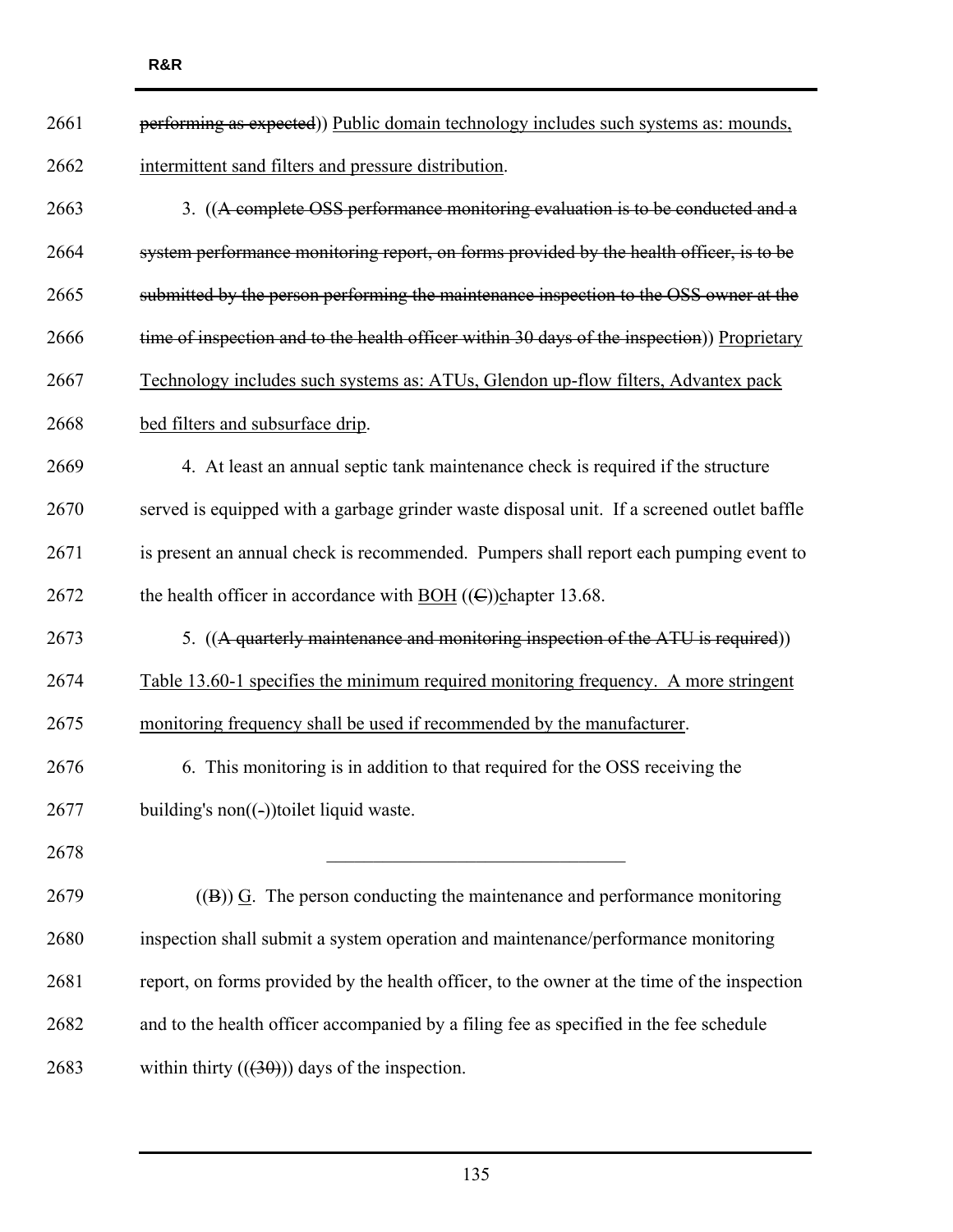| 2684 | $((\text{C}))$ H. The fee for each OSS monitoring/performance inspection ((conducted))                               |
|------|----------------------------------------------------------------------------------------------------------------------|
| 2685 | required by the health officer shall be in accordance with the fee schedule.                                         |
| 2686 | $(1)$ [. Preventive maintenance and monitoring of the OSS performance and                                            |
| 2687 | quality of effluent shall be required for any commercial development using OSS.                                      |
| 2688 | 1. The minimum frequency and the type of inspection required shall be in                                             |
| 2689 | accordance with Table 13.60-1 unless otherwise established by the health officer.                                    |
| 2690 | 2. At least an annual inspection of OSS serving food ((service)) establishments                                      |
| 2691 | shall be conducted.                                                                                                  |
| 2692 | $(1)$ [E)) I. For properties where required monitoring and/or preventive maintenance                                 |
| 2693 | inspections are at least thirty $((30))$ days overdue the health officer may notify the                              |
| 2694 | owner that the OSS is not in compliance with these rules. The health officer may, in                                 |
| 2695 | addition to provisions of <u>BOH</u> (( $\epsilon$ ))chapter 1.08, cause a notice of non( $\epsilon$ ))compliance to |
| 2696 | be recorded with the real property records for the subject lot.                                                      |
| 2697 | SECTION 144. R&R 3, Part 8, Section 2, as amended, and BOH 13.60.020 are                                             |
| 2698 | each hereby amended to read as follows:                                                                              |
| 2699 | Community and large on-site system management.                                                                       |
| 2700 | A. Maintenance and management of community systems and large on-site                                                 |
| 2701 | sewage systems shall only be provided by a public agency as defined in RCW 39.34.020                                 |
| 2702 | acting as the management authority. ((The management system shall comply with the                                    |
| 2703 | Guidelines for the Formation and Operation of On-Site Waste Management Systems,                                      |
| 2704 | dated November 1976, as published by the Washington State department of Health until                                 |
| 2705 | other rules are adopted by the health officer consistent with these guidelines at which                              |
| 2706 | time those rules shall govern.))                                                                                     |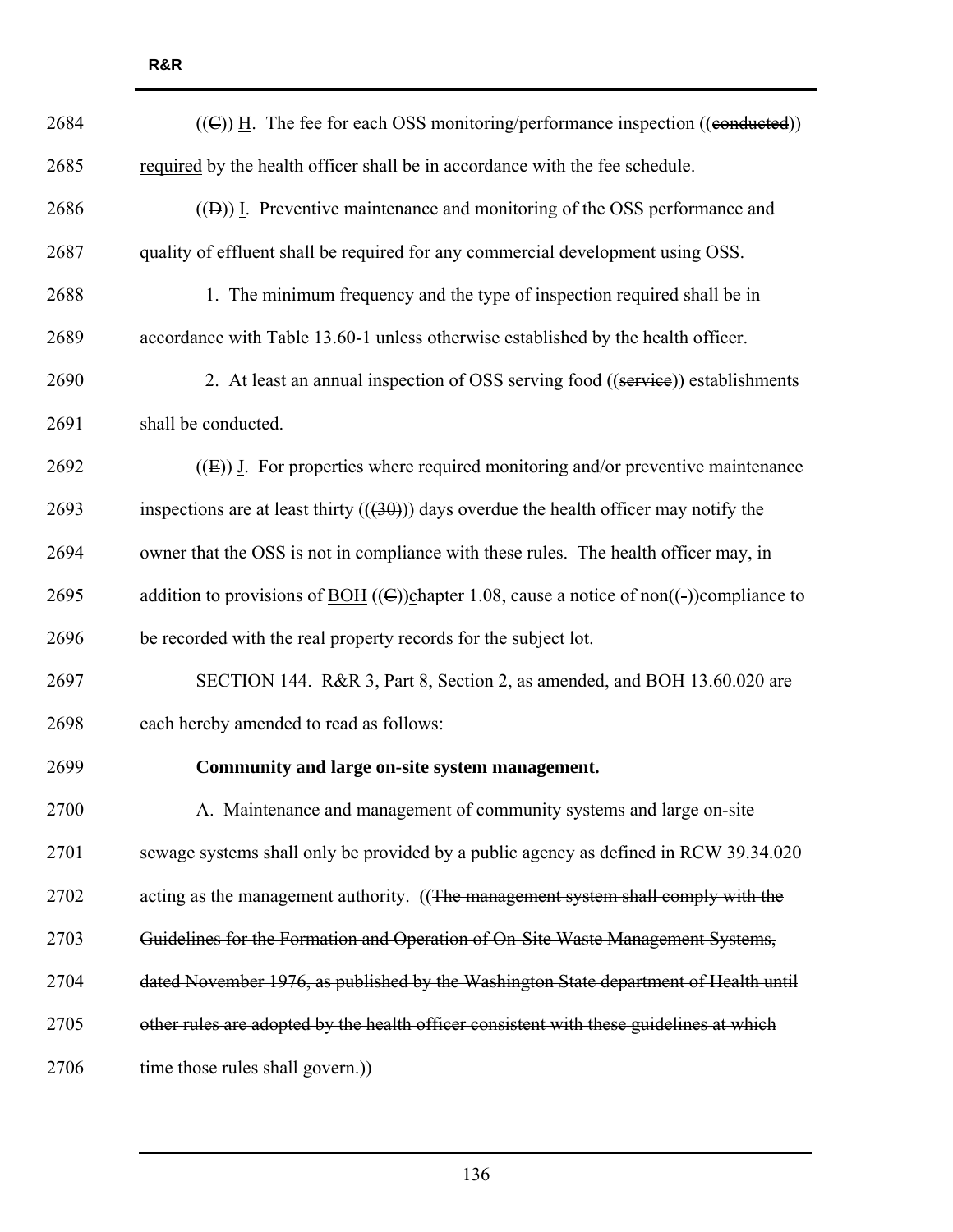2707 B. The proposed waste management system agreements shall be submitted to the 2708 health officer for review and be accompanied by a fee as specified in the fee schedule. 2709 C. The application shall be accompanied by an opinion letter from an attorney 2710 licensed to practice law in the state of Washington representing that the management 2711 agreement complies with all applicable laws and regulations, and is a valid and binding 2712 obligation of all parties thereto. The opinion letter shall be in such form as the health 2713 officer may require. 2714 D. The management authority shall prepare a homeowner's manual which 2715 describes the responsibilities and duties of the homeowner along with precautionary 2716 information as may be necessary to preclude inadvertent abuse to the sewage system. A 2717 copy of such manual shall be provided to each homeowner by the management authority 2718 at the time of purchase or transfer of the property. 2719 NEW SECTION. SECTION 145. There is hereby added a new section to BOH 2720 chapter 13.60 to read as follows: 2721 **Operation and maintenance at time of sale.**  2722 A. The seller of any single family or multiple family residential property served 2723 by an OSS shall, prior to transfer of title to the property, have a monitoring and 2724 performance inspection performed by a licensed OSM. The licensed OSM shall file with 2725 the department an on-site system report and applicable fee in accordance with the fee 2726 schedule. 2727 1. If no record drawing is on file with the department, the OSM shall prepare a 2728 record drawing and include it with the O&M report submitted to the department.

**R&R**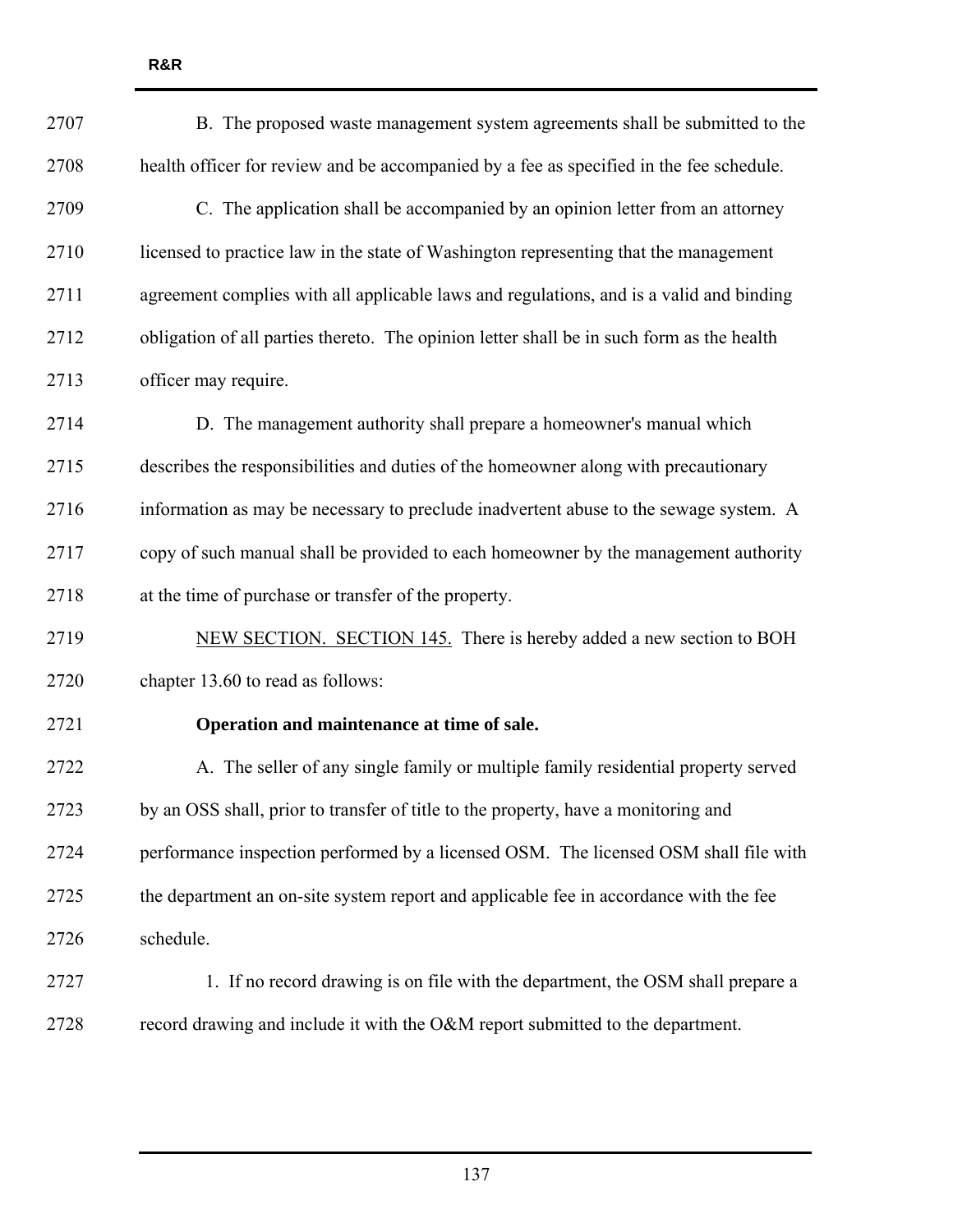| 2729 | 2. If a record drawing is on file with the department but does not accurately                 |
|------|-----------------------------------------------------------------------------------------------|
| 2730 | depict the OSS, the OSM shall prepare a reconciled record drawing and include it with         |
| 2731 | the O&M report submitted to the department.                                                   |
| 2732 | 3. A monitoring and performance inspection is not required if such an                         |
| 2733 | inspection was performed within the previous 6 months.                                        |
| 2734 | 4. At the time of property transfer, the owner shall provide, to the buyer,                   |
| 2735 | maintenance records, if available, in addition to the completed seller disclosure statement   |
| 2736 | in accordance with chapter 64.06 RCW for residential real property transfers.                 |
| 2737 | SECTION 146. R&R 3, Part 9, Section 1, as amended, and BOH 13.64.010 are                      |
| 2738 | each hereby amended to read as follows:                                                       |
| 2739 | <b>Repairs of failing OSS.</b>                                                                |
| 2740 | A. This title shall be applied to the maximum extent permitted by the site for any            |
| 2741 | repair necessitated by the failure of an existing OSS. The health officer may waive           |
| 2742 | compliance with these requirements if a conforming repair is not feasible and if in the       |
| 2743 | health officer's judgment the repaired system will not have an adverse effect on public       |
| 2744 | health, but the repaired system shall not discharge onto the surface of the ground, into      |
| 2745 | surface waters, or otherwise fail.                                                            |
| 2746 | B. The health officer may require a site design in accordance with BOH chapter                |
| 2747 | 13.28 for the repair or replacement of a failing soil absorption component and if deemed      |
| 2748 | necessary for a limited repair. Prior to designing the repair system, the designer shall      |
| 2749 | consider the contributing factors of the failure to enable the repair to address identified   |
| 2750 | causes of the failure, and shall include this information in any design or repair proposal to |
| 2751 | the Department.                                                                               |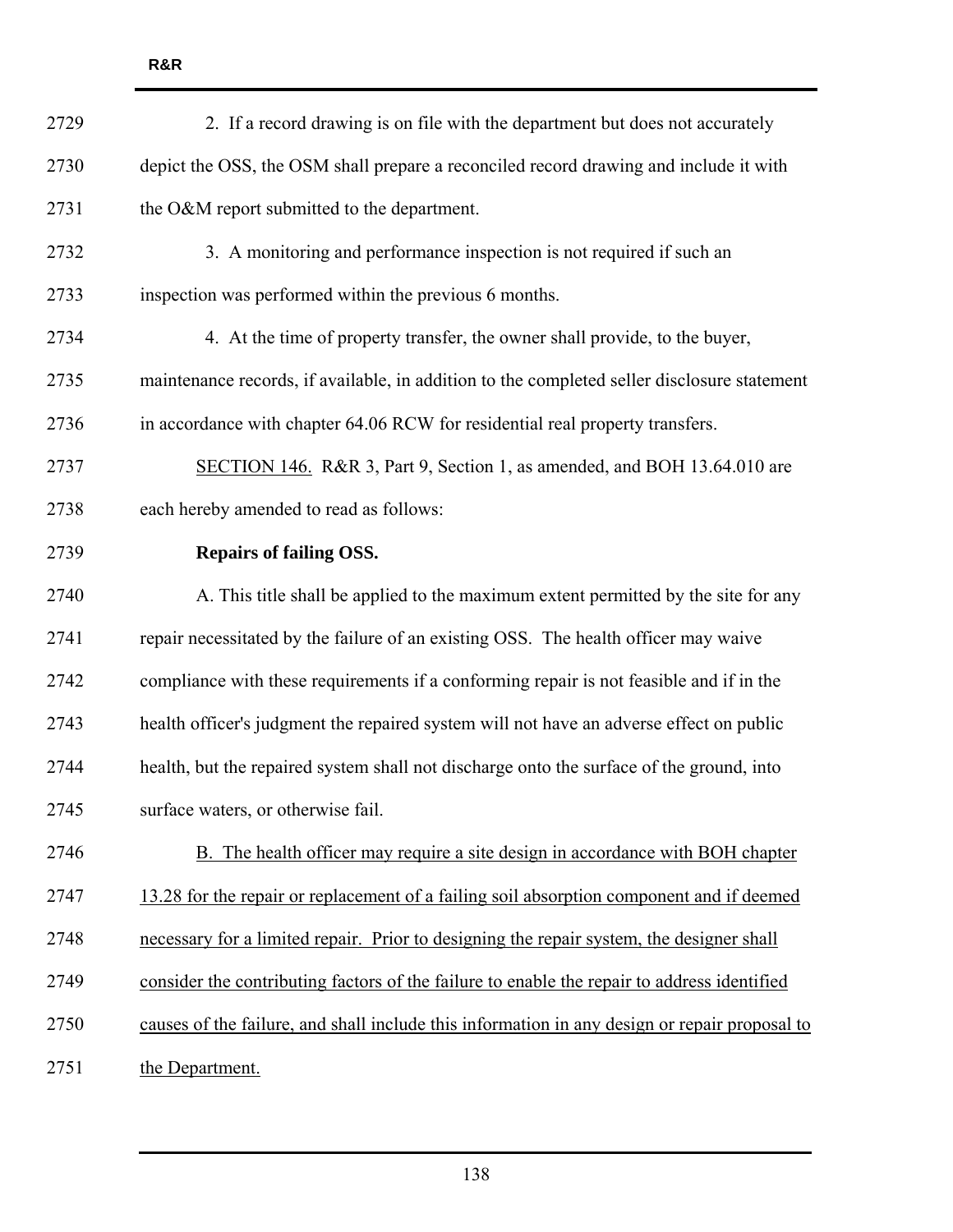| 2752 | $((\mathbf{B}))$ C. It is unlawful to repair an OSS without an OSS $((\mathbf{limited}))$ repair permit |
|------|---------------------------------------------------------------------------------------------------------|
| 2753 | or limited repair permit.                                                                               |
| 2754 | <b>Table 13.64-1</b>                                                                                    |
| 2755 | Minimum Treatment ((Standard)) Level Required for Repair or Replacement of                              |
| 2756 | Soil Absorption Components on Sites not Meeting Vertical and/or Horizontal                              |
| 2757 | <b>Separation Requirements of this Title</b>                                                            |
| 2758 |                                                                                                         |

| ((Vertical)             |                  | <b>Horizontal Separation in Feet to Surface Water</b> |                           |                     |                    |  |  |  |  |  |  |
|-------------------------|------------------|-------------------------------------------------------|---------------------------|---------------------|--------------------|--|--|--|--|--|--|
| <b>Separation</b>       | $\leq 25^{2}$    | $25 < 50^2$                                           | $> 50 - 575^2$            | $>75-100^{2}$       | >100               |  |  |  |  |  |  |
| in-Feet                 |                  |                                                       |                           |                     |                    |  |  |  |  |  |  |
| $\leftarrow \leftarrow$ | <b>Treatment</b> | <b>Treatment</b>                                      | <b>Treatment</b>          | <b>Treatment</b>    | <b>Treatment</b>   |  |  |  |  |  |  |
|                         | Standard 1       | Standard 1                                            | Standard 1                | Standard 1          | Standard 2         |  |  |  |  |  |  |
| $+ -2$                  | <b>Treatment</b> | <b>Treatment</b>                                      | <b>Treatment</b>          | <b>Treatment</b>    | Pressure           |  |  |  |  |  |  |
|                         | Standard 1       | Standard 1                                            | Standard 1                | Standard 2          | <b>Distributio</b> |  |  |  |  |  |  |
|                         |                  |                                                       |                           |                     | $\mathbf n$        |  |  |  |  |  |  |
| $\geq 2 \rightarrow$    | <b>Treatment</b> | <b>Treatment</b>                                      | <b>Treatment</b>          | Pressure            |                    |  |  |  |  |  |  |
|                         | Standard 1       | Standard $2^{37}$                                     | Standard $2^3$            | <b>Distribution</b> |                    |  |  |  |  |  |  |
| $\geq$ 3                | <b>Treatment</b> | <b>Treatment</b>                                      | Pressure                  | Pressure            |                    |  |  |  |  |  |  |
|                         | Standard $2^3$   | Standard $2^{\frac{3}{2}}$                            | Distribution <sup>3</sup> | <b>Distribution</b> |                    |  |  |  |  |  |  |
|                         |                  |                                                       |                           | ))                  |                    |  |  |  |  |  |  |

|          |                            | <b>Horizontal Separation</b>  |                                |            |
|----------|----------------------------|-------------------------------|--------------------------------|------------|
| Vertical | $<$ 25 feet <sup>2,3</sup> | $25 < 50$ feet <sup>2,3</sup> | $50 < 100$ feet <sup>2,3</sup> | > 100 feet |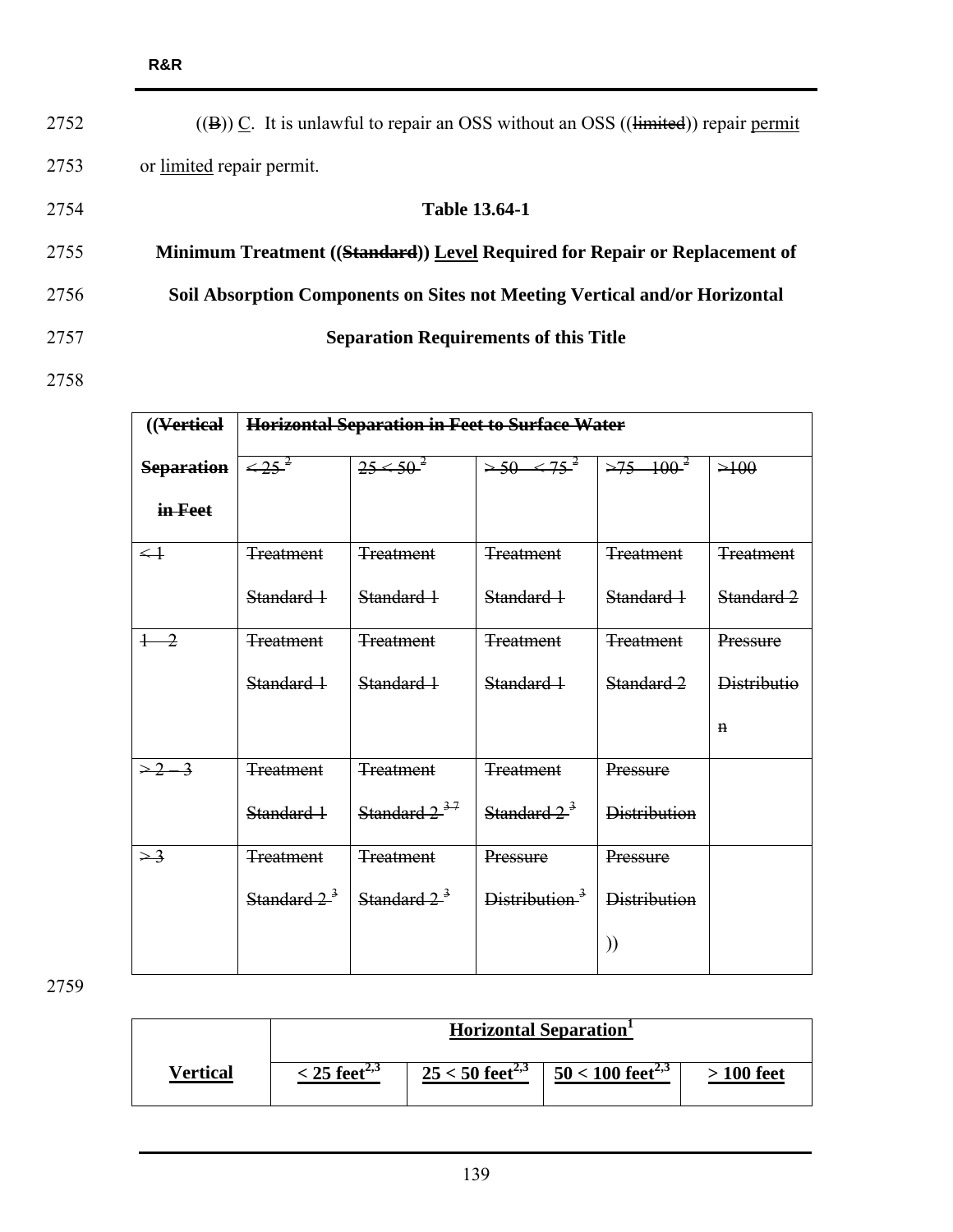|      | <b>Separation</b>                                                                                    | <b>Soil Type</b>         |                          |                          | <b>Soil Type</b>         |                          |                          | <b>Soil Type</b>            | <b>Soil Type</b>         |                          |                          |                          |                |
|------|------------------------------------------------------------------------------------------------------|--------------------------|--------------------------|--------------------------|--------------------------|--------------------------|--------------------------|-----------------------------|--------------------------|--------------------------|--------------------------|--------------------------|----------------|
|      | (in inches)                                                                                          | $\mathbf 1$              | $\overline{2}$           | $3 - 6$                  | $\overline{1}$           | $\overline{2}$           | $3-6$                    | $\mathbf 1$                 | $\overline{2}$           | $3 - 6$                  | $\overline{1}$           | $\overline{2}$           | $3-6$          |
|      | < 12                                                                                                 | $\underline{\mathbf{A}}$ | $\underline{A}$          | $\underline{A}$          | $\underline{A}$          | $\underline{A}$          | $\underline{A}$          | $\underline{A}$             | $\underline{A}$          | $\underline{\mathbf{B}}$ | $\underline{\mathbf{B}}$ | $\underline{\mathbf{B}}$ | $\overline{B}$ |
|      | >12 < 18                                                                                             | $\underline{A}$          | $\underline{A}$          | $\mathbf{\underline{A}}$ | $\Delta$                 | $\underline{B}$          | $\underline{\mathbf{B}}$ | $\underline{A}$             | $\underline{B}$          | $\underline{\mathbf{B}}$ |                          |                          |                |
|      | > 18 < 24                                                                                            | $\underline{A}$          | $\underline{\mathbf{A}}$ | $\underline{A}$          | $\underline{A}$          | $\underline{\mathbf{B}}$ | $\underline{\mathbf{B}}$ | $\underline{A}$             | $\underline{\mathbf{B}}$ | $\underline{C}$          |                          | Conforming               |                |
|      | > 24 < 36                                                                                            | $\underline{\mathbf{A}}$ | $\overline{B}$           | $\overline{B}$           | $\overline{B}$           | $\underline{C}$          | $\underline{C}$          | $\underline{\mathbf{B}}$    | $\underline{C}$          | $\underline{C}$          |                          | <b>Systems</b>           |                |
|      | $\geq 36$                                                                                            | $\underline{A}$          | $\underline{\mathbf{B}}$ | $\overline{B}$           | $\underline{\mathbf{B}}$ | $\underline{C}$          | $\underline{C}$          | $\underline{\underline{B}}$ | $\underline{C}$          | $\underline{\mathbf{E}}$ |                          |                          |                |
| 2760 |                                                                                                      |                          |                          |                          |                          | <b>Table 13.64-1</b>     |                          |                             |                          |                          |                          |                          |                |
| 2761 |                                                                                                      |                          |                          |                          |                          |                          | <b>Explanatory Notes</b> |                             |                          |                          |                          |                          |                |
| 2762 | ((The treatment standard required <sup>+</sup> for repair or replacement of soil absorption          |                          |                          |                          |                          |                          |                          |                             |                          |                          |                          |                          |                |
| 2763 | components of an existing failed OSS when conforming vertical separation and                         |                          |                          |                          |                          |                          |                          |                             |                          |                          |                          |                          |                |
| 2764 | eonforming horizontal separation to surface water and/or to individual private wells <sup>6</sup> is |                          |                          |                          |                          |                          |                          |                             |                          |                          |                          |                          |                |
| 2765 | not possible shall be in accordance with Table $13.64-1^{4,5}$ .)                                    |                          |                          |                          |                          |                          |                          |                             |                          |                          |                          |                          |                |
| 2766 | The horizontal separation indicated in this table is the distance between the soil                   |                          |                          |                          |                          |                          |                          |                             |                          |                          |                          |                          |                |
| 2767 | dispersal component and the surface water, well, or spring. If the soil dispersal                    |                          |                          |                          |                          |                          |                          |                             |                          |                          |                          |                          |                |
| 2768 | component is up-gradient of a surface water, well, or spring to be used as a potable water           |                          |                          |                          |                          |                          |                          |                             |                          |                          |                          |                          |                |
| 2769 | source, or beach where shell fish are harvested, the next higher treatment level shall apply         |                          |                          |                          |                          |                          |                          |                             |                          |                          |                          |                          |                |
| 2770 | unless treatment level A is already required.                                                        |                          |                          |                          |                          |                          |                          |                             |                          |                          |                          |                          |                |
| 2771 | 1. The Treatment ((Standards)) Levels refer to effluent quality achieved before                      |                          |                          |                          |                          |                          |                          |                             |                          |                          |                          |                          |                |
| 2772 | discharge to unsaturated subsurface soil.                                                            |                          |                          |                          |                          |                          |                          |                             |                          |                          |                          |                          |                |
| 2773 | 2. Alternative systems which meet the Treatment ((Standard)) Level without                           |                          |                          |                          |                          |                          |                          |                             |                          |                          |                          |                          |                |
| 2774 | disinfection are required when the repair OSS is adjacent to fresh water bodies.                     |                          |                          |                          |                          |                          |                          |                             |                          |                          |                          |                          |                |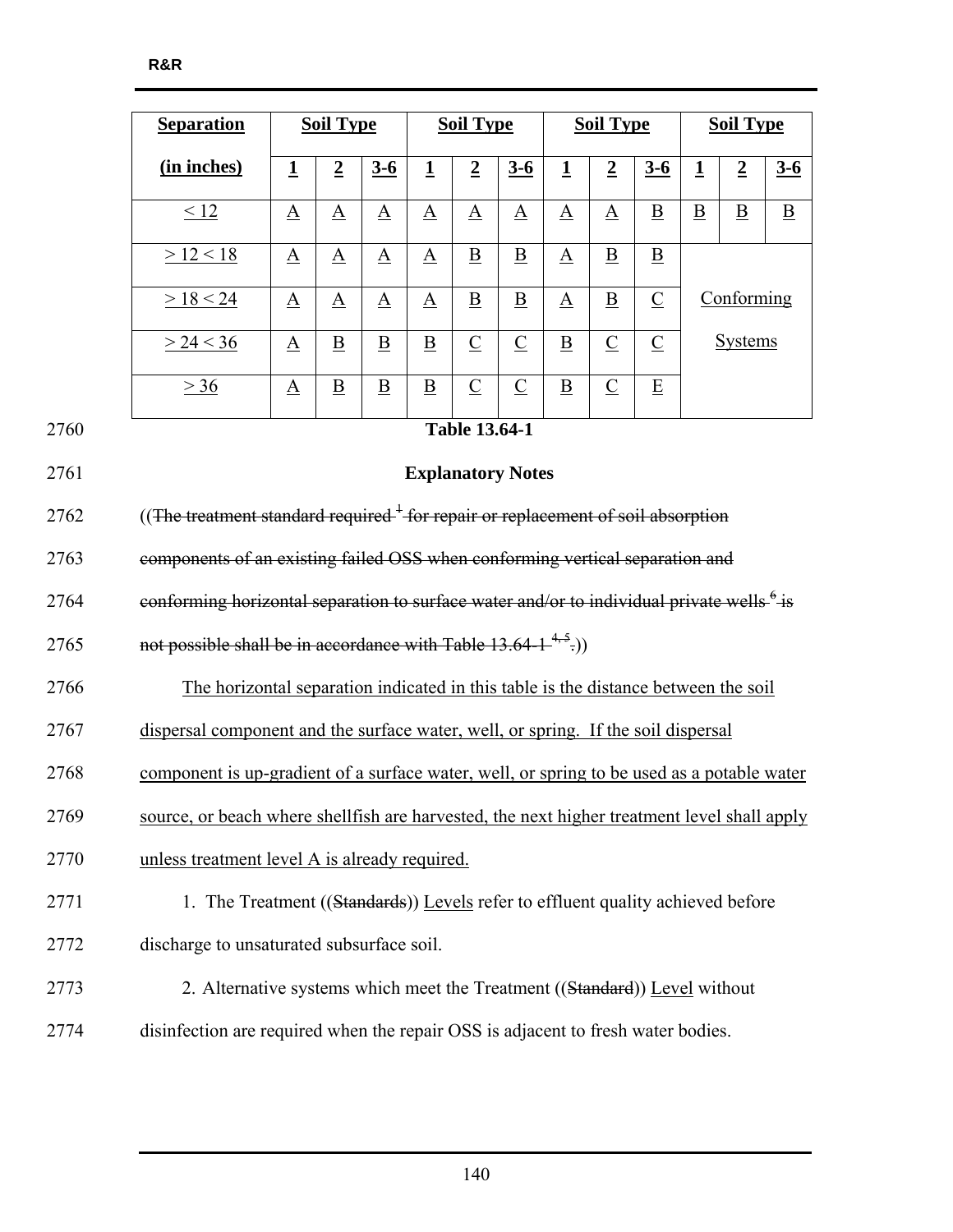| 2775 | 3. When adjacent to fresh surface water bodies the next higher Treatment                   |
|------|--------------------------------------------------------------------------------------------|
| 2776 | ((Standard)) Level shall be provided unless Treatment ((Standard 4)) Level A is already    |
| 2777 | provided.                                                                                  |
| 2778 | ((4. The owner receiving a Table 13.64-1 repair permit where treatment standard 1          |
| 2779 | or 2 is required shall:                                                                    |
| 2780 | (a) Immediately report any OSS failure to the health officer;                              |
| 2781 | (b) Continuously operate, maintain and monitor the OSS performance in                      |
| 2782 | accordance with the Interim Guidelines for the Application of Treatment Standards 1 and    |
| 2783 | 2 Using alternative On-Site Sewage Treatment/Disposal Systems, Washington State            |
| 2784 | Department of Health, August 4, 1992, as amended; and                                      |
| 2785 | (c) Report the results of "(b)" to the health officer quart4erly when treatment            |
| 2786 | standard 1 is required as annually when treatment standard 2 is required.                  |
| 2787 | 5. The owner receiving a permit shall file a "notice on title" in accordance with          |
| 2788 | Section 13.56.054 and the notice shall include:                                            |
| 2789 | (a) A notarized agreement to comply with the conditions of foot note $(4)$ above;          |
| 2790 | and                                                                                        |
| 2791 | (b) A disclosure that a nonconforming OSS has been installed to correct a                  |
| 2792 | failure because a conforming OSS is not feasible due to site and soil limitations and that |
| 2793 | due to the OSS nonconformity the system is not authorized to support new building          |
| 2794 | construction or expansions or major alterations of the existing structure.                 |
| 2795 | 6. The health officer may authorize in writing a reduction of horizontal separation        |
| 2796 | to an individual private drilled well to not less than 75 feet provided that the well is   |
| 2797 | located upon the parcel and serves the building which is connected to the OSS and a        |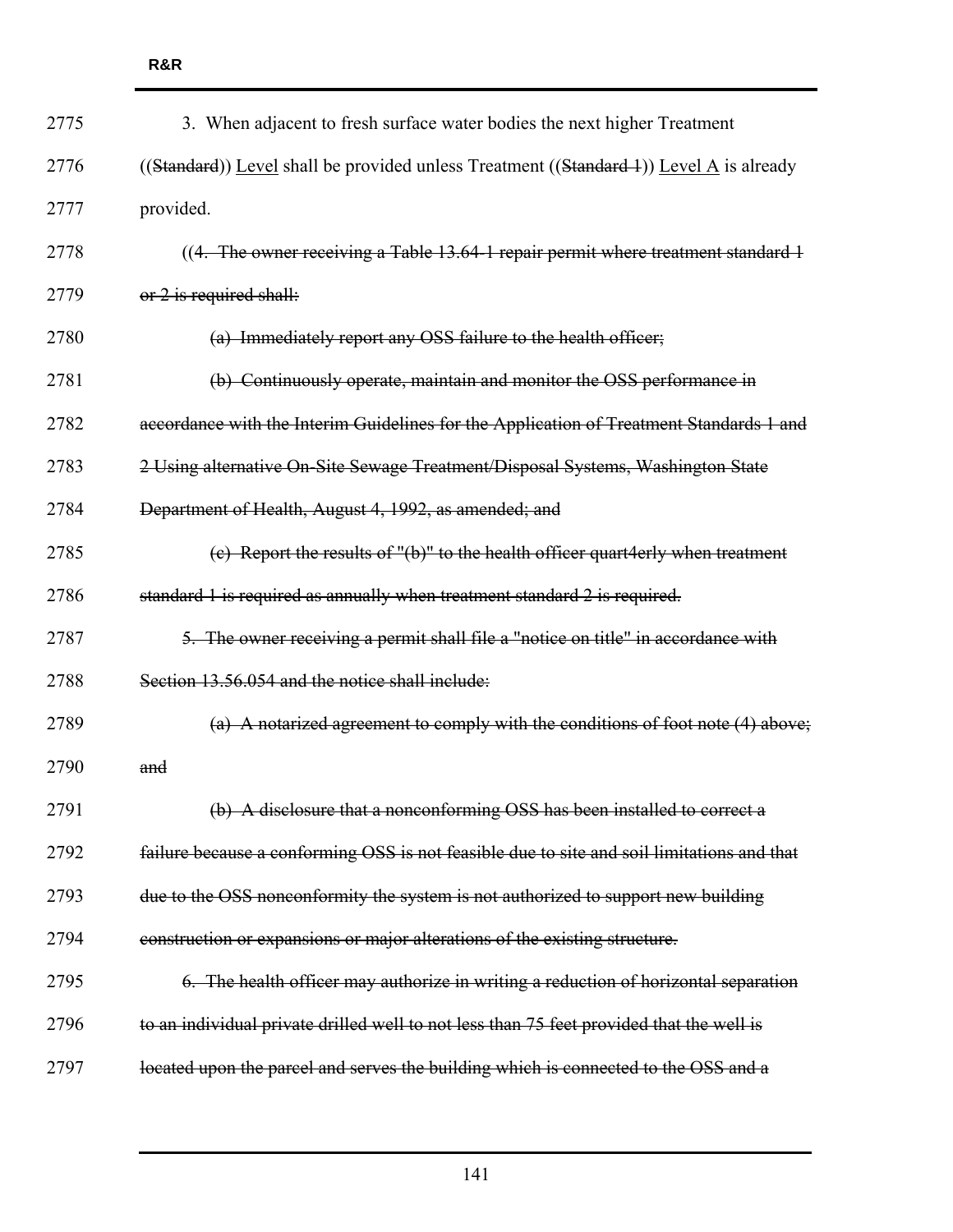| 2798 | higher treatment standard than otherwise would be required is provided unless treatment     |
|------|---------------------------------------------------------------------------------------------|
| 2799 | standard 1 is already provided. Drinking water quality shall be monitored for coliform      |
| 2800 | and nitrate and reported to the health officer at least annually.                           |
| 2801 | 7. Mound systems are not permitted as a method to satisfy treatment standard 2.)            |
| 2802 |                                                                                             |
| 2803 | D. The treatment level required for repair or replacement of soil absorption                |
| 2804 | components of an existing failed OSS when conforming vertical separation and                |
| 2805 | conforming horizontal separation to surface water and/or to individual private wells is not |
| 2806 | possible shall be in accordance with Table 13.64-1.                                         |
| 2807 | E. Alterations or repairs to an OSS shall be documented in a repair record                  |
| 2808 | drawing submitted to the health officer for final approval at time of final inspection,     |
| 2809 | unless a full design application was submitted for the repair.                              |
| 2810 | F. The owner receiving a Table 13.64-1 repair permit where treatment Level A or             |
| 2811 | B is required shall:                                                                        |
| 2812 | 1. Immediately report any OSS failure to the health officer.                                |
| 2813 | 2. Continuously operate, maintain and monitor the OSS performance in                        |
| 2814 | accordance with the appropriate recommended standards and guidance for the technology       |
| 2815 | in use; and                                                                                 |
| 2816 | 3. Report the results of the OSS maintenance and monitoring to the health                   |
| 2817 | officer quarterly when Treatment Level A is required and annually when Treatment            |
| 2818 | Level B is required.                                                                        |
| 2819 | G. The owner receiving a permit shall file a "notice on title" in accordance with           |
| 2820 | 13.56.054 and the notice shall include:                                                     |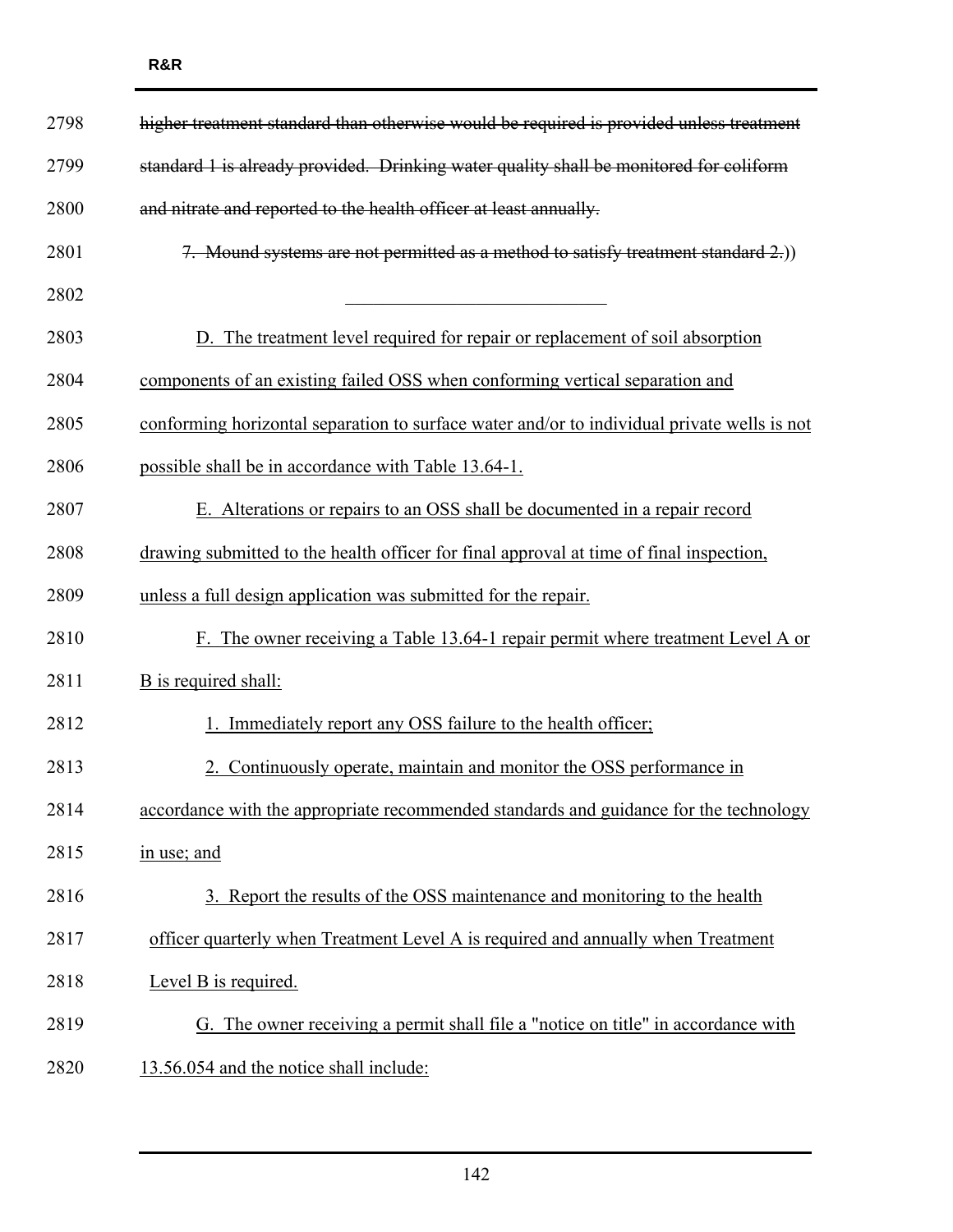| 2821 | 1. A notarized agreement to comply with the conditions of BOH 13.64.010F                     |
|------|----------------------------------------------------------------------------------------------|
| 2822 | above; and                                                                                   |
| 2823 | 2. A disclosure that a nonconforming OSS has been installed to correct a failure             |
| 2824 | because a conforming OSS is not feasible due to site and soil limitations and that due to    |
| 2825 | the OSS nonconformity the system is not authorized to support new building construction      |
| 2826 | or expansions or major alterations of the existing structure.                                |
| 2827 | H. The health officer may authorize in writing a horizontal separation of not less           |
| 2828 | than seventy-five feet between an OSS dispersal component and an individual private          |
| 2829 | drilled well, but only if:                                                                   |
| 2830 | 1. the well is located on the same parcel as the property served by the OSS;                 |
| 2831 | 2. the OSS is designed and operated to provide treatment level A or treatment                |
| 2832 | performance beyond that accomplished by meeting the vertical separation and effluent         |
| 2833 | distribution requirements described in Table 13.64-1; and                                    |
| 2834 | 3. the owner monitors drinking water quality for coliform and nitrate and                    |
| 2835 | periodically submits drinking water quality reports to the health officer at least annually. |
| 2836 | For any designed repair, the designer shall include, on the record drawing                   |
| 2837 | document, the operating capacity of the repaired OSS and provide a copy of the record        |
| 2838 | drawing document to the owner.                                                               |
| 2839 | J. For any repair required to be performed in accordance with Table 13.64-1 of               |
| 2840 | this title, disinfection may not be used to achieve the fecal coliform requirements to meet: |
| 2841 | 1. Treatment levels A or B where there is less than eighteen inches of vertical              |
| 2842 | separation:                                                                                  |
| 2843 | 2. Treatment levels A or B in type 1 soils; or                                               |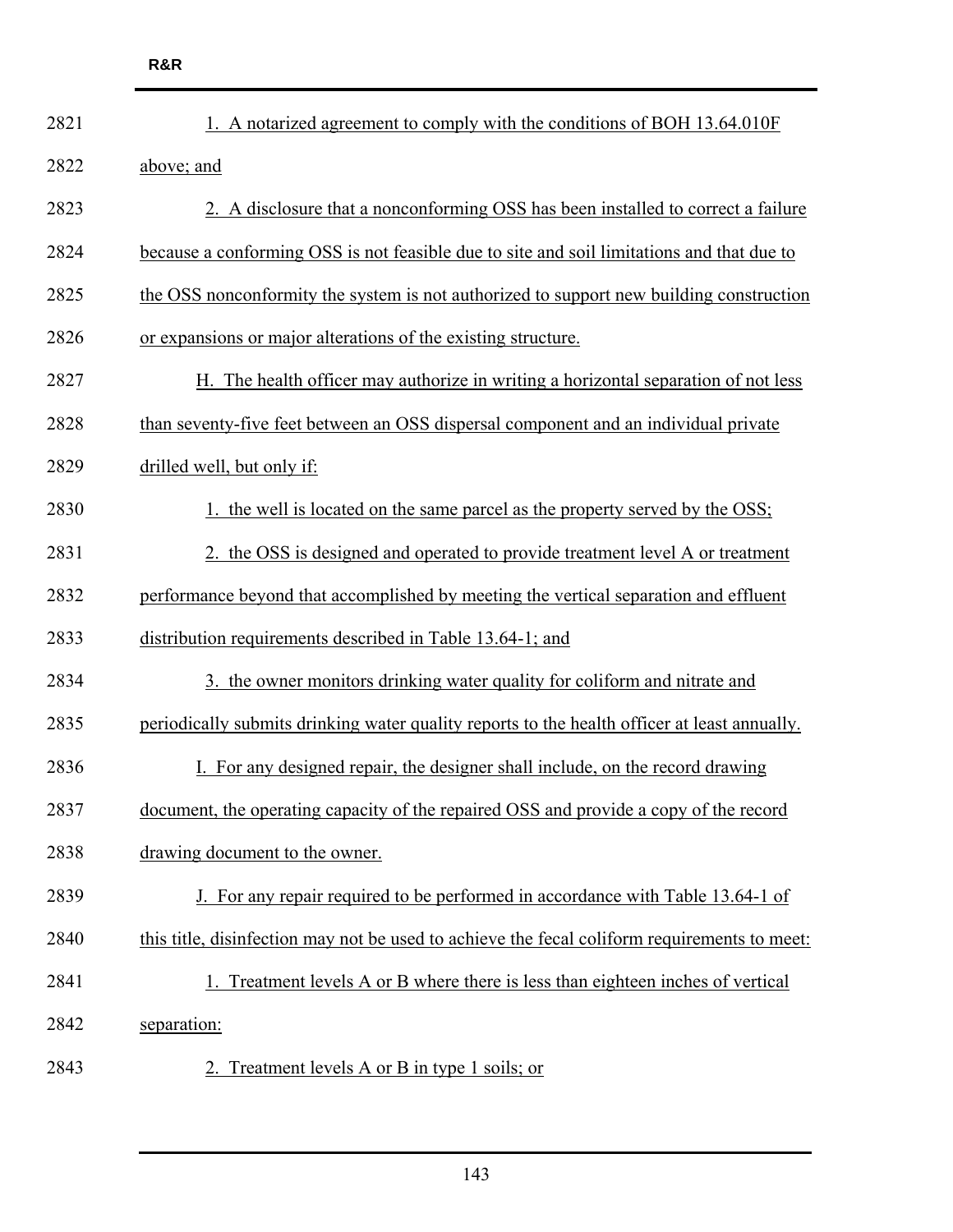| 3. Treatment level C.                                                                          |
|------------------------------------------------------------------------------------------------|
| $((\mathbb{C}))$ K. Except as provided in Section 13.20.040 of this title, OSS repairs shall   |
| be supervised by an OSS master installer certified pursuant to Sections 13.20.020 and          |
| 13.20.030.                                                                                     |
| $((\theta))$ L. When the work of repairing an existing OSS has been completed, but             |
| before it is closed and covered, the person who designed the repair and owner shall be         |
| notified. The person who designed the repair shall then proceed as described in Section        |
| 13.56.030, B and C. The person designing the repair shall then call for the health officer     |
| to inspect the system. For a limited repair the installer shall submit a limited repair report |
| to the health officer within five (5) working days.                                            |
| $((E))$ M. Unless otherwise directed by the health officer, OSS repairs shall not be           |
| covered until the health officer has given approval.                                           |
| SECTION 147. R&R 3, Part 9, Section 2, as amended, and BOH 13.64.020 are                       |
| each hereby amended to read as follows:                                                        |
| Remodeling— $((A))$ approval required.                                                         |
| A. Existing buildings or structures to which additions, alterations, or                        |
| improvements which would impact the operation of the OSS are made after the effective          |
| date of this title shall be served by an OSS complying with this title; provided, however,     |
| the health officer may waive compliance with these requirements for existing buildings or      |
| structures when the addition, alterations, repairs, or improvements to the building or         |
| structure are compatible with and do not adversely impact the OSS including the                |
| potential reserve area, do not affect the adequacy of the system to treat the sewage over      |
| the remaining useful life of the building or structure, and do not adversely affect the        |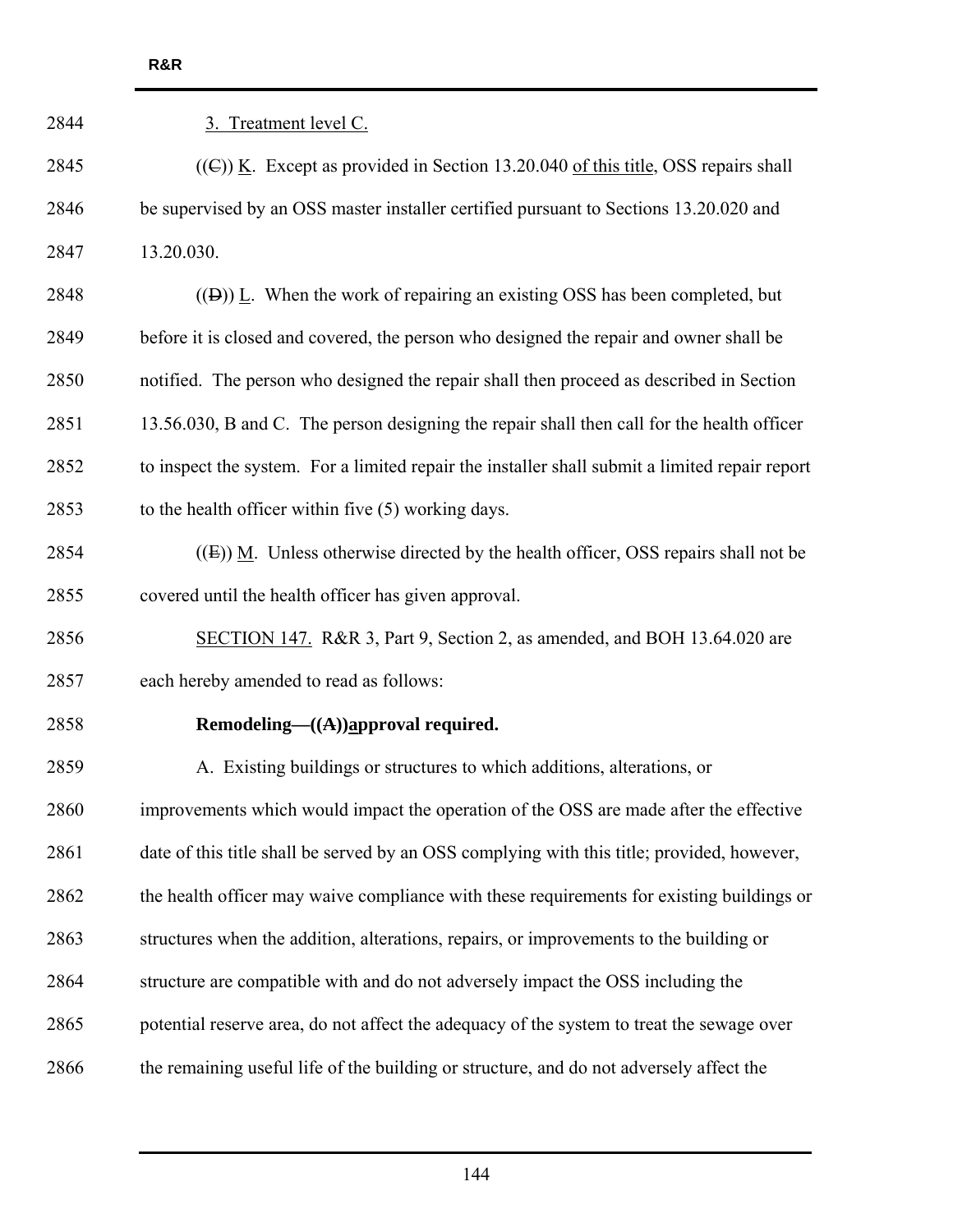| 2867 | ability of the continued operation of the system to protect public health, surface water |
|------|------------------------------------------------------------------------------------------|
| 2868 | quality, or groundwater quality.                                                         |
| 2869 | B. Applications for approval by the health officer of existing OSS serving               |
| 2870 | existing buildings undergoing addition, alteration, repair, or improvement shall be made |
| 2871 | as provided in this section. The application shall be made on forms furnished by the     |
| 2872 | health officer.                                                                          |
| 2873 | C. The health officer will review all applications to determine the compatibility        |
| 2874 | of the proposed addition, alteration, repair, or improvement with the existing OSS.      |
| 2875 | 1. Factors that the health officer may consider include, but are not limited to, the     |
| 2876 | following:                                                                               |
| 2877 | a. Location of SSAS in relation to foundation and existing improvements;                 |
| 2878 | b. Size of SSAS in relation to proposed use;                                             |
| 2879 | c. Condition of the existing OSS;                                                        |
| 2880 | d. Useful anticipated life of the existing on-site sewage disposal system;               |
| 2881 | e. Potential for reconstruction and repair of the existing on-site sewage                |
| 2882 | disposal system;                                                                         |
| 2883 | f. Ultimate purpose of the remodeling; and                                               |
| 2884 | g. Approved source of water.                                                             |
| 2885 | 2. The health officer may require the applicant to furnish such exhibits and             |
| 2886 | information as may be deemed relevant and necessary to the application.                  |
| 2887 | D. ((Within ten (10) working days of receipt of the application and all required         |
| 2888 | information the health officer will notify the applicant of one of the following:        |
| 2889 | 1. Approval of the application (and so notify the building official).                    |
|      |                                                                                          |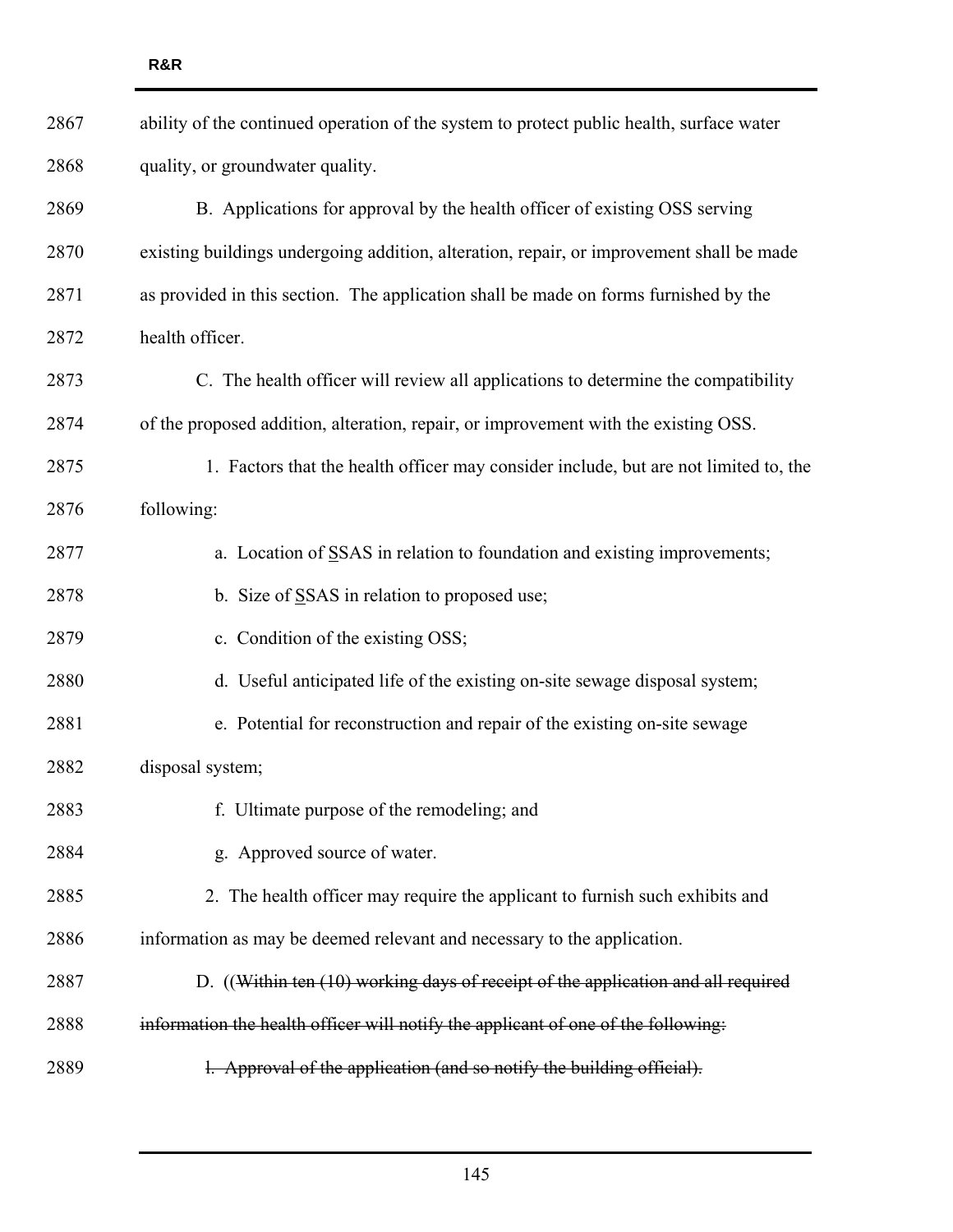2890 2. Corrections needed to be made to accommodate the application's approval. 2891 3. Disapproval of the application (and notify in writing the building official and 2892 the applicant of the action taken and the reasons therefore)) Any applicant for a permit 2893 for a change of use in a commercial structure served by an OSS shall obtain the health 2894 officer's review and approval of the OSS before the OSS may be utilized to serve the new 2895 use in the structure. Any such applicant for a change in use approval for the continued 2896 use of the OSS shall submit a written application for approval by the health officer. The 2897 application shall include information detailing any processes or uses which may impact 2898 the wastewater characteristics and flows of the existing OSS. 2899 E. The non( $(-)$ ) refundable fee for such a review shall be as specified in the fee 2900 schedule, payable to the department. No charge shall be made for applications for 2901 projects that are determined to be categorically exempt by the health officer. 2902 SECTION 148. R&R 3, Part 11, Section 1, as amended, and BOH 13.68.010 are 2903 each hereby amended to read as follows: 2904 **Pumper certification requirements.**  2905 A. It is unlawful for any person to carry on or engage in the business of pumping 2906 out the contents of septic tanks, cesspools, grease traps, seepage pits, vault privies, 2907 portable toilets and other receptacles of human sewage or to transport over the highways 2908 or to dispose of the contents therefrom in King County unless the pumper business 2909 operator and in addition, each employee of the OSS pumper who engages in OSS 2910 pumping activities, holds a valid certificate of competency and each vehicle has an 2911 annual inspection tab issued by the health officer in accordance with this title for

**R&R**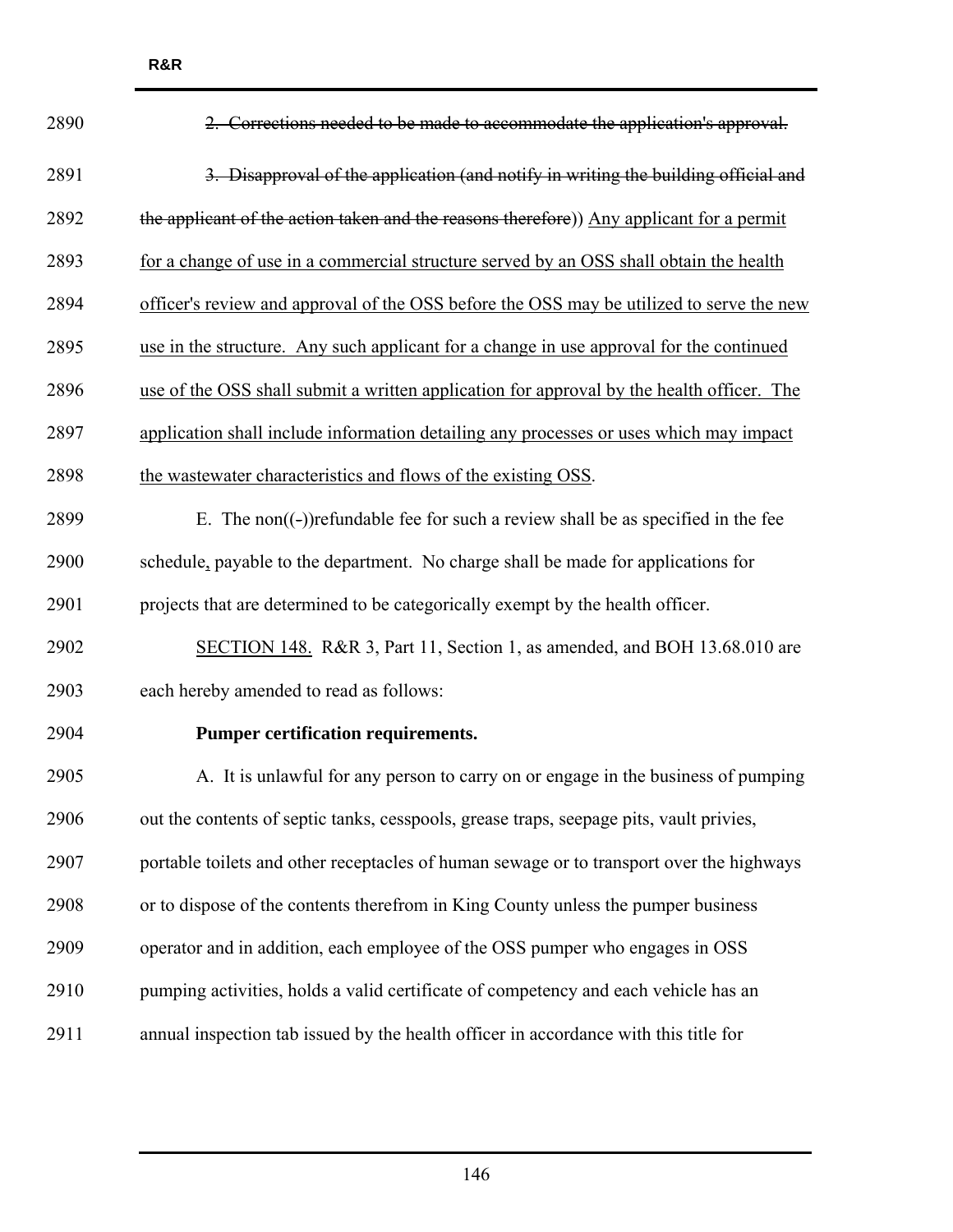| 2912 | conducting such business. The following liquid waste pumper's certificate of                      |
|------|---------------------------------------------------------------------------------------------------|
| 2913 | competency classifications are established:                                                       |
| 2914 | 1. OSS pumper                                                                                     |
| 2915 | 2. Grease trap/interceptor pumper                                                                 |
| 2916 | 3. Vessel sewage holding tank pumper                                                              |
| 2917 | 4. Portable toilet pumper                                                                         |
| 2918 | B. All persons holding a valid ((sludgehauler)) pumper registration on the                        |
| 2919 | effective date of these regulations will be classified by the health officer in accordance        |
| 2920 | with $((\text{paragraph A. } (1 \text{ through } 4)))$ subsections A1 through A4 of this section. |
| 2921 | C. $((Not later than six (6) months after the effective date of these regulations each$           |
| 2922 | person who was employed by an OSS pumper on the effective date of these regulations               |
| 2923 | and who engages in OSS pumping activities shall obtain a pumper certificate of                    |
| 2924 | competency in accordance with this title.                                                         |
| 2925 | D)) An applicant may be issued a certificate under such terms, conditions orders                  |
| 2926 | and direction as the health officer may deem necessary for the protection of public health.       |
| 2927 | The health officer may waive any specific condition required by this chapter for                  |
| 2928 | certification when, in the opinion of the health officer, the condition duplicates a              |
| 2929 | requirement of another regulatory agency and which the applicant has fulfilled.                   |
| 2930 | SECTION 149. R&R 3, Part 11, Section 3, as amended, and BOH 13.68.030 are                         |
| 2931 | each hereby amended to read as follows:                                                           |
| 2932 | <b>Examination and inspection.</b>                                                                |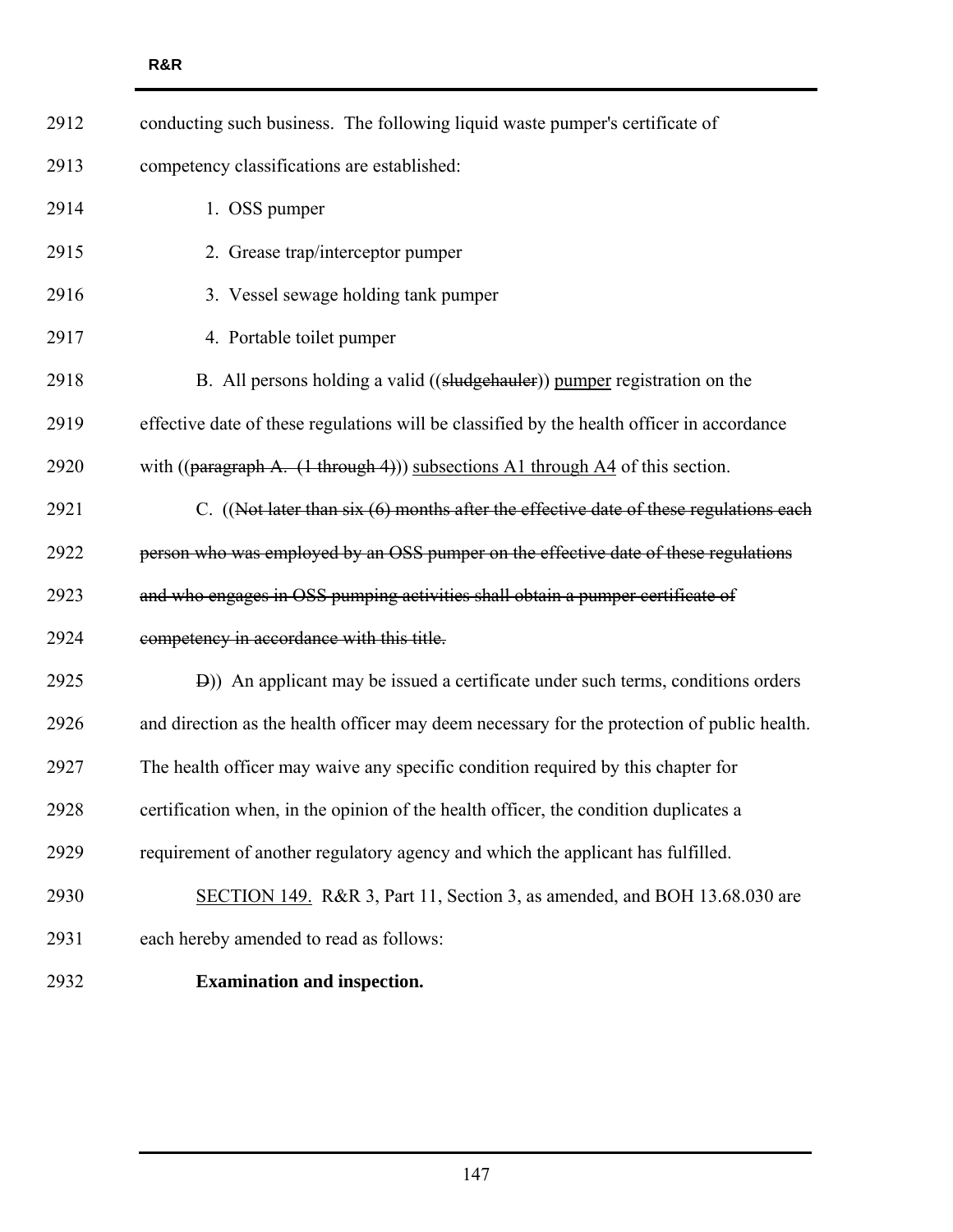2933 A. Except as described in ((43.68.010(B))) BOH 13.68.010.B, a pumper's 2934 certificate of competency and/or vehicle inspection tab shall be issued to the applicant 2935 only after:

2936 1. Completion of a course of instruction given by a qualified person(s) 2937 acceptable to the health officer and which covers, as applicable to the certificate of 2938 competency classification, basic sanitation principles affecting public health, on-site 2939 sewage concepts, details of proper servicing of sewage tanks or other receptacles of 2940 human sewage and the transporting and disposing of sewage, septage, sludge, or fats, oils 2941 and grease;

2942 2. Satisfactory completion of an examination relevant to the pumper certificate 2943 of competency classification, which may include but not necessarily be limited to the 2944 applicant's knowledge of sanitation principles affecting public health, knowledge of 2945 principles of on-site sewage system operations, knowledge of sewage tank and/or 2946 portable toilet servicing procedures, knowledge of regulations governing disposal of 2947 septage, sewage and/or fats, oils and grease, and the reliability of the applicant in 2948 observing sanitation laws, regulations and directions, plus other pertinent information as 2949 deemed necessary by the health officer except that the grease trap/interceptor pumpers, 2950 vessel sewage holding tank pumpers and portable toilet pumpers may be exempted from 2951 such examination upon satisfactory completion of an industry certification/training 2952 program acceptable to the health officer. The fee for such examination or evaluation of 2953 training documentation shall be as specified in the fee schedule, payable in advance and 2954 nonrefundable;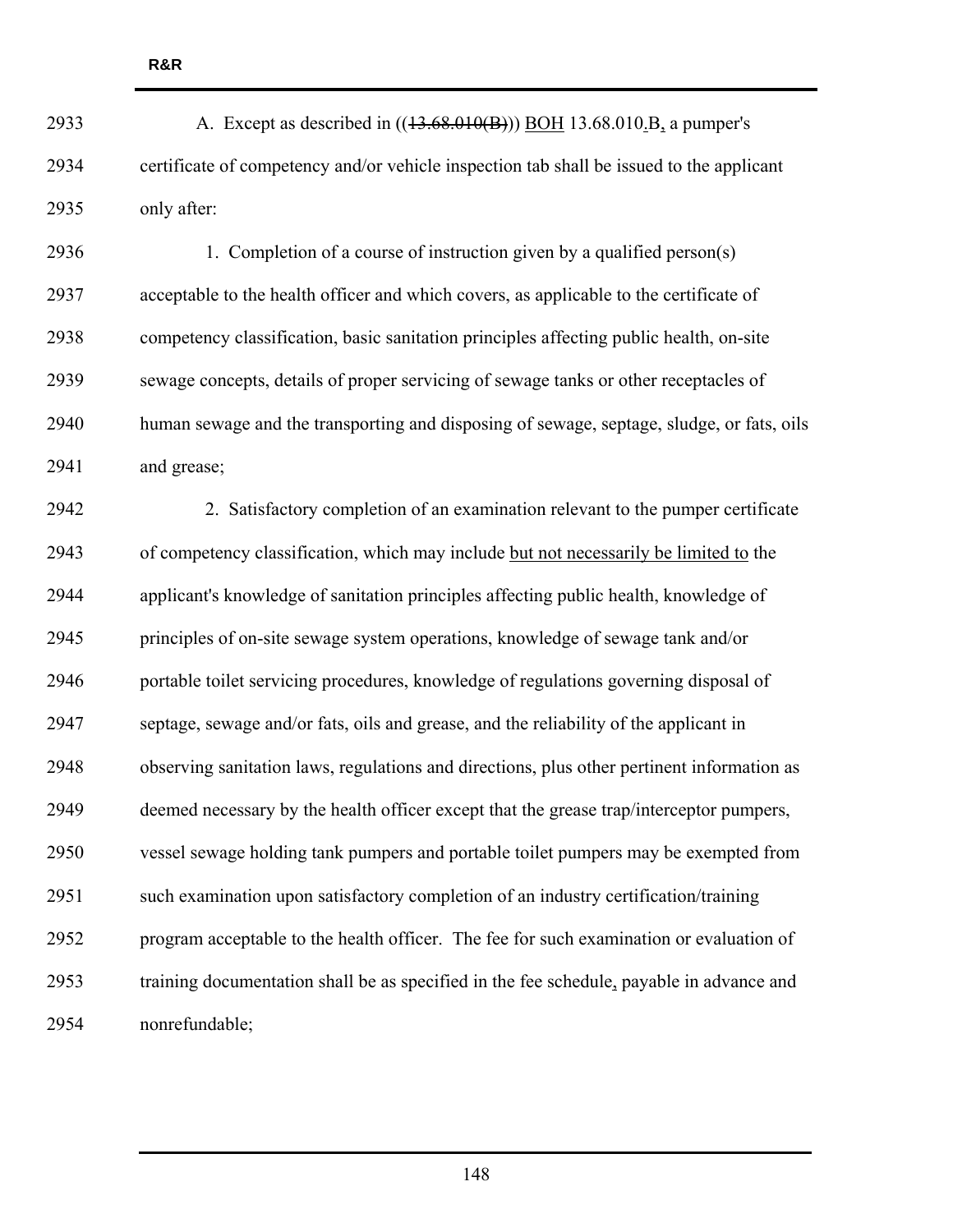| 2955 | 3. Annual inspection and approval of the applicant's equipment to be used in the                                     |
|------|----------------------------------------------------------------------------------------------------------------------|
| 2956 | performance of the business;                                                                                         |
| 2957 | 4. The business operator provides the health officer with evidence of                                                |
| 2958 | compliance with $((S))$ state of Washington minimum bonding requirements as stated in                                |
| 2959 | ((RCW C))chapter 18.27 RCW and contractor's liability insurance for at least fifty                                   |
| 2960 | thousand dollars $(((\$50,000))$ ; and                                                                               |
| 2961 | 5. Business operators, other than OSS pumpers, sign and provide to the health                                        |
| 2962 | officer a statement certifying that all employees working in contact with equipment                                  |
| 2963 | potentially contaminated by sewage have successfully completed a course of instruction                               |
| 2964 | given by a qualified person( $(\left(\frac{1}{5}\right))$ ) or persons acceptable to the health officer which covers |
| 2965 | basic sanitation principles affecting public health.                                                                 |
| 2966 | B. Certificate of competency and vehicle inspection fees shall be as specified in                                    |
| 2967 | the fee schedule. ((Said fees are to be paid to the department to be used to defray                                  |
| 2968 | expenses in issuing registration certificates, conducting inspections and otherwise                                  |
| 2969 | administering this title.))                                                                                          |
| 2970 | C. ((The health officer shall act upon each new and renewal application within                                       |
| 2971 | thirty (30) days of receipt of a complete application and documentation that all                                     |
| 2972 | requirements of this title have been met.                                                                            |
| 2973 | <b>D</b> .)) After certification has been approved by the health officer, the applicant will                         |
| 2974 | be issued a certification of competency registration number. The business owner shall                                |
| 2975 | permanently affix said number preceded by the letters "KC No." on each of the                                        |
| 2976 | applicant's collection vehicles. Said numbers must be in a contrasting color to that of the                          |
| 2977 | vehicle and in letters at least three inches high and placed along with the annual                                   |
|      |                                                                                                                      |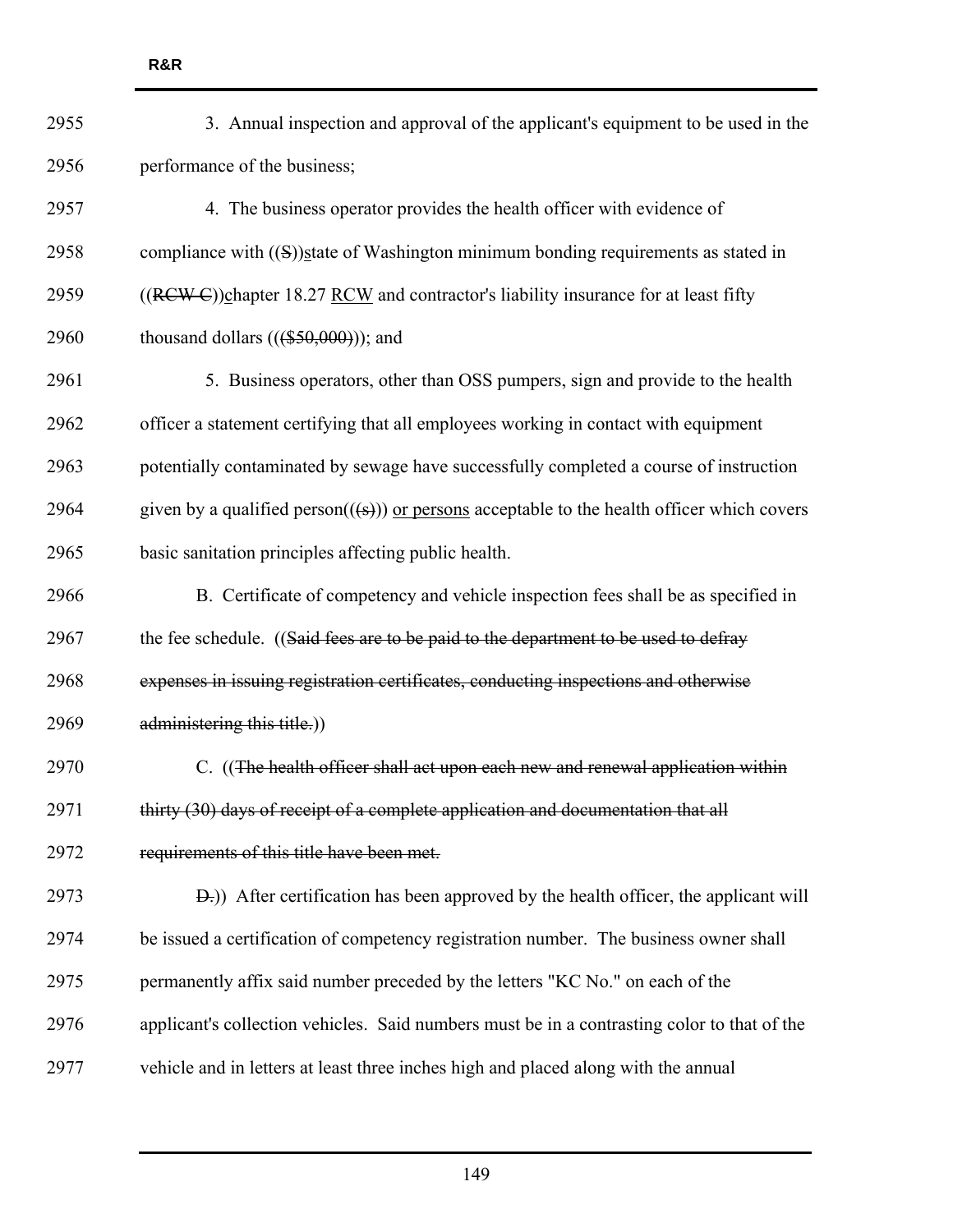| 2978 | wastewater vehicle tab in a conspicuous place designated by the health officer. In                                         |
|------|----------------------------------------------------------------------------------------------------------------------------|
| 2979 | addition, the name of the operating firm shall be conspicuously displayed on both sides of                                 |
| 2980 | the truck.                                                                                                                 |
| 2981 | $((E))$ D. Certificates shall expire December 31st of each year.                                                           |
| 2982 | 1. The health officer may renew certificates of competency provided that the                                               |
| 2983 | applicant submits not later than December $31st$ a complete renewal application                                            |
| 2984 | accompanied by: a fee as set forth in the fee ((table)) schedule, ((evidence of at least one                               |
| 2985 | (1) CEU for each pumper,)) authorization for continued use of all disposal sites, a                                        |
| 2986 | completed annual vehicle inspection report and proof of minimum bonding and insurance                                      |
| 2987 | requirements; and                                                                                                          |
| 2988 | 2. Complete applications for renewal submitted after January $15(\binom{4}{1})$                                            |
| 2989 | shall be subject to a late fee in the amount of one-half $((\frac{1}{2}))$ the renewal fee, after                          |
| 2990 | January 31( $({}^{\text{st}})$ ) double the renewal fee and after February 10( $({}^{\text{th}})$ ) a renewal shall not be |
| 2991 | granted without passing a competency examination.                                                                          |
| 2992 | SECTION 150. R&R 99-01, Section 2 (part), and BOH 13.68.036 are each                                                       |
| 2993 | hereby amended to read as follows:                                                                                         |
| 2994 | Pumping procedures. The pumper shall:                                                                                      |
| 2995 | A. Pump out the full contents and all compartments of the sewage tank.                                                     |
| 2996 | B. Leave the premises serviced in a clean and sanitary condition.                                                          |
| 2997 | C. Dispose of septage and sewage only at approved disposal sites.                                                          |
| 2998 | D. Possess at all times during pumping and transporting, complete records of the                                           |
| 2999 | origin of the septage and sewage.                                                                                          |
| 3000 | E. Measure and record the depth of sludge and scum layers in septic tanks.                                                 |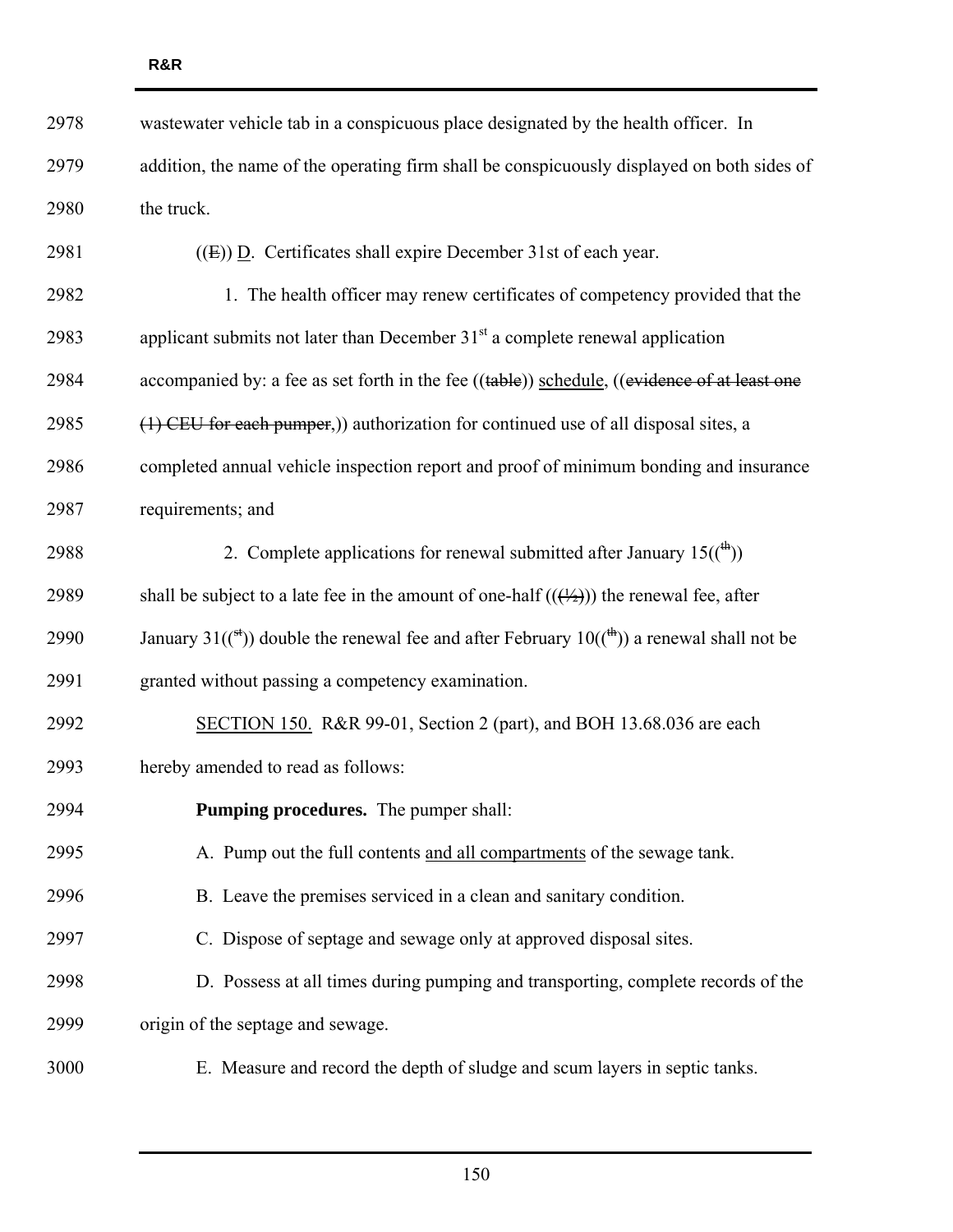| 3001 | F. Observe and record the physical condition of the sewage tank pumped                         |
|------|------------------------------------------------------------------------------------------------|
| 3002 | including signs of tank exfiltration or infiltration and condition of baffles in septic tanks. |
| 3003 | SECTION 151. R&R 99-01, Section 2 (part), as amended, and BOH 2.18.020 are                     |
| 3004 | each hereby amended to read as follows:                                                        |
| 3005 | Fee schedule.                                                                                  |
| 3006 | ((PART 1-FEES PERTAINING TO TITLE 13                                                           |
| 3007 | EFFECTIVE JANUARY 1, 2006, THROUGH DECEMBER 31, 2006                                           |
| 3008 | Persons shall pay permit fees, application review fees, reinspection fees,                     |
| 3009 | monitoring report filing fees, variance request fees, special service fees and                 |
| 3010 | miscellaneous fees under Title 13 of this code as set forth in the fee schedule below:         |
| 3011 | 1. OSS construction permit fee                                                                 |
| 3012 |                                                                                                |
| 3013 |                                                                                                |
| 3014 |                                                                                                |
| 3015 | d.                                                                                             |
| 3016 |                                                                                                |
| 3017 | 2. On-site system maintainer certificate of competency fee                                     |
| 3018 |                                                                                                |
| 3019 |                                                                                                |
| 3020 |                                                                                                |
| 3021 | 3. Master installer certificate of competency fee                                              |
| 3022 |                                                                                                |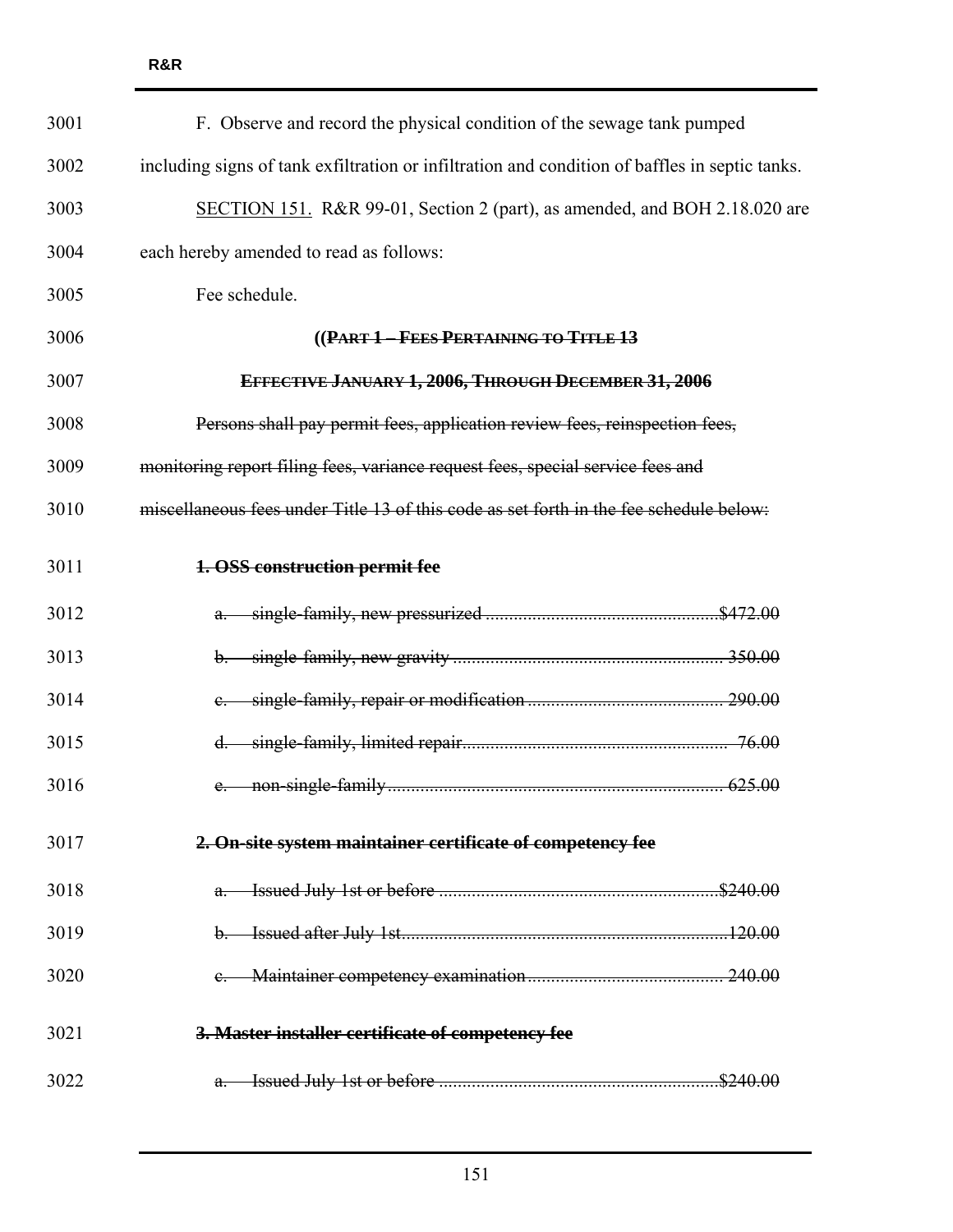| 3023 |                                                      |                |
|------|------------------------------------------------------|----------------|
| 3024 |                                                      |                |
| 3025 | 4. Associate installer certificate of competency fee |                |
| 3026 |                                                      |                |
| 3027 |                                                      |                |
| 3028 | 5. Pumper certificate of competency fee              |                |
| 3029 |                                                      |                |
| 3030 |                                                      |                |
| 3031 |                                                      |                |
| 3032 |                                                      |                |
| 3033 | <b>6. Site design application review fee</b>         |                |
| 3034 |                                                      |                |
| 3035 |                                                      |                |
| 3036 |                                                      |                |
| 3037 |                                                      |                |
| 3038 |                                                      | after one hour |
| 3039 | 7. Community and large on-site systems review fees   |                |
| 3040 | a. Preliminary engineering report,                   |                |
| 3041 |                                                      |                |
| 3042 |                                                      |                |
| 3043 | e. Plans and specifications,                         |                |
| 3044 |                                                      |                |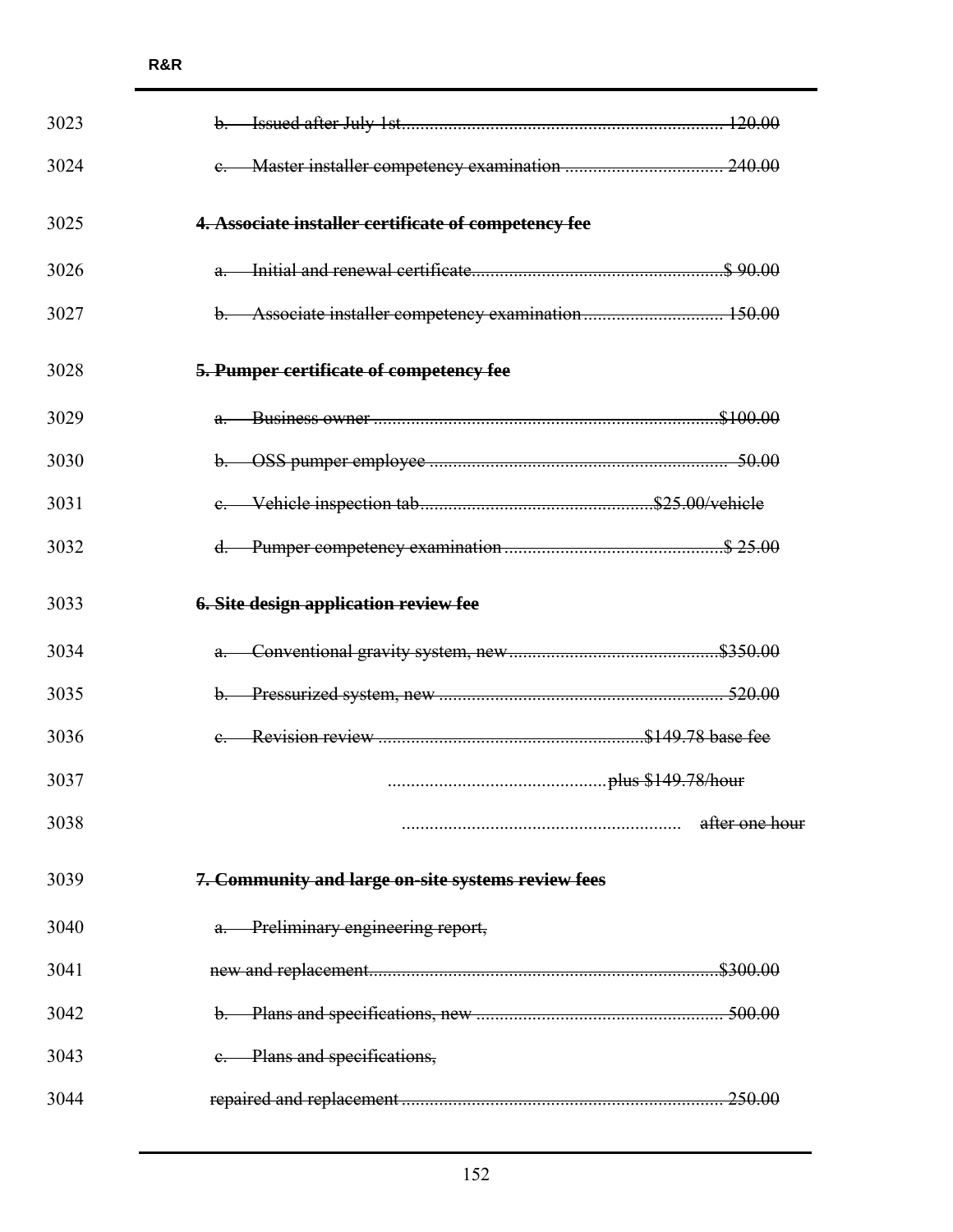| 3045 |                                       |                |
|------|---------------------------------------|----------------|
| 3046 | 8. Subdivision review fees            |                |
| 3047 |                                       |                |
| 3048 |                                       |                |
| 3049 | 9. Sewage review committee fees       |                |
| 3050 |                                       |                |
| 3051 |                                       |                |
| 3052 | 10. Miscellaneous fees                |                |
| 3053 |                                       |                |
| 3054 | b. Wastewater tank manufacturers      |                |
| 3055 |                                       |                |
| 3056 |                                       |                |
| 3057 |                                       | after one hour |
| 3058 | <b>OSS</b> maintainer's report        |                |
| 3059 |                                       |                |
| 3060 | d. Alternative, community, commercial |                |
| 3061 |                                       |                |
| 3062 |                                       |                |
| 3063 | f. Disciplinary/performance review    |                |
| 3064 | conference for certificate of         |                |
| 3065 |                                       |                |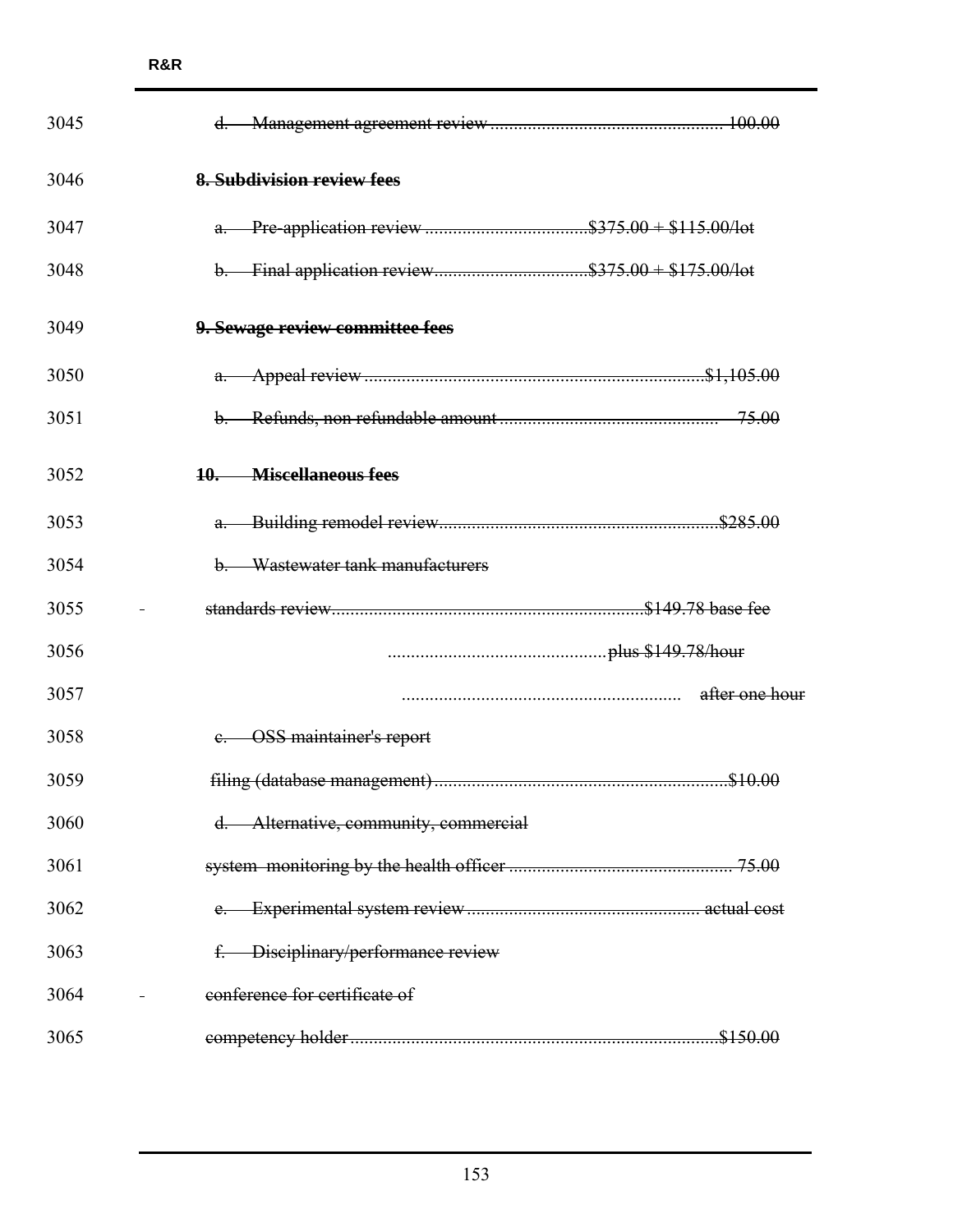| 3066 | g. Reinstatement of certificate                                                        |
|------|----------------------------------------------------------------------------------------|
| 3067 |                                                                                        |
| 3068 |                                                                                        |
| 3069 |                                                                                        |
| 3070 | <i>i.</i> Replacement private well/spring                                              |
| 3071 |                                                                                        |
| 3072 |                                                                                        |
| 3073 | 1. OSS operation and maintenance                                                       |
| 3074 | program fee due from buyer or                                                          |
| 3075 | transferee of a property served by                                                     |
| 3076 | OSS at time of sale or transfer                                                        |
| 3077 |                                                                                        |
| 3078 | m. Report on the condition of an individual                                            |
| 3079 |                                                                                        |
| 3080 |                                                                                        |
| 3081 | o. Report on the condition of an OSS and                                               |
| 3082 | an individual private, non-public well                                                 |
| 3083 |                                                                                        |
|      |                                                                                        |
| 3084 | PART 2 FEES PERTAINING TO TITLE 13                                                     |
| 3085 | EFFECTIVE JANUARY 1, 2006, THROUGH DECEMBER 31, 2006                                   |
| 3086 | Persons shall pay permit fees, application review fees, reinspection fees,             |
| 3087 | monitoring report filing fees, variance request fees, special service fees and         |
| 3088 | miscellaneous fees under Title 13 of this code as set forth in the fee schedule below: |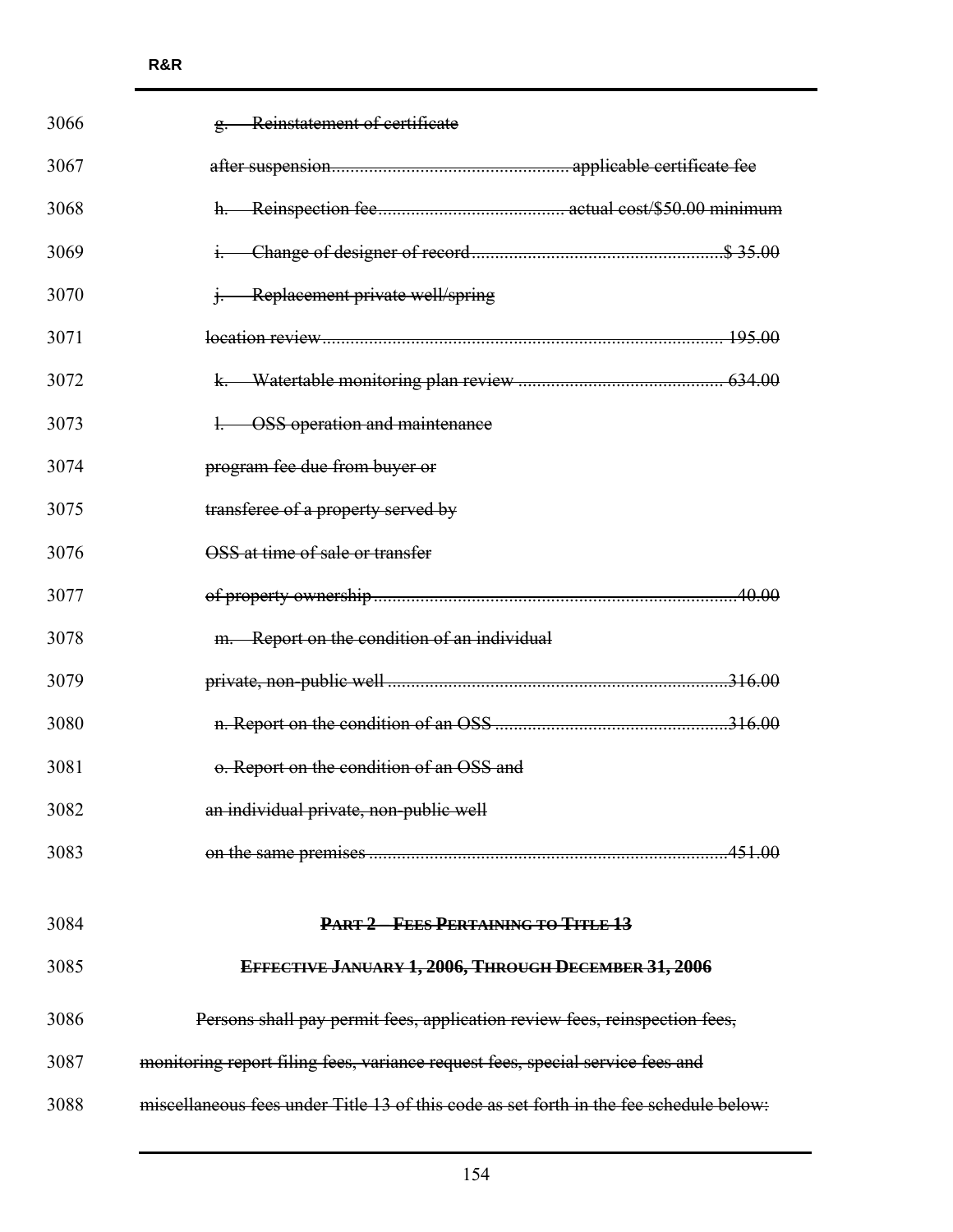| 3089 | 1. OSS construction permit fee                             |  |
|------|------------------------------------------------------------|--|
| 3090 |                                                            |  |
| 3091 |                                                            |  |
| 3092 |                                                            |  |
| 3093 |                                                            |  |
| 3094 |                                                            |  |
| 3095 | 2. On-site system maintainer certificate of competency fee |  |
| 3096 |                                                            |  |
| 3097 |                                                            |  |
| 3098 |                                                            |  |
| 3099 | 3. Master installer certificate of competency fee          |  |
| 3100 |                                                            |  |
| 3101 |                                                            |  |
| 3102 |                                                            |  |
| 3103 | 4. Associate installer certificate of competency fee       |  |
| 3104 |                                                            |  |
| 3105 | b. Associate installer competency examination 157.00       |  |
| 3106 | 5. Pumper certificate of competency fee                    |  |
| 3107 |                                                            |  |
| 3108 |                                                            |  |
| 3109 |                                                            |  |
| 3110 |                                                            |  |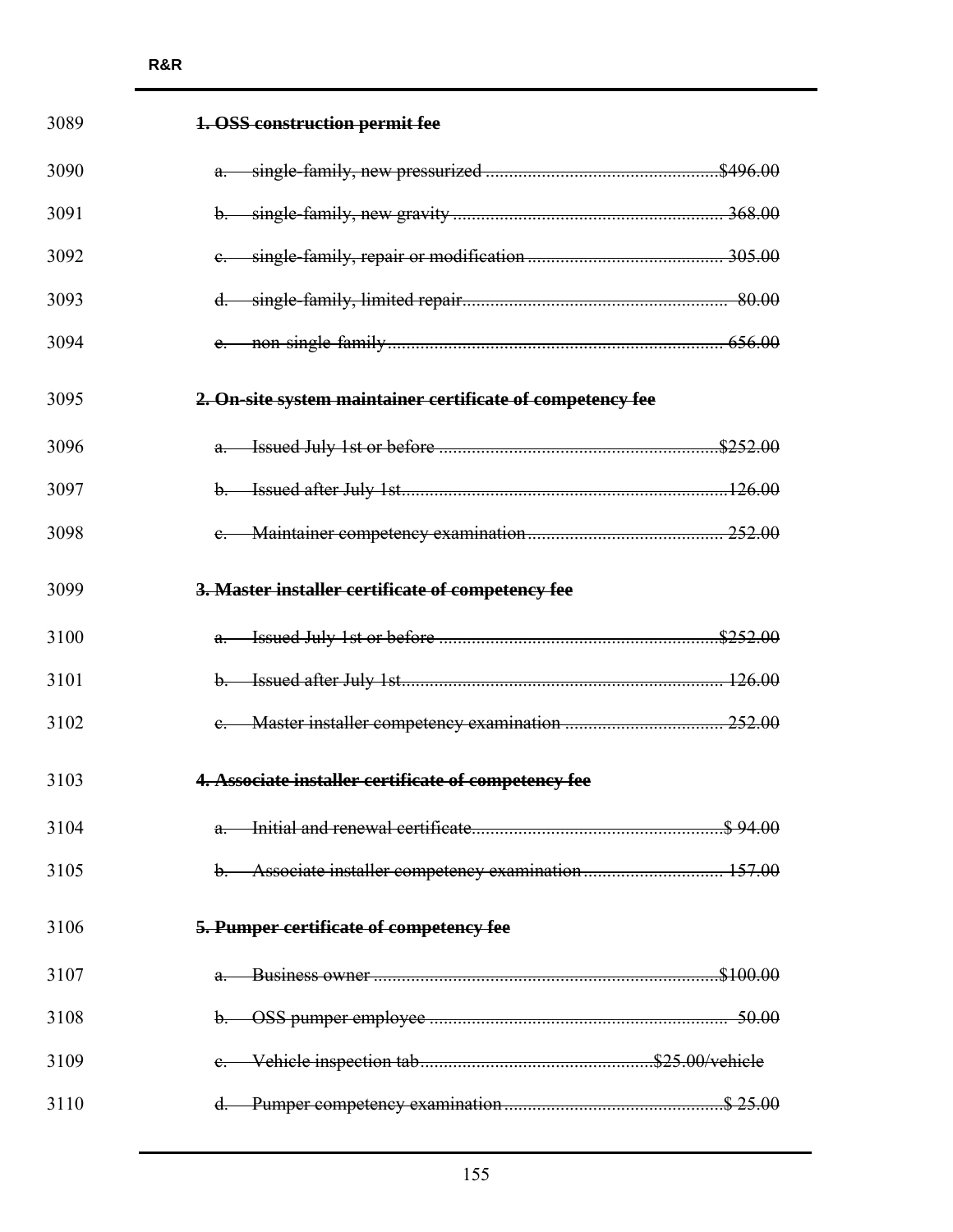| 3111 | <b>6. Site design application review fee</b>       |                |
|------|----------------------------------------------------|----------------|
| 3112 |                                                    |                |
| 3113 |                                                    |                |
| 3114 |                                                    |                |
| 3115 |                                                    |                |
| 3116 |                                                    | after one hour |
| 3117 | 7. Community and large on-site systems review fees |                |
| 3118 | a. Preliminary engineering report,                 |                |
| 3119 |                                                    |                |
| 3120 |                                                    |                |
| 3121 | e. Plans and specifications,                       |                |
| 3122 |                                                    |                |
| 3123 |                                                    |                |
| 3124 | 8. Subdivision review fees                         |                |
| 3125 |                                                    |                |
| 3126 |                                                    |                |
| 3127 | 9. Sewage review committee fees                    |                |
| 3128 |                                                    |                |
| 3129 |                                                    |                |
| 3130 | 10. Miscellaneous fees                             |                |
| 3131 |                                                    |                |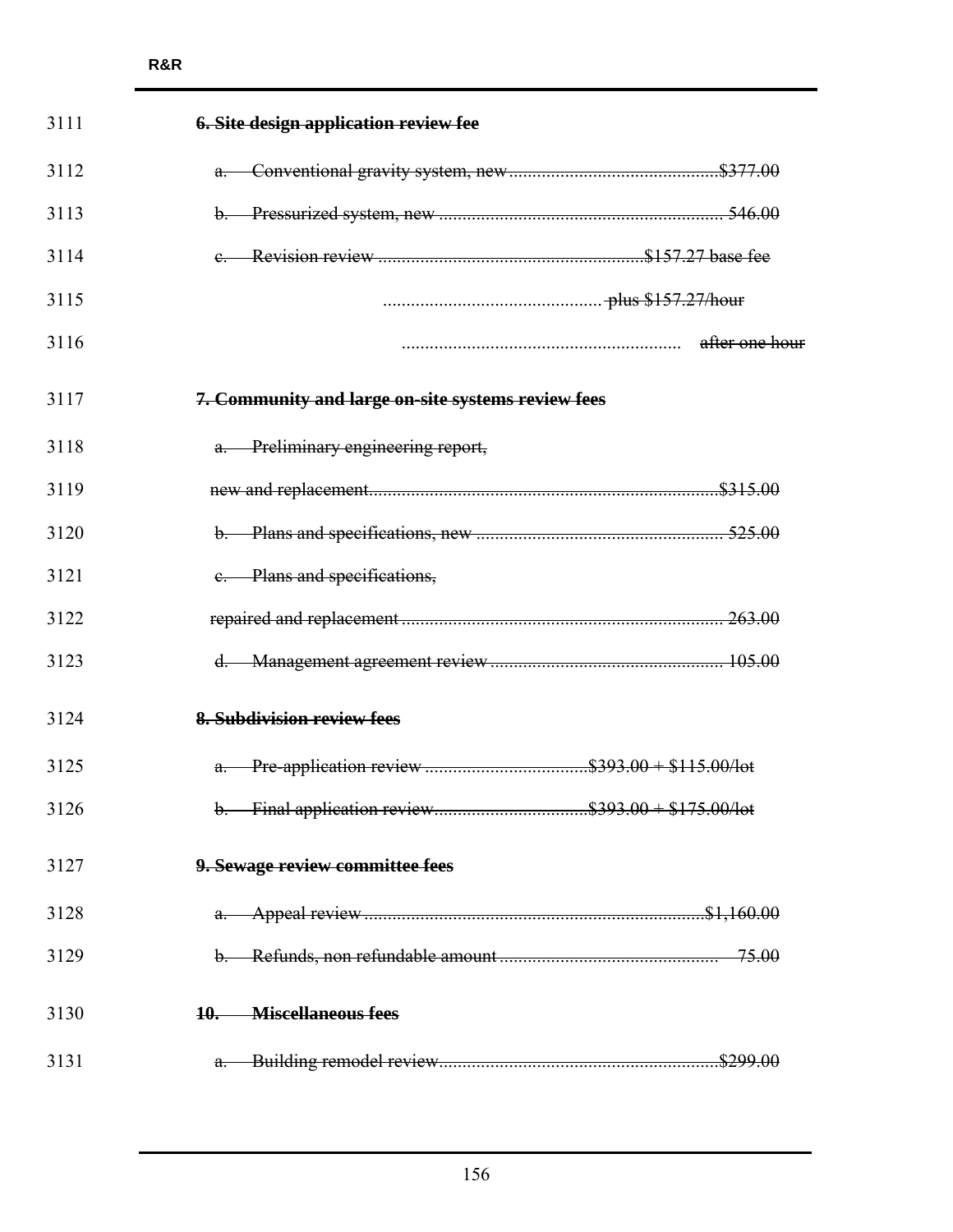| 3132 | Wastewater tank manufacturers<br>b.   |
|------|---------------------------------------|
| 3133 |                                       |
| 3134 |                                       |
| 3135 | after one hour                        |
| 3136 | e. OSS maintainer's report            |
| 3137 |                                       |
| 3138 | d. Alternative, community, commercial |
| 3139 |                                       |
| 3140 |                                       |
| 3141 | f. Disciplinary/performance review    |
| 3142 | conference for certificate of         |
| 3143 |                                       |
| 3144 | g. Reinstatement of certificate       |
| 3145 |                                       |
| 3146 |                                       |
| 3147 |                                       |
| 3148 | j. Replacement private well/spring    |
| 3149 | <u>. 204.00</u>                       |
| 3150 |                                       |
| 3151 | <b>OSS</b> operation and maintenance  |
| 3152 | program fee due from buyer or         |
| 3153 | transferee of a property served by    |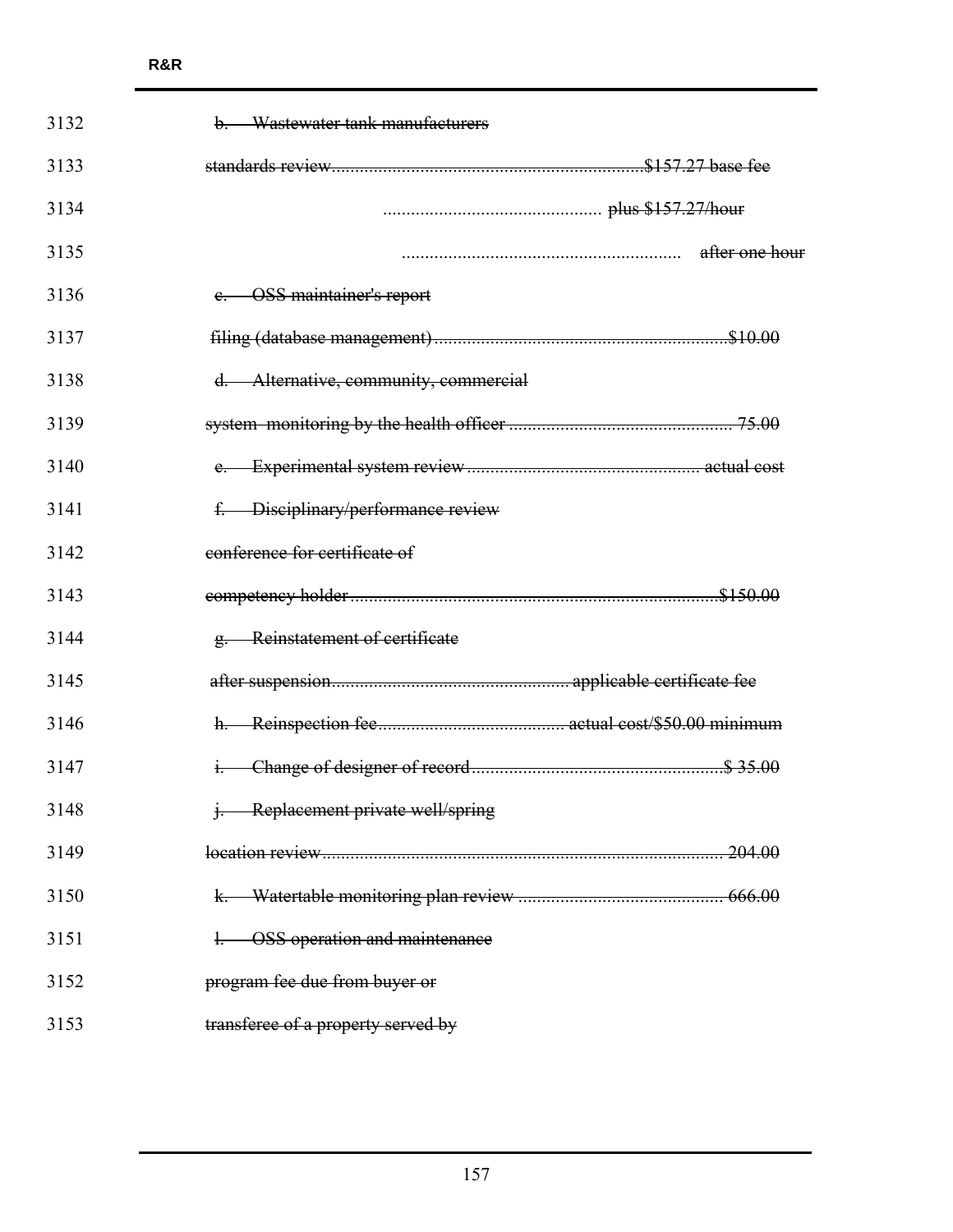| 3154 | OSS at time of sale or transfer                                                        |
|------|----------------------------------------------------------------------------------------|
| 3155 |                                                                                        |
| 3156 | m. Report on the condition of an individual                                            |
| 3157 |                                                                                        |
| 3158 |                                                                                        |
| 3159 | o. Report on the condition of an OSS and                                               |
| 3160 | an individual private, non-public well                                                 |
| 3161 |                                                                                        |
|      |                                                                                        |
| 3162 | <b>PART 3 - FEES PERTAINING TO TITLE 13</b>                                            |
| 3163 | EFFECTIVE JANUARY 1, 2007, THROUGH DECEMBER 31, 2007                                   |
| 3164 | Persons shall pay permit fees, application review fees, reinspection fees,             |
| 3165 | monitoring report filing fees, variance request fees, special service fees and         |
| 3166 | miseellaneous fees under Title 13 of this code as set forth in the fee schedule below. |
| 3167 | 1. OSS construction permit fee                                                         |
| 3168 |                                                                                        |
| 3169 |                                                                                        |
| 3170 |                                                                                        |
| 3171 |                                                                                        |
| 3172 |                                                                                        |
| 3173 | 2. On-site system maintainer certificate of competency fee                             |
| 3174 |                                                                                        |
| 3175 |                                                                                        |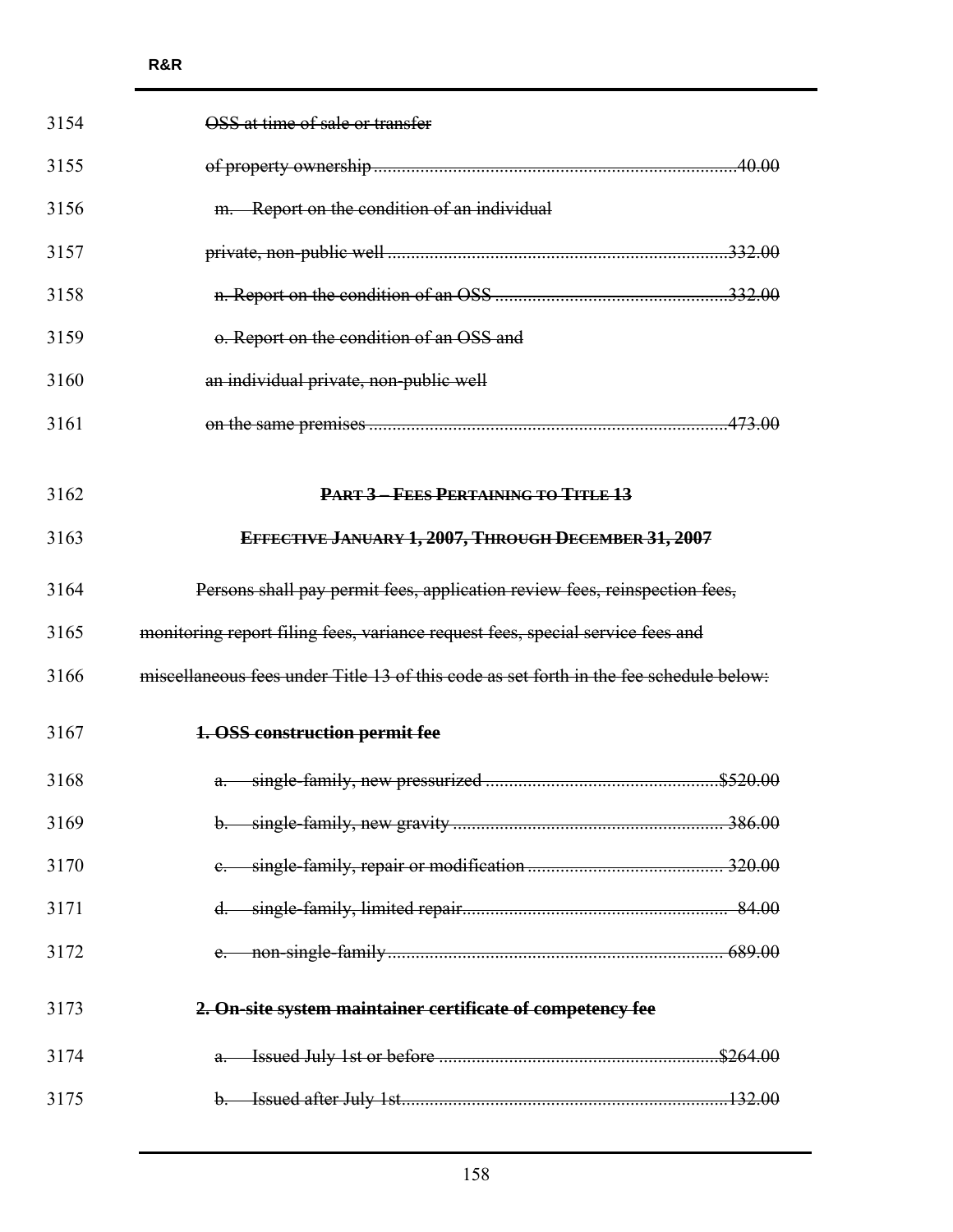| 3176 |                                                      |
|------|------------------------------------------------------|
| 3177 | 3. Master installer certificate of competency fee    |
| 3178 |                                                      |
| 3179 |                                                      |
| 3180 |                                                      |
| 3181 | 4. Associate installer certificate of competency fee |
| 3182 |                                                      |
| 3183 | b. Associate installer competency examination 165.00 |
| 3184 | 5. Pumper certificate of competency fee              |
| 3185 |                                                      |
| 3186 |                                                      |
| 3187 |                                                      |
| 3188 |                                                      |
| 3189 | <b>6. Site design application review fee</b>         |
| 3190 |                                                      |
| 3191 | $\theta$                                             |
| 3192 |                                                      |
| 3193 |                                                      |
| 3194 | after one hour                                       |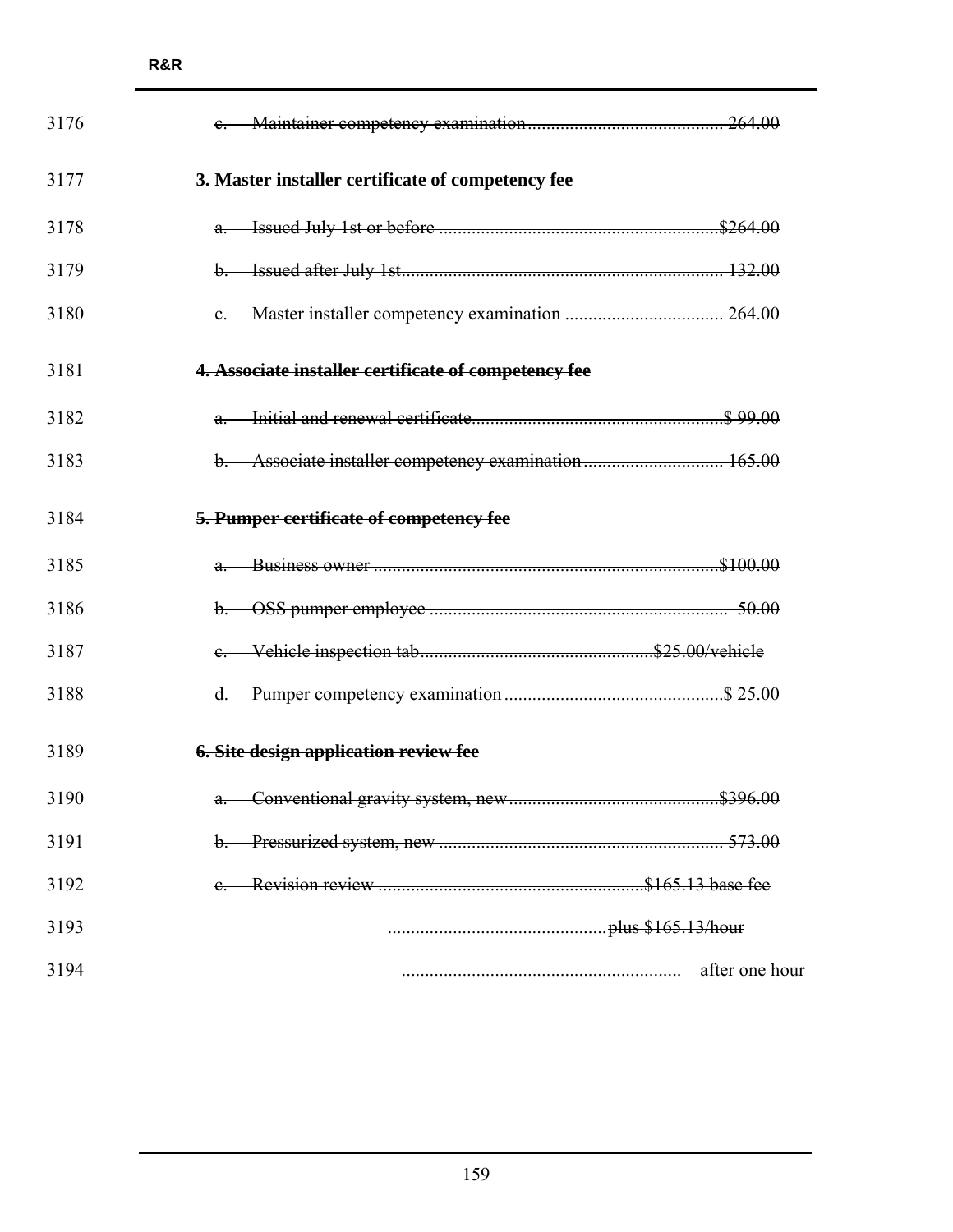| 3195 | 7. Community and large on-site systems review fees |                |
|------|----------------------------------------------------|----------------|
| 3196 | a. Preliminary engineering report,                 |                |
| 3197 |                                                    |                |
| 3198 |                                                    |                |
| 3199 | e. Plans and specifications,                       |                |
| 3200 |                                                    |                |
| 3201 |                                                    |                |
| 3202 | <b>8. Subdivision review fees</b>                  |                |
| 3203 | a. Pre-application review \$412.00 + \$115.00/lot  |                |
| 3204 |                                                    |                |
| 3205 | 9. Sewage review committee fees                    |                |
| 3206 |                                                    |                |
| 3207 |                                                    |                |
| 3208 | 10. Miscellaneous fees                             |                |
| 3209 |                                                    |                |
| 3210 | Wastewater tank manufacturers                      |                |
| 3211 |                                                    |                |
| 3212 |                                                    |                |
| 3213 |                                                    | after one hour |
| 3214 | <b>OSS</b> maintainer's report                     |                |
| 3215 |                                                    |                |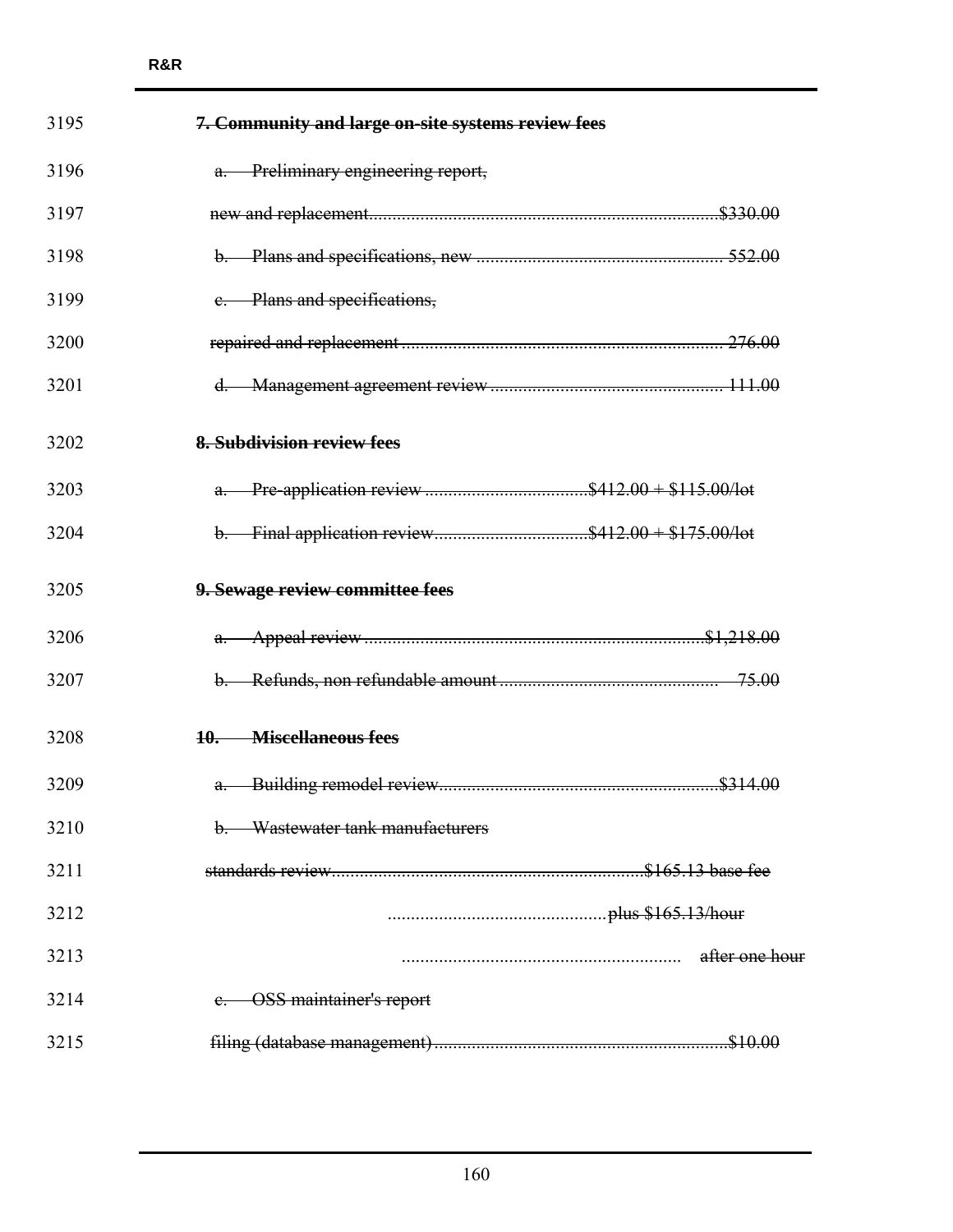| 3216 | d. Alternative, community, commercial       |  |
|------|---------------------------------------------|--|
| 3217 |                                             |  |
| 3218 |                                             |  |
| 3219 | f. Disciplinary/performance review          |  |
| 3220 | conference for certificate of               |  |
| 3221 |                                             |  |
| 3222 | g. Reinstatement of certificate             |  |
| 3223 |                                             |  |
| 3224 |                                             |  |
| 3225 |                                             |  |
| 3226 | <i>i.</i> Replacement private well/spring   |  |
| 3227 |                                             |  |
| 3228 |                                             |  |
| 3229 | 1. OSS operation and maintenance            |  |
| 3230 | program fee due from buyer or               |  |
| 3231 | transferee of a property served by          |  |
| 3232 | OSS at time of sale or transfer             |  |
| 3233 |                                             |  |
| 3234 | m. Report on the condition of an individual |  |
| 3235 |                                             |  |
| 3236 |                                             |  |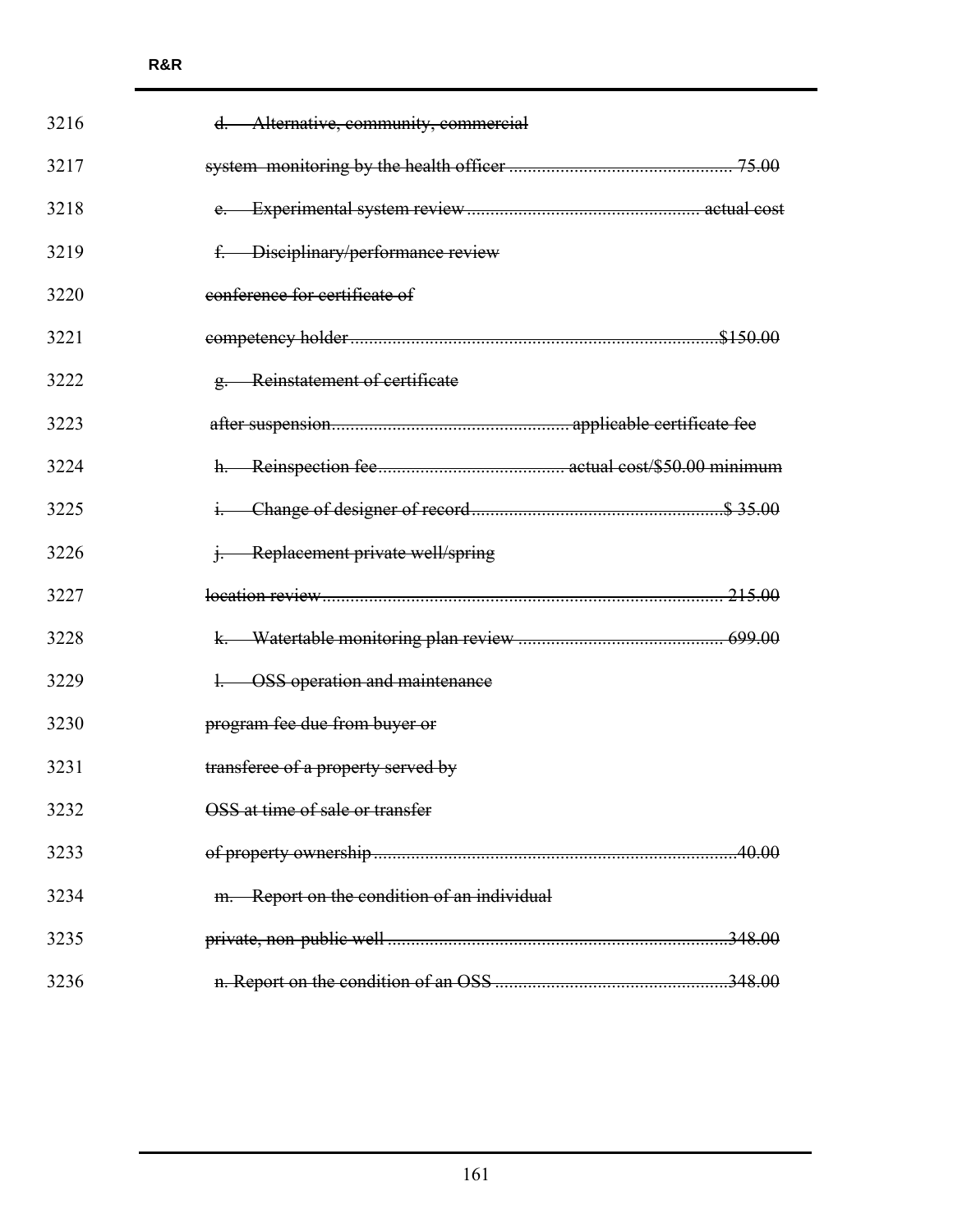| 3237 | o. Report on the condition of an OSS and                                               |        |
|------|----------------------------------------------------------------------------------------|--------|
| 3238 | an individual private, non-public well                                                 |        |
| 3239 |                                                                                        |        |
|      |                                                                                        |        |
| 3240 | PART 4-FEES PERTAINING TO TITLE 13                                                     |        |
| 3241 | EFFECTIVE JANUARY 1, 2008, AND THEREAFTER))                                            |        |
| 3242 | Persons shall pay permit fees, application review fees, reinspection fees,             |        |
| 3243 | monitoring report filing fees, variance request fees, special service fees and         |        |
| 3244 | miscellaneous fees under Title 13 of this code as set forth in the fee schedule below: |        |
| 3245 | 1. OSS construction permit fee                                                         |        |
| 3246 |                                                                                        |        |
| 3247 |                                                                                        |        |
| 3248 |                                                                                        |        |
| 3249 |                                                                                        |        |
| 3250 |                                                                                        |        |
| 3251 |                                                                                        | 347.00 |
| 3252 | 2. On-site system maintainer certificate of competency fee                             |        |
| 3253 |                                                                                        |        |
| 3254 |                                                                                        |        |
| 3255 |                                                                                        |        |
| 3256 | 3. Master installer certificate of competency fee                                      |        |
| 3257 |                                                                                        |        |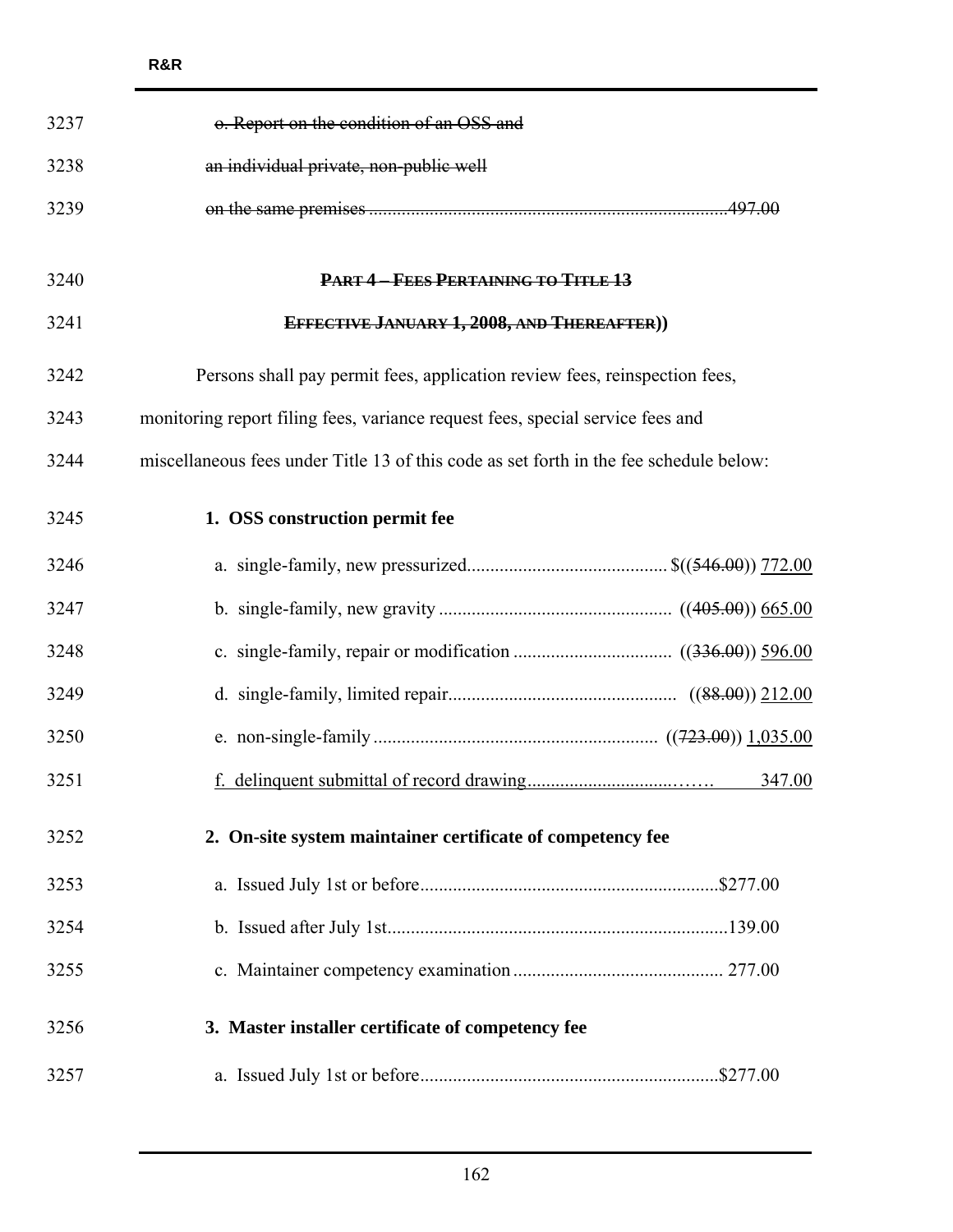| 3258 |                                                                           |  |
|------|---------------------------------------------------------------------------|--|
| 3259 |                                                                           |  |
| 3260 | 4. Associate installer certificate of competency fee                      |  |
| 3261 |                                                                           |  |
| 3262 |                                                                           |  |
| 3263 | 5. Pumper certificate of competency fee                                   |  |
| 3264 |                                                                           |  |
| 3265 |                                                                           |  |
| 3266 |                                                                           |  |
| 3267 |                                                                           |  |
| 3268 | 6. Site design application review fee                                     |  |
| 3269 | a. $((\text{Conventional-g}))$ Gravity system, new $\$((416.00))\ 442.00$ |  |
| 3270 |                                                                           |  |
| 3271 |                                                                           |  |
| 3272 |                                                                           |  |
| 3273 |                                                                           |  |
| 3274 | 7. Community and large on-site systems review fees                        |  |
| 3275 | a. Preliminary engineering report,                                        |  |
| 3276 |                                                                           |  |
| 3277 |                                                                           |  |
| 3278 | c. Plans and specifications,                                              |  |
| 3279 |                                                                           |  |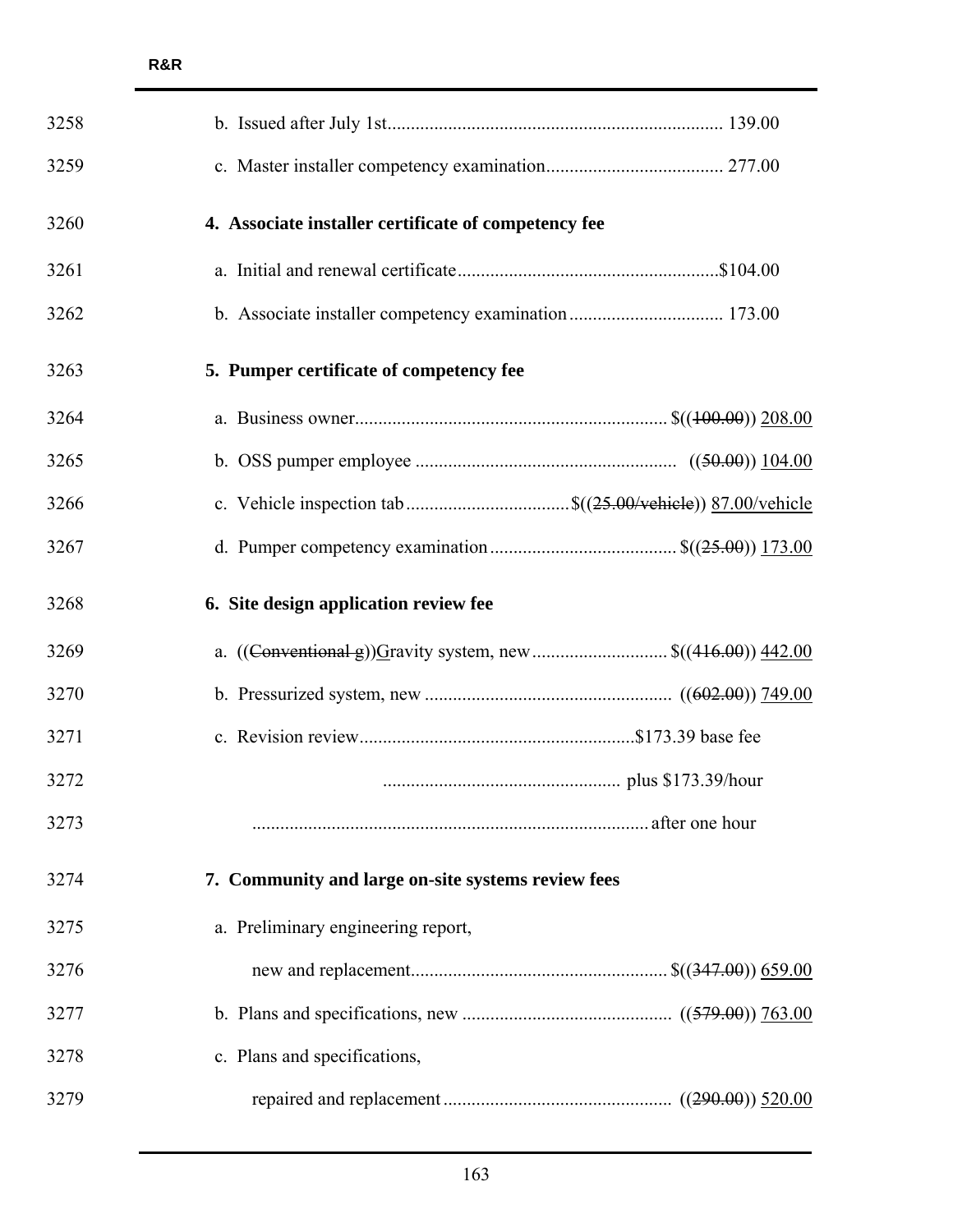| 3280 |                                                                         |
|------|-------------------------------------------------------------------------|
| 3281 | 8. Subdivision review fees                                              |
| 3282 |                                                                         |
| 3283 |                                                                         |
| 3284 | 9. Sewage review committee fees                                         |
| 3285 |                                                                         |
| 3286 |                                                                         |
| 3287 | 10. Miscellaneous fees                                                  |
| 3288 |                                                                         |
| 3289 | b. Wastewater tank manufacturers                                        |
| 3290 |                                                                         |
| 3291 |                                                                         |
| 3292 | after one hour                                                          |
| 3293 | c. OSS maintainer's maintenance and performance monitoring              |
| 3294 | inspection report filing (((database management))):                     |
| 3295 | (1) Periodic maintenance and performance monitoring $\$((10.00))$ 25.00 |
| 3296 | (2) Monitoring and performance inspection prior to                      |
| 3297 |                                                                         |
| 3298 | d. Alternative, community, commercial                                   |
| 3299 |                                                                         |
| 3300 | e. ((Experimental system review)) Review of new proprietary             |
| 3301 |                                                                         |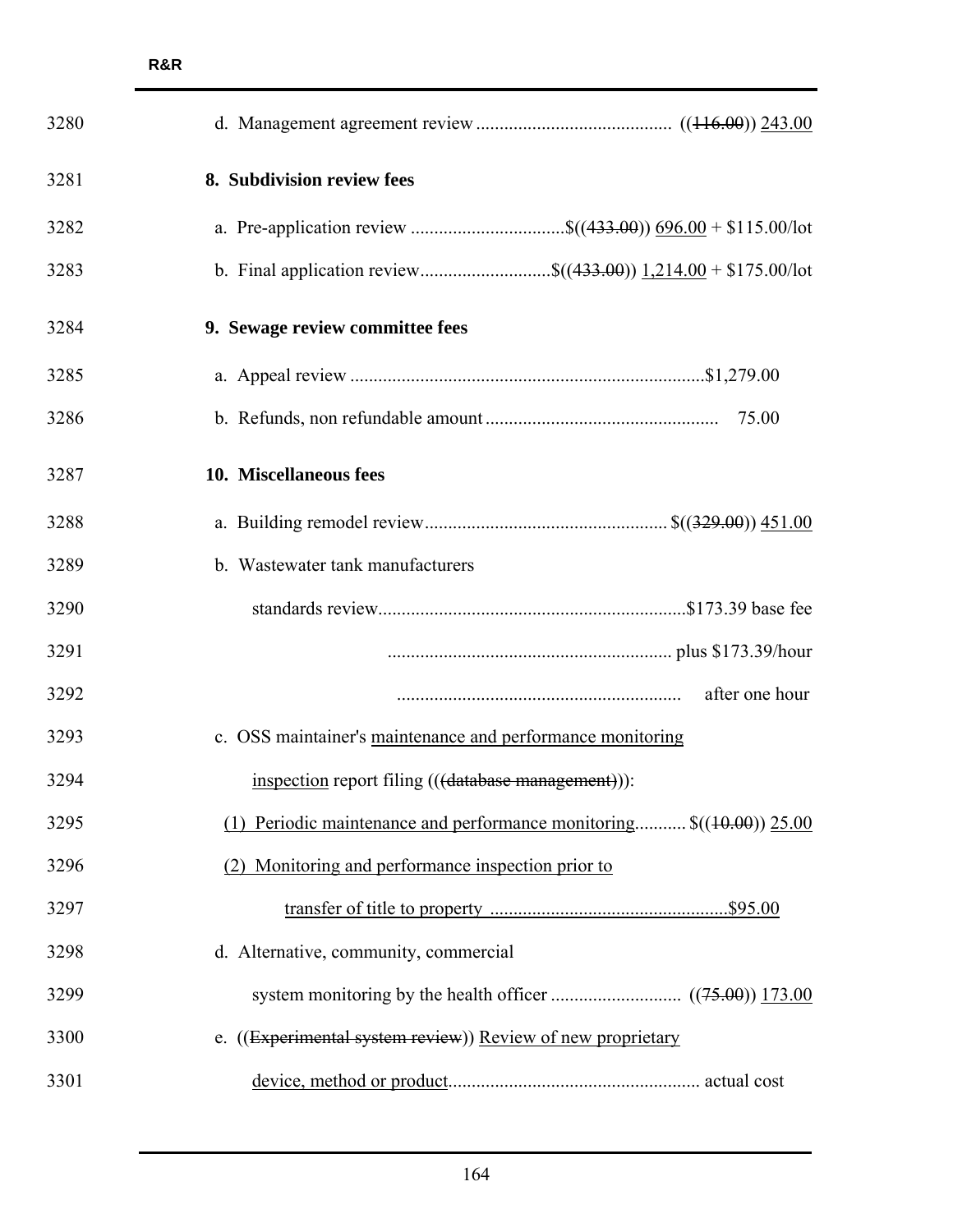| 3302 | f. Disciplinary/performance review                               |  |
|------|------------------------------------------------------------------|--|
| 3303 | conference for certificate of                                    |  |
| 3304 |                                                                  |  |
| 3305 | g. Reinstatement of certificate                                  |  |
| 3306 |                                                                  |  |
| 3307 |                                                                  |  |
| 3308 |                                                                  |  |
| 3309 | j. Replacement private well/spring                               |  |
| 3310 |                                                                  |  |
| 3311 |                                                                  |  |
| 3312 | 1. OSS operation and maintenance                                 |  |
| 3313 | program fee due from buyer or                                    |  |
| 3314 | transferee of a property served by                               |  |
| 3315 | OSS at time of sale or transfer                                  |  |
| 3316 |                                                                  |  |
| 3317 | m. Report on the condition of an individual                      |  |
| 3318 |                                                                  |  |
| 3319 |                                                                  |  |
| 3320 | o. Report on the condition of an OSS and                         |  |
| 3321 | an individual private, non-public well                           |  |
| 3322 |                                                                  |  |
| 3323 | p. Annual product development permit<br>actual cost of review of |  |
| 3324 | permit application, permit issuance, and                         |  |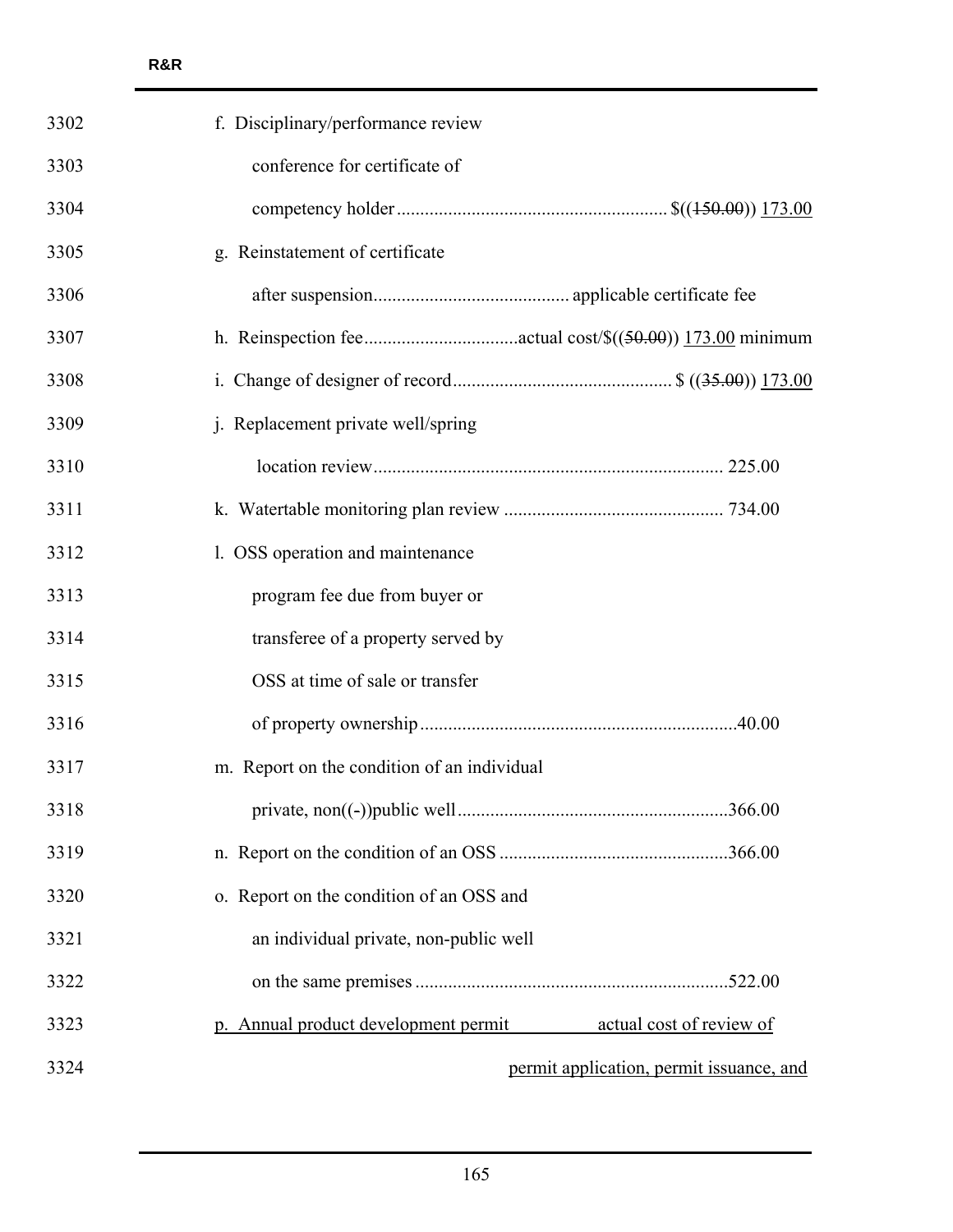| 3325 | monitoring of product performance data                                                      |
|------|---------------------------------------------------------------------------------------------|
| 3326 | <b>SECTION 152.</b> Severability. If any provision of this rule or its application to       |
| 3327 | any person or circumstance is held invalid, the remainder of the rule or the application of |
| 3328 | the provision to other persons or circumstances is not affected.                            |
| 3329 | <b>SECTION 153.</b> Effective date. This rule takes effect upon approval of the             |
| 3330 | Washington state Department of Health or thirty days after its adoption, whichever          |
| 3331 | occurs later.                                                                               |
| 3332 |                                                                                             |

R&R was introduced on and passed by the Board of Health on 6/19/2008, by the following vote:

> Yes: 9 - Ms. Lambert, Ms. Patterson, Mr. von Reichbauer, Mr. Dunn, Ms. Clark, Mr. Rasmussen, Dr. Nicola, Ms. Manning and Dr. Counts No: 0

Excused: 6 - Mr. Ferguson, Mr. Sherman, Mr. Hutchinson, Ms. Frisinger, Mr. Gossett and Mr. Licata

**BOARD OF HEALTH** KING COUNTY, WASHINGTON atterson, Chair Ju

ATTEST:

R&R

TEST:<br>Mureu

Anne Noris, Clerk of the Board

166